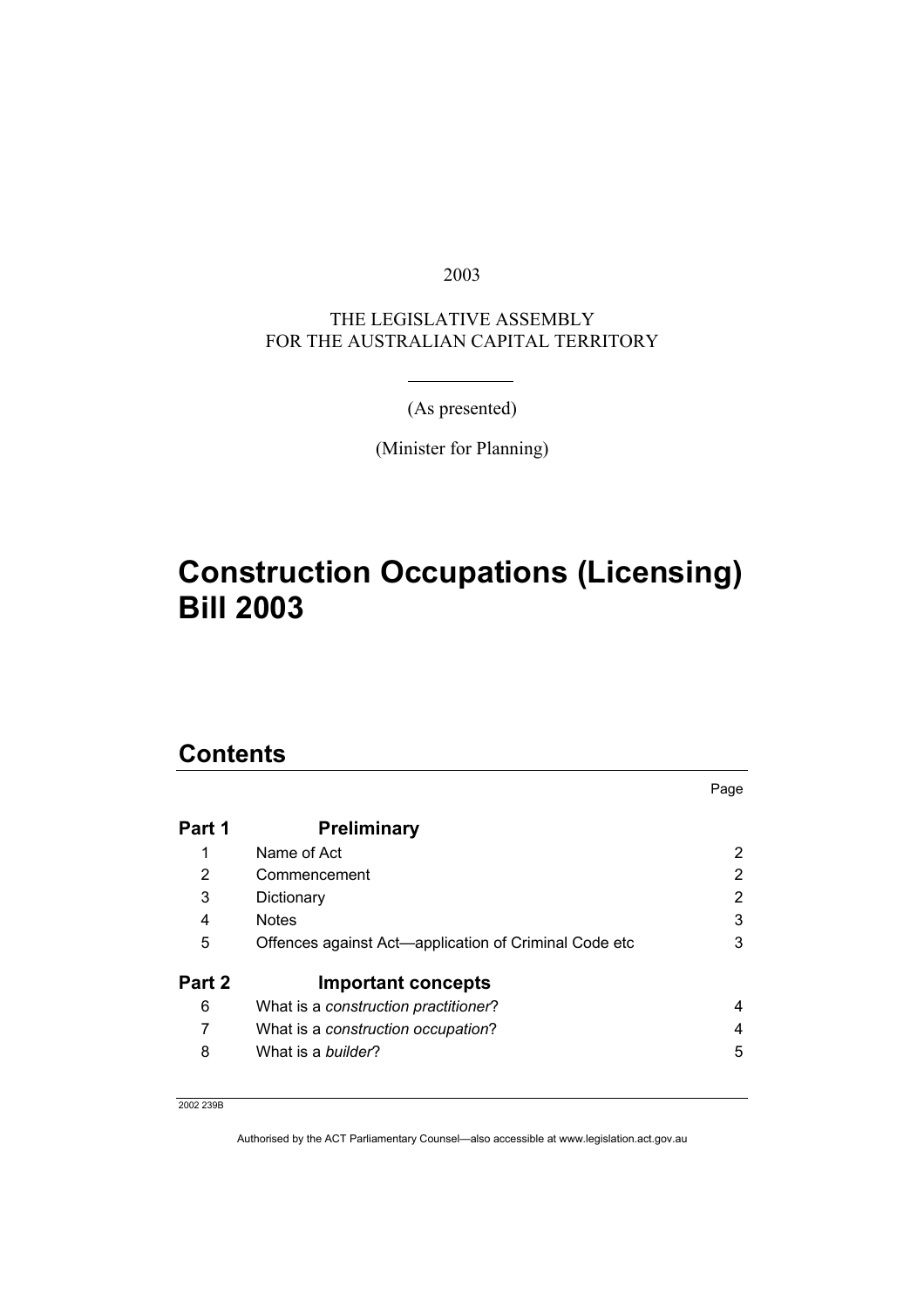|                     |                                                                   | Page            |  |  |
|---------------------|-------------------------------------------------------------------|-----------------|--|--|
| 9                   | What is a building surveyor?                                      | 5               |  |  |
| 10                  | What is a drainer?                                                | 5               |  |  |
| 11                  | What is an electrician?                                           | 6               |  |  |
| 12                  | What is a gasfitter?                                              | 6               |  |  |
| 13                  | What is a plumber?                                                | 6               |  |  |
| 14                  | What is a plumbing plan certifier?                                | $\overline{7}$  |  |  |
| 15                  | Classes of construction occupations                               | $\overline{7}$  |  |  |
| 16                  | What is an operational Act?                                       | $\overline{7}$  |  |  |
| Part 3              | <b>Construction practitioners licences</b>                        |                 |  |  |
| <b>Division 3.1</b> | General                                                           |                 |  |  |
| 17                  | Licence applications                                              | 8               |  |  |
| 18                  | Eligibility for licence                                           | 9               |  |  |
| 19                  | Decision on licence application                                   | 9               |  |  |
| 20                  | Multiple occupations, classes and authorisation                   | 10              |  |  |
| 21                  | Licence conditions                                                | 10              |  |  |
| 22                  | Endorsements on licences                                          | 11              |  |  |
| 23                  | Form of licence                                                   | 11              |  |  |
| 24                  | Term of licence                                                   | 11              |  |  |
| 25                  | Licence renewal                                                   | 12              |  |  |
| 26                  | Voluntary licence cancellation                                    | 12 <sup>2</sup> |  |  |
| <b>Division 3.2</b> | <b>Nominees</b>                                                   |                 |  |  |
| 27                  | Meaning of mandatory requirement for div 3.2                      | 13              |  |  |
| 28                  | Nominees of corporations and partnerships                         | 13              |  |  |
| 29                  | Resignation of nominee                                            | 14              |  |  |
| 30                  | Revocation of nominee's appointment                               | 15              |  |  |
| 31                  | Role of nominees                                                  | 15              |  |  |
| 32                  | 16<br>Legislation Act and nominee appointments                    |                 |  |  |
| Part 4              | <b>Rectification orders and other obligations</b><br>on licensees |                 |  |  |
| 33                  | Meaning of authorised action and authorised licensee in pt 4      | 17              |  |  |
| 34                  | Intention to make rectification order                             | 17              |  |  |
|                     |                                                                   |                 |  |  |

contents 2 Construction Occupations (Licensing) Bill 2003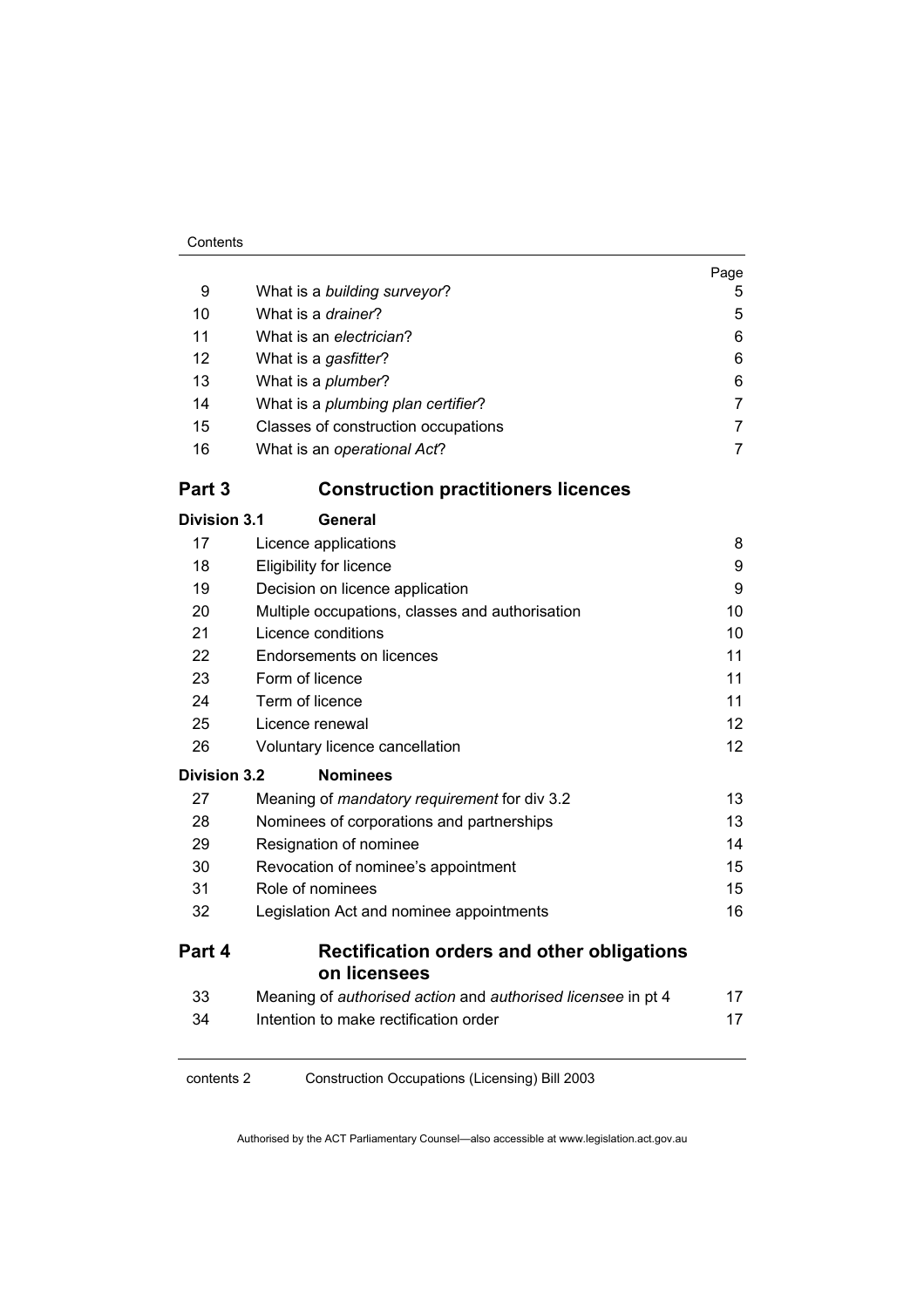|                     |                                                                                             | Page     |  |  |  |
|---------------------|---------------------------------------------------------------------------------------------|----------|--|--|--|
| 35                  | When rectification order may be made                                                        | 18<br>19 |  |  |  |
| 36                  | Rectification order inappropriate                                                           |          |  |  |  |
| 37                  | <b>Rectification orders</b>                                                                 |          |  |  |  |
| 38                  | 21<br>Emergency rectification order                                                         |          |  |  |  |
| 39                  | Rectification order offence<br>22                                                           |          |  |  |  |
| 40                  | 22<br>Failure to comply with order                                                          |          |  |  |  |
| 41                  | 23<br>Action on emergency rectification order                                               |          |  |  |  |
| 42                  | Hindering or obstructing authorised licensee<br>24                                          |          |  |  |  |
| 43<br>44            | Damage etc by authorised licensee to be minimised                                           | 24       |  |  |  |
| 45                  | Compensation                                                                                | 25<br>25 |  |  |  |
| 46                  | Protection of authorised licensees from liability<br>Licensee to give evidence of insurance | 25       |  |  |  |
|                     |                                                                                             |          |  |  |  |
| Part 5              | Automatic licence suspension and                                                            |          |  |  |  |
|                     | disciplinary action                                                                         |          |  |  |  |
| Division 5.1        | <b>Automatic licence suspension</b>                                                         |          |  |  |  |
| 47                  | Automatic suspension of individual licence                                                  | 27       |  |  |  |
| 48                  | Automatic suspension of corporate licence                                                   | 27       |  |  |  |
| 49                  | Automatic suspension of partnership licence                                                 | 28       |  |  |  |
| 50                  | Automatic suspension of building surveyors licence                                          | 28       |  |  |  |
| 51                  | Automatic suspension of plumbing plan certifiers licence                                    | 28       |  |  |  |
| 52                  | 29<br>End of automatic licence suspension                                                   |          |  |  |  |
| <b>Division 5.2</b> | Disciplinary action by registrar                                                            |          |  |  |  |
| 53                  | Disciplinary grounds                                                                        | 29       |  |  |  |
| 54                  | When disciplinary notice may be given                                                       | 31       |  |  |  |
| 55                  | Disciplinary notices                                                                        | 31       |  |  |  |
| 56                  | Interim licence suspension                                                                  | 32       |  |  |  |
| 57                  | Effect of interim suspension                                                                | 33       |  |  |  |
| 58                  | Revocation of interim suspension                                                            | 33       |  |  |  |
| 59                  | Decision about disciplinary action                                                          | 33       |  |  |  |
| 60                  | Disciplinary action                                                                         | 34       |  |  |  |
| 61                  | Builders licence affected by disciplinary or other action                                   | 35       |  |  |  |
| 62                  | Public notice of decision                                                                   | 36       |  |  |  |
|                     |                                                                                             |          |  |  |  |

contents 3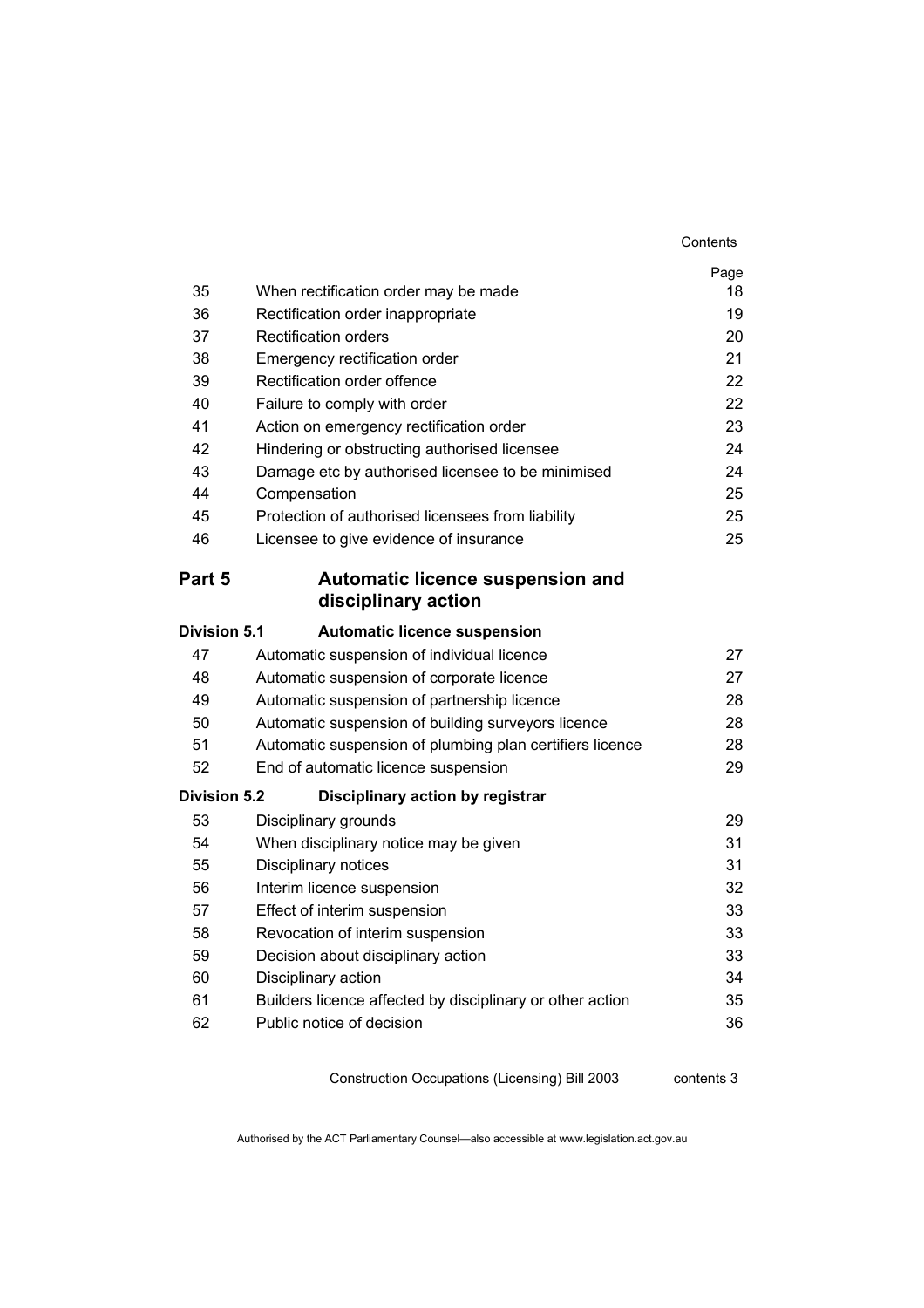#### Contents

|                     |                                                            | Page     |  |  |
|---------------------|------------------------------------------------------------|----------|--|--|
| 63                  | Effect of non-renewal on suspended licence                 | 36       |  |  |
| <b>Division 5.3</b> | <b>Disciplinary inquiries</b>                              |          |  |  |
| 64                  | Notice of inquiry                                          | 37       |  |  |
| 65                  | Inquiry procedure                                          |          |  |  |
| 66                  | Evidence at inquiry                                        |          |  |  |
| 67                  | Legal representation at inquiry                            |          |  |  |
| 68                  | Advisory board assistance at inquiry                       | 38       |  |  |
| 69                  | Registrar may require appearance, information or documents | 38<br>39 |  |  |
| 70                  | Witness expenses                                           |          |  |  |
| <b>Division 5.4</b> | <b>Miscellaneous</b>                                       |          |  |  |
| 71                  | Multiple occupation or class licences                      | 40       |  |  |
| 72                  | Requirement to return surrendered licence                  | 40       |  |  |
| Part 6              | <b>Enforcement</b>                                         |          |  |  |
| 73                  | Meaning of compliance auditor for pt 6                     | 41       |  |  |
| 74                  | Compliance auditors                                        | 41       |  |  |
| 75                  | Role of compliance auditor                                 | 41       |  |  |
| 76                  | Identity cards                                             | 42       |  |  |
| 77                  | Functions not to be exercised before identity card shown   | 42       |  |  |
| 78                  | Functions of compliance auditors                           | 42       |  |  |
| Part 7              | <b>Offences</b>                                            |          |  |  |
| 79                  | Pretending to be licensed                                  | 45       |  |  |
| 80                  | No nominee                                                 | 45       |  |  |
| 81                  | Advertising without details                                | 46       |  |  |
| 82                  | Certain entities not to provide construction services      | 47       |  |  |
| 83                  | Allowing unlicensed people to provide construction service | 47       |  |  |
| 84                  | Surrender of licences                                      | 48       |  |  |
| 85                  | Breach of licence conditions or codes                      | 49       |  |  |
| 86                  | Notification of cancellation of insurance                  | 50       |  |  |
| Part 8              | <b>Demerit points system</b>                               |          |  |  |
| 87                  | Definitions for pt 8                                       | 51       |  |  |
|                     |                                                            |          |  |  |

contents 4 Construction Occupations (Licensing) Bill 2003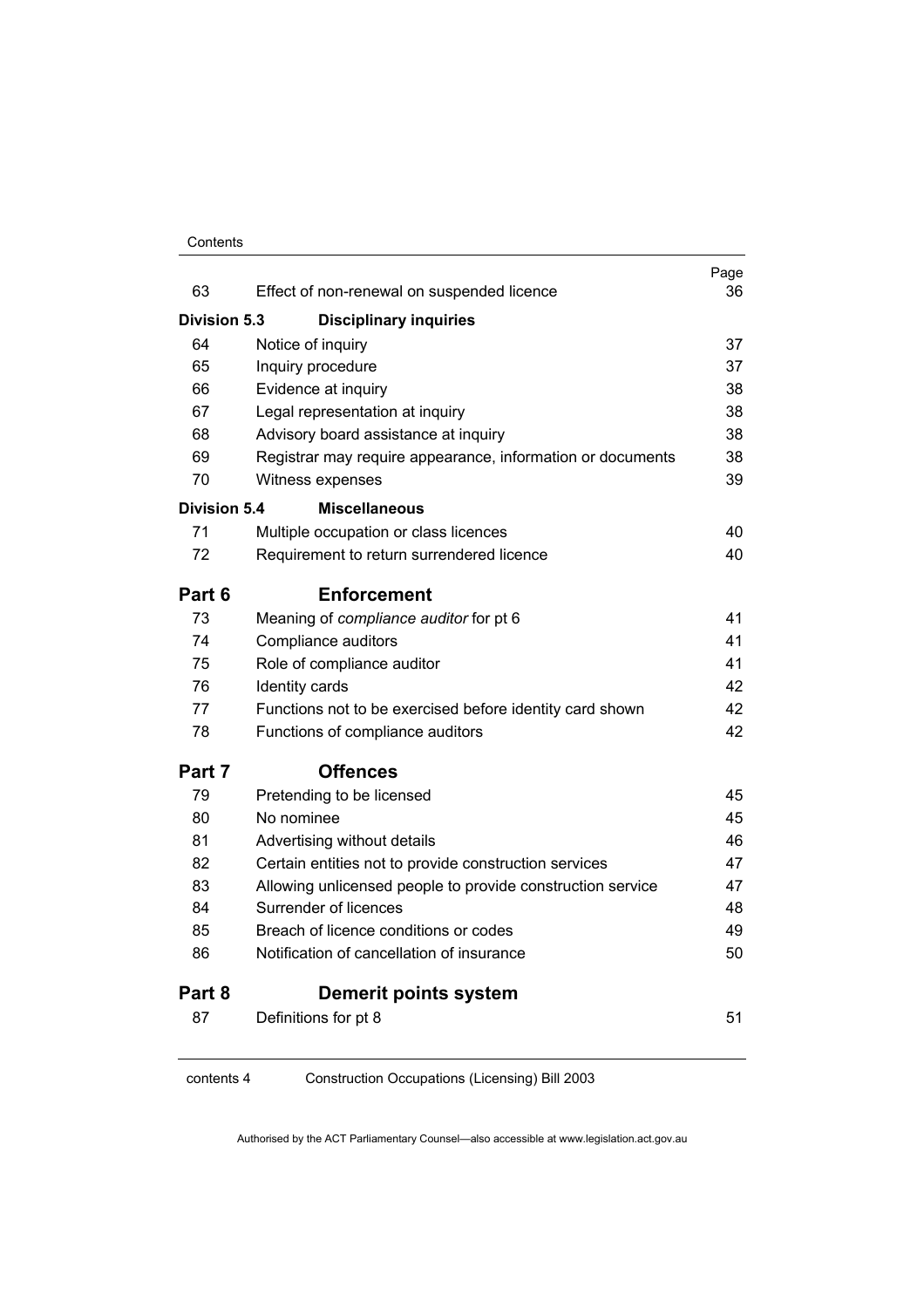|         |                                                                                            | Page |
|---------|--------------------------------------------------------------------------------------------|------|
| 88      | Meaning of <i>previous</i> 3 years for pt 8                                                | 52   |
| 89      | Recording demerit points                                                                   | 52   |
| 90      | When demerit points are incurred                                                           | 53   |
| 91      | Deleting demerit points                                                                    | 53   |
| 92      | <b>Warning notices</b>                                                                     | 53   |
| 93      | Consequences of incurring demerit points—licensees                                         | 54   |
| 94      | Consequences of incurring demerit points-applicant for issue<br>or renewal of licence      | 55   |
| 95      | Licence suspension                                                                         | 55   |
| 96      | Licence disqualification                                                                   | 56   |
| 97      | Demerit points incurred but not taken into account for notice of<br>licence suspension etc | 57   |
| 98      | Issue of licence suspension notice etc                                                     | 58   |
| 99      | Keeping demerit points register                                                            | 58   |
| 100     | Security and disclosure of information in demerit points register                          | 58   |
| Part 9  | <b>Administration</b>                                                                      |      |
| 101     | Construction occupations registrar                                                         | 59   |
| 102     | Registrar's functions                                                                      | 59   |
| 103     | Delegation by registrar                                                                    | 60   |
| 104     | Deputy registrars                                                                          | 60   |
| 105     | The register                                                                               | 61   |
| 106     | Recording rectification orders                                                             | 61   |
| 107     | Recording contravention of rectification orders                                            | 62   |
| 108     | Recording interim licence suspension                                                       | 62   |
| 109     | Removal of information from register                                                       | 63   |
| 110     | Report about disciplinary action                                                           | 63   |
| 111     | Evidentiary certificates                                                                   | 64   |
| Part 10 | <b>Advisory boards</b>                                                                     |      |
| 112     | Establishment of advisory boards                                                           | 65   |
| 113     | Constitution of advisory board                                                             | 65   |
| 114     | Advisory board functions                                                                   | 66   |

contents 5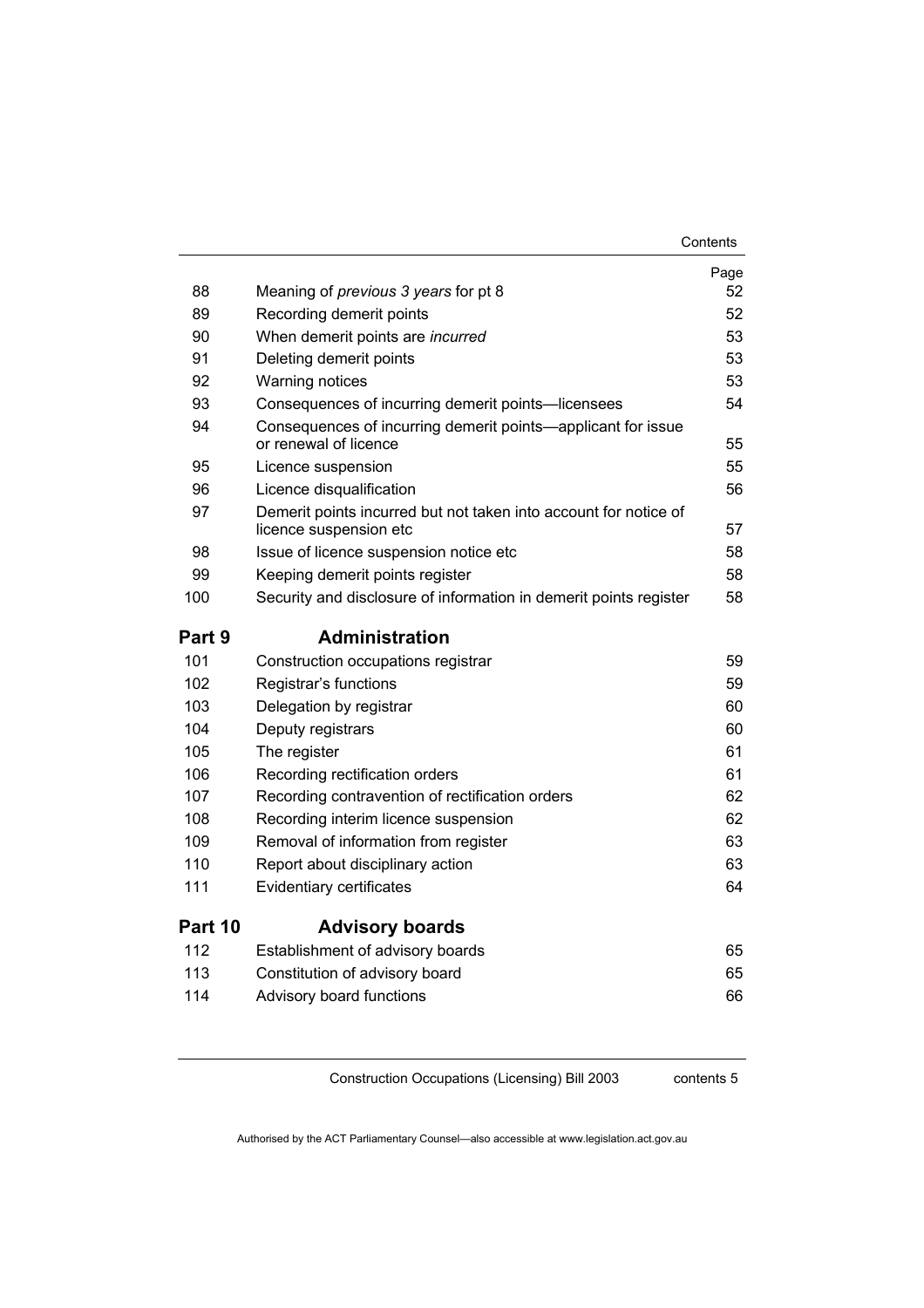#### Contents

|         |                                                                   | Page |
|---------|-------------------------------------------------------------------|------|
| Part 11 | <b>Complaints</b>                                                 |      |
| 115     | Who may complain?                                                 | 67   |
| 116     | Form of complaint                                                 | 67   |
| 117     | Withdrawal of complaints                                          | 67   |
| 118     | Further information about complaint etc                           | 68   |
| 119     | Investigation of complaint                                        | 68   |
| 120     | No further action                                                 | 68   |
| 121     | Action after investigating complaint                              | 69   |
| Part 12 | <b>Miscellaneous</b>                                              |      |
| 122     | Review of decisions                                               | 70   |
| 123     | Protection of registrar, advisory boards etc                      | 70   |
| 124     | AS 3500 and Legislation Act, s 47                                 | 71   |
| 125     | Determination of fees                                             | 71   |
| 126     | Approved forms                                                    | 71   |
| 127     | Regulation-making power                                           | 71   |
|         |                                                                   |      |
| Part 13 | <b>Repeals and transitional provisions</b>                        |      |
| 128     | Definitions for pt 13                                             | 73   |
| 129     | Review of Act                                                     | 73   |
| 130     | Legislation repealed                                              | 73   |
| 131     | End of licences or registration of people taken to be licensed or | 74   |
| 132     | registered<br><b>Building surveyors</b>                           | 74   |
| 133     | Electricians                                                      | 74   |
| 134     | Plumbers, drainers and gasfitters                                 | 78   |
| 135     | Fire sprinkler's licence                                          | 78   |
| 136     | Plumbing plan certifiers                                          | 79   |
| 137     | Suspensions under repealed Act                                    | 79   |
| 138     | Suspended electricians                                            | 79   |
| 139     | Application of rectification orders                               | 80   |
| 140     | Applications for registration under repealed Act                  | 80   |
| 141     | Applications for builders' licences under Building Act            | 80   |

contents 6 Construction Occupations (Licensing) Bill 2003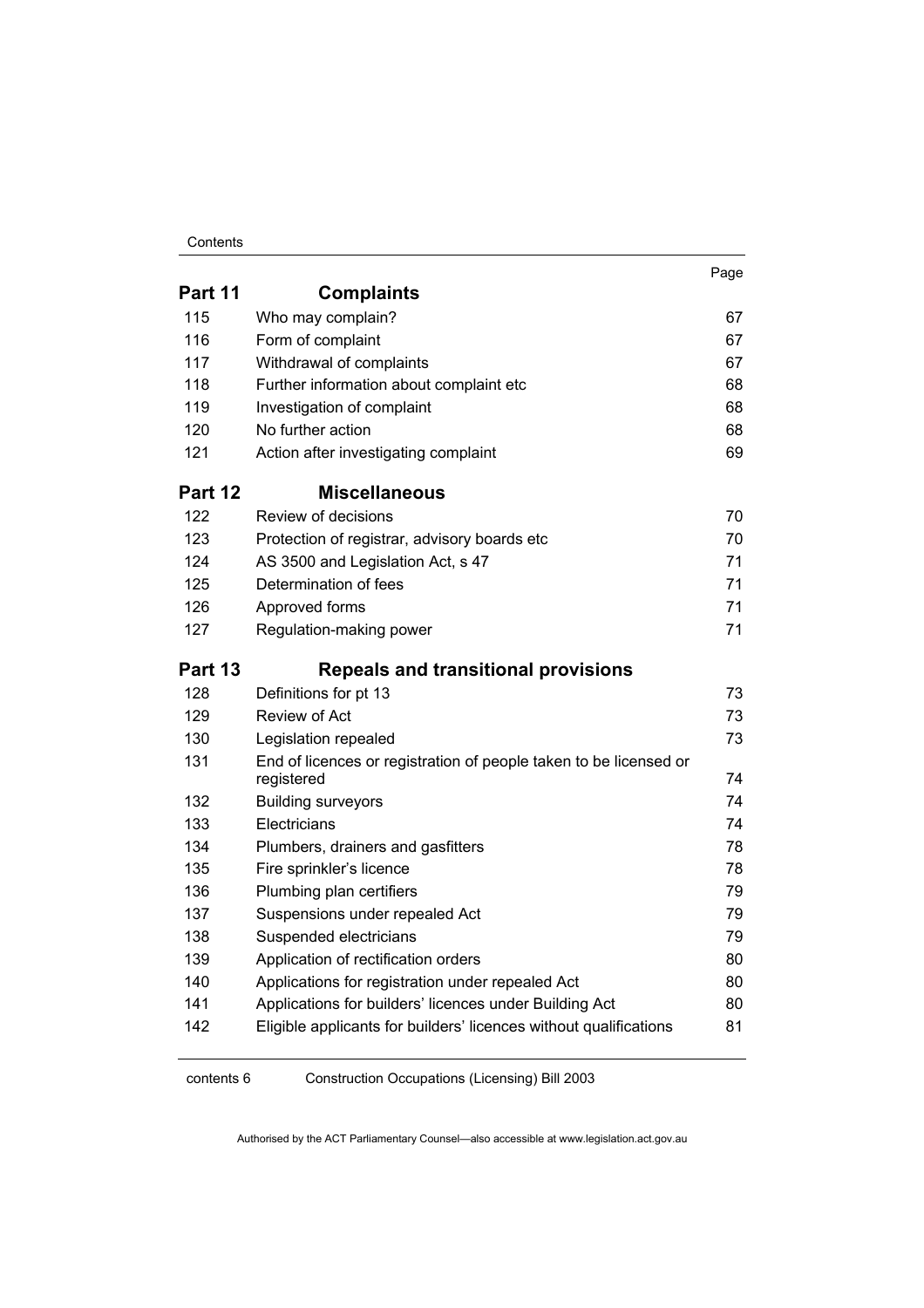|                   |                                                                                                            | Contents |  |
|-------------------|------------------------------------------------------------------------------------------------------------|----------|--|
|                   |                                                                                                            | Page     |  |
| 143               | Current builder's licence                                                                                  | 81       |  |
| 144               | Applications for licence or permit under Electricity Safety Act                                            | 82       |  |
| 145               | Applications for licence or certificate of competency under<br>Plumbers, Drainers and Gasfitters Board Act | 82       |  |
| 146               | Contraventions before commencement day                                                                     | 83       |  |
| 147               | New regulations                                                                                            |          |  |
| 148               | <b>Transitional regulations</b>                                                                            |          |  |
| 149               | Expiry of pt 13                                                                                            |          |  |
| <b>Schedule 1</b> | <b>New regulations</b>                                                                                     | 85       |  |

# **Dictionary** 203

Construction Occupations (Licensing) Bill 2003

contents 7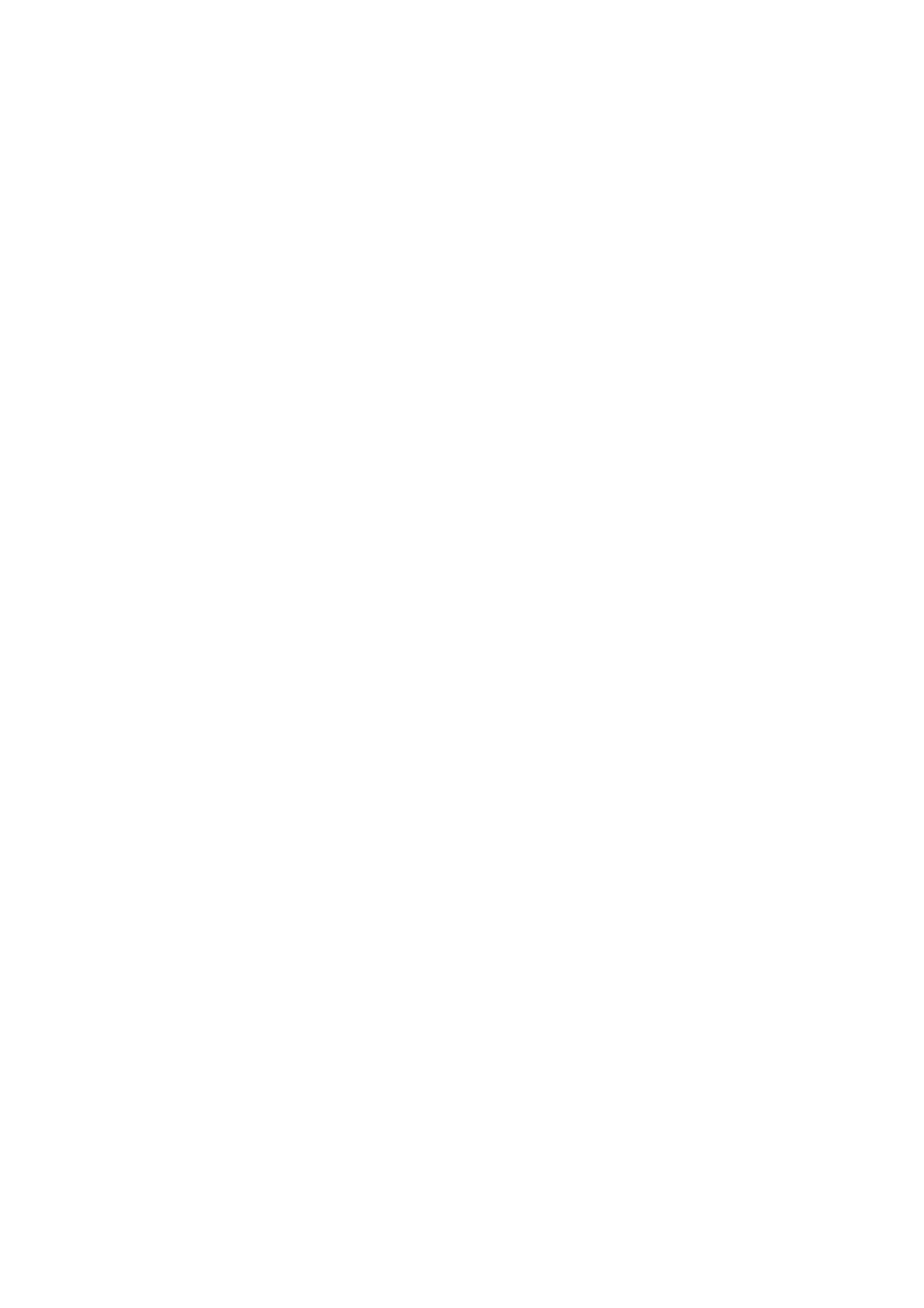2003

THE LEGISLATIVE ASSEMBLY FOR THE AUSTRALIAN CAPITAL TERRITORY

(As presented)

(Minister for Planning)

# **Construction Occupations (Licensing) Bill 2003**

### **A Bill for**

An Act to regulate construction occupations, and for other purposes

The Legislative Assembly for the Australian Capital Territory enacts as follows:

2002 239B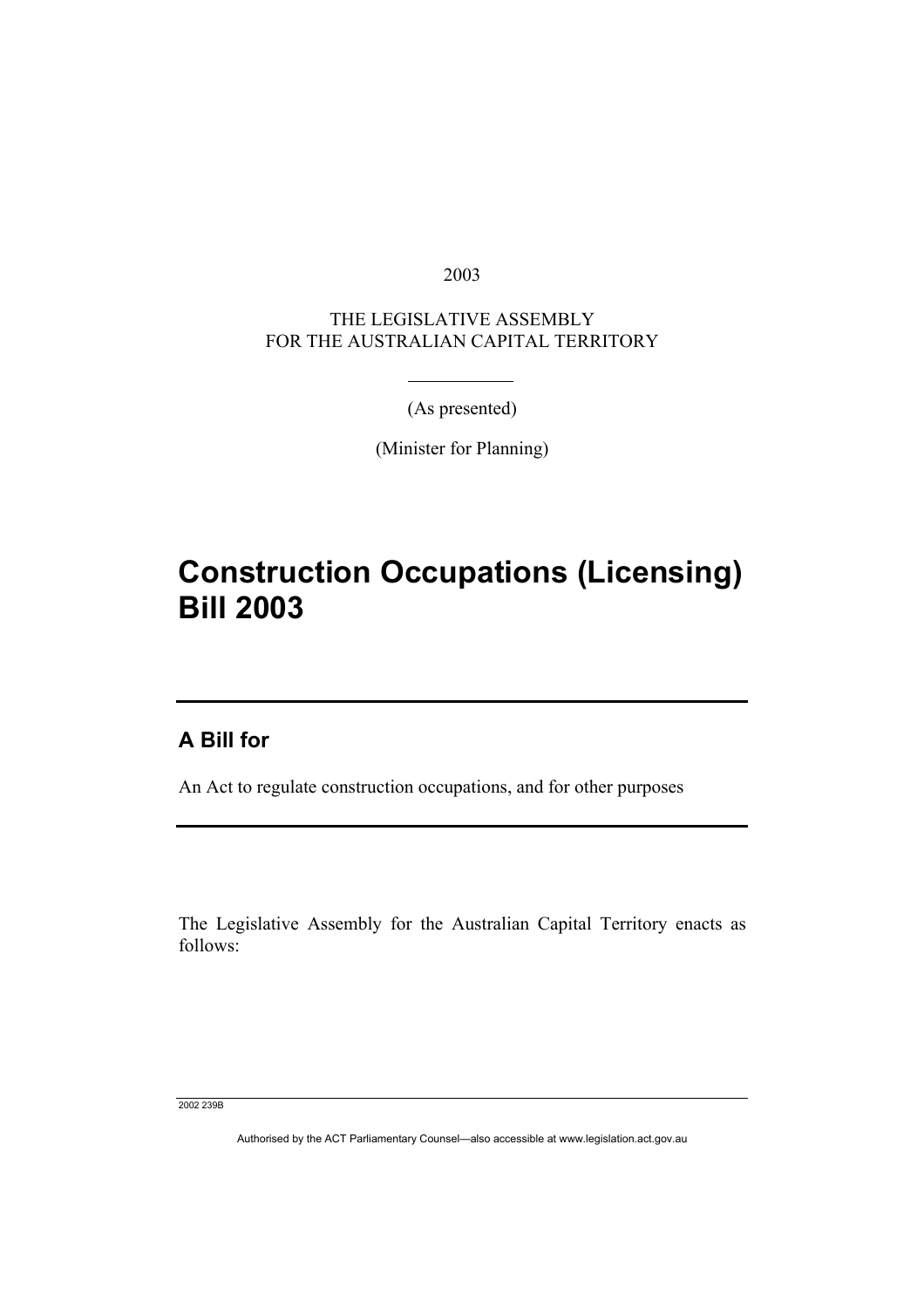Section 1

## **Part 1 Preliminary**

#### **1 Name of Act**

This Act is the *Construction Occupations (Licensing) Act 2003*.

### **2 Commencement**

This Act commences on a day fixed by the Minister by written 6 notice. *Note 1* The naming and commencement provisions automatically commence on

8 the notification day (see Legislation Act, s 75 (1)).

- *Note 2* A single day or time may be fixed, or different days or times may be fixed, for the commencement of different provisions (see Legislation 11 Act, s 77 (1)).
- *Note 3* If a provision has not commenced within 6 months beginning on the notification day, it automatically commences on the first day after that 14 period (see Legislation Act, s 79).

#### **3 Dictionary**

| The dictionary at the end of this Act is part of this Act. |                                                                                                                                                                      |
|------------------------------------------------------------|----------------------------------------------------------------------------------------------------------------------------------------------------------------------|
| Note 1                                                     | The dictionary at the end of this Act defines certain terms used in this<br>Act, and includes references (signpost definitions) to other terms<br>defined elsewhere. |
|                                                            |                                                                                                                                                                      |
|                                                            | For example, the signpost definition ' <b>building work</b> —see the <i>Building</i>                                                                                 |
|                                                            | <i>Act 2003</i> , section 6.' means that the term 'building work' is defined in                                                                                      |
|                                                            | that section and the definition applies to this Act.                                                                                                                 |
| Note 2                                                     | A definition in the dictionary (including a signpost definition) applies to                                                                                          |
|                                                            | the entire Act unless the definition, or another provision of the Act,                                                                                               |
|                                                            | provides otherwise or the contrary intention otherwise appears (see                                                                                                  |
|                                                            | Legislation Act, s $155$ and s $156(1)$ ).                                                                                                                           |
|                                                            |                                                                                                                                                                      |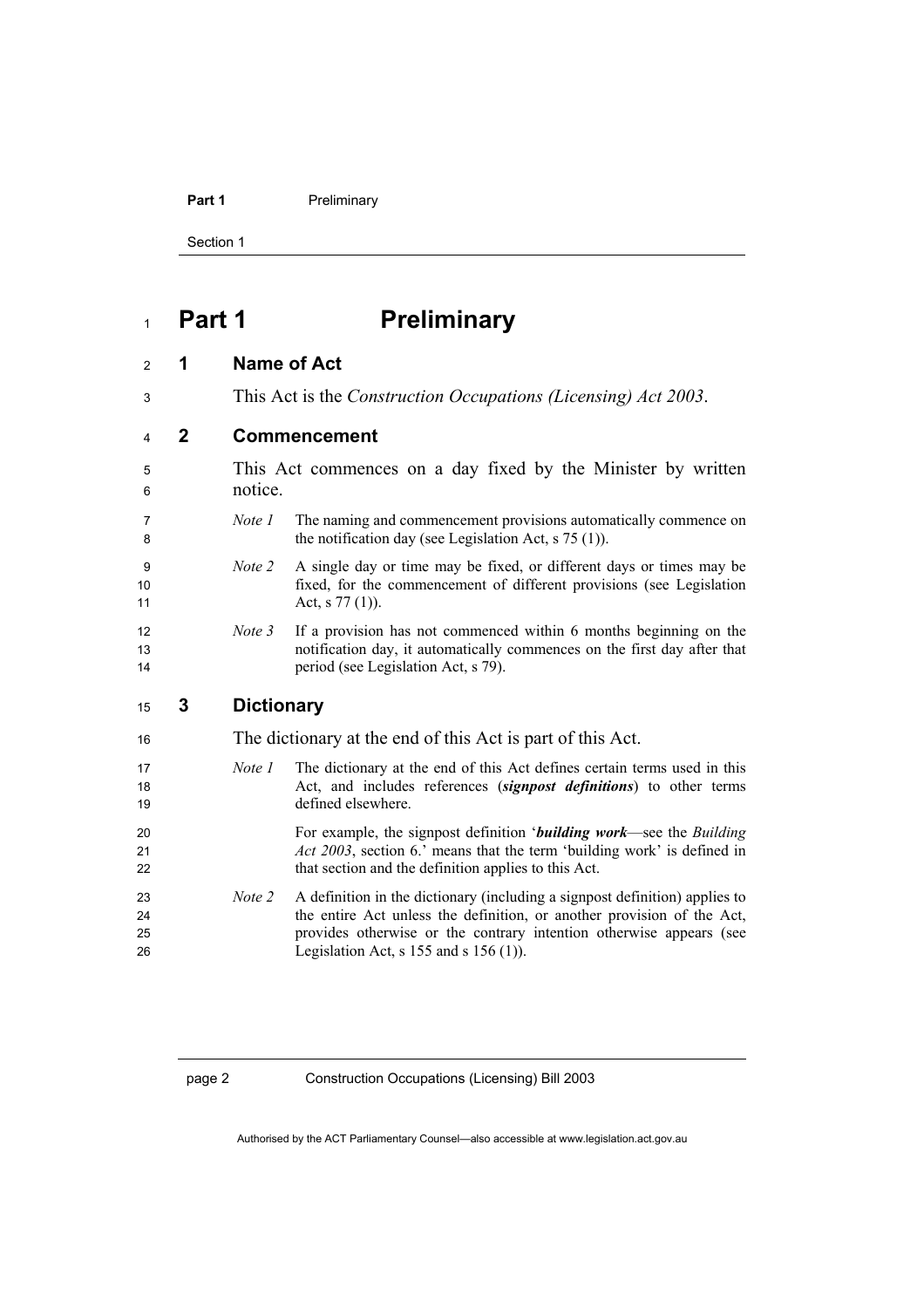| Preliminary | Part 1    |
|-------------|-----------|
|             | Section 4 |

| 1        | 4  | <b>Notes</b> |                                                                                                                           |
|----------|----|--------------|---------------------------------------------------------------------------------------------------------------------------|
| 2        |    |              | A note included in this Act is explanatory and is not part of this Act.                                                   |
| 3        |    | <i>Note</i>  | See Legislation Act, $s$ 127(1), (4) and (5) for the legal status of notes.                                               |
| 4        | 5. |              | Offences against Act-application of Criminal Code etc                                                                     |
| 5        |    |              | Other legislation applies in relation to offences against this Act.                                                       |
| 6        |    | Note 1       | Criminal Code                                                                                                             |
| 7<br>8   |    |              | The Criminal Code, ch 2 applies to all offences against this Act (see<br>Code, pt $2.1$ ).                                |
| 9        |    |              | The chapter sets out the general principles of criminal responsibility                                                    |
| 10       |    |              | (including burdens of proof and general defences), and defines terms                                                      |
| 11<br>12 |    |              | used for offences to which the Code applies (eg conduct, intention,<br><i>recklessness</i> and <i>strict liability</i> ). |
| 13       |    | Note 2       | Penalty units                                                                                                             |
| 14       |    |              | The Legislation Act, s 133 deals with the meaning of offence penalties                                                    |
| 15       |    |              | that are expressed in penalty units.                                                                                      |

page 3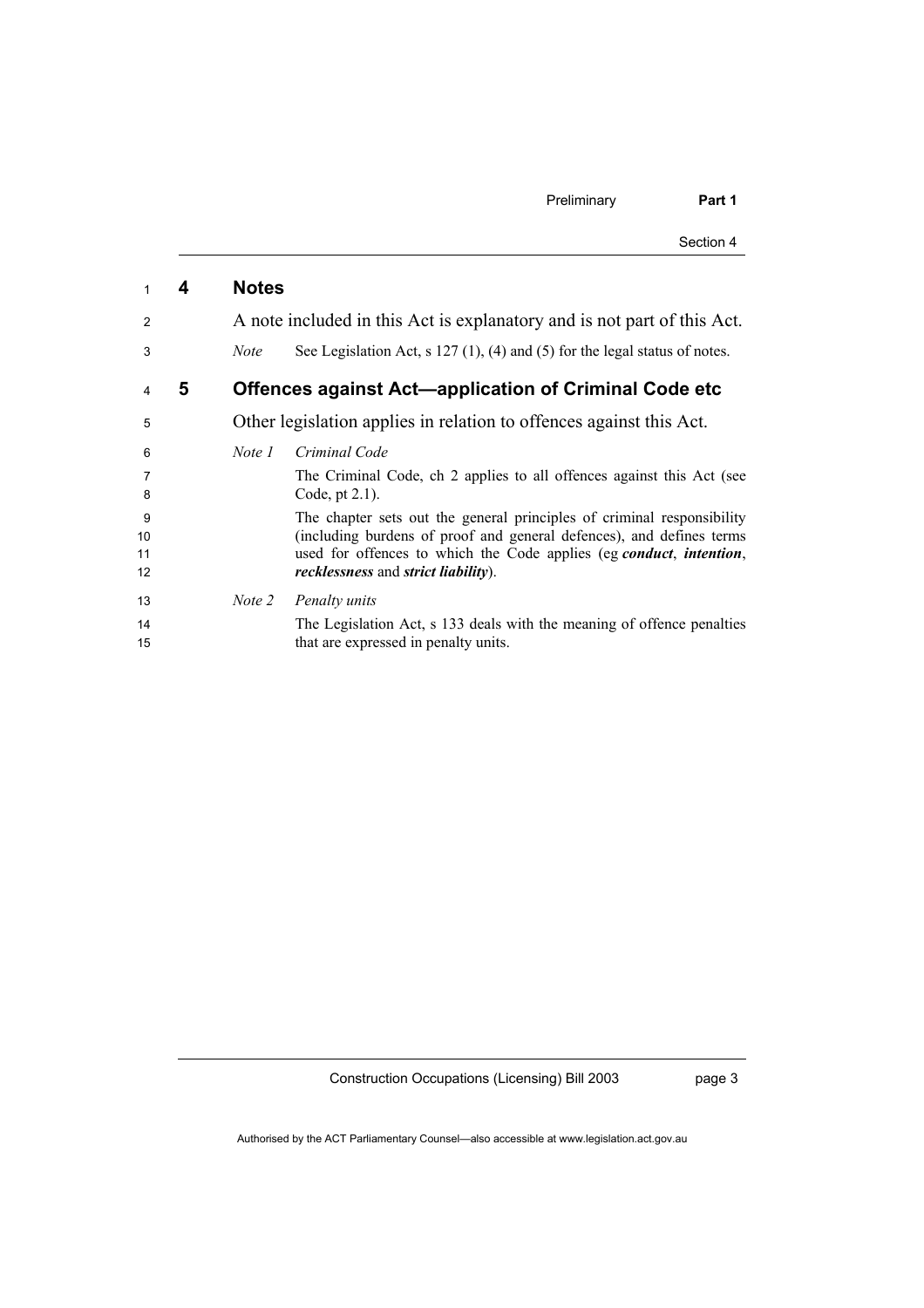#### **Part 2 Important concepts**

Section 6

# **Part 2 Important concepts**

| $\overline{2}$ | 6   | What is a construction practitioner?                                                                                   |
|----------------|-----|------------------------------------------------------------------------------------------------------------------------|
| 3<br>4         | (1) | A construction practitioner is an entity that provides, has provided<br>or proposes to provide a construction service. |
| 5<br>6         | (2) | A <i>construction service</i> is the doing or supervision of work in a<br>construction occupation.                     |
| 7              |     | Supervise-see dict.<br><b>Note</b>                                                                                     |
| 8              |     | $(3)$ For this Act, the regulations may—                                                                               |
| 9              |     | prescribe work as work in a construction occupation; and<br>(a)                                                        |
| 10             |     | (b) exclude work from a construction occupation.                                                                       |
| 11             | 7   | What is a construction occupation?                                                                                     |
| 12             |     | Each of the following is a <i>construction occupation</i> :                                                            |
| 13             |     | builder;<br>(a)                                                                                                        |
| 14             |     | building surveyor;<br>(b)                                                                                              |
| 15             |     | drainer;<br>(c)                                                                                                        |
| 16             |     | (d) electrician;                                                                                                       |
| 17             |     | (e) gasfitter;                                                                                                         |
| 18             |     | plumber;<br>(f)                                                                                                        |
|                |     |                                                                                                                        |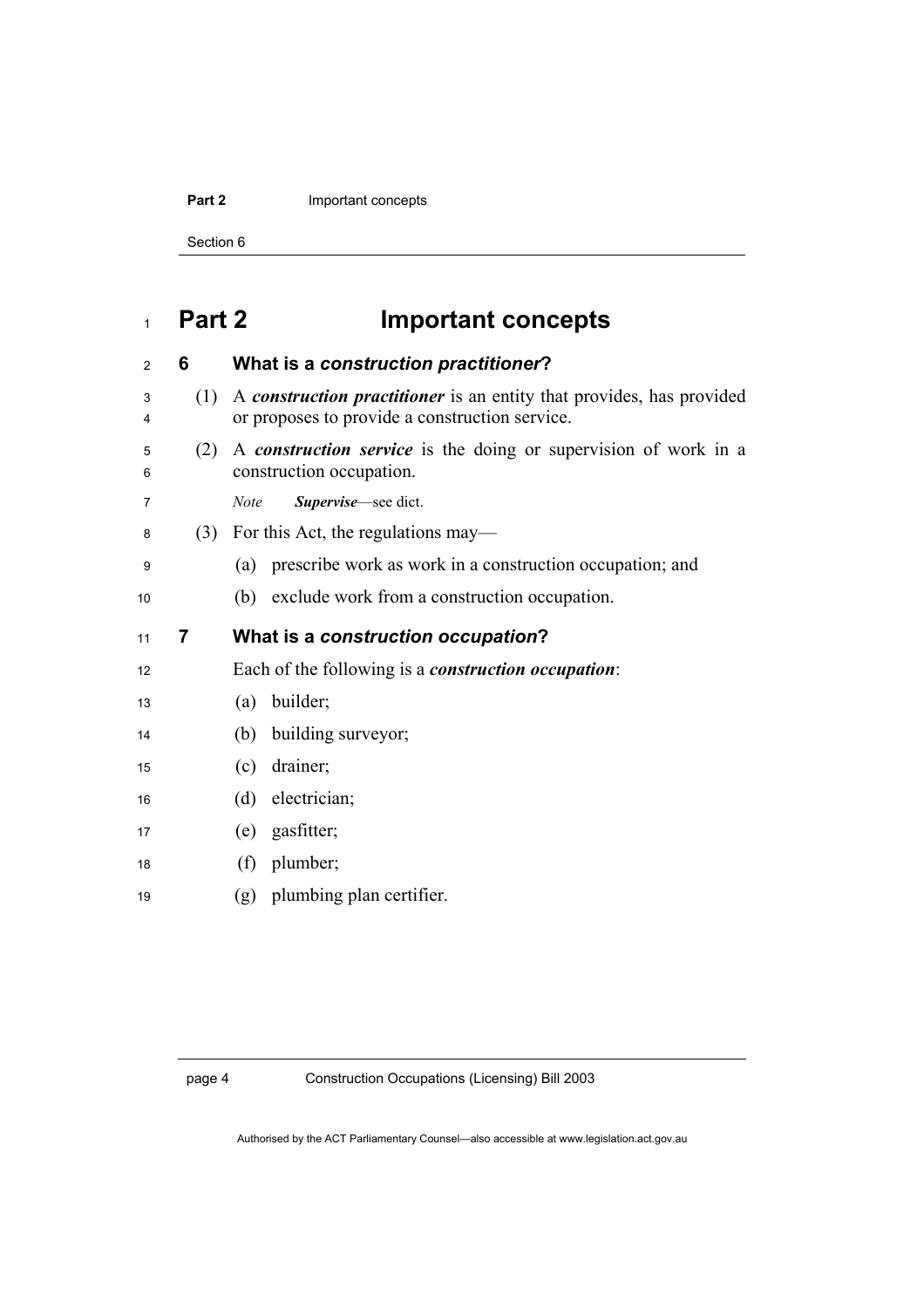|     | Section 8                                                                                                                                                                                                                                                                       |
|-----|---------------------------------------------------------------------------------------------------------------------------------------------------------------------------------------------------------------------------------------------------------------------------------|
| 8   | What is a builder?                                                                                                                                                                                                                                                              |
| (1) | A <b>builder</b> is an entity that provides, has provided or proposes to<br>provide a building service.                                                                                                                                                                         |
| (2) | A <b>building service</b> is the doing or supervision of building work.                                                                                                                                                                                                         |
|     | <b>Building work—see dict.</b><br><b>Note</b>                                                                                                                                                                                                                                   |
| 9   | What is a building surveyor?                                                                                                                                                                                                                                                    |
| (1) | A <b>building surveyor</b> is an entity that provides, has provided or<br>proposes to provide a building certification service.                                                                                                                                                 |
| (2) | A <b>building certification service</b> is the doing of building certification<br>work.                                                                                                                                                                                         |
| (3) | In this section:                                                                                                                                                                                                                                                                |
|     | <b>building certification work</b> means anything a building certifier may<br>or must do under the <i>Building Act 2003</i> .                                                                                                                                                   |
|     | <b>Note</b><br>The Building Act 2003 requires a building surveyor to be appointed as a<br>certifier before doing building certification work. It also restricts the<br>building certification work certain building surveyors may<br>do<br>depending on their occupation class. |
| 10  | What is a drainer?                                                                                                                                                                                                                                                              |
|     | (1) A <i>drainer</i> is an entity that provides, has provided or proposes to<br>provide a sanitary drainage service.                                                                                                                                                            |
| (2) | A sanitary drainage service is the doing or supervision of sanitary<br>drainage work.                                                                                                                                                                                           |
| (3) | In this section:                                                                                                                                                                                                                                                                |

*sanitary drainage work*—see *Water and Sewerage Act 2000*, dictionary.

Construction Occupations (Licensing) Bill 2003

page 5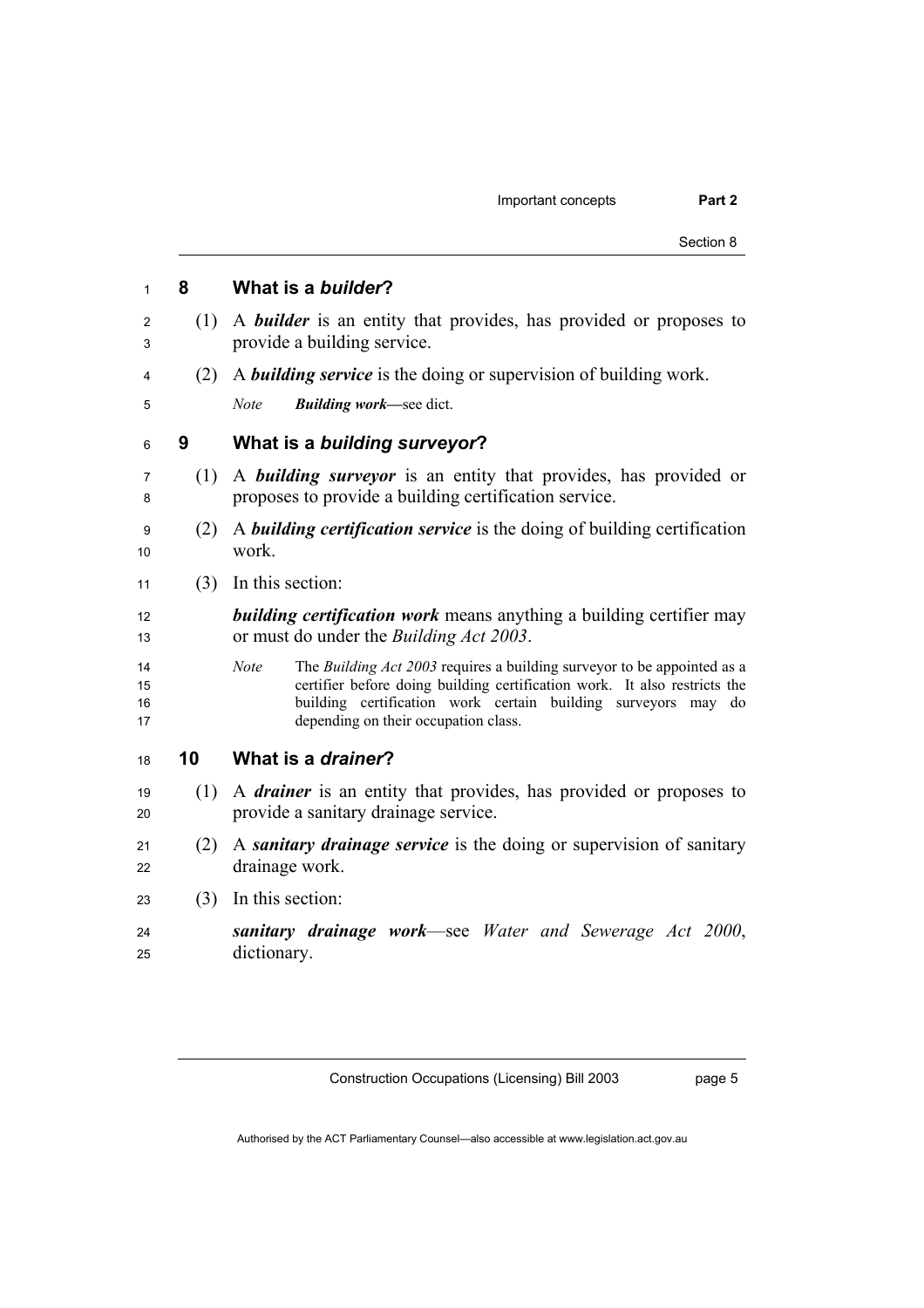#### **Part 2 Important concepts**

Section 11

| $\mathbf{1}$ | 11                | What is an electrician?                                                                                              |  |
|--------------|-------------------|----------------------------------------------------------------------------------------------------------------------|--|
| 2<br>3       | (1)               | An <i>electrician</i> is an entity that provides, has provided or proposes to<br>provide electrical wiring services. |  |
| 4<br>5       | (2)               | An <i>electrical wiring service</i> is the doing or supervision of electrical<br>wiring work.                        |  |
| 6            | (3)               | In this section:                                                                                                     |  |
| 7<br>8       |                   | electrical wiring work—see the Electricity Safety Act 1971,<br>dictionary.                                           |  |
| 9            | $12 \overline{ }$ | What is a gasfitter?                                                                                                 |  |
| 10<br>11     | (1)               | A <i>gasfitter</i> is an entity that provides, has provided or proposes to<br>provide a gasfitting service.          |  |
| 12           | (2)               | A <i>gasfitting service</i> is the doing or supervision of gasfitting work.                                          |  |
| 13           | (3)               | In this section:                                                                                                     |  |
| 14           |                   | <b>gasfitting work—see the Gas Safety Act 2000, dictionary.</b>                                                      |  |
| 15           | 13                | What is a <i>plumber</i> ?                                                                                           |  |
| 16<br>17     | (1)               | A <i>plumber</i> is an entity that provides, has provided or proposes to<br>provide a plumbing service.              |  |
| 18           | (2)               | A <i>plumbing service</i> is the doing or supervision of—                                                            |  |
| 19           |                   | sanitary plumbing work; or<br>(a)                                                                                    |  |
| 20           |                   | (b) water supply plumbing work.                                                                                      |  |
| 21           | (3)               | In this section:                                                                                                     |  |
| 22<br>23     |                   | sanitary plumbing work—see Water and Sewerage Act 2000,<br>dictionary.                                               |  |
| 24<br>25     |                   | water supply plumbing work—see Water and Sewerage Act 2000,<br>dictionary.                                           |  |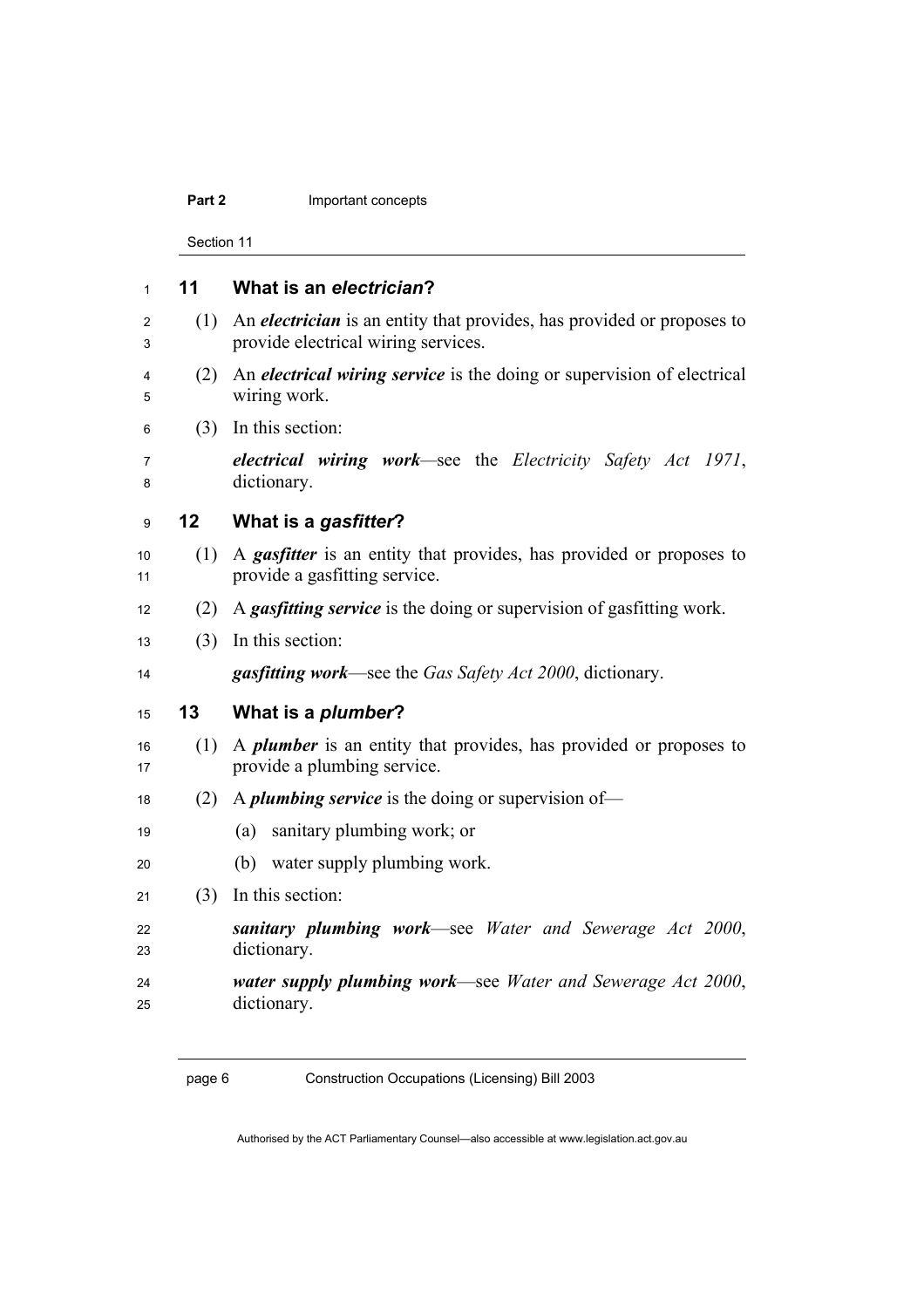| 1              | 14  | What is a plumbing plan certifier?                                                                                                                                        |
|----------------|-----|---------------------------------------------------------------------------------------------------------------------------------------------------------------------------|
| 2<br>3         | (1) | A <i>plumbing plan certifier</i> is an entity that provides a plumbing plan<br>certification service.                                                                     |
| 4<br>5         | (2) | A <i>plumbing plan certification service</i> is the doing of plumbing plan<br>certification work.                                                                         |
| 6              | (3) | In this section:                                                                                                                                                          |
| 7<br>8<br>9    |     | <i>plumbing plan certification work</i> means anything a certifier<br>appointed under the <i>Water and Sewerage Act 2000</i> may or must do<br>under that Act.            |
| 10             | 15  | <b>Classes of construction occupations</b>                                                                                                                                |
| 11             |     | The regulations may divide a construction occupation into classes.                                                                                                        |
| 12             | 16  | What is an operational Act?                                                                                                                                               |
| 13             |     | Each of the following is an <i>operational Act</i> :                                                                                                                      |
| 14             |     | <b>Building Act 2003</b><br>$\bullet$                                                                                                                                     |
| 15             |     | Electricity Safety Act 1971                                                                                                                                               |
| 16             |     | Gas Safety Act 2000                                                                                                                                                       |
| 17             |     | Utilities Act 2000                                                                                                                                                        |
| 18             |     | Water and Sewerage Act 2000.<br>$\bullet$                                                                                                                                 |
| 19<br>20<br>21 |     | Note<br>A reference to an Act includes a reference to the statutory instruments<br>made or in force under the Act, including regulations (see Legislation<br>Act, s 104). |

page 7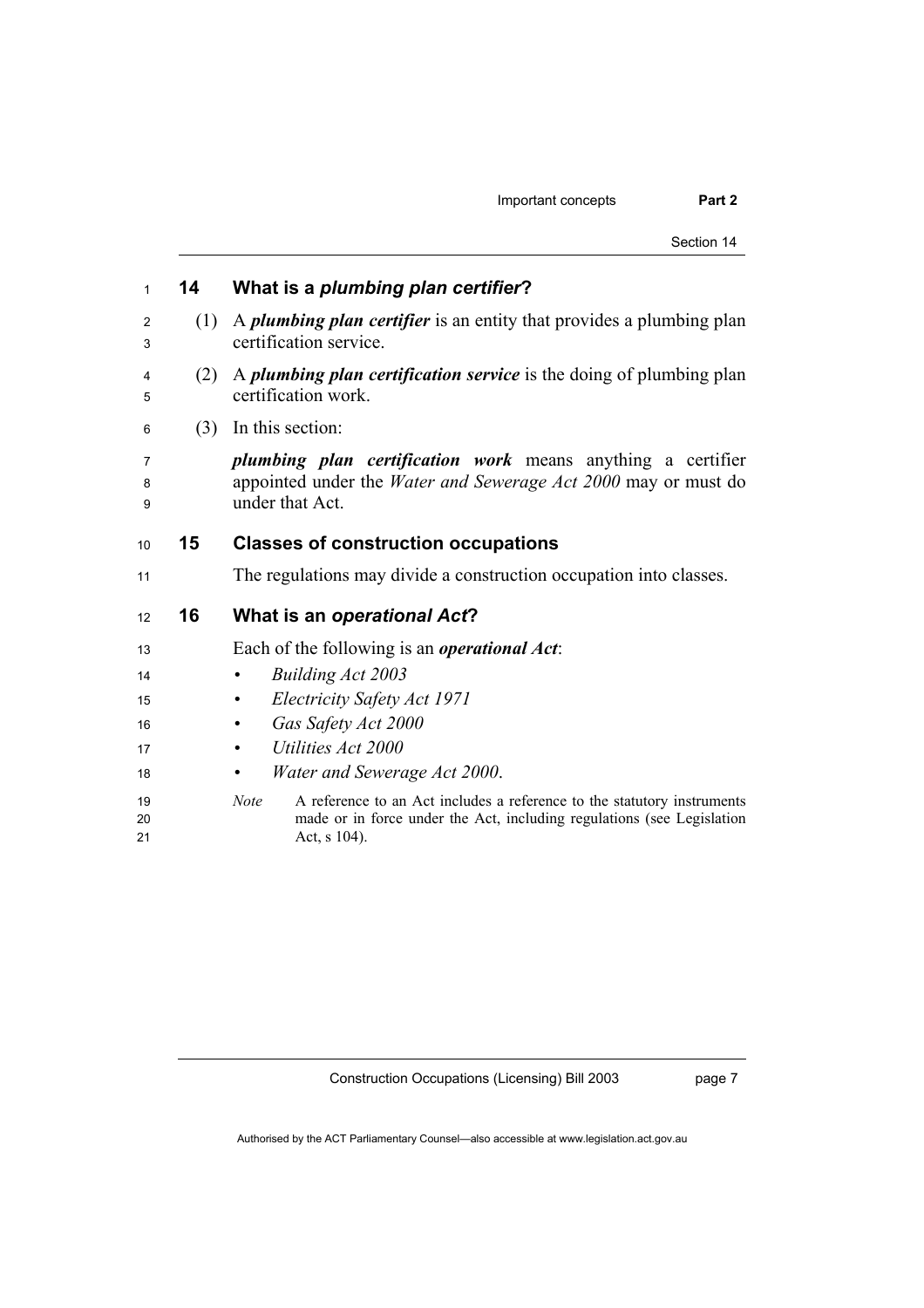**Part 3 Construction practitioners licences Division 3.1** General Section 17

## **Part 3 Construction practitioners licences**

*Note about application of the Mutual Recognition Act 1992* (Cwlth) and the *Trans-Tasman Mutual Recognition Act 1997* (Cwlth)

These Commonwealth Acts allow people licensed in certain occupations in a local jurisdiction to carry on the occupations in another local jurisdiction and provide an alternate way of applying for licences in the ACT or another local jurisdiction. Because of the Self-Government Act, s 28, the requirements for licences under this Act cannot validly require anything of people being licensed under the Commonwealth Acts that would be inconsistent with those Acts. Accordingly, provisions of this Act, such as the requirements for applications, do not apply to the licensing of people under the Commonwealth Acts. Also, the Commonwealth Acts set out when conditions may be placed on people licensed under those Acts. For more information, see the Commonwealth Acts.

#### **Division 3.1 General**

| 16 | 17 | <b>Licence applications</b> |
|----|----|-----------------------------|
|----|----|-----------------------------|

| 17 | (1) An individual, corporation or partnership may apply to the registrar |
|----|--------------------------------------------------------------------------|
| 18 | to be licensed in a construction occupation or, for a construction       |
| 19 | occupation that is divided into classes, in an occupation class.         |

- *Note 1* If a form is approved under s 126 for an application, the form must be used.
- *Note 2* A fee may be determined under s 125 for this section.
- *Note 3* A person's entitlement to apply for a licence may be affected by a 24 disqualification (see s 96 (3)).
- (2) However, a corporation or partnership may apply under subsection (1) in relation to a construction occupation or occupation class only if the regulations allow a corporation or partnership to be licensed in the occupation or class.
- (3) The regulations may prescribe the requirements for applications.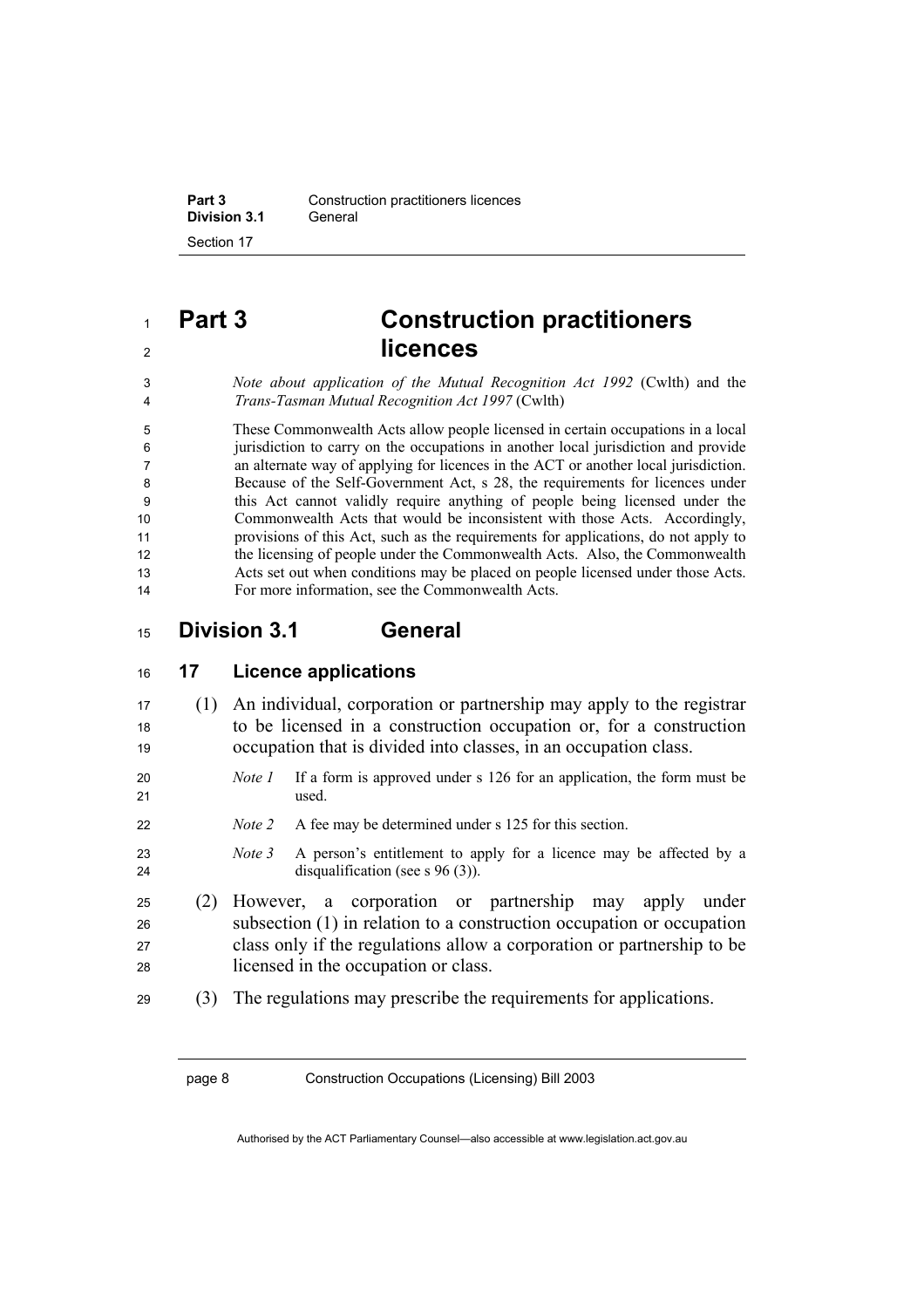| Construction practitioners licences | Part 3       |  |
|-------------------------------------|--------------|--|
| General                             | Division 3.1 |  |
|                                     | Section 18   |  |

(4) If this Act or the regulations prescribe requirements for applications, 2 the registrar need not consider an application that does not comply with the requirements.

#### **18 Eligibility for licence**

- (1) The regulations may prescribe when an entity is eligible, or not eligible, to be licensed in a construction occupation or occupation class, including the qualifications the entity must have to be eligible to be licensed in the occupation or class.
- (2) The regulations may prescribe how an applicant may, or must, demonstrate that the applicant satisfies a requirement in relation to 11 an application.

#### **Examples**

- 1 by requiring the applicant to hold a qualification
- 2 by requiring the applicant to pass a practical or written test
- *Note* An example is part of the Act, is not exhaustive and may extend, but does not limit, the meaning of the provision in which it appears (see 17 Legislation Act, s 126 and s 132).

#### **19 Decision on licence application**

- (1) If an entity applies for a licence for a construction occupation or occupation class, the registrar must issue, or refuse to issue, the 21 licence
- (2) However, the registrar may issue a licence other than the licence applied for if—
- (a) the applicant is not eligible for the licence applied for; and
- (b) the applicant is eligible for the other licence; and
- (c) the licence issued is in the same construction occupation as, 27 but a different occupation class from, the licence applied for; 28 and
- (d) the applicant agrees to the issue of the licence.

Construction Occupations (Licensing) Bill 2003

page 9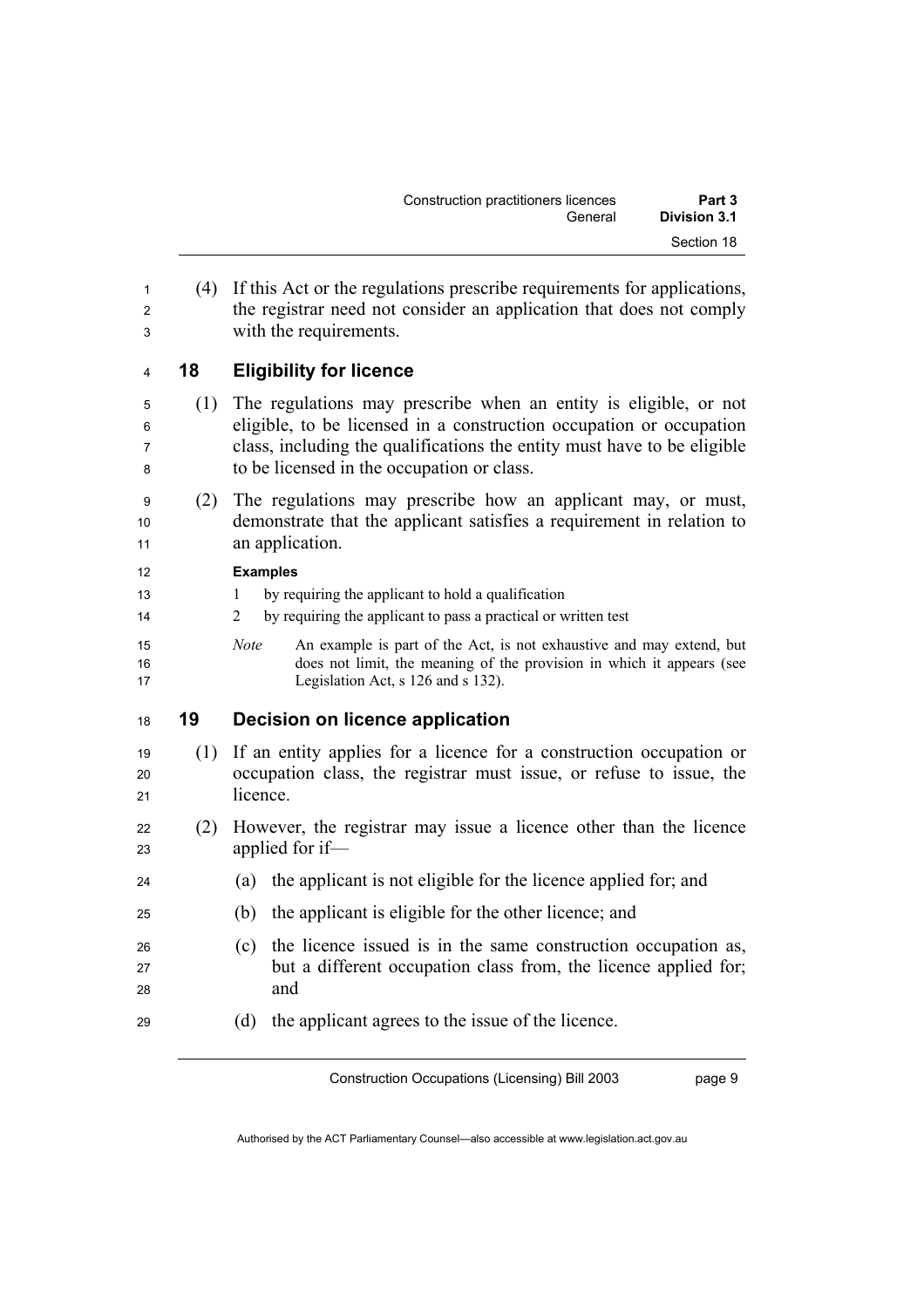| Part 3       | Construction practitioners licences |
|--------------|-------------------------------------|
| Division 3.1 | General                             |
| Section 20   |                                     |

| 3<br>4                  |     | occupation or occupation class to an applicant if-                                                                                                                                                                                                                                            |
|-------------------------|-----|-----------------------------------------------------------------------------------------------------------------------------------------------------------------------------------------------------------------------------------------------------------------------------------------------|
|                         |     | the registrar is not satisfied that the applicant is eligible to be<br>(a)<br>licensed in the occupation or class; or                                                                                                                                                                         |
| 5<br>6                  |     | the applicant is disqualified from holding a licence under<br>(b)<br>section 96 (Licence disqualification).                                                                                                                                                                                   |
| 7<br>8<br>9<br>10<br>11 | (4) | If disciplinary action against an applicant or a nominee of an<br>applicant is being taken under this Act, the registrar need not decide<br>whether to licence the applicant until the disciplinary action, and<br>any appeal or review arising from the disciplinary action, is<br>finished. |
| 12                      | 20  | Multiple occupations, classes and authorisation                                                                                                                                                                                                                                               |
| 13<br>14<br>15          | (1) | A licence may authorise the licensee to provide construction<br>services in 1 or more construction occupations and 1 or more<br>occupation classes.                                                                                                                                           |
|                         |     |                                                                                                                                                                                                                                                                                               |
| 16<br>17<br>18<br>19    | (2) | A licence authorises the licensee to provide construction services in<br>each construction occupation or occupation class to which it relates,<br>subject to any condition, and in accordance with any endorsement,<br>on the licence.                                                        |
| 20                      | 21  | <b>Licence conditions</b>                                                                                                                                                                                                                                                                     |
| 21                      | (1) | The regulations may prescribe—                                                                                                                                                                                                                                                                |
| 22                      |     | conditions on licences; and<br>(a)                                                                                                                                                                                                                                                            |
| 23<br>24                |     | when conditions on licences (whether imposed under the<br>(b)<br>regulations or by the registrar) take effect.                                                                                                                                                                                |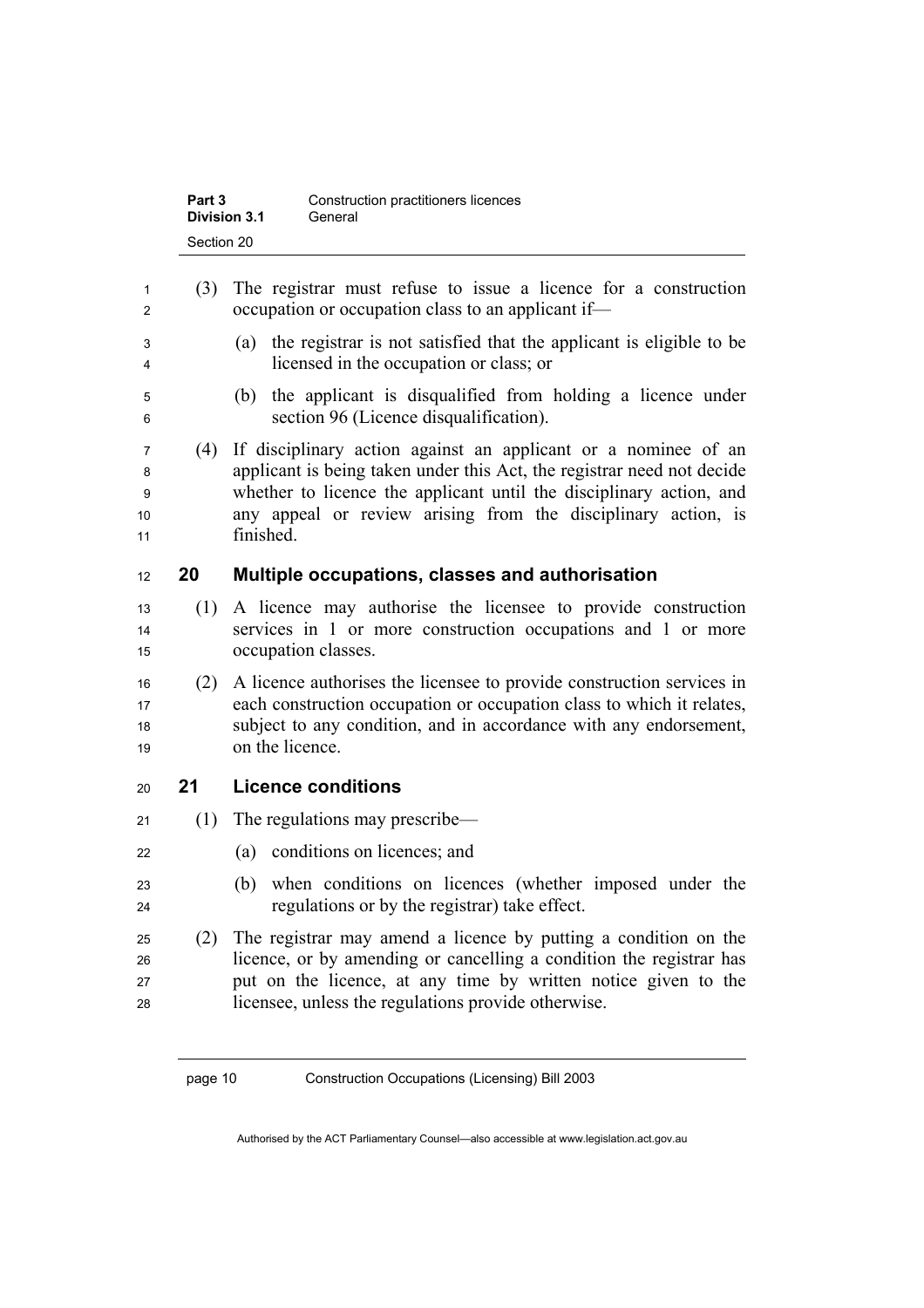| Construction practitioners licences | Part 3       |  |
|-------------------------------------|--------------|--|
| General                             | Division 3.1 |  |
|                                     | Section 22   |  |

(3) The registrar may amend a licence by putting a condition on the 2 licence, or amending the licence, only if satisfied that it is necessary or desirable to protect the public.

#### **22 Endorsements on licences**

- (1) The registrar may, in accordance with the regulations, endorse a 6 licence.
- (2) An endorsement authorises the licensee to provide a stated kind of construction service that the licensee would not otherwise be allowed to provide under the licence.

#### **23 Form of licence**

- (1) A licence must be signed by the registrar and contain the following 12 details in relation to the licensee:
- (a) the licensee's full name;
- (b) each construction occupation, and occupation class (if any), in which the licensee is licensed;
- (c) a unique identifying number (the *licence number*) for each construction occupation and occupation class in which the licensee is licensed.
- *Note* A licence may be endorsed under s 22.
- (2) The regulations may require or allow other information to be 21 included on a licence

#### **24 Term of licence**

The regulations may prescribe the maximum period for which a licence is issued or renewed.

page 11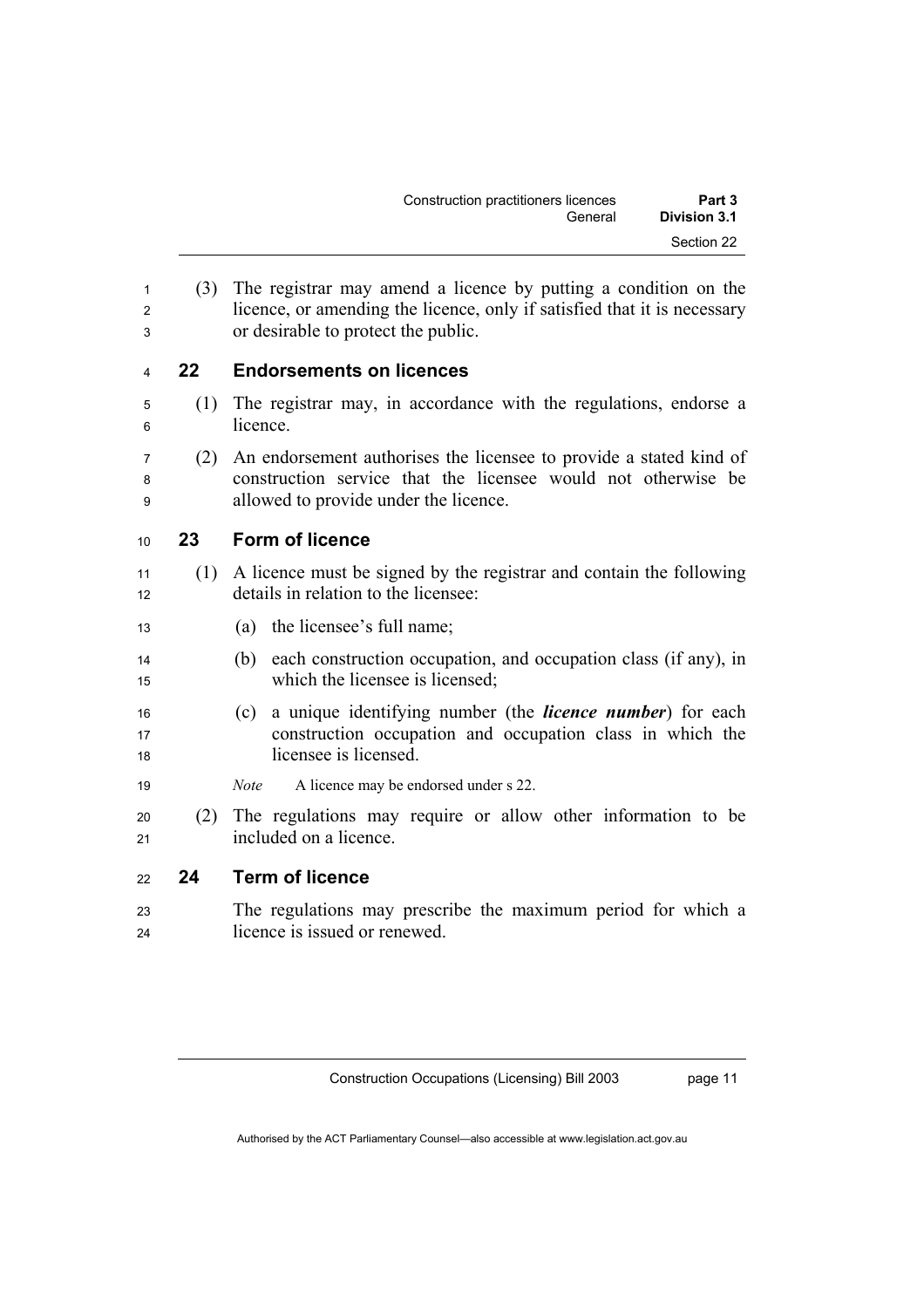| Part 3       | Construction practitioners licences |  |
|--------------|-------------------------------------|--|
| Division 3.1 | General                             |  |
| Section 25   |                                     |  |

#### <sup>1</sup>**25 Licence renewal**

- <sup>2</sup>(1) A licensee may apply to the registrar for renewal of the licence <sup>3</sup>before the licence term ends.
- <sup>4</sup>(2) The registrar must renew a licence on application if satisfied that the <sup>5</sup>applicant would be eligible to be licensed if the application were for <sup>6</sup>a new licence of the same kind.
- <sup>7</sup>(3) The renewal of a licence begins on the day after the licence being 8 renewed ends
- <sup>9</sup>(4) A suspended licence may be renewed, but the renewed licence is 10 suspended until the suspension ends.

#### <sup>11</sup>**26 Voluntary licence cancellation**

- 12 The registrar must cancel a licensee's licence if— <sup>13</sup>(a) the licensee asks, in writing, for the cancellation; and <sup>14</sup>(b) the licensee gives the licence to the registrar or satisfies the <sup>15</sup>registrar that the licence has been lost, stolen or destroyed; and
- 16 (c) the registrar is satisfied that—
- <sup>17</sup>(i) the licensee cannot exercise his or her functions because 18 of mental or physical incapacity; or
- <sup>19</sup>(ii) another licensee is to take over the licensee's functions in 20 relation to construction services that have not been 21 completely provided; or
- 22 (iii) it is otherwise appropriate to approve the cancellation.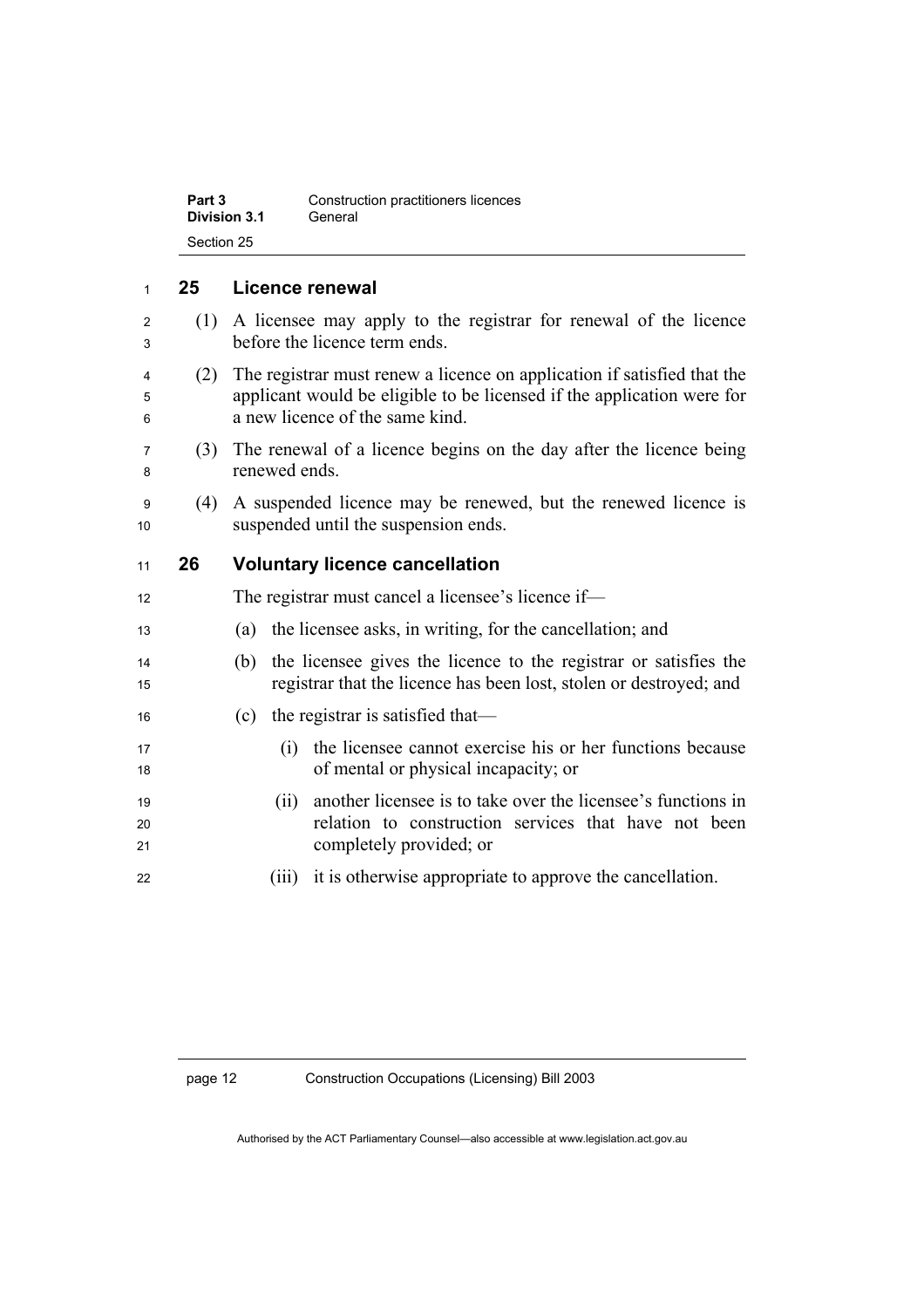### **Division 3.2 Nominees**

#### **27 Meaning of** *mandatory requirement* **for div 3.2**

3 In this division:

*mandatory requirement* of the nominee means a written requirement by the nominee that the corporation or partnership do something, or not do something, in compliance with, or to achieve compliance with, this Act or an operational Act.

#### **28 Nominees of corporations and partnerships**

- (1) A corporation or partnership is eligible to be licensed only if it 10 complies with subsection  $(2)$  or  $(3)$ .
- (2) The corporation or partnership complies with this subsection if—
- 12 (a) it has a single nominee appointed by it; and
- (b) the nominee is responsible for the supervision of the construction services provided by it.
- (3) The corporation or partnership complies with this subsection if—
- (a) it has 2 or more nominees appointed by it; and
- (b) each nominee is responsible for the supervision of different construction services (whether in a different construction 19 occupation or occupation class or otherwise) provided by it; and
- (c) between them, the nominees are responsible for the adequate supervision of all the construction services to be provided by 23 the corporation or partnership.
- (4) A corporation or partnership may, in writing, appoint an eligible individual to be a nominee.

Construction Occupations (Licensing) Bill 2003

page 13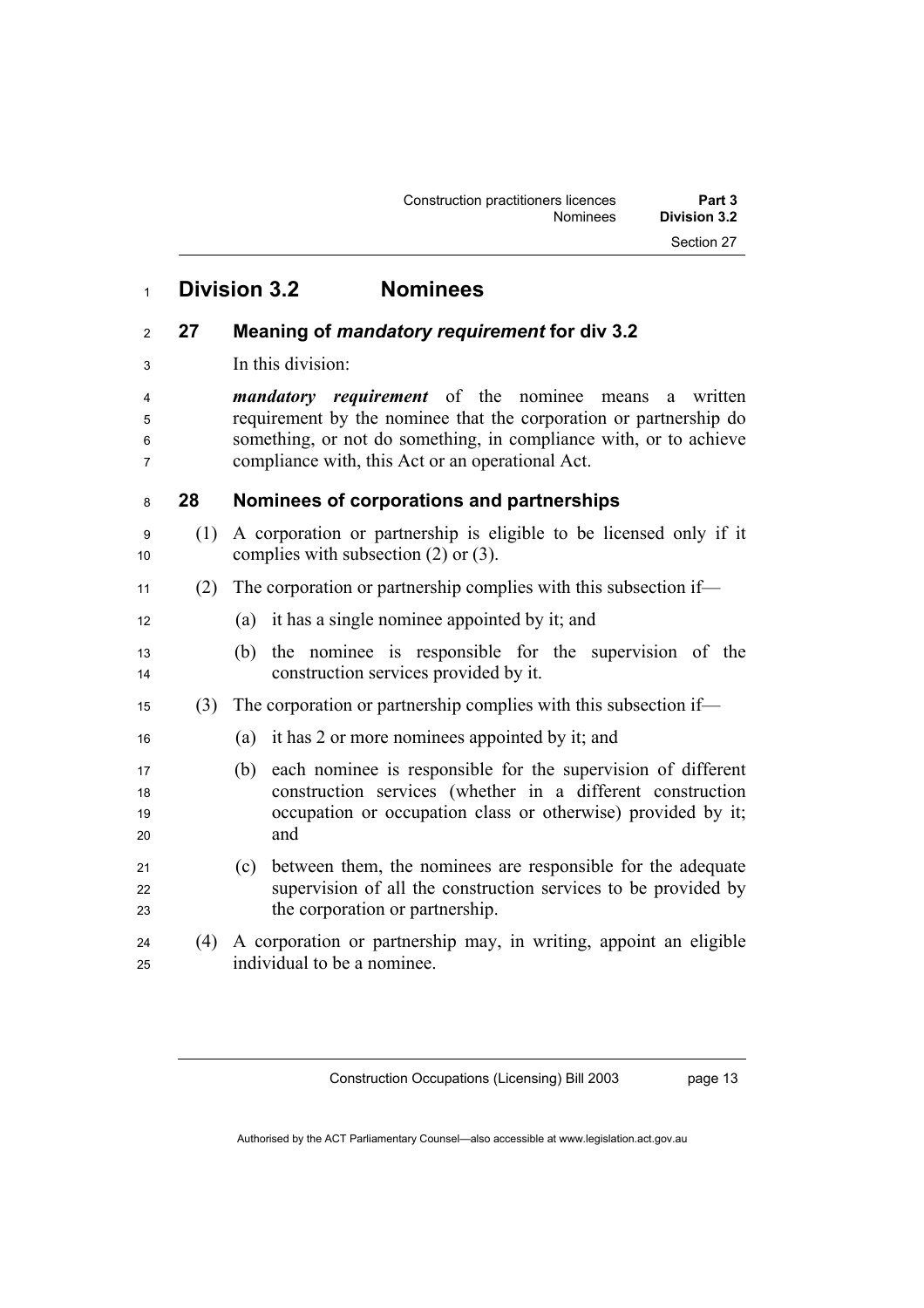| Part 3              | Construction practitioners licences |
|---------------------|-------------------------------------|
| <b>Division 3.2</b> | <b>Nominees</b>                     |
| Section 29          |                                     |

| 1<br>2<br>3<br>4 | (5) | If the nominee is to be responsible for the adequate supervision of<br>only some of the construction services to be provided by the<br>corporation or partnership, the appointment must state the services<br>for which the nominee is responsible. |
|------------------|-----|-----------------------------------------------------------------------------------------------------------------------------------------------------------------------------------------------------------------------------------------------------|
| 5<br>6           | (6) | For subsection (4), an individual is an <i>eligible individual</i> if the<br>individual-                                                                                                                                                            |
| 7<br>8           |     | is eligible under the regulations to be appointed as a nominee;<br>(a)<br>and                                                                                                                                                                       |
| 9<br>10<br>11    |     | is licensed in the construction occupation and occupation class<br>(b)<br>(if any) appropriate for each of the construction services for<br>which the individual is to be responsible; and                                                          |
| 12               |     | agrees in writing to the appointment.<br>(c)                                                                                                                                                                                                        |
| 13<br>14         | (7) | A nominee of a corporation or partnership automatically stops being<br>a nominee if the nominee—                                                                                                                                                    |
| 15<br>16         |     | ceases to be eligible under the regulations to be appointed as a<br>(a)<br>nominee; or                                                                                                                                                              |
| 17<br>18<br>19   |     | ceases to be licensed in a construction or occupation class (if<br>(b)<br>any) appropriate for any of the construction services for which<br>the nominee is responsible.                                                                            |
| 20               | 29  | <b>Resignation of nominee</b>                                                                                                                                                                                                                       |
| 21<br>22         | (1) | A nominee of a corporation or partnership may resign his or her<br>appointment only with the registrar's approval.                                                                                                                                  |
| 23<br>24         | (2) | The registrar may approve the resignation of the nominee only if<br>satisfied that-                                                                                                                                                                 |
| 25<br>26         |     | the corporation or partnership has refused to comply with a<br>(a)<br>mandatory requirement of the nominee; or                                                                                                                                      |
| 27<br>28         |     | the nominee cannot exercise his or her functions because of<br>(b)<br>mental or physical incapacity; or                                                                                                                                             |
|                  |     |                                                                                                                                                                                                                                                     |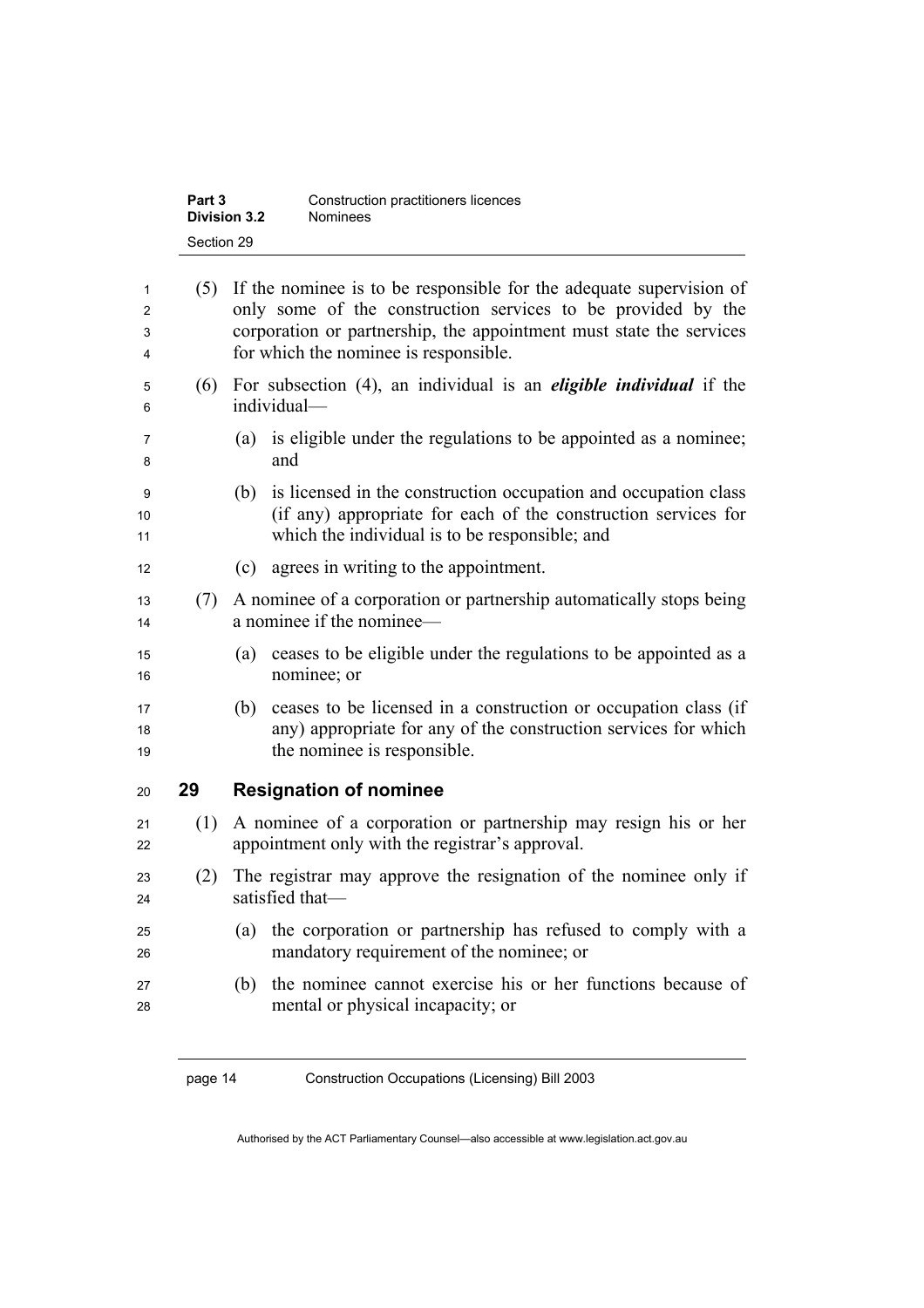| Construction practitioners licences | Part 3              |
|-------------------------------------|---------------------|
| Nominees                            | <b>Division 3.2</b> |
|                                     | Section 30          |

(c) the nominee, or entity that appointed the nominee, has arranged for another nominee to take over the nominee's functions; or (d) it is otherwise appropriate to approve the resignation. **30 Revocation of nominee's appointment**  (1) A corporation or partnership may revoke a nominee's appointment only with the registrar's approval. (2) The registrar may approve the revocation of the nominee's 9 appointment only if satisfied that— (a) the nominee cannot exercise his or her functions because of 11 mental or physical incapacity; or (b) the nominee, or entity that appointed the nominee, has arranged for another nominee to take over the nominee's 14 functions; or (c) it is otherwise appropriate to approve the resignation. **31 Role of nominees**  (1) A nominee of a licensed corporation or partnership has the 18 following functions: (a) to supervise the construction services of the corporation or partnership for which the nominee is responsible (the *relevant construction service*); (b) to ensure that the relevant construction services comply with 23 this Act and the operational Acts. (2) The nominee commits an offence if the nominee fails to— (a) adequately supervise the relevant construction services; or

Construction Occupations (Licensing) Bill 2003

page 15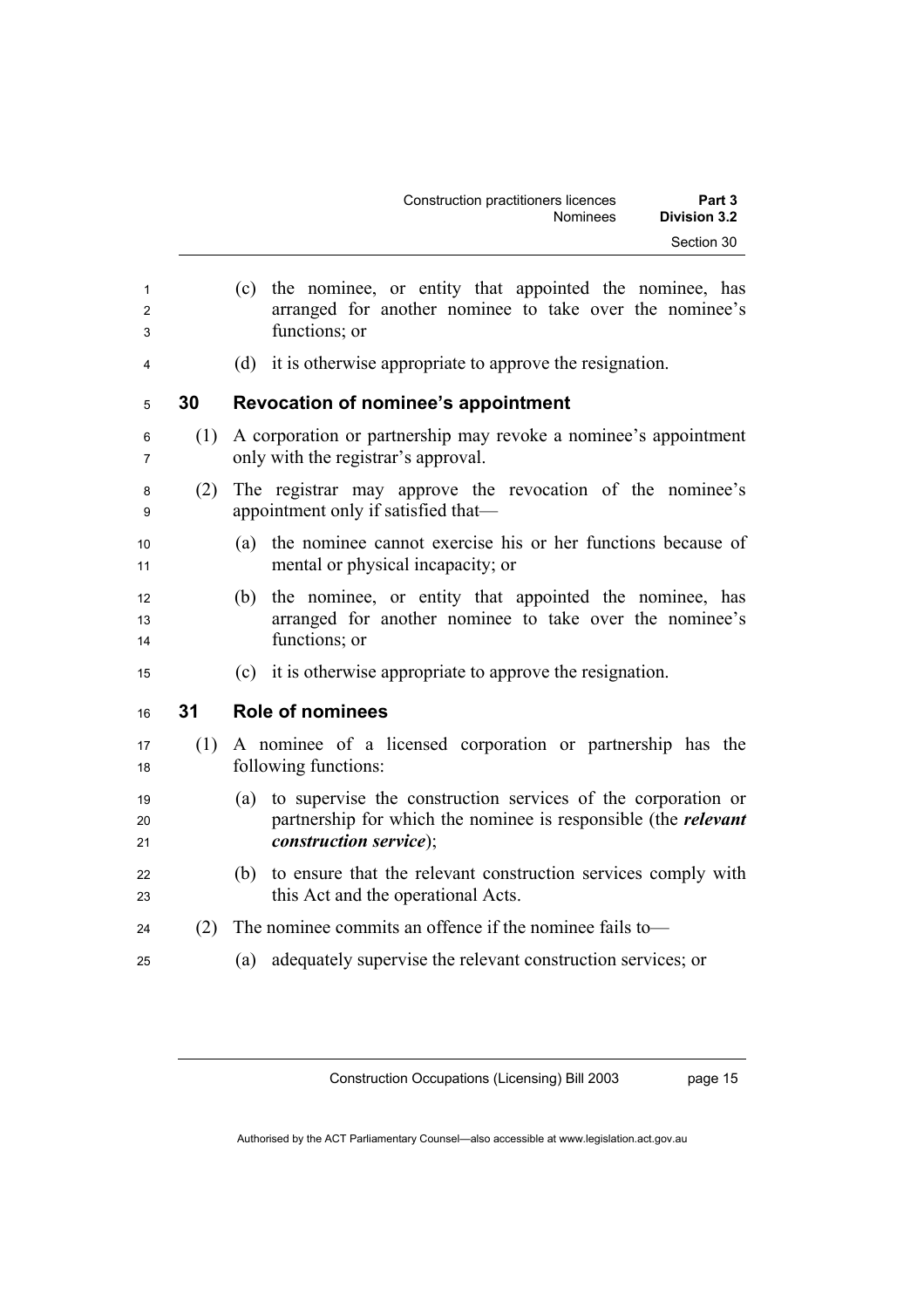| Part 3              | Construction practitioners licences |
|---------------------|-------------------------------------|
| <b>Division 3.2</b> | <b>Nominees</b>                     |
| Section 32          |                                     |

| 1<br>2         |     | ensure that the relevant construction services comply with this<br>(b)<br>Act and the operational Acts.                                                                           |
|----------------|-----|-----------------------------------------------------------------------------------------------------------------------------------------------------------------------------------|
| 3              |     | Maximum penalty: 50 penalty units.                                                                                                                                                |
| 4<br>5         | (3) | The licensed corporation or partnership commits an offence if the<br>nominee fails to-                                                                                            |
| 6              |     | adequately supervise the relevant construction services; or<br>(a)                                                                                                                |
| 7<br>8         |     | ensure that the relevant construction services comply with this<br>(b)<br>Act and the operational Acts.                                                                           |
| 9              |     | Maximum penalty: 50 penalty units.                                                                                                                                                |
| 10<br>11       | (4) | It is a defence to a prosecution for an offence against this section if<br>the nominee proves that the nominee had—                                                               |
| 12<br>13<br>14 |     | given the nominee's corporation or partnership a mandatory<br>(a)<br>requirement and written notice that the nominee had given a<br>copy of the requirement to the registrar; and |
| 15             |     | (b) given the registrar a copy of the mandatory requirement.                                                                                                                      |
| 16             | (5) | An offence against this section is a strict liability offence.                                                                                                                    |
| 17             | 32  | <b>Legislation Act and nominee appointments</b>                                                                                                                                   |
| 18<br>19       |     | The Legislation Act, part 19.3 (Appointments) does not apply to the<br>appointment of a nominee of a corporation or partnership.                                                  |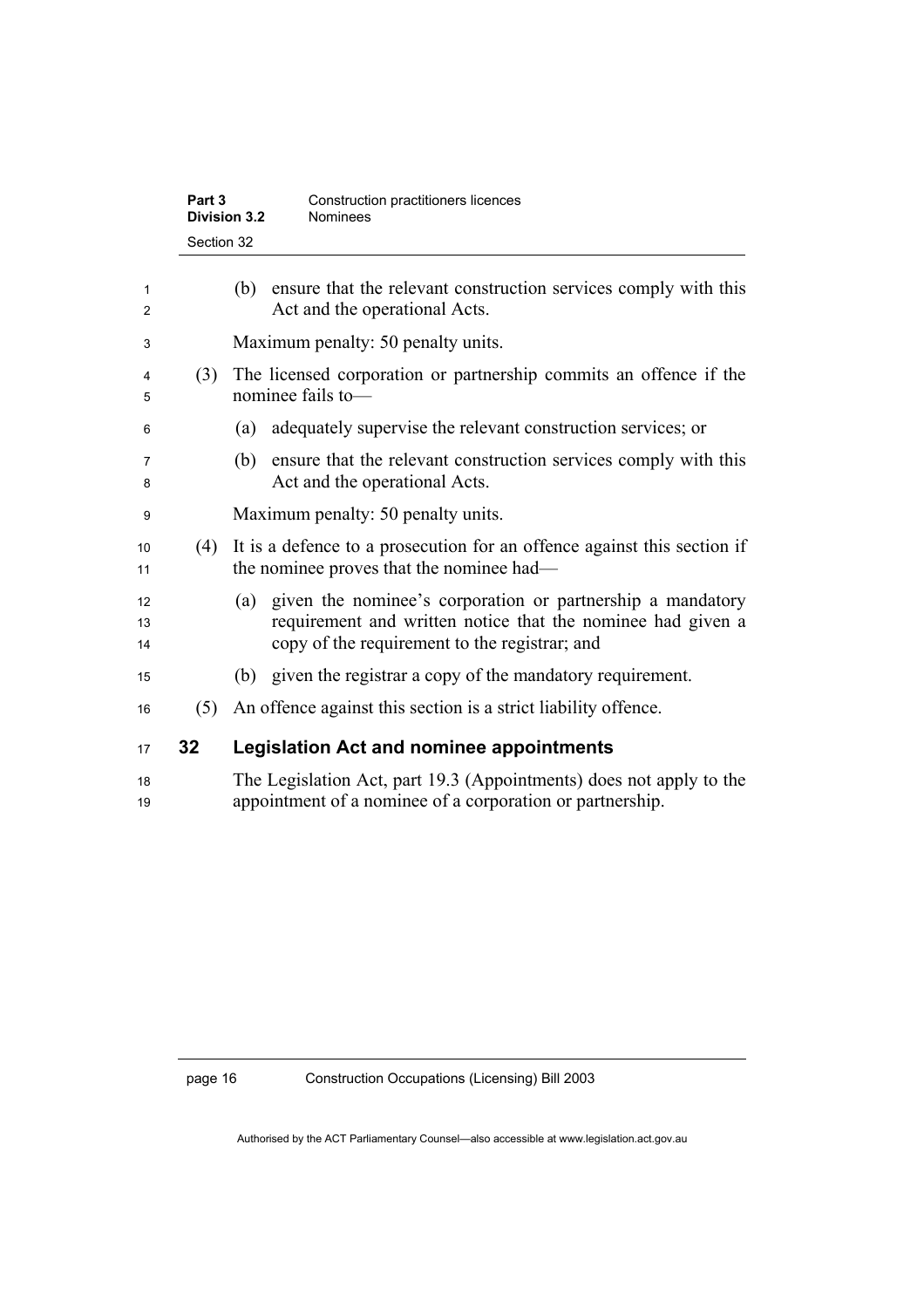Section 33

### **Part 4 Rectification orders and other obligations on licensees**

#### **33 Meaning of** *authorised action* **and** *authorised licensee* **in pt 4**

5 In this part:

*authorised action*, for an authorised licensee, means what the licensee is authorised to do under section 40 (Failure to comply with order) or section 41 (Action on emergency rectification order).

*authorised licensee* means a licensee authorised under section 40 or 10 section 41.

#### **34 Intention to make rectification order**

- (1) This section applies if the registrar believes on reasonable grounds that— (a) a licensee or former licensee (the *entity*) has provided a construction service otherwise than in accordance with this Act 16 or an operational Act; and
- (b) it may be appropriate to make a rectification order.

#### **Examples of licensee or former licensee**

- 19 1 1 a licensed builder does building work
- 2 a drainer who was licensed, does sanitary drainage work while unlicensed
- 3 a licensed gasfitter does gasfitting work and then becomes unlicensed
- *Note* An example is part of the Act, is not exhaustive and may extend, but does not limit, the meaning of the provision in which it appears (see Legislation Act, s 126 and s 132).
- (2) The registrar may give the entity, and the land owner in relation to whose land the construction service was provided, a written notice that—

Construction Occupations (Licensing) Bill 2003

page 17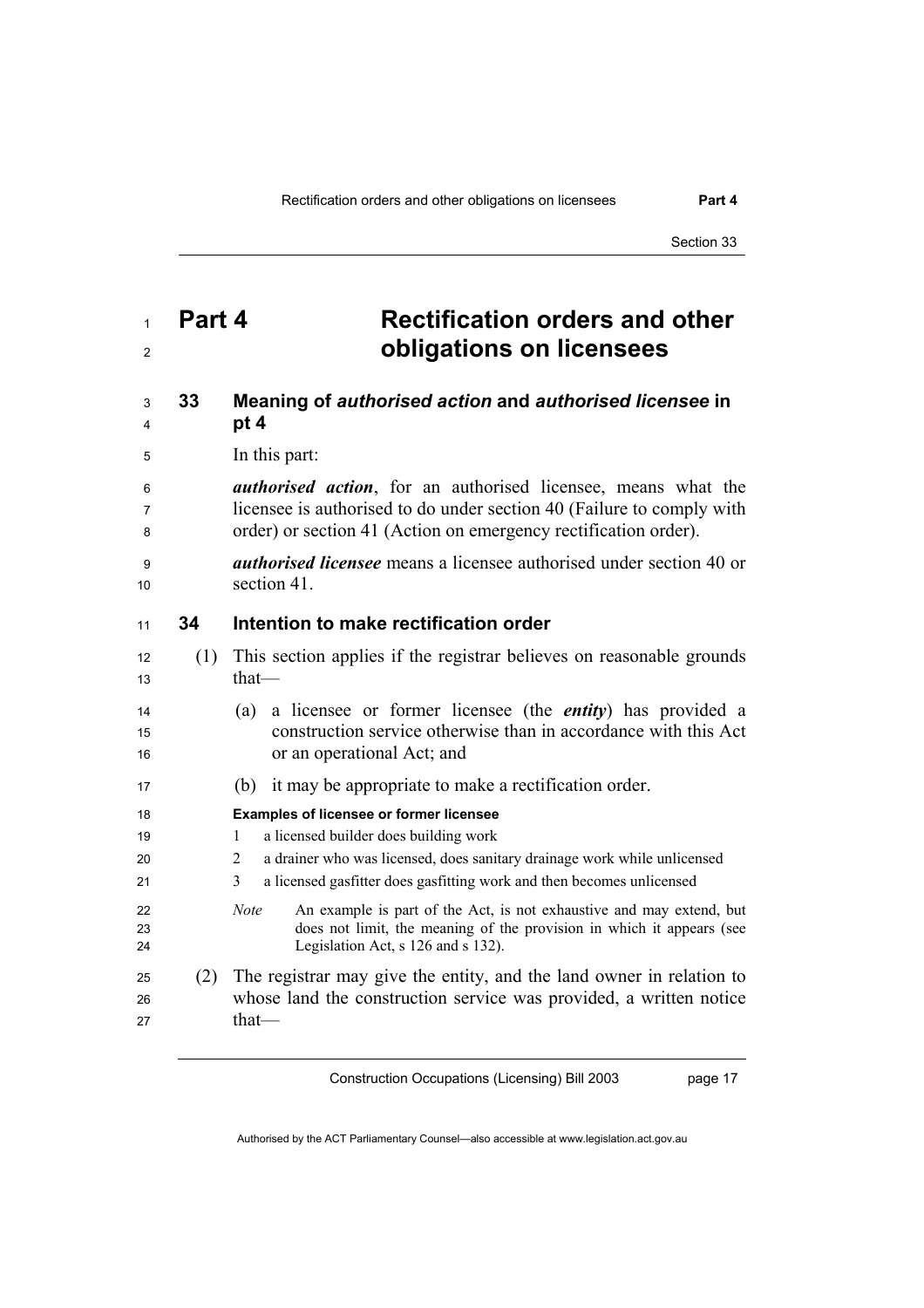### **Part 4 Rectification orders and other obligations on licensees** Section 35 (a) gives details of the rectification order that may be made; and (b) explains why the registrar intends to make the order; and (c) invites submissions about the making of the order within the time stated in the notice that is not less than 5 working days after the day the entity or land owner receives the notice. **35 When rectification order may be made**  (1) This section applies if— (a) the registrar has given an entity (other than the land owner) notice under section 34; and (b) after considering any submissions made within the time 11 mentioned in the notice, the registrar is satisfied— (i) the entity is contravening, or has contravened, this Act or an operational Act; and (ii) it is appropriate to make a rectification order in relation 15 to the entity. (2) The registrar may make an order under section 37 (Rectification 17 orders) in relation to the entity. (3) However, the registrar may not make an order under section 37 in 19 relation to the entity if a submission is made that satisfies the registrar that the act that caused the contravention happened, or 21 ended, more than 10 years before the day the registrar proposes to 22 make the order. **Example of contravention**  A builder built a house without a building approval. The registrar is satisfied that the building of the house started 12 years ago and finished 9 years ago. The registrar may make a rectification order in relation to the construction service of building the house. *Note* An example is part of the Act, is not exhaustive and may extend, but does not limit, the meaning of the provision in which it appears (see Legislation Act, s 126 and s 132).

page 18 Construction Occupations (Licensing) Bill 2003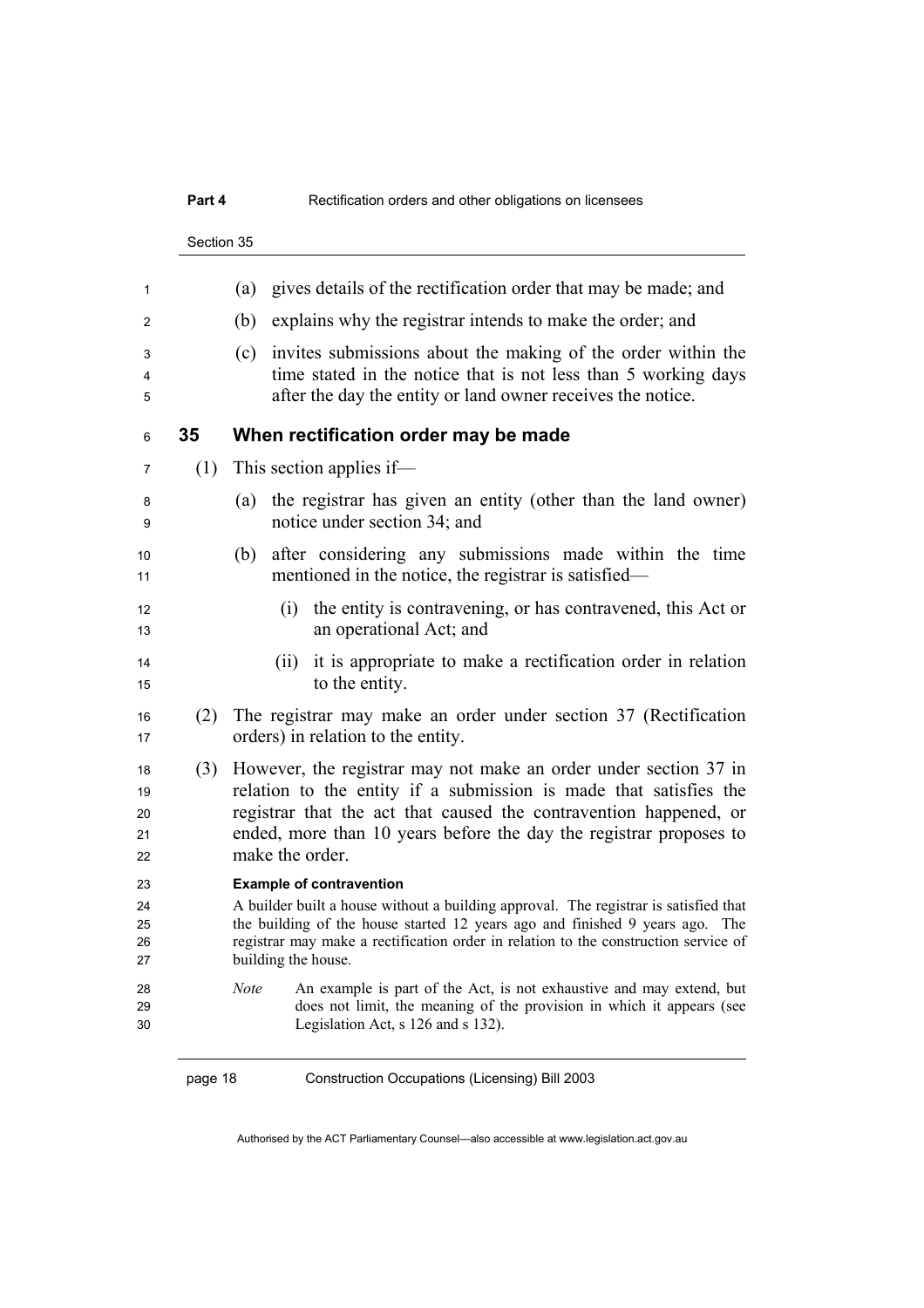|     | Section 36                                                                                                                                                                                                                                                                                        |
|-----|---------------------------------------------------------------------------------------------------------------------------------------------------------------------------------------------------------------------------------------------------------------------------------------------------|
| 36  | <b>Rectification order inappropriate</b>                                                                                                                                                                                                                                                          |
| (1) | This section applies if the registrar—                                                                                                                                                                                                                                                            |
|     | has given an entity (other than the land owner) notice under<br>(a)<br>section 34 (Intention to make rectification order); and                                                                                                                                                                    |
|     | after considering any submissions made within the time<br>(b)<br>mentioned in the notice, is satisfied that the entity is<br>contravening or has contravened this Act or an operational Act;<br>and                                                                                               |
|     | is not satisfied that it is appropriate to make a rectification<br>(c)<br>order in relation to the entity because of the relationship<br>between the entity and the land owner.                                                                                                                   |
| (2) | The Territory may, in writing, authorise a licensee to enter the land<br>where the work to which the notice under section 34 related was to<br>be done and-                                                                                                                                       |
|     | take the action stated in the notice; or<br>(a)                                                                                                                                                                                                                                                   |
|     | start or finish the work stated in the notice.<br>(b)                                                                                                                                                                                                                                             |
| (3) | The authorised licensee must-                                                                                                                                                                                                                                                                     |
|     | (a) give the owner of the land written notice that the licensee<br>intends to enter the land at least 24 hours before the licensee<br>enters the land; and                                                                                                                                        |
|     | (b) give a copy of the notice to the entity before entering the land.                                                                                                                                                                                                                             |
| (4) | However, the Territory must not authorise someone until—                                                                                                                                                                                                                                          |
|     | if the entity applied for review of the decision to authorise a<br>(a)<br>licensee under this section within the period for review (the<br><i>review period</i> ) of the decision<br>allowed<br>under<br>the<br>Administrative Appeals Tribunal Act 1989—the review is<br>finally disposed of; or |
|     | (b) the review period has ended.                                                                                                                                                                                                                                                                  |

page 19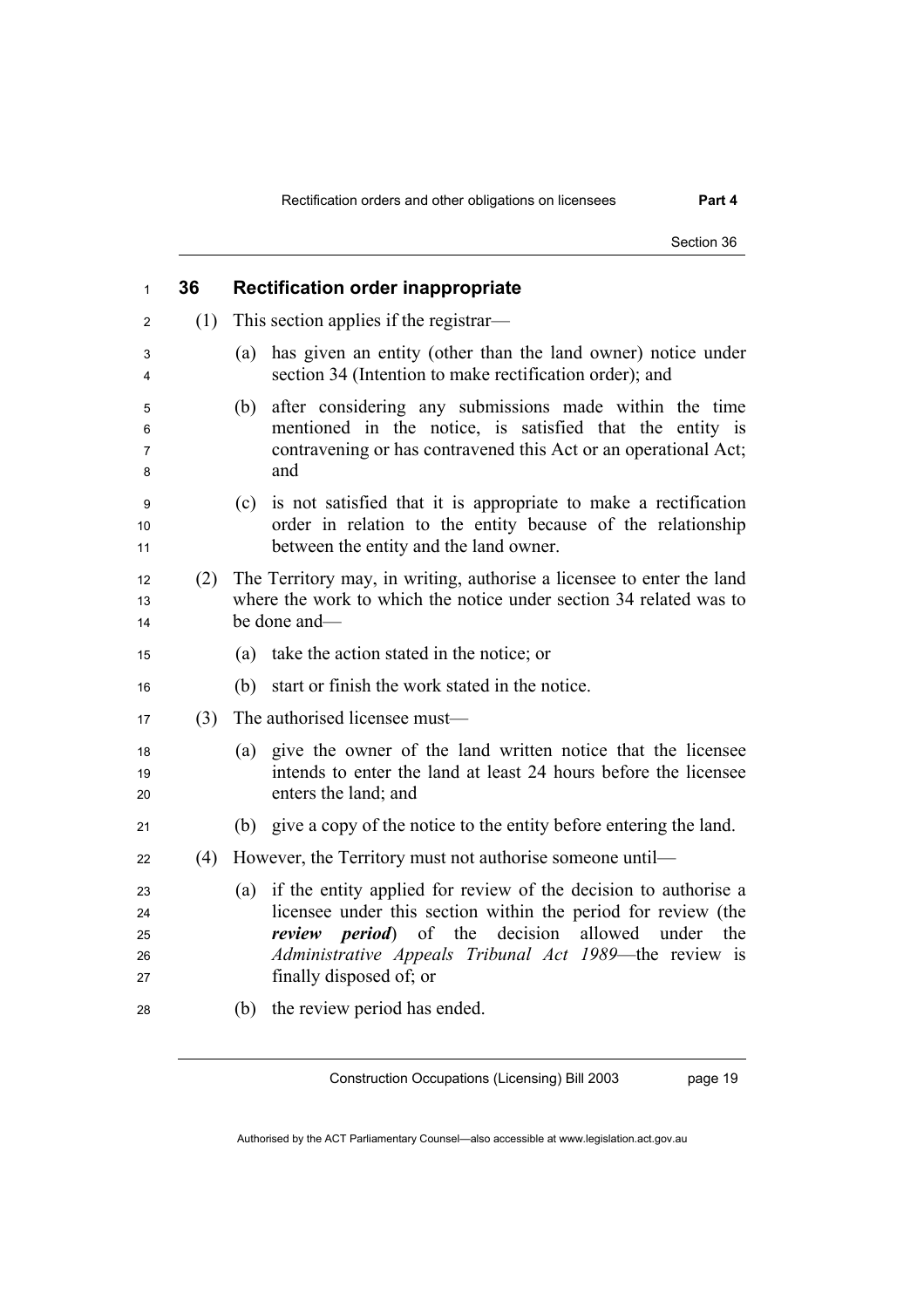Section 37

(5) The entity is liable for the reasonable cost incurred in doing anything under subsection (2) and the cost is taken to be a debt owing to the Territory.

#### **37 Rectification orders**

- (1) The registrar may make an order (a *rectification order*) in relation to an entity requiring the entity—
- (a) to take stated action to rectify work done as part of a construction service; or
- (b) to demolish a building or part of a building where a 10 construction service has been provided and provide the 11 construction service under this Act or an operational Act; or
- (c) to start or finish stated work in relation to which a construction service has been, is being or was proposed to be provided.
- (2) If the entity is not licensed to do something required to be done 15 under the order, the entity must arrange, and pay for, the thing to be 16 done.
- (3) The rectification order must state a period within which what is 18 required to be done must be done.
- (4) The stated period for a rectification order other than an emergency 20 rectification order must not be less than 1 month after the day the 21 rectification order is given to the entity.
- *Note* Details of the rectification order must be included in the register (see s 106).
- (5) A copy of the rectification order must be given to the land owner.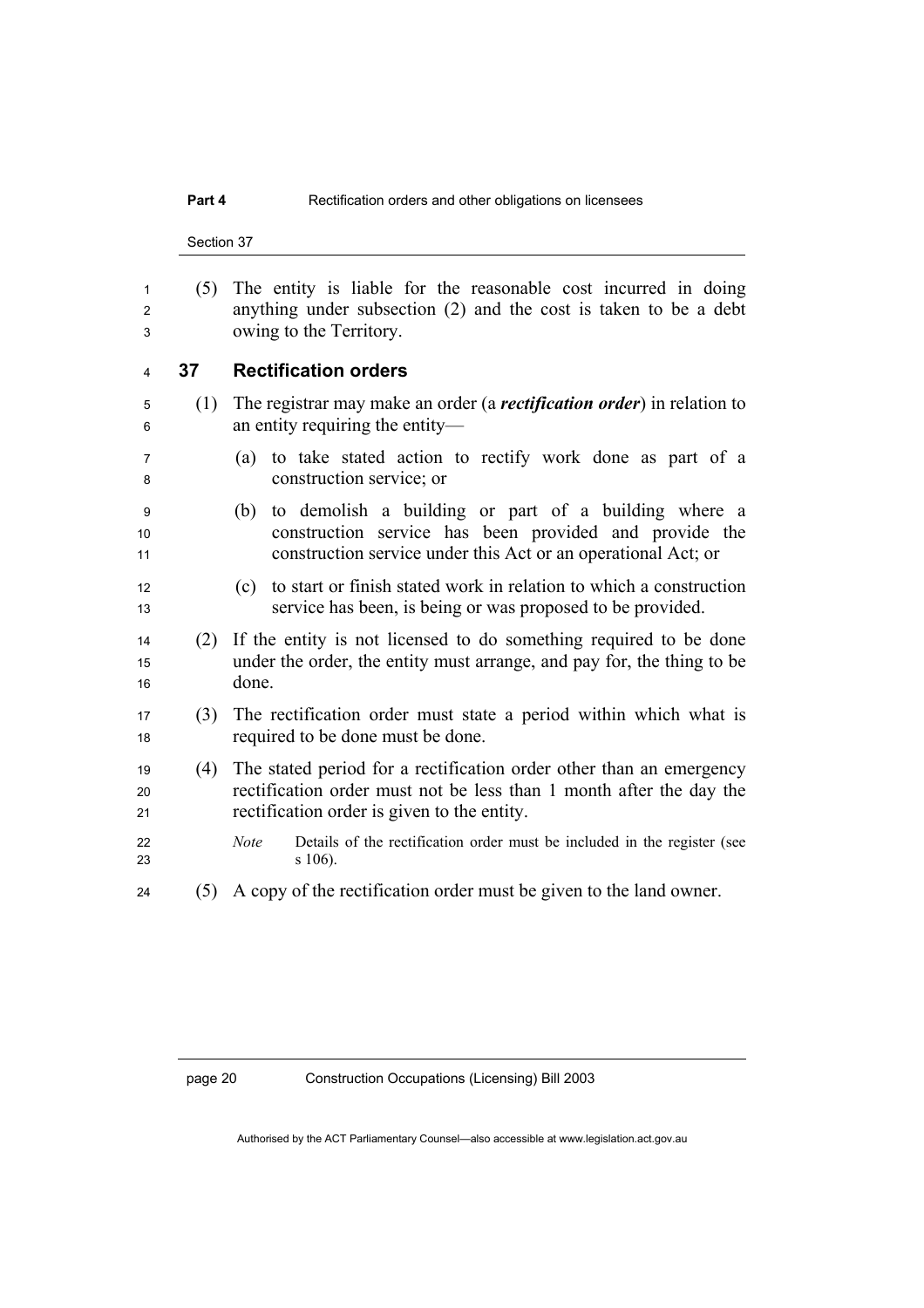| $\mathbf{1}$              | 38  | <b>Emergency rectification order</b>                                                                                                                                                                                                                                                                                                 |
|---------------------------|-----|--------------------------------------------------------------------------------------------------------------------------------------------------------------------------------------------------------------------------------------------------------------------------------------------------------------------------------------|
| 2<br>3<br>4<br>5          | (1) | The registrar may make a rectification order (an <i>emergency</i><br><i>rectification order</i> ) under section 37 in relation to a licensee or<br>former licensee (the <i>entity</i> ), without giving the entity notice under<br>section 34, if the registrar is satisfied that—                                                   |
| 6<br>7                    |     | the entity has provided a construction service other than in<br>(a)<br>accordance with this Act or an operational Act; and                                                                                                                                                                                                           |
| 8                         |     | it is appropriate to make a rectification order; and<br>(b)                                                                                                                                                                                                                                                                          |
| 9<br>10<br>11<br>12<br>13 |     | it is not appropriate to give notice under section 34 of the<br>(c)<br>registrar's intention to make a rectification order because the<br>need to act promptly to protect the health or safety of people,<br>public or private property or the environment, outweighs the<br>importance of giving the notice before making an order. |
| 14<br>15                  | (2) | A rectification order that is an emergency rectification order must<br>also include the following:                                                                                                                                                                                                                                   |
| 16<br>17                  |     | a statement explaining that the order is an emergency<br>(a)<br>rectification order;                                                                                                                                                                                                                                                 |
| 18<br>19<br>20            |     | a statement explaining that, if the thing ordered to be done is<br>(b)<br>not done within the period (the <i>completion period</i> ) stated in the<br>order-                                                                                                                                                                         |
| 21<br>22                  |     | (i) the Territory may authorise a licensee to enter the land<br>where the thing is to be done to do the thing ordered; and                                                                                                                                                                                                           |
| 23<br>24<br>25<br>26      |     | neither the Territory nor the authorised licensee need give<br>(ii)<br>the land owner or entity against whom the order is made<br>further notice of the authorised licensee doing the thing<br>on the land; and                                                                                                                      |
| 27<br>28<br>29            |     | the entity against which the order has been made will be<br>(iii)<br>liable for the reasonable cost incurred in doing the thing<br>ordered.                                                                                                                                                                                          |
| 30                        | (3) | The completion period must not be less than 24 hours.                                                                                                                                                                                                                                                                                |

page 21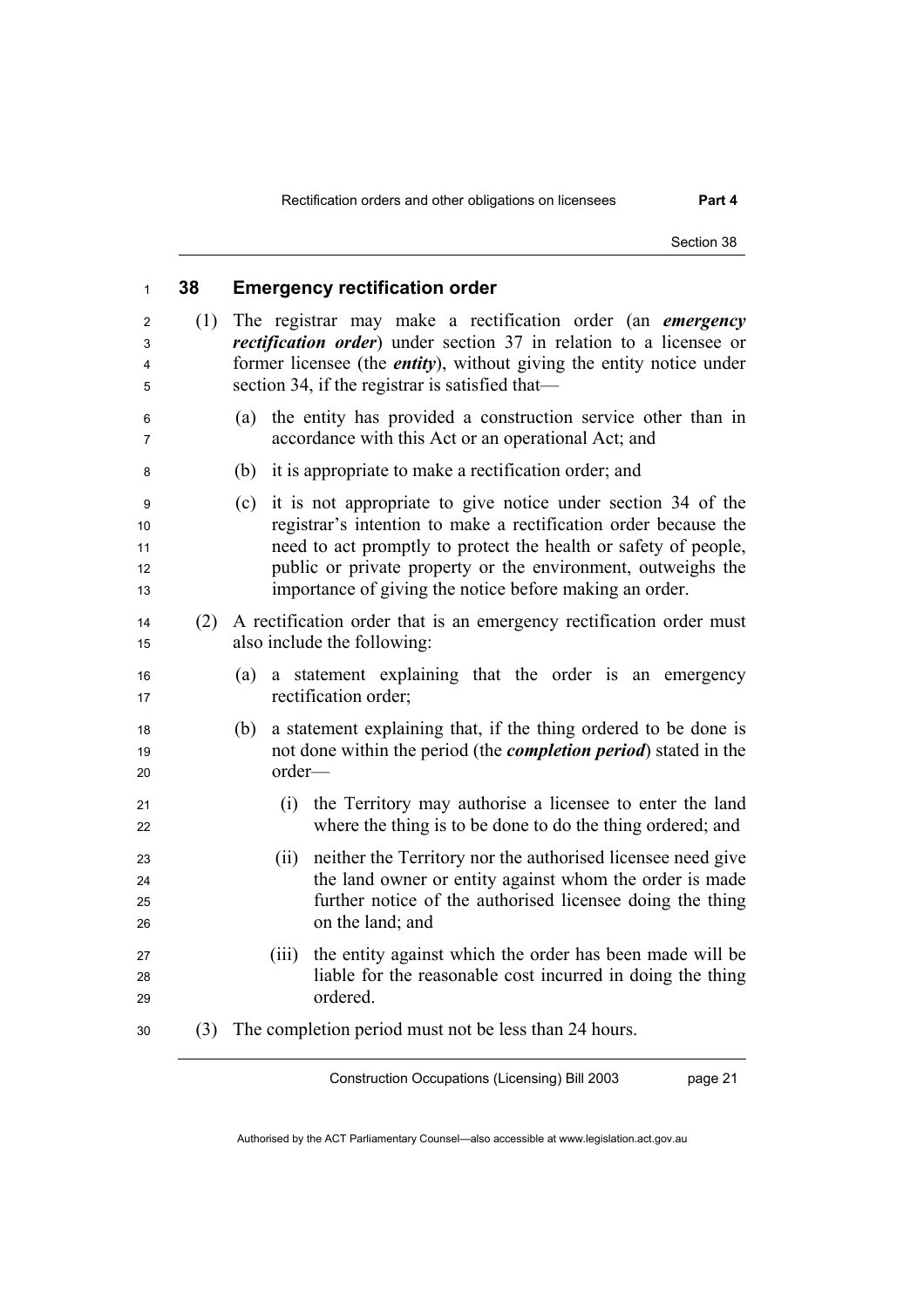### **Part 4 Rectification orders and other obligations on licensees**

Section 39

| 1              | 39  | <b>Rectification order offence</b>                                                                                                                          |
|----------------|-----|-------------------------------------------------------------------------------------------------------------------------------------------------------------|
| 2<br>3         | (1) | A person commits an offence if the person intentionally fails to<br>comply with a rectification order given to the person.                                  |
| 4              |     | Maximum penalty: 200 penalty units.                                                                                                                         |
| 5              | (2) | Each partner commits an offence if-                                                                                                                         |
| 6              |     | the partnership is given a rectification order; and<br>(a)                                                                                                  |
| 7<br>8         |     | the partners, or some of them, intentionally fail to comply with<br>(b)<br>the rectification order.                                                         |
| 9              |     | Maximum penalty: 200 penalty units.                                                                                                                         |
| 10<br>11       | (3) | It is a defence to a prosecution for an offence against subsection $(2)$<br>if the partner proves—                                                          |
| 12             |     | (a)<br>$that$ —                                                                                                                                             |
| 13             |     | (i)<br>the partner did not know about the failure to comply; and                                                                                            |
| 14<br>15       |     | reasonable precautions were taken and appropriate<br>(ii)<br>diligence was exercised to avoid the contravention; or                                         |
| 16<br>17       |     | that the partner was not in a position to influence the other<br>(b)<br>partners in relation to the failure to comply.                                      |
| 18             | 40  | Failure to comply with order                                                                                                                                |
| 19<br>20<br>21 | (1) | This section applies if an entity (the <i>ordered entity</i> ) in relation to<br>whom a rectification order is made contravenes the rectification<br>order. |
| 22<br>23       | (2) | The Territory may, in writing, authorise a licensee to enter the land<br>where the work to which the rectification order relates is to be done              |
| 24             |     | $and$ —                                                                                                                                                     |
| 25             |     | take the action stated in the rectification order; or<br>(a)                                                                                                |
| 26             |     | start or finish the work stated in the rectification order.<br>(b)                                                                                          |
|                |     |                                                                                                                                                             |

Authorised by the ACT Parliamentary Counsel—also accessible at www.legislation.act.gov.au

page 22 Construction Occupations (Licensing) Bill 2003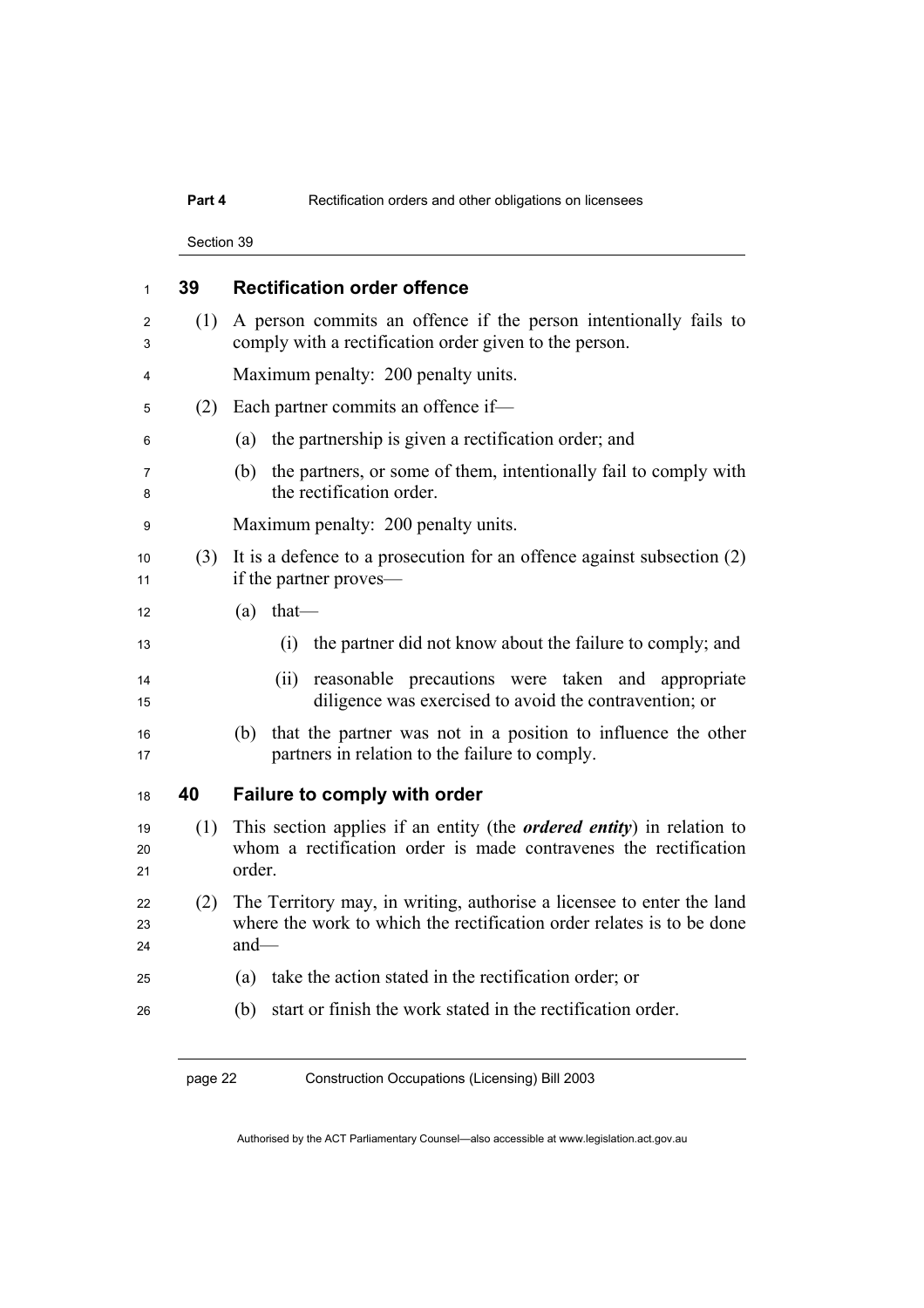|                          |     | Section 41                                                                                                                                                                                                                                                                                         |
|--------------------------|-----|----------------------------------------------------------------------------------------------------------------------------------------------------------------------------------------------------------------------------------------------------------------------------------------------------|
| 1                        | (3) | The authorised licensee must—                                                                                                                                                                                                                                                                      |
| 2<br>3<br>4              |     | give the owner of the land written notice that the licensee<br>(a)<br>intends to enter the land at least 24 hours before the licensee<br>enters the land; and                                                                                                                                      |
| 5<br>6                   |     | give a copy of the notice to the ordered entity before entering<br>(b)<br>the land.                                                                                                                                                                                                                |
| 7                        | (4) | However, the Territory must not authorise someone until—                                                                                                                                                                                                                                           |
| 8<br>9<br>10<br>11<br>12 |     | if the ordered entity applied for review of the decision within<br>(a)<br>the period for review (the <i>review period</i> ) of the decision to<br>make the rectification order allowed under the <i>Administrative</i><br>Appeals Tribunal Act 1989—the review is finally disposed of;<br>$\alpha$ |
| 13                       |     | the review period has ended.<br>(b)                                                                                                                                                                                                                                                                |
| 14<br>15<br>16           | (5) | The ordered entity is liable for the reasonable cost incurred in doing<br>anything under subsection (2) and the cost is taken to be a debt<br>owing to the Territory.                                                                                                                              |
| 17                       | 41  | Action on emergency rectification order                                                                                                                                                                                                                                                            |
| 18                       | (1) | This section applies if—                                                                                                                                                                                                                                                                           |
| 19                       |     | the registrar has made an emergency rectification order; and<br>(a)                                                                                                                                                                                                                                |
| 20<br>21                 |     | the emergency rectification order includes the information<br>(b)<br>mentioned in section 38 (2); and                                                                                                                                                                                              |
| 22                       |     | the ordered entity has contravened the order.<br>(c)                                                                                                                                                                                                                                               |
| 23<br>24                 | (2) | The Territory may, in writing, authorise a licensee to enter the land<br>where the work to which the rectification order is to be done and—                                                                                                                                                        |
|                          |     | take the action stated in the rectification order; or<br>(a)                                                                                                                                                                                                                                       |
| 25                       |     |                                                                                                                                                                                                                                                                                                    |

page 23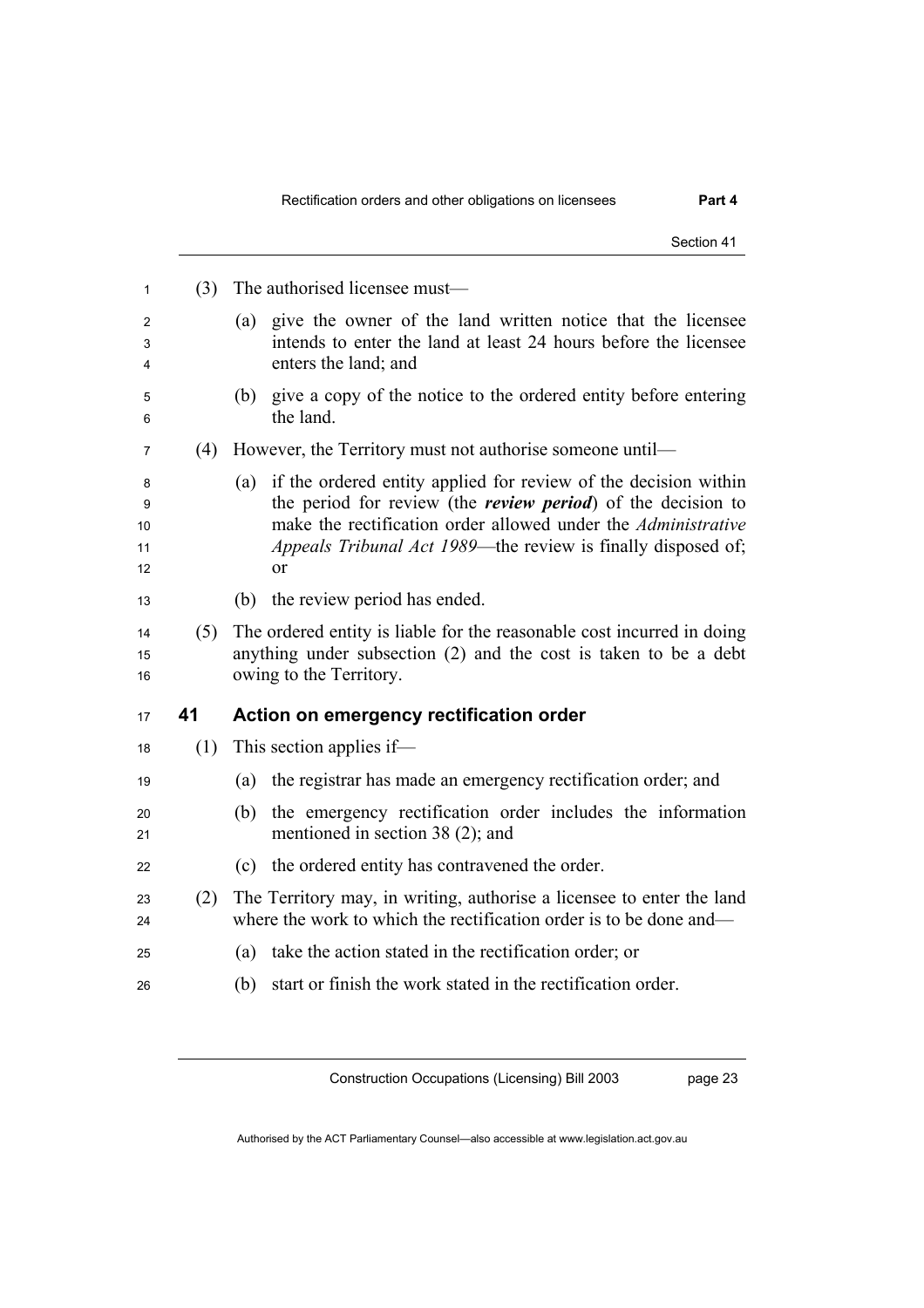Section 42

(3) The ordered entity is liable for the reasonable cost incurred in doing anything under subsection (2) and the cost is taken to be a debt owing to the Territory. **42 Hindering or obstructing authorised licensee**  (1) An entity commits an offence if— (a) the entity knows someone is an authorised licensee; and (b) the entity hinders or obstructs the authorised licensee in the exercise of an authorised action. Maximum penalty: 50 penalty units, imprisonment for 6 months or 10 both. 11 (2) Strict liability applies to subsection  $(1)$  (b). **43 Damage etc by authorised licensee to be minimised**  (1) In the exercise of an authorised action, an authorised licensee must 14 take reasonable steps to ensure that the licensee, and anyone helping the licensee, causes as little inconvenience, detriment and damage as 16 is practicable. (2) If an authorised licensee, or a person assisting an authorised licensee, damages anything in the exercise or purported exercise of a 19 function under this part, the authorised licensee must give written 20 notice of the particulars of the damage to the person whom the 21 authorised licensee believes on reasonable grounds is the owner of 22 the thing. (3) If the damage occurs on premises entered under this part in the absence of the occupier, the notice may be given by securing it in a conspicuous place on the premises.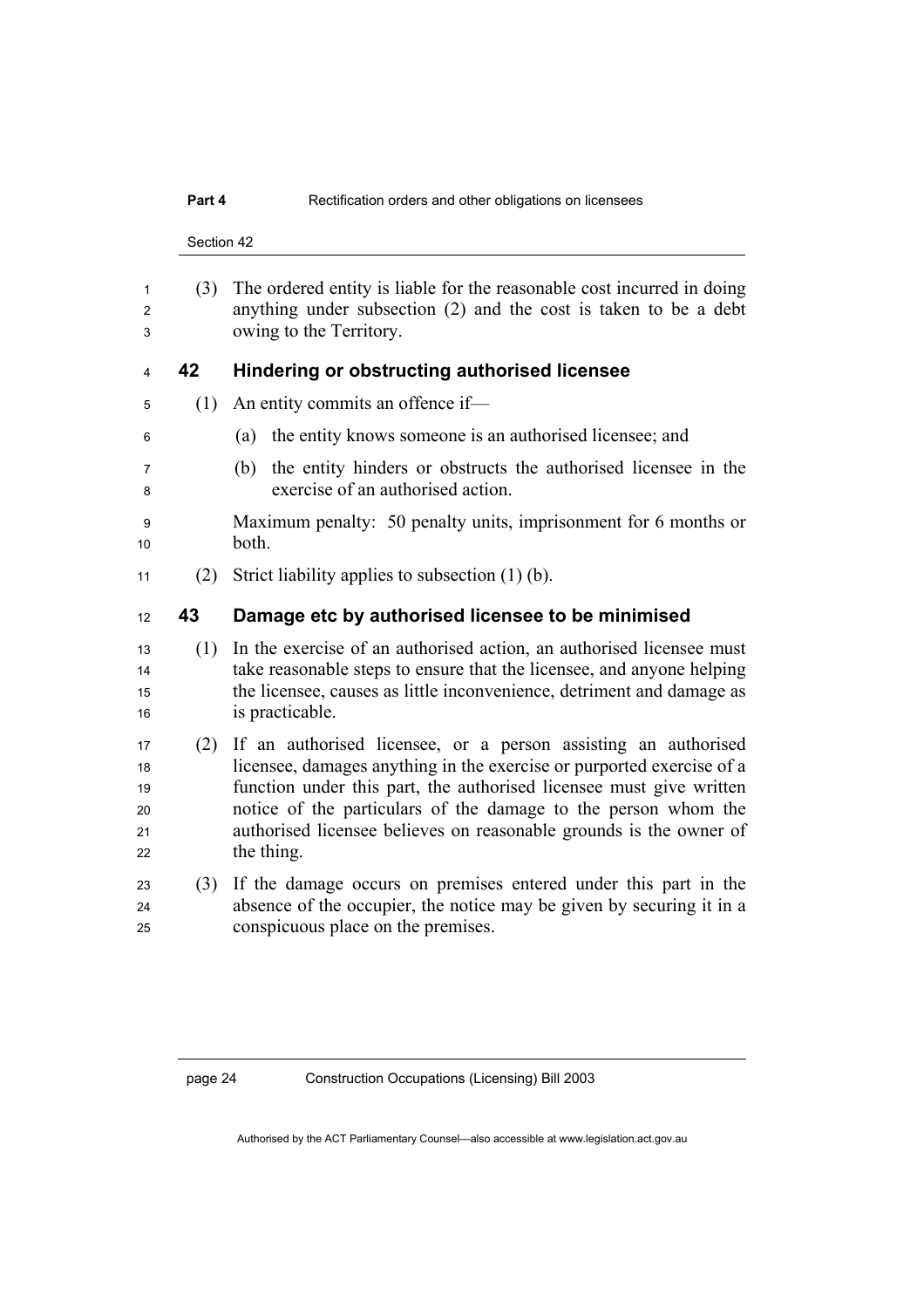| 1                | 44  | Compensation                                                                                                                                                                                                                                                     |
|------------------|-----|------------------------------------------------------------------------------------------------------------------------------------------------------------------------------------------------------------------------------------------------------------------|
| 2<br>3<br>4<br>5 | (1) | A person may claim reasonable compensation from the Territory if<br>the person suffers loss or expense because of the exercise, or<br>purported exercise, of a function under this part by an authorised<br>licensee or person assisting an authorised licensee. |
| 6                | (2) | Compensation may be claimed and ordered in a proceeding for-                                                                                                                                                                                                     |
| 7                |     | compensation brought in a court of competent jurisdiction; or<br>(a)                                                                                                                                                                                             |
| 8<br>9           |     | an offence against this Act brought against the person making<br>(b)<br>the claim for compensation.                                                                                                                                                              |
| 10<br>11<br>12   | (3) | A court may order the payment of reasonable compensation for the<br>loss or expense only if it is satisfied it is just to make the order in the<br>circumstances of the particular case.                                                                         |
| 13<br>14<br>15   | (4) | The regulations may prescribe matters that may, must or must not be<br>taken into account by the court in considering whether it is just to<br>make the order.                                                                                                   |
| 16               | 45  | Protection of authorised licensees from liability                                                                                                                                                                                                                |
| 17<br>18         | (1) | An authorised licensee does not incur civil liability for an authorised<br>action done honestly for this Act.                                                                                                                                                    |
| 19<br>20         | (2) | A civil liability that would, apart from this section, attach to the<br>authorised licensee attaches instead to the Territory.                                                                                                                                   |
| 21<br>22<br>23   | (3) | This section does not prevent disciplinary action being taken against<br>an authorised licensee in relation to an authorised action done by the<br>licensee.                                                                                                     |
| 24               | 46  | Licensee to give evidence of insurance                                                                                                                                                                                                                           |
| 25<br>26         | (1) | Before providing a construction service to a person (the <i>client</i> ), a<br>licensee must give the client evidence of what insurance the licensee                                                                                                             |

holds in relation to the service the licensee is to provide.

Construction Occupations (Licensing) Bill 2003

page 25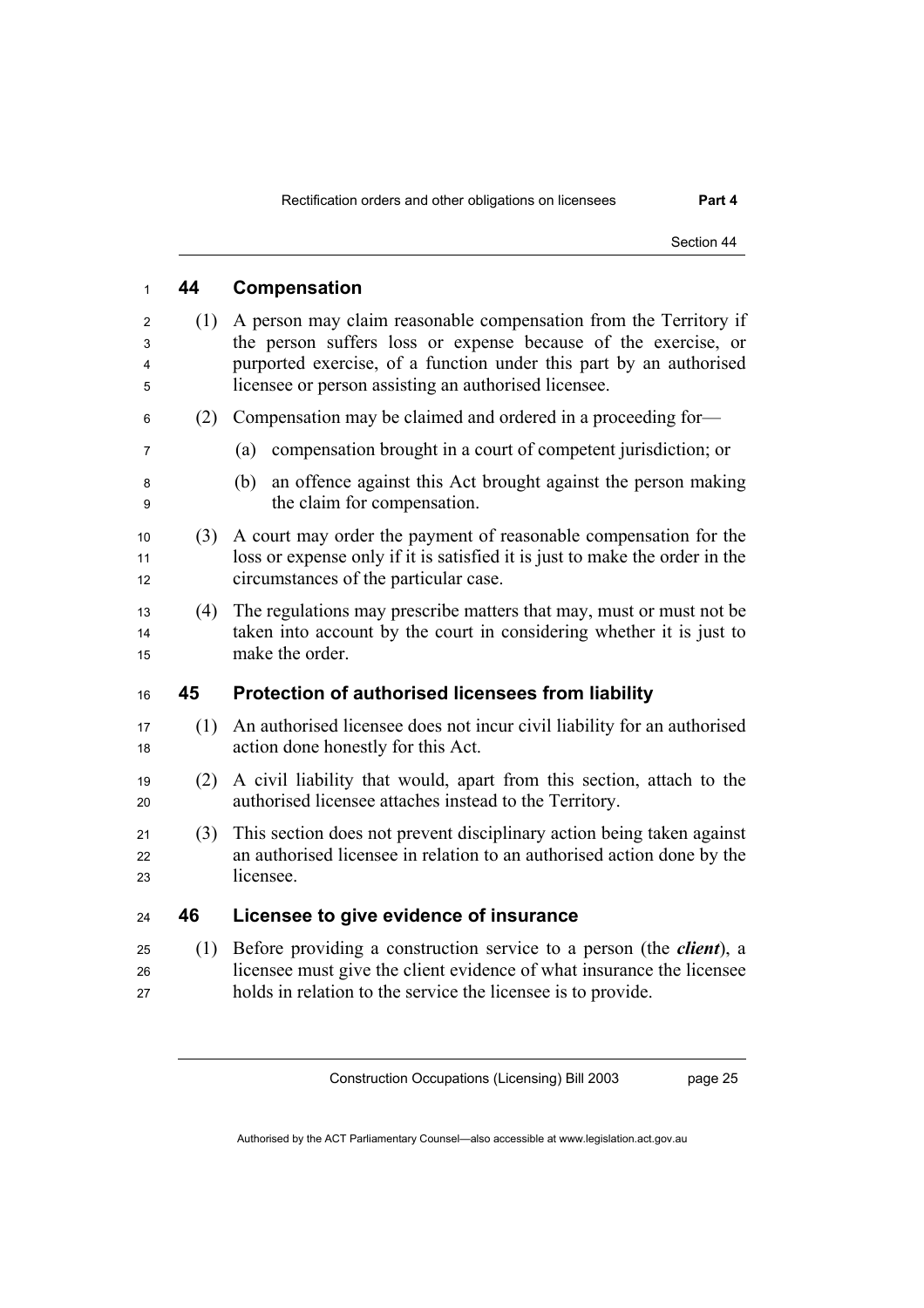### **Part 4 Rectification orders and other obligations on licensees**

Section 46

| 1<br>$\overline{c}$              | (2) | The licensee may ask the client to sign an acknowledgment that the<br>client has been told about the licensee's insurance.                                                                                                                                                                                                                                                            |
|----------------------------------|-----|---------------------------------------------------------------------------------------------------------------------------------------------------------------------------------------------------------------------------------------------------------------------------------------------------------------------------------------------------------------------------------------|
| 3                                | (3) | The acknowledgment must state the time and date it was given.                                                                                                                                                                                                                                                                                                                         |
| 4<br>5                           |     | <b>Note</b><br>If a form is approved under s 126 for an acknowledgment, the form<br>must be used.                                                                                                                                                                                                                                                                                     |
| 6<br>7                           | (4) | If the client signs the acknowledgment, the licensee must<br>immediately give the client a copy of it.                                                                                                                                                                                                                                                                                |
| 8<br>9                           | (5) | The registrar may assume that the client was not told about the<br>insurance the licensee holds if—                                                                                                                                                                                                                                                                                   |
| 10<br>11                         |     | a question arises whether the client was told about the<br>(a)<br>licensee's insurance; and                                                                                                                                                                                                                                                                                           |
| 12                               |     | an acknowledgment under this section is not produced; and<br>(b)                                                                                                                                                                                                                                                                                                                      |
| 13<br>14                         |     | it is not proved that the licensee told the client about the<br>(c)<br>insurance.                                                                                                                                                                                                                                                                                                     |
| 15<br>16<br>17<br>18             | (6) | The licensee is taken to have given evidence of what insurance the<br>licensee holds before providing a construction service to a person if<br>the licensee advertised the insurance held at the time of providing<br>the services in a way likely to come to the attention of the client.                                                                                            |
| 19<br>20<br>21<br>22<br>23<br>24 |     | Example of advertising insurance held<br>Including details of insurance in the telephone directory, if the details are<br>1<br>correct at the time the service is provided.<br>Having details of insurance on the vehicle used to provide the service or<br>2<br>transport to the location to provide the service, if the details are correct at the<br>time the service is provided. |
| 25<br>26<br>27                   |     | An example is part of the Act, is not exhaustive and may extend, but<br>Note<br>does not limit, the meaning of the provision in which it appears (see<br>Legislation Act, s 126 and s 132).                                                                                                                                                                                           |
| 28                               | (7) | In this section:                                                                                                                                                                                                                                                                                                                                                                      |
| 29                               |     | <i>evidence of insurance</i> includes a fidelity certificate.                                                                                                                                                                                                                                                                                                                         |
| 30                               |     | <i>fidelity certificate—see the Building Act 2003</i> , section 84.                                                                                                                                                                                                                                                                                                                   |

page 26 Construction Occupations (Licensing) Bill 2003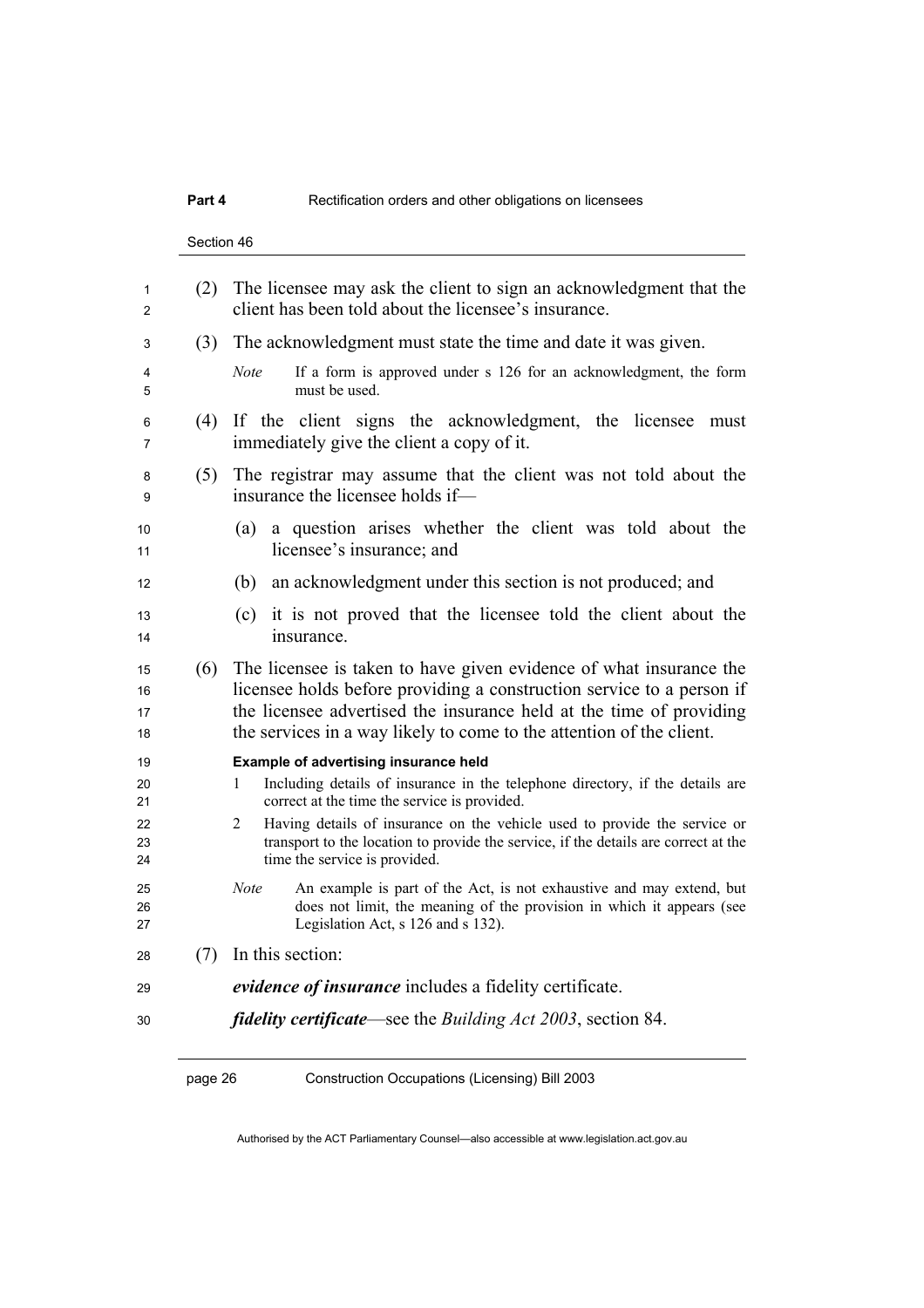# <sup>1</sup>**Part 5 Automatic licence suspension**  <sup>2</sup>**and disciplinary action**

## <sup>3</sup>**Division 5.1 Automatic licence suspension**

| 4        | 47  | Automatic suspension of individual licence                                                                    |
|----------|-----|---------------------------------------------------------------------------------------------------------------|
| 5        | (1) | This section applies to an individual who is licensed.                                                        |
| 6<br>7   | (2) | The individual's licence is automatically suspended if the<br>individual-                                     |
| 8<br>9   |     | (a) provides, or proposes to provide, a construction service for a<br>fee; and                                |
| 10<br>11 |     | becomes bankrupt or applies to take the benefit of any law for<br>(b)<br>the relief of insolvent debtors.     |
| 12<br>13 |     | (3) However, if the individual is a nominee or employee of a licensed<br>entity the licence is not suspended. |
| 14       |     | The regulations impose a condition on the individual's licence.<br><b>Note</b>                                |
| 15       | 48  | Automatic suspension of corporate licence                                                                     |
| 16       | (1) | This section applies to a corporation that is licensed.                                                       |
| 17<br>18 | (2) | The corporation's licence is automatically suspended if the<br>licensee-                                      |
| 19       |     | enters into a winding-up; or<br>(a)                                                                           |
| 20<br>21 |     | is found guilty, whether in the ACT or anywhere else, of an<br>(b)<br>offence that-                           |
| 22       |     | involves fraud, dishonesty or violence; and<br>(i)                                                            |
| 23       |     | is punishable by imprisonment for at least 1 year.<br>(ii)                                                    |

Construction Occupations (Licensing) Bill 2003

page 27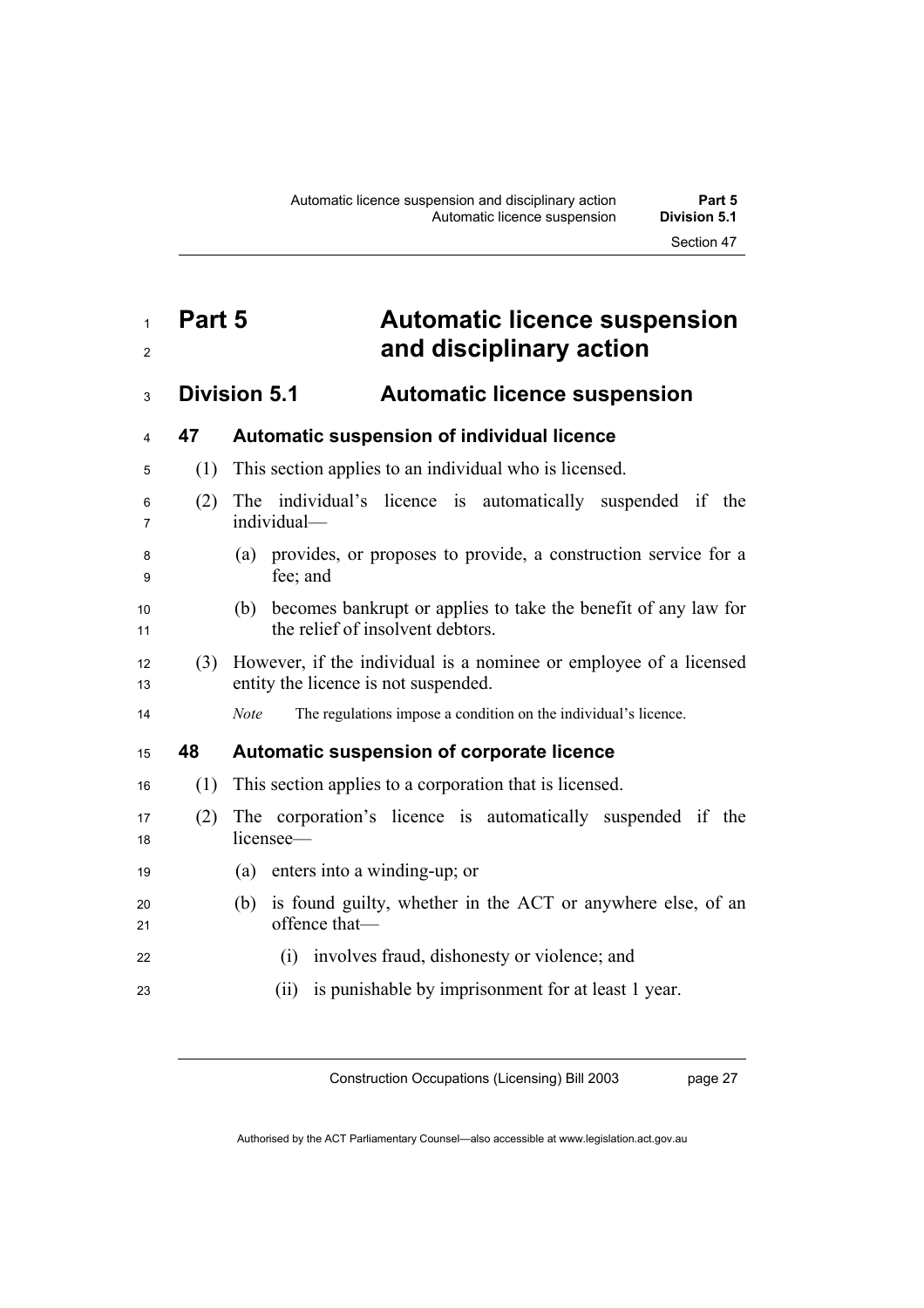| Part 5       | Automatic licence suspension and disciplinary action |
|--------------|------------------------------------------------------|
| Division 5.1 | Automatic licence suspension                         |
| Section 49   |                                                      |

| 1              | 49  | Automatic suspension of partnership licence                                                                                                                                                                 |
|----------------|-----|-------------------------------------------------------------------------------------------------------------------------------------------------------------------------------------------------------------|
| 2<br>3         | (1) | This section applies to a partnership that is licensed in a construction<br>occupation or occupation class.                                                                                                 |
| 4<br>5         | (2) | The partnership's licence in the construction occupation or<br>occupation class is automatically suspended if—                                                                                              |
| 6<br>7         |     | a partner's licence in the same occupation or class is suspended<br>(a)<br>or cancelled; or                                                                                                                 |
| 8<br>9         |     | a partner who is not a licensee is found guilty, whether in the<br>(b)<br>ACT or anywhere else, of an offence that—                                                                                         |
| 10             |     | involves fraud, dishonesty or violence; and<br>(i)                                                                                                                                                          |
| 11             |     | (ii) is punishable by imprisonment for at least 1 year.                                                                                                                                                     |
| 12             | 50  | Automatic suspension of building surveyors licence                                                                                                                                                          |
| 13<br>14<br>15 | (1) | This section applies if a person who is a licensed building surveyor<br>stops being eligible to be a building surveyor because the person is<br>not insured in accordance with the regulations.             |
| 16<br>17       | (2) | The person's building surveyors licence is automatically suspended<br>when the insurance cover stops.                                                                                                       |
| 18             | 51  | Automatic suspension of plumbing plan certifiers licence                                                                                                                                                    |
| 19<br>20<br>21 | (1) | This section applies if a person who is a licensed plumbing plan<br>certifier stops being eligible to be a plumbing plan certifier because<br>the person is not insured in accordance with the regulations. |
| 22<br>23       | (2) | The person's plumbing plan certifiers licence is automatically<br>suspended when the insurance cover stops.                                                                                                 |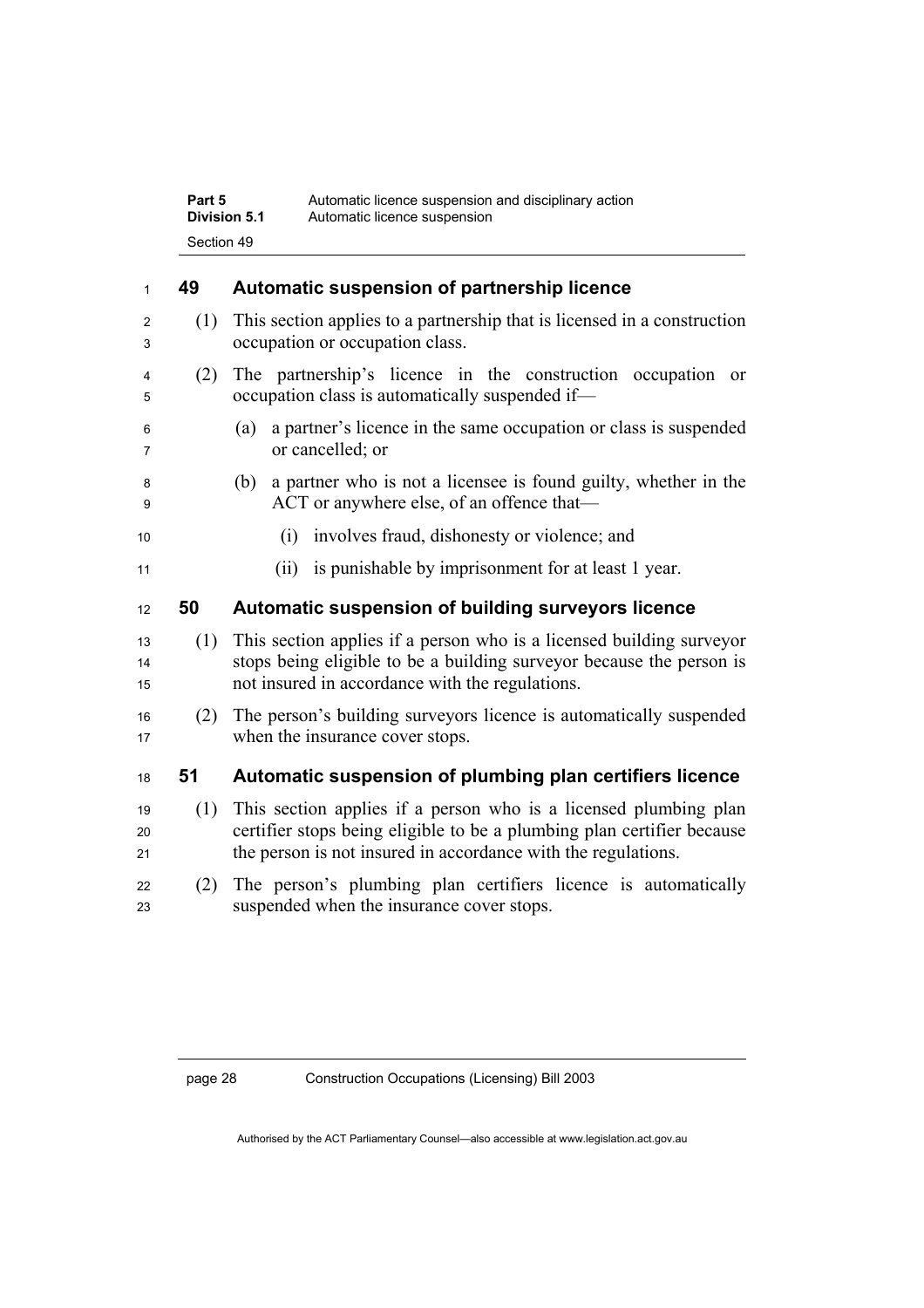| 1                    | 52  | End of automatic licence suspension                                                                                                                                                                                                                                          |
|----------------------|-----|------------------------------------------------------------------------------------------------------------------------------------------------------------------------------------------------------------------------------------------------------------------------------|
| 2<br>3<br>4          | (1) | This section applies if the licence of a construction practitioner has<br>been automatically suspended under 1 or more of the following<br>sections:                                                                                                                         |
| 5                    |     | section 47 (Automatic suspension of individual licence);                                                                                                                                                                                                                     |
| 6                    |     | section 48 (Automatic suspension of corporate licence);<br>٠                                                                                                                                                                                                                 |
| 7                    |     | section 49 (Automatic suspension of partnership licence);<br>$\bullet$                                                                                                                                                                                                       |
| 8<br>9               |     | section 50 (Automatic suspension of building surveyors<br>licence);                                                                                                                                                                                                          |
| 10<br>11             |     | section 51 (Automatic suspension of plumbing plan certifiers<br>licence).                                                                                                                                                                                                    |
| 12<br>13             | (2) | The registrar must revoke the suspension if satisfied that the cause<br>of the suspension no longer exists.                                                                                                                                                                  |
| 14<br>15<br>16<br>17 | (3) | The registrar may revoke the suspension if satisfied that the<br>circumstance that caused the suspension will not put consumers of<br>the construction practitioner's construction services at a greater risk<br>from using the services than if the thing had not happened. |
| 18                   | (4) | A revocation must be in writing given to the licensee.                                                                                                                                                                                                                       |
| 19<br>20             | (5) | The suspension ends 3 months after the day it begins, unless<br>otherwise revoked.                                                                                                                                                                                           |
| 21<br>22             |     | <b>Note</b><br>The suspension on a licence may be held over to a new licence if the<br>suspended licence expires without being renewed (see s 63).                                                                                                                           |
| 23                   |     | <b>Division 5.2</b><br>Disciplinary action by registrar                                                                                                                                                                                                                      |
| 24                   | 53  | <b>Disciplinary grounds</b>                                                                                                                                                                                                                                                  |
| 25<br>26             | (1) | Each of the following is a <i>disciplinary ground</i> in relation to a<br>licensee:                                                                                                                                                                                          |
| 27<br>28             |     | the licensee, or a nominee or employee of the licensee,<br>(a)<br>contravened, or is contravening, this Act or an operational Act                                                                                                                                            |

Construction Occupations (Licensing) Bill 2003

page 29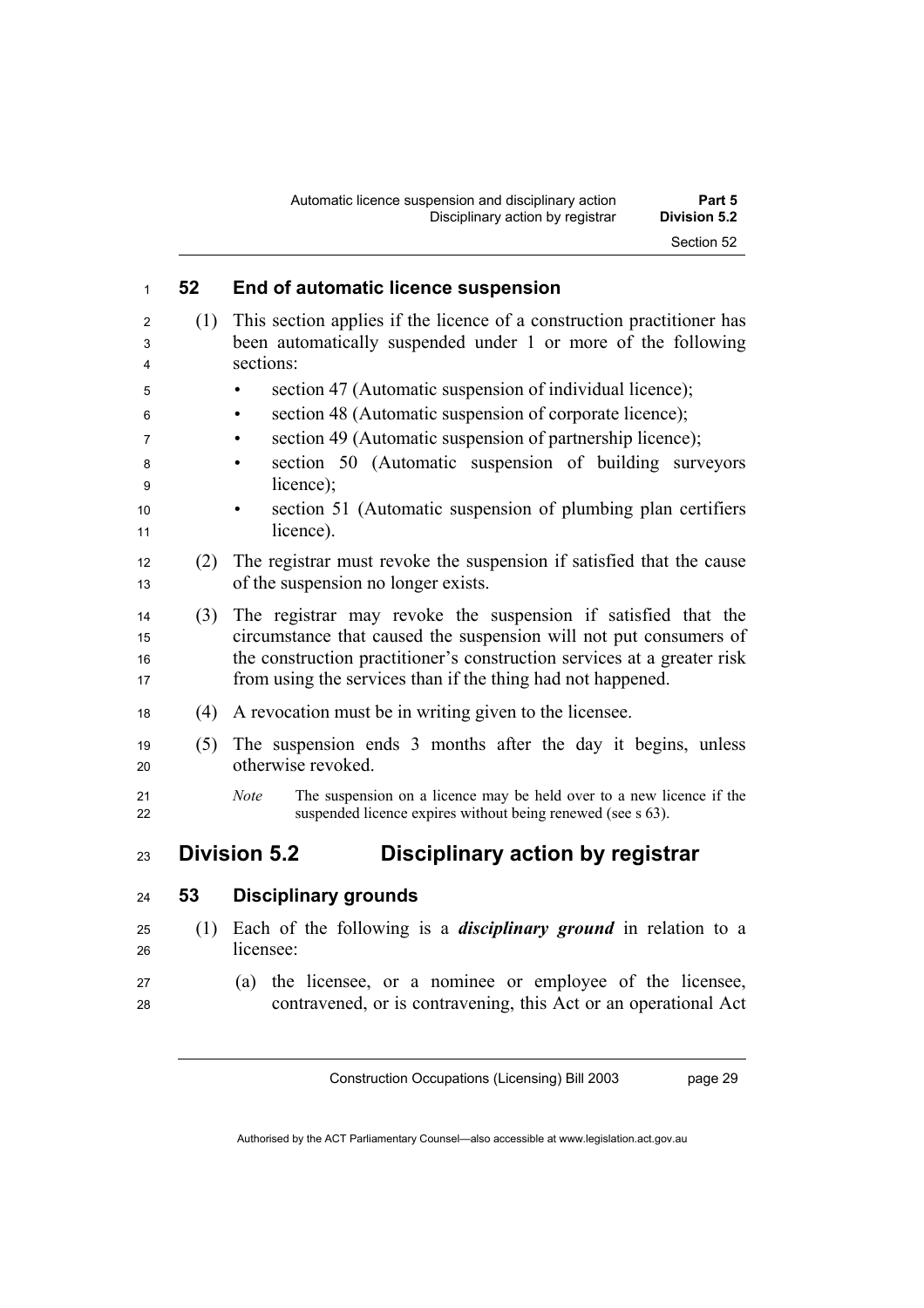| (including a direction given to the licensee under<br>operational Act);<br>the licensee, knowingly or recklessly, gave<br>(b)<br>material particular;<br>(c)<br>else, of an offence that-<br>(i)<br>involves fraud, dishonesty or violence; and<br>(ii) is punishable by imprisonment for at least 1 year;<br>(d)<br>benefit;<br>if the licensee is a corporation—<br>(e)<br>the licensee enters into a scheme of arrangement; or<br>(i)<br>manager, receiver and<br>(ii)<br>receiver,<br>manager<br>a<br>assets;<br>(f)<br>or had, no nominee;<br>(g)<br>the suspension still exists.<br>In subsection $(1)$ (a), a reference to a contravention of this Act or an<br>(2)<br>operational Act includes a reference to the following:<br>(a) | <b>Division 5.2</b><br>Section 53 | Disciplinary action by registrar                                                                                                               |
|---------------------------------------------------------------------------------------------------------------------------------------------------------------------------------------------------------------------------------------------------------------------------------------------------------------------------------------------------------------------------------------------------------------------------------------------------------------------------------------------------------------------------------------------------------------------------------------------------------------------------------------------------------------------------------------------------------------------------------------------|-----------------------------------|------------------------------------------------------------------------------------------------------------------------------------------------|
|                                                                                                                                                                                                                                                                                                                                                                                                                                                                                                                                                                                                                                                                                                                                             |                                   | an                                                                                                                                             |
|                                                                                                                                                                                                                                                                                                                                                                                                                                                                                                                                                                                                                                                                                                                                             |                                   | someone<br>information in relation to a construction service provided, or to<br>be provided, by the licensee that was false or misleading in a |
|                                                                                                                                                                                                                                                                                                                                                                                                                                                                                                                                                                                                                                                                                                                                             |                                   | the licensee or a director, partner or nominee of the licensee,<br>has been found guilty, whether in the Territory or anywhere                 |
|                                                                                                                                                                                                                                                                                                                                                                                                                                                                                                                                                                                                                                                                                                                                             |                                   |                                                                                                                                                |
|                                                                                                                                                                                                                                                                                                                                                                                                                                                                                                                                                                                                                                                                                                                                             |                                   |                                                                                                                                                |
|                                                                                                                                                                                                                                                                                                                                                                                                                                                                                                                                                                                                                                                                                                                                             |                                   | if the licensee is an individual—the licensee has compounded<br>with creditors or made an assignment of remuneration for their                 |
|                                                                                                                                                                                                                                                                                                                                                                                                                                                                                                                                                                                                                                                                                                                                             |                                   |                                                                                                                                                |
|                                                                                                                                                                                                                                                                                                                                                                                                                                                                                                                                                                                                                                                                                                                                             |                                   |                                                                                                                                                |
|                                                                                                                                                                                                                                                                                                                                                                                                                                                                                                                                                                                                                                                                                                                                             |                                   | or<br>administrator is appointed over the licensee or any of its                                                                               |
|                                                                                                                                                                                                                                                                                                                                                                                                                                                                                                                                                                                                                                                                                                                                             |                                   | if the licensee is a corporation or partnership—the licensee has,                                                                              |
|                                                                                                                                                                                                                                                                                                                                                                                                                                                                                                                                                                                                                                                                                                                                             |                                   | the licensee's licence has been automatically suspended under<br>division 5.1 (Automatic licence suspension) and the cause of                  |
|                                                                                                                                                                                                                                                                                                                                                                                                                                                                                                                                                                                                                                                                                                                                             |                                   |                                                                                                                                                |
|                                                                                                                                                                                                                                                                                                                                                                                                                                                                                                                                                                                                                                                                                                                                             |                                   | a contravention of the Criminal Code, part 2.4 (Extensions of<br>criminal responsibility) in relation to an offence against this               |

**Part 5** • **Automatic licence suspension and disciplinary action**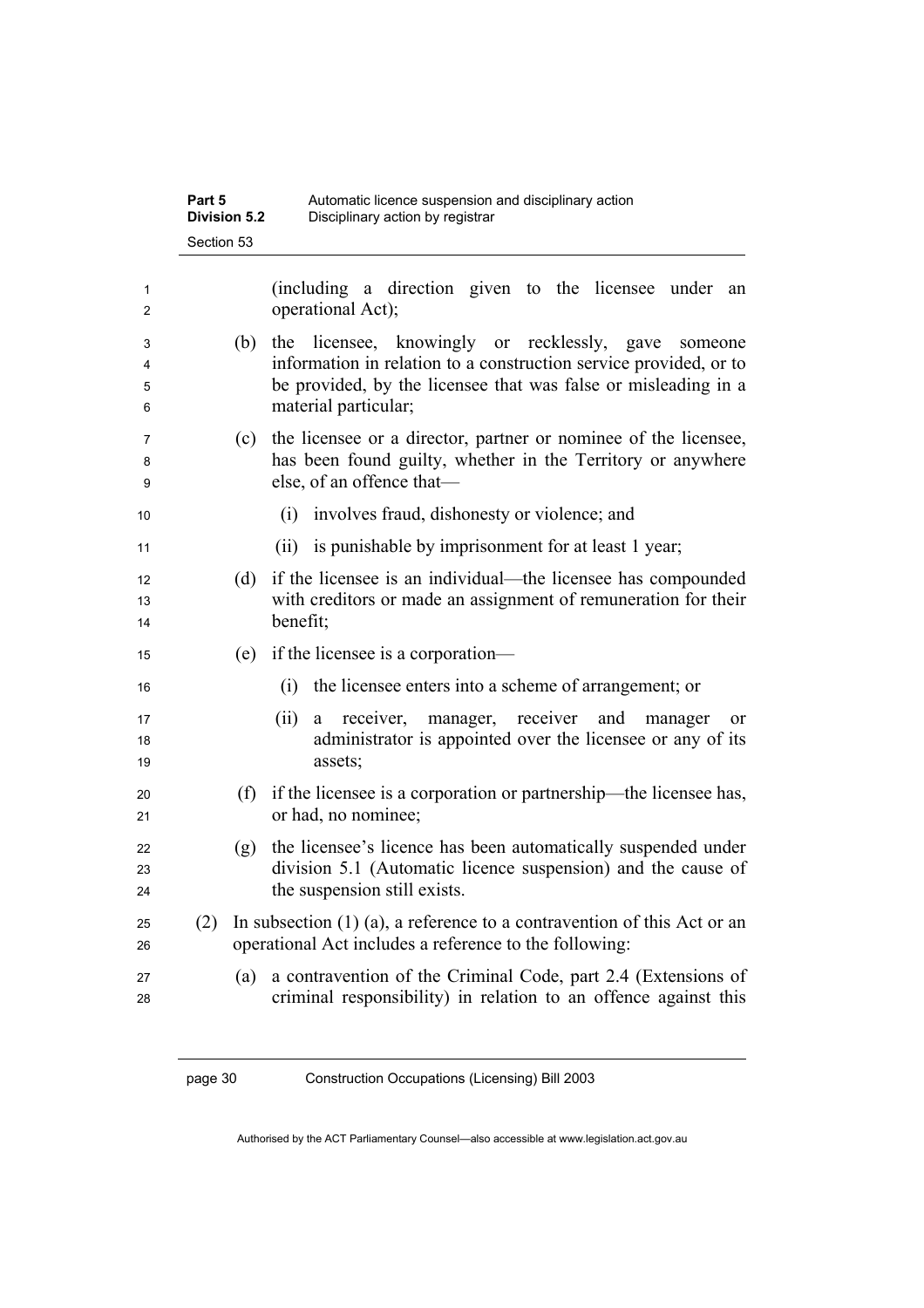|   |     | Automatic licence suspension and disciplinary action<br>Disciplinary action by registrar | Part 5<br><b>Division 5.2</b> |
|---|-----|------------------------------------------------------------------------------------------|-------------------------------|
|   |     |                                                                                          | Section 54                    |
| 1 |     | Act or an operational Act or otherwise in relation to this Act or<br>an operational Act; |                               |
| 3 | (b) | a contravention of the Criminal Code in relation to a document                           |                               |

- <sup>4</sup>given, or required to be given, under this Act or an operational 5 Act;
- <sup>6</sup>(c) a contravention of the Criminal Code in relation to anything <sup>7</sup>done, or not done, under this Act or an operational Act.
- <sup>8</sup>(3) A disciplinary ground applies to a former licensee if the disciplinary <sup>9</sup>ground applied to the former licensee while licensed.

#### <sup>10</sup>**54 When disciplinary notice may be given**

11 If the registrar is satisfied that a disciplinary ground exists, or may 12 exist, in relation to a licensee or former licensee, the registrar may <sup>13</sup>give the licensee or former licensee a disciplinary notice.

- <sup>14</sup>**55 Disciplinary notices**
- <sup>15</sup>(1) A notice (a *disciplinary notice*) given to a licensee or former 16 licensee must—
- <sup>17</sup>(a) state each disciplinary ground which caused the notice to be 18 given; and
- <sup>19</sup>(b) if the disciplinary ground is that the licensee, or a nominee or 20 employee of the licensee, contravened, or is contravening, this 21 Act or an operational Act (including a direction given to the 22 licensee under an operational Act)—describe the contravention <sup>23</sup>or, if a short description is prescribed under the regulations for 24 the contravention, give the short description; and
- <sup>25</sup>(c) if the disciplinary ground is not the ground mentioned in 26 paragraph (b)—state details of each ground that the registrar is <sup>27</sup>satisfied would allow a reasonable person to identify the 28 circumstances that give rise to the ground; and

Construction Occupations (Licensing) Bill 2003

page 31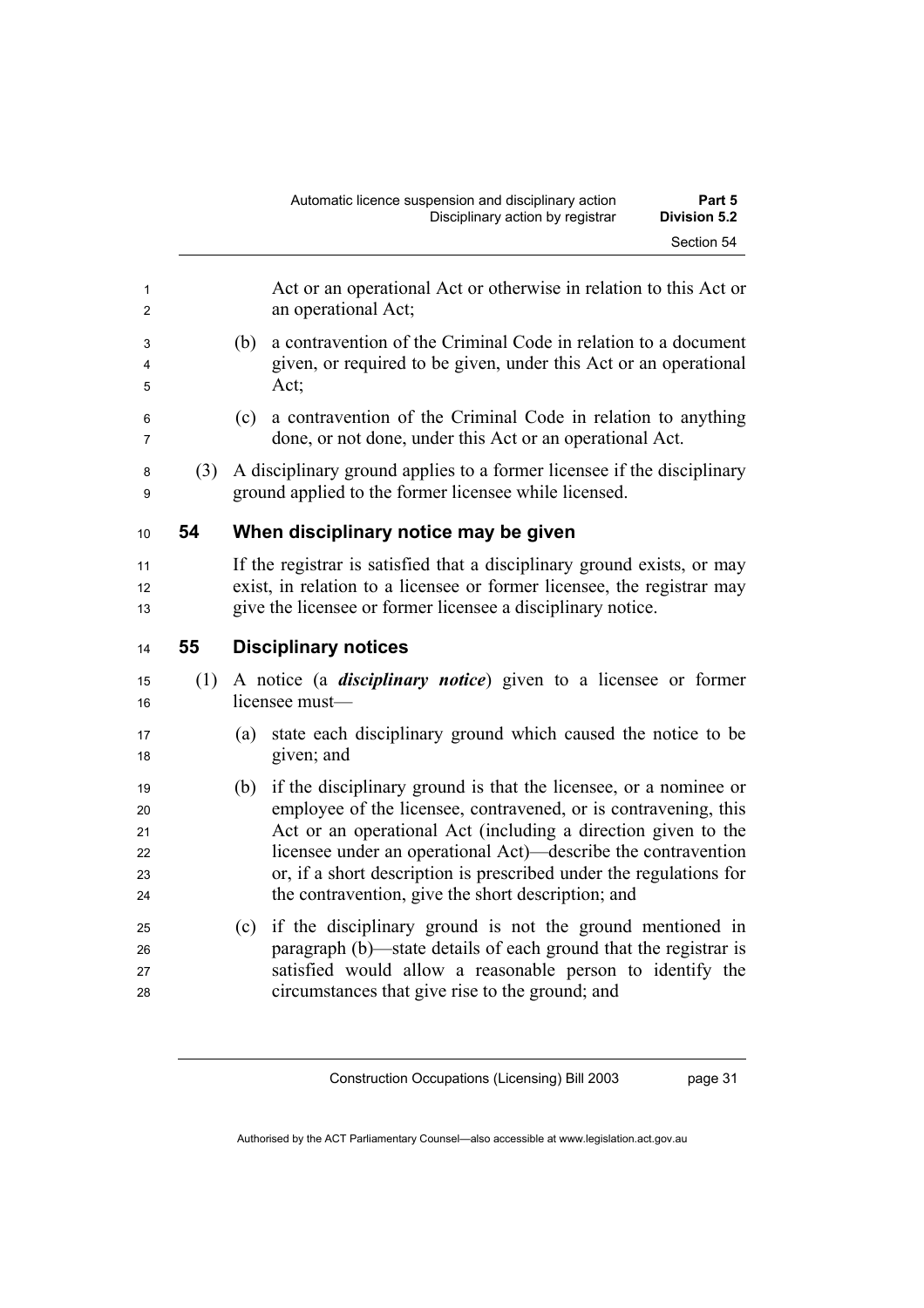|                      | Part 5     | Automatic licence suspension and disciplinary action<br><b>Division 5.2</b><br>Disciplinary action by registrar                                                                                                                                                           |
|----------------------|------------|---------------------------------------------------------------------------------------------------------------------------------------------------------------------------------------------------------------------------------------------------------------------------|
|                      | Section 56 |                                                                                                                                                                                                                                                                           |
| 1<br>2<br>3<br>4     |            | tell the licensee or former licensee that he or she may, within<br>(d)<br>12 business days after the day the licensee is given the notice,<br>give a written response to the registrar about the matters in the<br>notice.                                                |
| 5<br>6<br>7<br>8     | (2)        | If a notice mentions a ground based on a construction service<br>provided or not provided, or alleged to have been provided or not<br>provided, the registrar may, and must if asked, give a copy of the<br>notice to-                                                    |
| 9                    |            | the owner of any premises to which the service relates; and<br>(a)                                                                                                                                                                                                        |
| 10<br>11             |            | to any certifier appointed under the <i>Building Act 2003</i> ,<br>(b)<br>section 19 (Appointment of certifiers) in relation to the service.                                                                                                                              |
| 12                   | 56         | Interim licence suspension                                                                                                                                                                                                                                                |
| 13<br>14             | (1)        | This section applies if the registrar has given, or proposes to give, a<br>disciplinary notice to a licensee.                                                                                                                                                             |
| 15<br>16             | (2)        | The registrar may suspend (an <i>interim suspension</i> ) the licensee's<br>licence by written notice given to the licensee.                                                                                                                                              |
| 17<br>18<br>19<br>20 |            | <b>Note</b><br>For how documents may be served, see Legislation Act, pt 19.5. Under<br>that part, a person's business address is the last address shown in the<br>administering authority's records for the person (see Legislation Act,<br>s 246, def business address). |
| 21<br>22             | (3)        | However, the registrar may only suspend the licence under<br>subsection $(2)$ if—                                                                                                                                                                                         |
| 23<br>24<br>25       |            | the registrar has taken into account the circumstances leading<br>(a)<br>to the decision to send the disciplinary notice and the grounds<br>stated, or to be stated, in the notice; and                                                                                   |
| 26<br>27<br>28       |            | the registrar believes, on reasonable grounds, that it is in the<br>(b)<br>public interest to suspend the licence before making a decision<br>under section 59.                                                                                                           |
|                      |            |                                                                                                                                                                                                                                                                           |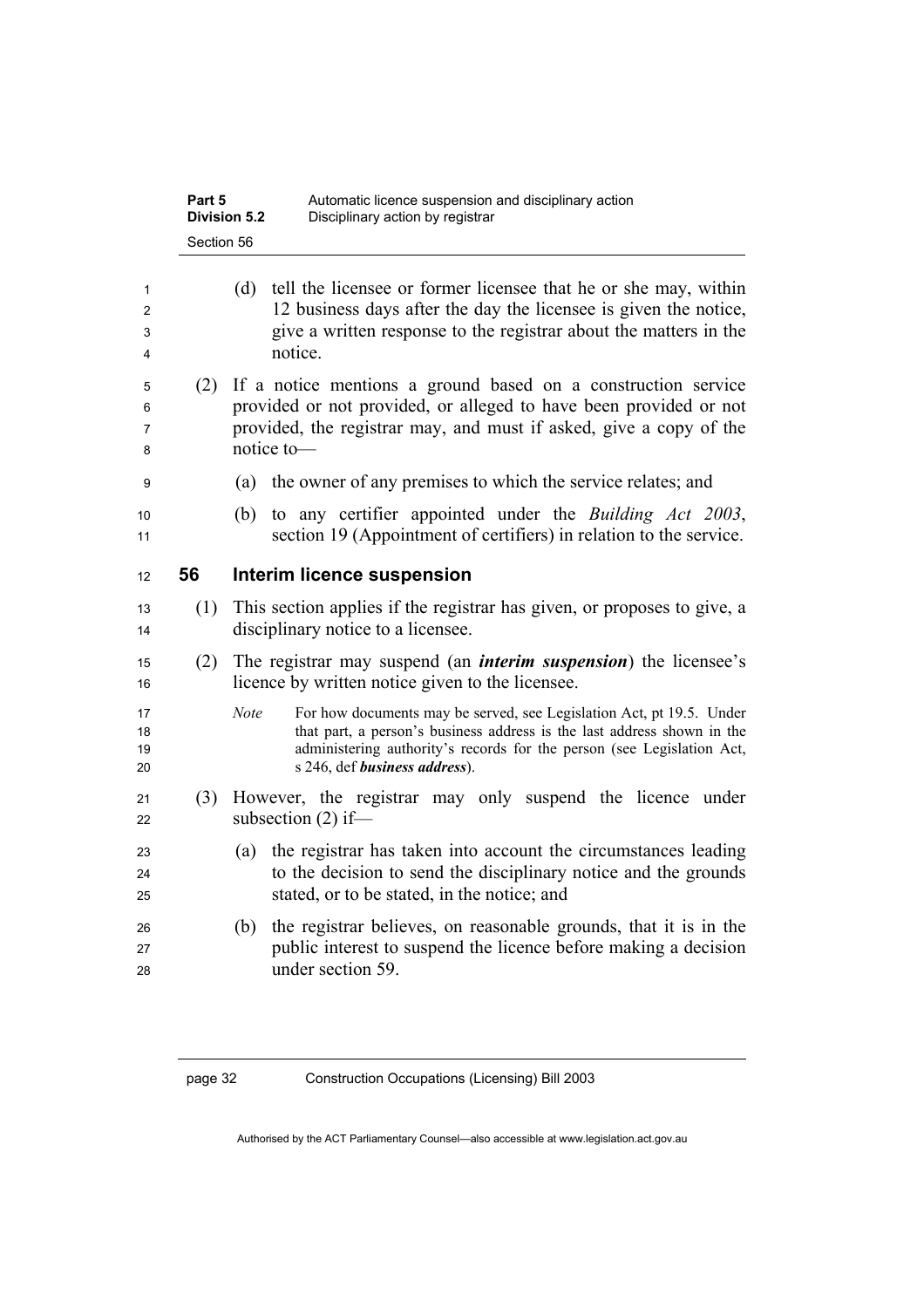<sup>1</sup>(4) An interim suspension may be for a period of 2 weeks or shorter, 2 but may be extended once for 1 week if the registrar is satisfied that <sup>3</sup>it is in the public interest to extend the suspension.

4 *Note* An interim suspension must be recorded on the register (see s 108).

## <sup>5</sup>**57 Effect of interim suspension**

- <sup>6</sup>(1) This section applies if the registrar suspends a licence under z section 56.
- <sup>8</sup>(2) The licence is suspended as soon as the licensee receives the notice.
- <sup>9</sup>(3) The suspension ends when the earlier of the following happens:
- <sup>10</sup>(a) the licensee receives a notice of revocation under section 58;
- <sup>11</sup>(b) the registrar makes a decision under section 59 in relation to 12 the licensee.

#### <sup>13</sup>**58 Revocation of interim suspension**

- <sup>14</sup>(1) This section applies if the registrar suspends a licence under <sup>15</sup>section 56 (Interim licence suspension).
- <sup>16</sup>(2) The registrar may, at any time before making a decision under 17 section 59, revoke the suspension by written notice given to the 18 licensee.
- <sup>19</sup>(3) If the registrar revokes the suspension of a licensee licensed as a 20 builder, the registrar must notify in writing each person notified of 21 the suspension under section 61.

#### <sup>22</sup>**59 Decision about disciplinary action**

- <sup>23</sup>(1) This section applies if the registrar has given a licensee or former <sup>24</sup>licensee a disciplinary notice.
- <sup>25</sup>(2) The registrar may take disciplinary action in relation to the licensee 26 or former licensee if satisfied on reasonable grounds that a

Construction Occupations (Licensing) Bill 2003

page 33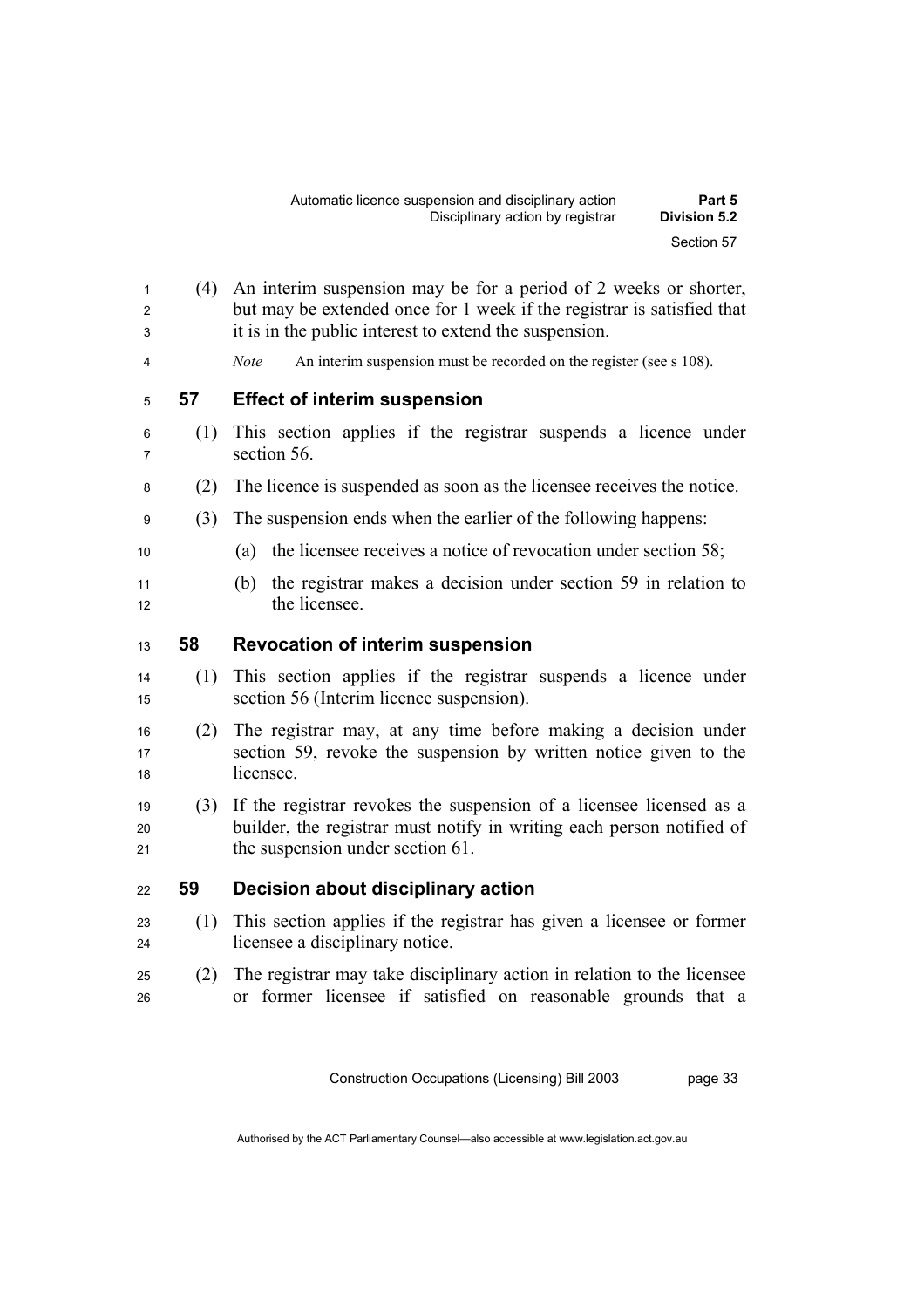| Part 5              | Automatic licence suspension and disciplinary action |
|---------------------|------------------------------------------------------|
| <b>Division 5.2</b> | Disciplinary action by registrar                     |
| Section 60          |                                                      |

| 1<br>2               |     | disciplinary ground is established in relation to the licensee or<br>former licensee.                                                                                                                                        |
|----------------------|-----|------------------------------------------------------------------------------------------------------------------------------------------------------------------------------------------------------------------------------|
| 3                    |     | The registrar may also take action under $s$ 93 (2) (c).<br>Note                                                                                                                                                             |
| 4<br>5               | (3) | In making a decision about whether to take disciplinary action in<br>relation to the licensee or former licensee, the registrar—                                                                                             |
| 6<br>7               |     | must take into account any response given to the registrar in<br>(a)<br>accordance with the disciplinary notice; and                                                                                                         |
| 8                    |     | may hold an inquiry under division 5.3 (Disciplinary inquiries).<br>(b)                                                                                                                                                      |
| 9<br>10              | (4) | If the registrar takes disciplinary action against a licensee or former<br>licensee-                                                                                                                                         |
| 11<br>12             |     | the registrar must notify the licensee or former licensee in<br>(a)<br>writing about the registrar's decision; and                                                                                                           |
| 13<br>14             |     | the action takes effect when the notice is given to the licensee<br>(b)<br>or former licensee or on the later date stated in the notice.                                                                                     |
| 15                   | 60  | <b>Disciplinary action</b>                                                                                                                                                                                                   |
| 16<br>17             | (1) | If the registrar may take disciplinary action in relation to a licensee<br>or former licensee, the registrar may do 1 or more of the following:                                                                              |
| 18                   |     | reprimand the licensee or former licensee;<br>(a)                                                                                                                                                                            |
|                      |     |                                                                                                                                                                                                                              |
| 19<br>20<br>21<br>22 |     | require the licensee, or, if the licensee is a corporation or<br>(b)<br>partnership, a nominee of the licensee, to complete a stated<br>course of training to the satisfaction of the registrar or another<br>stated person; |
| 23<br>24             |     | impose a condition on the licence, or amend an existing<br>(c)<br>condition;                                                                                                                                                 |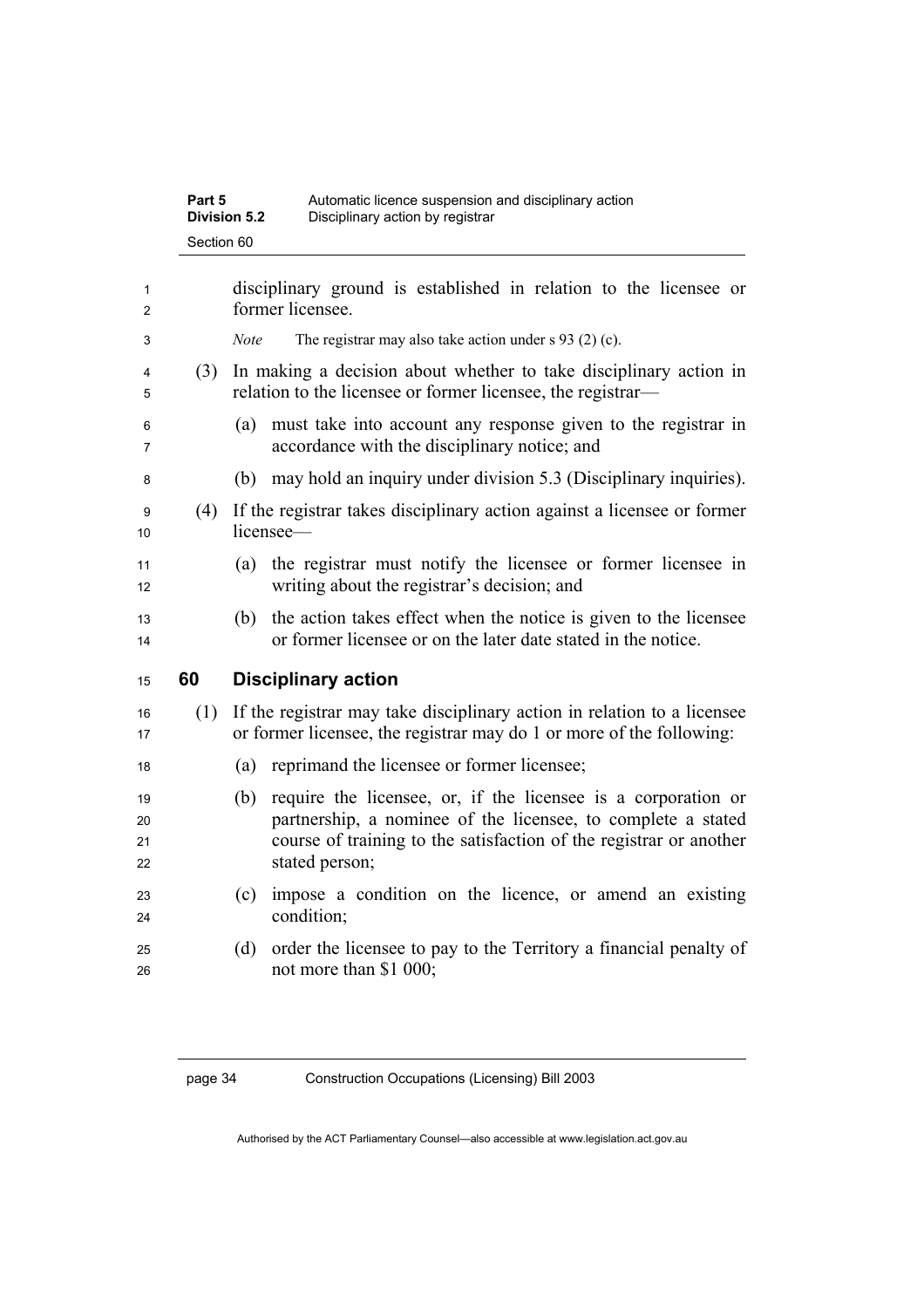| 1<br>2<br>3       |     | suspend the licence for a stated period (whether longer than the<br>(e)<br>remaining period of the licence or otherwise) or until a stated<br>thing happens;                                                                                       |
|-------------------|-----|----------------------------------------------------------------------------------------------------------------------------------------------------------------------------------------------------------------------------------------------------|
| 4                 |     | (f)<br>cancel the licence;                                                                                                                                                                                                                         |
| 5<br>6            |     | cancel the licence and disqualify the licensee from applying for<br>(g)<br>a licence for a stated period or until a stated thing happens;                                                                                                          |
| 7<br>8<br>9<br>10 |     | disqualify the former licensee from applying for a licence for a<br>(h)<br>stated period, until the former licensee completes a stated<br>course to the satisfaction of the registrar or another stated<br>person or until a stated thing happens. |
| 11<br>12<br>13    | (2) | If the registrar orders a licensee to pay a financial penalty under<br>subsection $(1)$ $(d)$ , the licensee owes the amount of the financial<br>penalty to the Territory.                                                                         |
| 14                |     | Legislation Act, s 177 provides for recovery of amounts owing under<br><b>Note</b>                                                                                                                                                                 |
| 15                |     | laws.                                                                                                                                                                                                                                              |
| 16                | 61  | Builders licence affected by disciplinary or other action                                                                                                                                                                                          |
| 17                | (1) | This section applies if a licensee has a builders licence and—                                                                                                                                                                                     |
| 18<br>19          |     | (a) the registrar becomes aware that the licence has been<br>automatically suspended under division 5.1; or                                                                                                                                        |
| 20<br>21          |     | the registrar suspends the licence under section 56 (Interim<br>(b)<br>licence suspension); or                                                                                                                                                     |
| 22<br>23          |     | disciplinary action is taken against the licensee<br>under<br>(c)<br>section 60 (1) (c), (e), (f) or (g) in relation to the licence.                                                                                                               |
| 24<br>25<br>26    | (2) | The registrar must notify each building certifier, in writing, about<br>the disciplinary action or other action taken in relation to the licence<br>as soon as practicable.                                                                        |

Construction Occupations (Licensing) Bill 2003

page 35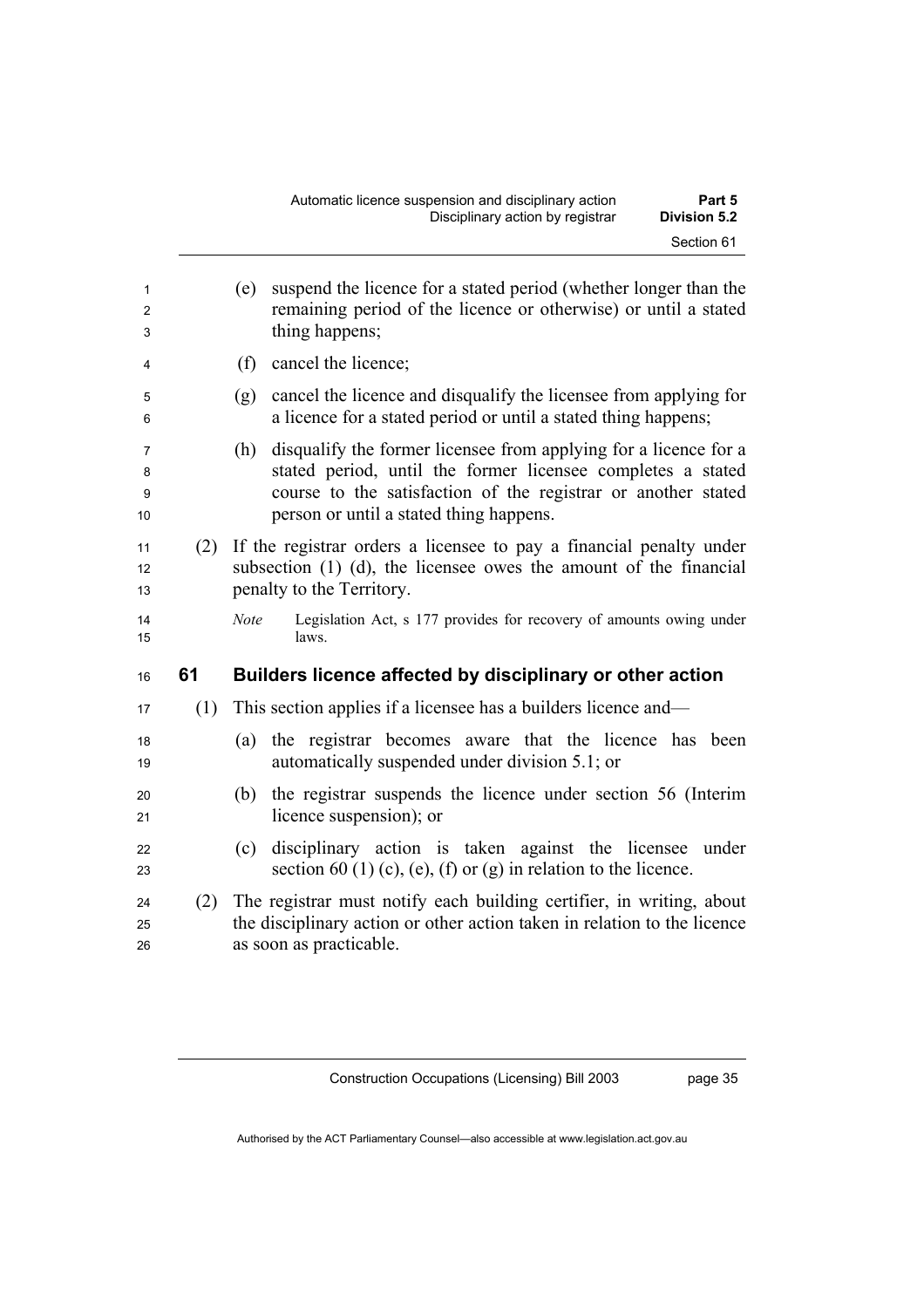|                         | Part 5<br>Section 62 | Automatic licence suspension and disciplinary action<br><b>Division 5.2</b><br>Disciplinary action by registrar                                                                                                                                                                                                                                   |
|-------------------------|----------------------|---------------------------------------------------------------------------------------------------------------------------------------------------------------------------------------------------------------------------------------------------------------------------------------------------------------------------------------------------|
| 1                       | (3)                  | The registrar must notify each building certifier, in writing, if—                                                                                                                                                                                                                                                                                |
| 2<br>3                  |                      | the registrar notified the building certifiers about the taking of<br>(a)<br>disciplinary action or other action; and                                                                                                                                                                                                                             |
| 4<br>5                  |                      | the decision to take the action is reversed or the action is<br>(b)<br>reversed, stayed, varied or set aside.                                                                                                                                                                                                                                     |
| 6                       | 62                   | <b>Public notice of decision</b>                                                                                                                                                                                                                                                                                                                  |
| 7<br>8<br>9<br>10<br>11 | (1)                  | If the registrar decides to take disciplinary action against a licensee<br>or former licensee, the registrar may notify the public of the matters<br>prescribed under the regulations by publishing details of those<br>matters in relation to the decision in a daily ACT newspaper and in<br>any other way the registrar considers appropriate. |
| 12                      | (2)                  | However, the decision may be publicly notified only if—                                                                                                                                                                                                                                                                                           |
| 13<br>14                |                      | the time for any review of the decision has ended and no<br>(a)<br>application for appeal or review has been made; or                                                                                                                                                                                                                             |
| 15<br>16                |                      | an application for review has been made, the decision has been<br>(b)<br>confirmed on review and the time for further appeal has ended.                                                                                                                                                                                                           |
| 17<br>18                | (3)                  | If the decision has been reversed or vacated, the decision must not<br>be publicly notified.                                                                                                                                                                                                                                                      |
| 19<br>20                | (4)                  | If the decision has been changed (for example, by substitution), this<br>section applies in relation to the decision as changed.                                                                                                                                                                                                                  |
| 21                      | 63                   | Effect of non-renewal on suspended licence                                                                                                                                                                                                                                                                                                        |
| 22                      | (1)                  | This section applies if—                                                                                                                                                                                                                                                                                                                          |
| 23<br>24                |                      | a licence (the <i>original licence</i> ) for a construction occupation or<br>(a)<br>occupation class has been suspended for a period; and                                                                                                                                                                                                         |
| 25<br>26                |                      | the original licence expires before the end of the suspension<br>(b)<br>period without being renewed; and                                                                                                                                                                                                                                         |
|                         |                      |                                                                                                                                                                                                                                                                                                                                                   |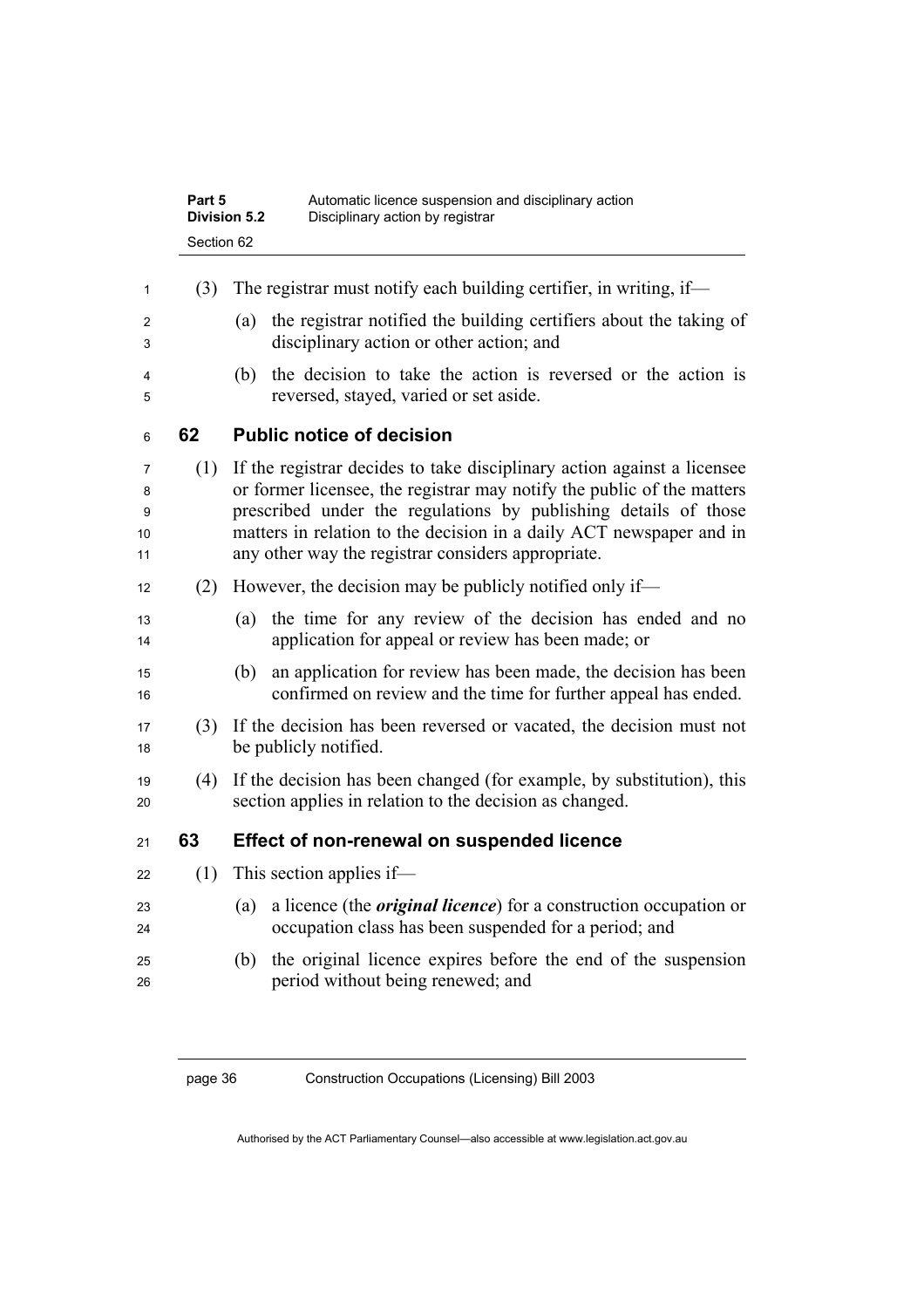- (c) the entity that was the licensee is issued with a licence (the *new licence*) in the same construction occupation or occupation class within 3 years after the day the original licence expired. (2) The new licence is suspended for the remainder of the suspension 5 period. **Division 5.3 Disciplinary inquiries 64 Notice of inquiry**  (1) If the registrar decides to hold an inquiry in relation to a licensee or former licensee under section 59 (3), the registrar must give the 10 licensee or former licensee at least 2 weeks written notice of the 11 inquiry. 12 (2) A notice under subsection  $(1)$  must— (a) be accompanied by a copy of the disciplinary notice given to 14 the licensee or former licensee; and (b) state whether the registrar considers that any disciplinary ground no longer applies, or has changed, because of any 17 written response made by the licensee or former licensee and, if a ground has changed, how the ground has changed; and (c) explain that the inquiry may result in the taking of disciplinary action against the licensee or former licensee; and (d) tell the licensee or former licensee where and when the inquiry will be held. *Note* If a form is approved under s 126 for a notice, the form must be used. **65 Inquiry procedure**  (1) The registrar may decide any procedure for an inquiry that is not 26 prescribed under this Act.
- (2) The registrar may adjourn an inquiry.

Construction Occupations (Licensing) Bill 2003

page 37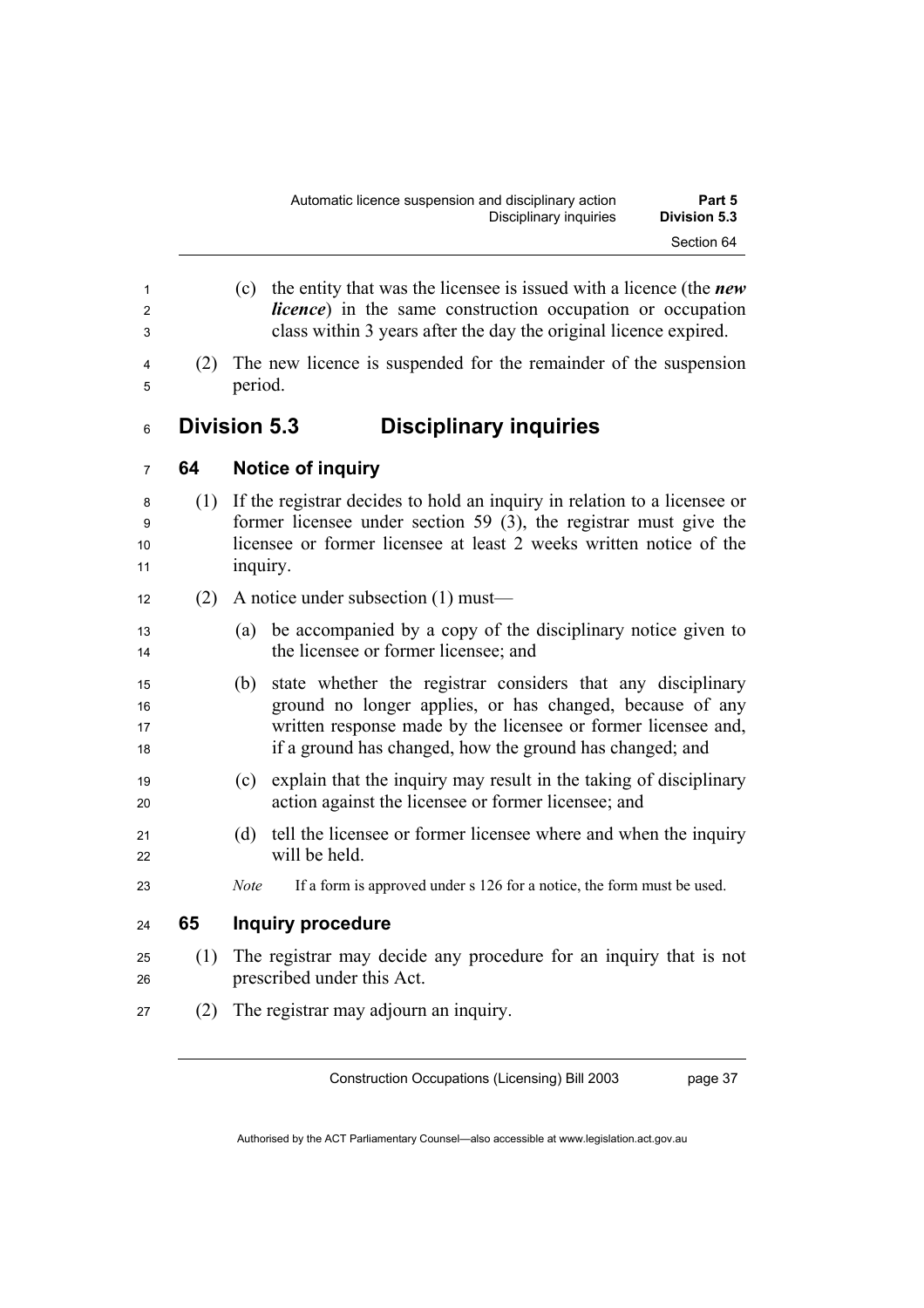| Part 5              | Automatic licence suspension and disciplinary action |
|---------------------|------------------------------------------------------|
| <b>Division 5.3</b> | Disciplinary inquiries                               |
| Section 66          |                                                      |

## **66 Evidence at inquiry**

- 2 (1) At an inquiry, the registrar—
- (a) may take evidence on oath or affirmation; and
- (b) is not bound by rules of evidence but may inform himself or herself in the way the registrar considers appropriate.
- (2) At an inquiry, a licensee or former licensee whose actions are being inquired into may call witnesses.

#### **67 Legal representation at inquiry**

- (1) A licensee or former licensee may be represented at an inquiry by a lawyer who may examine witnesses and address the registrar on behalf of the licensee or former licensee.
- (2) The registrar may appoint a lawyer to examine witnesses in an inquiry and advise the registrar on any matter relating to the inquiry.

#### **68 Advisory board assistance at inquiry**

- (1) This section applies if the registrar is satisfied that a matter to be considered at an inquiry in relation to a licensee or former licensee 17 is complex or technical.
- (2) The registrar may require the advisory board responsible for the 19 construction occupation in which the licensee is, or former licensee was, licensed to advise the registrar in relation to the complex or 21 technical issues

#### **69 Registrar may require appearance, information or documents**

- (1) For an inquiry, the registrar may require, in writing, a person to appear before the inquiry on a stated date—
- (a) to give evidence; or

page 38 Construction Occupations (Licensing) Bill 2003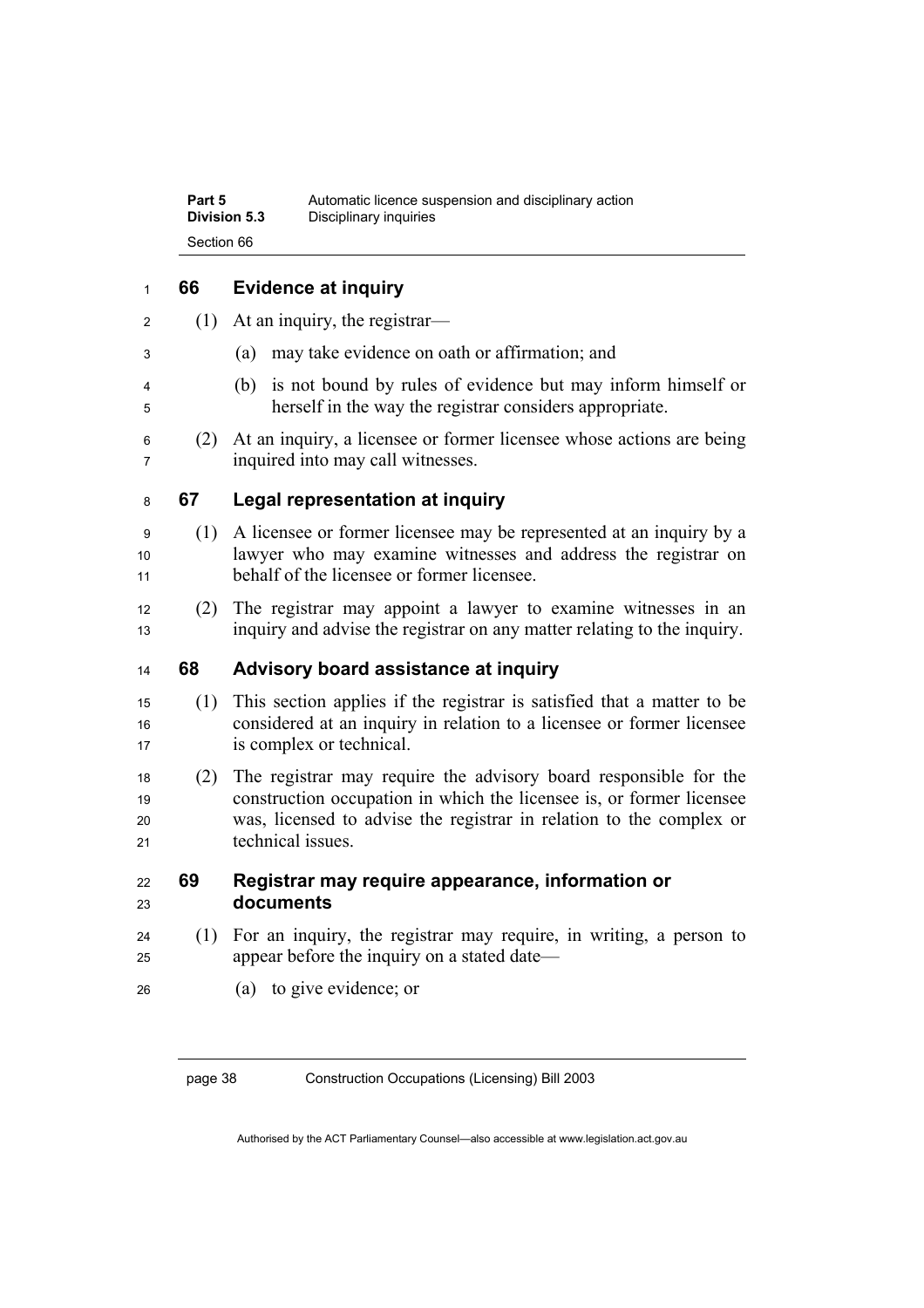| 1<br>2         |     | to give evidence and produce any document or thing in the<br>(b)<br>possession, custody or control of the person; or                                                                            |
|----------------|-----|-------------------------------------------------------------------------------------------------------------------------------------------------------------------------------------------------|
| 3<br>4         |     | to produce any document or thing in the possession, custody or<br>(c)<br>control of the person.                                                                                                 |
| 5<br>6         | (2) | The registrar may give a party to the inquiry leave, subject to any<br>stated condition, to-                                                                                                    |
| 7              |     | inspect a document or thing produced under this section; and<br>(a)                                                                                                                             |
| 8              |     | (b) make copies of a produced document for the inquiry.                                                                                                                                         |
| 9<br>10<br>11  | (3) | A person is taken to have complied with a requirement under<br>subsection $(1)$ (c) if the person delivers the document or thing to the<br>registrar before the date stated in the requirement. |
| 12             | (4) | The registrar may set aside a requirement under subsection (1).                                                                                                                                 |
| 13<br>14<br>15 | (5) | A person commits an offence if the person fails to comply with a<br>requirement made of the person under section 69 (Registrar may<br>require appearance, information or documents).            |
| 16             |     | Maximum penalty: 50 penalty units.                                                                                                                                                              |
| 17             | (6) | An offence against this section is a strict liability offence.                                                                                                                                  |
| 18             | 70  | <b>Witness expenses</b>                                                                                                                                                                         |
| 19<br>20       | (1) | A requirement under section $69(1)(a)$ or (b) must be accompanied<br>$by-$                                                                                                                      |
| 21<br>22       |     | an undertaking to appear to be signed by the person and<br>(a)<br>returned to the registrar by the stated date; and                                                                             |
| 23<br>24       |     | a form to be completed by the person to claim the reasonable<br>(b)<br>costs and expenses of attendance at the inquiry.                                                                         |
| 25<br>26       | (2) | A person is not entitled to refuse to comply with the requirement<br>because the requirement was not accompanied by the form.                                                                   |

Construction Occupations (Licensing) Bill 2003

page 39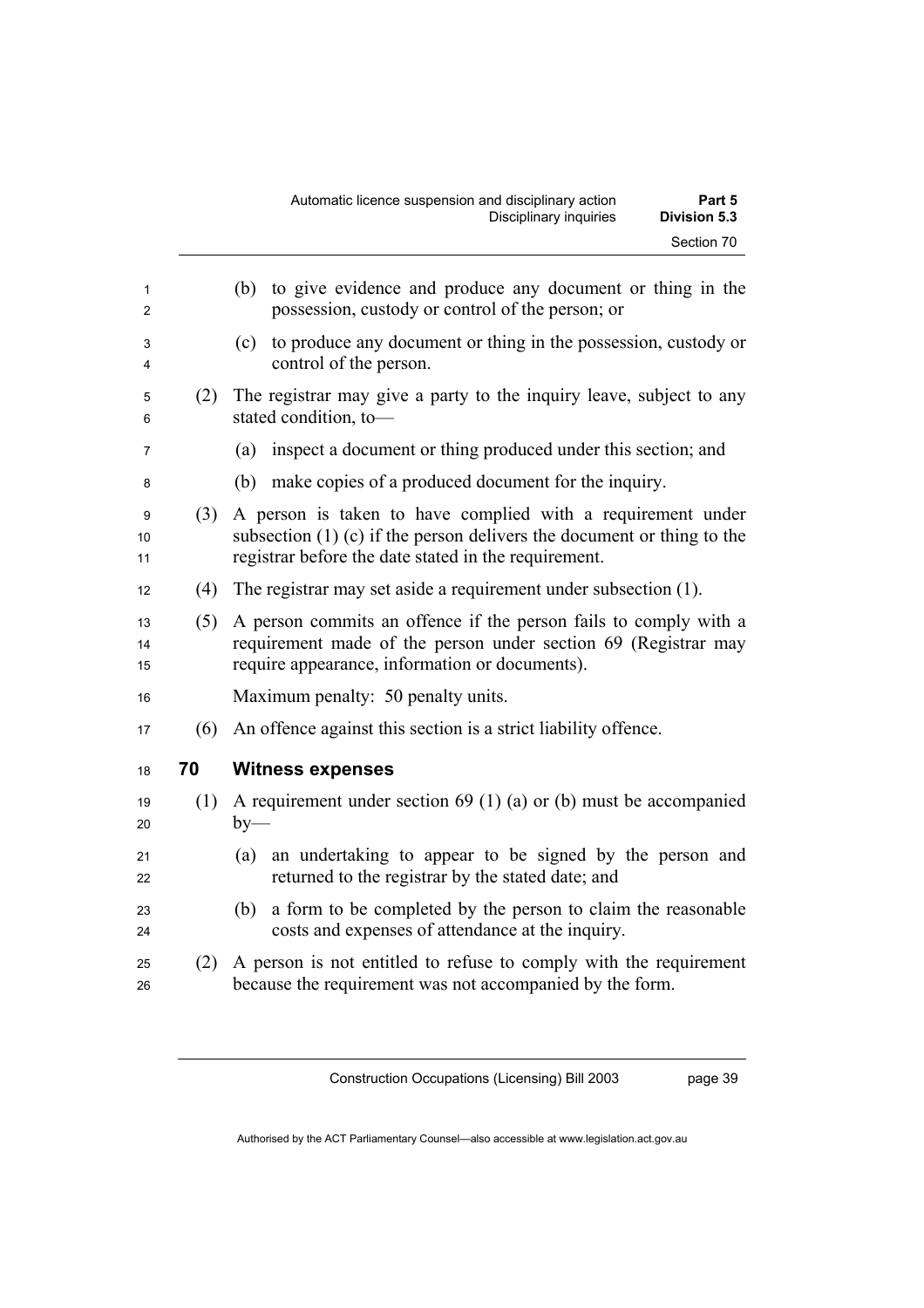**Part 5 Automatic licence suspension and disciplinary action**<br>**Division 5.4** Miscellaneous **Division 5.4** Miscellaneous Section 71

## **Division 5.4 Miscellaneous**

#### **71 Multiple occupation or class licences**

If a licensee is licensed in more than 1 construction occupation or more than 1 occupation class, the licence may be suspended or cancelled, or a condition varied or imposed, under this part in relation to a single occupation or occupation class, or each occupation or class, as the registrar considers appropriate.

*Note* A licence may authorise the licensee to work in 1 or more construction occupations and 1 or more occupation classes (see s 20).

#### **72 Requirement to return surrendered licence**

- (1) This section applies if an entity surrendered the entity's licence 12 because the licence was suspended.
- (2) The registrar must return the licence to the licensee no later than the 14 last day of the suspension.
- (3) If the licence is varied during the suspension, the licence as varied 16 must be returned
- (4) However, the registrar need not return the licence if the licence expires, or is cancelled, during the suspension.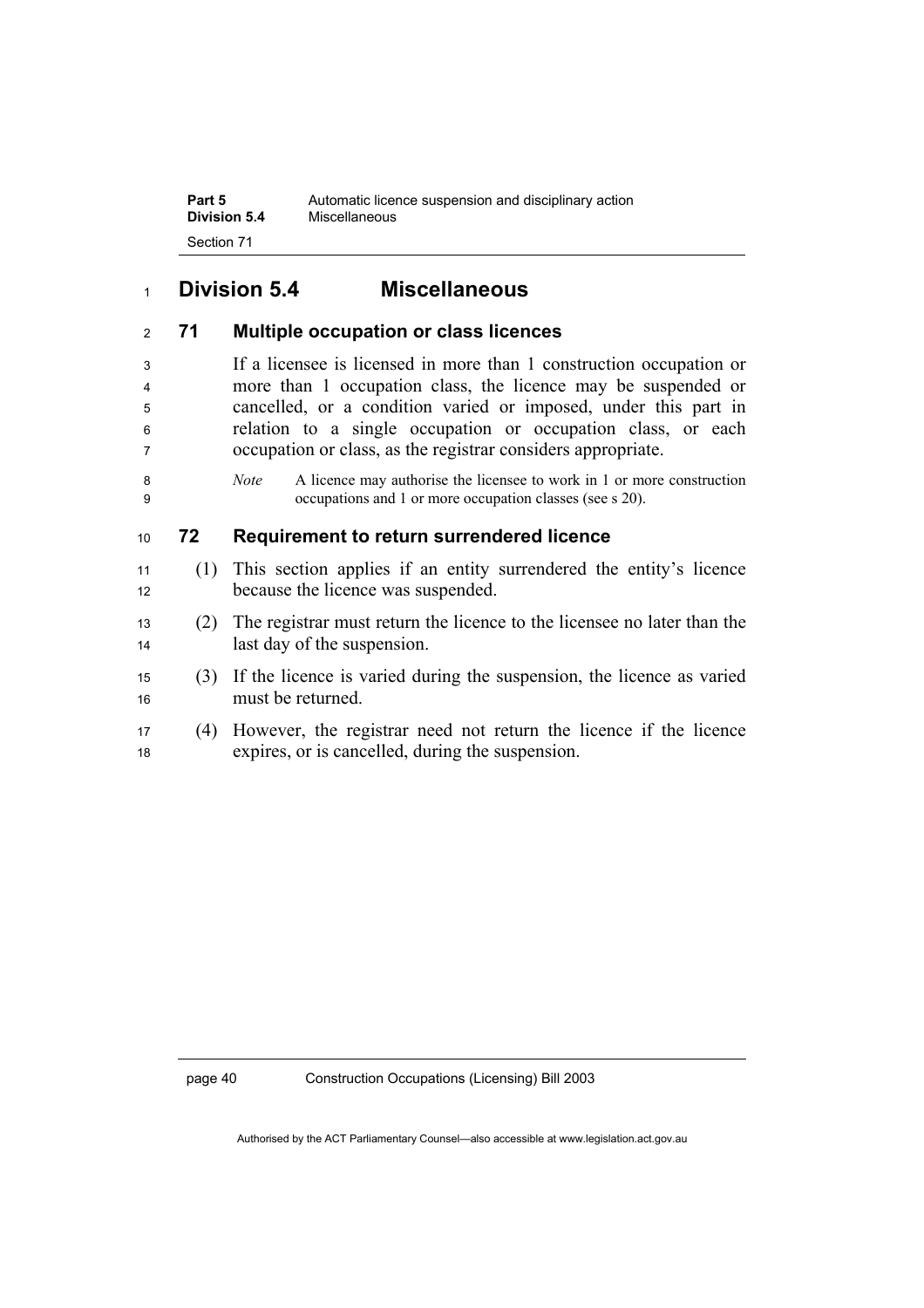Enforcement **Part 6** 

# <sup>1</sup>**Part 6 Enforcement**

#### <sup>2</sup>**73 Meaning of** *compliance auditor* **for pt 6**

- 3 In this part:
- <sup>4</sup>*compliance auditor* means a compliance auditor appointed under <sup>5</sup>section 74.

<sup>6</sup>**74 Compliance auditors** 

- <sup>7</sup>(1) The registrar may appoint a public servant to be a compliance <sup>8</sup>auditor for this Act.
- 9 *Note 1* For the making of appointments (including acting appointments), see 10 Legislation Act, pt 19.3.
- 11 *Note 2* In particular, a person may be appointed for a particular provision of a 12 law (see Legislation Act, s 7 (3)) and an appointment may be made by 13 naming a person or nominating the occupant of a position (see s 207).
- <sup>14</sup>(2) An appointment must not be for longer than 5 years.
- 15 *Note* A person may be reappointed to a position if the person is eligible to be 16 appointed to the position (see Legislation Act, s 208 and dict, pt 1, 17 def *appoint*).

#### <sup>18</sup>**75 Role of compliance auditor**

- <sup>19</sup>(1) A compliance auditor is responsible for auditing the forms and other 20 paperwork required to be provided by licensees for this Act and the 21 operational Acts.
- <sup>22</sup>(2) A compliance auditor has any other function given to the 23 compliance auditor by the registrar.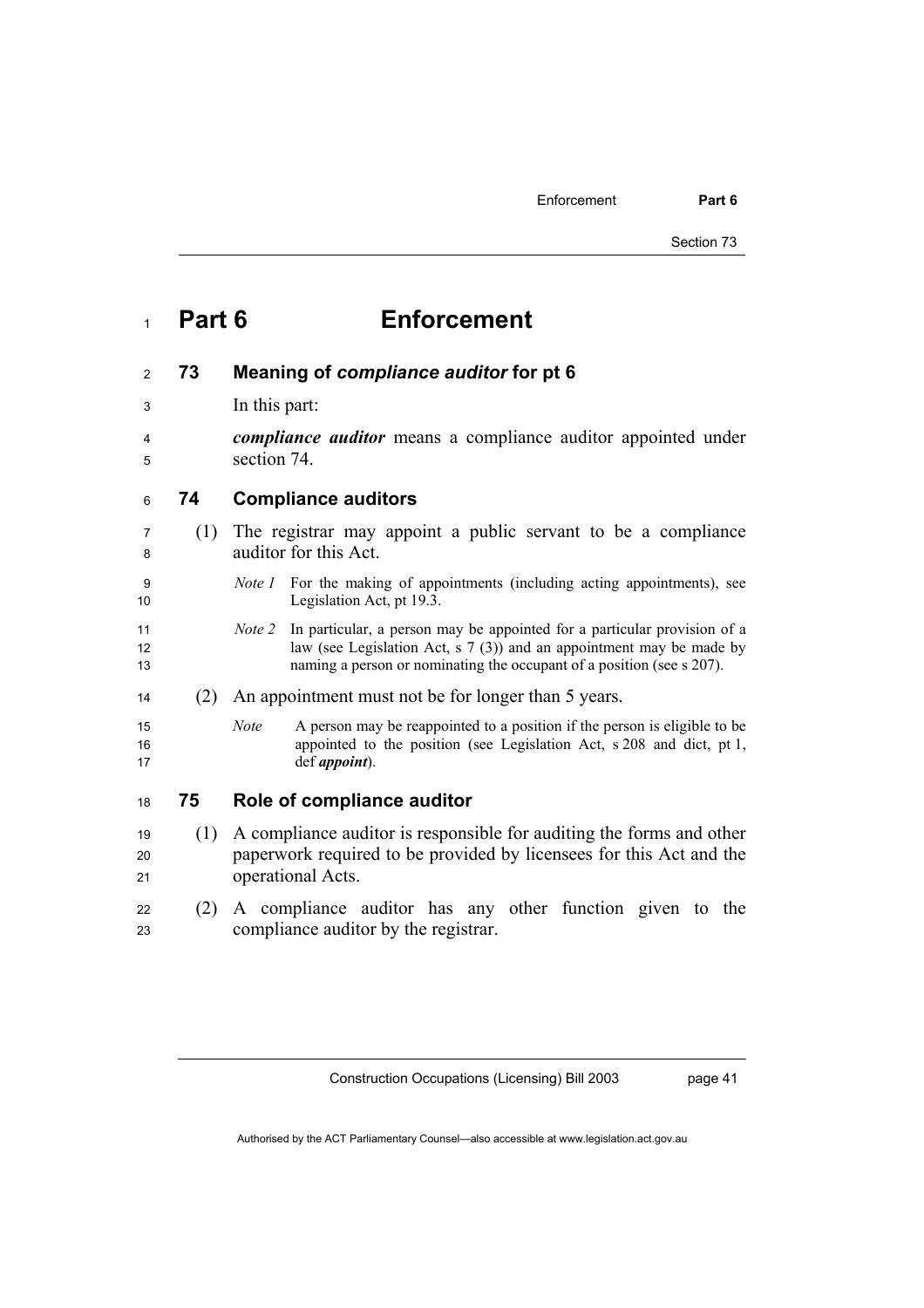#### **Part 6** Enforcement

Section 76

| 1                    | 76  | <b>Identity cards</b>                                                                                                                                                                                                      |
|----------------------|-----|----------------------------------------------------------------------------------------------------------------------------------------------------------------------------------------------------------------------------|
| 2<br>3<br>4          | (1) | The registrar must issue a compliance auditor with an identity card<br>that states the person is a compliance auditor for this Act, or stated<br>provisions of this Act, and shows-                                        |
| 5                    |     | a recent photograph of the person; and<br>(a)                                                                                                                                                                              |
| 6<br>7<br>8          |     | the name of the person or the particulars that are prescribed<br>(b)<br>under the <i>Magistrates</i> Court Act 1930 as the identifying<br>particulars for the person (or both); and                                        |
| 9                    |     | the date of issue of the card; and<br>(c)                                                                                                                                                                                  |
| 10                   |     | a date of expiry for the card; and<br>(d)                                                                                                                                                                                  |
| 11                   |     | anything else prescribed under the regulations.<br>(e)                                                                                                                                                                     |
| 12                   | (2) | A person commits an offence if-                                                                                                                                                                                            |
| 13                   |     | the person ceases to be a compliance auditor; and<br>(a)                                                                                                                                                                   |
| 14<br>15<br>16       |     | the person does not return the person's identity card to the<br>(b)<br>registrar as soon as practicable (but within 7 days) after the day<br>the person ceases to be a compliance auditor.                                 |
| 17                   |     | Maximum penalty: 1 penalty unit.                                                                                                                                                                                           |
| 18                   | (3) | An offence against this section is a strict liability offence.                                                                                                                                                             |
| 19                   | 77  | Functions not to be exercised before identity card shown                                                                                                                                                                   |
| 20<br>21<br>22       |     | A compliance auditor may exercise a function under this Act in<br>relation to a person only if the compliance auditor first shows the<br>person his or her identity card.                                                  |
| 23                   | 78  | <b>Functions of compliance auditors</b>                                                                                                                                                                                    |
| 24<br>25<br>26<br>27 | (1) | A compliance auditor may, during ordinary business hours and with<br>any assistance that is necessary and reasonable, enter premises<br>(other than residential premises) used by a licensed construction<br>practitioner. |

page 42 Construction Occupations (Licensing) Bill 2003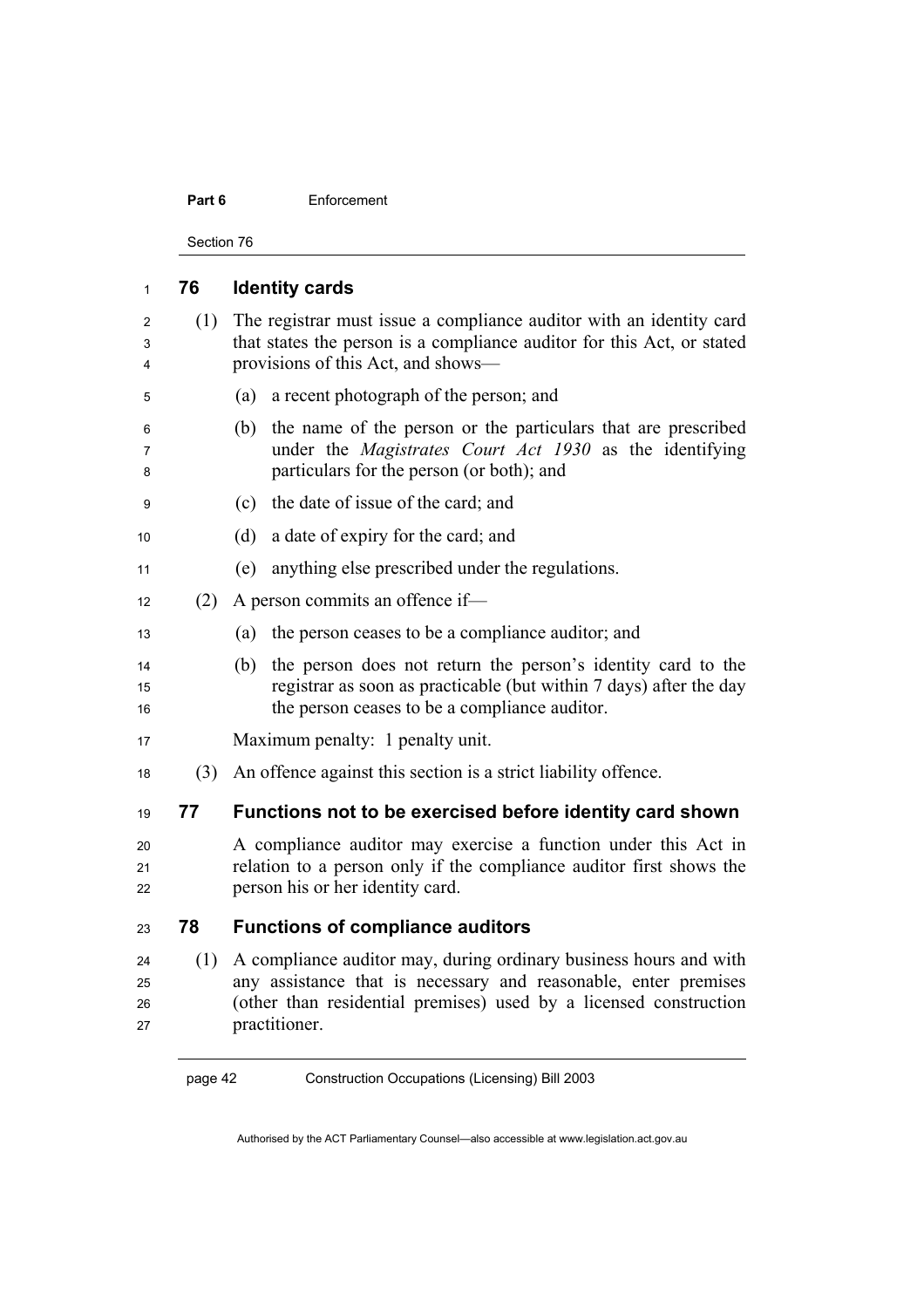| 1<br>2<br>3<br>4 | (2) | The compliance auditor is not authorised to remain on the premises<br>if, on request by or on behalf of the occupier or person apparently in<br>charge of the premises, the compliance auditor does not produce his<br>or her identity card. |
|------------------|-----|----------------------------------------------------------------------------------------------------------------------------------------------------------------------------------------------------------------------------------------------|
| 5<br>6           | (3) | The compliance auditor may do 1 or more of the following in<br>relation to the premises:                                                                                                                                                     |
| 7<br>8           |     | inspect any document on the premises that relates to the<br>(a)<br>licensee's activities;                                                                                                                                                    |
| 9<br>10          |     | take an extract from or make a copy of any document that<br>(b)<br>relates to the licensee's activities;                                                                                                                                     |
| 11<br>12<br>13   |     | (c) require anyone on the premises to give the compliance auditor<br>information about a document that relates to the licensee's<br>activities;                                                                                              |
| 14               |     | require a person apparently in charge of the premises—<br>(d)                                                                                                                                                                                |
| 15<br>16         |     | to produce a document that relates to the licensee's<br>(i)<br>activities; or                                                                                                                                                                |
| 17               |     | to give the compliance auditor access to a computer on<br>(ii)                                                                                                                                                                               |
| 18               |     | the premises in which information relevant to the                                                                                                                                                                                            |
| 19               |     | licensee's activities is stored; or                                                                                                                                                                                                          |
| 20               |     | to print information mentioned in subparagraph (ii).<br>(iii)                                                                                                                                                                                |
| 21               |     | <b>Examples of documents</b>                                                                                                                                                                                                                 |
| 22               |     | plan, map, book, drawing                                                                                                                                                                                                                     |
| 23               |     | An example is part of the Act, is not exhaustive and may extend, but<br><b>Note</b>                                                                                                                                                          |
| 24               |     | does not limit, the meaning of the provision in which it appears (see                                                                                                                                                                        |
| 25               |     | Legislation Act, s 126 and s 132).                                                                                                                                                                                                           |

Construction Occupations (Licensing) Bill 2003

page 43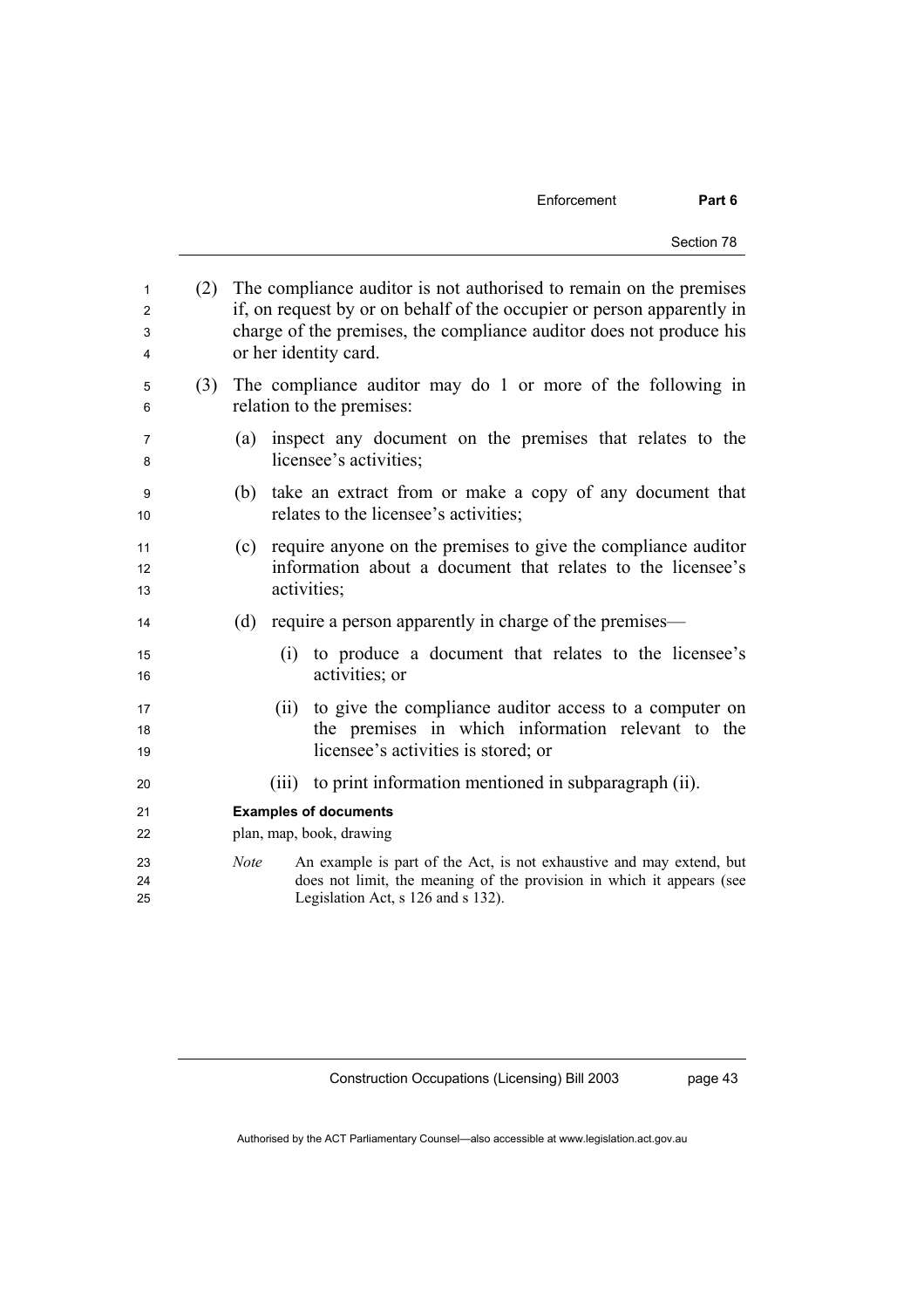#### Part 6 **Enforcement**

Section 78

| $\mathbf{1}$   | (4) The occupier or person in charge of the premises must give the                   |
|----------------|--------------------------------------------------------------------------------------|
| $\overline{2}$ | compliance auditor all reasonable facilities and assistance the                      |
| -3             | compliance auditor needs for the effective exercise of his or her                    |
| $\overline{4}$ | functions under this section.                                                        |
| -5             | The Legislation Act, s 170 and s 171 deal with the application of the<br><i>Note</i> |
| -6             | privilege against selfincrimination and client legal privilege.                      |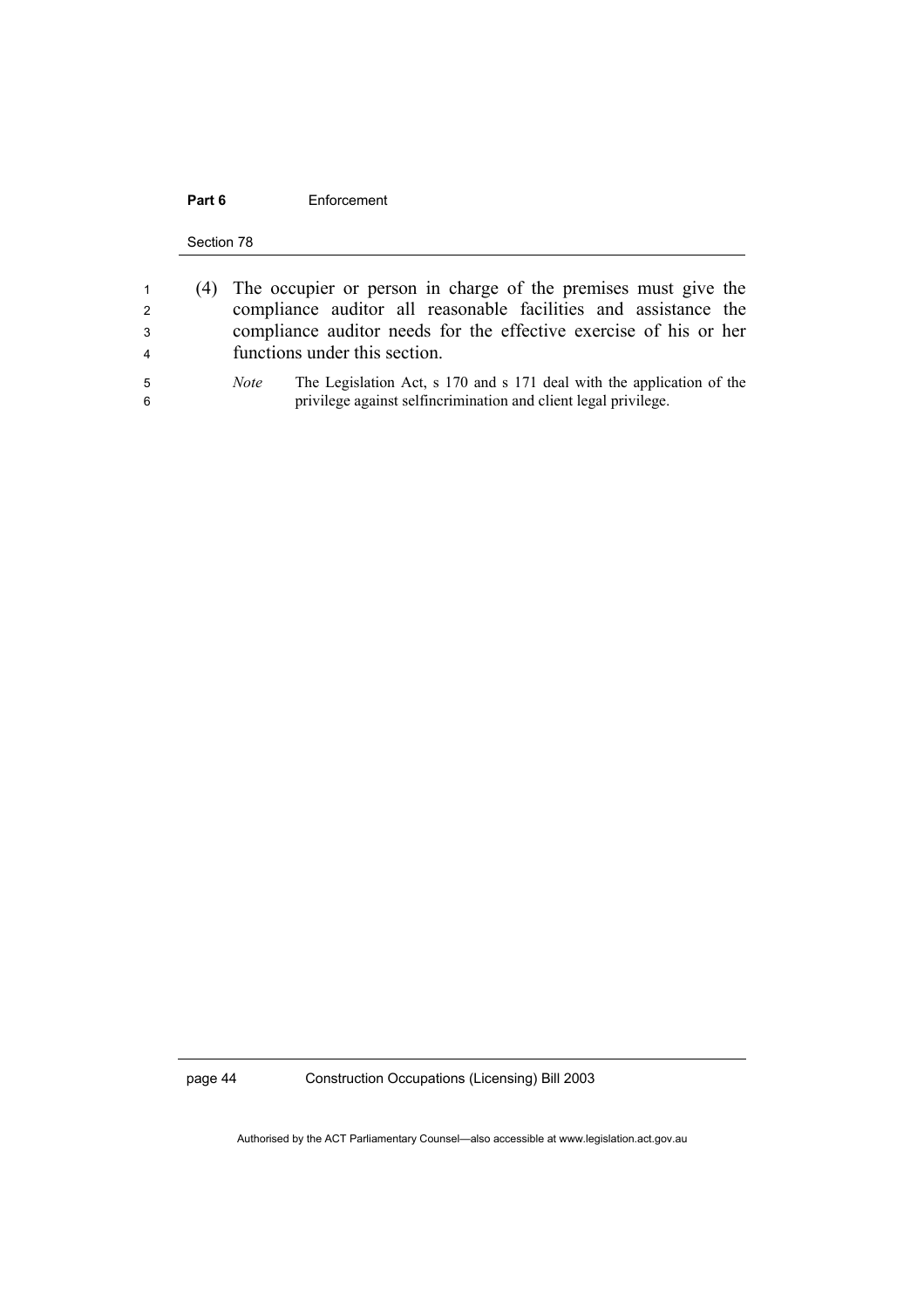Offences **Part 7** 

Section 79

# <sup>1</sup>**Part 7 Offences**

# <sup>2</sup>**79 Pretending to be licensed**  <sup>3</sup>(1) A person commits an offence if the person— <sup>4</sup>(a) is not licensed in a construction occupation or occupation <sup>5</sup>class; and <sup>6</sup>(b) pretends to be licensed in the occupation or class. <sup>7</sup>Maximum penalty: 50 penalty units, imprisonment for 6 months or 8 both. <sup>9</sup>(2) An offence against this section is a strict liability offence. <sup>10</sup>**80 No nominee**  <sup>11</sup>(1) A corporation commits an offence if the corporation— <sup>12</sup>(a) advertises or otherwise offers to provide a service in a 13 construction occupation or occupation class; and <sup>14</sup>(b) does not have a nominee who has a licence that authorises the 15 nominee to provide the service. 16 Maximum penalty: 250 penalty units. <sup>17</sup>(2) Each partner in a partnership commits an offence if the 18 partnership— <sup>19</sup>(a) advertises or otherwise offers to provide a service in a 20 construction occupation; and <sup>21</sup>(b) does not have a nominee who has a licence that authorises the 22 nominee to provide the service. 23 Maximum penalty: 250 penalty units.

Construction Occupations (Licensing) Bill 2003

page 45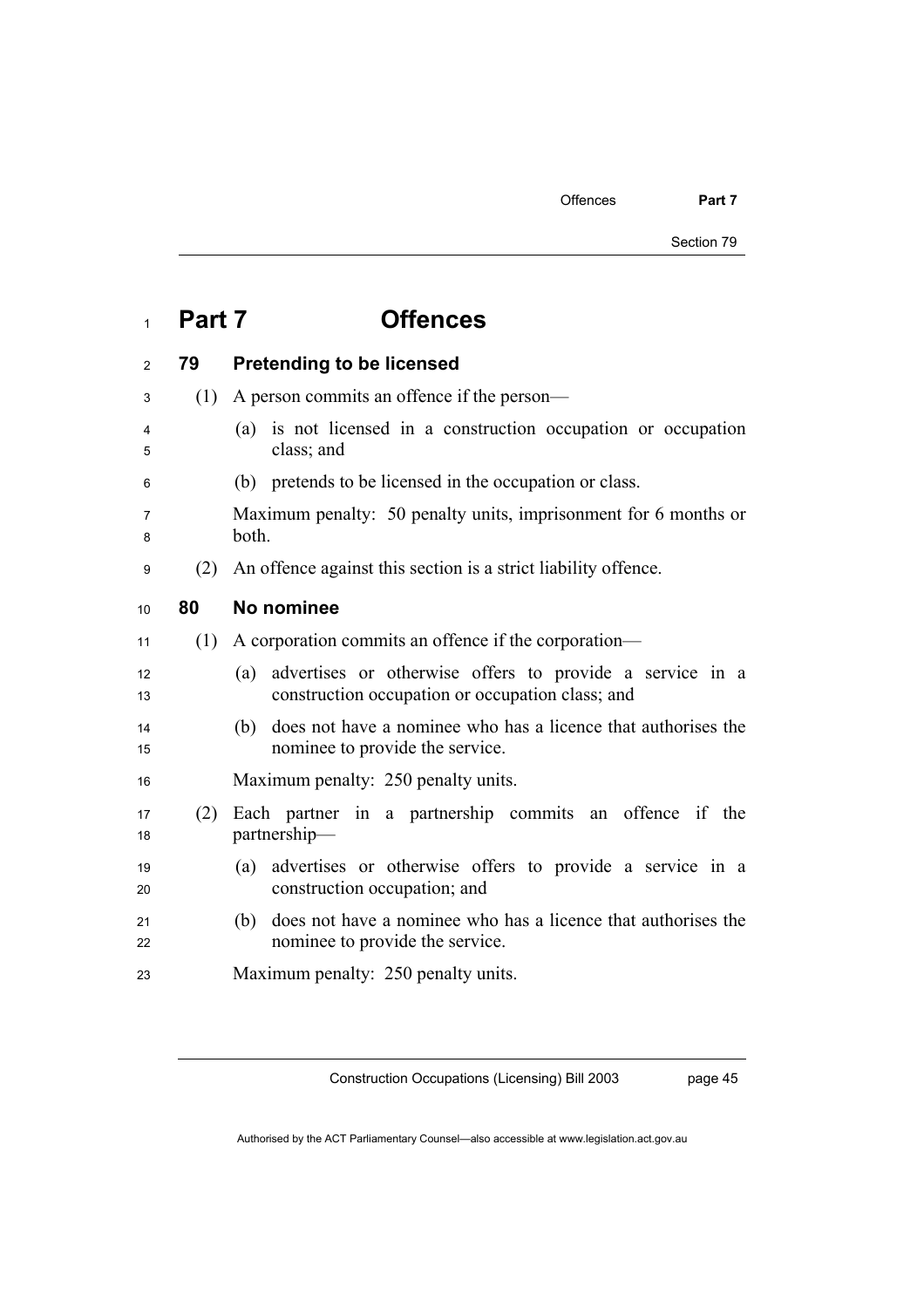## Part 7 **Offences**

|     | Section 81                                                                                                                                                                         |
|-----|------------------------------------------------------------------------------------------------------------------------------------------------------------------------------------|
| (3) | It is a defence to a prosecution for an offence against subsection $(2)$<br>if the partner proves that—                                                                            |
|     | the partner did not know about the advertising or other offer;<br>(a)<br>and                                                                                                       |
|     | either-<br>(b)                                                                                                                                                                     |
|     | reasonable precautions were taken and appropriate<br>(i)<br>diligence was exercised to avoid the advertising or other<br>offer; or                                                 |
|     | the partner was not in a position to influence the<br>(ii)<br>partnership in relation to the advertising or offers made<br>by the partnership to provide the construction service. |
| (4) | An offence against this section is a strict liability offence.                                                                                                                     |
| 81  | <b>Advertising without details</b>                                                                                                                                                 |
| (1) | A person commits an offence if the person—                                                                                                                                         |
|     | advertises that the person provides, or will provide, a service in<br>(a)<br>a construction occupation or occupation class; and                                                    |
|     | does not include the following in the advertisement:<br>(b)                                                                                                                        |
|     | the person's name as recorded on the person's licence;<br>(i)                                                                                                                      |
|     | the person's licence number;<br>(ii)                                                                                                                                               |
|     | if the person is a corporation—the person's ACN.<br>(iii)                                                                                                                          |
|     | Maximum penalty: 5 penalty units.                                                                                                                                                  |
|     |                                                                                                                                                                                    |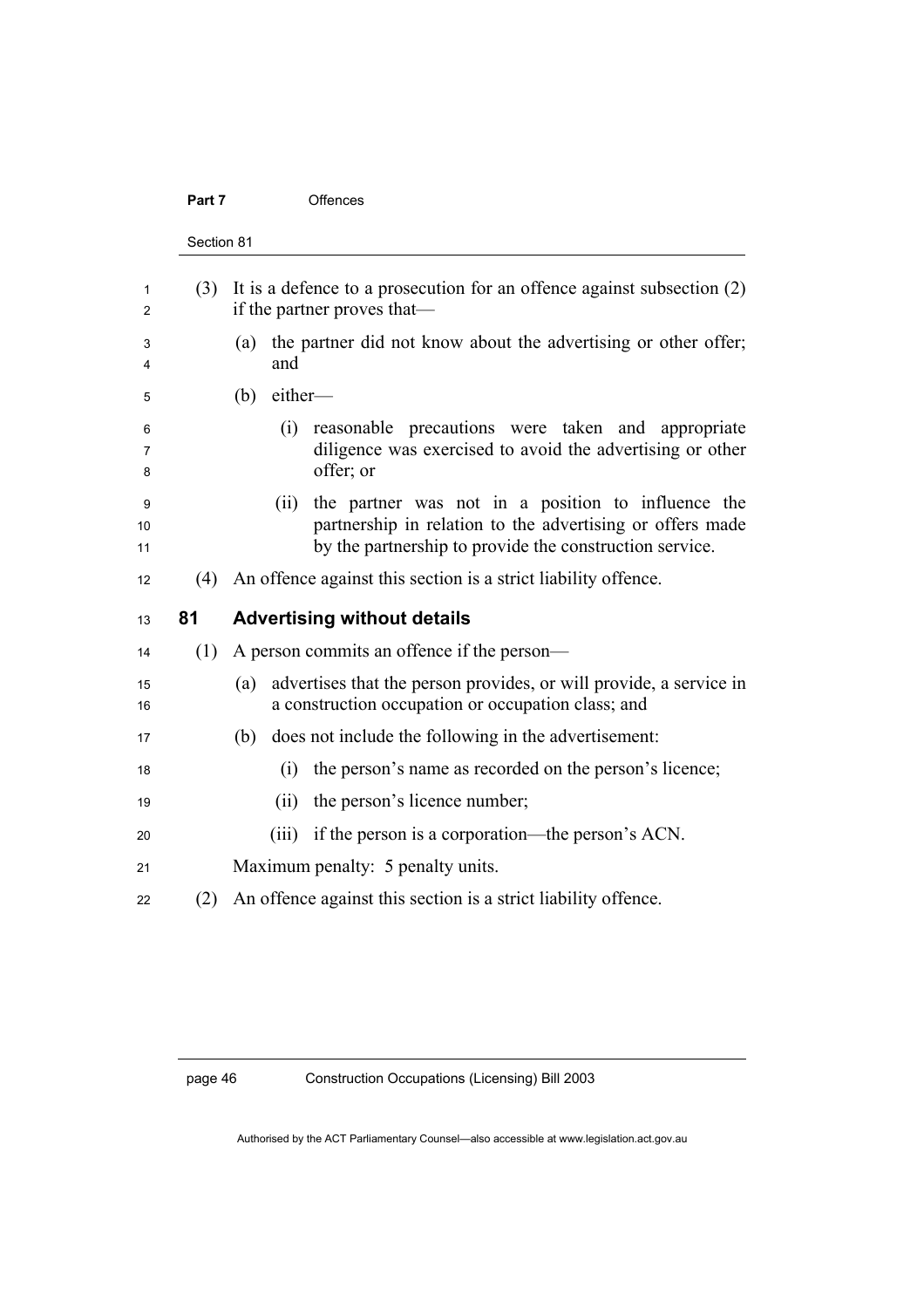| $\mathbf{1}$   | 82  | Certain entities not to provide construction services                                                                                                                |
|----------------|-----|----------------------------------------------------------------------------------------------------------------------------------------------------------------------|
| 2              | (1) | A person commits an offence if the person—                                                                                                                           |
| 3<br>4         |     | provides a service (whether as an employee or otherwise) in a<br>(a)<br>construction occupation or occupation class; and                                             |
| 5              |     | either-<br>(b)                                                                                                                                                       |
| 6              |     | (i) is not licensed in the occupation or class; or                                                                                                                   |
| 7<br>8         |     | there is no endorsement on the licence that authorises the<br>(ii)<br>person to provide the service provided.                                                        |
| 9<br>10        |     | Maximum penalty: 50 penalty units, imprisonment for 6 months or<br>both.                                                                                             |
| 11             | (2) | Subsection $(1)$ does not apply if—                                                                                                                                  |
| 12             |     | (a)<br>an individual provides the service; and                                                                                                                       |
| 13<br>14       |     | the individual is working under the supervision of a licensee<br>(b)<br>whose licence authorises the provision of the service; and                                   |
| 15<br>16<br>17 |     | the licensee is not required by a condition or endorsement on<br>(c)<br>the licence to provide the service as an employee or under<br>supervision; and               |
| 18<br>19<br>20 |     | the regulations allow the service to be provided by an<br>(d)<br>individual without a licence if provided under the supervision<br>of a licensee.                    |
| 21             |     | (3) An offence against this section is a strict liability offence.                                                                                                   |
| 22<br>23       | 83  | Allowing unlicensed people to provide construction<br>service                                                                                                        |
| 24             | (1) | A person commits an offence if-                                                                                                                                      |
| 25<br>26<br>27 |     | the person engages someone else (the <i>worker</i> ), or allows an<br>(a)<br>employee (the <i>worker</i> ), to provide a construction service for<br>the person; and |

Construction Occupations (Licensing) Bill 2003

page 47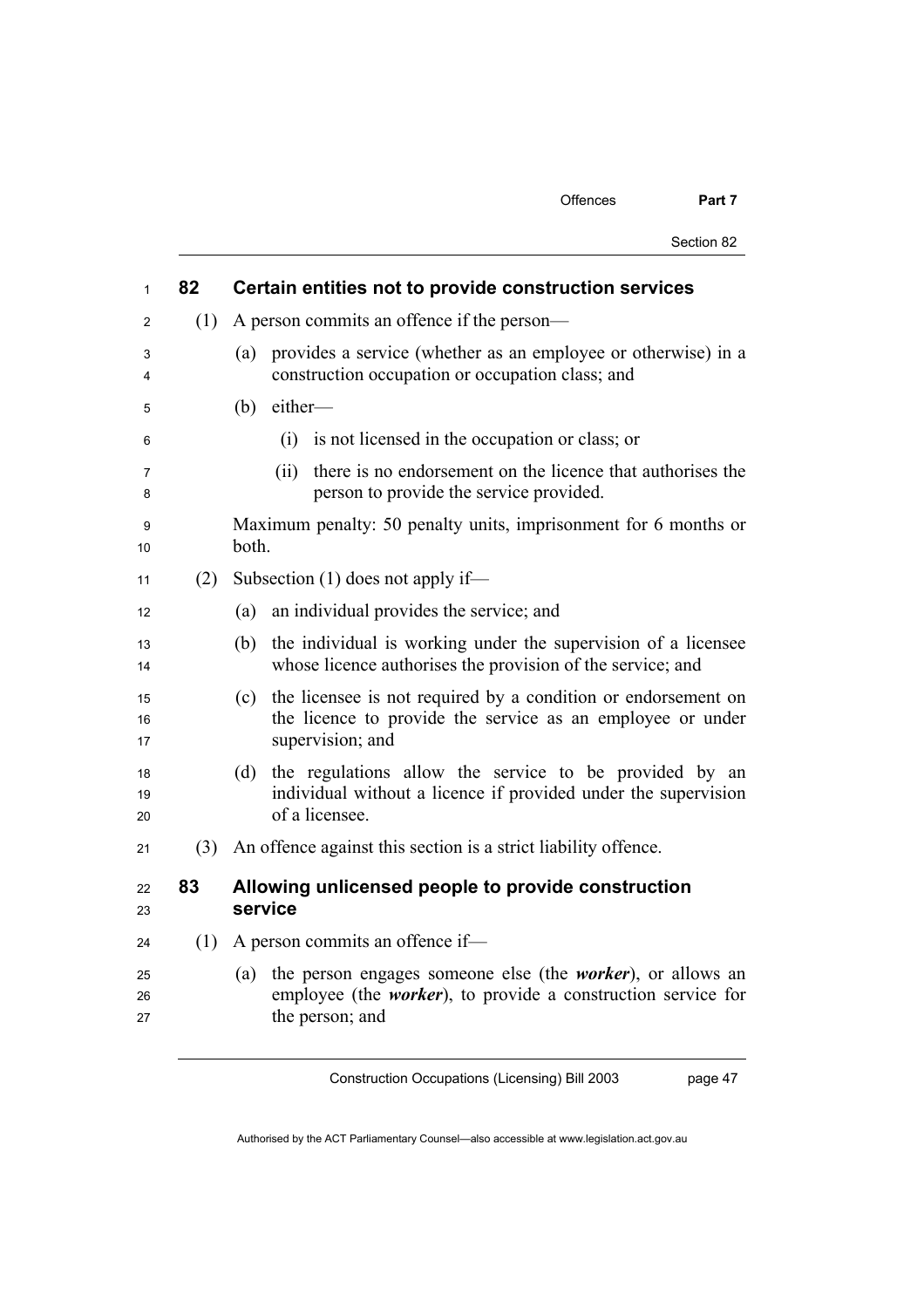#### Part 7 **Offences**

|     | Section 84                                                                                                                                             |
|-----|--------------------------------------------------------------------------------------------------------------------------------------------------------|
|     | the worker is not licensed to provide the service; and<br>(b)                                                                                          |
|     | the person is reckless about whether the worker is licensed to<br>(c)<br>provide the service.                                                          |
|     | Maximum penalty: 50 penalty units.                                                                                                                     |
| (2) | This section does not apply to an individual who provides a service<br>$if$ —                                                                          |
|     | the service is provided under the supervision of a licensee; and<br>(a)                                                                                |
|     | the licensee is not required by a condition or endorsement on<br>(b)<br>the licence to provide the service as an employee or under<br>supervision; and |
|     | the regulations allow the service to be provided by an<br>(c)<br>individual without a licence if provided under the supervision<br>of a licensee.      |
| 84  | <b>Surrender of licences</b>                                                                                                                           |
| (1) | A person commits an offence if-                                                                                                                        |
|     |                                                                                                                                                        |
|     | the person's licence has been suspended or cancelled; and<br>(a)                                                                                       |
|     | (b)<br>2 weeks after the day of suspension or cancellation.                                                                                            |
|     | Maximum penalty: 5 penalty units.                                                                                                                      |
| (2) | Each partner commits an offence if-                                                                                                                    |
|     | the person does not surrender the licence to the registrar within<br>the partnership's licence has been suspended or cancelled; and<br>(a)             |
|     | the licence is not surrendered to the registrar within 2 weeks<br>(b)<br>after the day of suspension or cancellation.                                  |
|     | Maximum penalty: 5 penalty units.                                                                                                                      |

page 48 Construction Occupations (Licensing) Bill 2003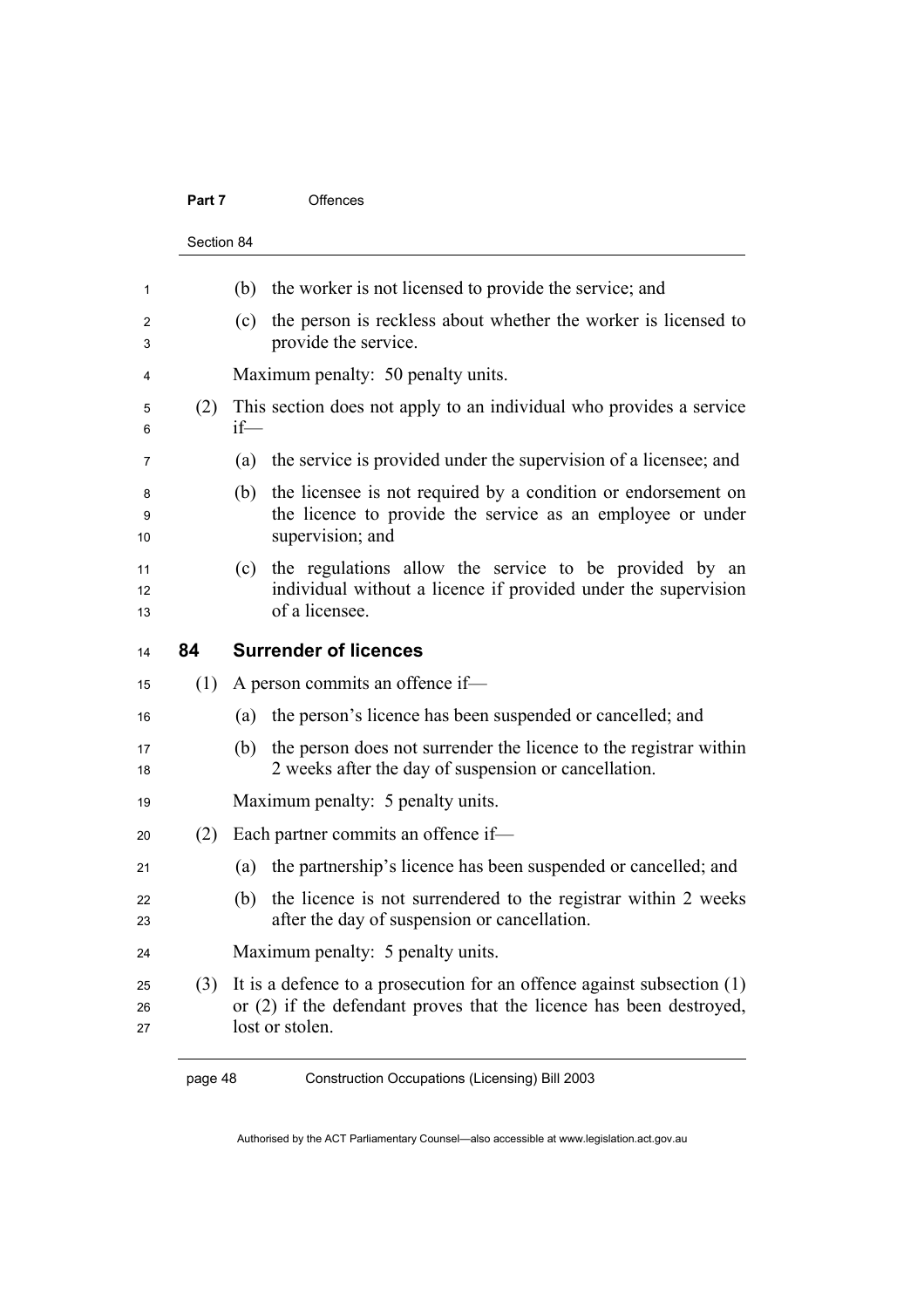Section 85

| 1<br>$\overline{2}$ | (4) | It is a defence to a prosecution for an offence against subsection $(2)$<br>if the partner proves—                                    |
|---------------------|-----|---------------------------------------------------------------------------------------------------------------------------------------|
| 3                   |     | that-<br>(a)                                                                                                                          |
| 4<br>5              |     | the partner did not know about the failure to surrender the<br>(i)<br>licence; and                                                    |
| 6<br>7              |     | reasonable precautions were taken and appropriate<br>(ii)<br>diligence was exercised to avoid the failure; or                         |
| 8<br>9              |     | that the partner was not in a position to influence the other<br>(b)<br>partners in relation to the failure to surrender the licence. |
| 10                  | 85  | <b>Breach of licence conditions or codes</b>                                                                                          |
| 11<br>12            | (1) | A licensee commits an offence if the licensee contravenes a<br>condition of the licence.                                              |
| 13                  |     | Maximum penalty: 50 penalty units.                                                                                                    |
| 14                  | (2) | Each partner in a partnership commits an offence if-                                                                                  |
| 15                  |     | the partnership is a licensee; and<br>(a)                                                                                             |
| 16                  |     | the licensee contravenes a condition of the licence.<br>(b)                                                                           |
| 17<br>18            | (3) | A person who is a licensee commits an offence if the person<br>contravenes a code of practice applicable to the person.               |
| 19                  |     | Maximum penalty: 50 penalty units.                                                                                                    |
| 20<br>21            | (4) | Each partner in a partnership commits an offence if<br>the<br>partnership-                                                            |
| 22                  |     | (a) is a licensee; and                                                                                                                |
| 23                  |     | contravenes a code of practice applicable to the licensee.<br>(b)                                                                     |
| 24                  |     | Maximum penalty: 50 penalty units.                                                                                                    |

Construction Occupations (Licensing) Bill 2003

page 49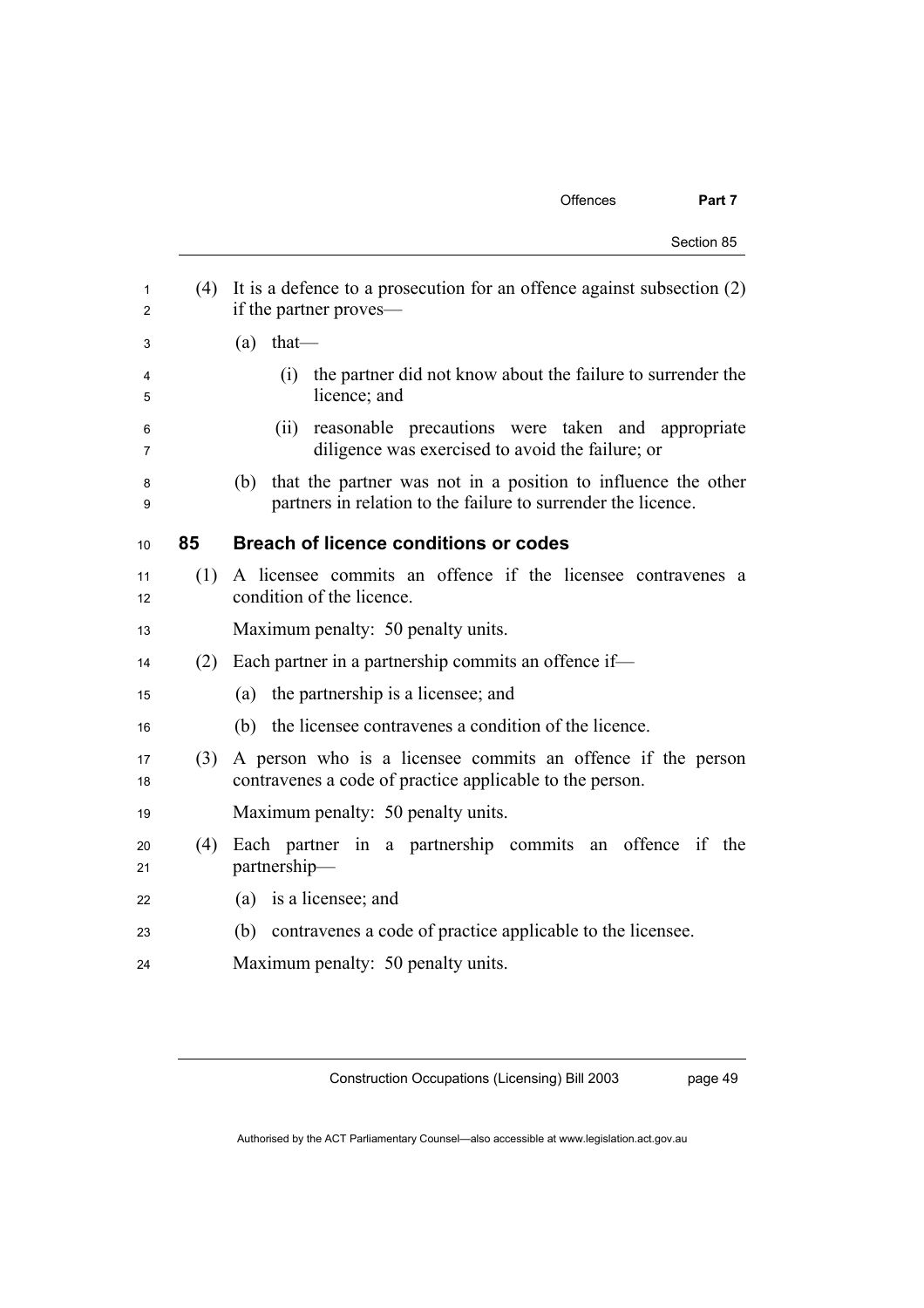## Part 7 **Offences**

| Section 86 |                                                                                                                                                                |
|------------|----------------------------------------------------------------------------------------------------------------------------------------------------------------|
| (5)        | It is a defence to a prosecution for an offence against subsection $(2)$<br>or $(4)$ if the partner proves—                                                    |
|            | $(a)$ that—                                                                                                                                                    |
|            | the partner did not know about the contravention; and<br>(i)                                                                                                   |
|            | reasonable precautions were taken and appropriate<br>(ii)<br>diligence was exercised to avoid the contravention; or                                            |
|            | the partner was not in a position to influence the other partners<br>(b)<br>in relation to the contravention.                                                  |
| (6)        | An offence against this section is a strict liability offence.                                                                                                 |
| 86         | Notification of cancellation of insurance                                                                                                                      |
| (1)        | An insurer commits an offence if—                                                                                                                              |
|            | the insurer provides a policy of insurance to a person who is, or<br>(a)<br>is applying to be, a licensed building surveyor or plumbing<br>plan certifier; and |
|            | the insurance is required under the regulations for the person to<br>(b)<br>be eligible for the licence; and                                                   |
|            | the insurer cancels the policy of insurance; and<br>(c)                                                                                                        |
|            | fails to give the registrar written notice of the cancellation<br>(d)<br>within 3 days after the day of cancellation.                                          |
|            |                                                                                                                                                                |
|            | Maximum penalty: 50 penalty units.                                                                                                                             |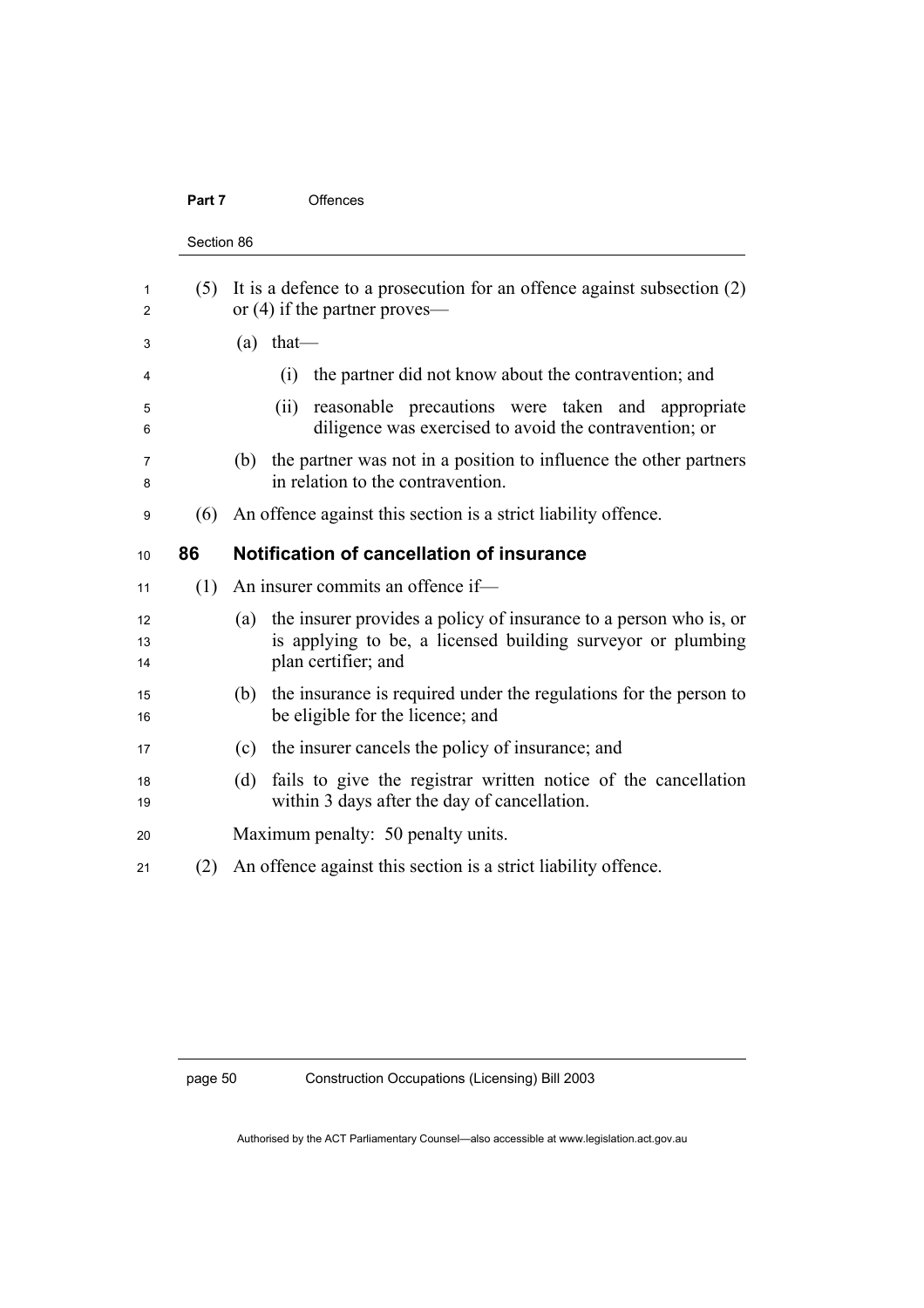Demerit points system **Part 8** 

Section 87

| $\mathbf{1}$   | Part 8 | <b>Demerit points system</b>                                                                                                                                                          |
|----------------|--------|---------------------------------------------------------------------------------------------------------------------------------------------------------------------------------------|
| 2              |        | In this part, <i>licensee</i> has an extended meaning (see s 87, def <i>licensee</i> ).<br><b>Note</b>                                                                                |
| 3              | 87     | Definitions for pt 8                                                                                                                                                                  |
| 4              |        | In this part:                                                                                                                                                                         |
| 5              |        | <i>demerit disciplinary ground</i> , in relation to a licensee—                                                                                                                       |
| 6<br>7<br>8    |        | means a disciplinary ground in relation to the licensee for<br>(a)<br>which the registrar may take disciplinary action under<br>section 59 (Decision about disciplinary action); but  |
| 9              |        | does not include a disciplinary ground if—<br>(b)                                                                                                                                     |
| 10<br>11       |        | the disciplinary ground is a contravention of this Act or<br>(1)<br>an operational Act; and                                                                                           |
| 12<br>13       |        | an infringement notice may be issued in relation to the<br>(i)<br>contravention.                                                                                                      |
| 14             |        | <i>demerit points register</i> means the register under section 89.                                                                                                                   |
| 15<br>16       |        | <i>disciplinary incident</i> , for a demerit disciplinary ground, means the<br>circumstances that gave rise to the disciplinary ground.                                               |
| 17<br>18       |        | <b>infringement</b> notice—see the Magistrates Court Act 1930,<br>section 117.                                                                                                        |
| 19<br>20<br>21 |        | <i>licensee</i> , in relation to a demerit disciplinary ground, includes a<br>person who was licensed when the disciplinary incident for the<br>demerit disciplinary ground happened. |

Construction Occupations (Licensing) Bill 2003

page 51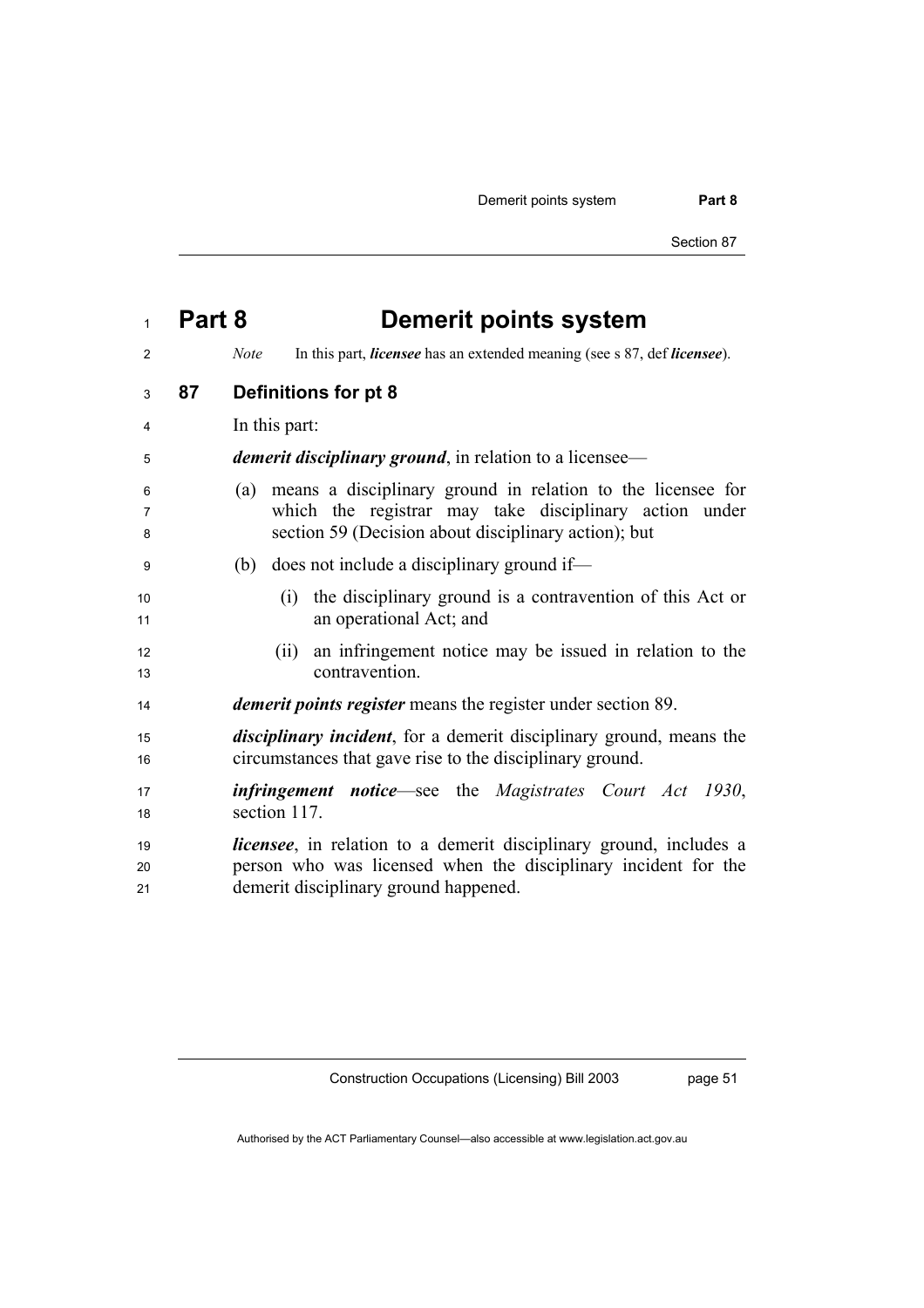#### **Part 8 Demerit points system**

Section 88

# **88 Meaning of** *previous 3 years* **for pt 8**   $2 \qquad (1)$  In this part: *previous 3 years*, in relation to a licensee with demerit points, means the 3 year period ending on the day the licensee last incurred a demerit point. (2) For this section, *3 year period* does not include a period of less than 3 years during which a licensee is unlicensed. (3) Also, if a licensee incurs demerit points while unlicensed and becomes licensed within 3 years after incurring them, for the 10 purpose of working out the *3 year period* in relation to the licensee 11 the demerit points are taken to have been incurred when the licensee 12 next becomes licensed. **89 Recording demerit points**  (1) If a demerit disciplinary ground exists in relation to a licensee, the registrar must record, in the demerit points register, against the licensee or former licensee, and for the relevant construction 17 occupation, the number of demerit points prescribed under the regulations for the demerit disciplinary ground. (2) The demerit points must be recorded in the demerit points register 20 for the day when they are incurred. (3) In this section: *relevant construction occupation*, for a demerit disciplinary ground, means— (a) the construction occupation in relation to the disciplinary incident happened; or (b) if the disciplinary incident did not happen in relation to a construction occupation—the main construction occupation in which the licensee was providing construction services when the disciplinary incident happened.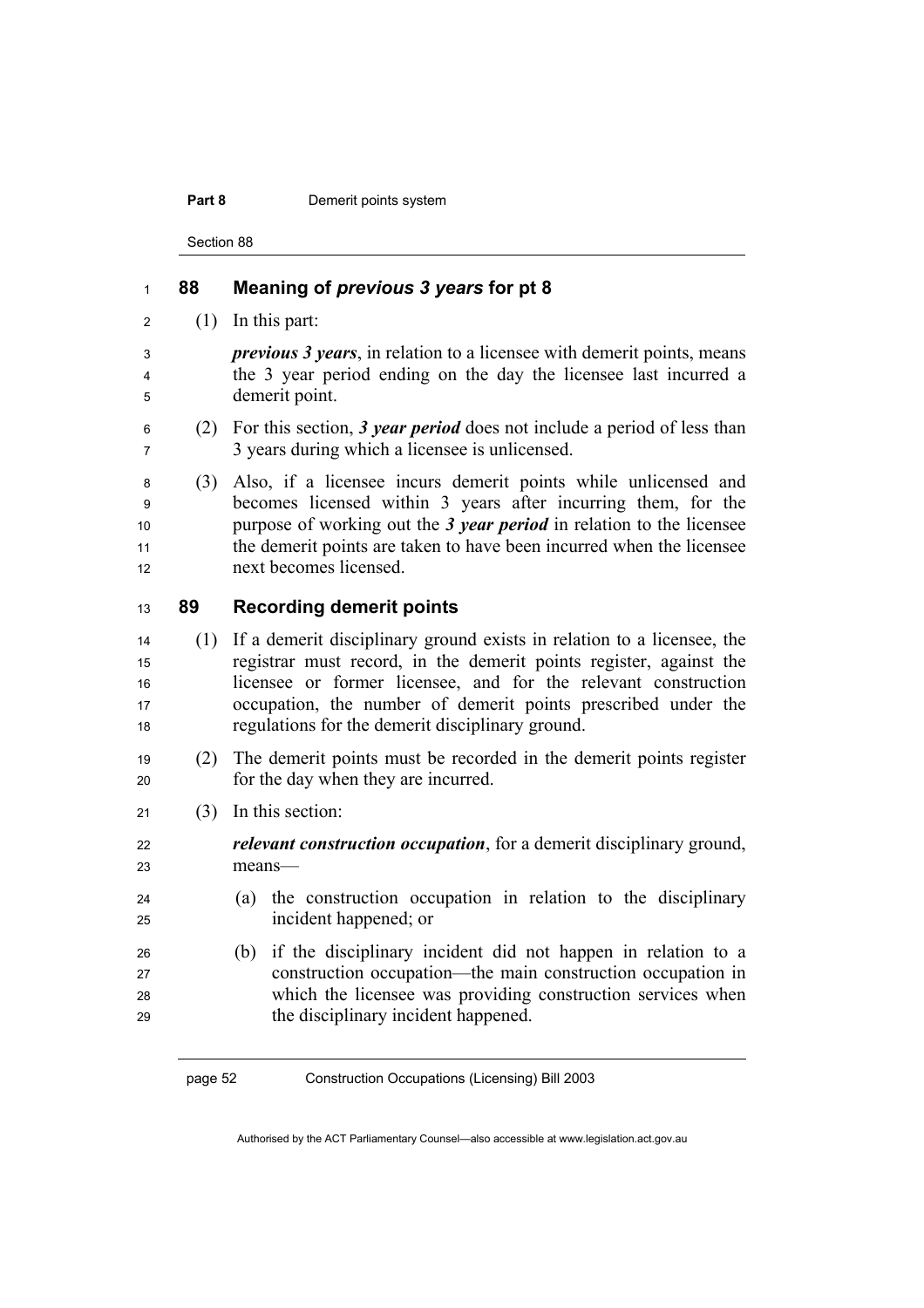Demerit points system **Part 8** 

# **90 When demerit points are** *incurred* (1) This section applies to demerit points to be recorded against a licensee for a construction occupation in the demerit points register for a demerit disciplinary ground. (2) A demerit point is taken to have been *incurred* by the licensee for the demerit disciplinary ground on the day when the registrar first becomes aware of the disciplinary incident. **91 Deleting demerit points**  (1) This section applies to demerit points incurred by a licensee for a construction occupation, recorded in the register and taken into 11 account for— (a) a notice of licence suspension under section 95 or (b) a notice of licence disqualification under section 96; or (c) other disciplinary action allowed to be taken under 15 section 93 (2) (c). (2) The demerit points are deleted from the register at the beginning of 17 the period of suspension or disqualification, or on the imposition of 18 the disciplinary action, relating to the licence for the construction 19 occupation. (3) Subsection (2) does not prevent the registrar keeping a record of 21 deleted demerit points. **92 Warning notices**  (1) This section applies if— (a) the registrar records a demerit point against a licensee for a 25 construction occupation; and (b) in the previous 3 years, the licensee has incurred at least 10 other demerit points for the construction occupation; and

Construction Occupations (Licensing) Bill 2003

page 53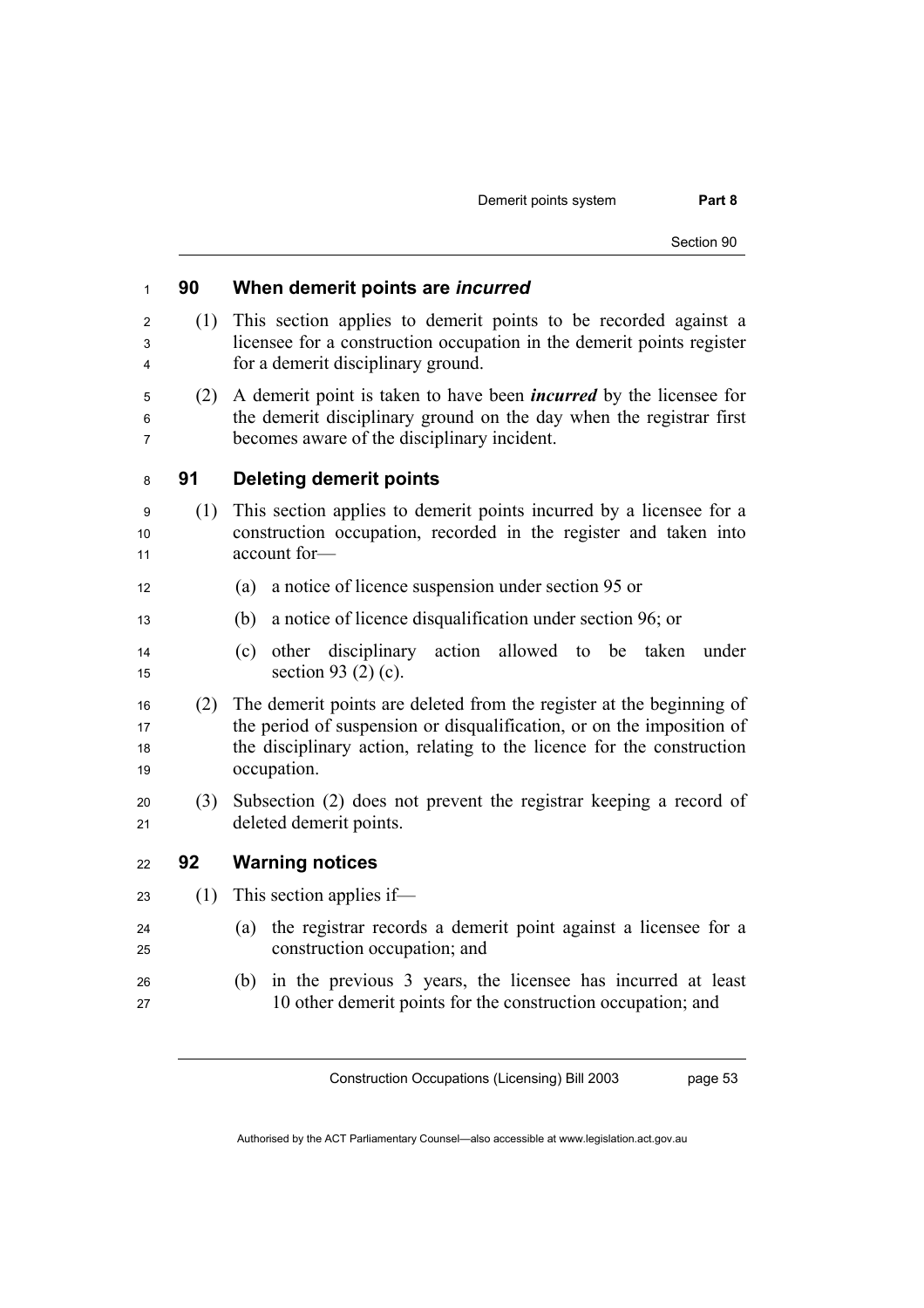## **Part 8 Demerit points system**

|                | Section 93 |                                                                                                                                                                   |
|----------------|------------|-------------------------------------------------------------------------------------------------------------------------------------------------------------------|
| 1<br>2<br>3    |            | the registrar has not sent the licensee a notice under this section<br>(c)<br>within the 3 month period ending on the day the demerit point<br>is incurred.       |
| 4<br>5         | (2)        | The registrar must tell the licensee in writing how many points the<br>licensee has and the effect of this part.                                                  |
| 6              |            | <b>Note</b><br>For how documents may be served, see Legislation Act, pt 19.5.                                                                                     |
| 7<br>8         | (3)        | Failure to comply with subsection (2) does not affect the validity of<br>anything done by the registrar or a court.                                               |
| 9              | 93         | <b>Consequences of incurring demerit points-licensees</b>                                                                                                         |
| 10             | (1)        | This section applies to a licensee if the licensee—                                                                                                               |
| 11             |            | has a licence; and<br>(a)                                                                                                                                         |
| 12<br>13       |            | incurred 15 or more demerit points for a construction<br>(b)<br>occupation within the previous 3 years.                                                           |
| 14<br>15       | (2)        | The registrar must consider the disciplinary incidents for which the<br>licensee incurred the demerit points and—                                                 |
| 16<br>17<br>18 |            | serve a notice of licence suspension under section 95 on the<br>(a)<br>licensee in relation to the licensee's licence in the construction<br>occupation; or       |
| 19<br>20<br>21 |            | serve a notice of licence disqualification under section 96 on<br>(b)<br>the licensee in relation to the licensee's licence in the<br>construction occupation; or |
| 22<br>23       |            | take any other disciplinary action against the licensee that the<br>(c)<br>registrar considers appropriate.                                                       |
| 24<br>25       | (3)        | In considering what action to take under subsection $(2)$ , the registrar<br>must take into account the following considerations:                                 |
| 26             |            | the need to protect public safety;<br>(a)                                                                                                                         |
| 27<br>28       |            | the desirability of not allowing people to undertake work<br>(b)<br>which they are financially unable to complete;                                                |
|                | page 54    | Construction Occupations (Licensing) Bill 2003                                                                                                                    |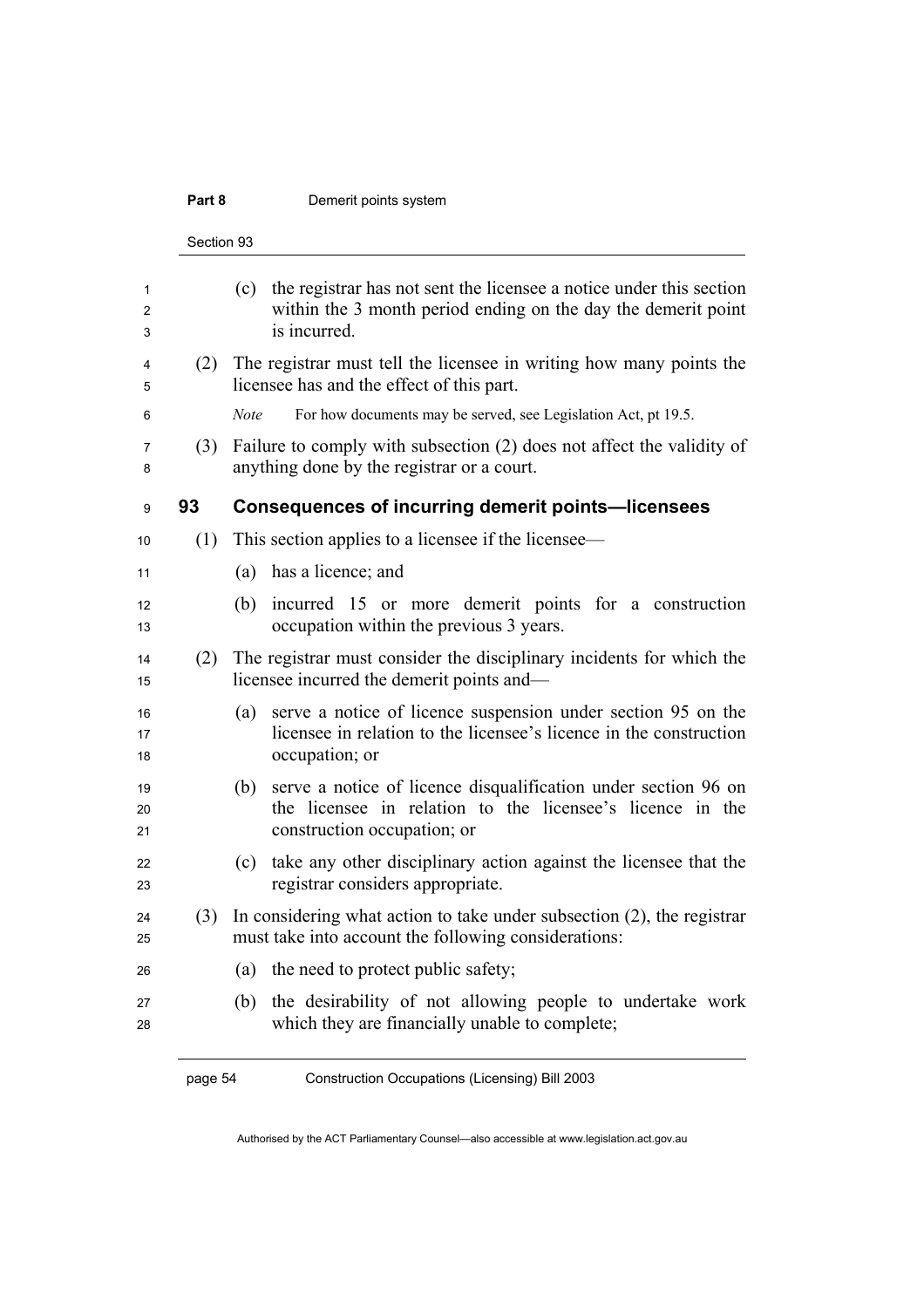## Demerit points system **Part 8**

| 1<br>2         |     | the regularity of the disciplinary incidents to which the demerit<br>(c)<br>points relate;                                                                                                               |
|----------------|-----|----------------------------------------------------------------------------------------------------------------------------------------------------------------------------------------------------------|
| 3<br>4         |     | the seriousness of the disciplinary incidents to which the<br>(d)<br>demerit points relate;                                                                                                              |
| 5<br>6         |     | the likelihood of further disciplinary incidents relating to the<br>(e)<br>licensee.                                                                                                                     |
| 7<br>8         | (4) | The<br>registrar<br>may take into account<br>any other<br>relevant<br>consideration.                                                                                                                     |
| 9<br>10        | 94  | Consequences of incurring demerit points—applicant for<br>issue or renewal of licence                                                                                                                    |
| 11             | (1) | This section applies to a licensee if-                                                                                                                                                                   |
| 12<br>13       |     | the licensee applies to the registrar for a licence (including the<br>(a)<br>renewal of a licence) for a construction occupation; and                                                                    |
| 14<br>15       |     | the licensee has incurred 15 or more demerit points for the<br>(b)<br>construction occupation within the previous 3 years.                                                                               |
| 16<br>17       | (2) | The registrar may refuse the licensee's application and serve a<br>notice of licence disqualification on the licensee under section 96.                                                                  |
| 18<br>19<br>20 | (3) | The registrar may only take action under subsection (2) if satisfied<br>that the public would be at risk if the licensee were allowed to<br>provide the construction services authorised by the licence. |
| 21             | 95  | <b>Licence suspension</b>                                                                                                                                                                                |
| 22<br>23       | (1) | A notice of licence suspension served on a licensee by the registrar<br>under this section-                                                                                                              |
| 24             |     | (a)<br>must state the date of the notice; and                                                                                                                                                            |
| 25<br>26       |     | must state each construction occupation or occupation class to<br>(b)<br>which the notice relates; and                                                                                                   |

Construction Occupations (Licensing) Bill 2003

page 55

Authorised by the ACT Parliamentary Counsel—also accessible at www.legislation.act.gov.au

Section 94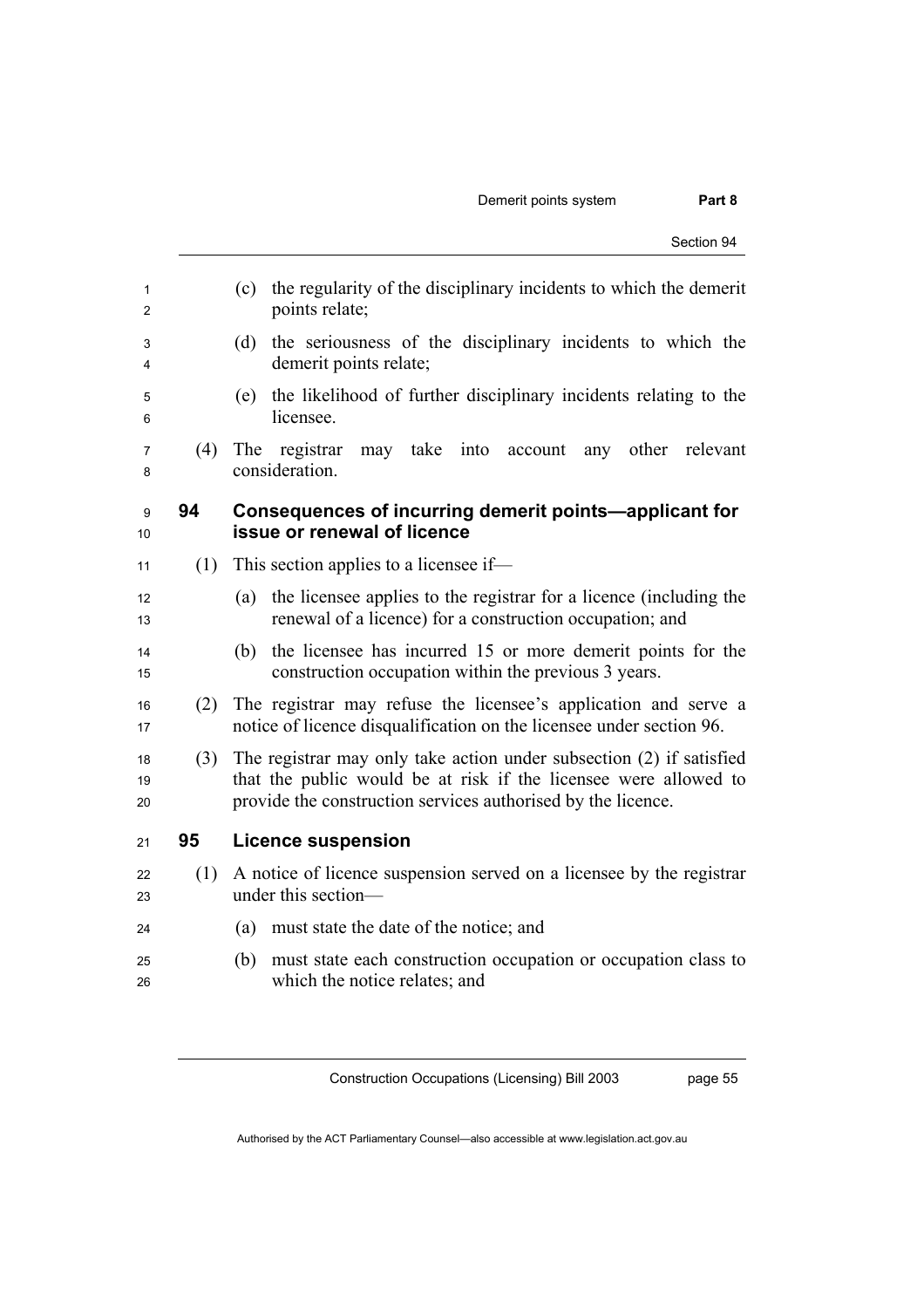## **Part 8 Demerit points system**

Section 96

|     | Section 96                                                                                                                                                            |
|-----|-----------------------------------------------------------------------------------------------------------------------------------------------------------------------|
|     | must state the date, at least 21 days after the day the notice is<br>(c)<br>served on the licensee, when the suspension of the licensee's<br>licence is to begin; and |
|     | must state the period of licence suspension; and<br>(d)                                                                                                               |
|     | must include any other information required under the<br>(e)<br>regulations; and                                                                                      |
|     | may include any additional information the registrar considers<br>(f)<br>appropriate.                                                                                 |
|     | For how documents may be served, see Legislation Act, pt 19.5.<br><b>Note</b>                                                                                         |
| (2) | The licensee's licence is suspended for the period of licence<br>suspension.                                                                                          |
| (3) | To remove any doubt, a licence may be suspended in relation to all<br>construction occupations or occupation classes it relates to.                                   |
| 96  | <b>Licence disqualification</b>                                                                                                                                       |
| (1) | A notice of licence disqualification served on a licensee by the<br>registrar under this section—                                                                     |
|     | must state the date of the notice; and<br>(a)                                                                                                                         |
|     | must state each construction occupation or occupation class to<br>(b)<br>which the notice relates; and                                                                |
|     | must state the date, at least 21 days after the day the notice is<br>(c)<br>served on the licensee, when the disqualification of the licensee                         |
|     | to obtain a licence is to begin (the <i>date of effect</i> ); and                                                                                                     |
|     | (d)<br>cancelled on the date of effect; and                                                                                                                           |
|     | if the licensee has a licence—must state that the licence is<br>must state the period of licence disqualification; and<br>(e)                                         |

page 56 Construction Occupations (Licensing) Bill 2003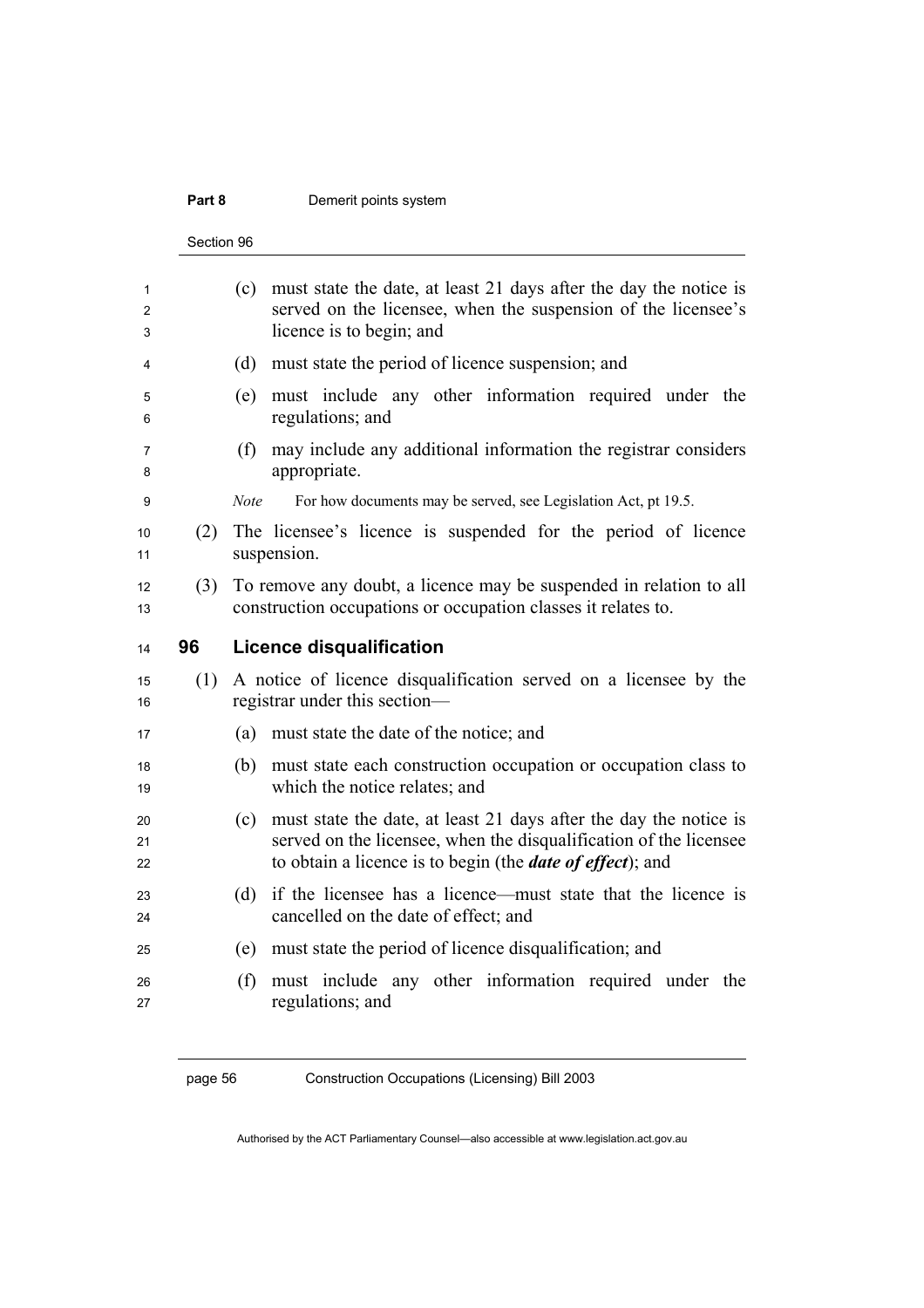| 1<br>2                  |     | may include any additional information the registrar considers<br>(g)<br>appropriate.                                                                                                                                                                                                                  |
|-------------------------|-----|--------------------------------------------------------------------------------------------------------------------------------------------------------------------------------------------------------------------------------------------------------------------------------------------------------|
| 3                       |     | For how documents may be served, see Legislation Act, pt 19.5.<br><b>Note</b>                                                                                                                                                                                                                          |
| 4<br>5<br>6             | (2) | If the licensee has a licence, the licence is cancelled in relation to<br>each construction occupation or occupation class mentioned in the<br>notice on the date of effect.                                                                                                                           |
| 7<br>8<br>9<br>10<br>11 | (3) | The licensee is disqualified from holding a licence in each<br>construction occupation or occupation class during the period of<br>licence disqualification and is not entitled to apply for, or be issued<br>with, a licence in the construction occupation or occupation class<br>during the period. |
| 12<br>13                | (4) | To remove any doubt, a licence may be cancelled in relation to all<br>construction occupations or occupation classes it relates to.                                                                                                                                                                    |
| 14                      | 97  | Demerit points incurred but not taken into account for                                                                                                                                                                                                                                                 |
| 15                      |     | notice of licence suspension etc                                                                                                                                                                                                                                                                       |
| 16                      | (1) | This section applies to-                                                                                                                                                                                                                                                                               |
| 17<br>18<br>19<br>20    |     | demerit points incurred by a licensee on or before the date of a<br>(a)<br>notice of licence suspension or licence disqualification served<br>on the licensee under this part that were not taken into account<br>for the notice; and                                                                  |
| 21<br>22<br>23          |     | demerit points incurred by the licensee after the date of the<br>(b)<br>notice and before the period of licence suspension or licence<br>disqualification applying under the notice begins.                                                                                                            |

Construction Occupations (Licensing) Bill 2003

page 57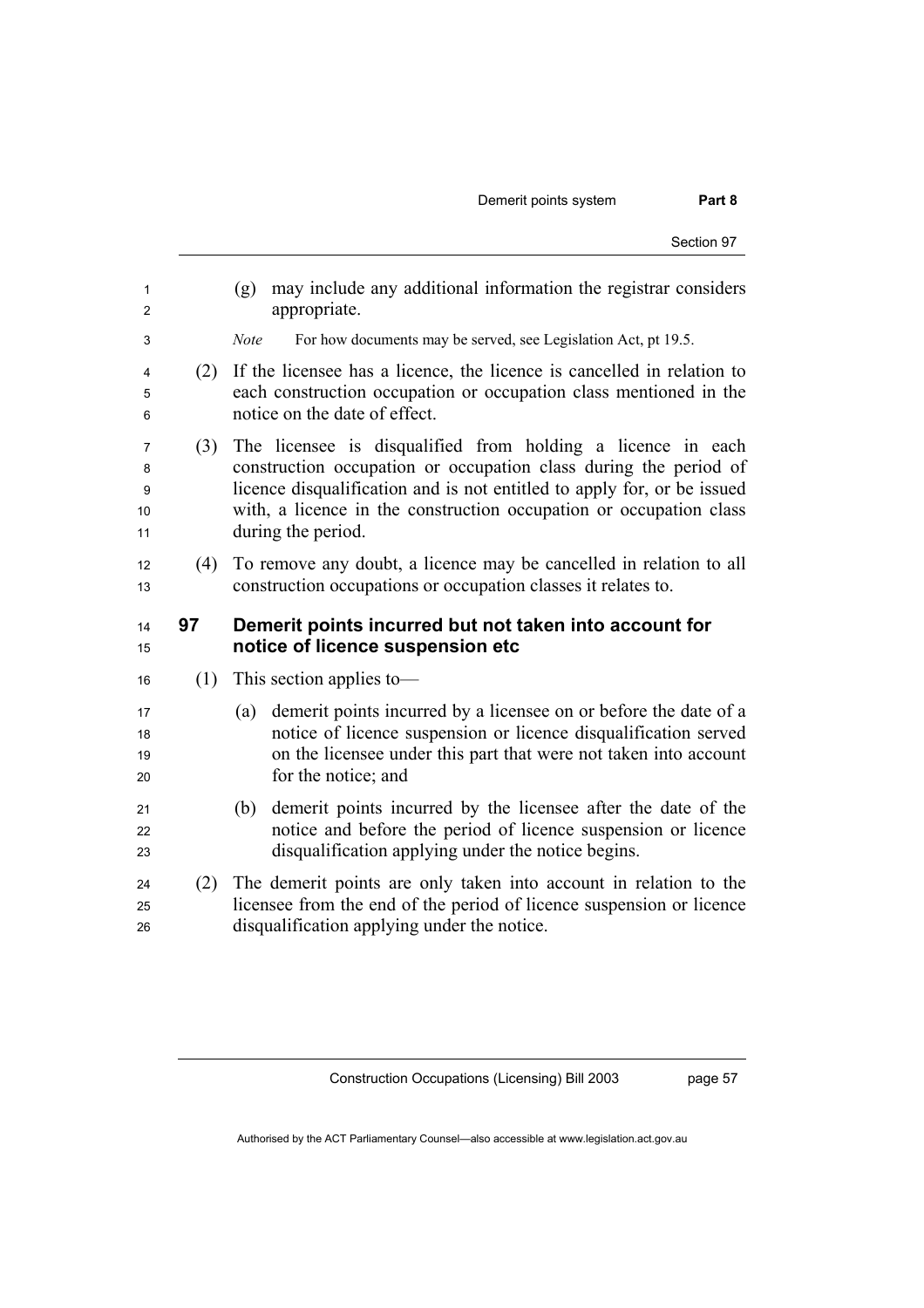#### **Part 8 Demerit points system**

Section 98

# **98 Issue of licence suspension notice etc**  The registrar may give a notice of licence suspension or licence disqualification to a licensee under this part without giving the licensee an opportunity to make representations why the notice should not be given. **99 Keeping demerit points register**  (1) The demerit points register may include information given to the registrar under this Act and any other information the registrar considers appropriate. (2) The demerit points register may be kept in the form of, or as part of, 1 or more computer databases or in any other form the registrar 12 considers appropriate. (3) The registrar may correct a mistake, error or omission in the demerit 14 points register subject to the requirements (if any) of the regulations. (4) This section does not limit the functions of the registrar in relation 16 to the demerit points register. **100 Security and disclosure of information in demerit points register**  (1) The registrar must ensure that information in the demerit points 20 register is kept securely and may be disclosed only in accordance with this Act or another law in force in the ACT. *Note 1* The Information Privacy Principles apply to the registrar. Principle 4 states requirements about the storage and security of personal information and principle 11 states when personal information may be disclosed by an agency (see *Privacy Act 1988* (Cwlth), s 14). *Note 2* Access to the register may be sought under the *Freedom of Information Act 1989* (which also provides that certain information is exempt from disclosure). (2) The registrar must give information about a licensee's demerit points to the licensee on application.

page 58 Construction Occupations (Licensing) Bill 2003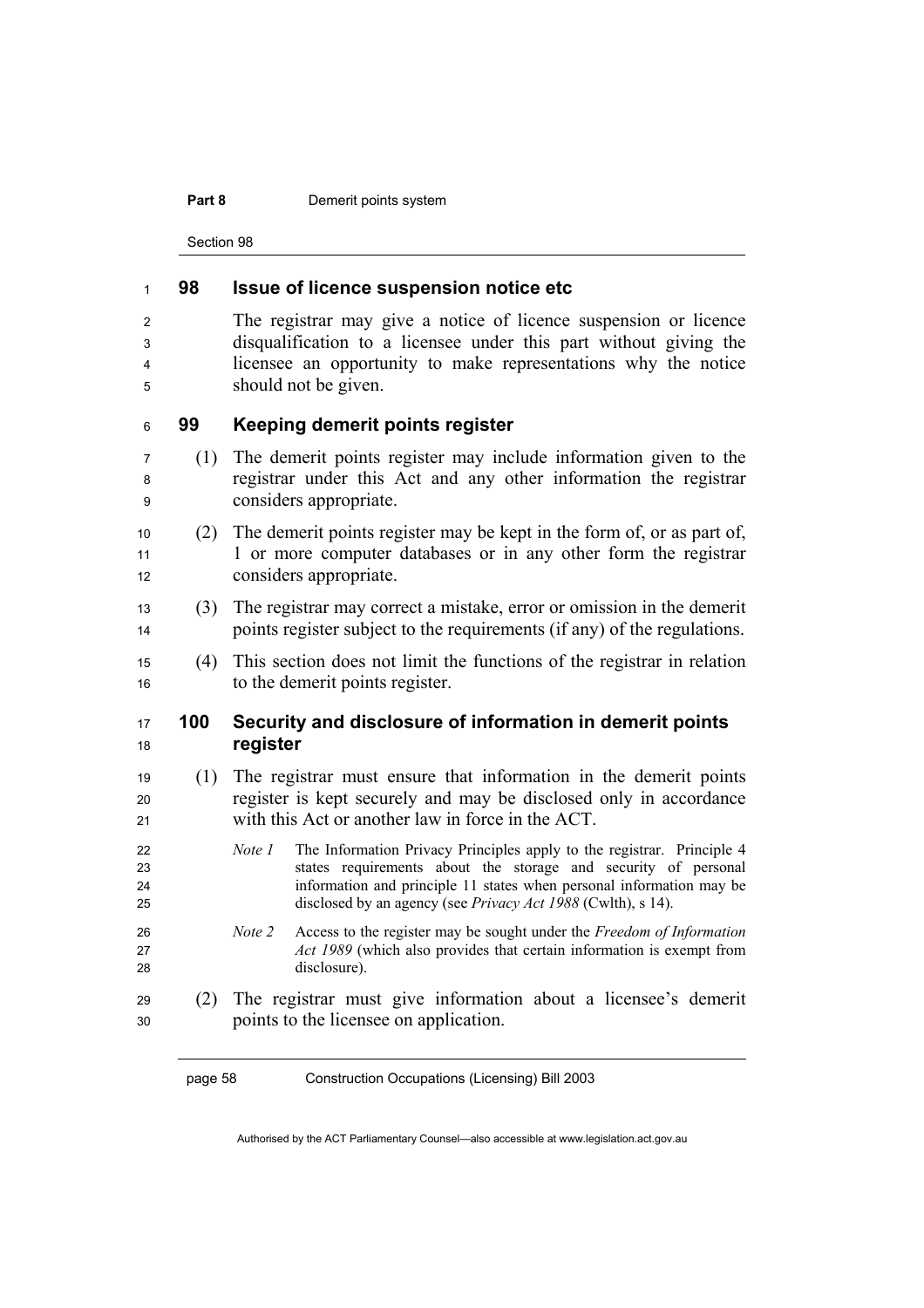# <sup>1</sup>**Part 9 Administration**

| 2                 | 101 | <b>Construction occupations registrar</b>                                                                                                                                                                      |
|-------------------|-----|----------------------------------------------------------------------------------------------------------------------------------------------------------------------------------------------------------------|
| 3<br>4            | (1) | The chief executive may appoint a public servant as the Australian<br>Capital Territory Construction Occupations Registrar (the registrar).                                                                    |
| 5<br>6            |     | For the making of appointments, see Legislation Act, div 19.3.1<br><b>Note</b><br>(Appointments—other than acting appointments).                                                                               |
| 7<br>8<br>9<br>10 | (2) | However, the chief executive must not appoint a person under<br>subsection (1) unless satisfied that the person has relevant<br>experience or a relevant qualification in 1 or more of the following<br>areas: |
| 11                |     | building;<br>(a)                                                                                                                                                                                               |
| 12                |     | building surveying;<br>(b)                                                                                                                                                                                     |
| 13                |     | draining;<br>(c)                                                                                                                                                                                               |
| 14                |     | electrical;<br>(d)                                                                                                                                                                                             |
| 15                |     | engineering;<br>(e)                                                                                                                                                                                            |
| 16                |     | (f)<br>gasfitting;                                                                                                                                                                                             |
| 17                |     | plumbing;<br>(g)                                                                                                                                                                                               |
| 18<br>19          |     | administration of building or construction industry regulatory<br>(h)<br>schemes.                                                                                                                              |
| 20                | (3) | The appointment must not be for longer than 3 years.                                                                                                                                                           |
| 21                | 102 | <b>Registrar's functions</b>                                                                                                                                                                                   |
| 22                | (1) | The registrar has the following functions:                                                                                                                                                                     |
| 23                |     | to keep the registers under this Act;<br>(a)                                                                                                                                                                   |
| 24                |     | to administer operational legislation;<br>(b)                                                                                                                                                                  |
|                   |     |                                                                                                                                                                                                                |

Construction Occupations (Licensing) Bill 2003

page 59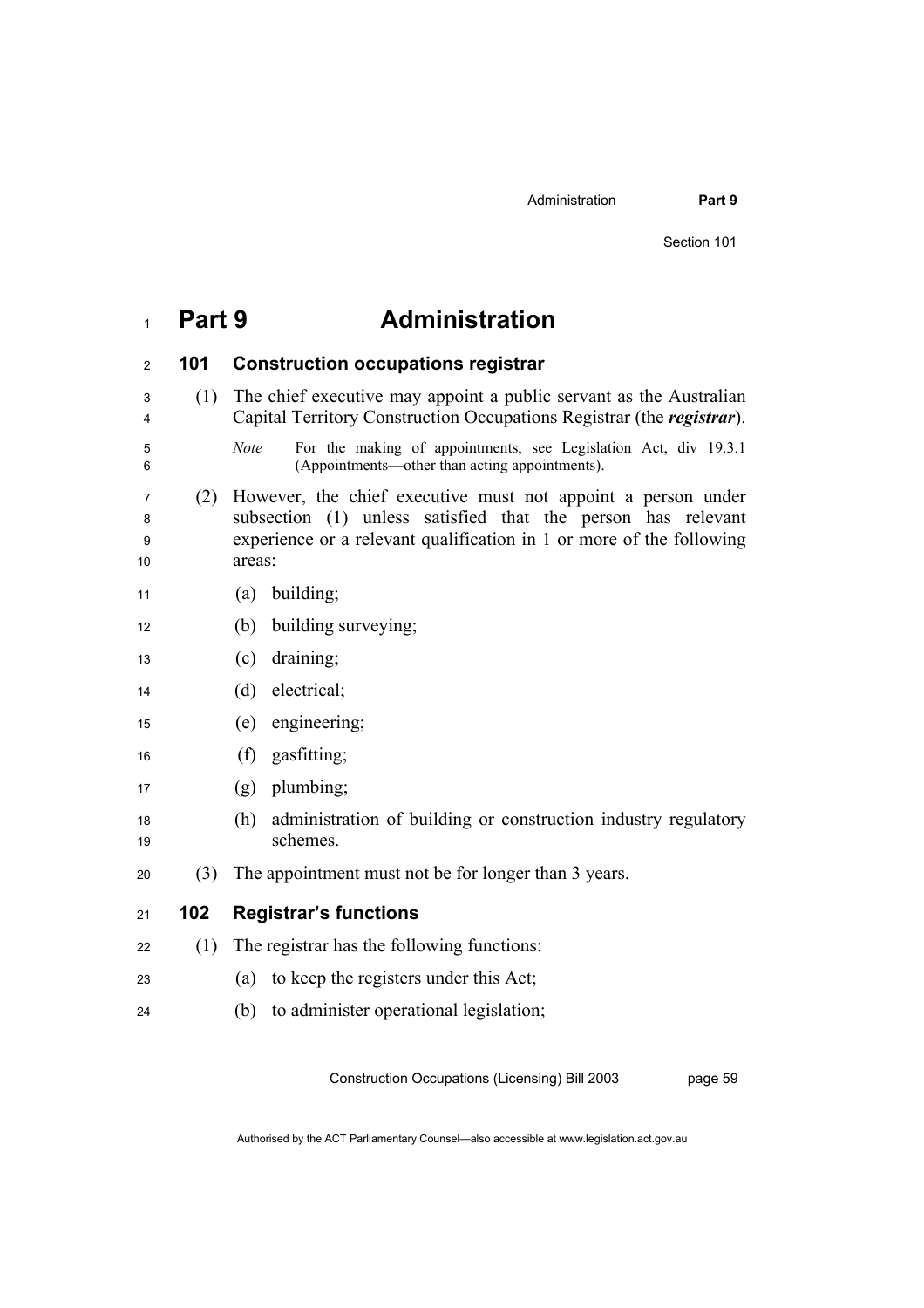#### **Part 9 Administration**

Section 103

| 1              |     | to decide applications in relation to licences;<br>(c)                                                                                                                                           |
|----------------|-----|--------------------------------------------------------------------------------------------------------------------------------------------------------------------------------------------------|
| 2              |     | to maintain the standard of construction occupations by-<br>(d)                                                                                                                                  |
| 3<br>4<br>5    |     | complaints<br>made<br>about<br>(i)<br>acting<br>construction<br>on<br>practitioners, including by disciplining<br>construction<br>practitioners if appropriate; and                              |
| 6              |     | developing and maintaining codes of practice; and<br>(ii)                                                                                                                                        |
| 7<br>8         |     | providing construction practitioners with information<br>(iii)<br>about developments in the construction industry.                                                                               |
| 9<br>10        | (2) | The registrar has any other function given to the registrar under this<br>Act or another Territory law.                                                                                          |
| 11             | 103 | Delegation by registrar                                                                                                                                                                          |
| 12<br>13       |     | The registrar may delegate the registrar's functions under this Act or<br>another Territory law to a public servant.                                                                             |
| 14<br>15       |     | <b>Note</b><br>For the making of delegations and the exercise of delegated functions,<br>see Legislation Act, pt 19.4.                                                                           |
| 16             | 104 | <b>Deputy registrars</b>                                                                                                                                                                         |
| 17<br>18       | (1) | The registrar may appoint a public servant as deputy registrar for<br>each construction occupation.                                                                                              |
| 19             | (2) | The appointment must not be for longer than 2 years.                                                                                                                                             |
| 20<br>21<br>22 | (3) | A deputy registrar may exercise the functions of the registrar (other<br>than the power to delegate a function) in relation to the construction<br>occupation for which the deputy is appointed. |
| 23             | (4) | However, the registrar may—                                                                                                                                                                      |
| 24<br>25       |     | limit the functions the deputy registrar may exercise, either in<br>(a)<br>the instrument of appointment or in writing later; and                                                                |
| 26<br>27       |     | give the deputy registrar written directions about the exercise<br>(b)<br>of the functions.                                                                                                      |
|                |     |                                                                                                                                                                                                  |

page 60 Construction Occupations (Licensing) Bill 2003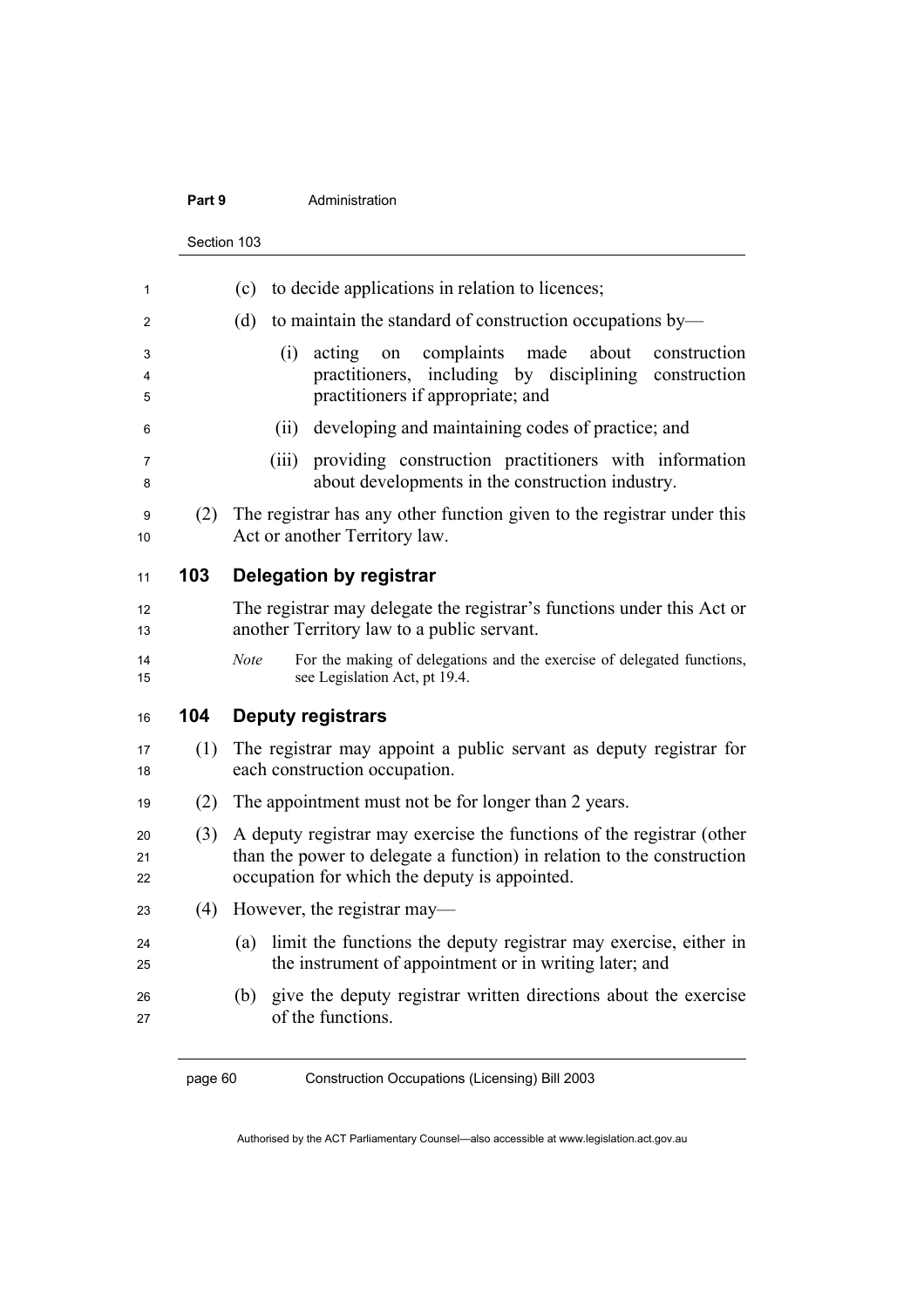| 1<br>2<br>3    | (5) | If the registrar gives the deputy registrar written directions about the<br>exercise of a function, the deputy registrar may only exercise the<br>function in accordance with the directions. |
|----------------|-----|-----------------------------------------------------------------------------------------------------------------------------------------------------------------------------------------------|
| 4              | 105 | The register                                                                                                                                                                                  |
| 5              | (1) | The registrar must keep a register of licensees.                                                                                                                                              |
| 6<br>7         |     | <b>Note</b><br>Particulars about licensees are prescribed under the regulations. This<br>part includes a requirement to record other information in the register.                             |
| 8<br>9         | (2) | The register may be kept in any form, including electronic form, that<br>the registrar decides.                                                                                               |
| 10             | (3) | The register may be divided into parts.                                                                                                                                                       |
| 11             | (4) | The registrar must make the register available to the public.                                                                                                                                 |
| 12             | 106 | <b>Recording rectification orders</b>                                                                                                                                                         |
| 13<br>14       |     | (1) If the registrar makes a rectification order, the registrar must include<br>the following in the register in relation to the order:                                                       |
| 15             |     | (a) the date the order was made;                                                                                                                                                              |
| 16             |     | what the rectification order required.<br>(b)                                                                                                                                                 |
| 17<br>18<br>19 | (2) | However, the registrar may only include information under<br>subsection (1) if the licensee to whom the rectification order<br>relates-                                                       |
| 20<br>21<br>22 |     | has not applied for review of the decision to make the order<br>(a)<br>within the period allowed under the Administrative Appeals<br>Tribunal Act 1989; or                                    |
| 23<br>24       |     | has applied for review of the decision but the AAT has not set<br>(b)<br>aside the rectification order.                                                                                       |

page 61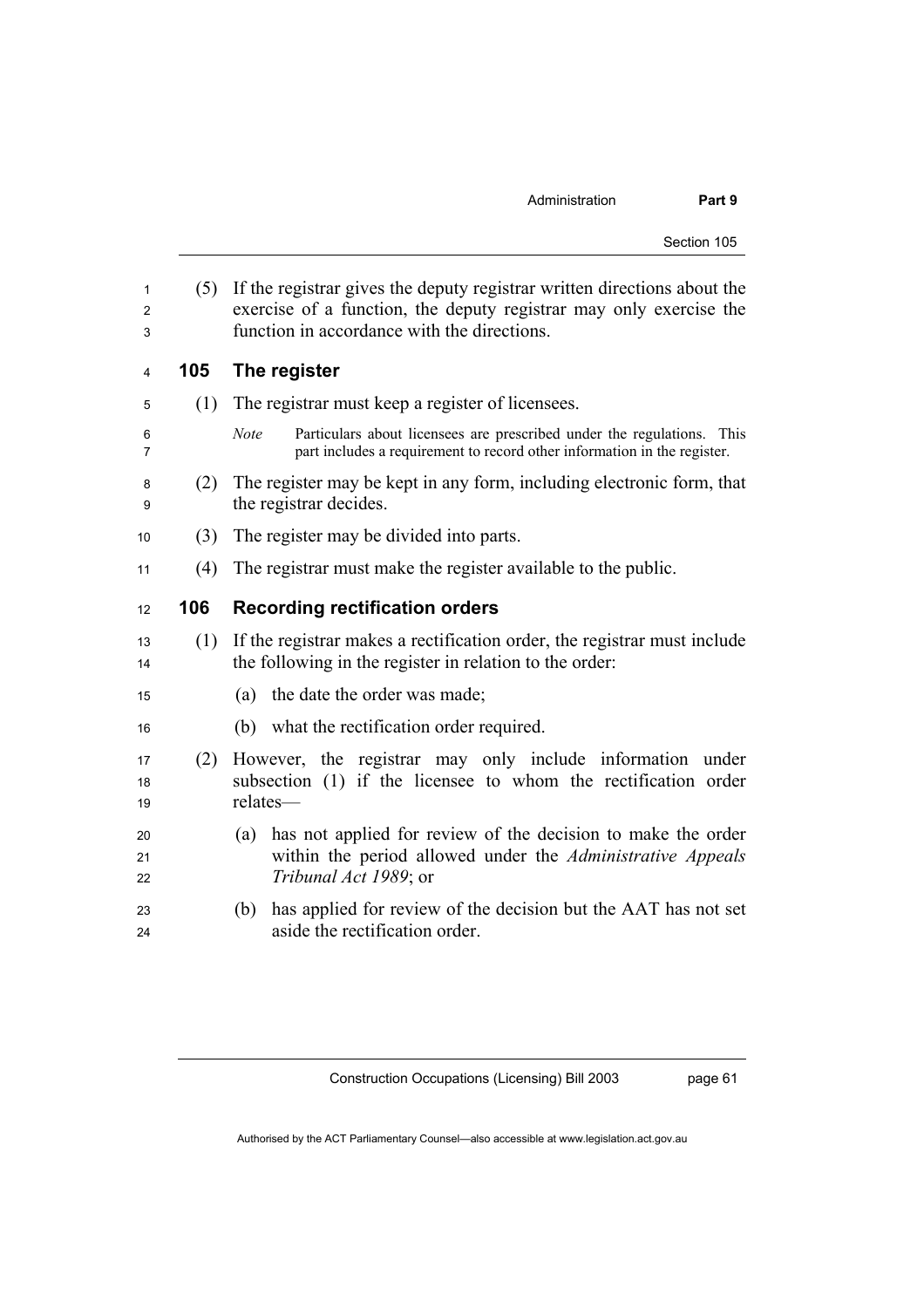#### **Part 9 Administration**

Section 107

| $\mathbf{1}$   | 107 | Recording contravention of rectification orders                                                                                                                                                 |
|----------------|-----|-------------------------------------------------------------------------------------------------------------------------------------------------------------------------------------------------|
| 2              | (1) | This section applies if—                                                                                                                                                                        |
| 3<br>4         |     | the registrar is satisfied that a person has contravened a<br>(a)<br>rectification order; and                                                                                                   |
| 5<br>6         |     | registrar proposes to include the<br>details of the<br>the<br>(b)<br>contravention in the register.                                                                                             |
| 7              | (2) | The registrar must tell the person in writing that—                                                                                                                                             |
| 8<br>9         |     | registrar proposes to include the details of<br>the<br>(a)<br>the<br>contravention in the register; and                                                                                         |
| 10<br>11<br>12 |     | the person may make a submission to the registrar about the<br>(b)<br>inclusion of the details within the time (the <i>stated time</i> ) stated<br>in the notice that is not less than 2 weeks. |
| 13<br>14<br>15 | (3) | The registrar may include details of the contravention in the register<br>if, after considering any submission made within the stated time, the<br>registrar is satisfied that—                 |
| 16             |     | the person contravened the rectification order; and<br>(a)                                                                                                                                      |
| 17             |     | (b) it is appropriate to include the details in the register.                                                                                                                                   |
| 18             | 108 | <b>Recording interim licence suspension</b>                                                                                                                                                     |
| 19<br>20<br>21 | (1) | If the registrar suspends a licence under section 56 (Interim licence)<br>suspension), the registrar must immediately include the following in<br>the register in relation to the suspension:   |
| 22             |     | (a) the date of suspension;                                                                                                                                                                     |
| 23             |     | the length of the suspension;<br>(b)                                                                                                                                                            |
| 24             |     | (c) whether the suspension has been extended.                                                                                                                                                   |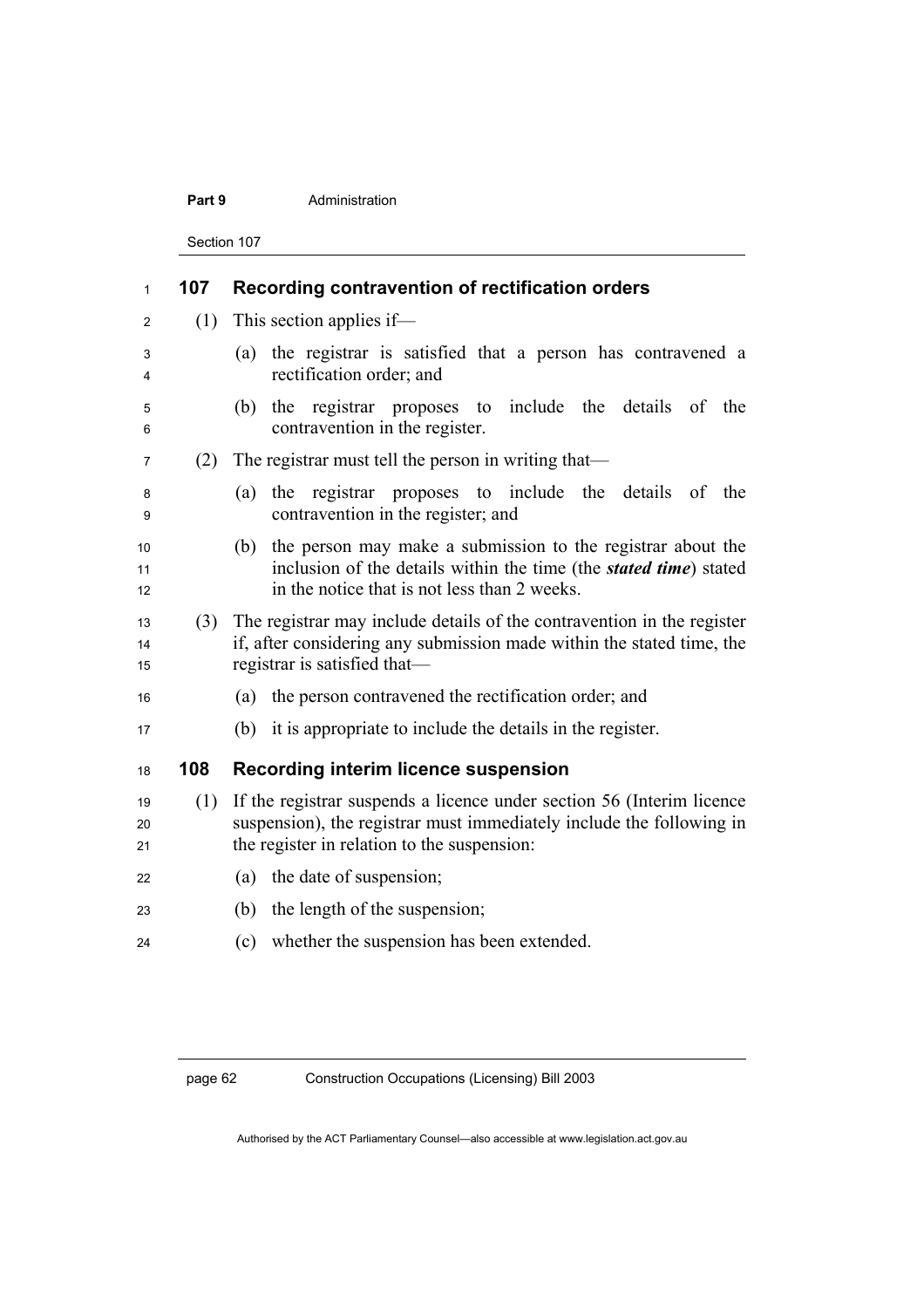| $\mathbf{1}$ | 109 | <b>Removal of information from register</b>                                                                                                         |
|--------------|-----|-----------------------------------------------------------------------------------------------------------------------------------------------------|
| 2<br>3       | (1) | This section applies to information included in the register under the<br>following sections:                                                       |
| 4            |     | section 106 (Recording rectification orders);<br>(a)                                                                                                |
| 5            |     | section 107 (Recording contravention of rectification orders);<br>(b)                                                                               |
| 6            |     | section 108 (Recording interim licence suspension).<br>(c)                                                                                          |
| 7<br>8<br>9  | (2) | A person may apply for the removal of the information from the<br>register if the information relates to something the person did or did<br>not do. |
| 10<br>11     | (3) | On receiving an application from a person, the registrar may remove<br>the information from the register if satisfied that—                         |
| 12<br>13     |     | no further information to which this section applies has been<br>(a)<br>recorded in relation to the person; and                                     |
| 14<br>15     |     | it is 5 years or longer since the day, or last day, that the event<br>(b)<br>to which the information relates happened.                             |
| 16<br>17     | (4) | Subsection (3) does not prevent the registrar keeping a record of<br>information removed from the register.                                         |
| 18           | 110 | <b>Report about disciplinary action</b>                                                                                                             |
| 19           |     | The registrar must give to the Minister within 2 months after the end                                                                               |

The registrar must give to the Minister within 2 months after the end of each financial year a report that sets out the information prescribed under the regulations in relation to disciplinary action taken under this Act during the year.

Construction Occupations (Licensing) Bill 2003

page 63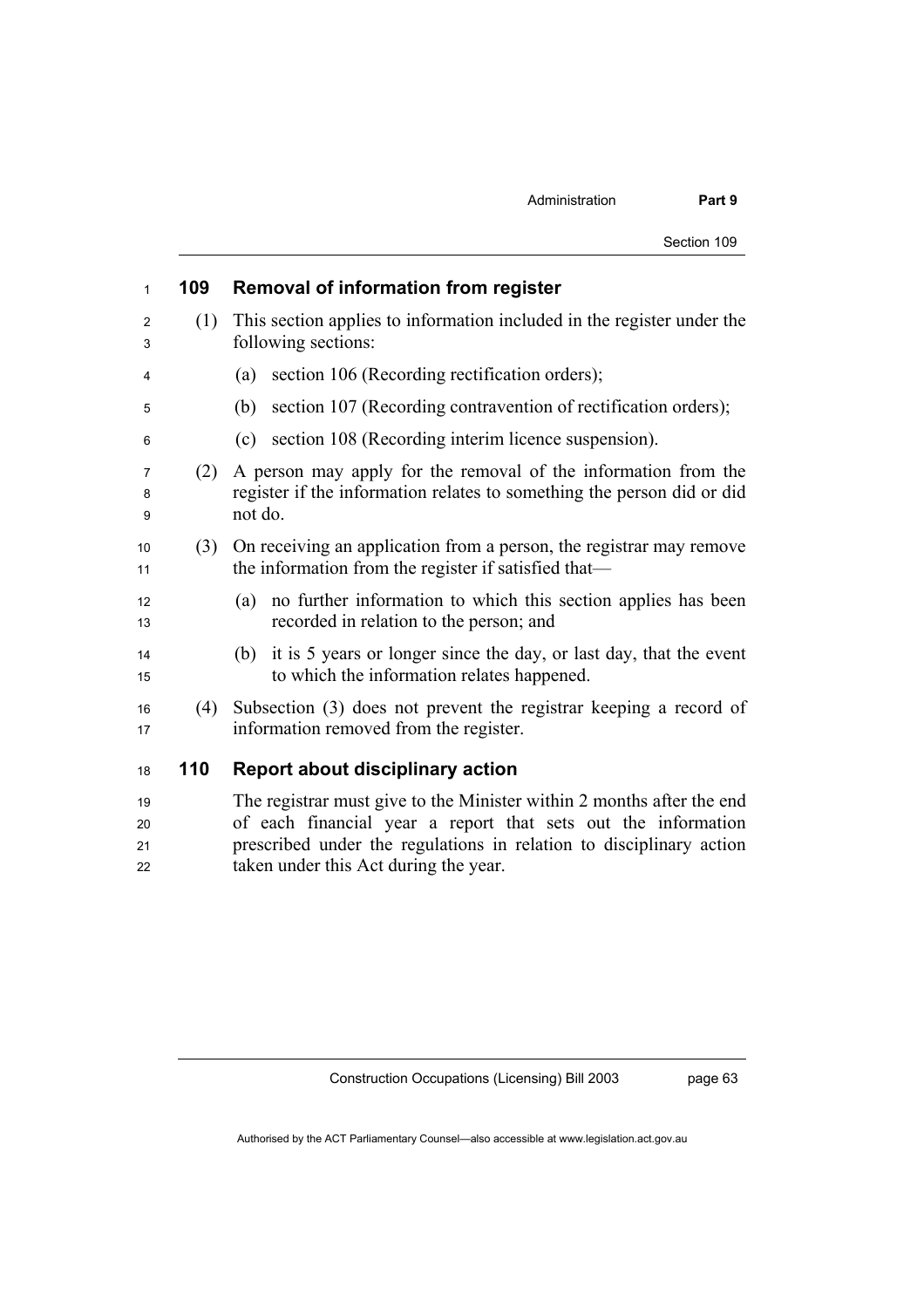#### **Part 9 Administration**

Section 111

| 1              | 111 | <b>Evidentiary certificates</b>                                                                                                                 |
|----------------|-----|-------------------------------------------------------------------------------------------------------------------------------------------------|
| 2<br>3         | (1) | The registrar may issue a certificate, signed by the registrar, stating<br>that on a date or during a period stated that—                       |
| 4              |     | an entity named in the certificate was or was not licensed; and<br>(a)                                                                          |
| 5              |     | (b) if the entity was licensed—                                                                                                                 |
| 6<br>7<br>8    |     | (i) the entity was licensed in the construction occupation,<br>and occupation class (if any), in which the entity was<br>licensed; and          |
| 9              |     | the licence was, or was not, suspended.<br>(11)                                                                                                 |
| 10<br>11       | (2) | A licence or certificate under this section is evidence of the matters<br>stated in it.                                                         |
| 12<br>13<br>14 | (3) | Unless the contrary is proved, a document that purports to be a<br>licence or certificate under this section is taken to be such a<br>document. |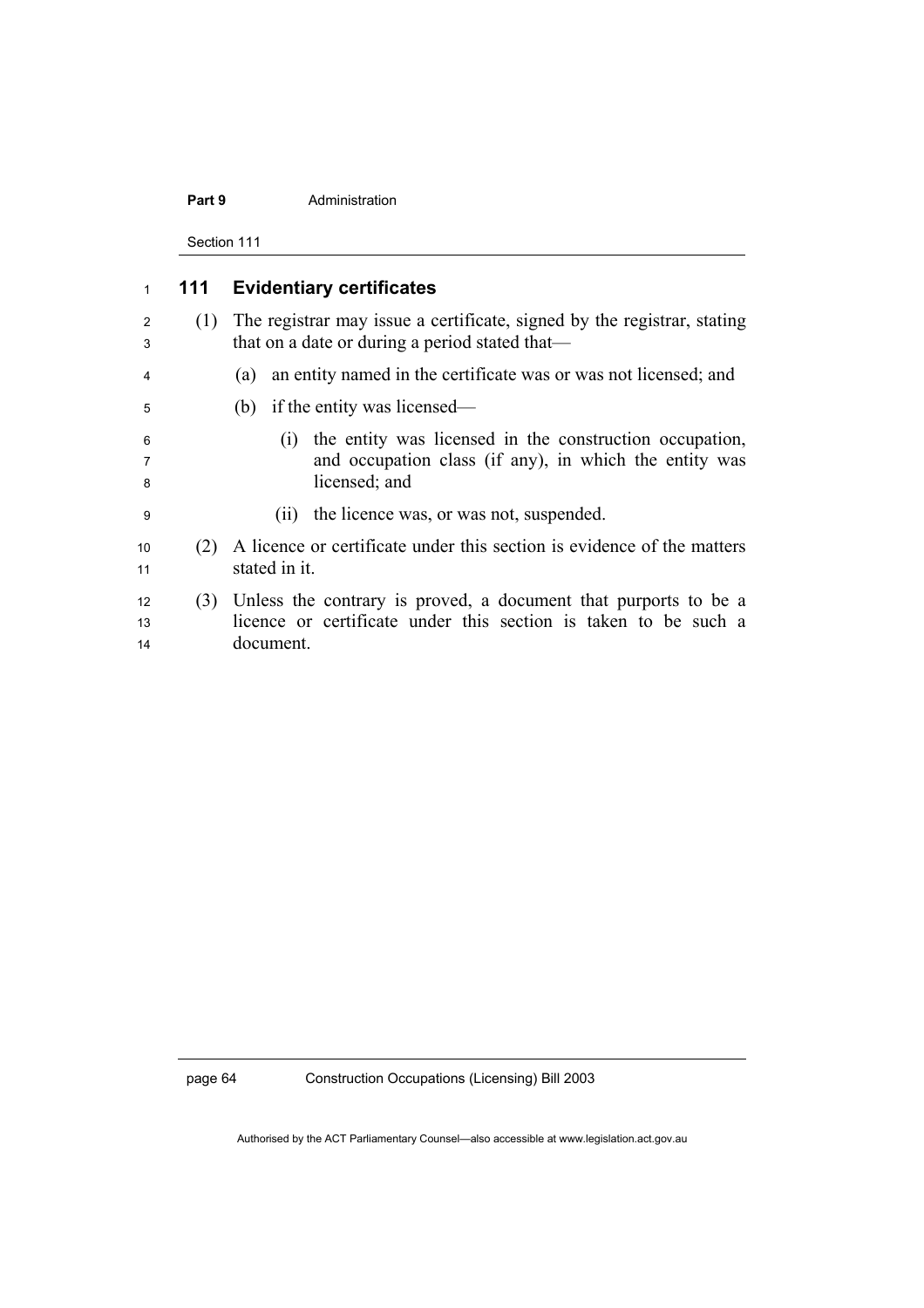## **Part 10 Advisory boards**

## **112 Establishment of advisory boards**

- (1) The registrar must establish an advisory board for a construction occupation.
- (2) An advisory board may, but need not, relate to more than 1 construction occupation.
- (3) Each construction occupation must have an advisory board, whether with another construction occupation or otherwise, by the end of the period of 6 months after the day this section commences.
- (4) Subsection (3) and this section expire 1 year after the day this 11 section commences.

## **113 Constitution of advisory board**

- (1) An advisory board must have at least 7, but not more than 14 9 members
- (2) At least 4 of the advisory board members must be licensed in the construction occupation, or 1 of the construction occupations, for 17 which the advisory board is established.
- (3) Of the 4 advisory board members mentioned in subsection (2), not more than 2 of them may represent a body established to represent 20 the interests of people working in the construction occupation or 21 1 of the construction occupations.
- 22  $(4)$  At least 1, but not more than 3, of the advisory board members must 23 represent an educational institution, or industry training body, relevant to the construction occupation.
- (5) At least 1 of the advisory board members must be a lawyer.
- (6) At least 1 of the advisory board members must be a community representative who is not licensed.

Construction Occupations (Licensing) Bill 2003

page 65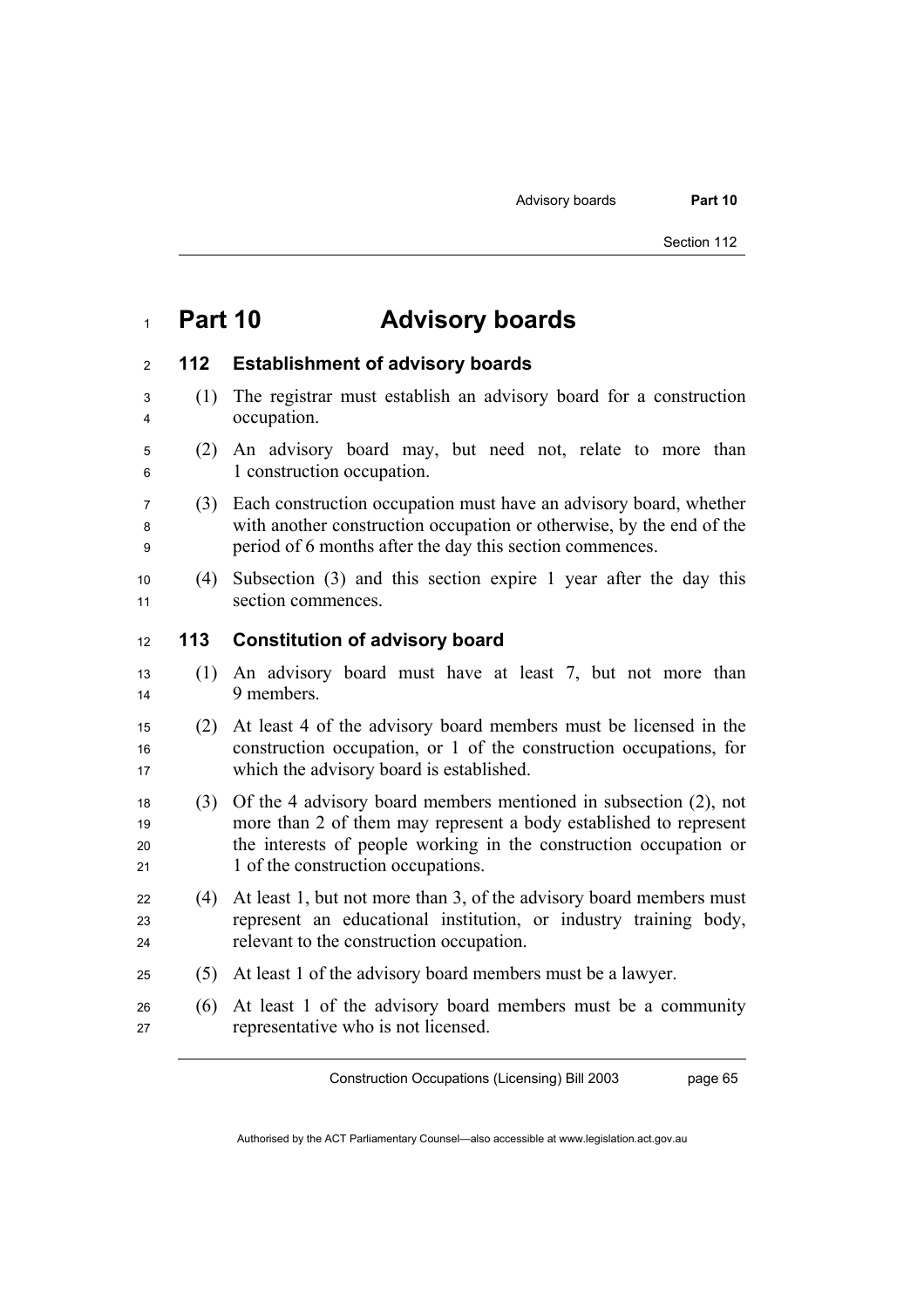## Part 10 Advisory boards

Section 114

|                      | 114 | <b>Advisory board functions</b>                                                                                         |
|----------------------|-----|-------------------------------------------------------------------------------------------------------------------------|
| $\overline{2}$<br>3  |     | An advisory board for a construction occupation has the following<br>functions:                                         |
| $\overline{4}$<br>-5 |     | (a) to advise the registrar about qualifications for the construction<br>occupation;                                    |
| 6<br>7               |     | (b) to help with investigations and disciplinary hearings for the<br>construction occupation if asked by the registrar; |
| 8<br>9               |     | (c) to help develop and maintain codes of practice for the<br>construction occupation if asked by the registrar.        |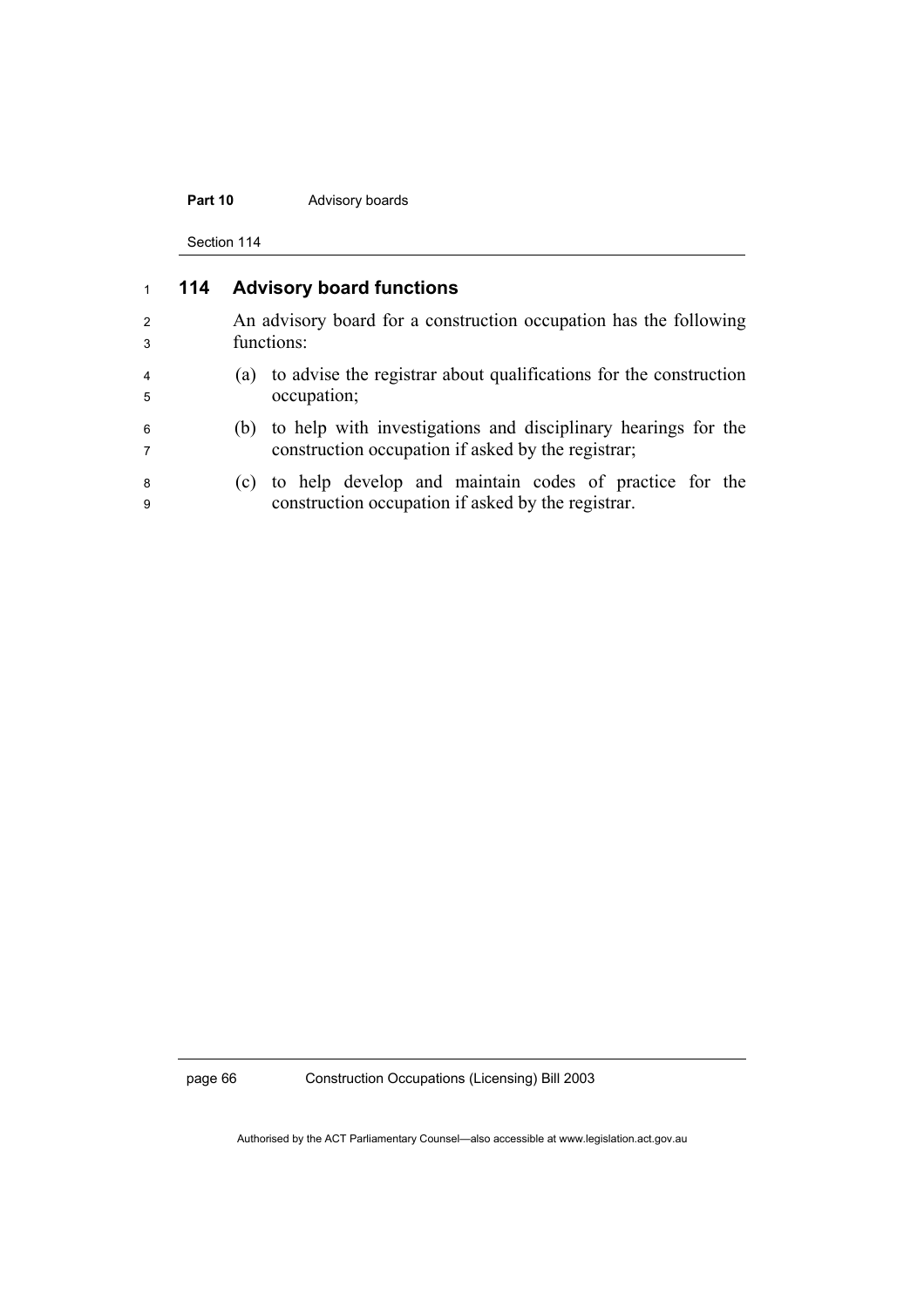## **Part 11 Complaints**

## **115 Who may complain?**

- Anyone who believes a licensee is contravening, or a licensee or former licensee has contravened, this Act, or an operational Act, may complain to the registrar.
- **116 Form of complaint**
- (1) A complaint must be—
- (a) in writing; and
- (b) signed by the person making the complaint (the *complainant*); 10 and
- (c) include the complainant's name and address.
- (2) However, the registrar may accept a complaint for consideration 13 even if it does not comply with subsection (1).
- (3) If the registrar accepts for consideration a complaint that is not in writing, the registrar must require the complainant to put the complaint in writing unless there is a good reason for not doing so.

## **117 Withdrawal of complaints**

- (1) A complainant may withdraw the complaint at any time by written 19 notice to the registrar.
- (2) If the complainant withdraws the complaint, the registrar—
- (a) need take no further action on the complaint; and
- (b) may continue to act on the complaint if the registrar considers it appropriate to do so; and

Construction Occupations (Licensing) Bill 2003

page 67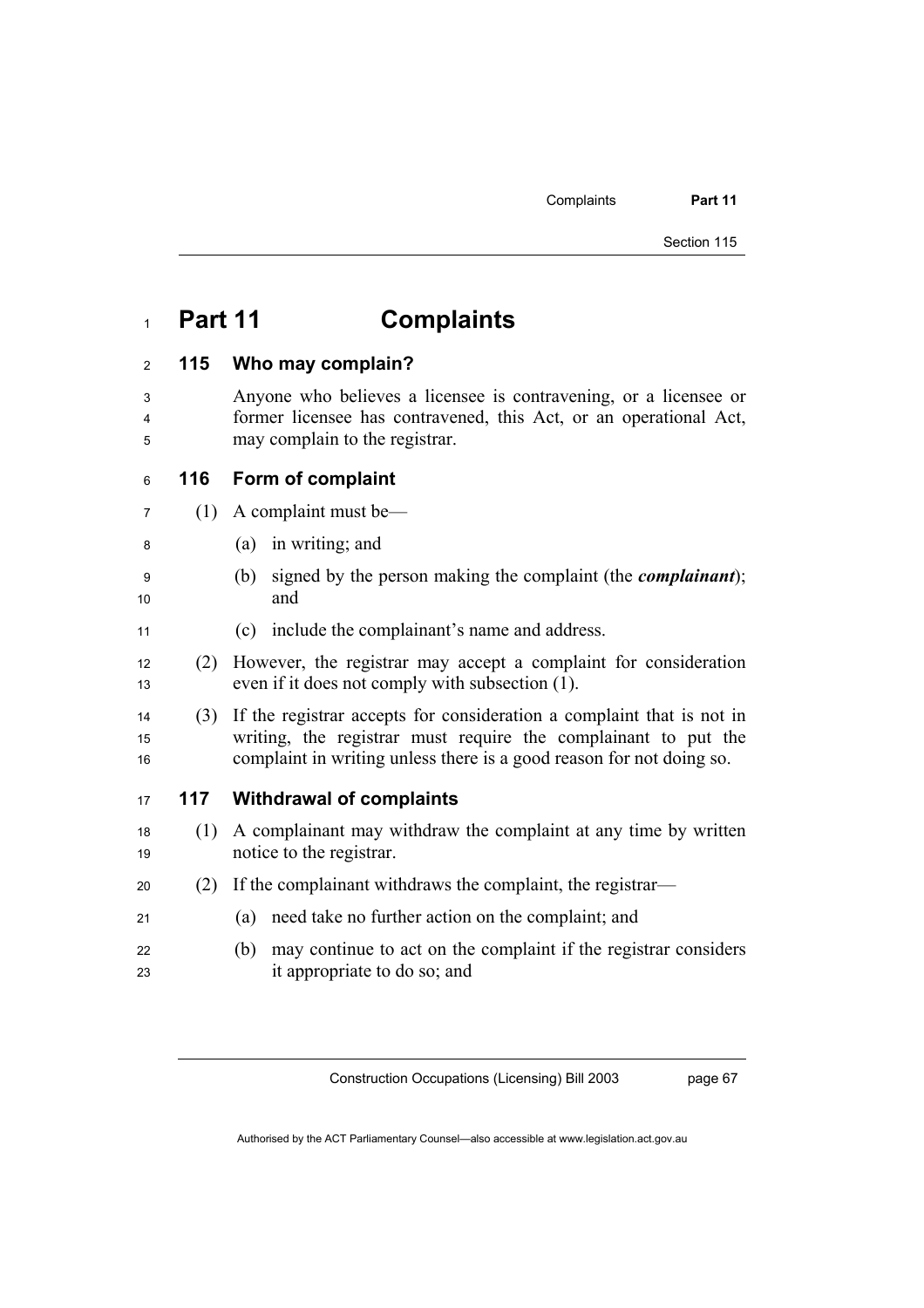## Part 11 **Complaints**

Section 118

| 1<br>2<br>3        |     | (c) need not report to the complainant under section 121 (Action<br>after investigating complaint) on the results of any action on<br>the complaint.                                                                                    |
|--------------------|-----|-----------------------------------------------------------------------------------------------------------------------------------------------------------------------------------------------------------------------------------------|
|                    |     |                                                                                                                                                                                                                                         |
| 4                  | 118 | Further information about complaint etc                                                                                                                                                                                                 |
| 5                  | (1) | The registrar may, at any time, require a complainant—                                                                                                                                                                                  |
| 6                  |     | to give the registrar further information about the complaint; or<br>(a)                                                                                                                                                                |
| 7                  |     | to verify all or part of the complaint by statutory declaration.<br>(b)                                                                                                                                                                 |
| 8<br>9<br>10<br>11 | (2) | When making a requirement under this section, the registrar must<br>give the complainant a reasonable period of time within which the<br>requirement is to be satisfied and may extend that period, whether<br>before or after it ends. |
| 12<br>13<br>14     | (3) | If the complainant does not comply with a requirement made of the<br>complainant under subsection (1), the registrar may, but need not,<br>take further action in relation to the complaint.                                            |
| 15                 | 119 | <b>Investigation of complaint</b>                                                                                                                                                                                                       |
| 16<br>17           |     | The registrar must take reasonable steps to investigate each<br>complaint the registrar accepts for consideration.                                                                                                                      |
| 18<br>19           |     | A complaint must be in writing, but the registrar may accept a<br><b>Note</b><br>complaint that is not in writing (see s 116).                                                                                                          |
| 20                 | 120 | No further action                                                                                                                                                                                                                       |
| 21<br>22           |     | The registrar must not take further action on a complaint if satisfied<br>$that$ —                                                                                                                                                      |
| 23                 |     | the complaint lacks substance; or<br>(a)                                                                                                                                                                                                |
| 24<br>25           |     | the complaint is frivolous, vexatious or was not made in good<br>(b)<br>faith; or                                                                                                                                                       |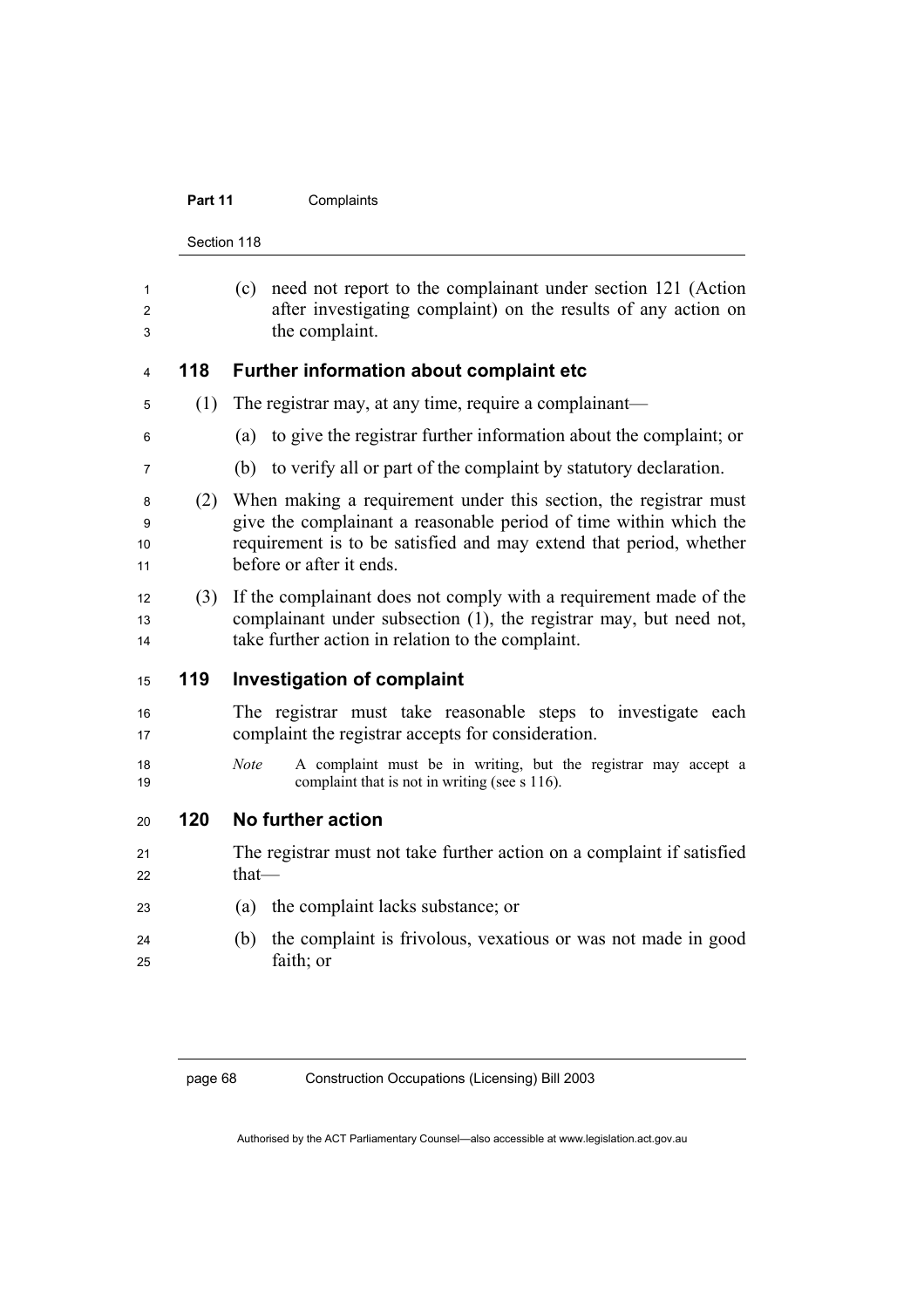| Section 121 |  |
|-------------|--|
|-------------|--|

| 1                    |     | (c) the complaint has been adequately dealt with.                                                                                                                                                                        |
|----------------------|-----|--------------------------------------------------------------------------------------------------------------------------------------------------------------------------------------------------------------------------|
| 2<br>3<br>4          |     | <b>Note</b><br>The registrar may also take no further action on a complaint if the<br>complainant has not complied with a requirement made under s 118 (1)<br>(see s $118(3)$ ).                                         |
| 5                    | 121 | <b>Action after investigating complaint</b>                                                                                                                                                                              |
| 6<br>7               | (1) | After investigating a complaint against a licensee or former licensee,<br>the registrar must—                                                                                                                            |
| 8<br>9               |     | if the registrar is satisfied that a disciplinary ground exists in<br>(a)<br>relation to the complaint-                                                                                                                  |
| 10<br>11             |     | (i) give the licensee or former licensee a disciplinary notice;<br>and                                                                                                                                                   |
| 12<br>13             |     | tell the complainant in writing that the notice has been<br>(11)<br>given; or                                                                                                                                            |
| 14<br>15             |     | (b) if the registrar is not satisfied that a disciplinary ground exists<br>in relation to the complaint—                                                                                                                 |
| 16<br>17             |     | (i) tell the complainant in writing that the registrar will take<br>no further action on the complaint; and                                                                                                              |
| 18                   |     | (ii) take no further action on the complaint.                                                                                                                                                                            |
| 19<br>20<br>21<br>22 | (2) | Subsection (1) (b) (ii) does not prevent the registrar from taking<br>further action in relation to a complaint if the registrar becomes<br>satisfied that a disciplinary ground exists in relation to the<br>complaint. |
| 23<br>24             |     | The registrar need not notify the complainant under subsection (1) if the<br><b>Note</b><br>complainant has withdrawn the complaint (see s 117).                                                                         |

page 69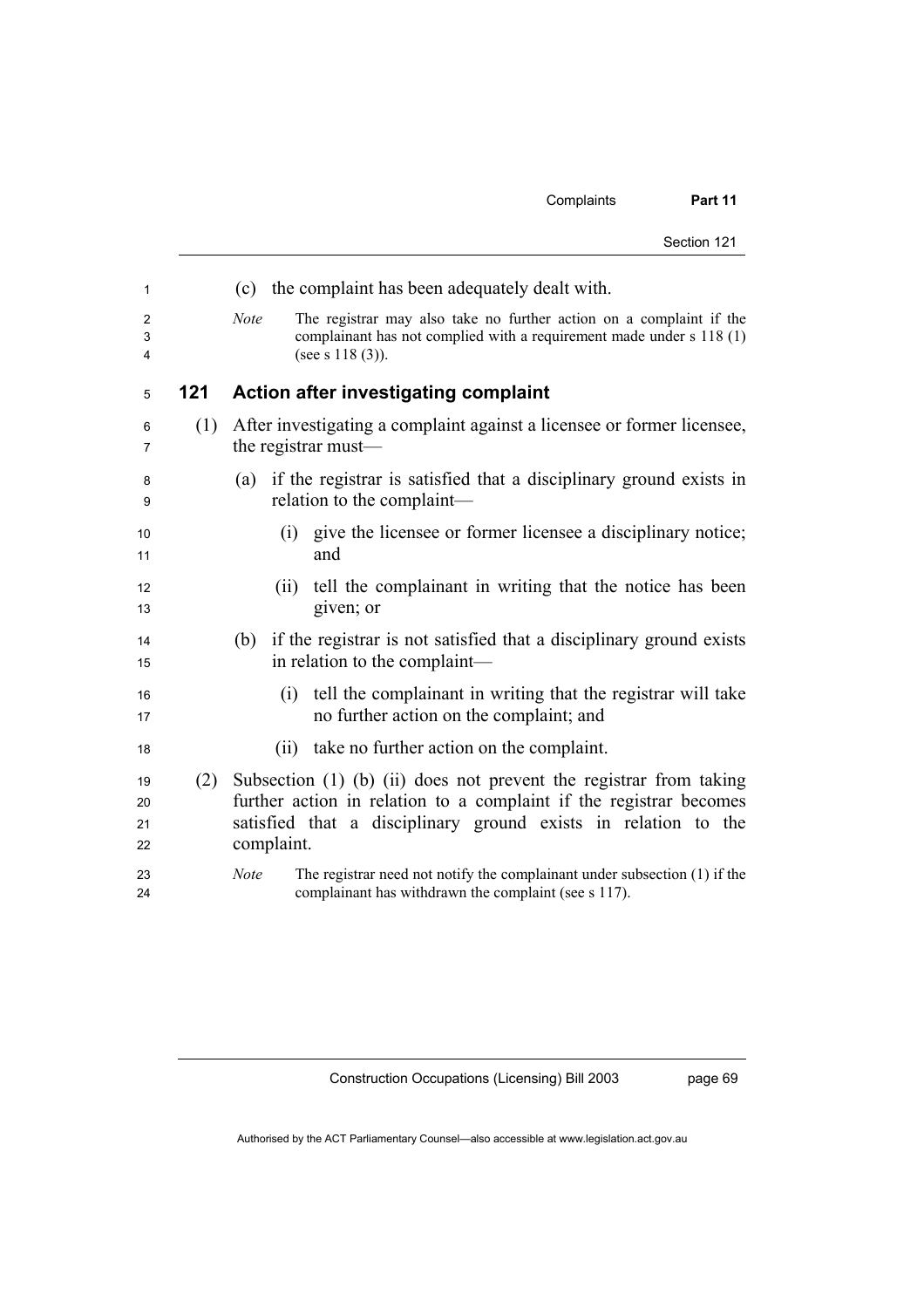### **Part 12 Miscellaneous**

Section 122

## **Part 12 Miscellaneous**

## **122 Review of decisions**

- (1) Application may be made to the AAT for review of an reviewable decision.
- (2) The regulations may prescribe which decisions are *reviewable decisions*.
- (3) If the registrar makes a reviewable decision, the registrar must give a written notice of the decision to each person affected by the decision.
- (4) The notice must be in accordance with the requirements of the code of practice in force under the *Administrative Appeals Tribunal Act 1989*, section 25B (1).

## **123 Protection of registrar, advisory boards etc**

- (1) This section applies to a person who is, or has been—
- (a) the registrar or a deputy registrar; or
- (b) an advisory board member; or
- (c) acting under the direction or authority of the registrar at an 18 inquiry; or
- (d) a public servant providing administrative assistance at an 20 inquiry.
- (2) A civil proceeding does not lie against a person to whom this section applies in relation to loss, damage or injury of any kind to someone else because of an act done, or omitted to be done honestly in the exercise (or purported exercise) of a function under this Act.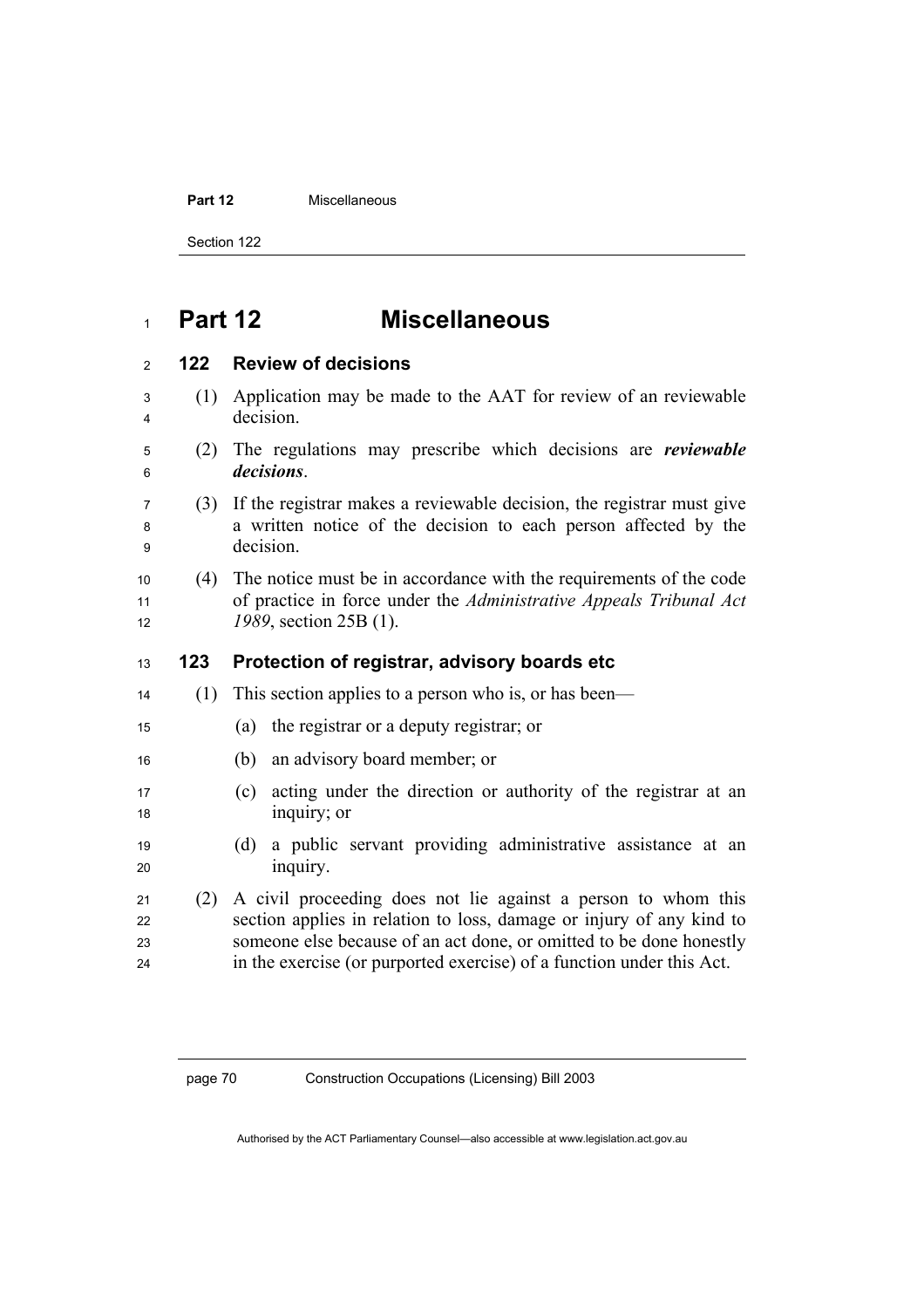| 1        | 124 | AS 3500 and Legislation Act, s 47                                                                                                           |  |  |
|----------|-----|---------------------------------------------------------------------------------------------------------------------------------------------|--|--|
| 2<br>3   |     | The Legislation Act, section 47 (6) does not apply to AS 3500 under<br>this Act.                                                            |  |  |
| 4        | 125 | <b>Determination of fees</b>                                                                                                                |  |  |
| 5        | (1) | The Minister may, in writing, determine fees for this Act.                                                                                  |  |  |
| 6<br>7   |     | <b>Note</b><br>The Legislation Act contains provisions about the making of<br>determinations and regulations relating to fees (see pt 6.3). |  |  |
| 8        | (2) | A determination is a disallowable instrument.                                                                                               |  |  |
| 9<br>10  |     | <b>Note</b><br>A disallowable instrument must be notified, and presented to the<br>Legislative Assembly, under the Legislation Act.         |  |  |
| 11       | 126 | <b>Approved forms</b>                                                                                                                       |  |  |
| 12       | (1) | The registrar may approve forms for this Act.                                                                                               |  |  |
| 13<br>14 | (2) | If the registrar approves a form for a particular purpose, the<br>approved form must be used for that purpose.                              |  |  |
| 15       |     | The Legislation Act contains provisions about forms (see s 255).<br><b>Note</b>                                                             |  |  |
| 16       | (3) | An approved form is a notifiable instrument.                                                                                                |  |  |
| 17       |     | A notifiable instrument must be notified under the Legislation Act.<br>Note                                                                 |  |  |
| 18       | 127 | <b>Regulation-making power</b>                                                                                                              |  |  |
| 19       | (1) | The Executive may make regulations for this Act.                                                                                            |  |  |
| 20       | (2) | The regulations may make provision in relation to-                                                                                          |  |  |
| 21       |     | (a)<br>licences; and                                                                                                                        |  |  |
| 22<br>23 |     | the keeping of the register, including the particulars that must<br>(b)<br>or may be entered in the register; and                           |  |  |
| 24       |     | the supervision of licensees' activities; and<br>(c)                                                                                        |  |  |
| 25       |     | rectification orders; and<br>(d)                                                                                                            |  |  |

page 71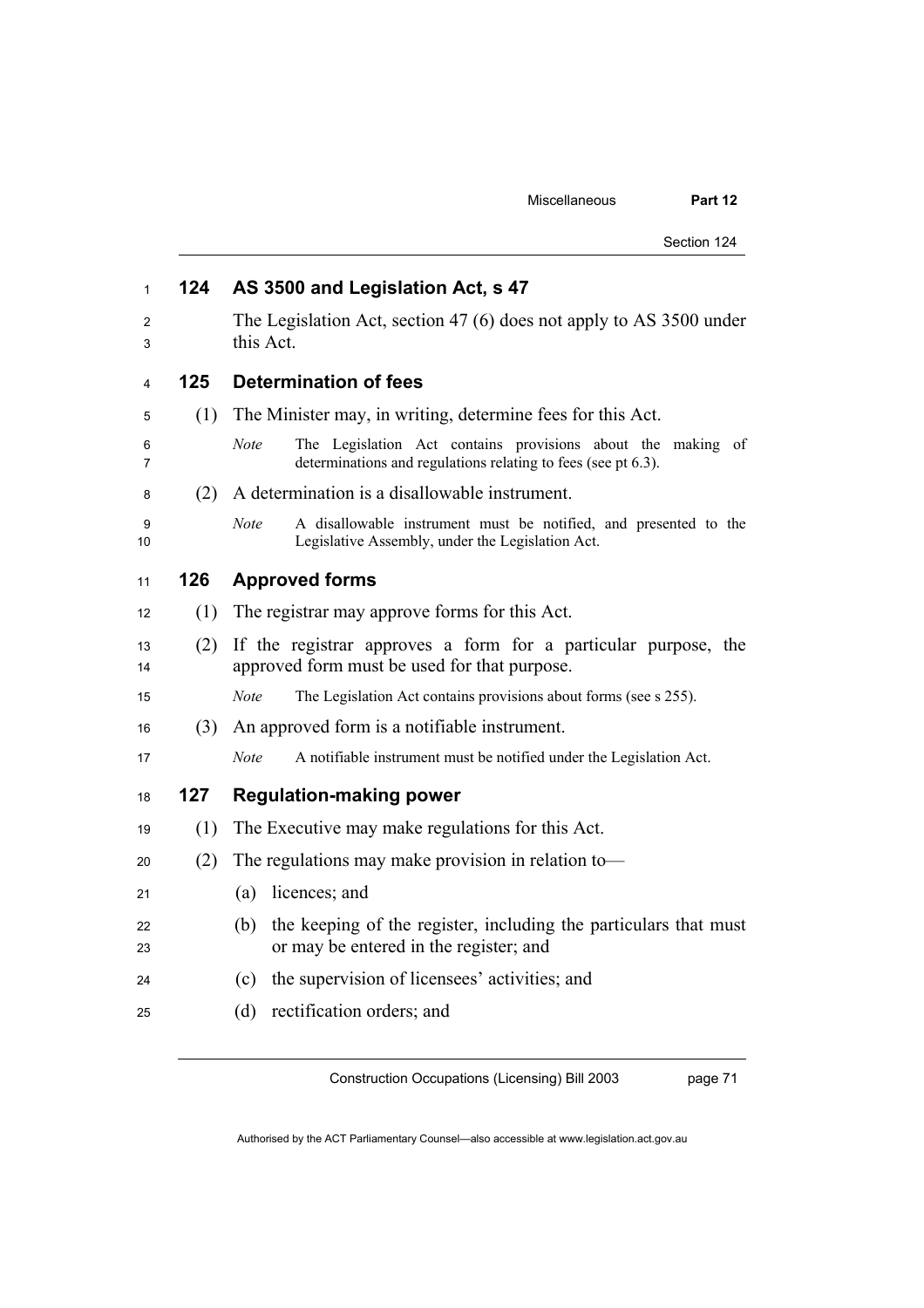## **Part 12** Miscellaneous

Section 127

| 1                 |     |               | (e) codes of practice.                                                                                                                                                                                                                                                               |
|-------------------|-----|---------------|--------------------------------------------------------------------------------------------------------------------------------------------------------------------------------------------------------------------------------------------------------------------------------------|
| 2<br>3<br>4       | (3) |               | The regulations may create offences for contraventions of the<br>regulations and fix maximum penalties of not more than 10 penalty<br>units for offences against the regulations.                                                                                                    |
| 5<br>6            | (4) | time to time. | The regulations may adopt an Australian Standard as in force from                                                                                                                                                                                                                    |
| 7<br>8<br>9<br>10 |     | Note 1        | The text of an applied, adopted or incorporated law or instrument,<br>whether applied as in force from time to time or at a particular time, is<br>taken to be a notifiable instrument if the operation of the Legislation<br>Act, s 47 (5) or (6) is not disapplied (see s 47 (7)). |
| 11                |     | Note 2        | A notifiable instrument must be notified under the Legislation Act.                                                                                                                                                                                                                  |
| 12<br>13          |     |               | (5) The Legislation Act, section 47 (6) does not apply to an Australian<br>Standard mentioned in subsection (4).                                                                                                                                                                     |

page 72 Construction Occupations (Licensing) Bill 2003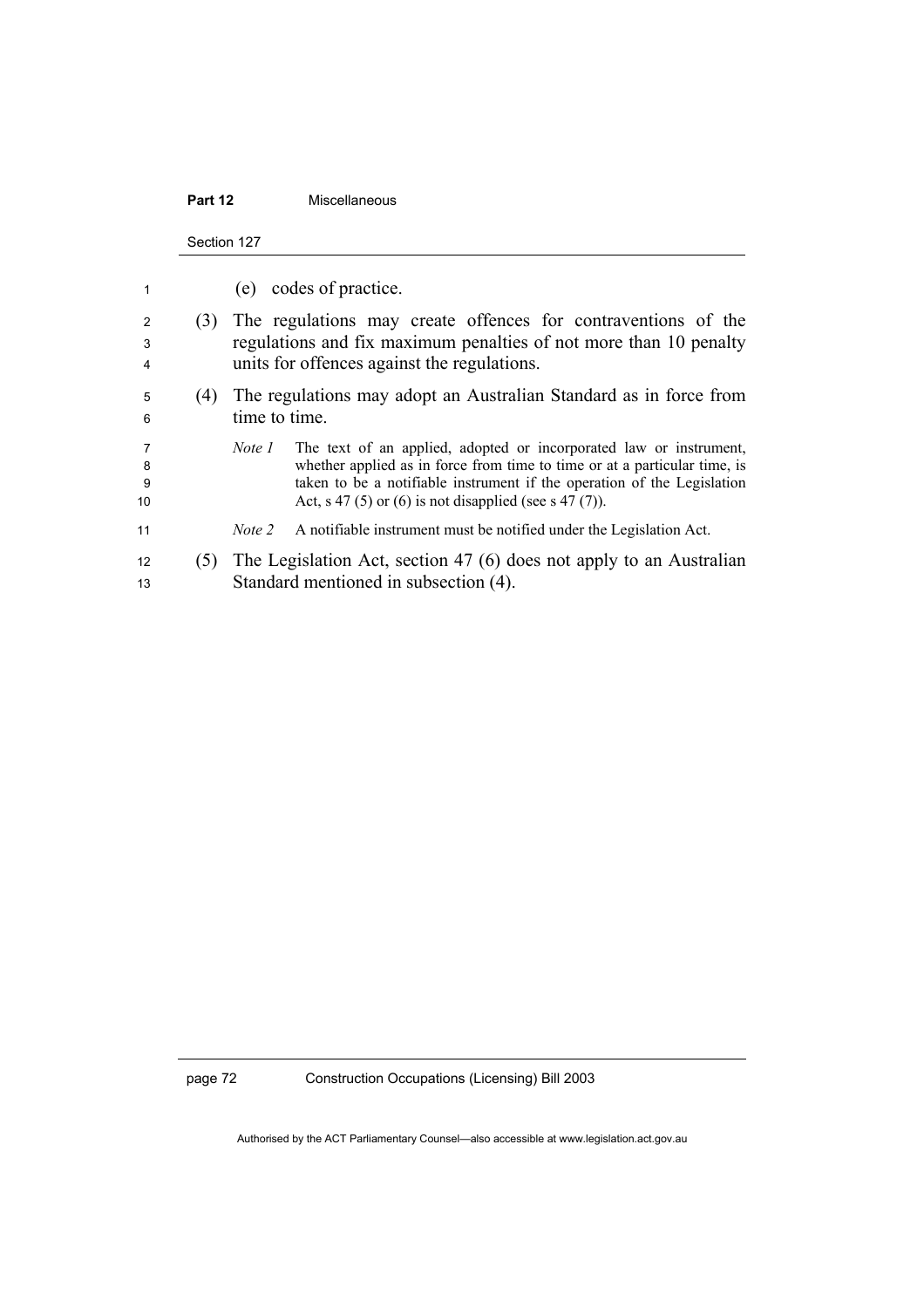## <sup>1</sup>**Part 13 Repeals and transitional**  <sup>2</sup>**provisions**

## <sup>3</sup>**128 Definitions for pt 13**

4 In this part:

- <sup>5</sup>*Building Act* means the *Building Act 1972* as in force immediately <sup>6</sup>before commencement day.
- <sup>7</sup>*commencement day* means the day this Act, section 6 (What is a <sup>8</sup>*construction practitioner*?) commences.
- <sup>9</sup>*repealed Act* means the *Construction Practitioners Registration Act*  <sup>10</sup>*1998*, as in force immediately before the commencement of this 11 part.

## <sup>12</sup>**129 Review of Act**

- 13 The Minister must review the 1st 2 years of operation of this Act 14 and present a report of the review to the Legislative Assembly not 15 later than 3 years after commencement day.
- <sup>16</sup>**130 Legislation repealed**
- 17 The following legislation is repealed:
- <sup>18</sup> *Construction Practitioners Registration Act 1998* A1998-53
- <sup>19</sup> *Construction Practitioners Registration Regulations 1998* 20 SL1998-38.

Construction Occupations (Licensing) Bill 2003

page 73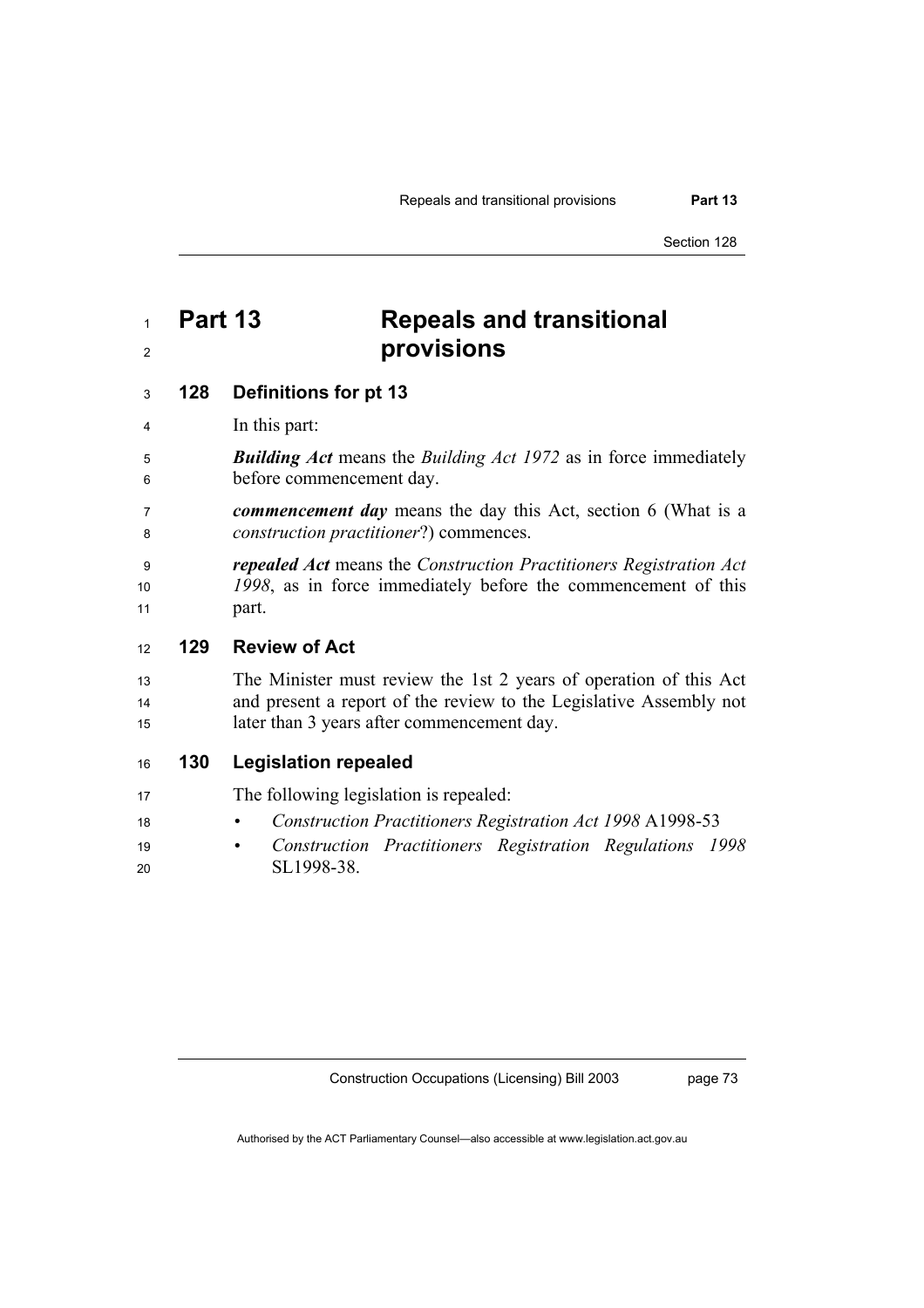### **Part 13** Repeals and transitional provisions

Section 131

## <sup>1</sup>**131 End of licences or registration of people taken to be**  <sup>2</sup>**licensed or registered**

- <sup>3</sup>(1) If a person is taken to be licensed under this part because the person <sup>4</sup>held a licence or was registered under another Act, the licence under 5 this Act expires at the time when the person's licence or registration <sup>6</sup>would have expired under the other Act.
- <sup>7</sup>(2) Subsection (1) does not apply if the person's licence is cancelled <sup>8</sup>under this Act before it expires.

## <sup>9</sup>**132 Building surveyors**

- <sup>10</sup>(1) A person who, immediately before commencement day, was <sup>11</sup>registered as a building surveyor in the class building surveyor <sup>12</sup>under the repealed Act is taken to be licensed as a building surveyor <sup>13</sup>in the class general building surveyor under this Act.
- <sup>14</sup>(2) A person who, immediately before commencement day, was <sup>15</sup>registered as a building surveyor in the class principal building is 16 taken to be a building survey in the class principal building 17 Surveyor.

## <sup>18</sup>**133 Electricians**

<sup>19</sup>A person who, immediately before commencement day, held a <sup>20</sup>licence or permit under the *Electricity Safety Act 1971* mentioned in 21 the table, item 2 is taken to be licensed under this Act in the 22 occupation class mentioned in the table, item 3, subject to any <sup>23</sup>condition mentioned in column 4.

24

| column 1<br>item | column 2<br>previous licence or<br>permit     | column 3<br>occupation class | column 4<br>condition |
|------------------|-----------------------------------------------|------------------------------|-----------------------|
|                  | electrical<br>contractor's licence contractor | electrical                   |                       |

page 74 Construction Occupations (Licensing) Bill 2003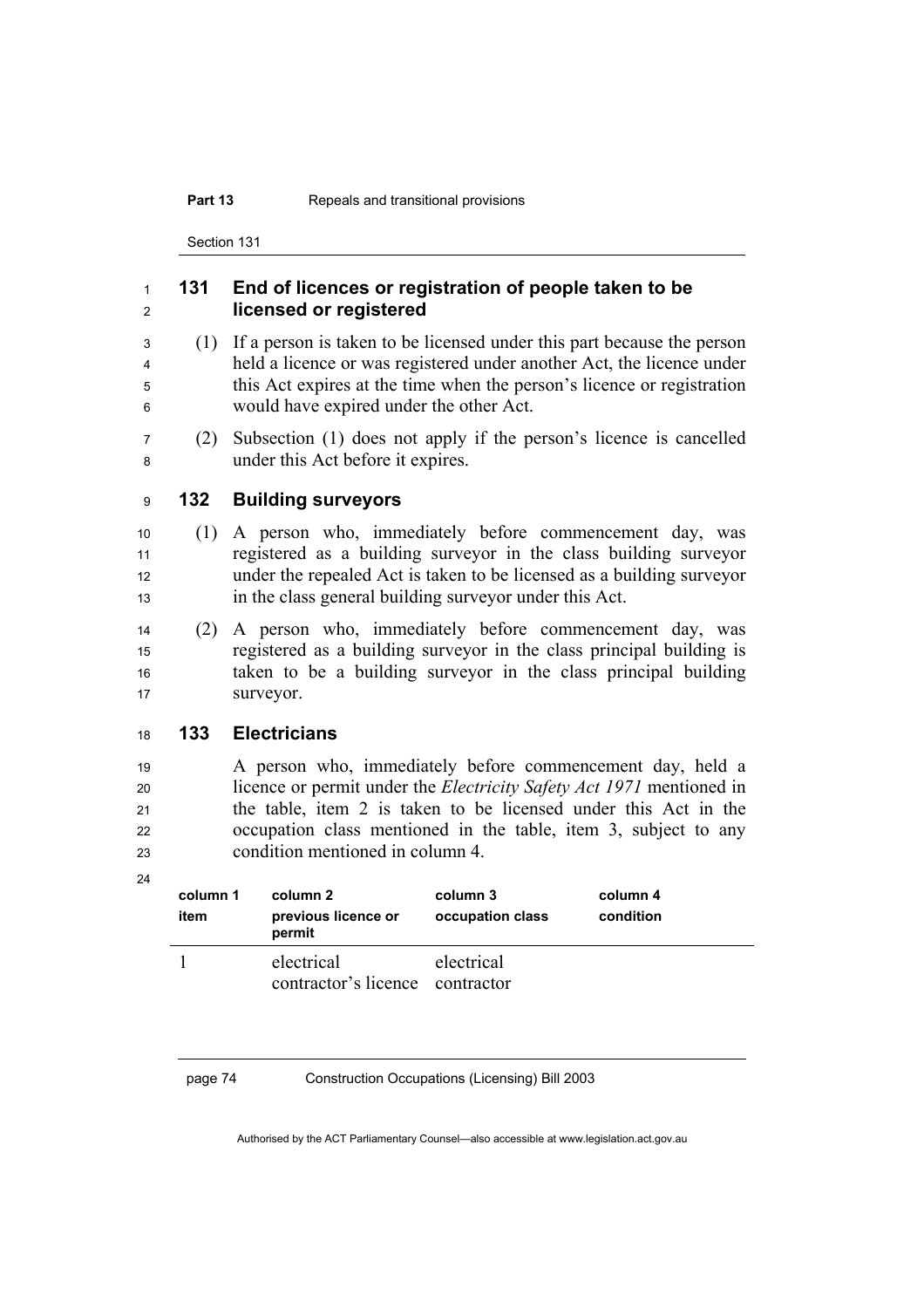## Repeals and transitional provisions **Part 13**

Section 133

| column 1<br>item | column 2<br>previous licence or<br>permit                                                               | column <sub>3</sub><br>occupation class                                                     | column 4<br>condition                                                                                                                                                                                                                                              |
|------------------|---------------------------------------------------------------------------------------------------------|---------------------------------------------------------------------------------------------|--------------------------------------------------------------------------------------------------------------------------------------------------------------------------------------------------------------------------------------------------------------------|
| $\overline{2}$   | electrician's<br>licence grade A                                                                        | unrestricted                                                                                |                                                                                                                                                                                                                                                                    |
| 3                | electrician's<br>licence grade B                                                                        | unrestricted                                                                                | licence only<br>authorises doing of<br>electrical work in<br>the circumstances<br>that the licensee<br>was authorised to<br>do electrical work<br>under the<br>Electricity Safety<br><i>Act 1971</i> , as in<br>force immediately<br>before<br>commencement<br>day |
| $\overline{4}$   | electrician's<br>permit, grade A                                                                        | electrotechnology<br>systems                                                                |                                                                                                                                                                                                                                                                    |
| 5                | restricted electrical<br>licence authorising<br>systems assembly<br>and servicing<br>electrical fitting | restricted-<br>electrotechnology<br>systems assembly<br>and servicing<br>electrical fitting |                                                                                                                                                                                                                                                                    |
| 6                | restricted electrical<br>licence authorising<br>systems<br>mechanical fitting                           | restricted-<br>electrotechnology<br>systems<br>mechanical fitting                           |                                                                                                                                                                                                                                                                    |

Construction Occupations (Licensing) Bill 2003

page 75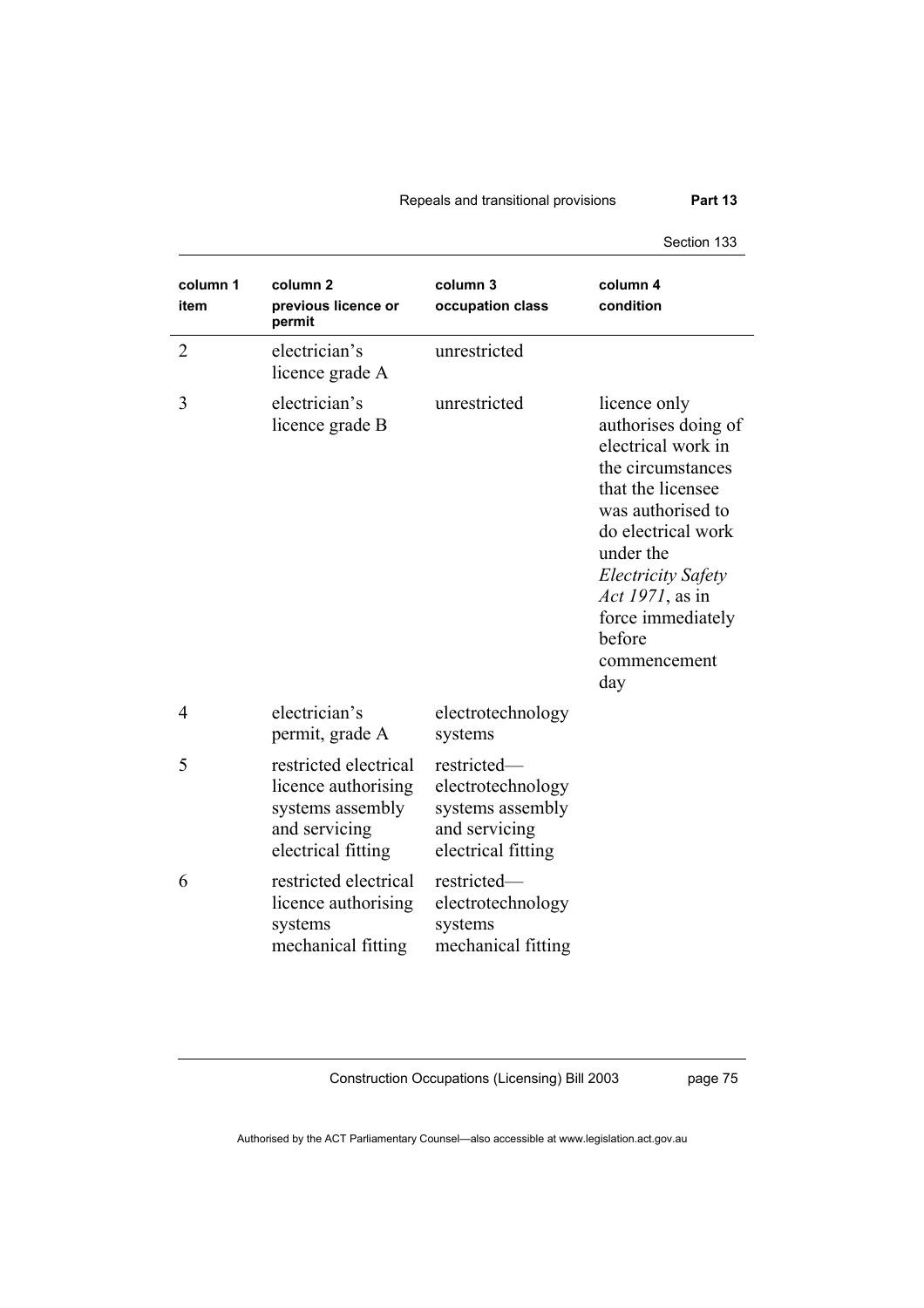## **Part 13 Repeals and transitional provisions**

Section 133

| column 1<br>item | column <sub>2</sub><br>previous licence or<br>permit                                                     | column 3<br>occupation class                                                         | column 4<br>condition                                                                                                                                                                              |
|------------------|----------------------------------------------------------------------------------------------------------|--------------------------------------------------------------------------------------|----------------------------------------------------------------------------------------------------------------------------------------------------------------------------------------------------|
| 7                | restricted electrical<br>licence authorising<br>systems plumbing<br>and gas fitting                      | restricted-<br>electrotechnology<br>systems plumbing<br>and gas fitting              |                                                                                                                                                                                                    |
| 8                | restricted electrical<br>licence authorising<br>systems<br>refrigeration and<br>air conditioning<br>work | restricted-<br>electrotechnology<br>systems<br>refrigeration and<br>air conditioning |                                                                                                                                                                                                    |
| 9                | restricted electrical<br>licence authorising<br>systems type B<br>appliance work                         | restricted-<br>electrotechnology<br>systems type B gas<br>appliances                 |                                                                                                                                                                                                    |
| 10               | restricted electrical<br>permit authorising<br>systems assembly<br>and servicing<br>electrical fitting   | electrotechnology<br>systems restricted                                              | licence only<br>authorises work<br>under supervision<br>of licensee licensed<br>in occupation class<br>restricted-<br>electrotechnology<br>systems assembly<br>and servicing<br>electrical fitting |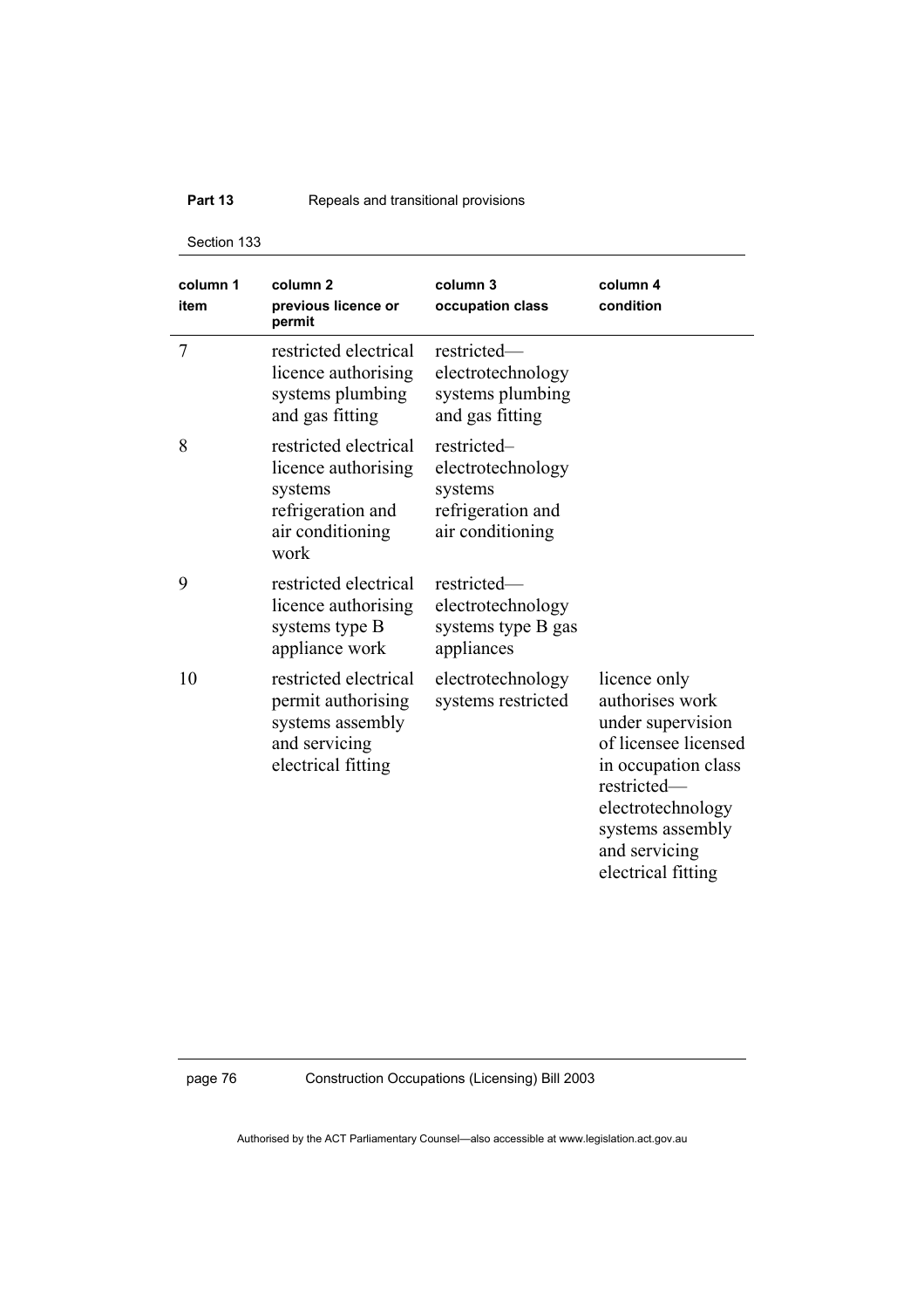## Repeals and transitional provisions **Part 13**

Section 133

| column 1<br>item | column 2<br>previous licence or<br>permit                                                               | column 3<br>occupation class            | column 4<br>condition                                                                                                                                                                       |
|------------------|---------------------------------------------------------------------------------------------------------|-----------------------------------------|---------------------------------------------------------------------------------------------------------------------------------------------------------------------------------------------|
| 11               | restricted electrical<br>permit authorising<br>systems<br>mechanical fitting                            | electrotechnology<br>systems restricted | licence only<br>authorises work<br>under supervision<br>of licensee licensed<br>in occupation class<br>restricted-<br>electrotechnology<br>systems<br>mechanical fitting                    |
| 12               | restricted electrical<br>permit authorising<br>systems plumbing<br>and gas fitting                      | electrotechnology<br>systems restricted | licence only<br>authorises work<br>under supervision<br>of licensee licensed<br>in occupation class<br>restricted-<br>electrotechnology<br>systems plumbing<br>and gas fitting              |
| 13               | restricted electrical<br>permit authorising<br>systems<br>refrigeration and<br>air conditioning<br>work | electrotechnology<br>systems restricted | licence only<br>authorises work<br>under supervision<br>of licensee licensed<br>in occupation class<br>restricted-<br>electrotechnology<br>systems<br>refrigeration and<br>air conditioning |

Construction Occupations (Licensing) Bill 2003

page 77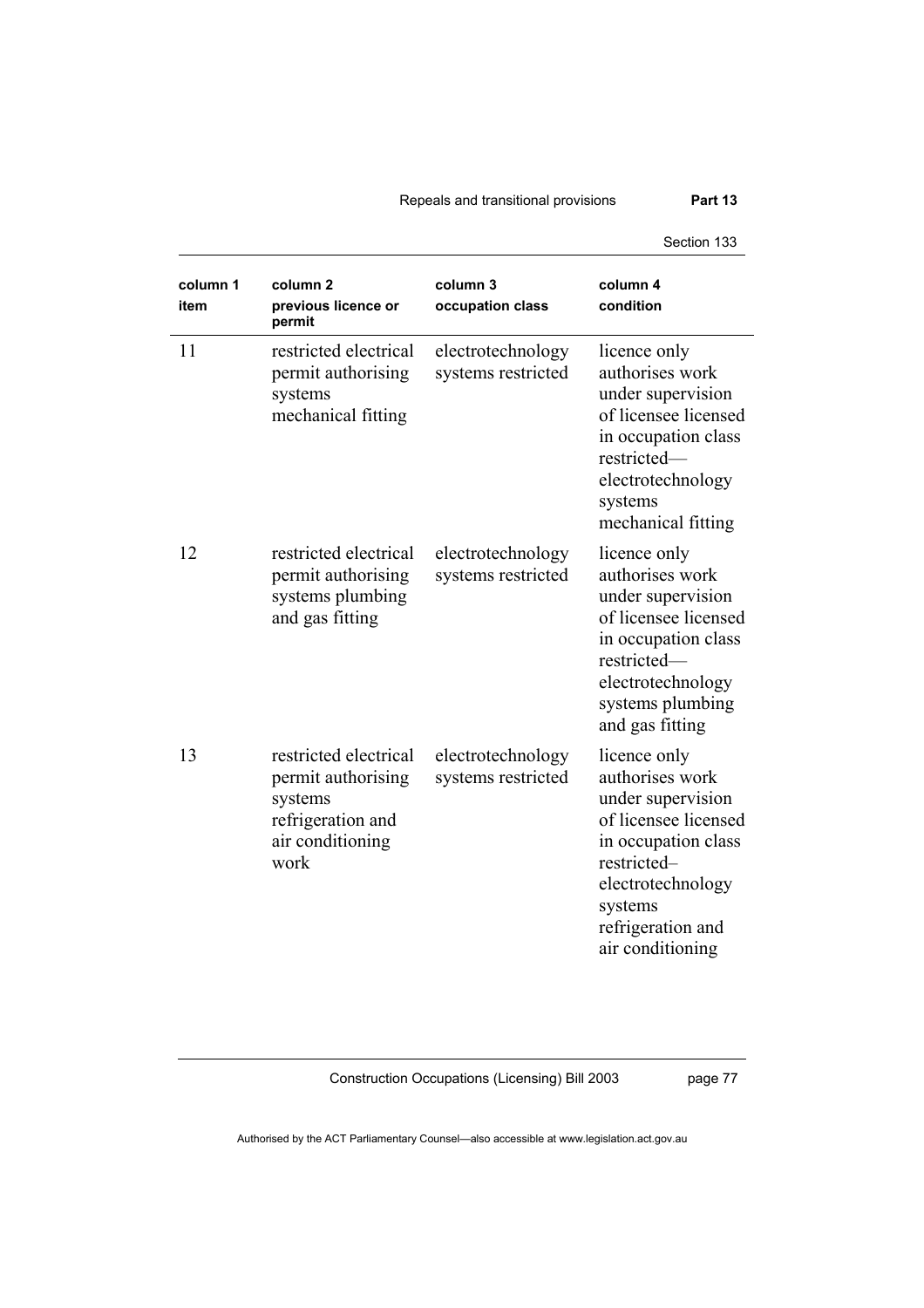### **Part 13 Repeals and transitional provisions**

#### Section 134

| column 1<br>item | column <sub>2</sub><br>previous licence or<br>permit                            | column 3<br>occupation class            | column 4<br>condition                                                                                                                                                       |
|------------------|---------------------------------------------------------------------------------|-----------------------------------------|-----------------------------------------------------------------------------------------------------------------------------------------------------------------------------|
| 14               | restricted electrical<br>permit authorising<br>systems type B<br>appliance work | electrotechnology<br>systems restricted | licence only<br>authorises work<br>under supervision<br>of licensee licensed<br>in occupation class<br>restricted-<br>electrotechnology<br>systems type B gas<br>appliances |

## <sup>1</sup>**134 Plumbers, drainers and gasfitters**

- <sup>2</sup>(1) A person who, immediately before commencement day, was <sup>3</sup>licensed under the *Plumbers, Drainers and Gasfitters Board Act*  <sup>4</sup>*1982* as a plumber, drainer or gasfitter, is taken to be licensed under 5 this Act in the same occupation.
- <sup>6</sup>(2) If, immediately before commencement day, a person mentioned in <sup>7</sup>subsection (1) held a certificate of competency, the person is taken <sup>8</sup>to be licensed in the occupation class that is equivalent to the <sup>9</sup>certificate.

## <sup>10</sup>**135 Fire sprinkler's licence**

- <sup>11</sup>(1) This section applies if, immediately before commencement day, a <sup>12</sup>person held a sprinkler fitter's licence under the *Plumbers, Drainers*  <sup>13</sup>*and Gasfitters Board Act 1982* (repealed).
- <sup>14</sup>(2) The person is taken to hold a plumbers licence in the occupation 15 class water supply plumber, with a condition that the licence only 16 authorises fire sprinkler work.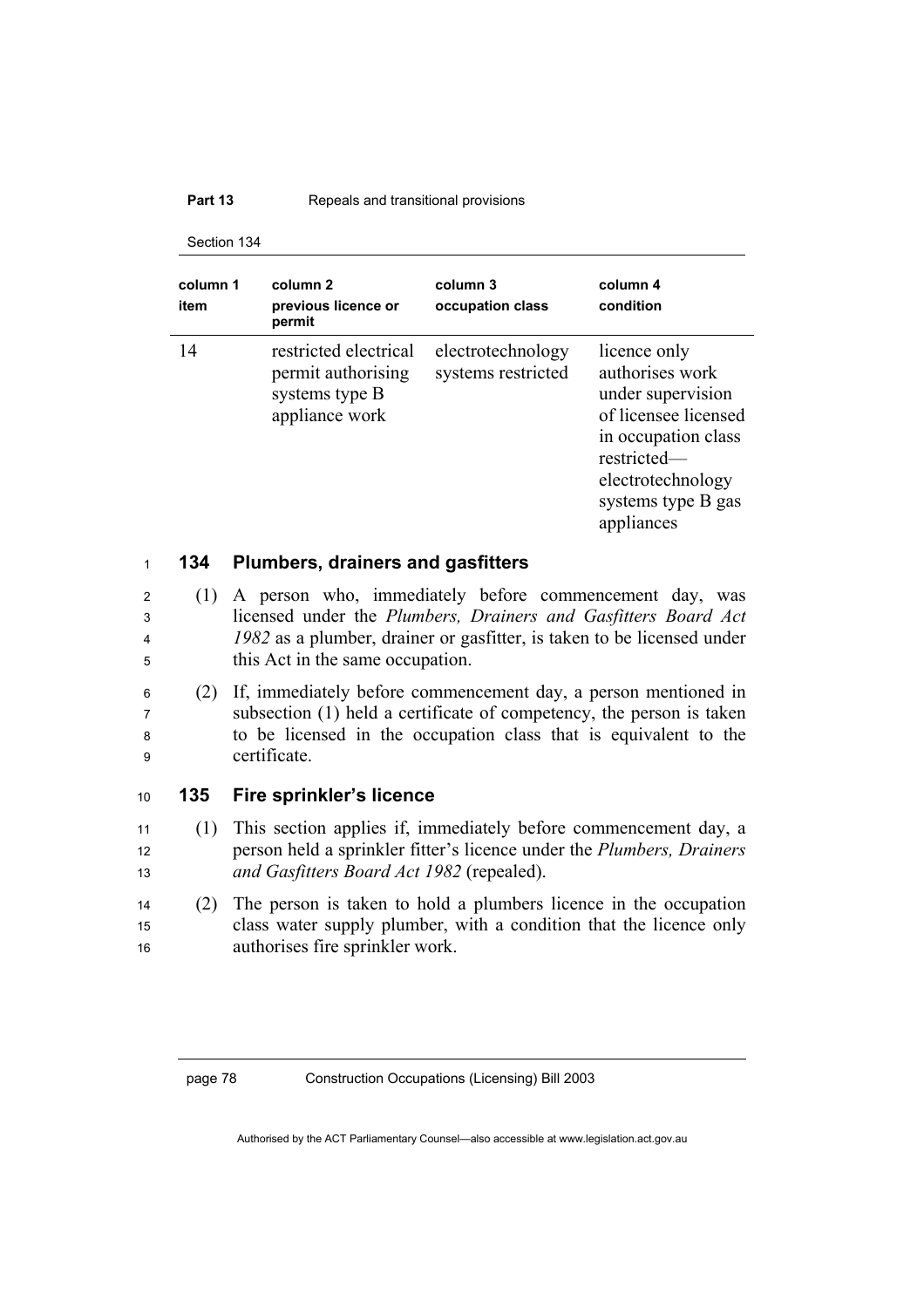## **136 Plumbing plan certifiers**  A person registered as a plumbing plan certifier under the repealed Act immediately before commencement day is taken to be licensed as a plumbing plan certifier under this Act. **137 Suspensions under repealed Act**  (1) This section applies if, immediately before commencement day, a person's registration under the repealed Act was suspended. (2) This part, apart from this section, applies to the registration as if the registration were not suspended. (3) If the person is taken to be licensed under this part, the licence is 11 taken to be suspended until the time when the suspension would 12 have ended under the repealed Act. (4) A right to appeal against the suspension that existed immediately 14 before commencement day is taken to be a right to appeal under this Act. **138 Suspended electricians**  (1) This section applies if, immediately before commencement day, a person's licence or permit under the *Electricity Safety Act 1971* was 19 suspended. (2) This part, apart from this section, applies to the licence or permit as 21 if it were not suspended. (3) If the person is taken to be licensed under this part, the licence is 23 taken to be suspended until the time when the suspension would have ended under the *Electricity Safety Act 1971* as in force immediately before commencement day. (4) A right to appeal against the suspension that existed immediately before commencement day is taken to be a right to appeal under this Act.

Construction Occupations (Licensing) Bill 2003

page 79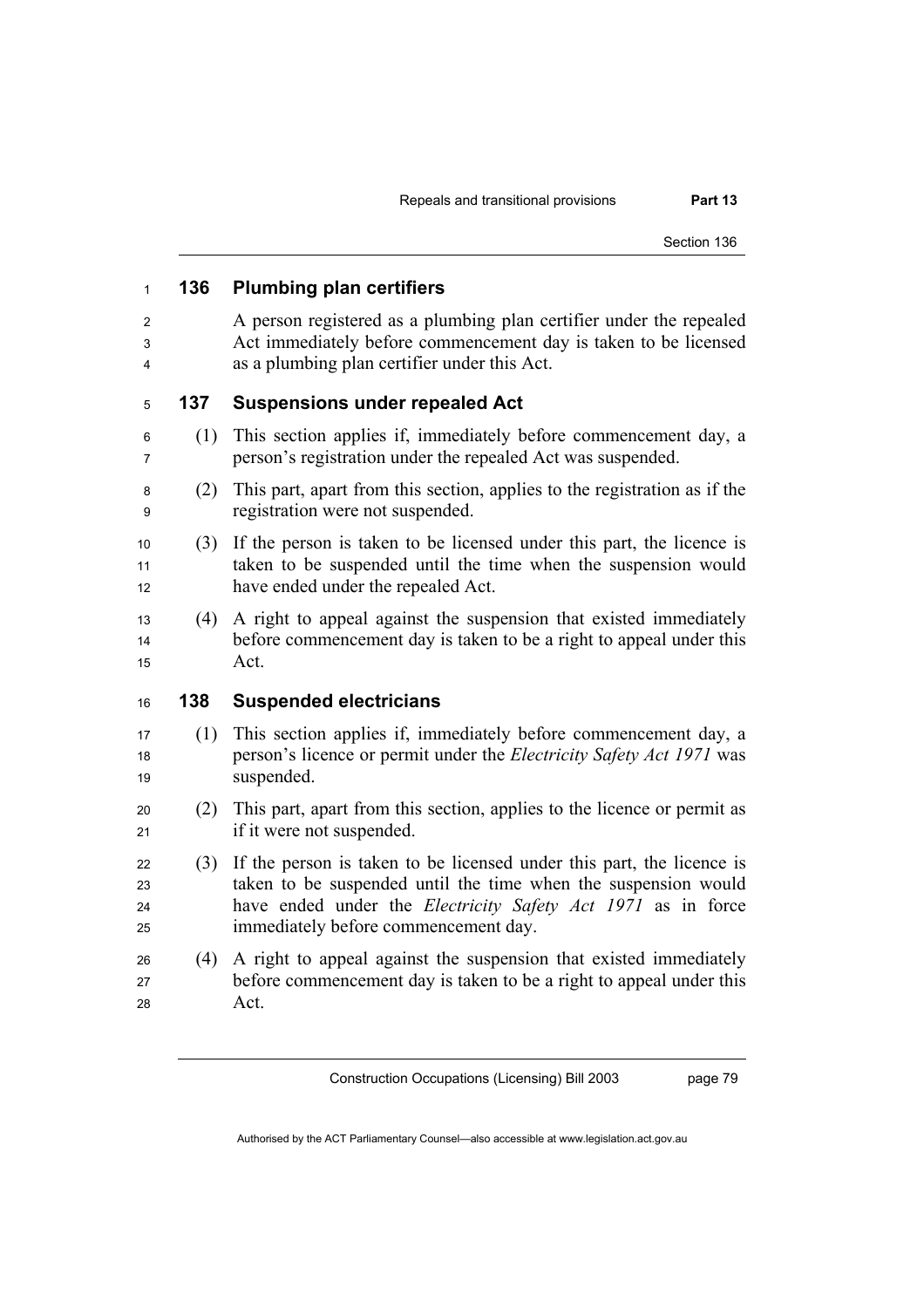## **Part 13 Repeals and transitional provisions**

Section 139

| $\mathbf{1}$         | 139 | <b>Application of rectification orders</b>                                                                                                                                                                                                   |  |  |
|----------------------|-----|----------------------------------------------------------------------------------------------------------------------------------------------------------------------------------------------------------------------------------------------|--|--|
| 2                    |     | For section 34 (Intention to make rectification order)—                                                                                                                                                                                      |  |  |
| 3<br>4               |     | a reference to a licensee or former licensee includes a reference<br>(a)<br>to a person who was registered under the repealed Act; and                                                                                                       |  |  |
| 5<br>6               |     | a construction service includes a construction service provided<br>(b)<br>before the commencement of this part.                                                                                                                              |  |  |
| $\overline{7}$       | 140 | Applications for registration under repealed Act                                                                                                                                                                                             |  |  |
| 8<br>9<br>10         | (1) | This section applies if, immediately before commencement day, a<br>person had applied under the repealed Act for registration, but the<br>application had not been decided.                                                                  |  |  |
| 11<br>12             | (2) | The application is taken to be an application for a licence under this<br>Act.                                                                                                                                                               |  |  |
| 13<br>14<br>15<br>16 | (3) | If, because the application was made under the repealed Act, the<br>application does not include something that is required for an<br>application under this Act, the registrar may ask the applicant for the<br>further information.        |  |  |
| 17<br>18<br>19<br>20 | (4) | If the application is for registration in a category or class, that does<br>not exist, the registrar may grant the applicant a licence that<br>corresponds to the registration applied for, if satisfied that it is<br>appropriate to do so. |  |  |
| 21                   | 141 | Applications for builders' licences under Building Act                                                                                                                                                                                       |  |  |
| 22<br>23<br>24       | (1) | This section applies if, immediately before commencement day, a<br>person had applied under the Building Act, section 15 for a builder's<br>licence, but the application had not been decided.                                               |  |  |
| 25<br>26             | (2) | The application is taken to be an application for a builders licence<br>made under this Act.                                                                                                                                                 |  |  |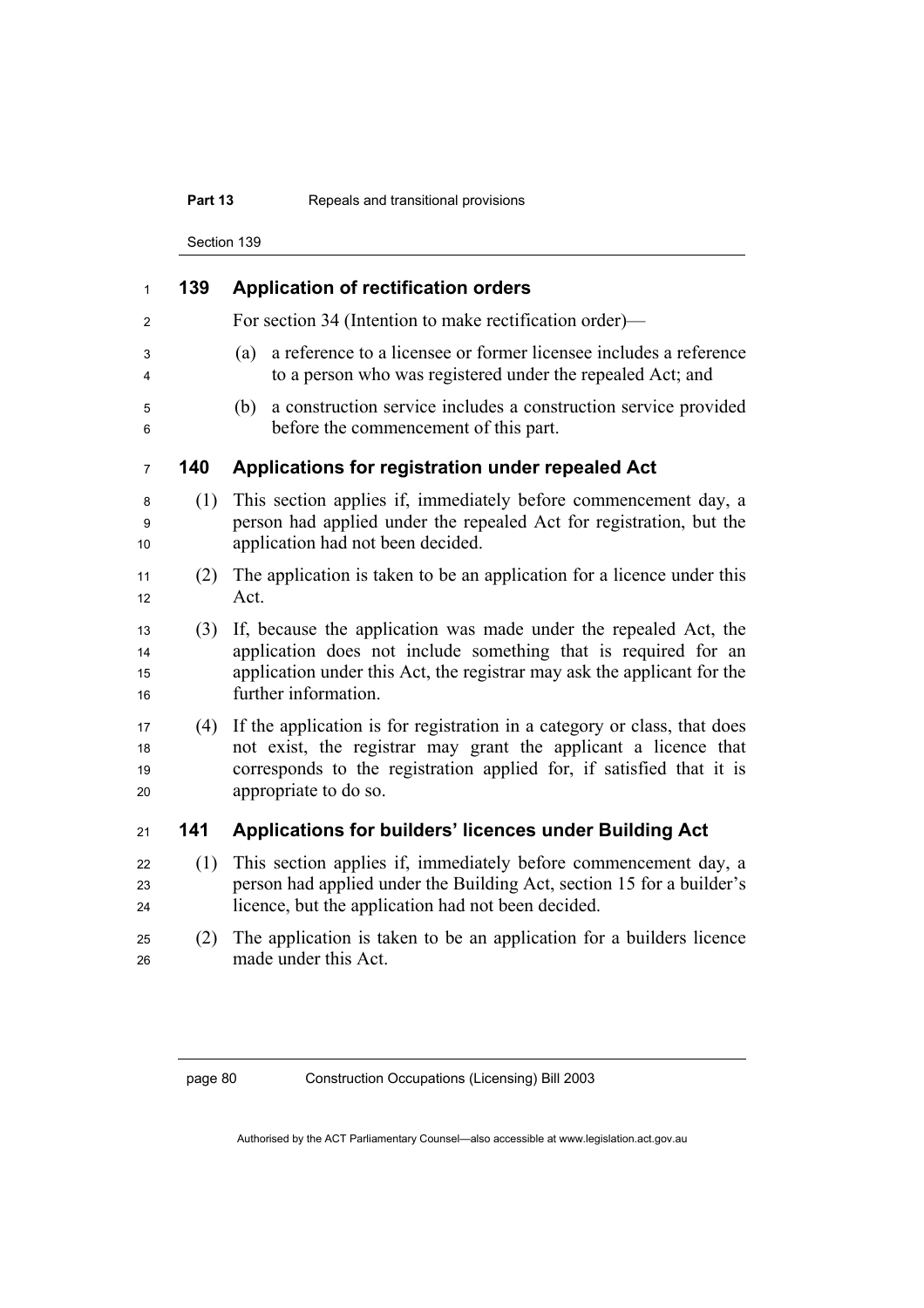| 1<br>2<br>3<br>4 | (3) | If, because the application was made under the Building Act, the<br>application does not include something that is required for an<br>application under this Act, the registrar may ask the applicant for the<br>further information. |
|------------------|-----|---------------------------------------------------------------------------------------------------------------------------------------------------------------------------------------------------------------------------------------|
| 5<br>6<br>7      | (4) | If the application is for a licence, or a class of licence, that does not<br>exist, the registrar may grant the applicant a licence that corresponds<br>to the licence applied for, if satisfied that it is appropriate to do so.     |
| 8<br>9           | 142 | Eligible applicants for builders' licences without<br>qualifications                                                                                                                                                                  |
| 10               | (1) | This section applies if—                                                                                                                                                                                                              |
| 11<br>12         |     | immediately before commencement day, a person had applied<br>(a)<br>under the Building Act, section 15 for a builder's licence; and                                                                                                   |
| 13<br>14         |     | the application was not decided before the repeal of that Act;<br>(b)<br>and                                                                                                                                                          |
| 15<br>16         |     | the person would have been eligible for the licence under the<br>(c)<br>Building Act had that Act not been repealed; and                                                                                                              |
| 17<br>18<br>19   |     | the person is not eligible for a builders licence under this Act<br>(d)<br>only because the person does not have a qualification<br>(including experience) required under this Act.                                                   |
| 20<br>21         | (2) | The registrar may issue the person a builders licence under this Act,<br>even though the person does not have the qualification.                                                                                                      |
| 22               | 143 | <b>Current builder's licence</b>                                                                                                                                                                                                      |
| 23               | (1) | This section applies if, immediately before commencement day—                                                                                                                                                                         |
| 24<br>25         |     | a person had been granted a builder's licence under the<br>(a)<br>Building Act; and                                                                                                                                                   |
| 26               |     | the licence was in force.<br>(b)                                                                                                                                                                                                      |
|                  |     |                                                                                                                                                                                                                                       |

page 81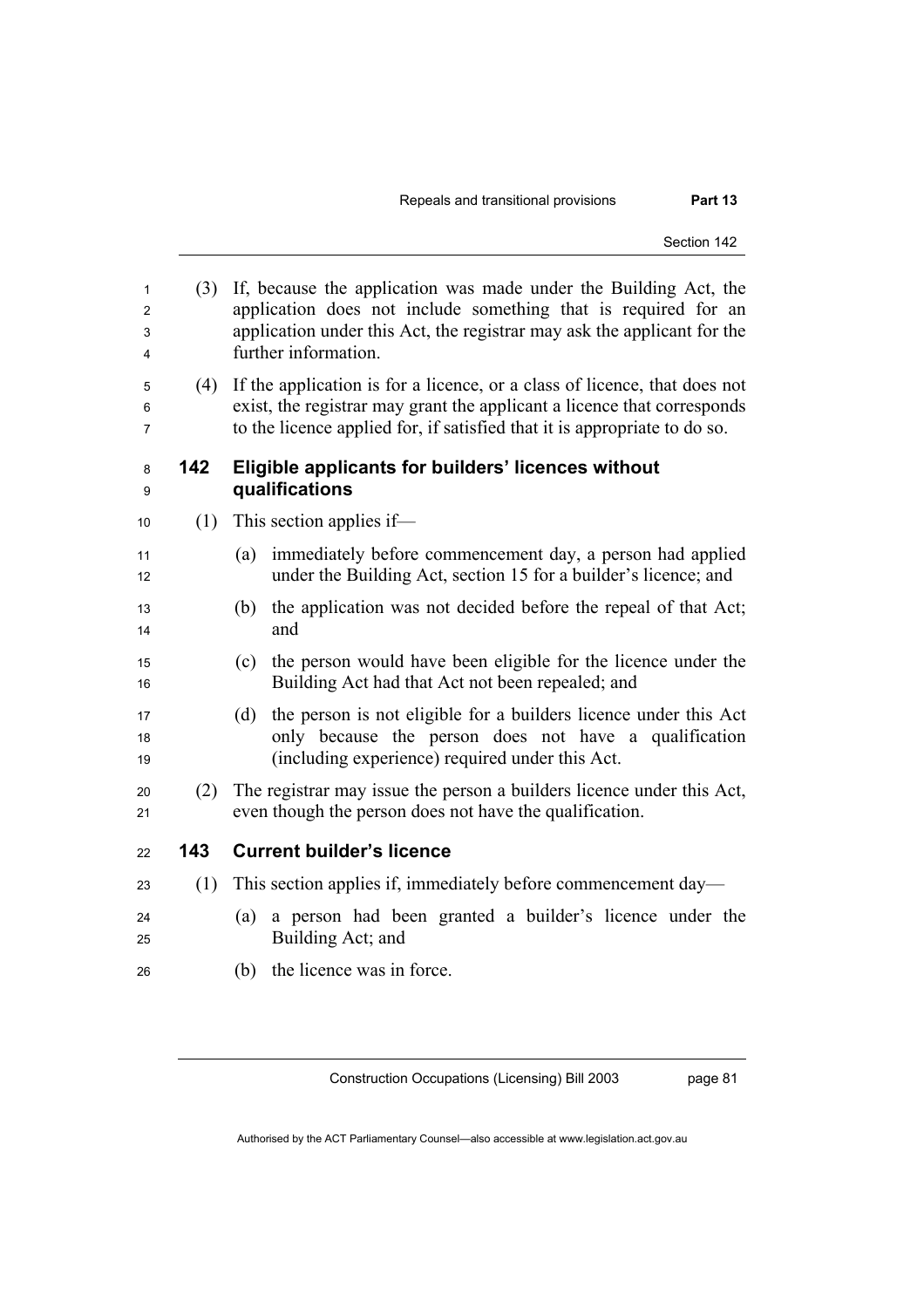#### **Part 13 Repeals and transitional provisions**

Section 144 (2) The licence is taken to have been issued under this Act and authorises the person to do anything that the person was authorised to do under the Building Act. (3) However, the licence cannot be renewed. **144 Applications for licence or permit under Electricity Safety** 

- **Act**
- (1) This section applies if, immediately before commencement day, a person had applied under the *Electricity Safety Act 1971* for a licence or permit, but the application had not been decided.
- (2) The application is taken to be an application for a licence under this 11 Act of the kind worked out under section 133.
- (3) If, because the application was made under the *Electricity Safety Act 1971*, the application does not include something that is required for an application under this Act, the registrar may ask the applicant for 15 the further information.

## **145 Applications for licence or certificate of competency under Plumbers, Drainers and Gasfitters Board Act**

- (1) This section applies if, immediately before commencement day, a person had applied under the *Plumbers, Drainers and Gasfitters Board Act 1982* for a licence or certificate of competency, but the 21 application had not been decided.
- (2) The application is taken to be an application for a plumbers, drainers or gasfitters licence under this Act.
- (3) If, because the application was made under the *Plumbers, Drainers and Gasfitters Board Act 1982* (repealed), the application does not include something that is required for an application under this Act, the registrar may ask the applicant for the further information.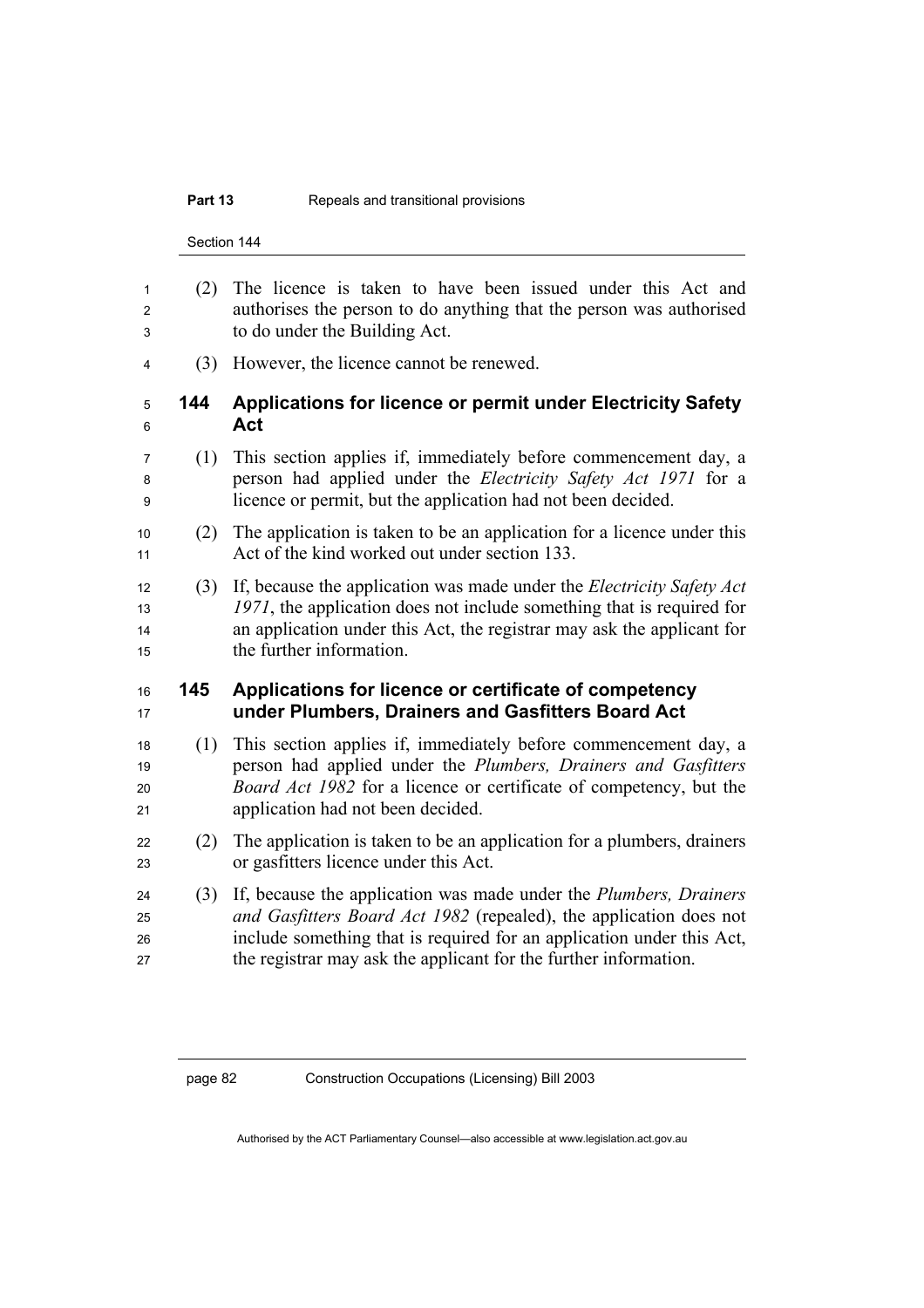(4) If the application is for a licence, or a class of licence, that does not exist, the registrar may grant the applicant a licence that corresponds to the licence applied for, if satisfied that it is appropriate to do so.

## **146 Contraventions before commencement day**

- A reference in section 35 (When rectification order may be made) or section 36 (Rectification order inappropriate) to a contravention of this Act includes a reference to a contravention, before 8 commencement day, of-
- (a) the repealed Act; or
- (b) an operational Act; or
- (c) the Building Act; or
- (d) the *Plumbers, Drainers and Gasfitters Board Act 1982*  13 (repealed).

## **147 New regulations**

- (1) The provisions set out in schedule 1 are taken, on the commencement of this section, to be regulations made under this 17 Act, section 127 (Regulation-making power).
- (2) To remove any doubt and without limiting subsection (1), the **provisions set out in schedule 1 may be amended or repealed as if** 20 they had been made as regulations by the Executive under this Act, 21 section 127.
- 22 (3) To remove any doubt, the regulations mentioned in subsection  $(1)$ are taken—
- (a) to have been notified under the Legislation Act on the day this 25 Act is notified; and
- (b) to have commenced on commencement day; and
- (c) not to be required to be presented to the Legislative Assembly under the Legislation Act, section 64 (1).

Construction Occupations (Licensing) Bill 2003

page 83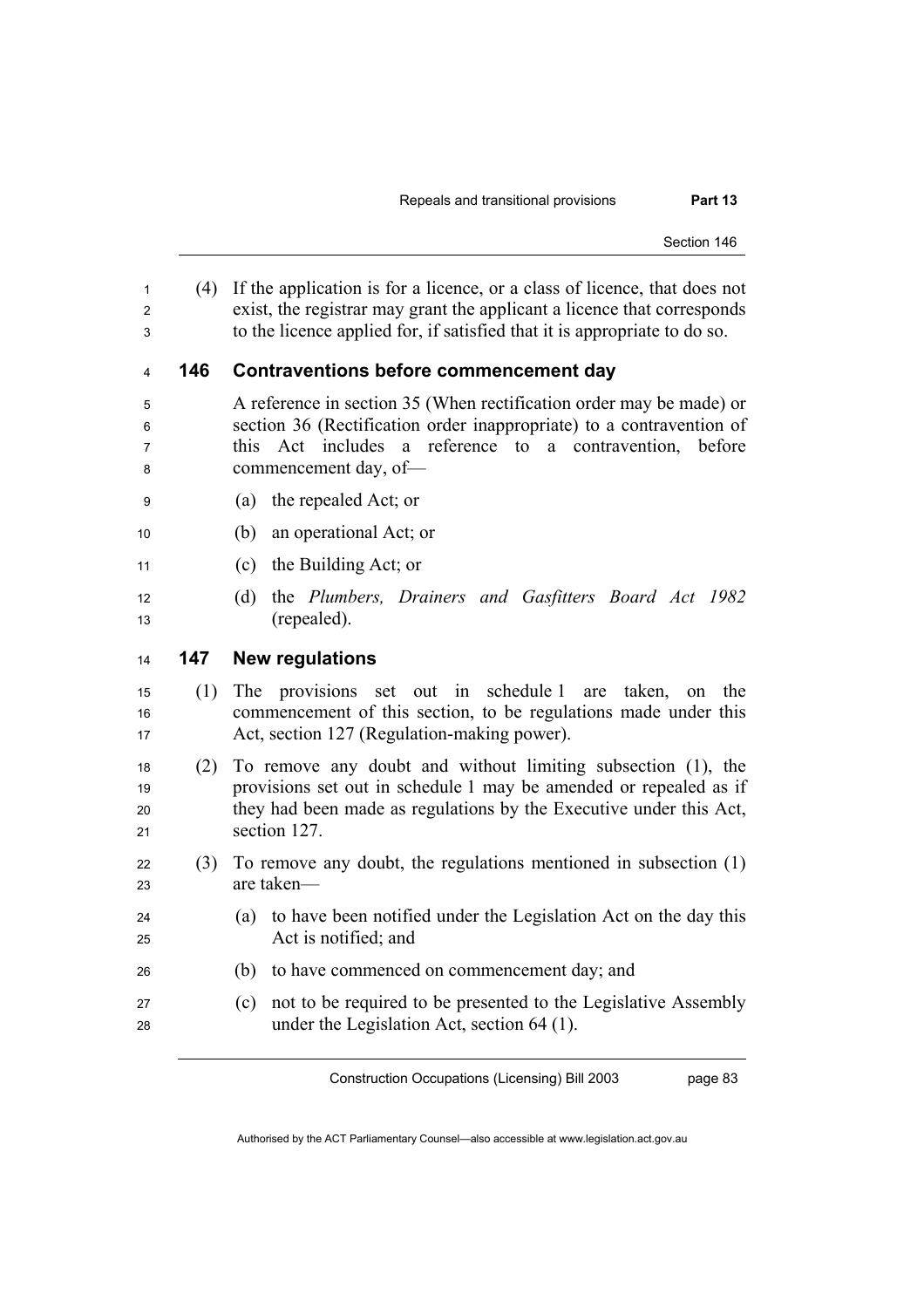### **Part 13** Repeals and transitional provisions

Section 148

- (4) Subsections (1), (2) and (3) are laws to which the Legislation Act, section 88 (Repeal does not end effect of transitional laws etc) applies.
- (5) This section expires on the day it commences.

**148 Transitional regulations** 

- (1) The regulations may prescribe savings or transitional matters necessary or convenient to be prescribed because of the enactment of the *Construction Occupations Legislation Amendment Act 2003* or this Act.
- (2) The regulations may modify the operation of this Act to make 11 provision with respect to any matter that is not, or not adequately, 12 dealt with in this Act or the *Construction Occupations Legislation Amendment Act 2003*.
- **149 Expiry of pt 13**
- (1) This part, other than section 129, expires 1 year after 16 commencement day.
- (2) Section 129 expires 3 years and 6 months after commencement day.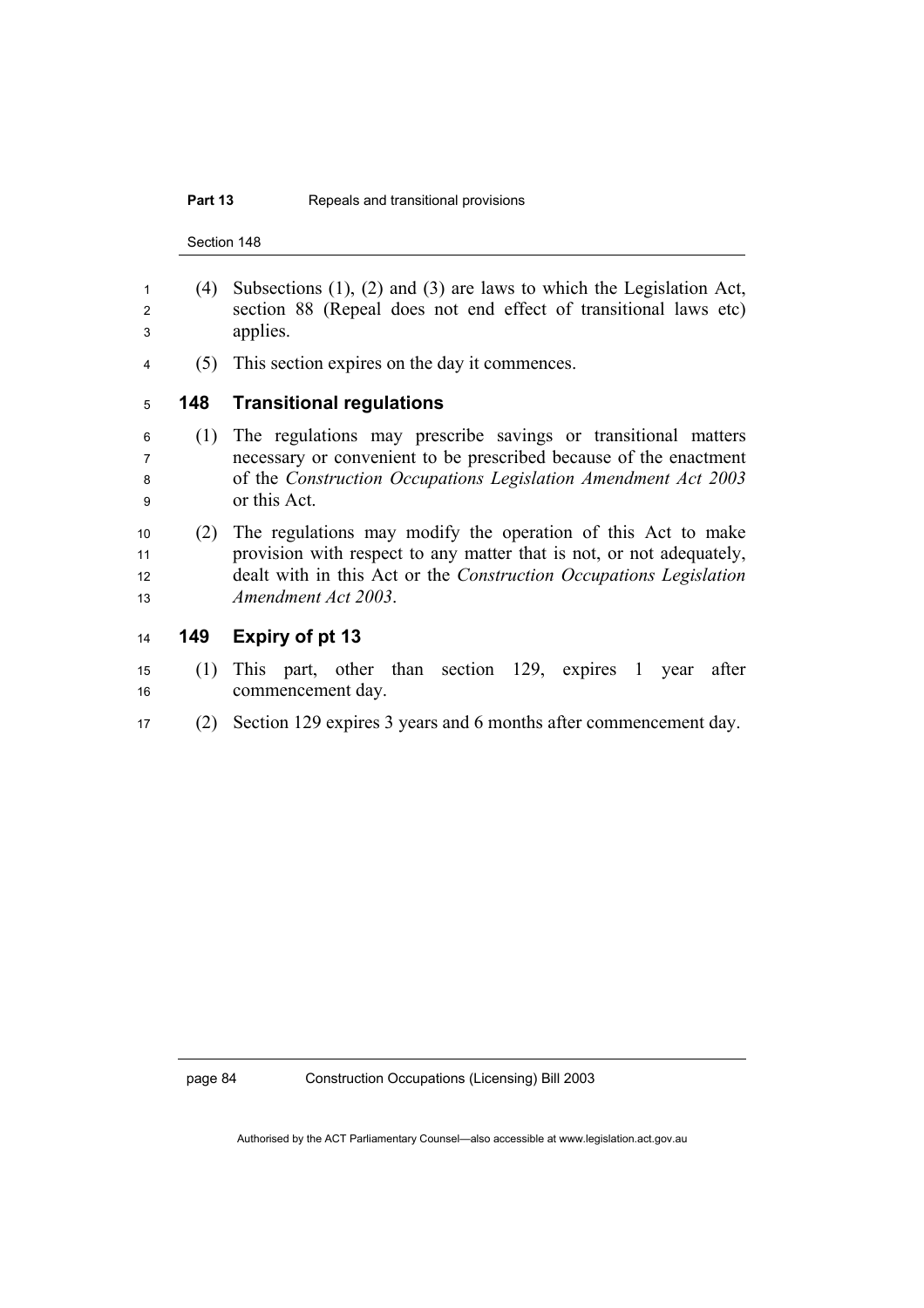New regulations **Schedule 1** 

# <sup>1</sup>**Schedule 1 New regulations**

2 (see s 147)



Australian Capital Territory

# <sup>3</sup>**Construction Occupations (Licensing)**  <sup>4</sup>**Regulations 2003**

## <sup>5</sup>**Subordinate Law SL2003-**

- 6 made under the
- 7 *Construction Occupations (Licensing) Act 2003*

Construction Occupations (Licensing) Bill 2003

page 85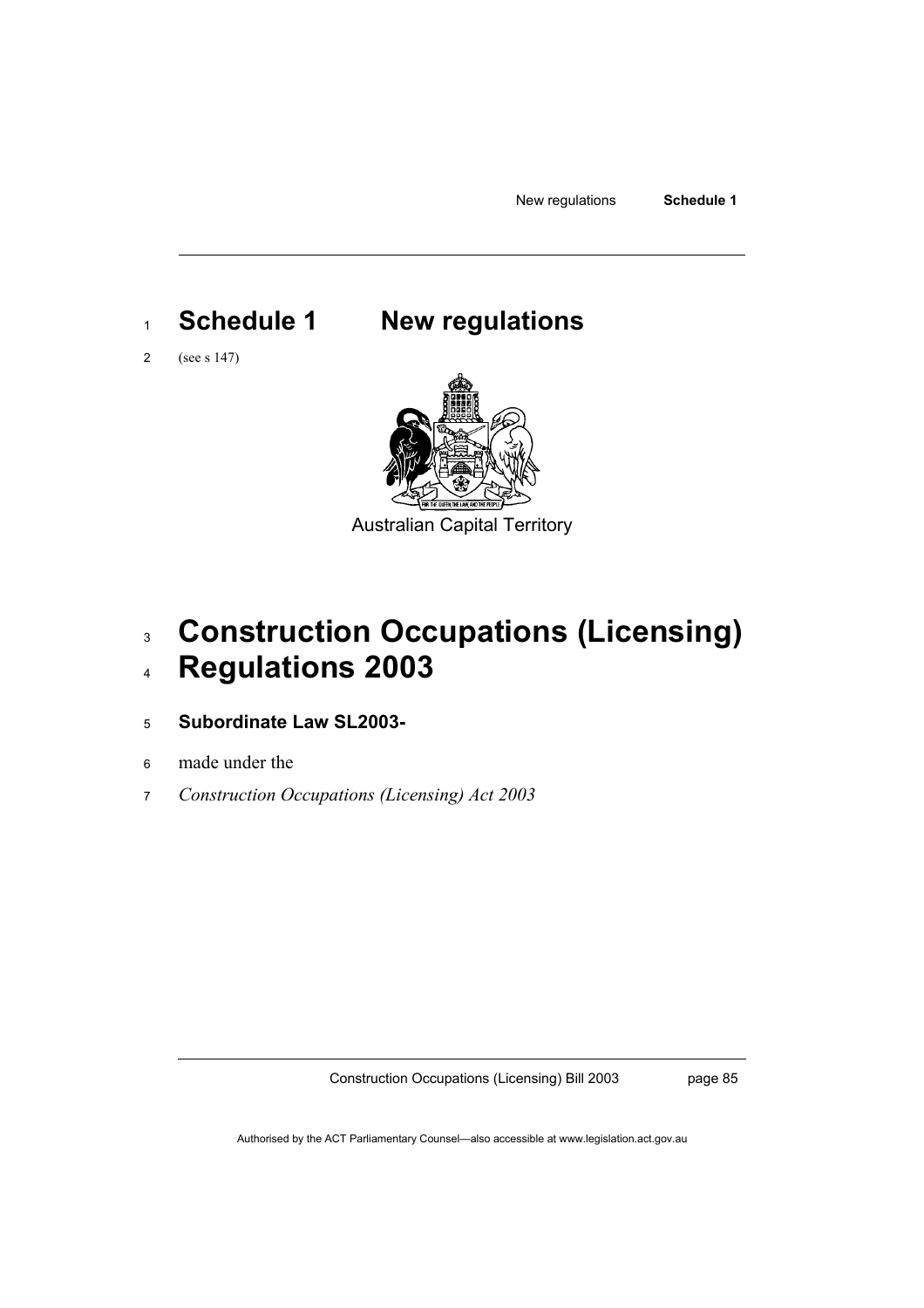## **Part 1 Preliminary**

- **1 Name of regulations**
- These regulations are the *Construction Occupations (Licensing) Regulations 2003*.

## **2 Dictionary**

- The dictionary at the end of these regulations is part of these regulations.
- *Note 1* The dictionary at the end of these regulations defines certain terms used in this Act, and includes references (*signpost definitions*) to other terms defined elsewhere.
- For example, the signpost definition '*specialist building work*—see the *Building Act 2003*, section 9.' means that the term 'specialist building work' is defined in that section and the definition applies to these 14 regulations.
- *Note 2* A definition in the dictionary (including a signpost definition) applies to the entire regulations unless the definition, or another provision of the regulations, provides otherwise or the contrary intention otherwise 18 appears (see Legislation Act, s 155 and s 156 (1)).

## **3 Notes**

A note included in these regulations is explanatory and is not part of 21 these regulations. *Note* See Legislation Act, s 127 (1), (4) and (5) for the legal status of notes.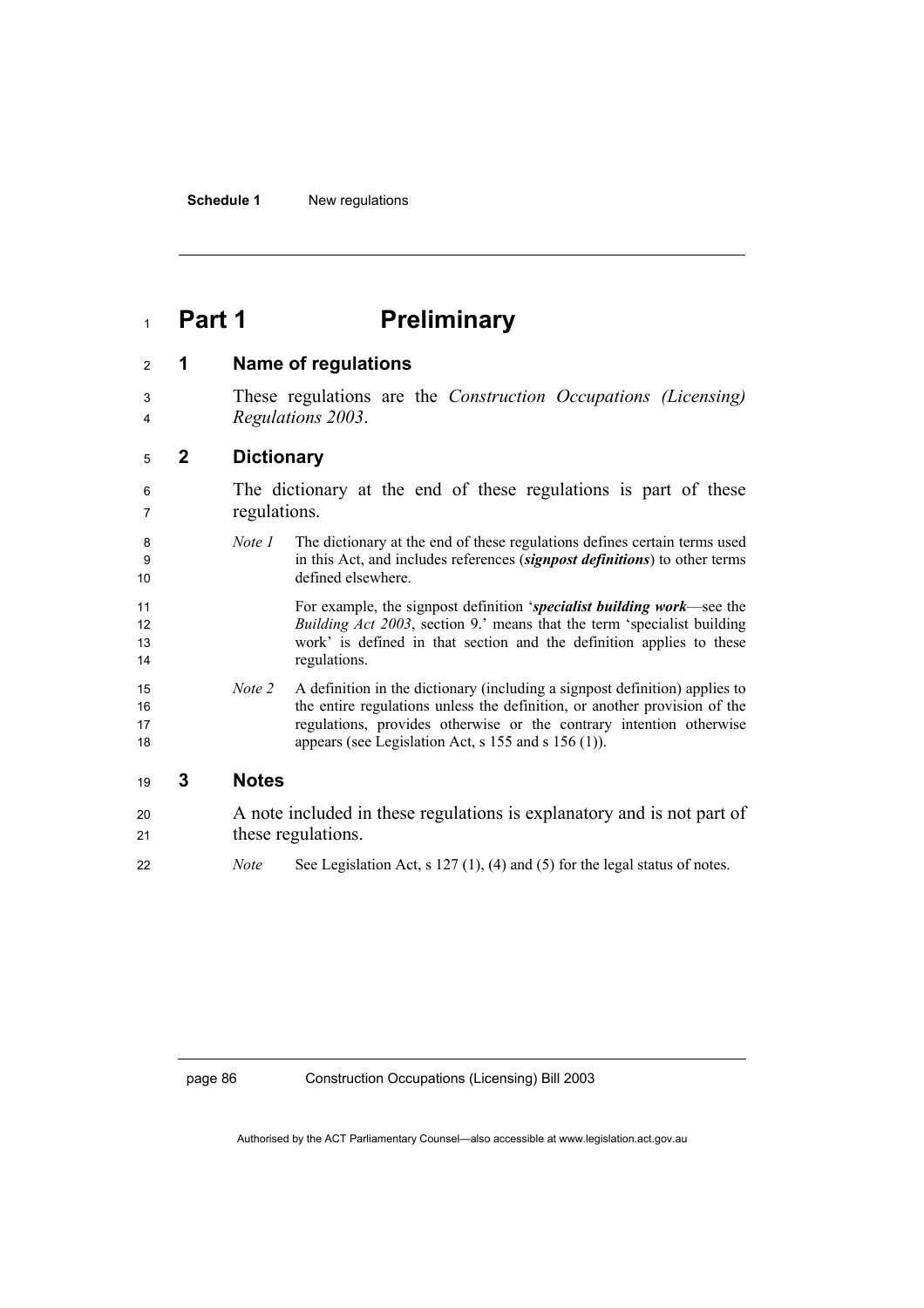| $\overline{2}$ | 4 | Code etc     | Offences against regulations-application of Criminal                                                                      |
|----------------|---|--------------|---------------------------------------------------------------------------------------------------------------------------|
| 3<br>4         |   | regulations. | Other legislation applies in relation to offences against these                                                           |
| 5              |   | Note 1       | Criminal Code                                                                                                             |
| 6<br>7         |   |              | The Criminal Code, ch 2 applies to all offences against these regulations<br>(see Code, pt $2.1$ ).                       |
| 8              |   |              | The chapter sets out the general principles of criminal responsibility                                                    |
| -9             |   |              | (including burdens of proof and general defences), and defines terms                                                      |
| 10<br>11       |   |              | used for offences to which the Code applies (eg conduct, intention,<br><i>recklessness</i> and <i>strict liability</i> ). |
| 12             |   | Note 2       | Penalty units                                                                                                             |
| 13<br>14       |   |              | The Legislation Act, s 133 deals with the meaning of offence penalties<br>that are expressed in penalty units.            |

page 87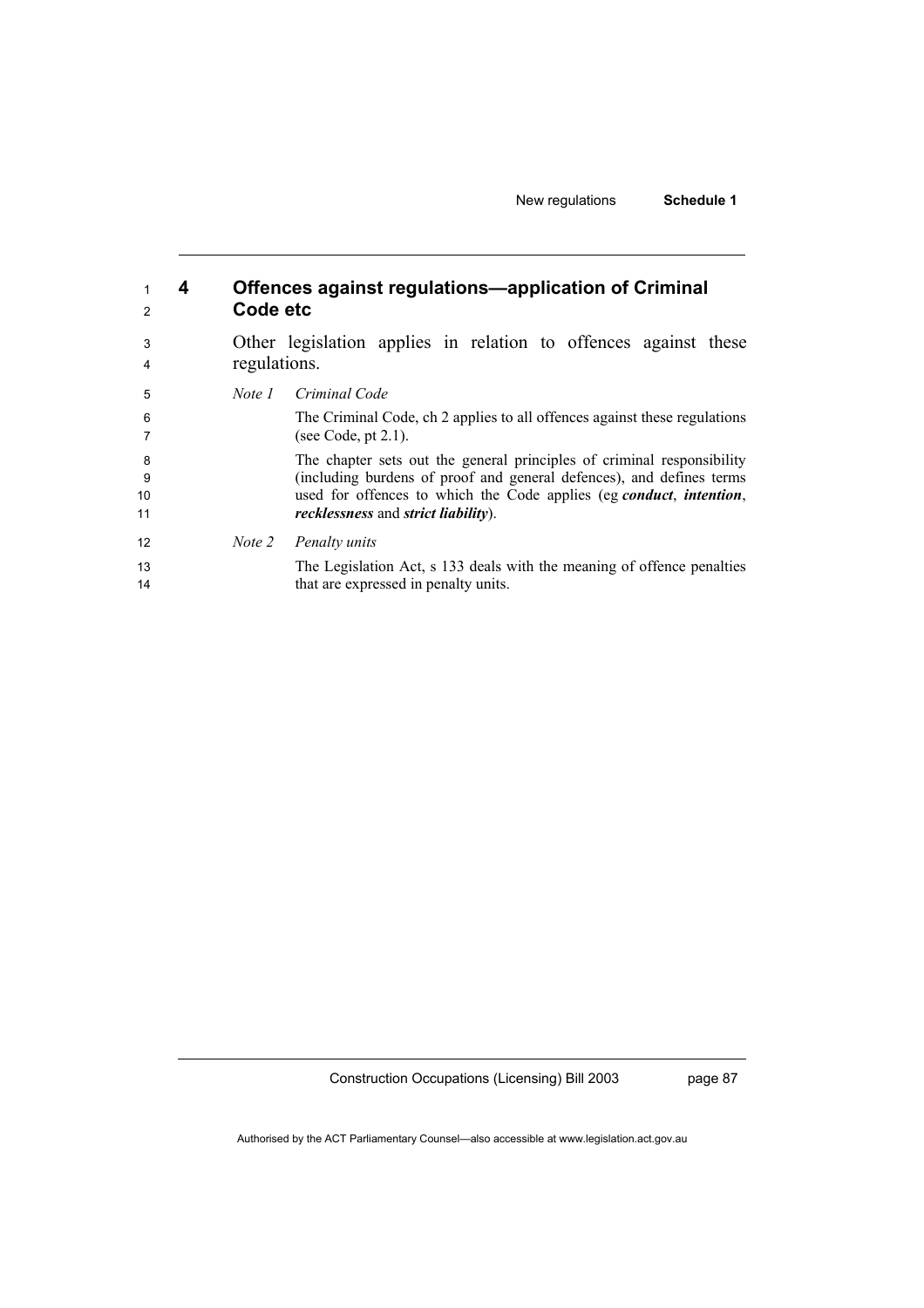# **Part 2 Licences**

| $\overline{2}$       | 5 | Licence applications-Act, s 17 (3)                                                                                                                                                                    |
|----------------------|---|-------------------------------------------------------------------------------------------------------------------------------------------------------------------------------------------------------|
| 3                    |   | A licence application must contain the following information:                                                                                                                                         |
| 4                    |   | the applicant's name;<br>(a)                                                                                                                                                                          |
| 5<br>6               |   | construction occupation and class of construction<br>(b)<br>the<br>occupation the application relates to;                                                                                             |
| 7                    |   | any endorsement being applied for;<br>(c)                                                                                                                                                             |
| 8                    |   | if the applicant is an individual—<br>(d)                                                                                                                                                             |
| 9                    |   | the applicant's date of birth; and<br>(i)                                                                                                                                                             |
| 10                   |   | the applicant's residential address;<br>(ii)                                                                                                                                                          |
| 11<br>12<br>13<br>14 |   | if the applicant is applying for a principal building<br>(iii)<br>surveyor employee or general building<br>surveyor<br>employee licence—the name of the applicant's employer<br>or proposed employer; |
| 15                   |   | if the applicant is a partnership—<br>(e)                                                                                                                                                             |
| 16                   |   | evidence of the existence of the partnership; and<br>(i)                                                                                                                                              |
| 17                   |   | (ii)<br>the name of each partner; and                                                                                                                                                                 |
| 18                   |   | if a partner is a corporation—the partner's ACN; and<br>(iii)                                                                                                                                         |
| 19<br>20<br>21       |   | the name, business address, telephone and fax number<br>(iv)<br>and email address (if any) of each of the applicant's<br>nominees;                                                                    |
| 22                   |   | if the applicant is a corporation—<br>(f)                                                                                                                                                             |
| 23                   |   | its ACN; and<br>(i)                                                                                                                                                                                   |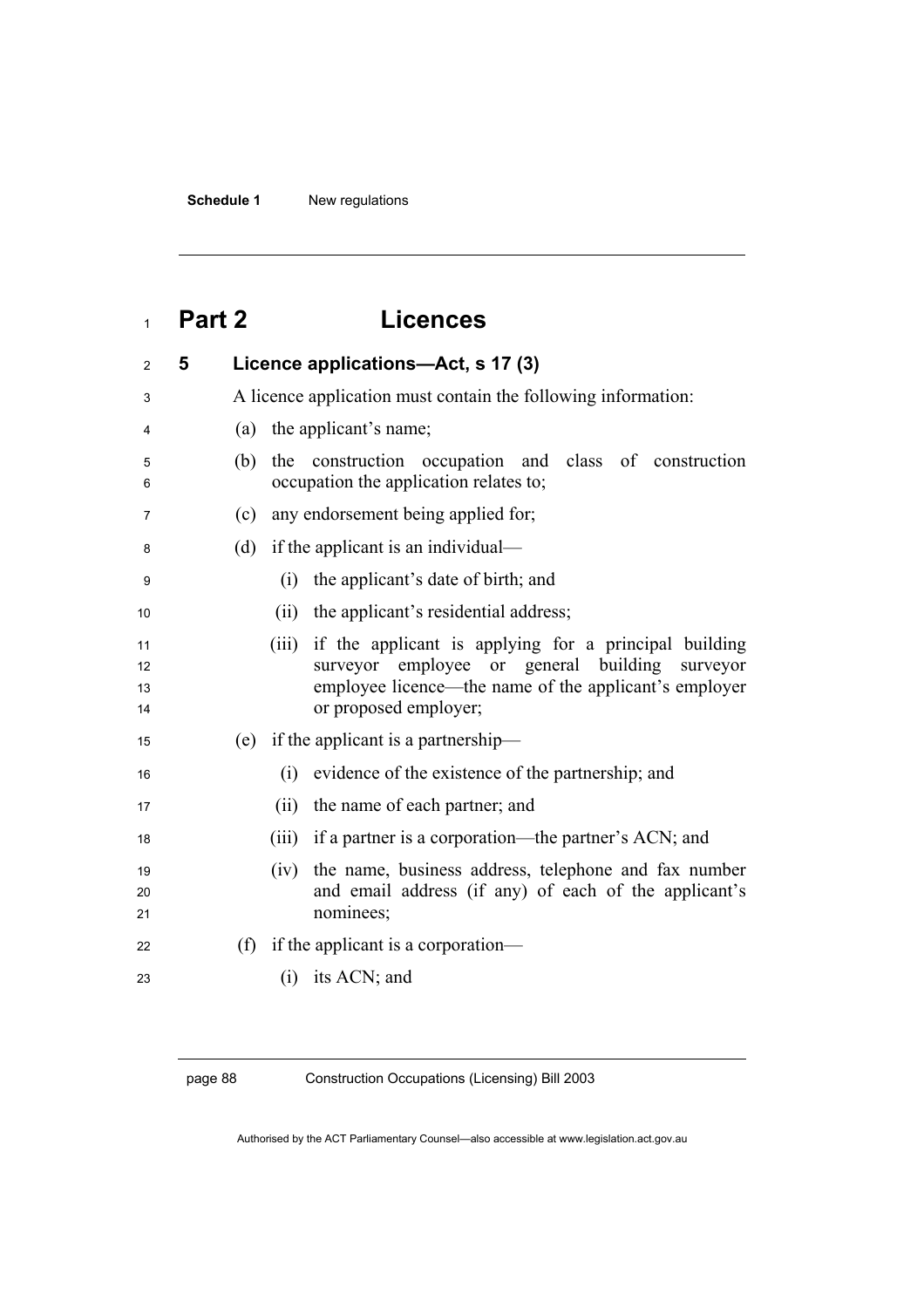| 1<br>2<br>3                      | the name, business address, telephone and fax number<br>(ii)<br>and email address (if any) of each of the applicant's<br>nominees; and                                                                                                                                                    |
|----------------------------------|-------------------------------------------------------------------------------------------------------------------------------------------------------------------------------------------------------------------------------------------------------------------------------------------|
| 4<br>5<br>6                      | an extract about the history of the corporation from a<br>(iii)<br>kept<br>by the Australian Securities<br>database<br>and<br><b>Investments Commission;</b>                                                                                                                              |
| (g)<br>7<br>8                    | the applicant's business telephone and fax number and email<br>address (if any);                                                                                                                                                                                                          |
| (h)<br>9<br>10<br>11<br>12<br>13 | if the application is for a licence as a building surveyor or a<br>plumbing plan certifier—the name of the insurer who will<br>provide the insurance mentioned in regulation 17 (Eligibility to<br>be building surveyor) or regulation 18 (Eligibility to be<br>plumbing plan certifier); |
| (i)<br>14<br>15<br>16            | evidence that the applicant is eligible to be licensed in the<br>construction occupation or class of construction occupation<br>applied for;                                                                                                                                              |
| (i)<br>17<br>18<br>19            | if an endorsement is being applied for-evidence that the<br>applicant is capable of providing each construction service<br>allowed to be provided under the endorsement;                                                                                                                  |
| (k)<br>20<br>21                  | whether the applicant has been licensed before and, if so,<br>details of each previous licence;                                                                                                                                                                                           |
| (1)<br>22<br>23<br>24<br>25      | whether the applicant has been convicted or found guilty of<br>any offence involving fraud, dishonesty or violence,<br>punishable by imprisonment for 1 year or more and, if so,<br>details of each conviction or finding;                                                                |
| (m)<br>26<br>27<br>28<br>29      | evidence that the applicant has, or has access to, financial<br>resources adequate to complete any work that will be<br>authorised under the licence that the applicant can otherwise<br>do.                                                                                              |
| <b>Note</b><br>30<br>31          | Under the Spent Convictions Act 2000, an applicant need not include in<br>an application certain spent convictions.                                                                                                                                                                       |

page 89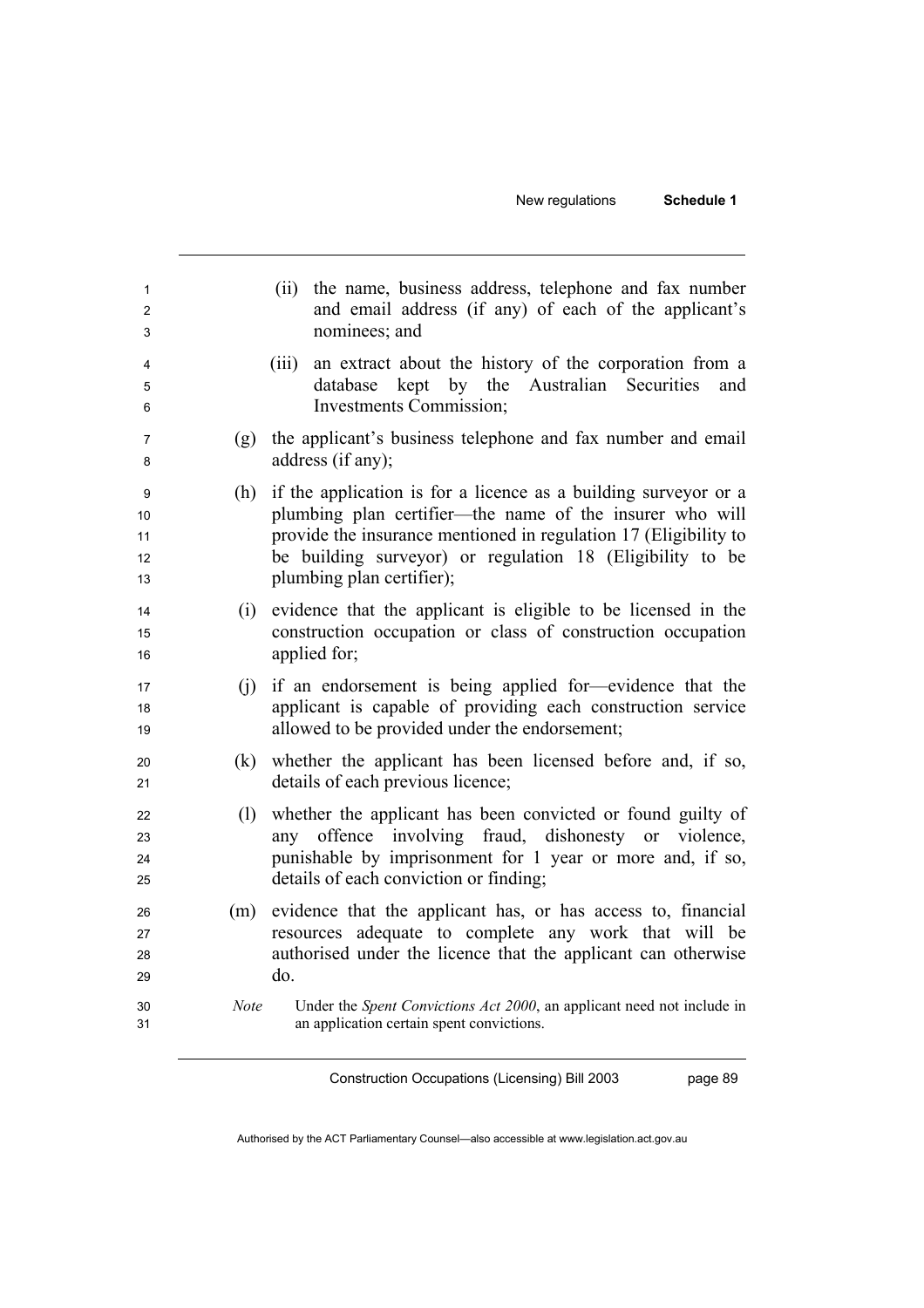## **Schedule 1** New regulations

| 1                    | 6   | Information required on licence—Act, s 23 (2)                                                                                                                                                                        |
|----------------------|-----|----------------------------------------------------------------------------------------------------------------------------------------------------------------------------------------------------------------------|
| 2<br>3               | (1) | In addition to the information required by the Act, section $23$ (2),<br>the following information must be included on a licence:                                                                                    |
| 4                    |     | any endorsement relating to the licence;<br>(a)                                                                                                                                                                      |
| 5<br>6               |     | the period for which the licence is issued in relation to each<br>(b)<br>construction occupation and class of construction occupation;                                                                               |
| 7                    |     | if the licensee is a partnership—<br>(c)                                                                                                                                                                             |
| 8                    |     | the name of each partner; and<br>(i)                                                                                                                                                                                 |
| 9                    |     | (ii) if a partner is a corporation—the partner's ACN;                                                                                                                                                                |
| 10                   |     | if the licensee is a corporation—its ACN;<br>(d)                                                                                                                                                                     |
| 11<br>12<br>13       |     | whether the licence is subject to conditions and, if it is, which<br>(e)<br>construction occupation or class of construction occupation the<br>conditions apply to.                                                  |
| 14                   | (2) | A licence condition may, but need not, be included on the licence.                                                                                                                                                   |
| 15                   | 7   | Term of licences generally-Act, s 24                                                                                                                                                                                 |
| 16<br>17             | (1) | The maximum period for which a licence in the following<br>construction occupations may be issued or renewed is 3 years:                                                                                             |
| 18                   |     | builder;<br>(a)                                                                                                                                                                                                      |
| 19                   |     | electrician;<br>(b)                                                                                                                                                                                                  |
| 20                   |     | $(c)$ plumber;                                                                                                                                                                                                       |
| 21                   |     | (d)<br>drainer;                                                                                                                                                                                                      |
| 22                   |     | (e) gasfitter.                                                                                                                                                                                                       |
| 23<br>24<br>25<br>26 | (2) | However, an applicant for the issue or renewal of the licence may<br>apply for a 1-year licence and, if the applicant does apply, the<br>maximum period for which the licence may be issued or renewed is<br>1 year. |

page 90 Construction Occupations (Licensing) Bill 2003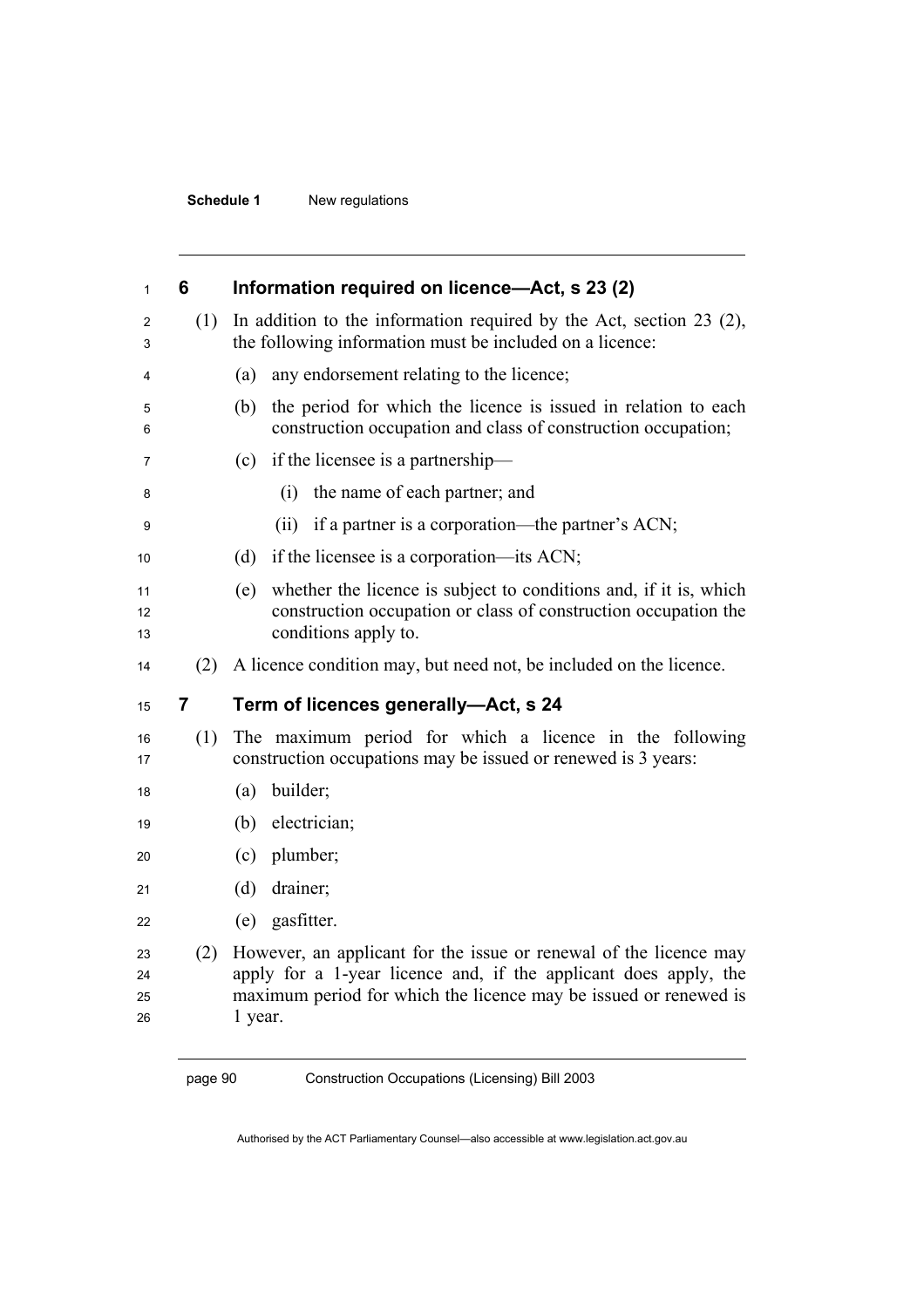New regulations **Schedule 1** 

| 1<br>2                        | 8   | Term of licence for building surveyors and plumbing plan<br>certifiers-Act, s 24                                                                                                                                                                                                |
|-------------------------------|-----|---------------------------------------------------------------------------------------------------------------------------------------------------------------------------------------------------------------------------------------------------------------------------------|
| 3<br>$\overline{4}$<br>5      | (1) | The maximum period for which a licence in the construction<br>occupation of building surveyor or plumbing plan certifier may be<br>issued is 1 year.                                                                                                                            |
| 6<br>$\overline{7}$<br>8<br>9 | (2) | However, if the applicant for the issue or renewal of the licence has<br>insurance required under these regulations for a period less than 1<br>year, the maximum period for which the licence may be issued or<br>renewed is the period for which the applicant has insurance. |

Construction Occupations (Licensing) Bill 2003

page 91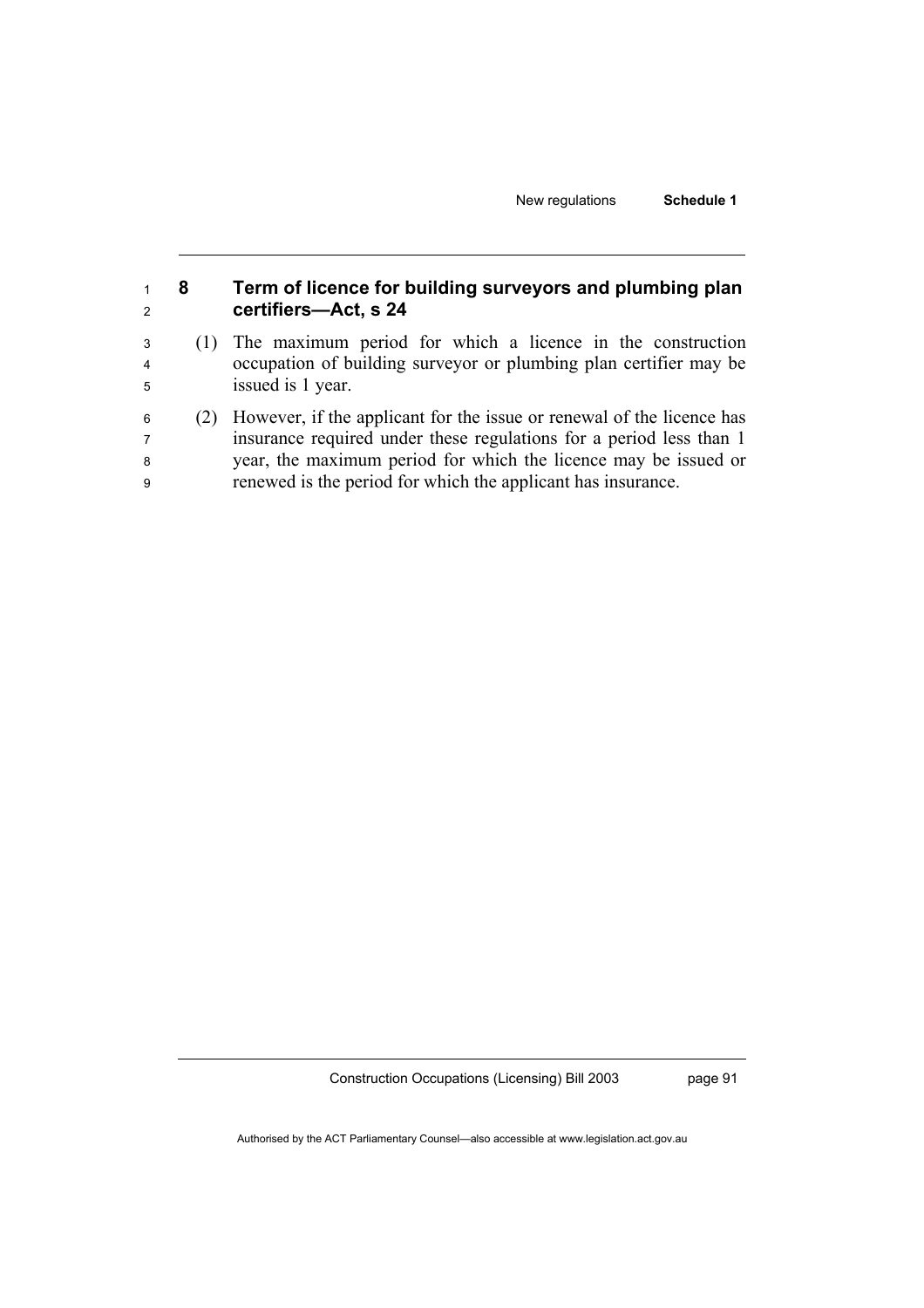# <sup>1</sup>**Part 3 Register**

| $\overline{c}$     | 9   | <b>Particulars in register</b>                                                                                                                                                                                                                                      |
|--------------------|-----|---------------------------------------------------------------------------------------------------------------------------------------------------------------------------------------------------------------------------------------------------------------------|
| 3<br>4             | (1) | The register must contain the following particulars in relation to a<br>licensee:                                                                                                                                                                                   |
| 5                  |     | the details included in the licensee's licence;<br>(a)                                                                                                                                                                                                              |
| 6<br>7             |     | the licensee's business telephone and fax number and email<br>(b)<br>address (if any);                                                                                                                                                                              |
| 8<br>9<br>10<br>11 |     | if the licensee is a building survey or a plumbing plan<br>(c)<br>certifier—the name of the insurer who provides the insurance<br>mentioned in regulation 17 (Eligibility to be building surveyor)<br>or regulation 18 (Eligibility to be plumbing plan certifier); |
| 12<br>13<br>14     |     | if the licensee is a corporation or partnership—the name,<br>(d)<br>business address, telephone and fax number and email address<br>(if any) of each of the licensee's nominees;                                                                                    |
| 15<br>16           |     | if the licensee's licence is suspended—details of the<br>(e)<br>suspension;                                                                                                                                                                                         |
| 17<br>18           |     | if the licensee has ever had a licence suspended—details of the<br>(f)<br>suspension, if available;                                                                                                                                                                 |
| 19<br>20           |     | details of any suspension of the licence, whether or not the<br>(g)<br>suspension has ended, if available;                                                                                                                                                          |
| 21<br>22           |     | details of any disciplinary action taken against the licensee, if<br>(h)<br>available;                                                                                                                                                                              |
| 23<br>24           |     | whether any disciplinary action is being taken against the<br>(i)<br>licensee.                                                                                                                                                                                      |
| 25<br>26           | (2) | The registrar may enter in the register any other details the registrar<br>considers appropriate, including information about former licensees.                                                                                                                     |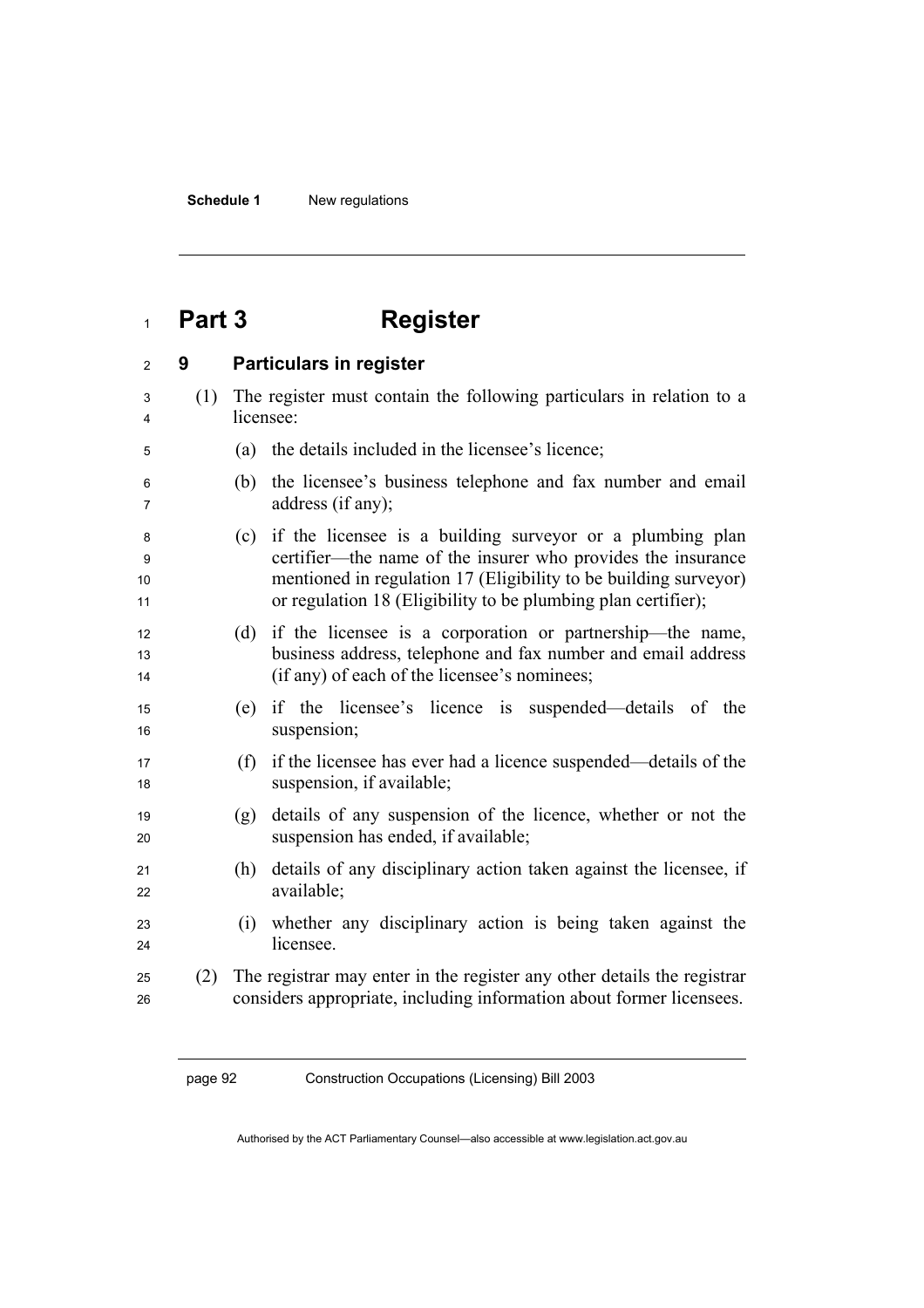New regulations **Schedule 1** 

| $1 \quad$      | 10 | <b>Keeping register</b>                                         |
|----------------|----|-----------------------------------------------------------------|
| 2              |    | The registrar may—                                              |
| 3              |    | correct a mistake, error or omission in the register; or<br>(a) |
| $\overline{4}$ |    | correct or omit an entry that has become inaccurate.<br>(b)     |

Construction Occupations (Licensing) Bill 2003

page 93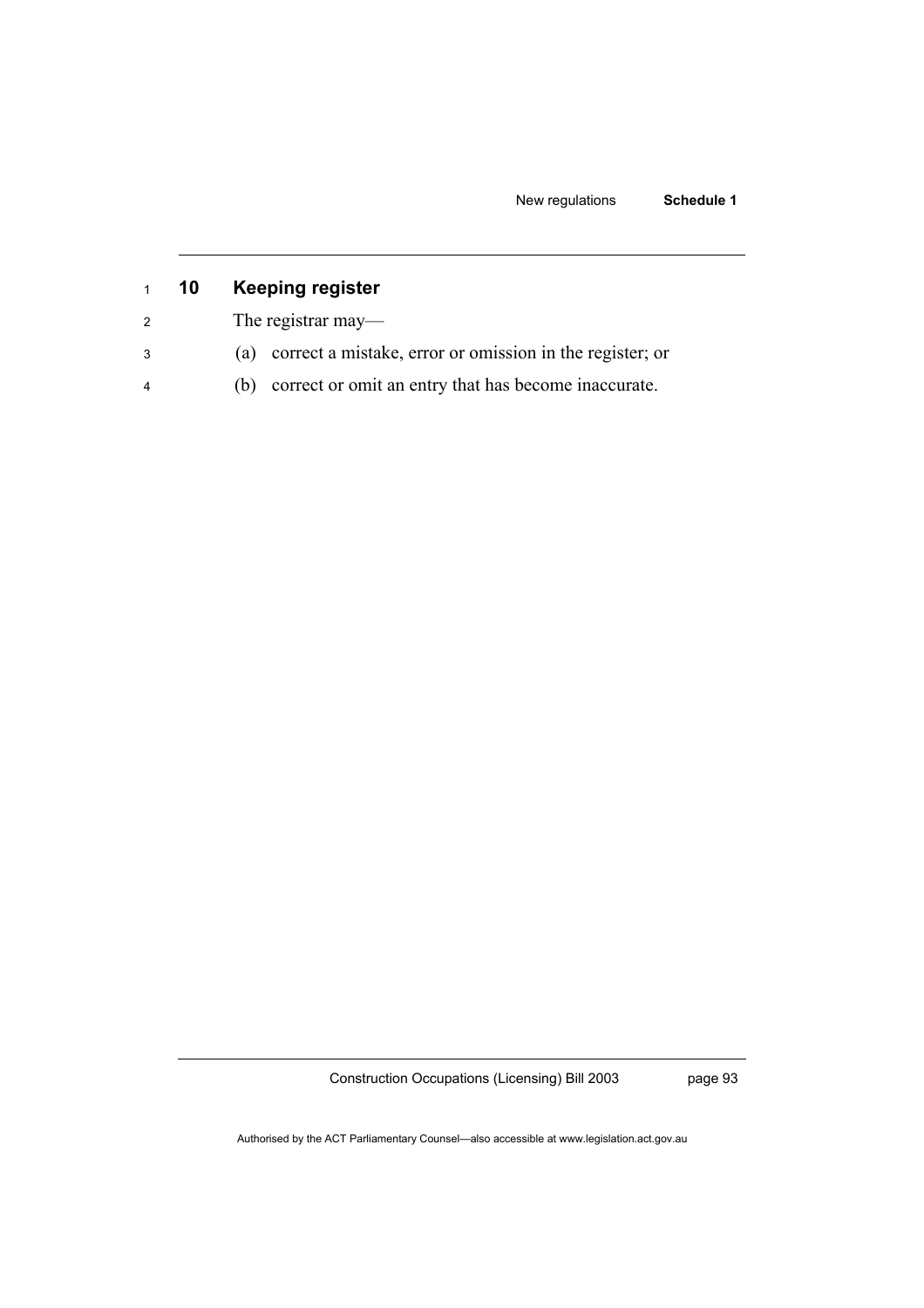# **Part 4 General eligibility requirements**

# **Division 4.1 Eligibility to be licensed**

| 4              | 11  | Not eligible because of suspension                                                                                                                                                     |
|----------------|-----|----------------------------------------------------------------------------------------------------------------------------------------------------------------------------------------|
| 5<br>6         |     | An entity is not eligible to be licensed in a construction occupation<br>or class of construction occupation if-                                                                       |
| 7<br>8         |     | (a) the entity is licensed in another occupation or class of<br>occupation; and                                                                                                        |
| 9              |     | (b) the licence is suspended; and                                                                                                                                                      |
| 10<br>11<br>12 |     | the registrar is satisfied that, because of the grounds for the<br>(c)<br>suspension, it is not appropriate for the entity to be licensed in<br>the occupation or class of occupation. |
| 13             |     | A suspended licence may be renewed (see Act, s 25 (4)).<br><b>Note</b>                                                                                                                 |
| 14             | 12  | Individuals not eligible                                                                                                                                                               |
| 15             | (1) | An individual is not eligible to be licensed if—                                                                                                                                       |
| 16<br>17       |     | the application is for a licence that would allow the applicant to<br>(a)<br>provide a construction service without supervision; and                                                   |
| 18             |     | (b) the individual has been found guilty of an offence—                                                                                                                                |
| 19             |     | that involves fraud or dishonesty; and<br>(i)                                                                                                                                          |
| 20             |     | is punishable by imprisonment for at least 1 year.<br>(i)                                                                                                                              |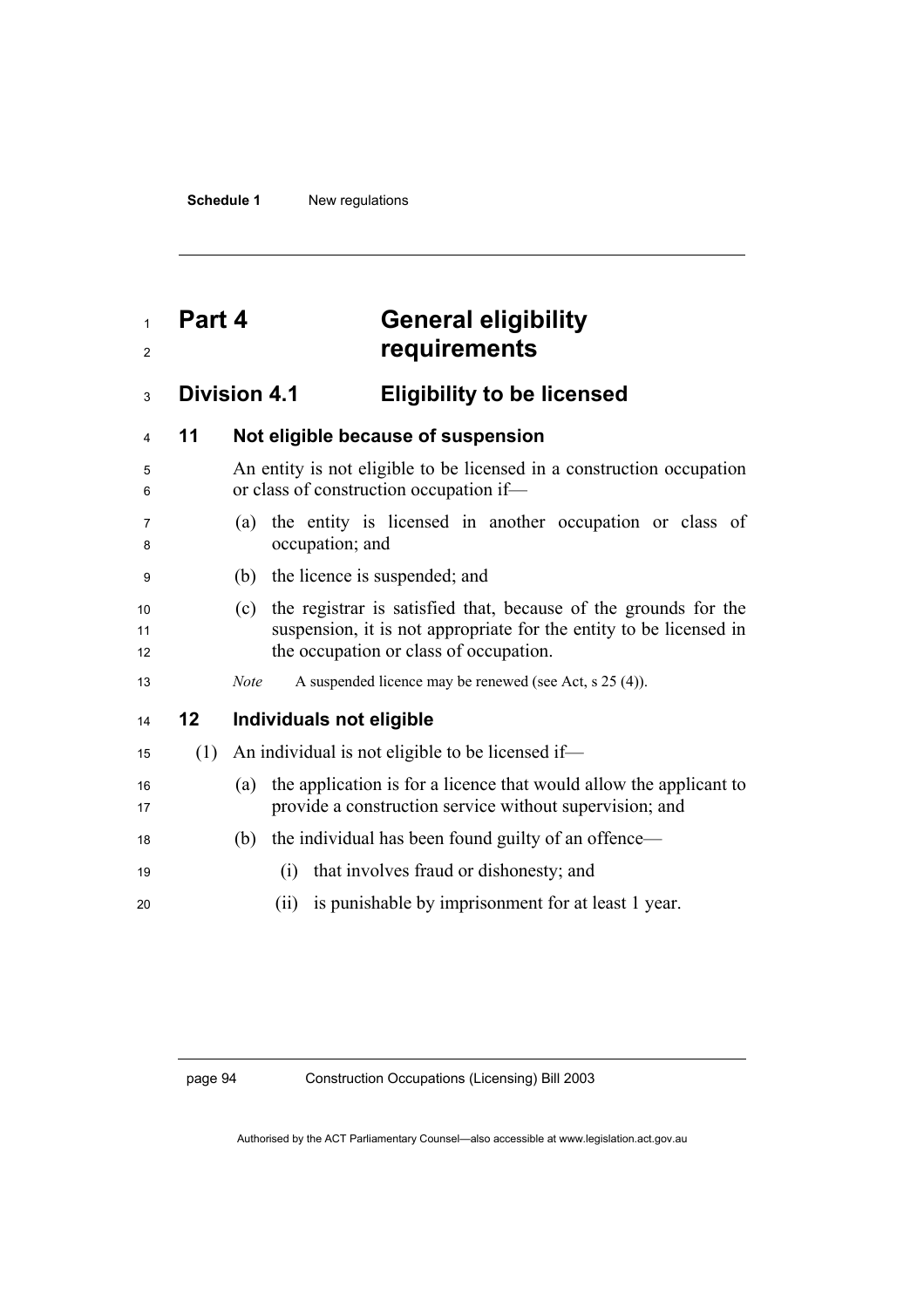| 13  | <b>Qualifications for individuals</b>                                                                                                                                                                                                                                                   |
|-----|-----------------------------------------------------------------------------------------------------------------------------------------------------------------------------------------------------------------------------------------------------------------------------------------|
| (1) | The registrar may, in writing, declare the qualifications necessary<br>for an individual to be eligible to be licensed in a construction<br>occupation or occupation class.                                                                                                             |
| (2) | Before making a declaration in relation to a construction occupation<br>or occupation class, the registrar must consult the advisory board for<br>the occupation or class.                                                                                                              |
| (3) | A declaration is a notifiable instrument.                                                                                                                                                                                                                                               |
|     | Note<br>A notifiable instrument must be notified under the Legislation Act.                                                                                                                                                                                                             |
| 14  | <b>Skill assessment of individuals</b>                                                                                                                                                                                                                                                  |
| (1) | This regulation applies if the registrar is not satisfied that an<br>applicant has a qualification required to be eligible for the licence<br>applied for.                                                                                                                              |
| (2) | The registrar may require the applicant to undertake an assessment<br>to find out whether the applicant has a skill reasonably necessary to<br>satisfactorily exercise the functions of a construction occupation or<br>class of construction occupation under the licence applied for. |
| (3) | An assessment may consist of 1 or more of the following:                                                                                                                                                                                                                                |
|     | an assessment by a person who the registrar is satisfied is<br>(a)<br>competent to make the assessment;                                                                                                                                                                                 |
|     | an examination, which may have practical, written and oral<br>(b)<br>aspects, by a registered training organisation that the registrar<br>is satisfied is competent to set and assess the examination;                                                                                  |
|     | an examination of a record of the applicant's experience<br>(c)<br>provided by the applicant;                                                                                                                                                                                           |
|     | the undertaking of a test, or a series of tests, approved by the<br>(d)                                                                                                                                                                                                                 |

page 95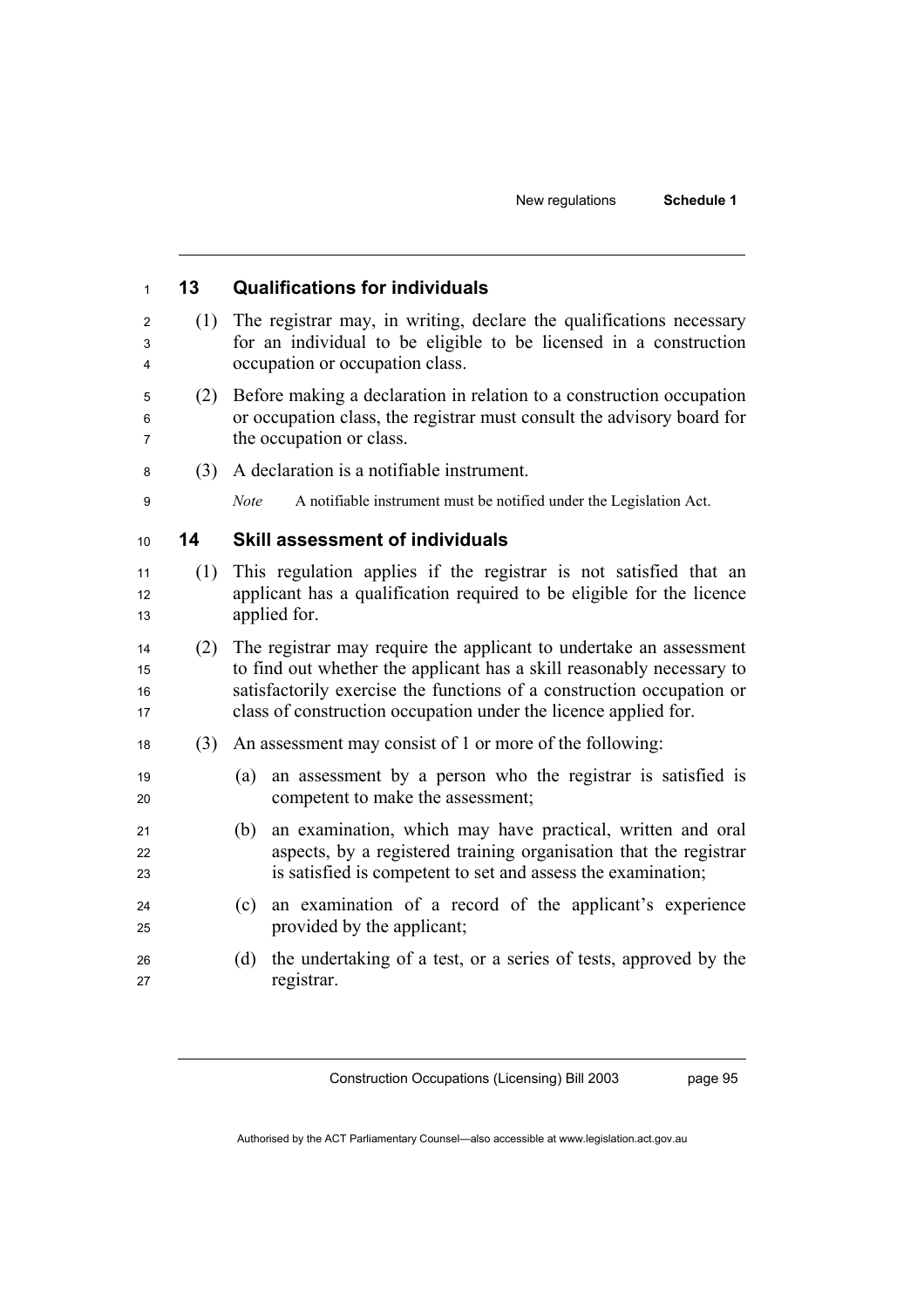## **Schedule 1** New regulations

| 1<br>2                     | (4) | The applicant must pay to the Territory the reasonable costs<br>incurred by the Territory in arranging or carrying out an assessment.                                                                                                                                                             |
|----------------------------|-----|---------------------------------------------------------------------------------------------------------------------------------------------------------------------------------------------------------------------------------------------------------------------------------------------------|
| 3<br>4                     | (5) | An applicant is not eligible to be licensed if the applicant has not<br>complied with subregulation (4).                                                                                                                                                                                          |
| 5                          | (6) | In this regulation:                                                                                                                                                                                                                                                                               |
| 6<br>7                     |     | registered training organisation—see the Tertiary Accreditation<br>and Registration Act 2003, dictionary.                                                                                                                                                                                         |
| 8<br>9                     | 15  | Corporations and partnerships eligible for some<br>occupations                                                                                                                                                                                                                                    |
| 10<br>11                   |     | (1) A corporation or partnership is eligible to be licensed only in the<br>following construction occupations or occupation classes:                                                                                                                                                              |
| 12                         |     | builder;<br>(a)                                                                                                                                                                                                                                                                                   |
| 13                         |     | building surveyor;<br>(b)                                                                                                                                                                                                                                                                         |
| 14                         |     | drainer;<br>(c)                                                                                                                                                                                                                                                                                   |
| 15                         |     | (d)<br>electrician, electrical contractor class;                                                                                                                                                                                                                                                  |
| 16                         |     | gasfitter;<br>(e)                                                                                                                                                                                                                                                                                 |
| 17                         |     | (f) plumber.                                                                                                                                                                                                                                                                                      |
| 18<br>19<br>20<br>21       | (2) | Also, a corporation or partnership is eligible to be licensed in a<br>construction occupation or occupation class only if the corporation<br>or partnership has a nominee who is licensed in the occupation or<br>class.                                                                          |
| 22<br>23<br>24<br>25<br>26 | (3) | However, a partnership is not eligible to be licensed in a<br>construction occupation or occupation class if a partner has been<br>found guilty, whether in the ACT or anywhere else, of an offence<br>involving fraud, dishonesty or violence punishable by imprisonment<br>for at least 1 year. |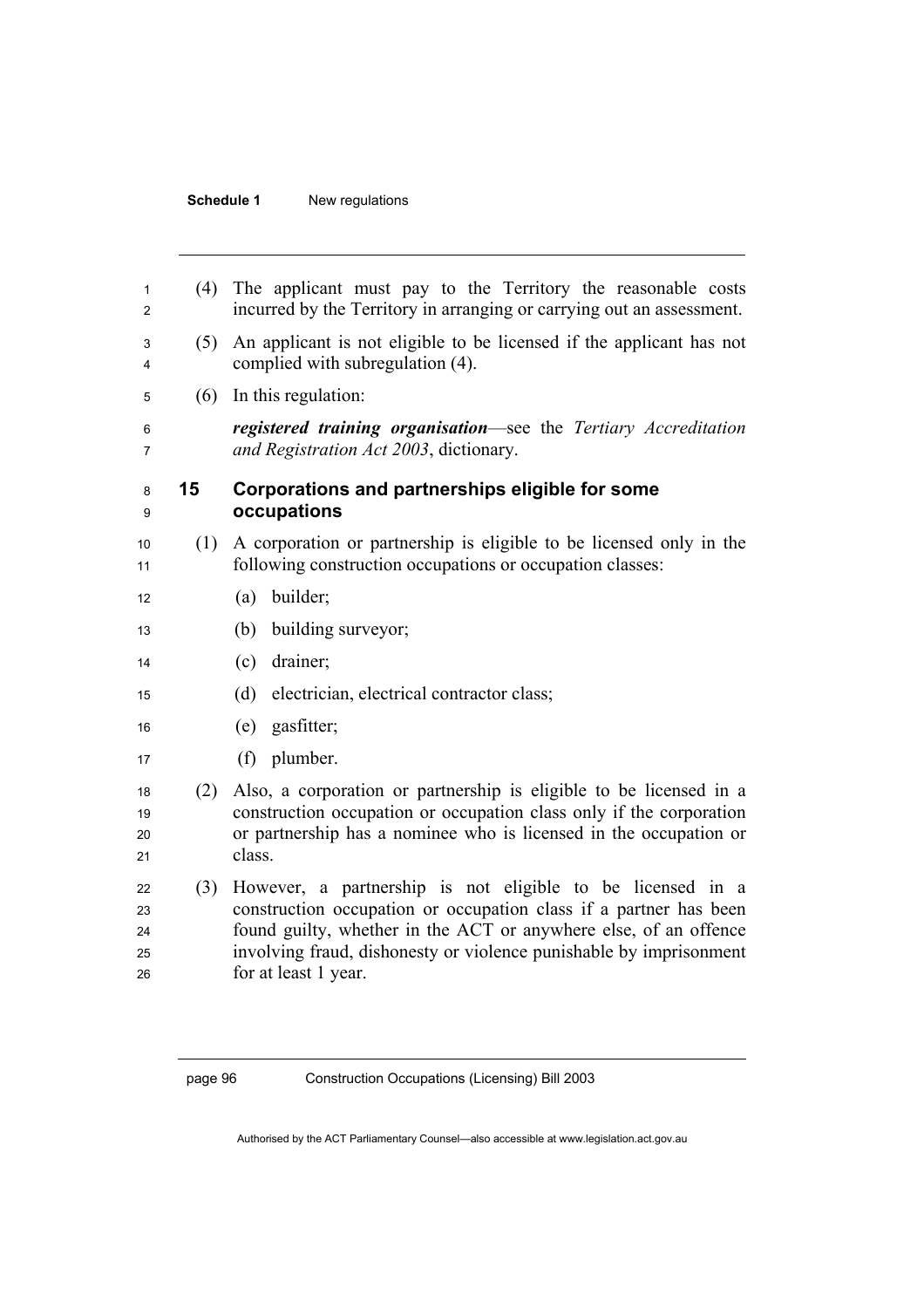| 16  | <b>Eligibility to be owner-builder</b>                                                                                                                                                                                       |
|-----|------------------------------------------------------------------------------------------------------------------------------------------------------------------------------------------------------------------------------|
|     | An individual is eligible to be an owner-builder only if—                                                                                                                                                                    |
|     | the individual owns the land on which the building work<br>(a)<br>allowed under the owner-builders licence is proposed to be<br>undertaken; and                                                                              |
|     | the building work has building approval under the <i>Building Act</i><br>(b)<br>2003; and                                                                                                                                    |
|     | the individual has not been granted an owner-builders licence<br>(c)<br>in relation to other land in the previous 5 years before applying<br>for the owner-builders licence.                                                 |
| 17  | <b>Eligibility to be building surveyor</b>                                                                                                                                                                                   |
| (1) | An applicant for a licence as a building survey or is eligible for the<br>licence only if the applicant satisfies the registrar that the applicant<br>is adequately insured.                                                 |
| (2) | A person is <i>adequately insured</i> if the person has professional<br>indemnity insurance that provides—                                                                                                                   |
|     | indemnity against claims for breach of professional duty as a<br>(a)<br>building certifier; and                                                                                                                              |
|     | a minimum limit of indemnity of \$1 000 000 for any 1 claim;<br>(b)<br>and                                                                                                                                                   |
|     | a minimum limit of indemnity of \$1 000 000 for the total of all<br>(c)<br>claims against the insured made in the period of cover; and                                                                                       |
|     | in addition to the indemnities mentioned in paragraphs (b) and<br>(d)<br>(c), a minimum limit of indemnity for the costs and expenses<br>of defending or settling a claim of 20% of the limit of<br>indemnity for the claim. |
|     |                                                                                                                                                                                                                              |

page 97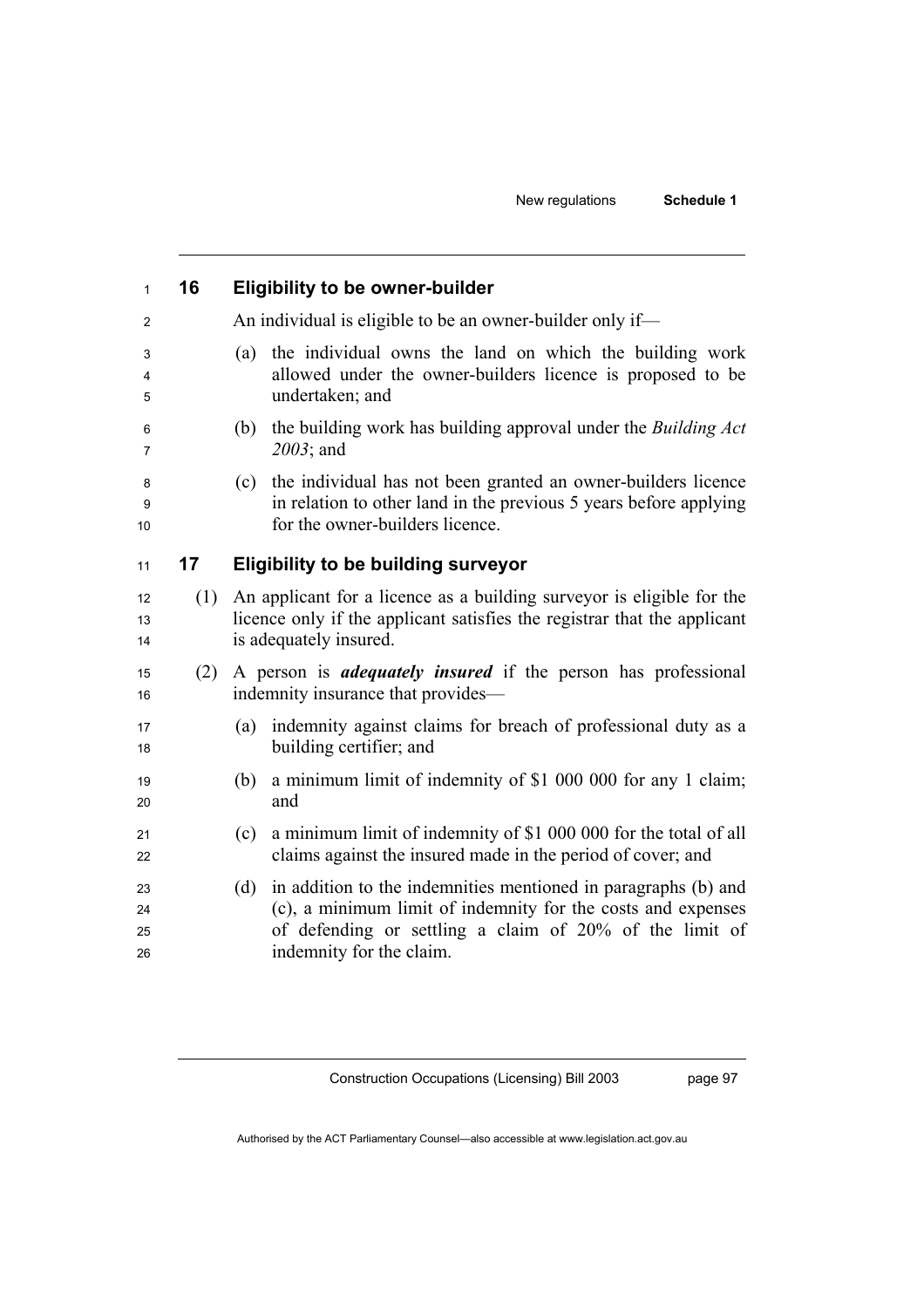## **Schedule 1** New regulations

| 1<br>2<br>3<br>4 |         | (3) For subregulation (2), a person is taken to have professional<br>indemnity insurance if the person is an applicant for a principal<br>building surveyor employee or general building surveyor employee<br>licence and the person's employer has the insurance. |  |  |
|------------------|---------|--------------------------------------------------------------------------------------------------------------------------------------------------------------------------------------------------------------------------------------------------------------------|--|--|
| 5                |         | (4) In subregulation (2) (d)—                                                                                                                                                                                                                                      |  |  |
| 6<br>7           |         | costs and expenses means costs and expenses incurred with the<br>insurer's consent.                                                                                                                                                                                |  |  |
| 8                | 18      | Eligibility to be plumbing plan certifier                                                                                                                                                                                                                          |  |  |
| 9<br>10<br>11    | (1)     | An applicant for a licence as a plumbing plan certifier is eligible for<br>the licence only if the applicant satisfies the registrar that the<br>applicant is adequately insured.                                                                                  |  |  |
| 12<br>13         |         | (2) An individual is <i>adequately insured</i> to be a plumbing plan certifier<br>if the person has professional indemnity insurance that provides—                                                                                                                |  |  |
| 14<br>15         |         | indemnity against claims for breach of professional duty as a<br>(a)<br>plumbing plan certifier; and                                                                                                                                                               |  |  |
| 16<br>17         |         | a minimum limit of liability of \$1 000 000 for each period of<br>(b)<br>insurance.                                                                                                                                                                                |  |  |
| 18               |         | <b>Nominees</b><br><b>Division 4.2</b>                                                                                                                                                                                                                             |  |  |
| 19               | 19      | Eligibility to be nominee—Act, s 28 (3)                                                                                                                                                                                                                            |  |  |
| 20<br>21         |         | An individual is eligible to be a nominee of a corporation or<br>partnership if-                                                                                                                                                                                   |  |  |
| 22<br>23         |         | (a) for a corporation—the individual is a director or employee of<br>the corporation; and                                                                                                                                                                          |  |  |
| 24               |         | for a partnership—the individual—<br>(b)                                                                                                                                                                                                                           |  |  |
| 25               |         | (i) is a partner; or                                                                                                                                                                                                                                               |  |  |
| 26<br>27         |         | is the nominee of a corporation that is a partner in the<br>(ii)<br>partnership; and                                                                                                                                                                               |  |  |
|                  | page 98 | Construction Occupations (Licensing) Bill 2003                                                                                                                                                                                                                     |  |  |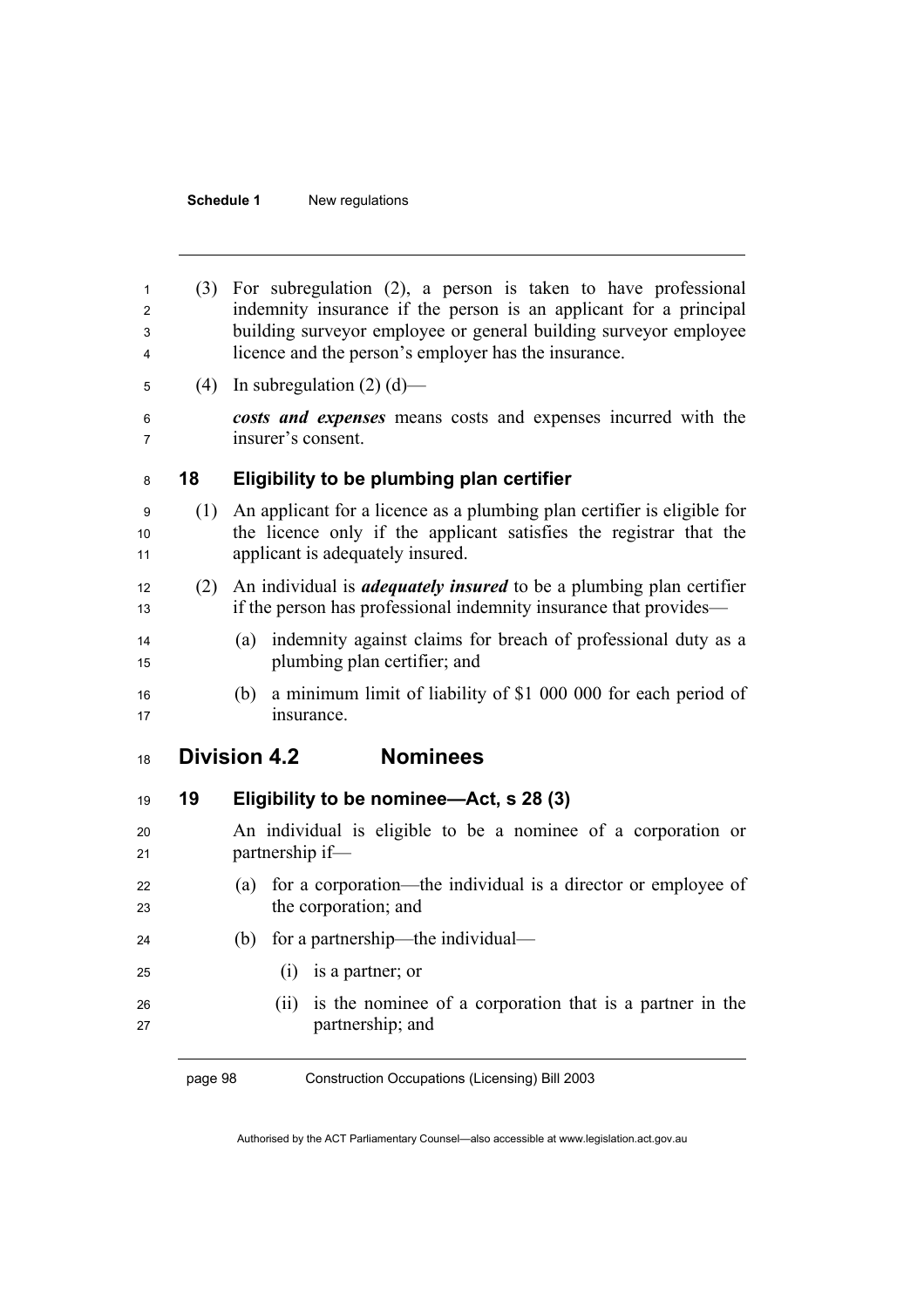| 1<br>2<br>3         | (c)         | the individual is licensed in a construction occupation that the<br>corporation or partnership is licensed in or applying to be<br>licensed in; and                                                                     |
|---------------------|-------------|-------------------------------------------------------------------------------------------------------------------------------------------------------------------------------------------------------------------------|
| 4<br>5              | (d)         | the individual is otherwise able to exercise the functions of a<br>nominee on a daily basis; and                                                                                                                        |
| 6                   | <i>Note</i> | For functions of nominees, see Act, s 31.                                                                                                                                                                               |
| 7                   | (e)         | for a construction occupation divided into classes—either—                                                                                                                                                              |
| 8<br>-9<br>10<br>11 |             | (i) the individual is licensed in the same class as, or a class<br>that allows the exercising of the same functions as, the<br>class the corporation or partnership is licensed in or<br>applying to be licensed in; or |
| 12<br>13            |             | (ii) the corporation or partnership has a nominee mentioned<br>in subparagraph (i).                                                                                                                                     |

page 99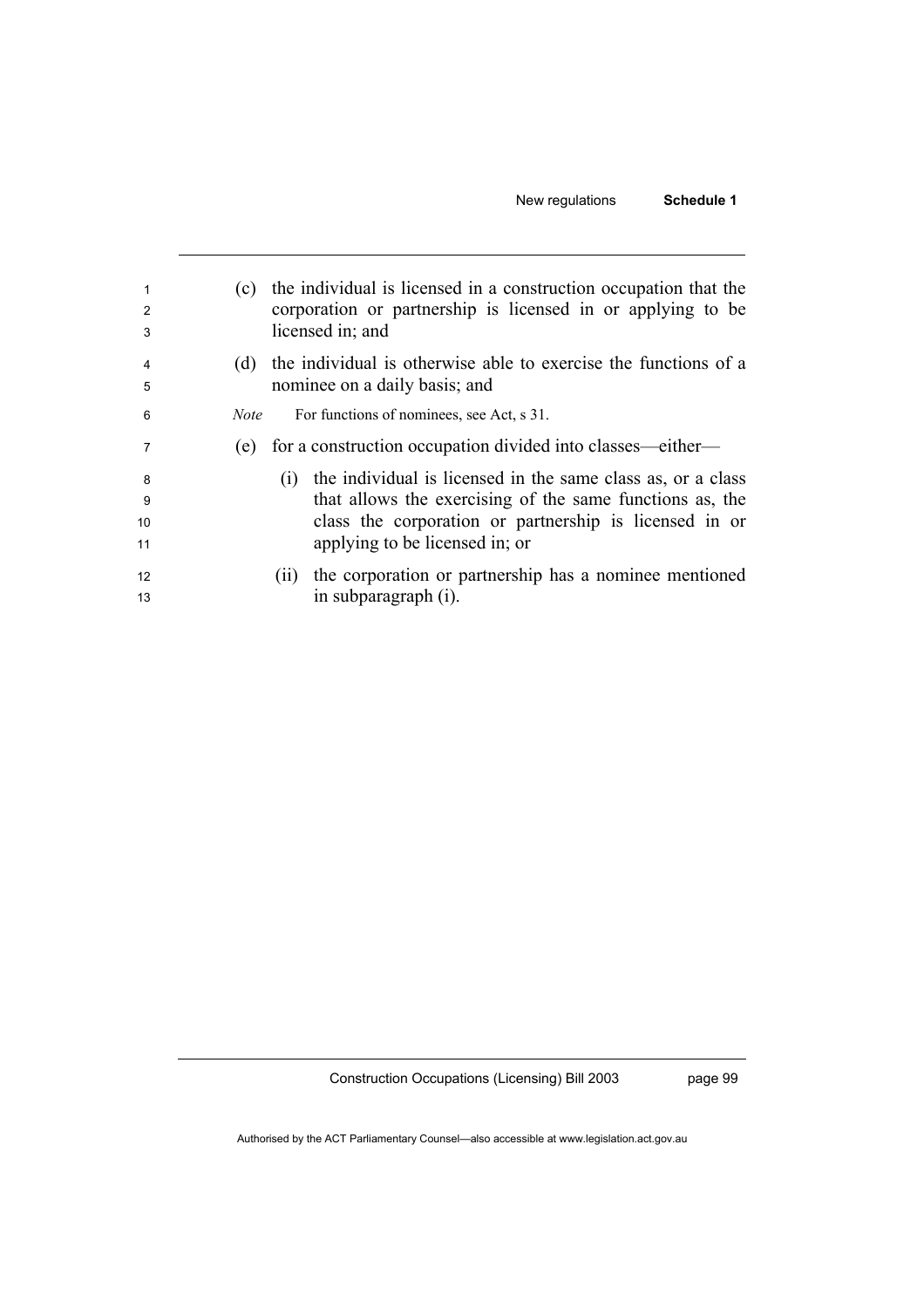## **Part 5 Licence conditions and endorsements**

## **Division 5.1 Licence conditions on licences**

## **20 Prescribed licence conditions—Act, s 21 (1)**

The conditions a licence is subject to include the applicable requirements in this division.

- 
- *Note* The registrar may also impose conditions on a licence (see Act, 8 s  $21 (2)$ .

## **21 Change of register information**

- (1) The licensee must tell the registrar in writing of any change in a 11 detail relating to the licensee that is recorded in the register.
- 12 (2) The notice must be given within 2 weeks after—
- (a) the day of the change to which it relates happened; or
- (b) the day the licensee became aware of the change.
- **22 Corporate licences**
- (1) This section applies if the licensee is a corporation.
- (2) The licensee must tell the registrar in writing if a person becomes or stops being a director or nominee.
- (3) The notice must be given to the registrar within 2 weeks after the day the person becomes or stops being a director or nominee.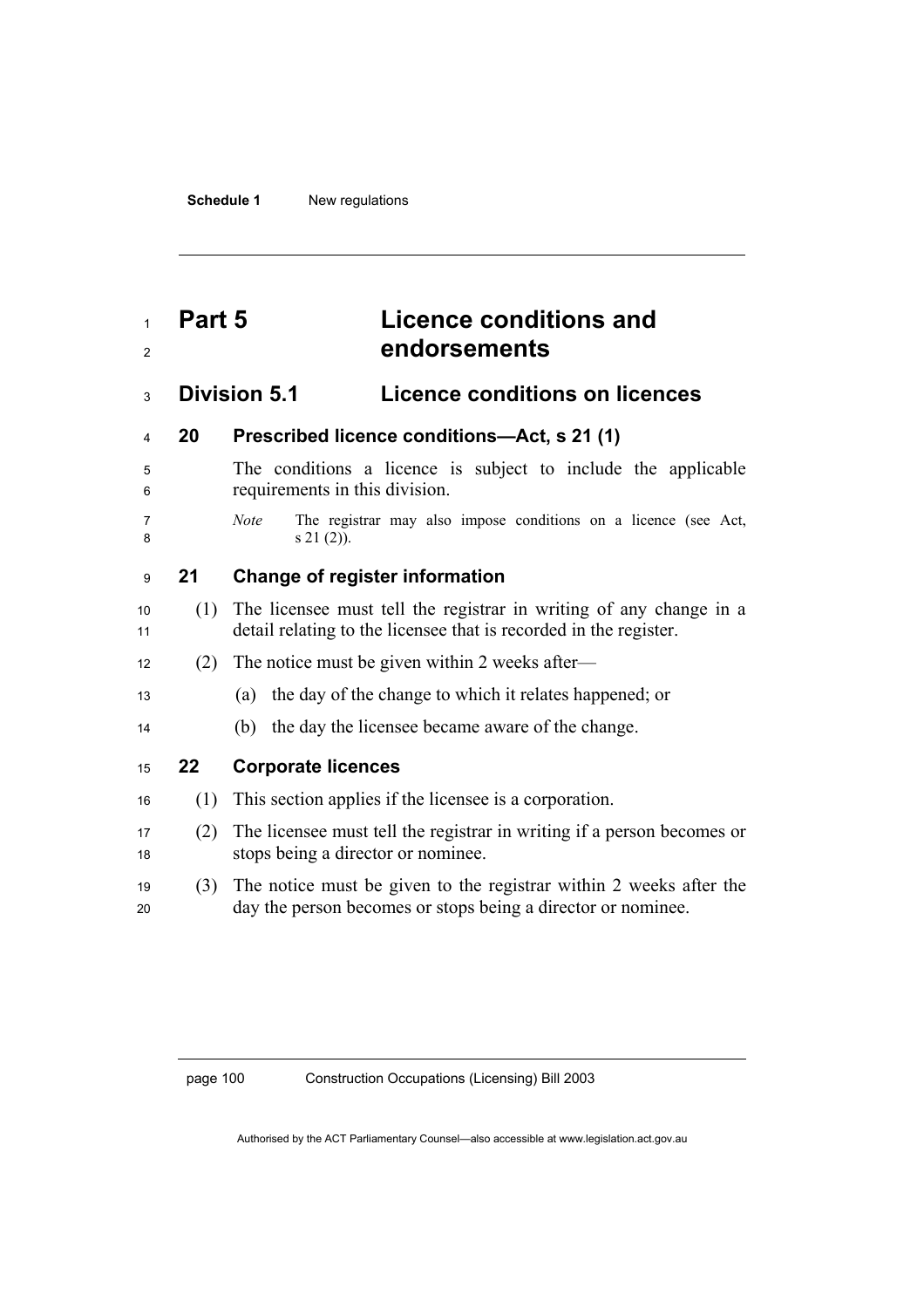## **23 Partnership licences**  (1) This section applies if the licensee is a partnership. (2) The partnership must tell the registrar in writing if a person becomes or stops being a partner or nominee. (3) The notice must be given to the registrar within 2 weeks after the day the person becomes or stops being a partner or nominee. **24 Individual licences**  (1) This section applies if the licensee is an individual. (2) The individual may provide construction services only as a nominee 10 or employee of a licensed entity if— (a) the individual becomes bankrupt or applies to take the benefit 12 of any law for the relief of insolvent debtors; and (b) the individual is a nominee or employee of a licensed entity.

## **25 Operative drainers**

A licensee in the operative drainer class of the construction 16 occupation drainer may only provide a construction service in that 17 occupation class as an employee.

### **26 Journeyperson gasfitters**

A licensee in the journeyperson gasfitter class in the construction 20 occupation gasfitter may only provide a construction service in that 21 occupation class as an employee.

### **27 Journeyperson plumbers**

A licensee in the journeyperson plumber class in the construction occupation of plumber may only provide a construction service in that occupation class as an employee.

Construction Occupations (Licensing) Bill 2003

page 101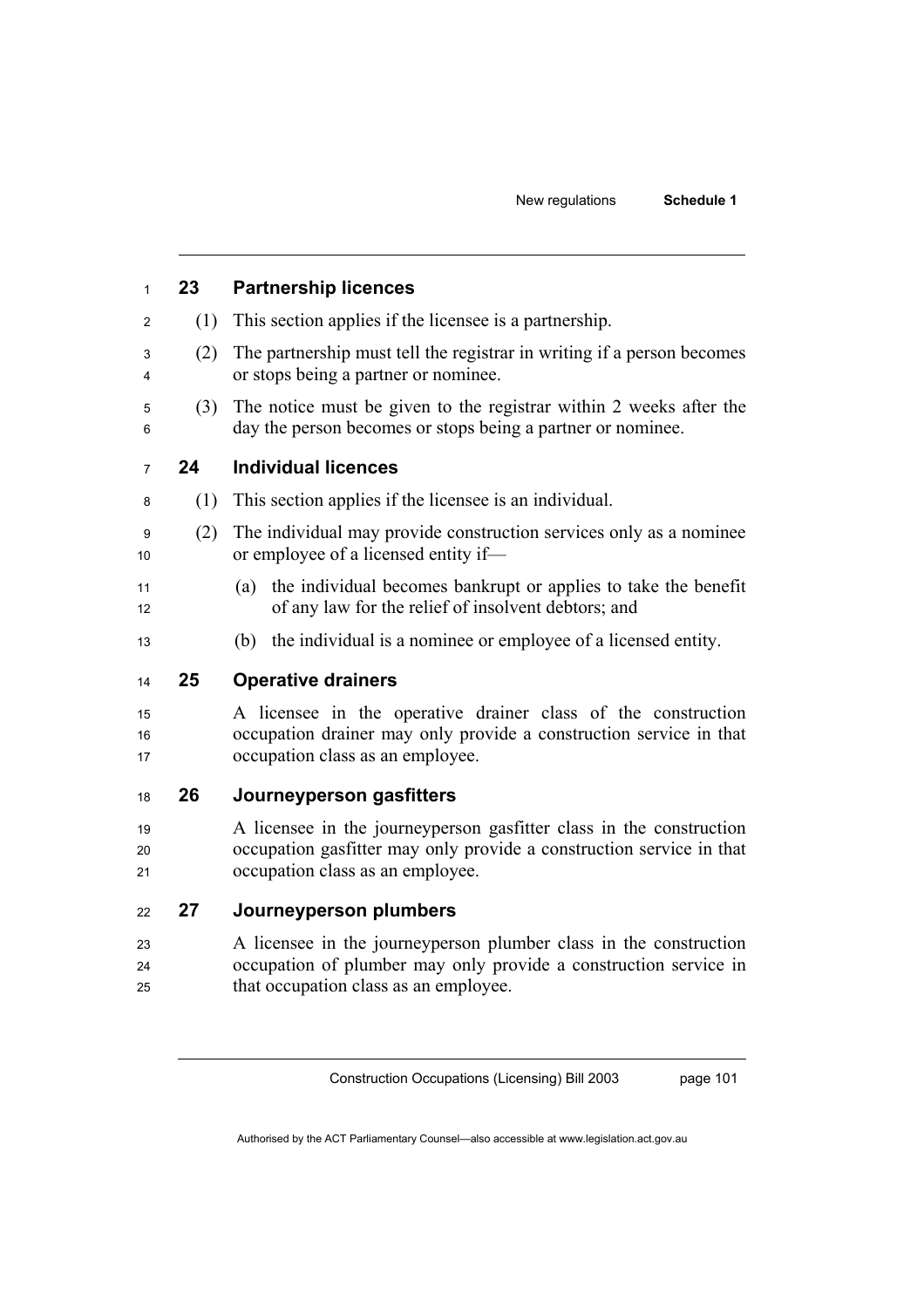| 1                    | 28  | <b>Certain building surveyors</b>                                                                                                                                                                                                   |
|----------------------|-----|-------------------------------------------------------------------------------------------------------------------------------------------------------------------------------------------------------------------------------------|
| 2<br>3               | (1) | This regulation applies to licensees in the following classes in the<br>construction occupation of building surveyor:                                                                                                               |
| 4                    |     | (a) principal building survey or employee;                                                                                                                                                                                          |
| 5                    |     | general building surveyor employee.<br>(b)                                                                                                                                                                                          |
| 6<br>7<br>8          | (2) | The licensee may only provide a construction service in that<br>occupation class as an employee of a licensee who holds insurance<br>of a kind mentioned in regulation 17 in relation to the employee.                              |
| 9                    |     | <b>Miscellaneous</b><br><b>Division 5.2</b>                                                                                                                                                                                         |
| 10                   | 29  | <b>Return of licence</b>                                                                                                                                                                                                            |
| 11                   | (1) | This section applies if the registrar decides to—                                                                                                                                                                                   |
| 12                   |     | amend a condition on a licence; or<br>(a)                                                                                                                                                                                           |
| 13                   |     | endorse a licence.<br>(b)                                                                                                                                                                                                           |
| 14<br>15             | (2) | The registrar may require a licensee to return the licence to the<br>registrar in relation to the amendment or endorsement.                                                                                                         |
| 16<br>17             |     | <b>Note</b><br>The registrar may, but need not, include a condition on a licence (see<br>reg $6(2)$ ).                                                                                                                              |
| 18                   | (3) | If the registrar requires the licensee to return the licence—                                                                                                                                                                       |
| 19                   |     | (a)<br>the licensee must return the licence; and                                                                                                                                                                                    |
| 20<br>21<br>22<br>23 |     | the registrar must return the licence to the licensee as soon as<br>(b)<br>the licence is amended (whether by including the condition on<br>the licence or otherwise) or endorsed, unless the licence is<br>suspended or cancelled. |
| 24<br>25             | (4) | A licensee commits an offence if the licensee fails to return a<br>licence under subsection $(3)$ $(a)$ .                                                                                                                           |
| 26                   |     | Maximum penalty: 5 penalty units.                                                                                                                                                                                                   |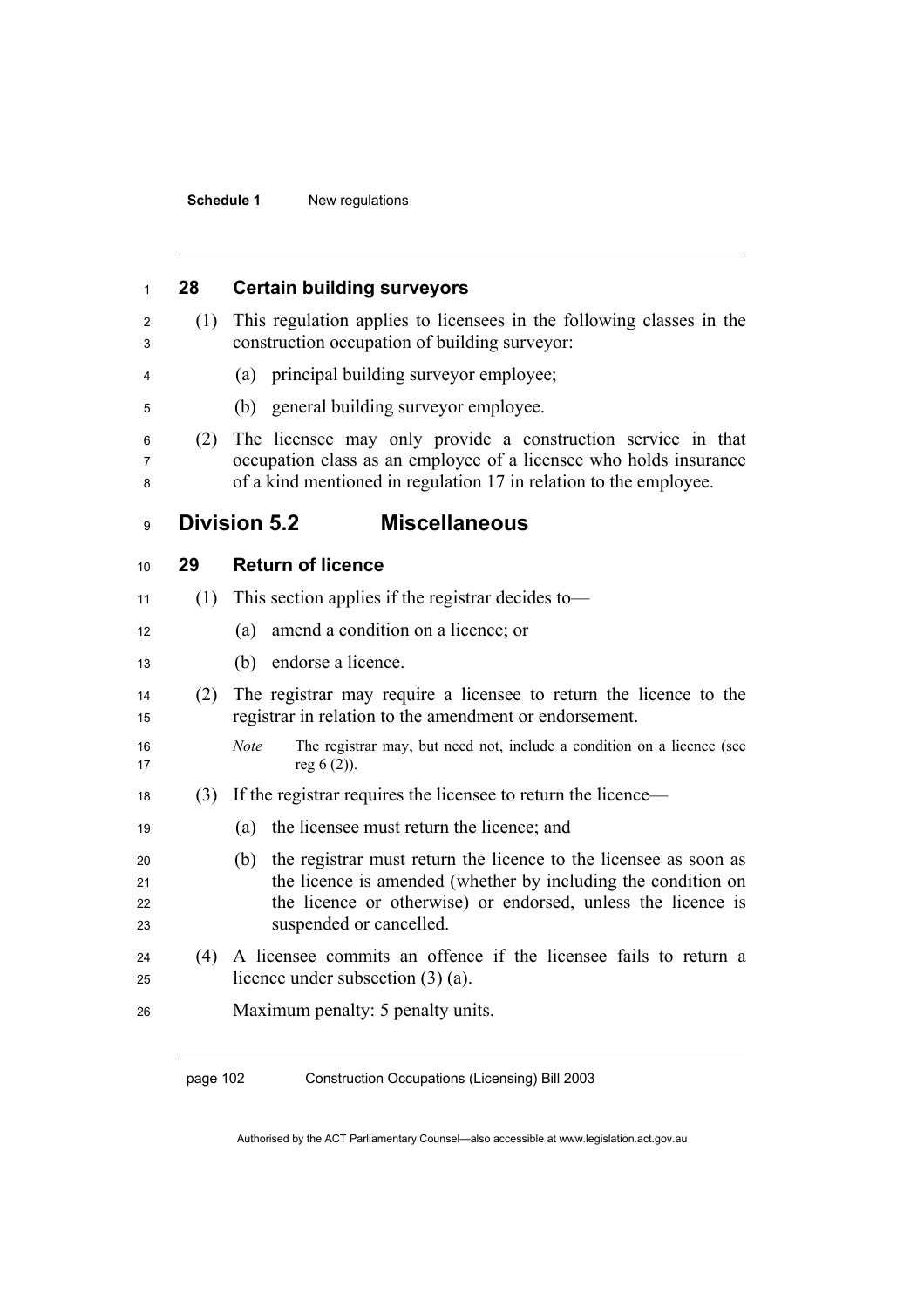| 1                          | (5) | An offence against subsection (4) is a strict liability offence.                                                                                                                                                                                                                                                       |  |  |  |
|----------------------------|-----|------------------------------------------------------------------------------------------------------------------------------------------------------------------------------------------------------------------------------------------------------------------------------------------------------------------------|--|--|--|
| $\overline{2}$<br>3        | 30  | <b>Endorsing builders licences for specialist building</b><br>work-Act, s 22                                                                                                                                                                                                                                           |  |  |  |
| 4<br>5<br>6                | (1) | The registrar may, on application, endorse a builders licence to<br>authorise the licensee to do specialist building work if satisfied that<br>the licensee can competently do the work.                                                                                                                               |  |  |  |
| 7<br>8                     | (2) | The endorsement may be subject to any condition the registrar is<br>satisfied protects the public.                                                                                                                                                                                                                     |  |  |  |
| 9<br>10                    | 31  | <b>Endorsing plumbers licences for backflow prevention</b><br>device test work-Act, s 22                                                                                                                                                                                                                               |  |  |  |
| 11<br>12<br>13             | (1) | The registrar may, on application, endorse a plumbers licence to<br>authorise the licensee to do backflow prevention device test work if<br>satisfied that the licensee can competently do the work.                                                                                                                   |  |  |  |
| 14                         | (2) | In this regulation:                                                                                                                                                                                                                                                                                                    |  |  |  |
| 15                         |     | backflow prevention device test work means-                                                                                                                                                                                                                                                                            |  |  |  |
| 16<br>17<br>18<br>19<br>20 |     | work in accordance with Australian Standard 2845.3, Water<br>(a)<br>Supply—Backflow prevention devices—Field testing and<br>maintenance, to test, or supervise the testing of, a backflow<br>prevention device that forms part of a water service, hot-water<br>system, irrigation system or fire sprinkler system; or |  |  |  |
| 21                         |     | the production of a report about a test under paragraph (a).<br>(b)                                                                                                                                                                                                                                                    |  |  |  |
| 22                         | 32  | <b>Replacement licences</b>                                                                                                                                                                                                                                                                                            |  |  |  |
| 23<br>24<br>25             |     | The registrar may, on application, issue a replacement licence to a<br>licensee if satisfied that the licence previously issued has been lost,<br>stolen, damaged or destroyed.                                                                                                                                        |  |  |  |
| 26                         |     | Note 1<br>A fee may be determined under the Act, s 125 for this provision.                                                                                                                                                                                                                                             |  |  |  |
| 27<br>28                   |     | If a form is approved under the Act, s 126 for this provision, the form<br>Note 2<br>must be used.                                                                                                                                                                                                                     |  |  |  |
|                            |     |                                                                                                                                                                                                                                                                                                                        |  |  |  |

Authorised by the ACT Parliamentary Counsel—also accessible at www.legislation.act.gov.au

Construction Occupations (Licensing) Bill 2003

page 103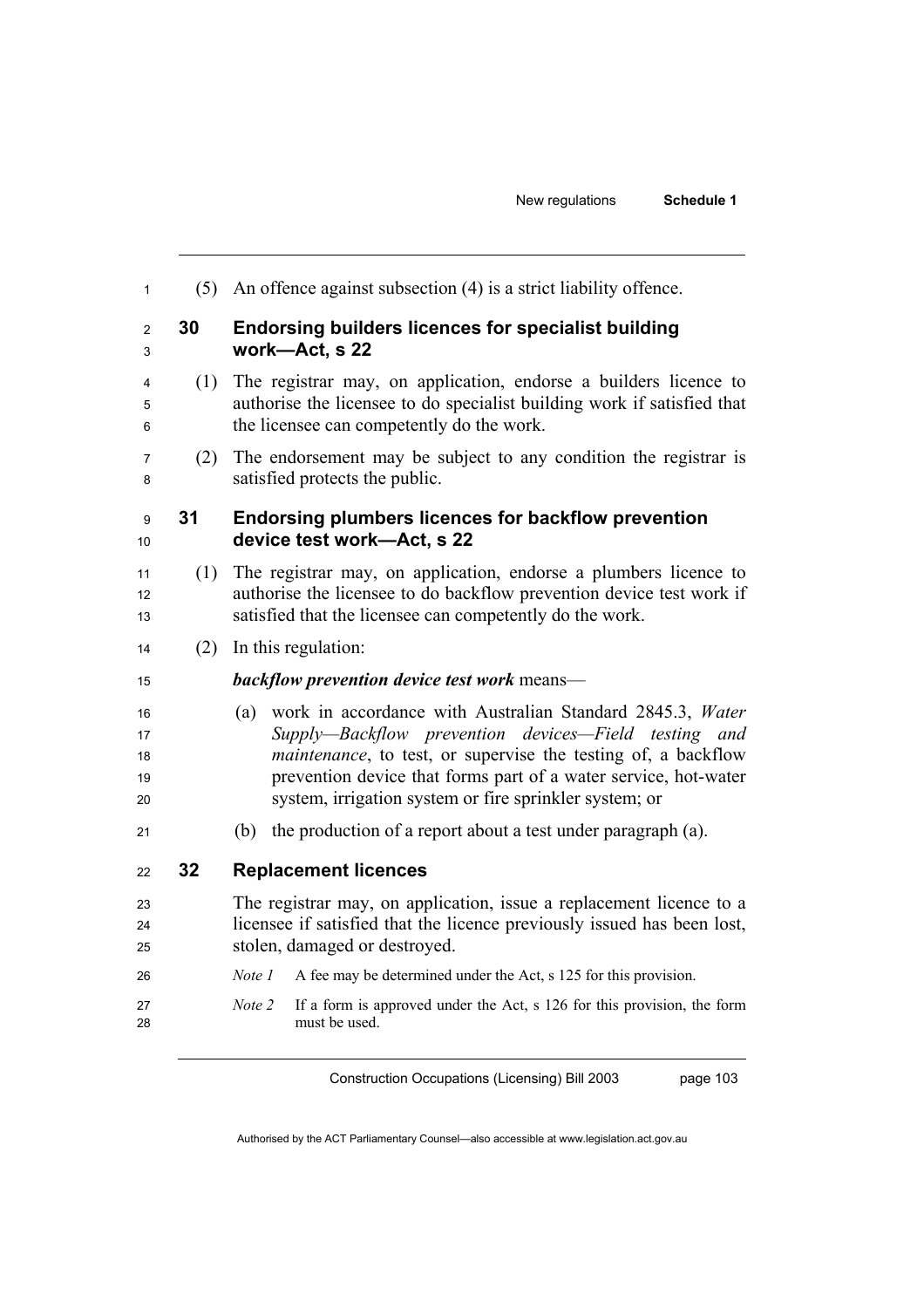| 1                    | 33 | Matters that may be published—Act, s 62 (1)                                                                                                                                                                                               |  |  |  |
|----------------------|----|-------------------------------------------------------------------------------------------------------------------------------------------------------------------------------------------------------------------------------------------|--|--|--|
| 2<br>3<br>4          |    | Details of the following matters may be published in relation to a<br>decision to take disciplinary action against a licensee or former<br>licensee:                                                                                      |  |  |  |
| 5<br>6               |    | particulars that allow the public to identify the licensee or<br>(a)<br>former licensee;                                                                                                                                                  |  |  |  |
| 7                    |    | <b>Examples</b>                                                                                                                                                                                                                           |  |  |  |
| 8                    |    | the licensee's name and ACN (if any)<br>1                                                                                                                                                                                                 |  |  |  |
| 9                    |    | if the licensee is a partnership—the name and ACN (if any) of each partner<br>2                                                                                                                                                           |  |  |  |
| 10<br>11<br>12       |    | 3<br>any name (and, if relevant, ACN) used in the past by the licensee or, if the<br>licensee is a partnership, a partner in the licensee while providing a service in<br>a construction occupation                                       |  |  |  |
| 13                   |    | the licensee's current and previous business addresses<br>4                                                                                                                                                                               |  |  |  |
| 14<br>15<br>16       |    | An example is part of the regulations, is not exhaustive and may extend,<br><b>Note</b><br>but does not limit, the meaning of the provision in which it appears (see<br>Legislation Act, s 126 and s 132).                                |  |  |  |
| 17<br>18<br>19       |    | particulars of the licence and the construction occupation and<br>(b)<br>occupation class (if any) in relation to which the disciplinary<br>action is being, or was, taken;                                                               |  |  |  |
| 20                   |    | particulars of the disciplinary action;<br>(c)                                                                                                                                                                                            |  |  |  |
| 21<br>22<br>23<br>24 |    | details that allow the public to identify when the decision to<br>(d)<br>take disciplinary action was taken, when the disciplinary action<br>will start and finish and, if applicable, the amount of any fine<br>imposed on the licensee; |  |  |  |
| 25                   |    | why the disciplinary action is being, or was, taken.<br>(e)                                                                                                                                                                               |  |  |  |
| 26<br>27             |    | Example for par (e)<br>if the disciplinary action is being taken because of the number of demerit points                                                                                                                                  |  |  |  |
| 28<br>29             |    | the licensee has incurred, a list of the short description of each offence for which<br>demerit points were incurred                                                                                                                      |  |  |  |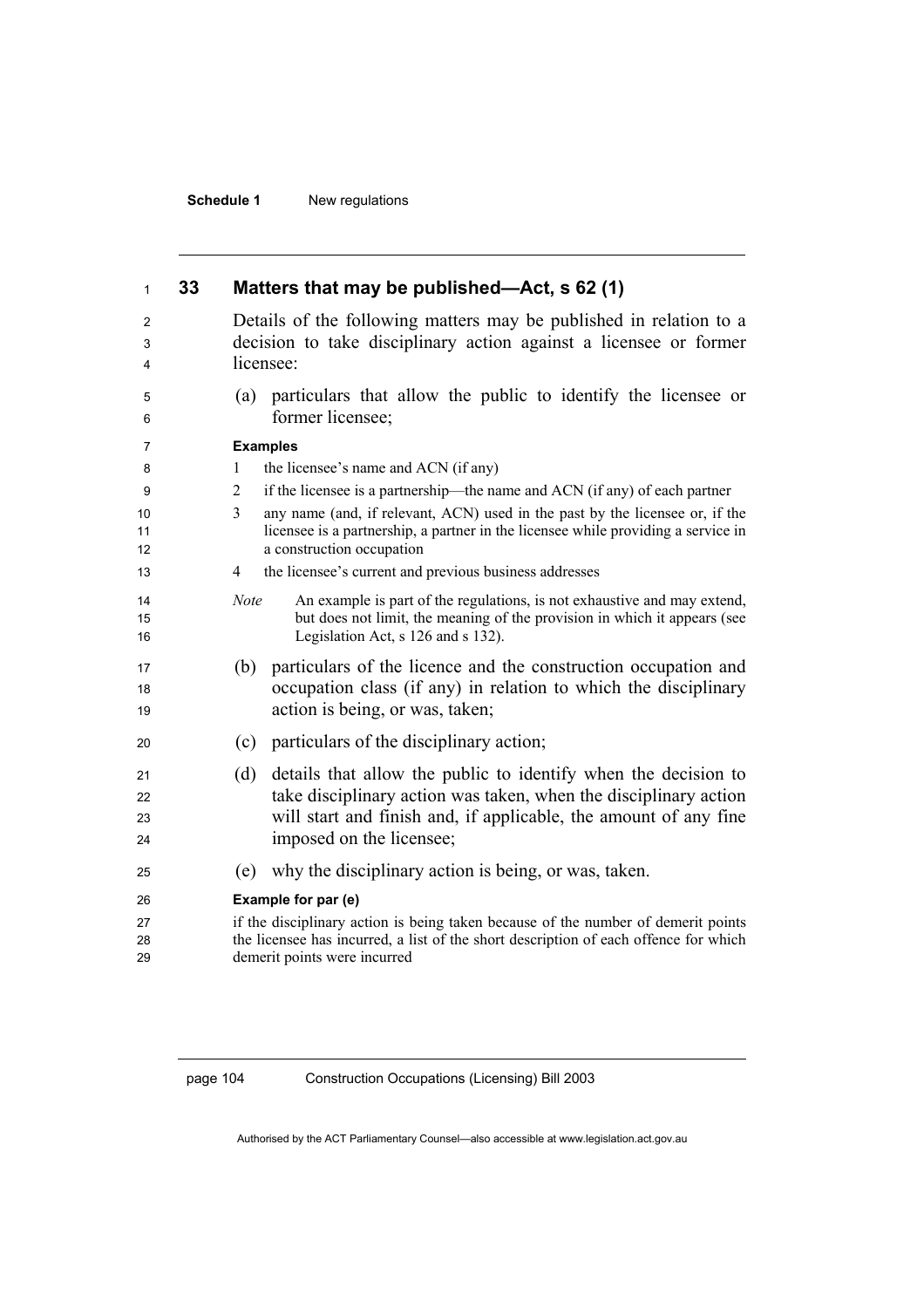| $\mathbf{1}$     | 34  | Services that may be provided without licence                                                                                                                                                                                                                      |  |  |  |
|------------------|-----|--------------------------------------------------------------------------------------------------------------------------------------------------------------------------------------------------------------------------------------------------------------------|--|--|--|
| 2<br>3<br>4<br>5 | (1) | The following construction services may be provided by an<br>individual without a licence if done under the supervision of a<br>licensed individual, or the nominee of a licensed corporation or<br>partnership, authorised by the licence to provide the service: |  |  |  |
| 6                |     | building services;<br>(a)                                                                                                                                                                                                                                          |  |  |  |
| 7                |     | (b)<br>if the individual providing the service is a trainee—                                                                                                                                                                                                       |  |  |  |
| 8                |     | electrical wiring services; or<br>(i)                                                                                                                                                                                                                              |  |  |  |
| 9                |     | gasfitting services; or<br>(ii)                                                                                                                                                                                                                                    |  |  |  |
| 10               |     | (iii)<br>plumbing services; or                                                                                                                                                                                                                                     |  |  |  |
| 11               |     | (iv) sanitary drainage services.                                                                                                                                                                                                                                   |  |  |  |
| 12               | (2) | In this regulation:                                                                                                                                                                                                                                                |  |  |  |
| 13<br>14         |     | accredited course—see the Tertiary Accreditation and Registration<br>Act 2003, dictionary.                                                                                                                                                                         |  |  |  |
| 15               |     | <b>building service—see the Act, section 8 (2).</b>                                                                                                                                                                                                                |  |  |  |
| 16               |     | <i>electrical wiring service</i> —see the Act, section 11(2).                                                                                                                                                                                                      |  |  |  |
| 17               |     | <i>gasfitting service</i> —see the Act, section 12 (2).                                                                                                                                                                                                            |  |  |  |
| 18               |     | <i>plumbing service</i> —see the Act, section 13 (2).                                                                                                                                                                                                              |  |  |  |
| 19               |     | sanitary draining service—see the Act, section $10(2)$ .                                                                                                                                                                                                           |  |  |  |
| 20               |     | <i>trainee</i> , for a service, means an individual who-                                                                                                                                                                                                           |  |  |  |
| 21<br>22<br>23   |     | provides the service to gain experience in providing the service<br>(a)<br>and training from the person supervising the provision of the<br>service; and                                                                                                           |  |  |  |
| 24<br>25         |     | is undertaking an accredited course that provides instruction in<br>(b)<br>relation to providing the service.                                                                                                                                                      |  |  |  |

Construction Occupations (Licensing) Bill 2003

page 105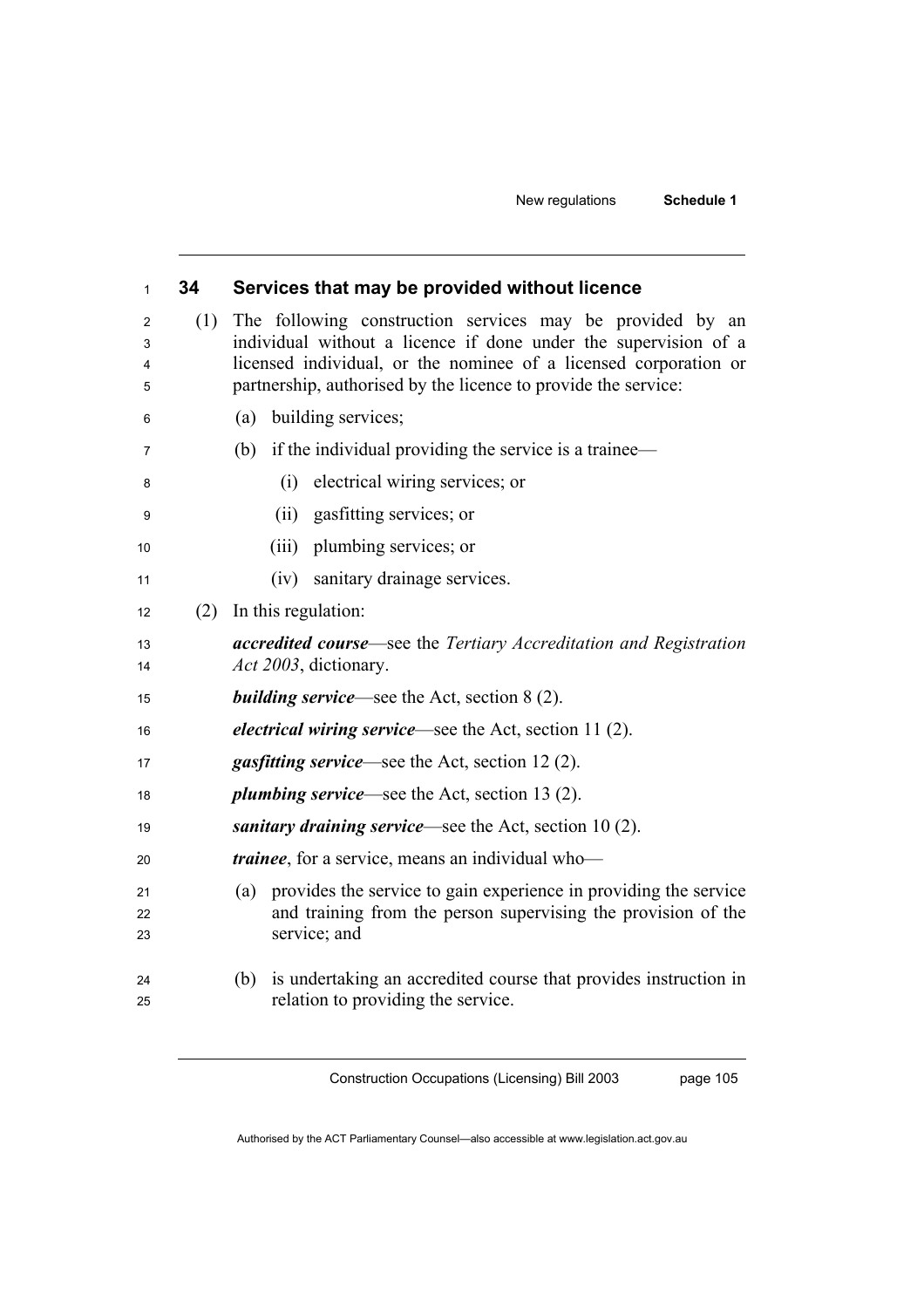## **Part 6 Construction occupation classes**

## **35 Classes of licence generally**

A licence for a class authorises the licensee to provide each service in schedule 1, column 3 for the class in the circumstances (if any) stated in the column for the item.

## **36 Classes of builder**

The construction occupation of builder is divided into the classes in schedule 1, part 1.1, column 2.

## **37 Classes of building surveyor**

11 The construction occupation of building surveyor is divided into the 12 classes in schedule 1, part 1.2, column 2.

### **38 Classes of drainer**

The construction occupation of drainer is divided into the classes in schedule 1, part 1.3, column 2.

### **39 Classes of electrician**

17 The construction occupation of electrician is divided into the classes in schedule 1, part 1.4, column 2.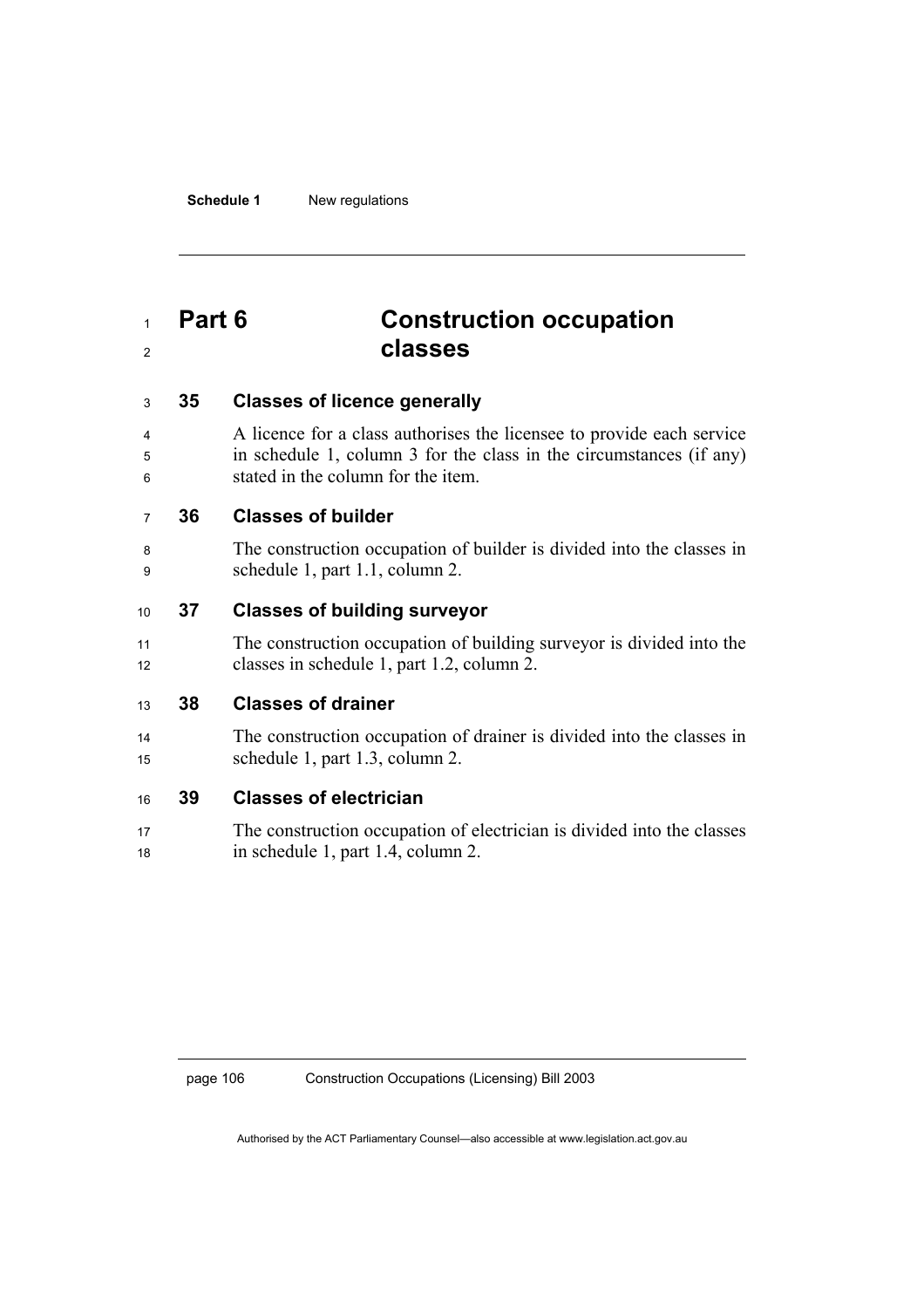## <sup>1</sup>**40 Classes of gasfitters**

<sup>2</sup>The construction occupation of gasfitter is divided into the classes in <sup>3</sup>schedule 1, part 1.5, column 2.

## <sup>4</sup>**41 Classes of plumber**

5 The construction occupation of plumber is divided into the classes 6 in schedule 1, part 1.6, column 2.

Construction Occupations (Licensing) Bill 2003

page 107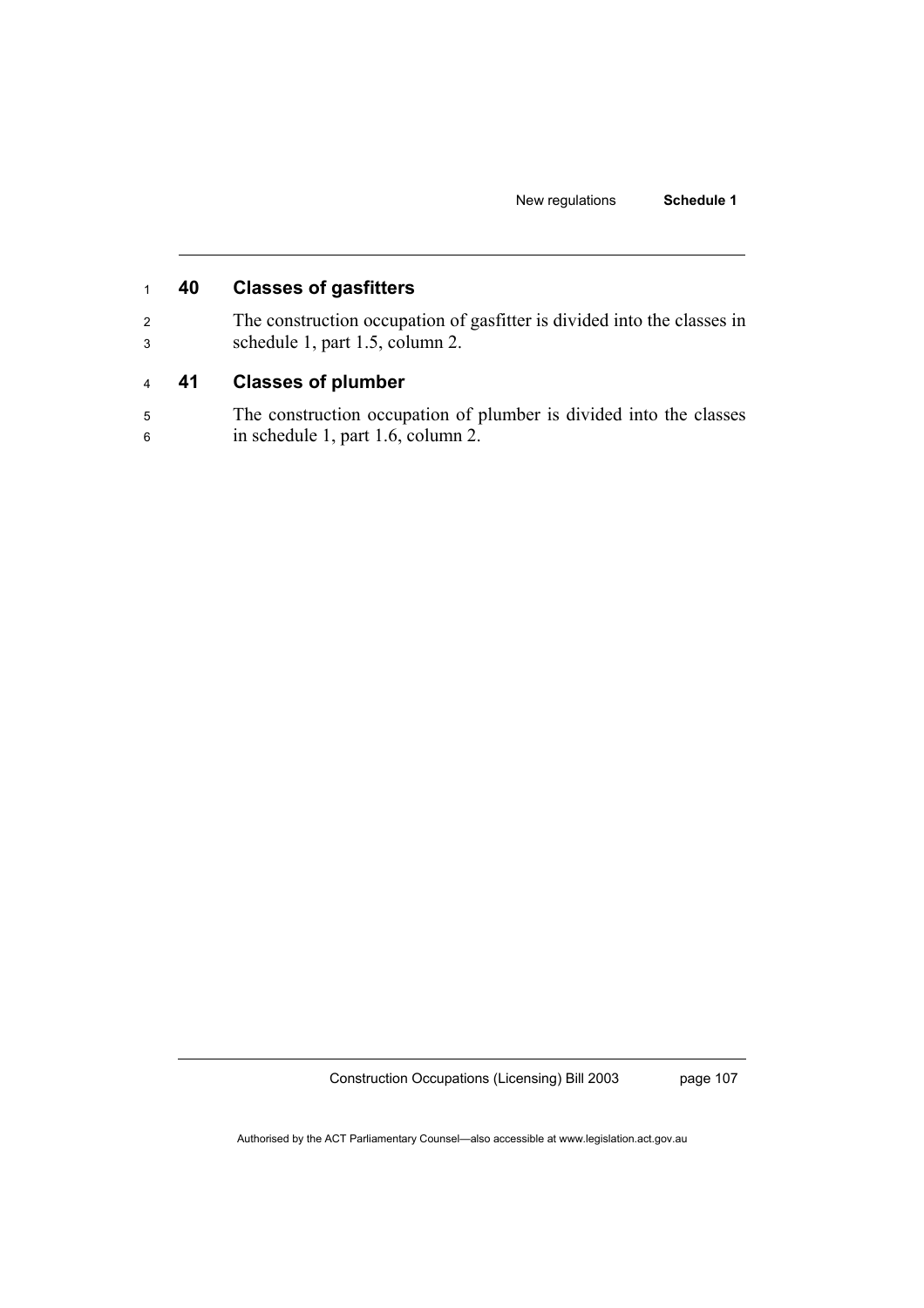## **Part 7 Miscellaneous**

### **42 Short descriptions and demerit points**

- (1) The short description for a demerit disciplinary ground that is a contravention of the Act or an operational Act mentioned in schedule 2, column 2 is the description prescribed in column 3 of 6 the item.
- (2) The short description for a demerit disciplinary ground under the Act, section 53 (1) (other than paragraph (a)) that is mentioned in schedule 3, column 2 is the description prescribed in column 3 of 10 the item

(3) The number of demerit points mentioned in schedule 2, column 4 or 12 schedule 3, column 4 is prescribed in relation to a demerit 13 disciplinary notice based on the demerit disciplinary ground mentioned in column 2 of the item.

### **43 Information in report to Minister—Act, s 110**

- (1) The registrar's report to the Minister about disciplinary action for a financial year must include the following information:
- (a) the name of each licensee or former licensee against whom disciplinary action was taken during the financial year;
- (b) for each licensee or former licensee mentioned in 21 paragraph (a)—
- 22 (i) the contravention; and
- (ii) the construction occupation or class of construction occupation in which the licensee or former licensee was licensed when the contravention happened; and
- (iii) the disciplinary action taken; and

page 108 Construction Occupations (Licensing) Bill 2003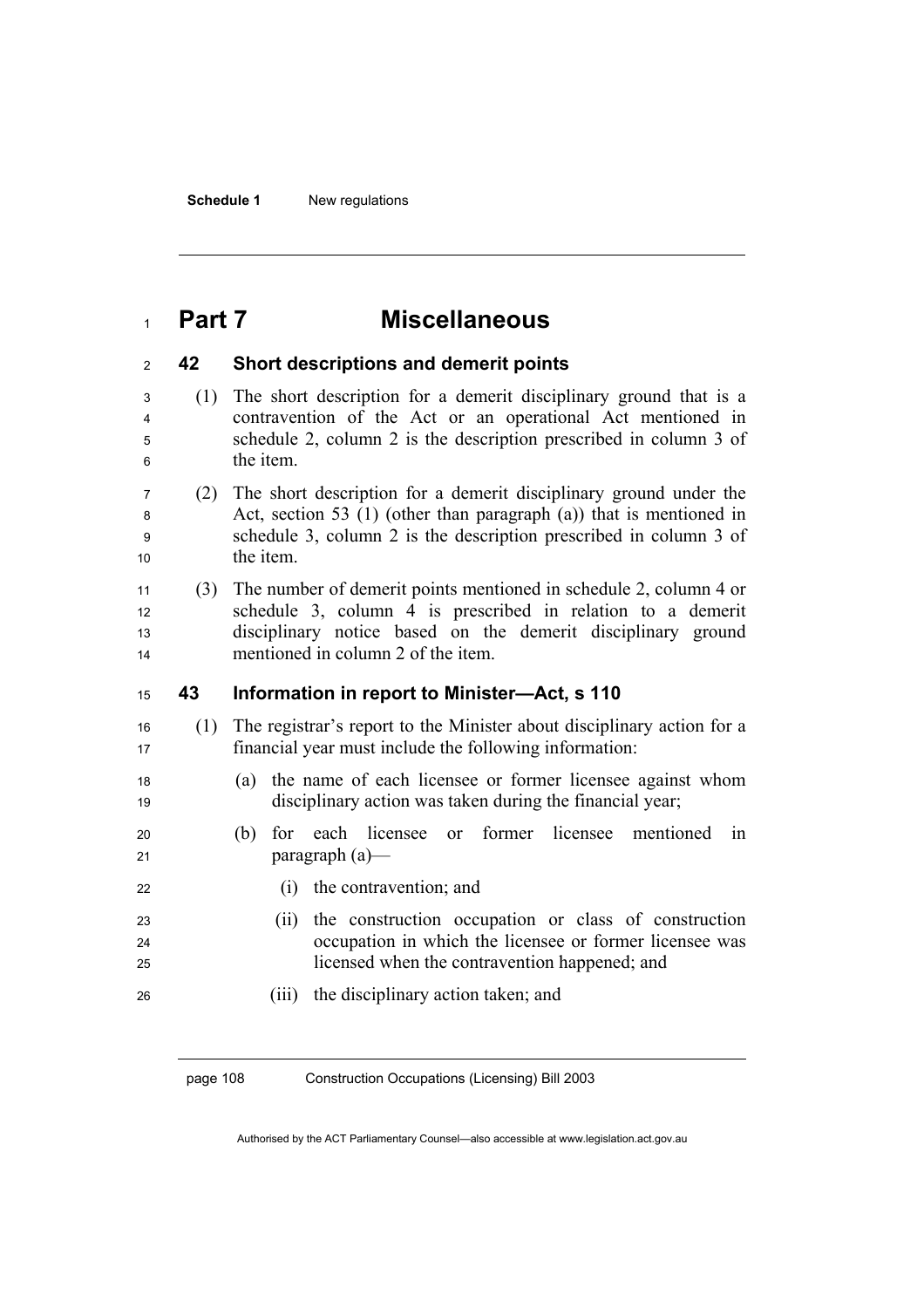| 1<br>2         |     | (iv) the result of any review of the decision to take<br>disciplinary action.                                                                                                     |
|----------------|-----|-----------------------------------------------------------------------------------------------------------------------------------------------------------------------------------|
| 3              |     | (3) In this regulation:                                                                                                                                                           |
| 4              |     | <i>contravention</i> , in relation to a licensee or former licensee, means                                                                                                        |
| 5<br>6         |     | what the licensee or former licensee did that caused disciplinary<br>action to be taken.                                                                                          |
| $\overline{7}$ | 44  | Reviewable decisions-Act, s 122                                                                                                                                                   |
| 8              | (1) | The following decisions of the registrar are <i>reviewable decisions</i> :                                                                                                        |
| 9<br>10        |     | refusing to issue a licence under the Act, section $19(1)$<br>(a)<br>(Decision on licence application);                                                                           |
| 11<br>12       |     | issuing a licence other than the licence applied for under the<br>(b)<br>Act, section $19(2)$ ;                                                                                   |
| 13<br>14<br>15 |     | amending a licence by putting a condition on the licence or by<br>(c)<br>amending or cancelling a condition on the licence under the<br>Act, section 21 (2) (Licence conditions); |
| 16             |     | refusing to amend a licence under the Act, section 21 (2);<br>(d)                                                                                                                 |
| 17<br>18       |     | (e) refusing to endorse a licence under the Act, section 22<br>(Endorsements on licences);                                                                                        |
| 19<br>20<br>21 |     | issuing or renewing a licence for a period other than the<br>(f)<br>maximum period for which the licence may be issued or<br>renewed;                                             |
| 22<br>23       |     | refusing to renew a licence under the Act, section $25(2)$<br>(g)<br>(Licence renewal);                                                                                           |
| 24<br>25       |     | (h) refusing to cancel a licence under the Act, section 26<br>(Voluntary licence cancellation);                                                                                   |
| 26<br>27       |     | refusing to approve the resignation of a nominee under the Act,<br>(i)<br>section 29 (Resignation of nominee);                                                                    |

Construction Occupations (Licensing) Bill 2003

page 109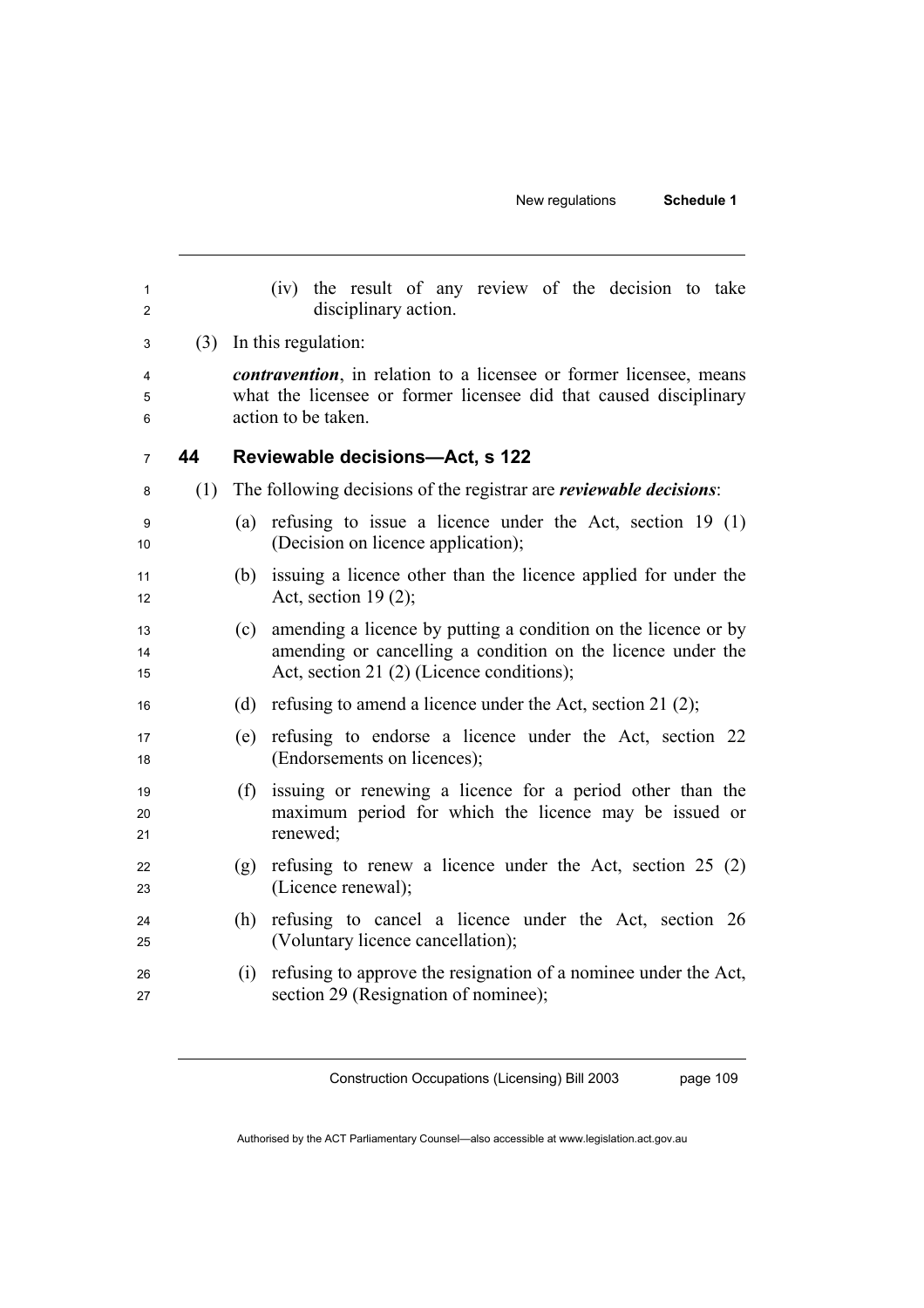| 1<br>2         | (i) | deciding to authorise a licensee under the Act, section 36<br>(Rectification order inappropriate);                                                                      |
|----------------|-----|-------------------------------------------------------------------------------------------------------------------------------------------------------------------------|
| 3<br>4         | (i) | deciding to make a rectification order under the Act, section 37<br>(Rectification orders);                                                                             |
| 5<br>6<br>7    | (k) | refusing to revoke the automatic suspension of a licence under<br>the Act, section 52 (2) (End of automatic licence suspension);<br>or                                  |
| 8<br>9         | (1) | suspending a licence under the Act, section 56 (2) (Interim<br>licence suspension);                                                                                     |
| 10<br>11       | (m) | refusing to revoke a suspension under the Act, section 58 $(2)$<br>(Revocation of interim suspension);                                                                  |
| 12<br>13       | (n) | taking disciplinary action under the Act, section 59 (Decision<br>about disciplinary action);                                                                           |
| 14<br>15<br>16 | (0) | including details of the contravention of a rectification order in<br>the register under the Act, section 107 (3) (Recording<br>contravention of rectification orders); |
| 17<br>18<br>19 | (p) | refusing to endorse a builders licence under regulation 30<br>(Endorsing builders licences for specialist building work—Act,<br>$s$ 22);                                |
| 20             | (q) | endorsing a licence under regulation 30 subject to conditions.                                                                                                          |
| 21<br>22<br>23 | (r) | refusing to endorse a plumbers licence under regulation 31<br>(Endorsing plumbers licences for backflow prevention device)<br>test work—Act, $s$ 22);                   |
| 24<br>25       | (s) | refusing to issue a replacement licence under regulation 32<br>(Replacement licences).                                                                                  |
|                |     |                                                                                                                                                                         |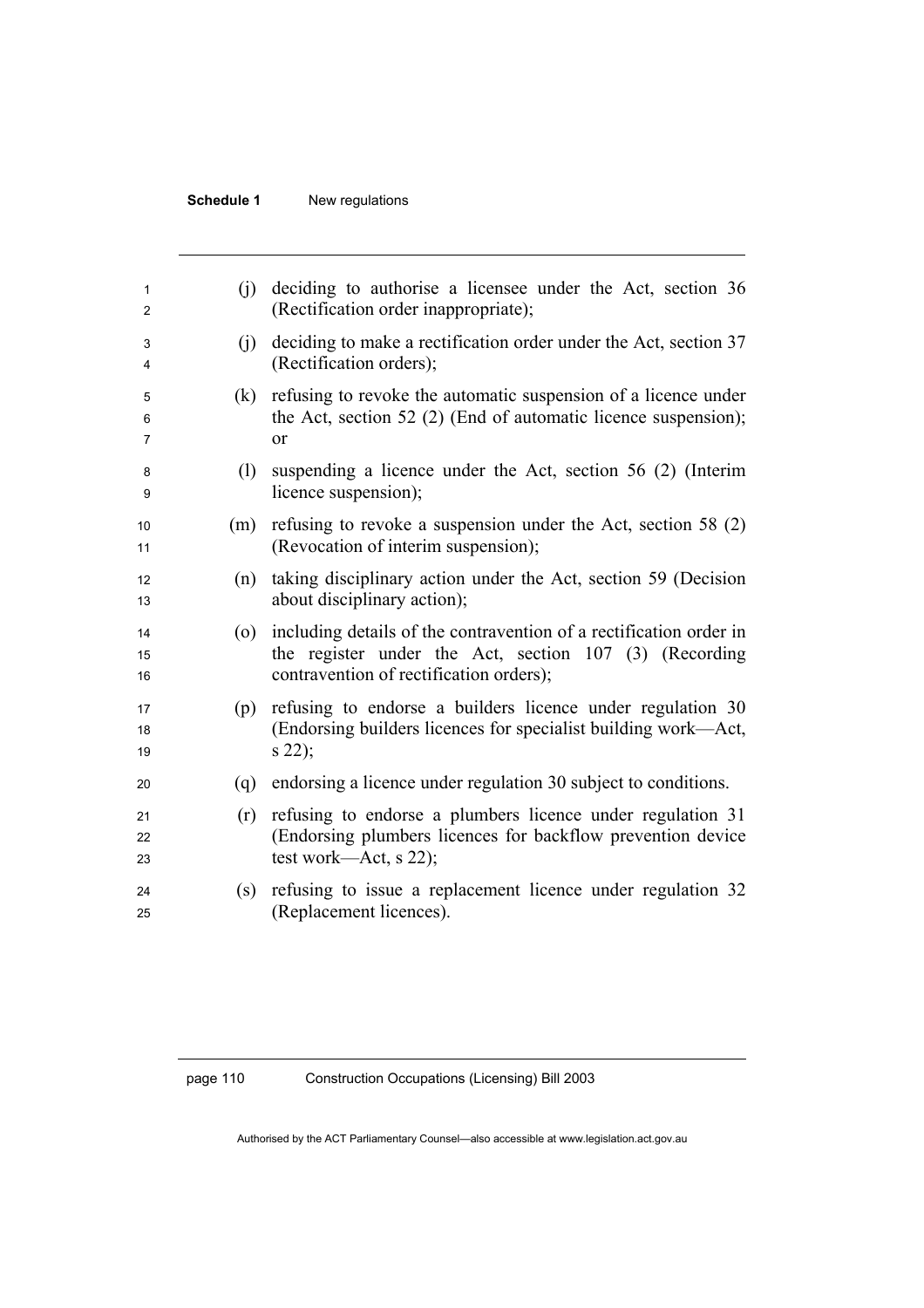## **Part 8 Transitional**

## **45 Meaning of** *repealed Act* **for pt 8**  3 In this part: *repealed Act* means the *Construction Practitioners Registration Act 1998* (repealed). **46 Meaning of** *licence* **for reg 9 (1) (g)**   $\frac{7}{10}$  In regulation 9 (1) (g): *licence* includes— (a) registration under the repealed Act; and (b) a licence, permit or registration under an operational Act as in 11 force immediately before commencement day; and (c) a licence or certificate of competency under the *Plumbers, Drainers and Gasfitters Board Act 1982* (repealed). **47 Meaning of** *disciplinary action* **and** *licensee* **for reg 9 (1) (h)**  16 In regulation 9 (1) (h): *disciplinary action* is taken to include action taken under the 18 repealed Act, section 22 (6) (Procedure). *licensee* includes a person registered under the repealed Act.

Construction Occupations (Licensing) Bill 2003

page 111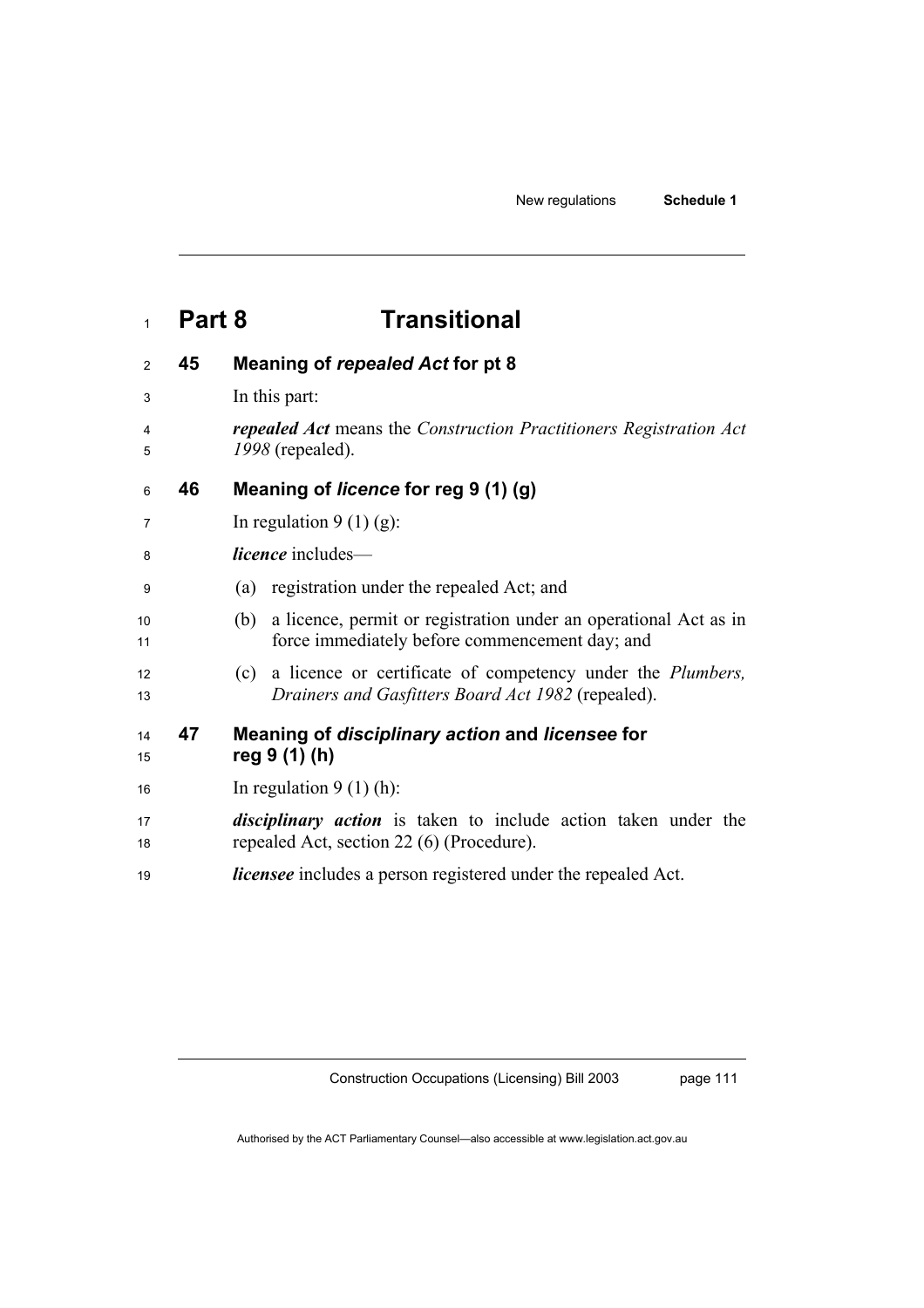### **48 Requirement to consult under reg 13**

(3) The registrar need not consult the advisory board for a construction occupation before making a declaration about qualifications for the construction occupation or an occupation class under regulation 13 on or before the commencement of this regulation.

(4) However, the registrar must consult the advisory board for the construction occupation about the qualification for the construction occupation within 1 year after the commencement of this regulation.

### **49 Meaning of owner-builders licence for reg 16**

10 In regulation 16:

*owner-builders licence* includes an owner-builders licence granted 12 under the *Building Act 1972* before the commencement of the Act, section 6 (What is a *construction practitioner*?).

#### **50 Meaning of** *licence* **for reg 33**

- 15 In regulation 33:
- *licence* includes—
- (a) registration under the repealed Act; and
- (b) a licence, permit or registration under an operational Act as in 19 force immediately before commencement day; and
- (c) a licence or certificate of competency under the *Plumbers, Drainers and Gasfitters Board Act 1982* (repealed).

#### page 112 Construction Occupations (Licensing) Bill 2003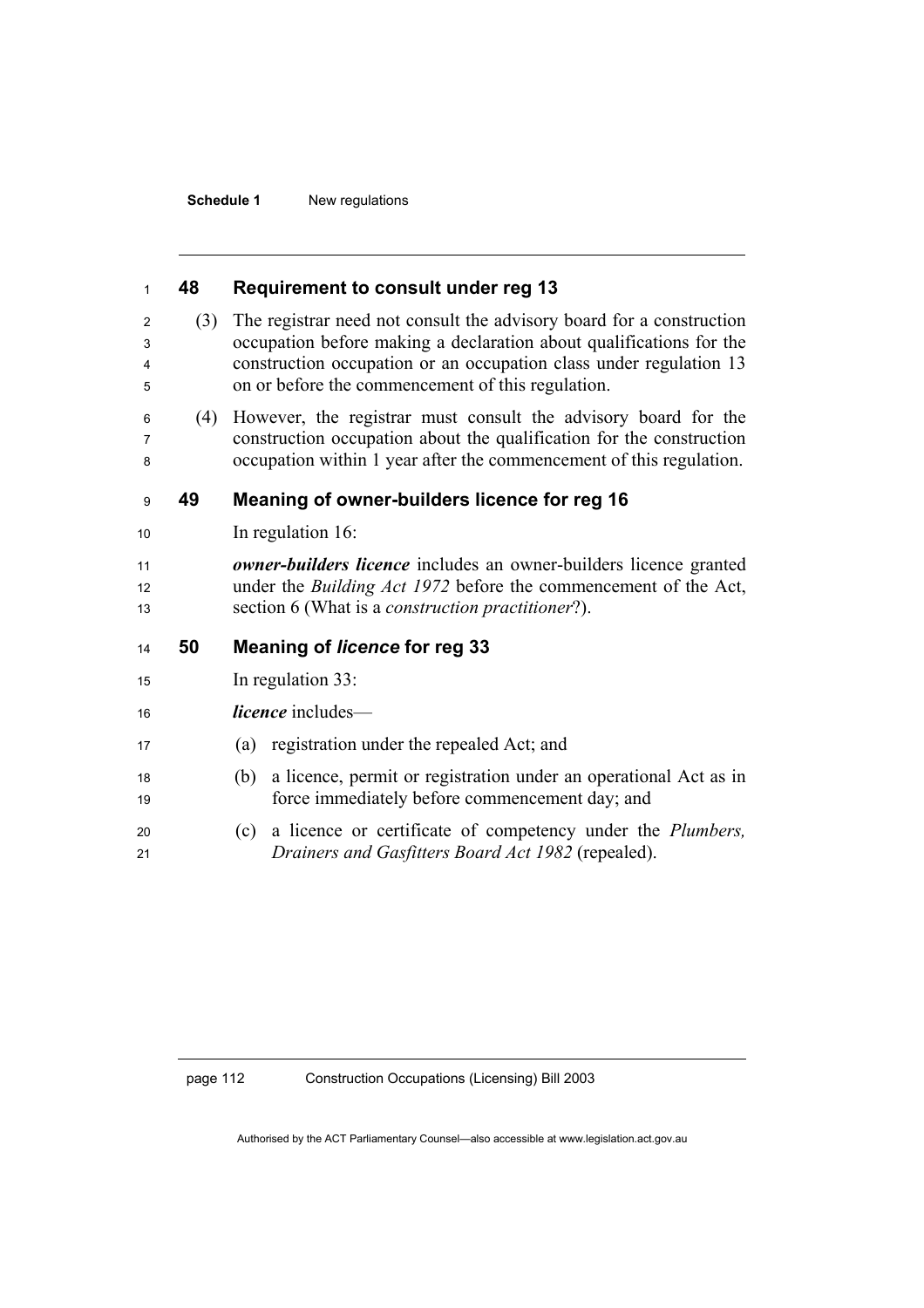# <sup>1</sup>**Schedule 1 Classes of construction**  <sup>2</sup>**occupation licence and**  <sup>3</sup>**functions**

4 (see pt 6)

## <sup>5</sup>**Part 1.1 Builder**

| column 1<br>item | column <sub>2</sub><br>construction occupation<br>class | column 3<br>construction work                                                                                                                                                             |  |
|------------------|---------------------------------------------------------|-------------------------------------------------------------------------------------------------------------------------------------------------------------------------------------------|--|
| 1                | class A                                                 | building work other than specialist<br>building work                                                                                                                                      |  |
|                  | class B                                                 | building work, other than specialist<br>building work, in relation to a building<br>that is 3 storeys or lower                                                                            |  |
| 3                | class C                                                 | building work, other than specialist<br>building work, in relation to a class<br>1, class 2 or class 10a building that has<br>2 or less storeys                                           |  |
| 4                | class D                                                 | non-structural basic building work,<br>other than specialist building work                                                                                                                |  |
| 5                | owner-builder                                           | building work, other than specialist<br>building work, in relation to a class 1,<br>class 2 or class 10a building that is, or<br>is to be, the licensee's main home or<br>ancillary to it |  |

Construction Occupations (Licensing) Bill 2003

page 113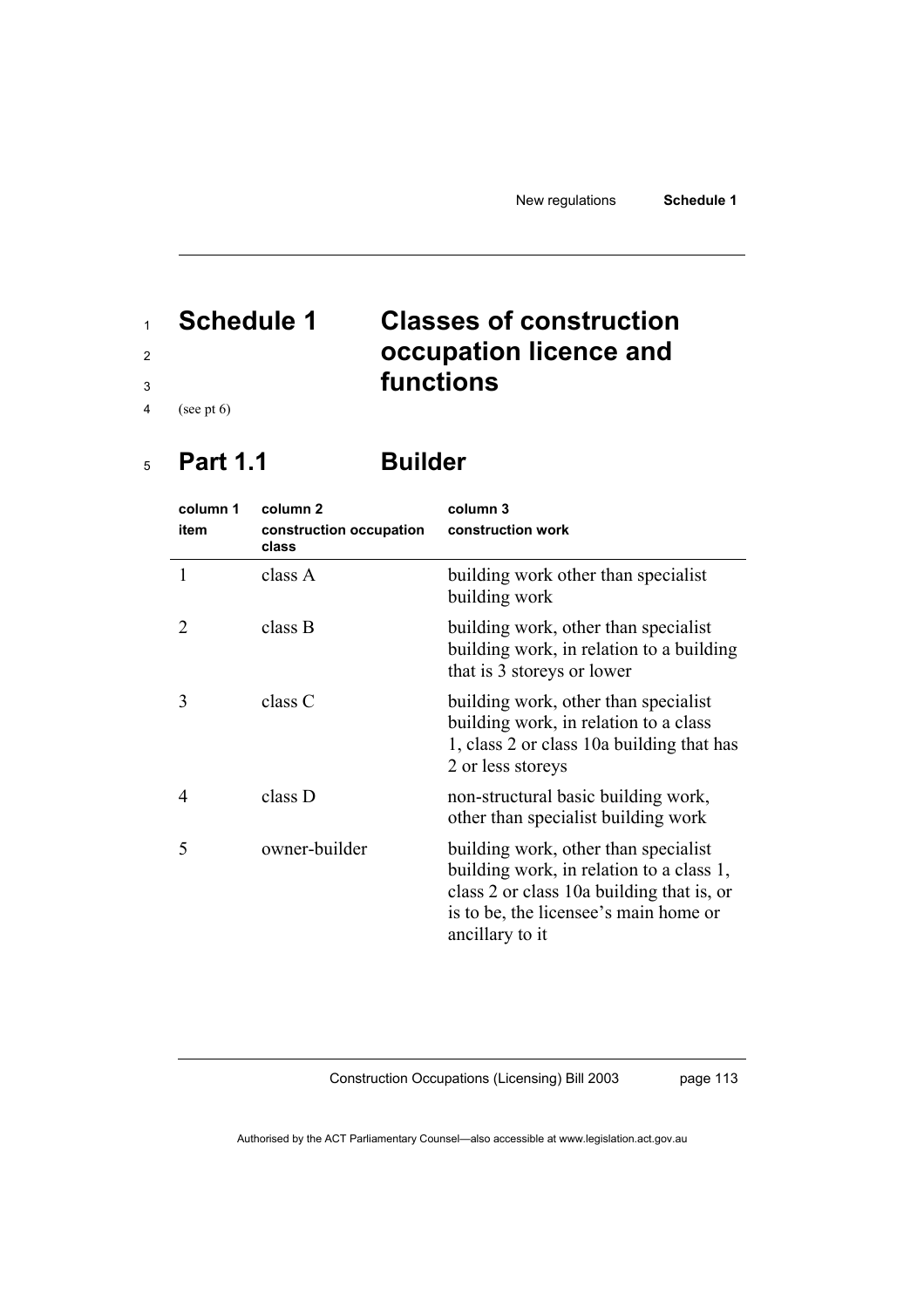# Part 1.2 **Building surveyor**

| column 1<br>item | column <sub>2</sub><br>construction occupation<br>class | column 3<br>construction work                                                                                                                                                                                                 |  |
|------------------|---------------------------------------------------------|-------------------------------------------------------------------------------------------------------------------------------------------------------------------------------------------------------------------------------|--|
| 1                | principal building<br>surveyor                          | building certification work or, for a<br>corporation, supervision of building<br>certification work                                                                                                                           |  |
| 2                | principal building<br>surveyor employee                 | building certification work as an<br>employee of a principal building<br>surveyor                                                                                                                                             |  |
| 3                | general building<br>surveyor                            | building certification work or, for a<br>corporation, supervision of building<br>certification work, in relation to a<br>building that is 3 storeys or lower and<br>that has a floor area of 2 000m <sup>2</sup> or less      |  |
| 4                | general building<br>surveyor employee                   | building certification work in relation<br>to a building that is 3 storeys or lower<br>and that has a floor area of 2 000 $m2$ or<br>less, as an employee of a principal<br>building surveyor or general building<br>surveyor |  |
| 5                | principal government<br>building surveyor               | building certification work                                                                                                                                                                                                   |  |
| 6                | government building<br>surveyor                         | building certification work in relation<br>to a building that is 3 storeys or lower<br>and that has a floor area of $2000m^2$ or<br>less                                                                                      |  |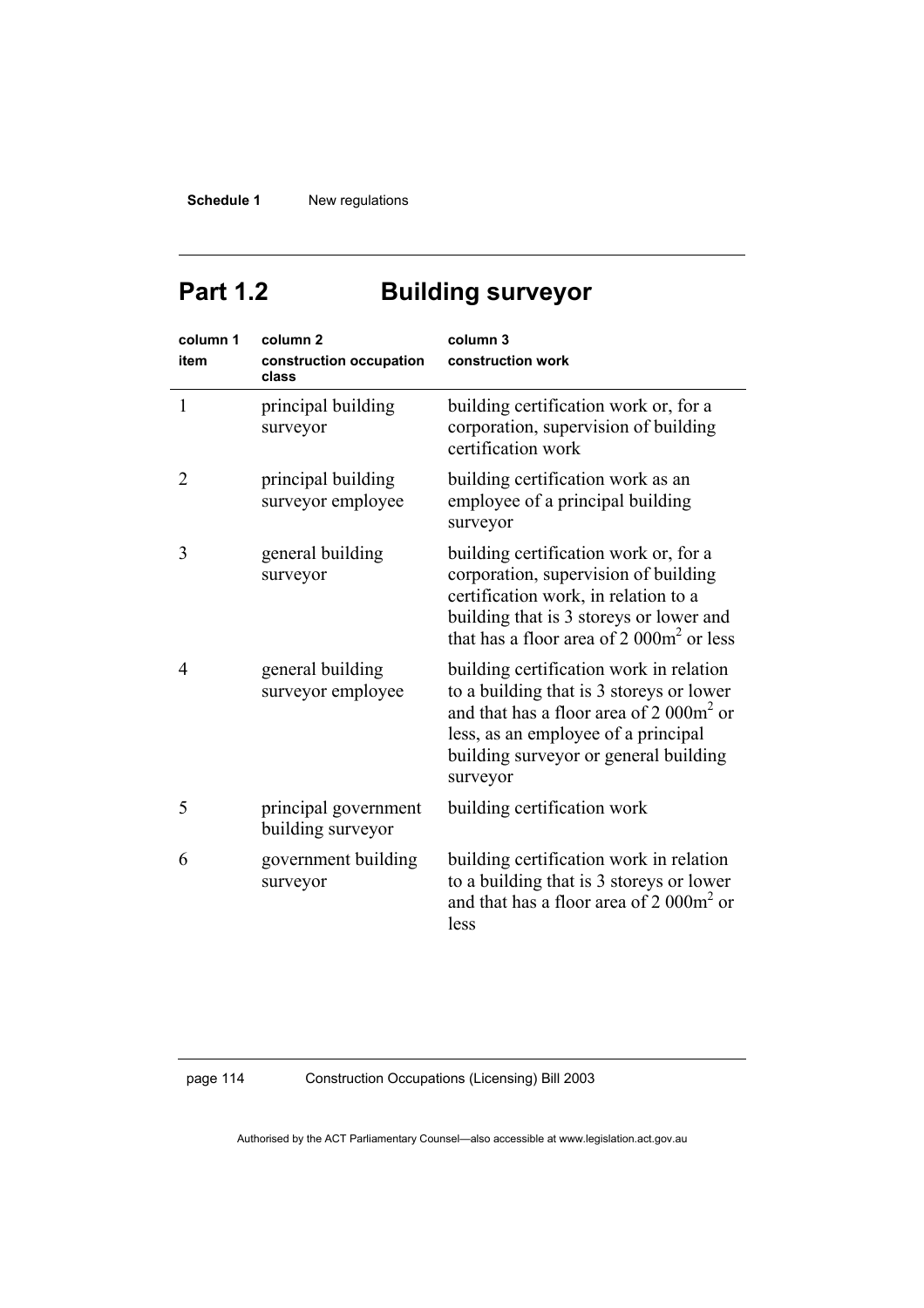## **Part 1.3 Drainer**

| column 1<br>item | column 2<br>construction occupation<br>class | column 3<br>construction work                                                                      |
|------------------|----------------------------------------------|----------------------------------------------------------------------------------------------------|
|                  | advanced sanitary<br>drainer                 | sanitary drainage work without<br>supervision                                                      |
|                  | journeyperson drainer                        | sanitary drainage work under<br>supervision of licensee with advanced<br>sanitary drainers licence |
|                  | operative drainer                            | sanitary drainage work under<br>supervision of licensee with advanced<br>sanitary drainers licence |

# **Part 1.4 Electrician**

| column 1<br>item | column 2<br>construction occupation<br>class | column 3<br>construction work |                                               |
|------------------|----------------------------------------------|-------------------------------|-----------------------------------------------|
|                  | electrical contractor                        | 1                             | electrical wiring work without<br>supervision |
|                  |                                              | 2                             | supervision of electrical wiring<br>work      |
|                  | unrestricted                                 | $\mathbf{1}$                  | electrical wiring work without<br>supervision |
|                  |                                              | 2                             | supervision of electrical wiring<br>work      |
| 3                | electrotechnology<br>systems permit          | $\mathbf{1}$                  | electrical wiring work under<br>supervision   |
|                  |                                              | $\mathcal{D}_{\mathcal{L}}$   | incidental electrical work                    |

Construction Occupations (Licensing) Bill 2003

page 115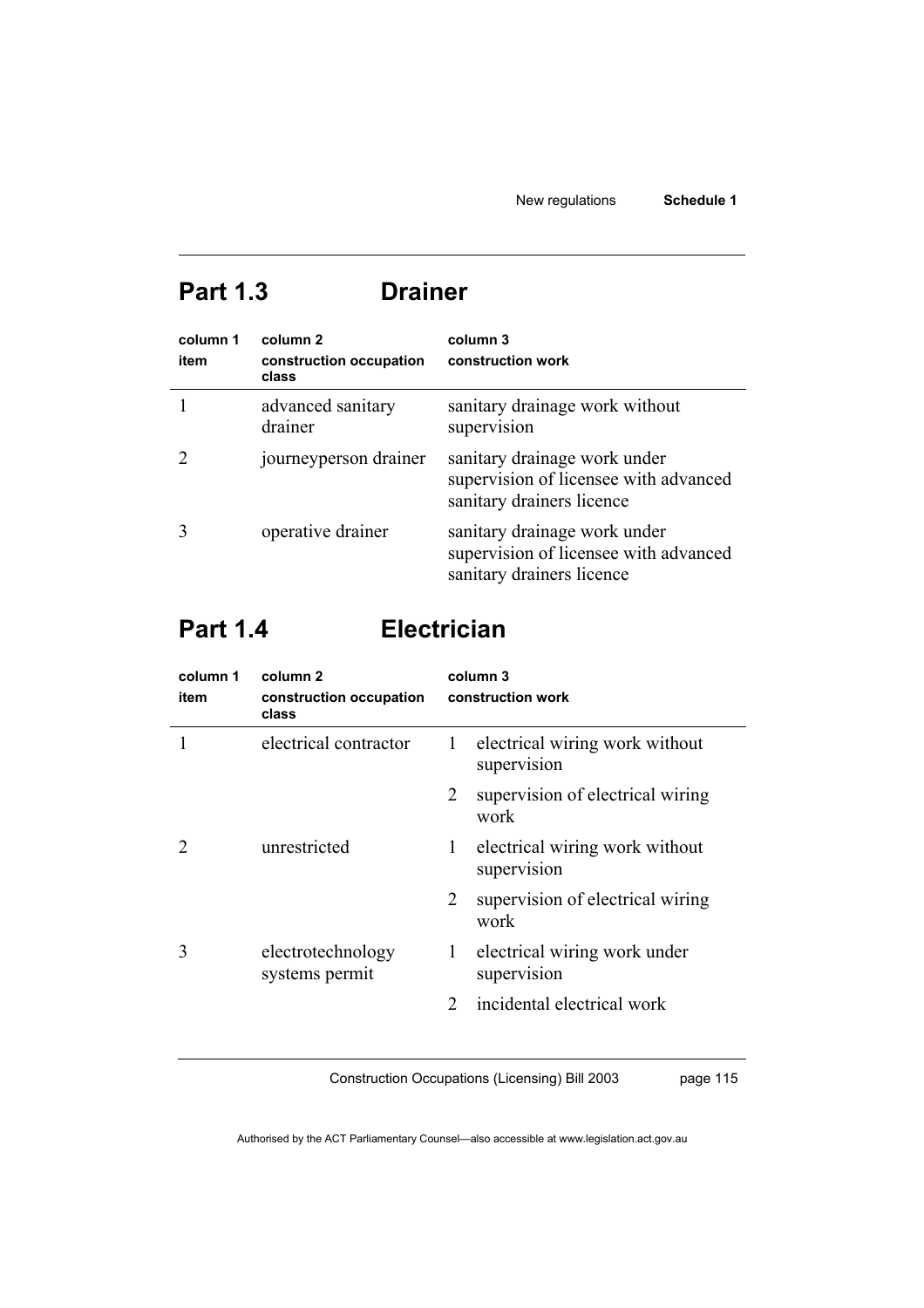| column 1<br>item | column <sub>2</sub><br>construction occupation<br>class                                     | column 3<br>construction work                                                                                                                                   |  |
|------------------|---------------------------------------------------------------------------------------------|-----------------------------------------------------------------------------------------------------------------------------------------------------------------|--|
| $\overline{4}$   | restricted-<br>electrotechnology<br>systems assembly and<br>servicing electrical<br>fitting | electrotechnology assembly and<br>servicing incidental to electrical<br>wiring work in relation to electrical<br>fitting disconnection and reconnection<br>work |  |
| 5                | restricted-<br>electrotechnology<br>systems mechanical<br>fitting                           | electrotechnology systems incidental<br>to electrical wiring work in relation to<br>mechanical fitting disconnection and<br>reconnection work                   |  |
| 6                | restricted-<br>electrotechnology<br>systems plumbing and<br>gas fitting                     | electrotechnology systems incidental<br>to electrical wiring work in relation to<br>plumbing and gasfitting disconnection<br>and reconnection work              |  |
| 7                | restricted-<br>electrotechnology<br>systems refrigeration<br>and air conditioning           | incidental electrical wiring work in<br>relation to refrigeration and air<br>conditioning disconnection and<br>reconnection work                                |  |
| 8                | restricted-<br>electrotechnology<br>systems type B gas<br>appliances                        | incidental electrical wiring work in<br>relation to disconnection and<br>reconnection of type B gas appliances                                                  |  |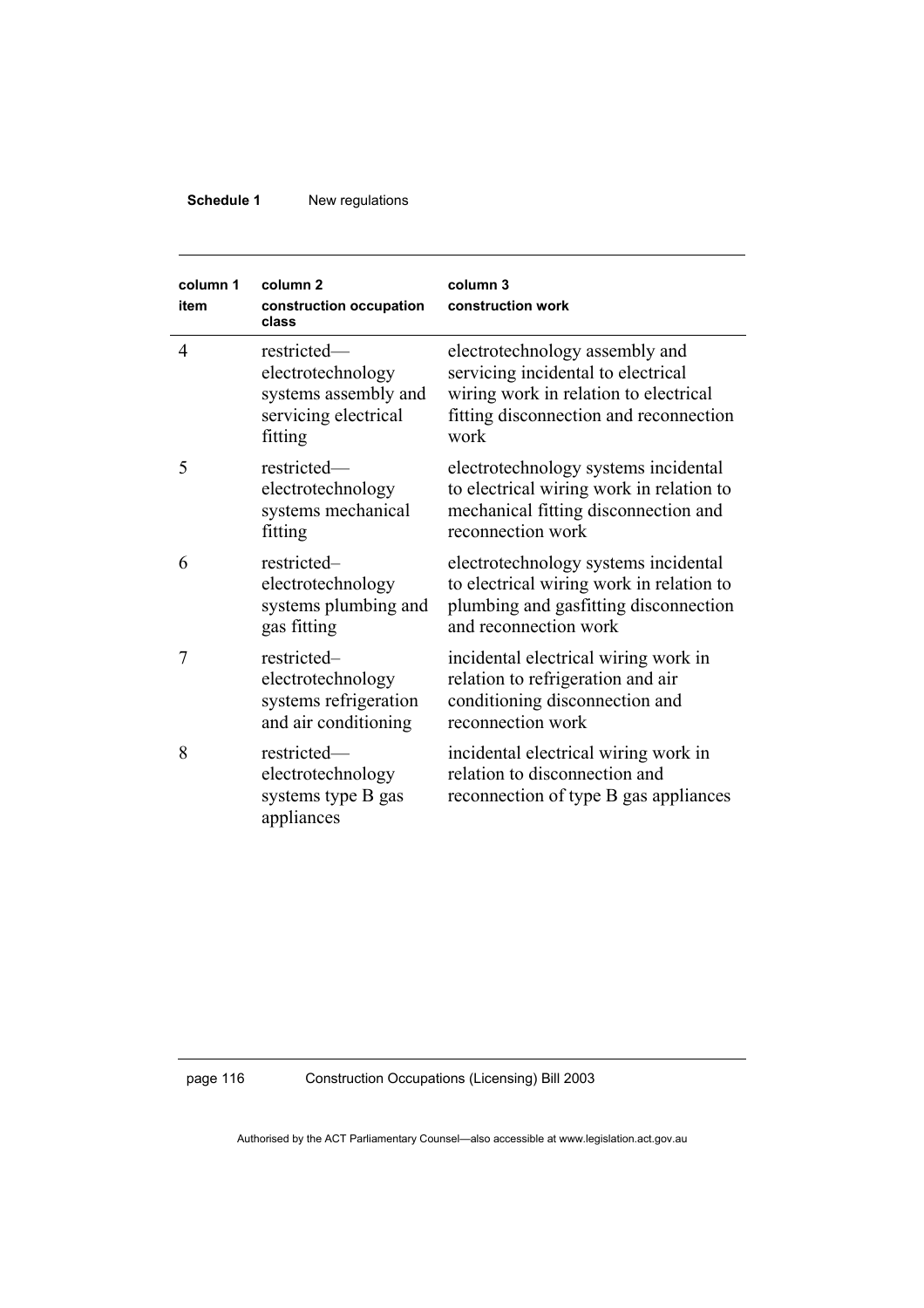| column 1<br>item | column <sub>2</sub><br>construction occupation<br>class | column 3<br>construction work                                                                                                 |                                                                                      |
|------------------|---------------------------------------------------------|-------------------------------------------------------------------------------------------------------------------------------|--------------------------------------------------------------------------------------|
| 9                | electrotechnology<br>systems restricted<br>permit       | incidental electrical work under the<br>supervision of a licensee with a<br>licence in 1 or more of the following<br>classes: |                                                                                      |
|                  |                                                         | (a)                                                                                                                           | restricted—electrotechnology<br>systems assembly and<br>servicing electrical fitting |
|                  |                                                         | (b)                                                                                                                           | restricted—electrotechnology<br>systems mechanical fitting                           |
|                  |                                                         | (c)                                                                                                                           | restricted—electrotechnology<br>systems plumbing and gas<br>fitting                  |
|                  |                                                         | (d)                                                                                                                           | restricted—electrotechnology<br>systems refrigeration and air<br>conditioning        |

Construction Occupations (Licensing) Bill 2003

page 117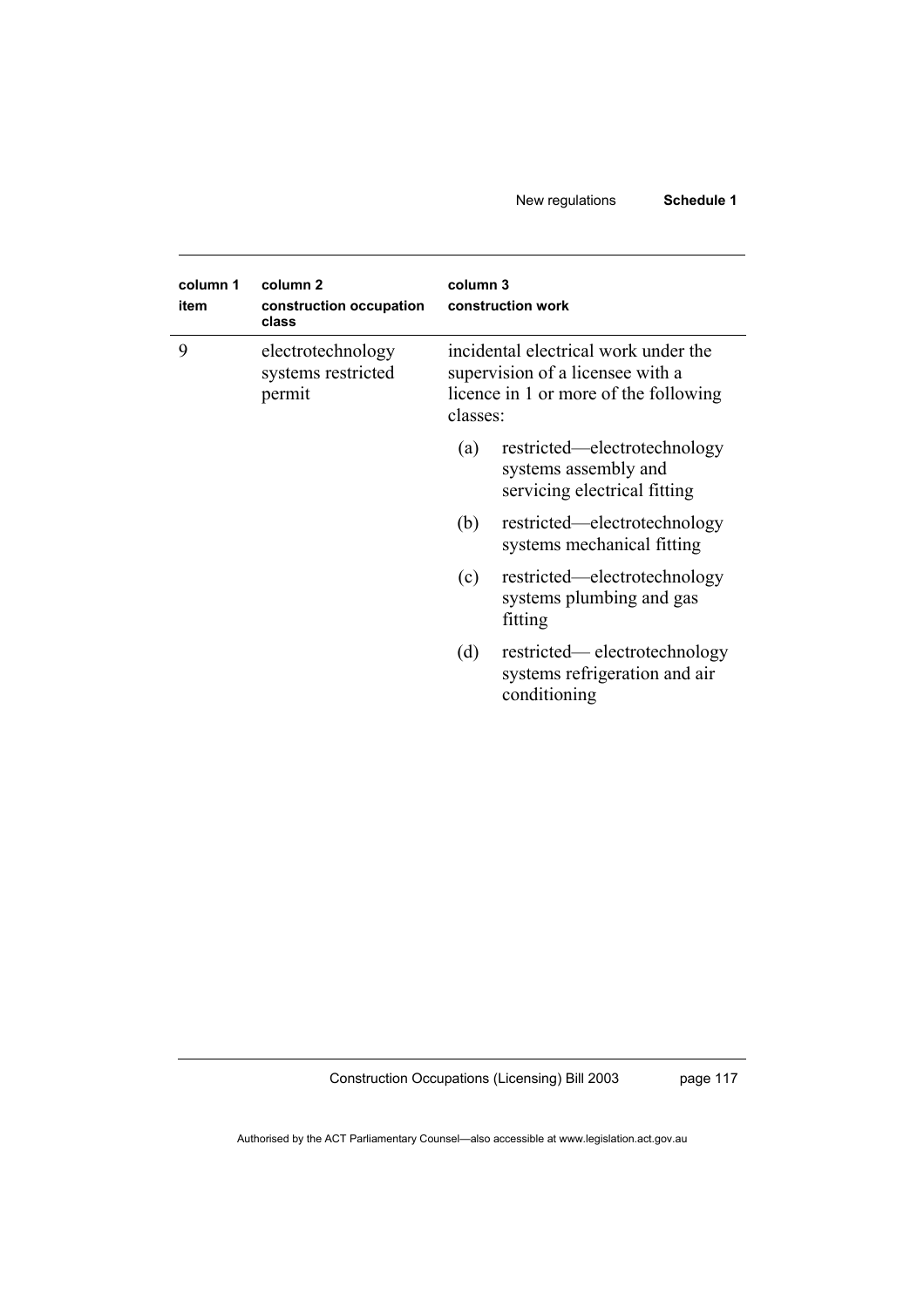## **Part 1.5 Gasfitters**

| column 1<br>item | column <sub>2</sub><br>construction occupation<br>class | column 3<br>construction work                                                                                                    |
|------------------|---------------------------------------------------------|----------------------------------------------------------------------------------------------------------------------------------|
| $\mathbf{1}$     | advanced                                                | gasfitting work, other than LP gas<br>(liquid phase) installation, without<br>supervision                                        |
| 2                | general                                                 | gasfitting work for pressures<br>1<br>below 21kPa without supervision                                                            |
|                  |                                                         | 2<br>gasfitting work for pressures<br>above 21kPa under the supervision<br>of an advanced gasfitter                              |
| 3                | journeyperson<br>gasfitter                              | gasfitting work under the general<br>supervision of a licensee with an<br>advanced gasfitters licence or<br>unrestricted licence |
| 4                | LPG gasfitter (vapour<br>phase)                         | LP gas (vapour phase) installation<br>without supervision                                                                        |
| 5                | LPG gasfitter (liquid<br>phase)                         | LP gas (liquid phase) installation<br>without supervision                                                                        |
| 6                | restricted<br>automotive-LPG                            | LP gas fuel installation on motor<br>vehicles                                                                                    |
| 7                | restricted<br>automotive-NGV                            | NGV fuel installation on motor<br>vehicles                                                                                       |
| 8                | restricted<br>automotive-LPG<br>forklifts               | gasfitting for LPG forklifts                                                                                                     |
| 9                | restricted<br>automotive-NGV<br>forklifts               | gasfitting for NGV forklifts                                                                                                     |

page 118 Construction Occupations (Licensing) Bill 2003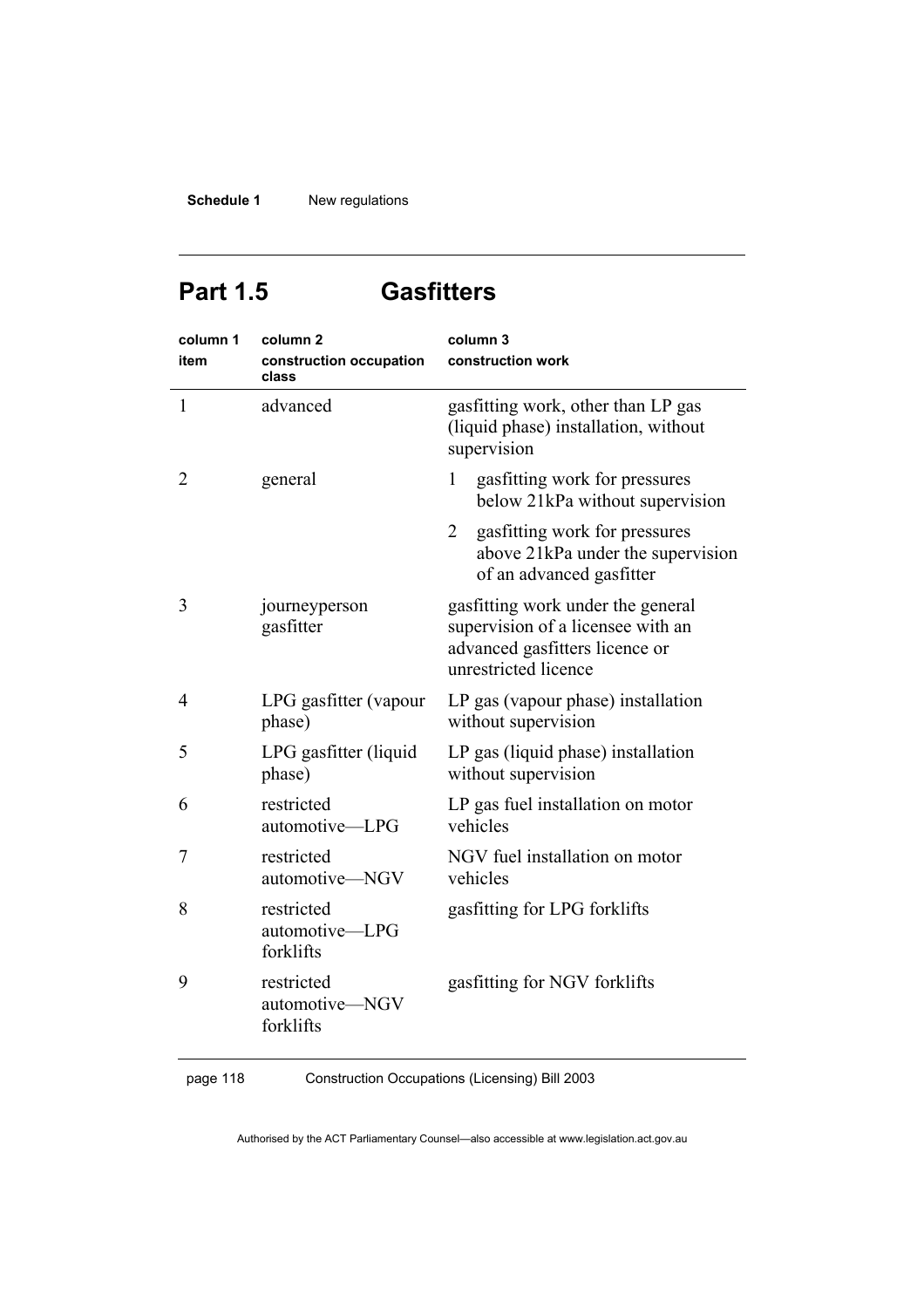# **Part 1.6 Plumbers**

| column 1<br>item | column <sub>2</sub><br>construction occupation<br>class | column 3<br>construction work                                                             |
|------------------|---------------------------------------------------------|-------------------------------------------------------------------------------------------|
|                  | sanitary plumber                                        | sanitary plumbing work without<br>supervision                                             |
|                  | water supply plumber                                    | water supply plumbing work,<br>including fire sprinkler work, without<br>supervision      |
|                  | journeyperson<br>plumber                                | sanitary plumbing work under<br>supervision of licensee with sanitary<br>plumbers licence |

1

Construction Occupations (Licensing) Bill 2003

page 119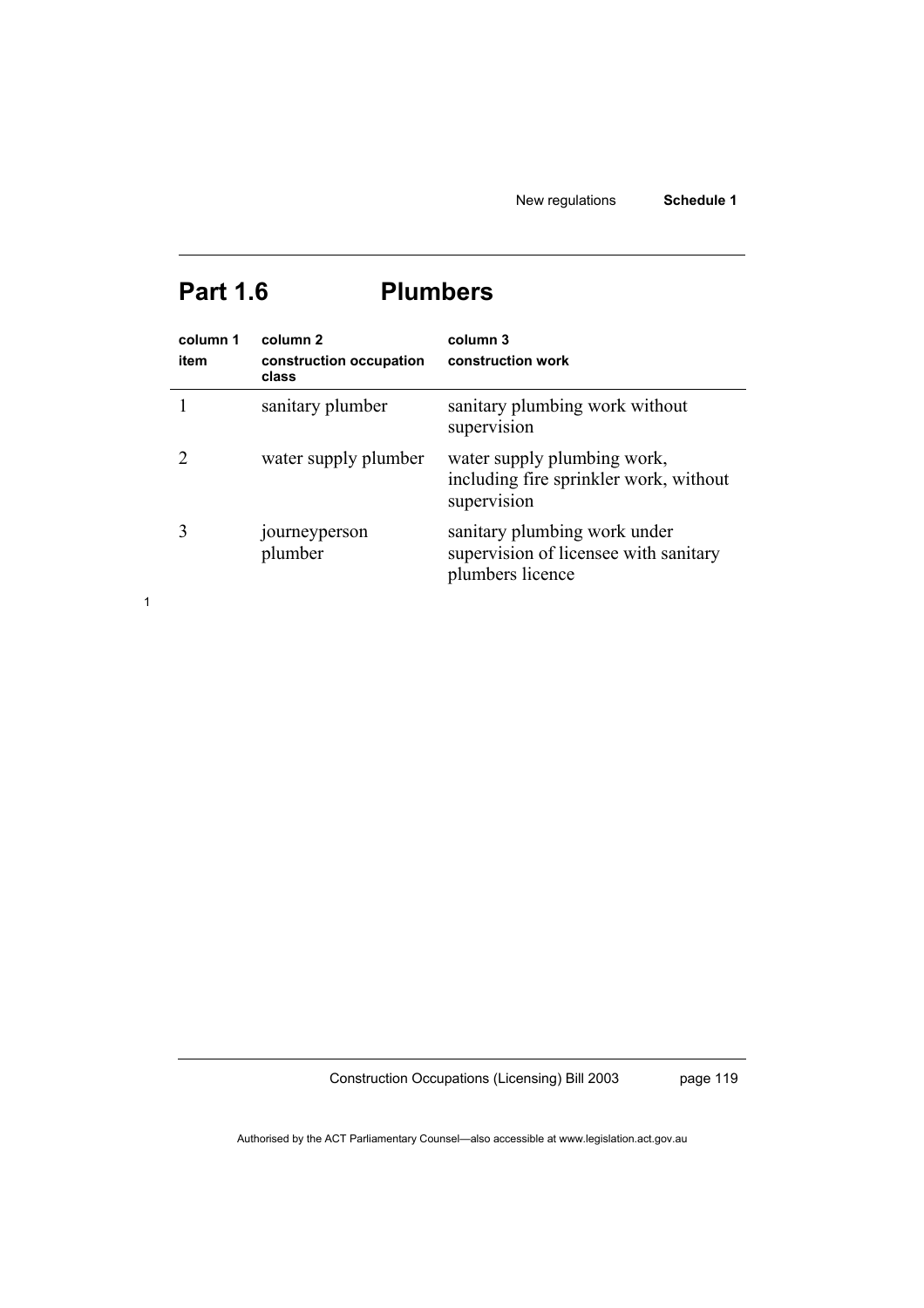# **Schedule 2 Demerit disciplinary grounds**

(see reg 42)

## **Part 2.1 Builders licence demerit disciplinary grounds under Act, s 53 (1) (a)**

| column 1 | column 2                                                                                                                                                                                                                                                                                                                | column 3                                                                             | column 4       |
|----------|-------------------------------------------------------------------------------------------------------------------------------------------------------------------------------------------------------------------------------------------------------------------------------------------------------------------------|--------------------------------------------------------------------------------------|----------------|
| item     | demerit disciplinary ground                                                                                                                                                                                                                                                                                             | short description                                                                    | demerit points |
| 2.1.1    | fail to comply with building code, vol 1, cl BP1.1 or<br>vol 2, cl P2.1 in that building did not resist actions<br>reasonably subject to—local damage not minimised<br>as demonstrated by deformation in single element of<br>brickwork, blockwork, or stonework, laid in mortar<br>causing crack or split in joint if— | creation of defective<br>single masonry<br>element—cracked or<br>split more than 3mm |                |

page 120 Construction Occupations (Licensing) Bill 2003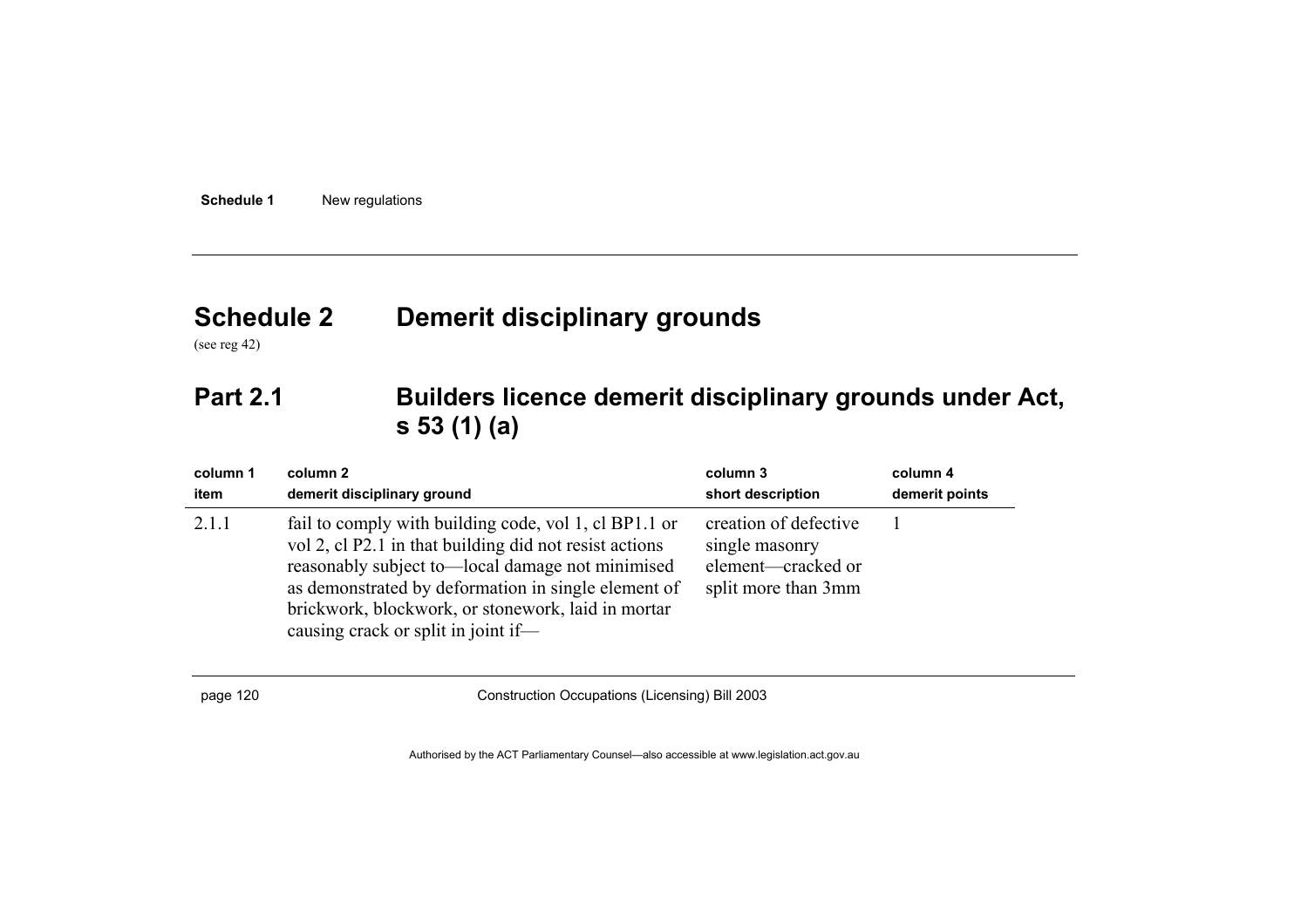| column 1<br>item | column 2 | demerit disciplinary ground                                                                                                       | column 3<br>short description | column 4<br>demerit points |
|------------------|----------|-----------------------------------------------------------------------------------------------------------------------------------|-------------------------------|----------------------------|
|                  | (a)      | crack or split wider than 3mm; or                                                                                                 |                               |                            |
|                  | (b)      | face of element on either side of crack or split<br>out of alignment with opposite face across<br>crack or joint by more than 3mm |                               |                            |

Construction Occupations (Licensing) Bill 2003 **page 121** page 121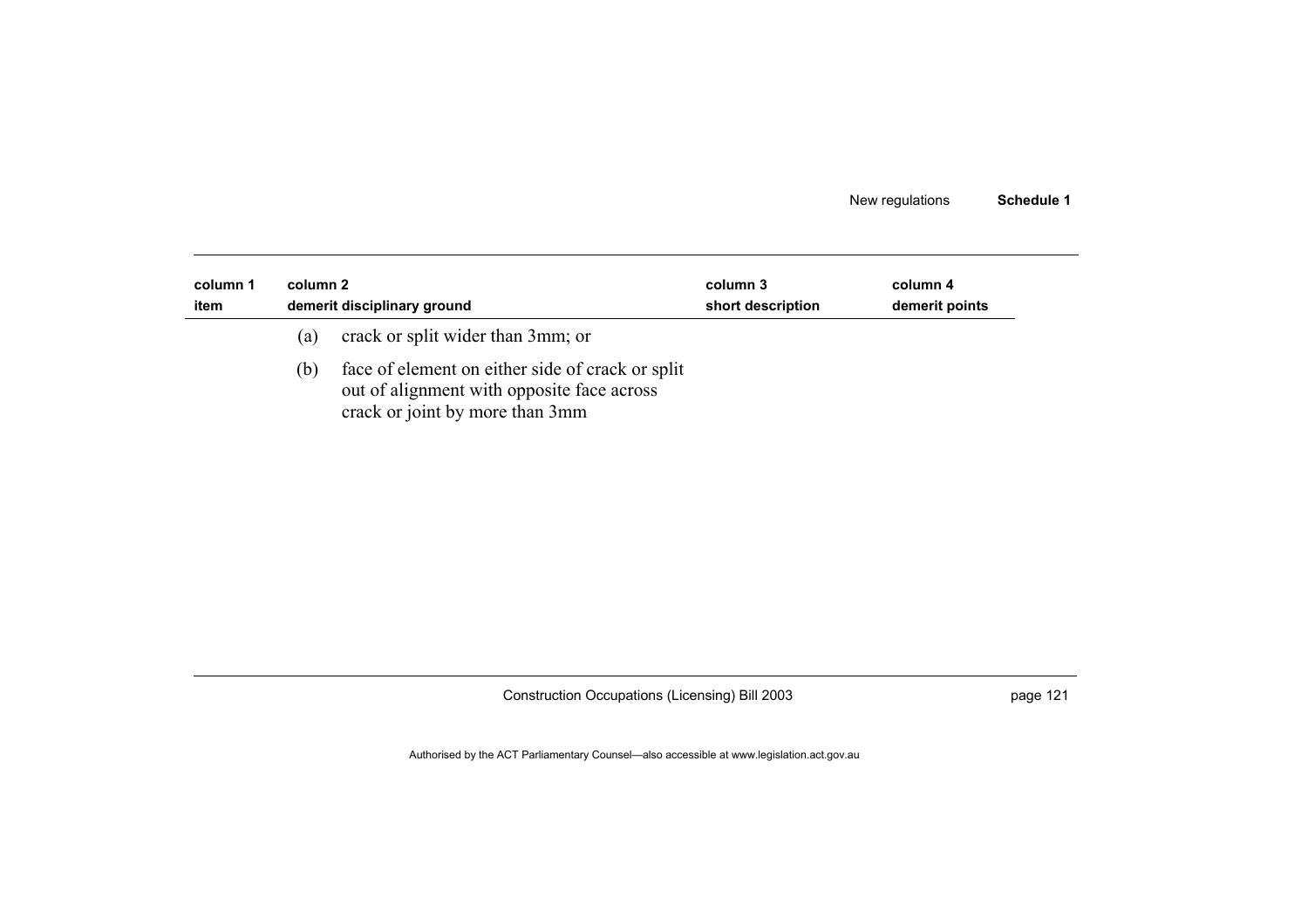| column 1<br>item | column 2 | demerit disciplinary ground                                                                                                                                                                                                                                                                                     | column 3<br>short description                                                         | column 4<br>demerit points |
|------------------|----------|-----------------------------------------------------------------------------------------------------------------------------------------------------------------------------------------------------------------------------------------------------------------------------------------------------------------|---------------------------------------------------------------------------------------|----------------------------|
| 2.1.2            |          | fail to comply with building code, vol 1, cl BP1.1 or<br>vol 2, cl P2.1 in that building did not resist actions<br>reasonably subject to-local damage not minimised<br>as demonstrated by deformation in single element<br>concrete floor or structural concrete element causing<br>crack or split in joint if- | creation of defective<br>single concrete<br>element—cracked or<br>split more than 5mm |                            |
|                  | (a)      | crack or split wider than 5mm; or                                                                                                                                                                                                                                                                               |                                                                                       |                            |
|                  | (b)      | face of element on either side of crack or split<br>out of alignment with opposite face across<br>crack or joint by more than 5mm                                                                                                                                                                               |                                                                                       |                            |

page 122 Construction Occupations (Licensing) Bill 2003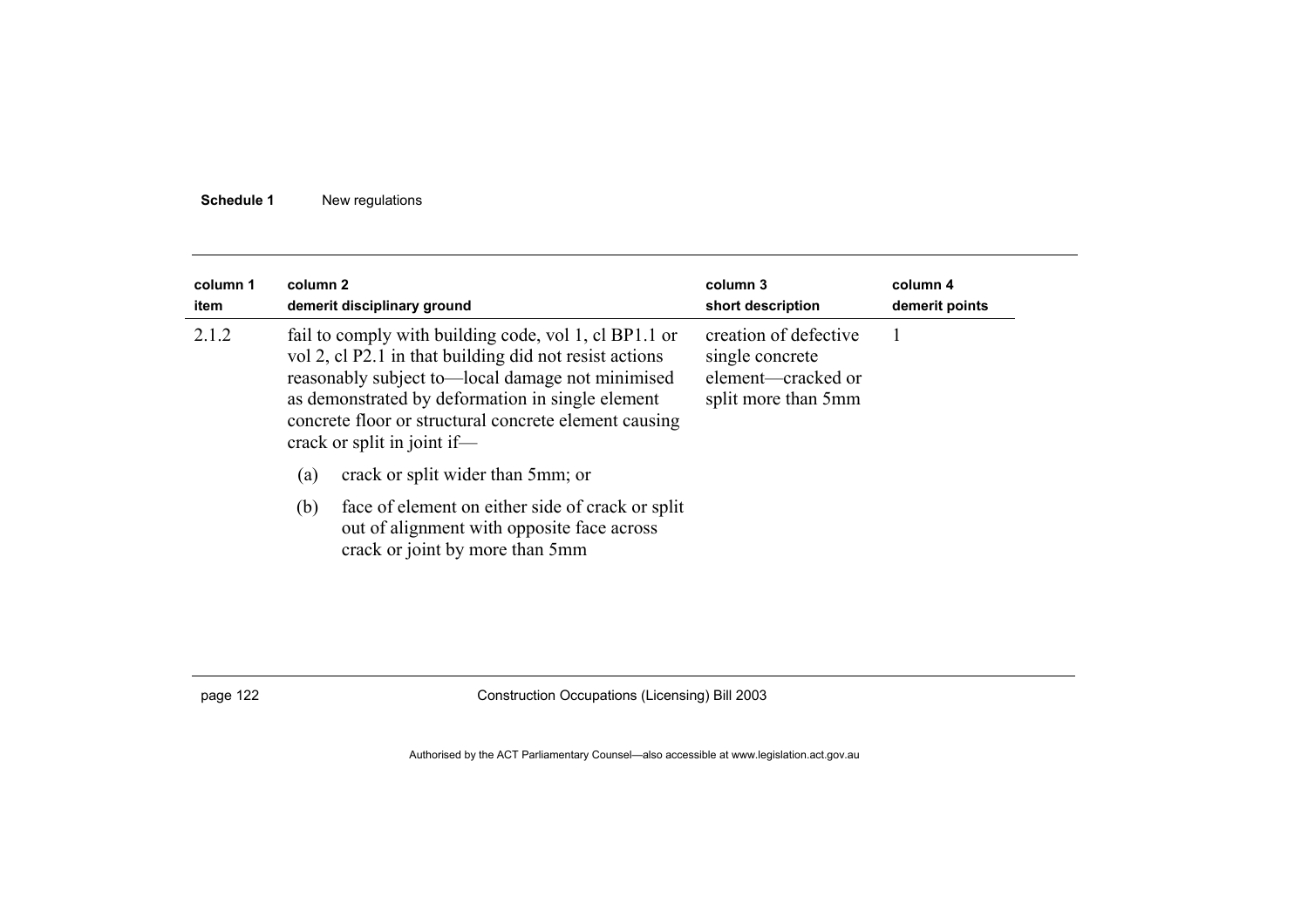| column 1<br>item | column 2<br>demerit disciplinary ground                                                                                                                                                                                                                                                                                                                                      | column 3<br>short description                                                                                             | column 4<br>demerit points |
|------------------|------------------------------------------------------------------------------------------------------------------------------------------------------------------------------------------------------------------------------------------------------------------------------------------------------------------------------------------------------------------------------|---------------------------------------------------------------------------------------------------------------------------|----------------------------|
| 2.1.3            | fail to comply with building code, vol 1, cl BP1.1 or<br>vol 2, cl P2.1 in that building did not resist actions<br>reasonably subject to—local damage not minimised<br>as demonstrated by deformation in wall, wall render,<br>wall lining, wall tiling, ceiling lining or cornice<br>causing crack or split in joint                                                        | creation of defective<br>wall or wall render,<br>lining or tiling, or<br>ceiling lining or<br>cornice—cracked or<br>split |                            |
| 2.1.4            | fail to comply with building code, vol 1, cl BP1.1 or<br>vol 2, cl P2.1 in that building did not resist actions<br>reasonably subject to—local damage not minimised<br>as demonstrated by possibility of instability or<br>collapse of primary building element susceptible to<br>termite attack because not provided with code-<br>compliant termite risk management system | failure to protect<br>primary building<br>element with<br>compliant termite<br>management system                          | $\overline{2}$             |

Construction Occupations (Licensing) Bill 2003 **page 123** page 123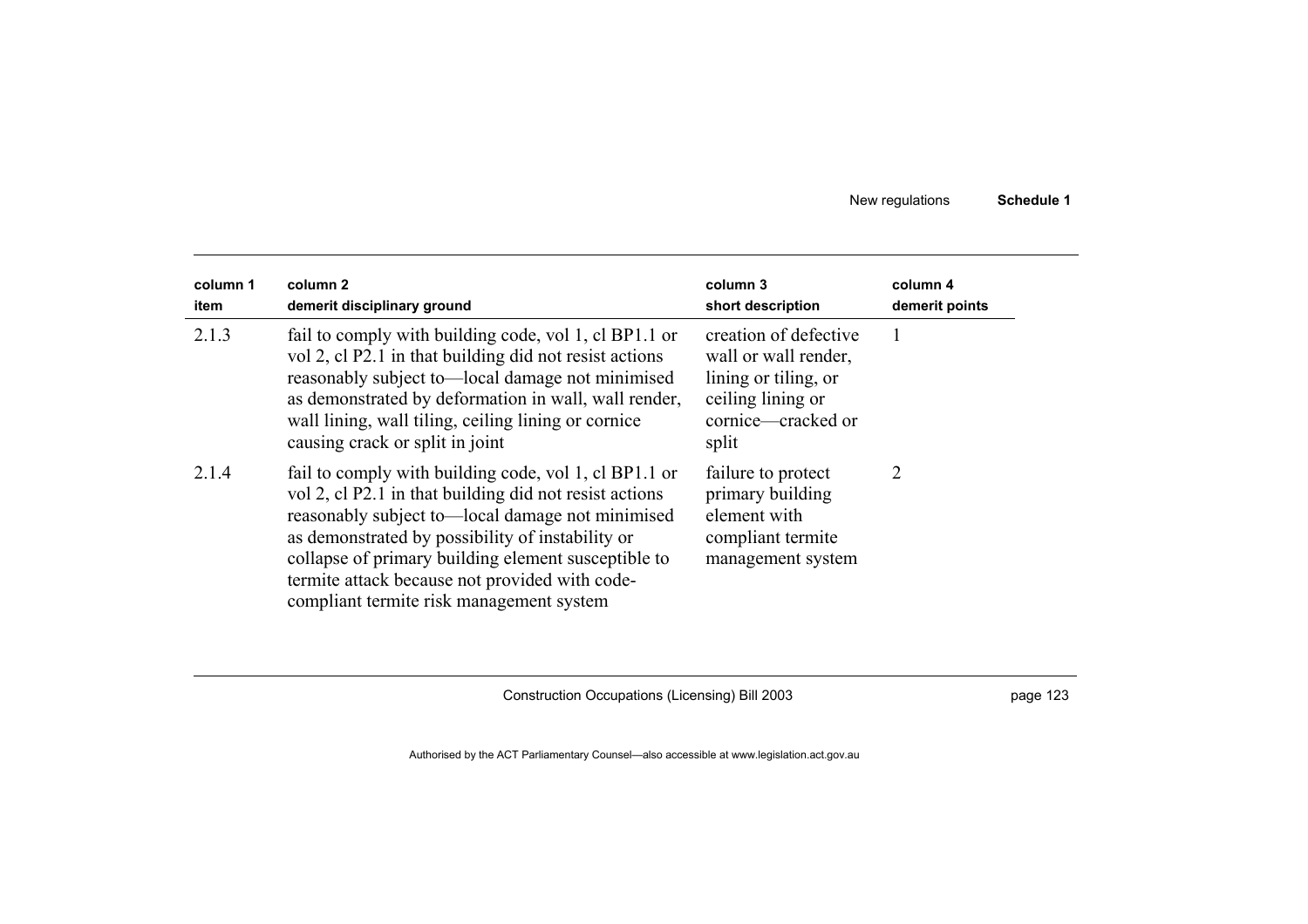| column 1<br>item | column 2<br>demerit disciplinary ground                                                                                                                                                                                                                                  | column 3<br>short description                                                                                                                                                         | column 4<br>demerit points |
|------------------|--------------------------------------------------------------------------------------------------------------------------------------------------------------------------------------------------------------------------------------------------------------------------|---------------------------------------------------------------------------------------------------------------------------------------------------------------------------------------|----------------------------|
| 2.1.5            | fail to comply with building code, vol 1, cl FP1.2,<br>FP1.3 (b), FP1.4, FP1.5, FP1.6 or vol 2, cl P2.1(b),<br>P2.2.1(c)(ii), P2.2.2, P2.2.3—surface water, water or<br>dampness could occur in building other than under<br>code                                        | failure to protect a<br>building from water or<br>dampness                                                                                                                            | 3                          |
| 2.1.6            | fail to comply with building code, vol 1, cl FP1.1 or<br>vol 2, cl P2.2.1(a)—surface water collected or<br>concentrated by building not disposed of in code-<br>compliant way that avoids damage or nuisance to<br>another property, or likelihood of damage or nuisance | creation of building<br>with defective surface<br>water collection or<br>concentration disposal<br>that damaged or<br>caused nuisance or<br>likelihood of either to<br>other property | 2                          |

page 124 Construction Occupations (Licensing) Bill 2003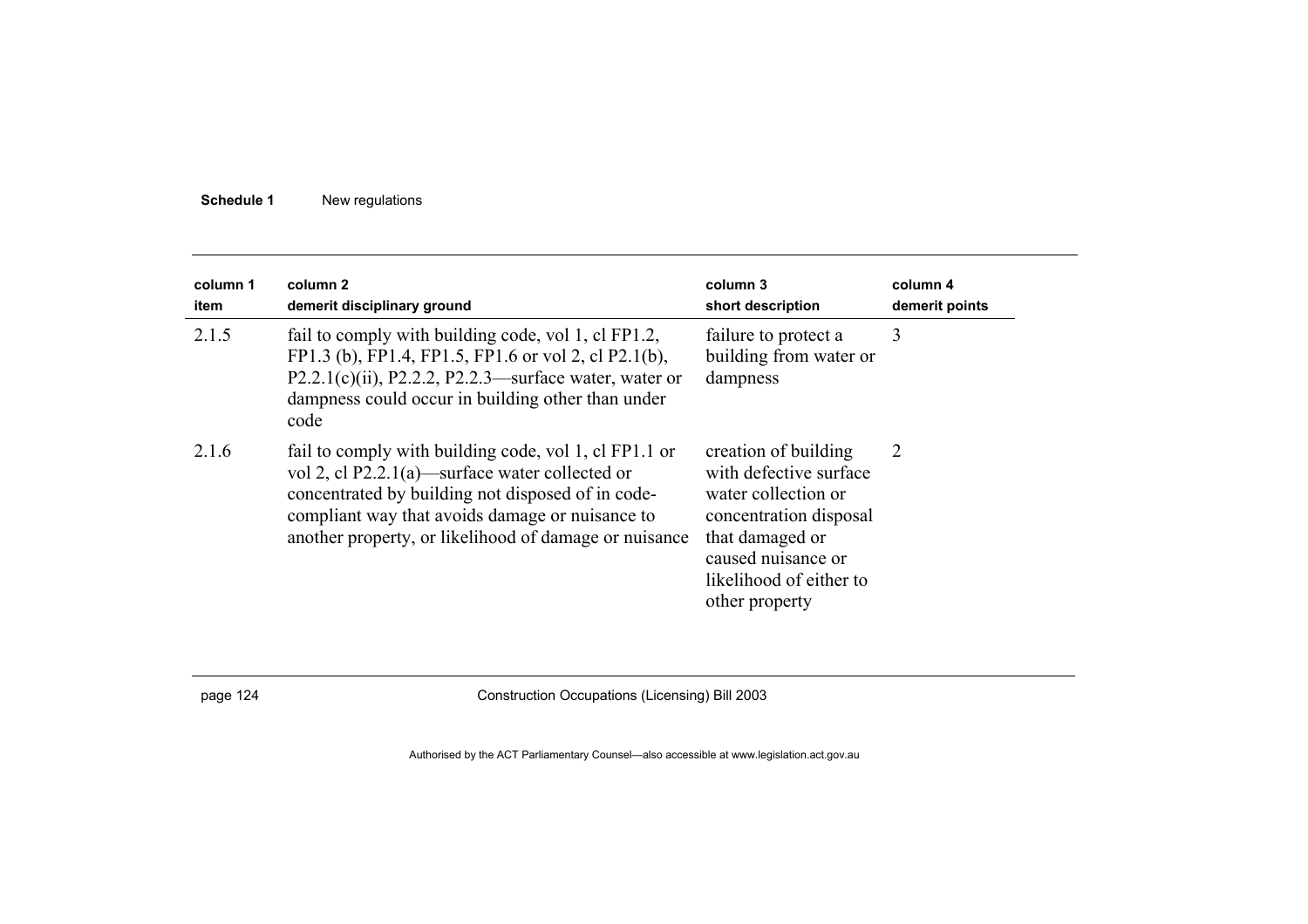| column 1<br>item | column 2<br>demerit disciplinary ground                                                                                                                                                                                                                                                               | column 3<br>short description                                                                                                                                                                 | column 4<br>demerit points |
|------------------|-------------------------------------------------------------------------------------------------------------------------------------------------------------------------------------------------------------------------------------------------------------------------------------------------------|-----------------------------------------------------------------------------------------------------------------------------------------------------------------------------------------------|----------------------------|
| 2.1.7            | fail to comply with building code, vol 1, cl FP1.3 or<br>vol 2, cl P2.2.1(c)—drainage system for disposal of<br>surface water did not, in code-compliant way-<br>carry water to appropriate outfall; or<br>(a)<br>(b)<br>avoid entry of water to building; or<br>avoid water damaging building<br>(c) | creation of building<br>with defective<br>drainage system—<br>failure to carry water<br>to appropriate outfall,<br>avoid entry of water<br>to building or avoid<br>water damaging<br>building | 3                          |
| 2.1.8            | fail to comply with building code, vol 1, cl EP2.1 or<br>vol 2, cl P2.3.2—building without code-compliant<br>automatic warning on smoke detection                                                                                                                                                     | creation of building<br>without effective<br>smoke alarm                                                                                                                                      | 3                          |

Construction Occupations (Licensing) Bill 2003 **page 125** page 125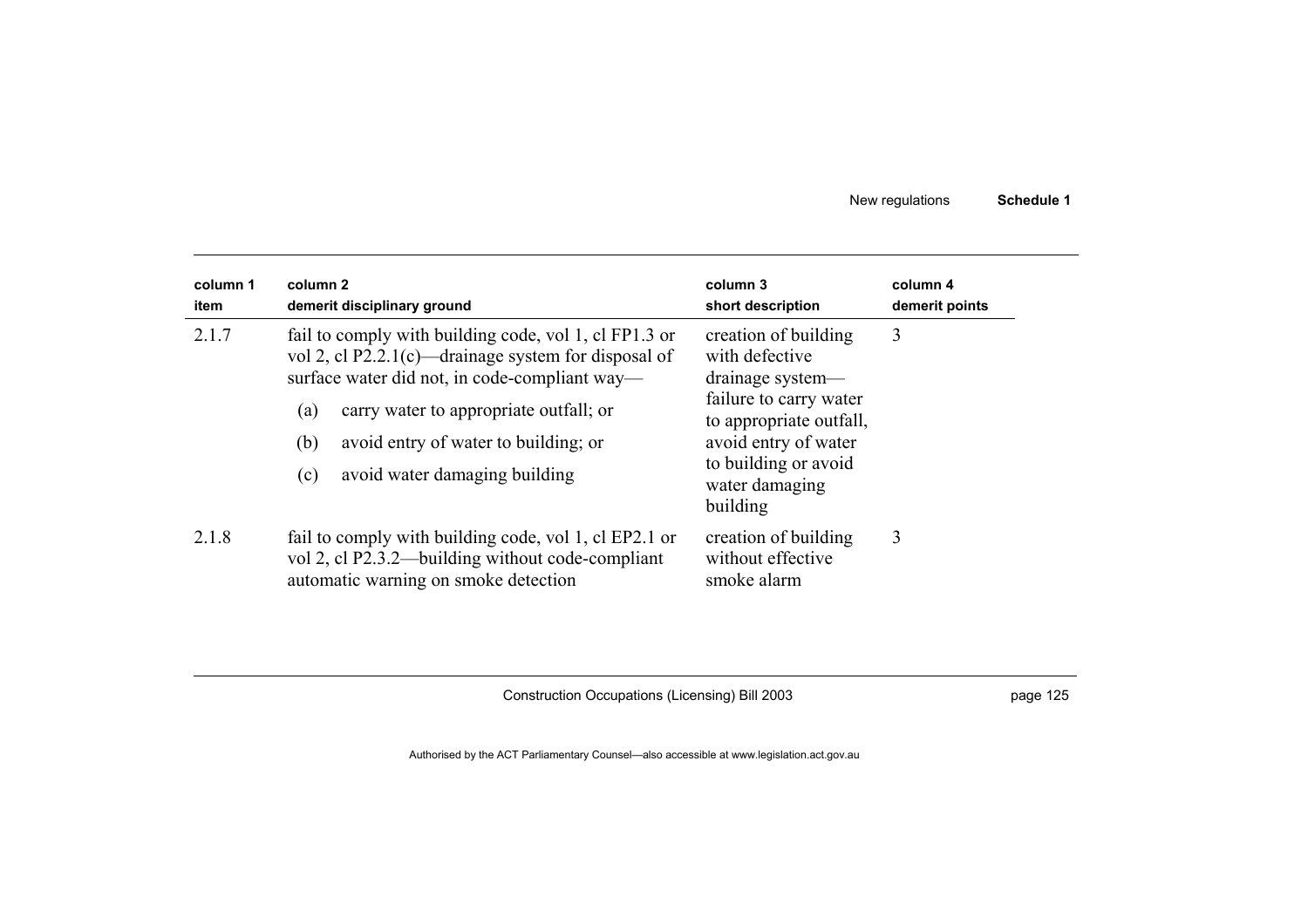| column 1<br>item | column 2<br>demerit disciplinary ground                                                                                                                                                                                                       | column 3<br>short description                                                            | column 4<br>demerit points |
|------------------|-----------------------------------------------------------------------------------------------------------------------------------------------------------------------------------------------------------------------------------------------|------------------------------------------------------------------------------------------|----------------------------|
| 2.1.9            | fail to comply with building code, vol 1, cl FP1.7 or<br>vol 2, cl P2.4.1—water not stopped from penetrating<br>behind fittings, linings or concealed spaces of<br>sanitary facilities, bathrooms, laundries and other wet<br>area facilities | creation of building<br>with defective wet<br>area waterproofing or<br>water containment | 3                          |
| 2.1.10           | fail to comply with building code, vol 1, cl FP3.1 or<br>vol 2, cl P2.4.2—height of room or other space more<br>than 50mm less than code requires                                                                                             | creation of building<br>with ceiling height<br>more than 50mm too<br>low                 | 3                          |
| 2.1.11           | fail to comply with building code, vol 2, cl ACT<br>2.1—asbestos removed from building other than in<br>code-compliant way                                                                                                                    | unsafe asbestos<br>handling or disposal                                                  | 3                          |

page 126 Construction Occupations (Licensing) Bill 2003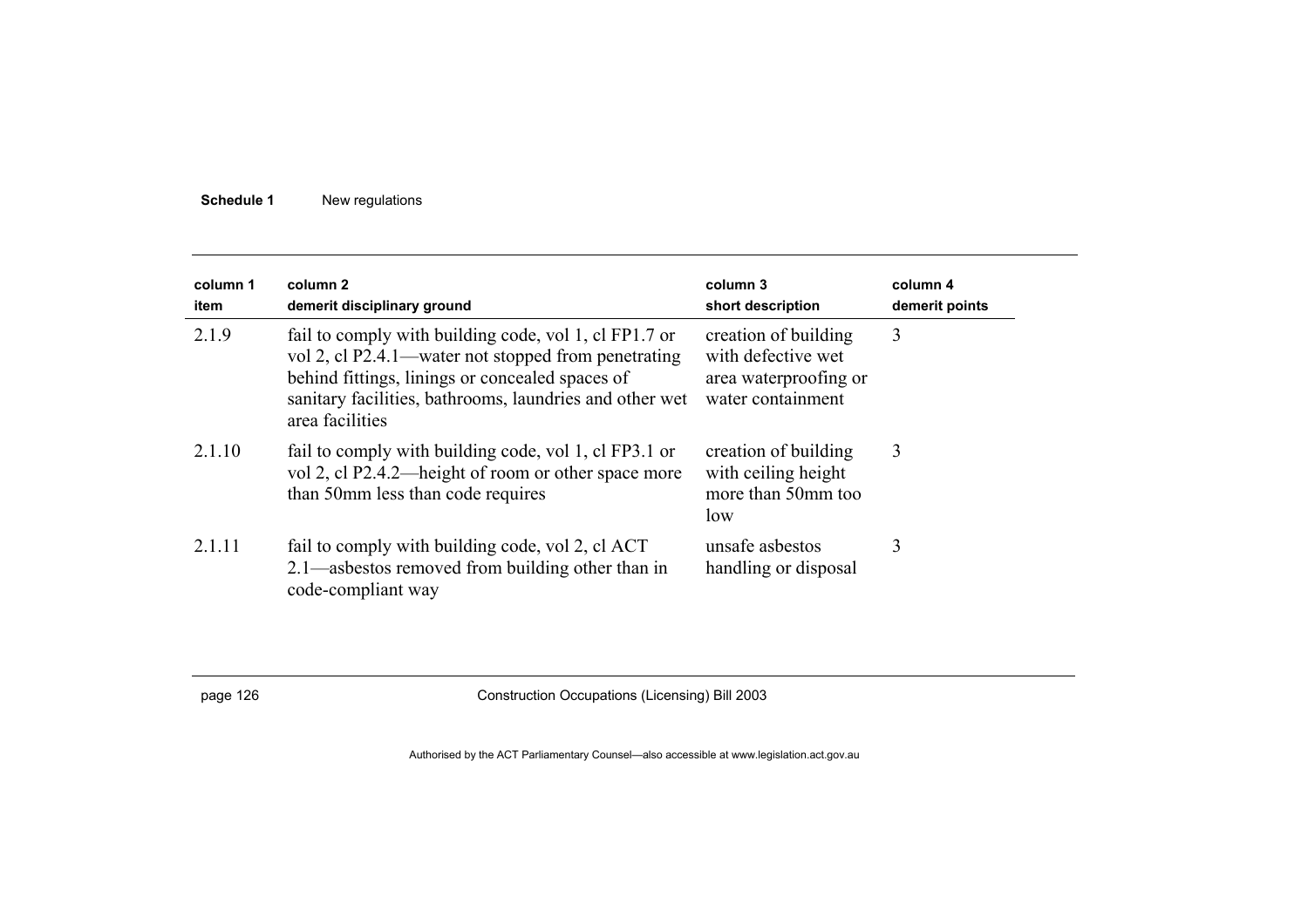| column 1<br>item | column 2<br>demerit disciplinary ground                                                                                                                                                                  | column 3<br>short description                                                                 | column 4<br>demerit points |
|------------------|----------------------------------------------------------------------------------------------------------------------------------------------------------------------------------------------------------|-----------------------------------------------------------------------------------------------|----------------------------|
| 2.1.12           | fail to comply with building code, vol 1, cl FP5.1 to<br>FP5.4 or vol 2, cl P2.4.6—floor, wall or floor or wall<br>penetration do not comply with code sound<br>transmission and insulation requirements | creation of building<br>with defective sound<br>transmission or<br>insulation<br>arrangements | 2                          |
| 2.1.13           | fail to comply with building code, vol 1, cl $DP2(c)(v)$<br>or vol 2, cl P2.5.1(b)(iii)—geometry of stairway<br>risers or goings do not satisfy code safe passage<br>requirements                        | creation of unsafe step 3<br>or stairway                                                      |                            |
| 2.1.14           | fail to comply with building code, vol 1, cl DP3 or<br>vol 2, cl P2.5.2—barrier required under code to<br>prevent people falling not provided                                                            | creation of building<br>with defective or no<br>safety barrier                                | 3                          |

Construction Occupations (Licensing) Bill 2003 **page 127** page 127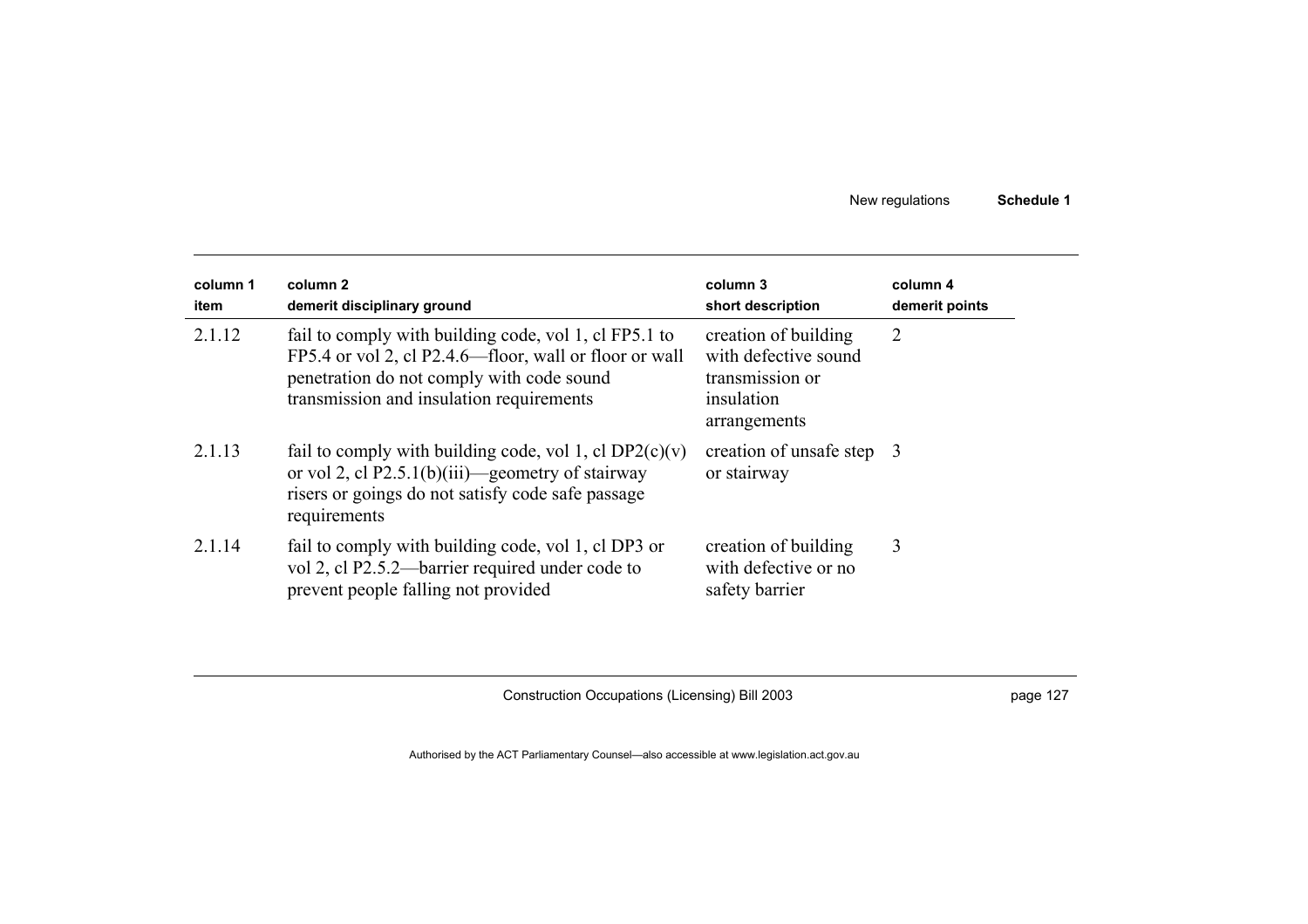| column 1<br>item | column <sub>2</sub><br>demerit disciplinary ground                                                                                                                                                                                            | column 3<br>short description                                                                                              | column 4<br>demerit points |
|------------------|-----------------------------------------------------------------------------------------------------------------------------------------------------------------------------------------------------------------------------------------------|----------------------------------------------------------------------------------------------------------------------------|----------------------------|
| 2.1.15           | fail to comply with building code, vol 1, cl GP1.2 or<br>vol 2, cl P2.5.3—swimming pool over 300mm deep<br>without code compliant safety barrier                                                                                              | creation of swimming<br>pool with defective or<br>no safety barrier                                                        | 3                          |
| 2.1.16           | fail to comply with building code, vol 1, cl CP2 or<br>vol 2, cl P2.3.1—building with element that does not<br>comply with code to avoid spread of fire to exit, sole<br>occupancy unit or public area or between buildings or<br>in building | creation of building<br>with defective or no<br>fire spread avoidance<br>measures                                          | 2                          |
| 2.1.17           | fail to comply with <i>Building Act 2003</i> , s 42 (1) (c)—<br>mortar joint in mortar-jointed masonry element not<br>between 8mm and 12mm wide or bed joint not<br>horizontal                                                                | creation of defective<br>masonry joint-<br>mortar joint not<br>between 8mm and<br>12mm wide or bed<br>joint not horizontal |                            |

page 128 Construction Occupations (Licensing) Bill 2003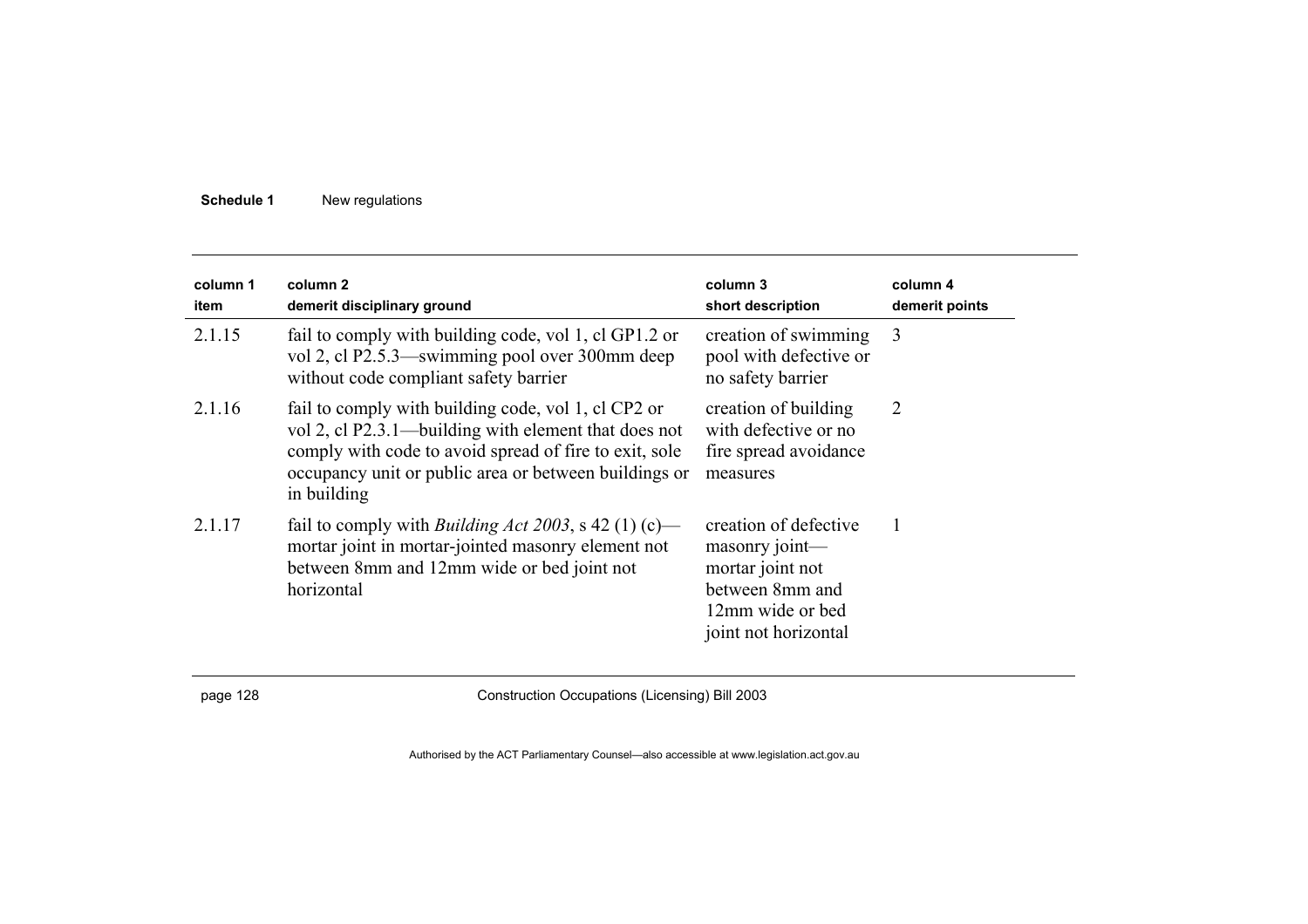| column 1<br>item | column 2<br>demerit disciplinary ground                                                                                                    | column 3<br>short description                                                           | column 4<br>demerit points |
|------------------|--------------------------------------------------------------------------------------------------------------------------------------------|-----------------------------------------------------------------------------------------|----------------------------|
| 2.1.18           | fail to comply with <i>Building Act 2003</i> , s 42 (1) (c)—<br>beam, doorway, window, wall, column, post or truss<br>erected out of plumb | creation of out of<br>plumb beam,<br>doorway, window,<br>wall, column, post or<br>truss |                            |
| 2.1.19           | fail to comply with <i>Building Act 2003</i> , s 42 (1) (c)—<br>floor, ceiling, beam or sill erected out of horizontal                     | creation of out of<br>horizontal floor,<br>ceiling, beam or sill                        |                            |
| 2.1.20           | fail to comply with <i>Building Act 2003</i> , s 42 (1) (c)—<br>floor, ceiling or beam erected so surface not flat                         | creation of floor,<br>ceiling or beam<br>without flat surface                           |                            |

Construction Occupations (Licensing) Bill 2003 **page 129** page 129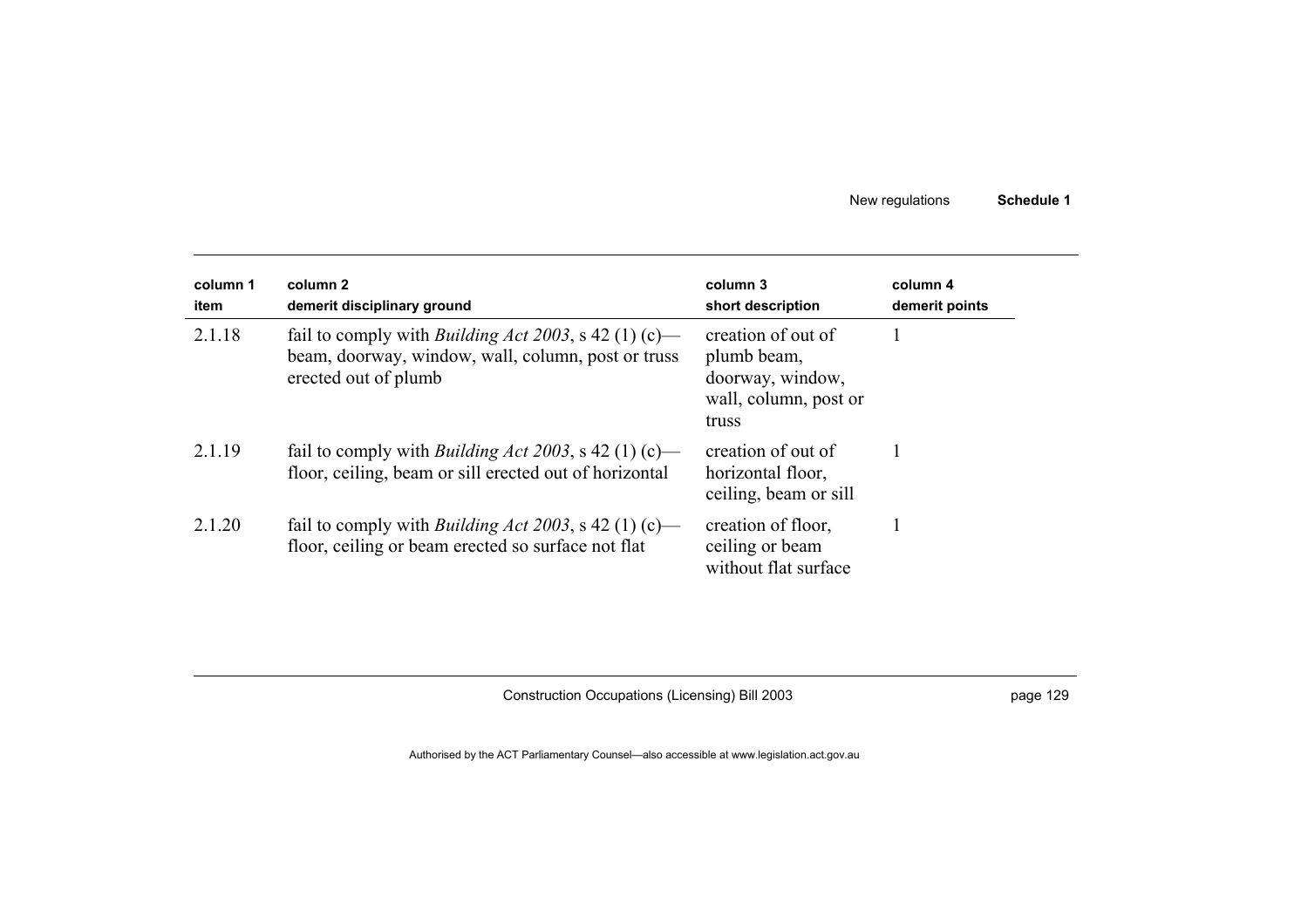| column 1<br>item | column 2<br>demerit disciplinary ground                                                                                                                                                          | column 3<br>short description                                                                                | column 4<br>demerit points |
|------------------|--------------------------------------------------------------------------------------------------------------------------------------------------------------------------------------------------|--------------------------------------------------------------------------------------------------------------|----------------------------|
| 2.1.21           | fail to comply with <i>Building Act 2003</i> , s 42 (1) (d)—<br>building erected more than 100mm but less than<br>300mm away from position relative to boundaries<br>indicated on approved plans | failure to comply with 2<br>building siting on<br>approved plan by<br>more than 100mm but<br>less than 300mm |                            |
| 2 1 2 2          | fail to comply with <i>Building Act 2003</i> , s 42 (1) (d)—<br>building erected 300mm or more away from position<br>relative to boundaries indicated on approved plans                          | failure to comply with 3<br>building siting on<br>approved plan by<br>300mm or more                          |                            |
| 2 1 2 3          | fail to comply with <i>Building Act 2003</i> , s 42 (1) (d)—<br>part of floor erected more than 100mm higher or<br>lower than level indicated on approved plans                                  | failure to comply with 2<br>floor level on<br>approved plan by<br>more than 100mm                            |                            |

page 130 Construction Occupations (Licensing) Bill 2003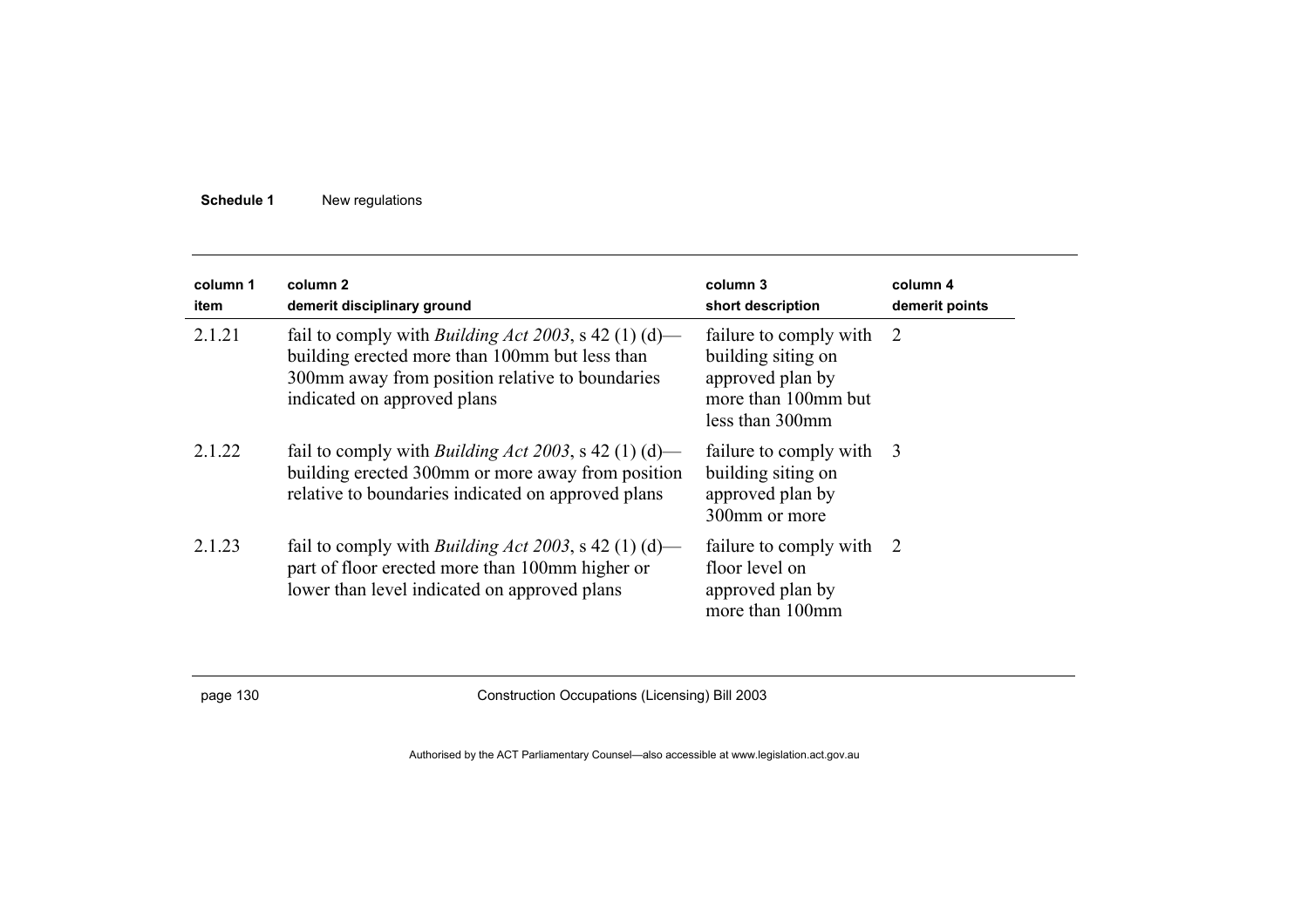| column 1 | column 2                                                                                                                                                  | column 3                                                                                            | column 4       |
|----------|-----------------------------------------------------------------------------------------------------------------------------------------------------------|-----------------------------------------------------------------------------------------------------|----------------|
| item     | demerit disciplinary ground                                                                                                                               | short description                                                                                   | demerit points |
| 2.1.24   | fail to comply with <i>Building Act 2003</i> , s 42 (1) (d)—<br>top of building erected more than 300mm higher than<br>height indicated on approved plans | failure to comply with<br>building height<br>requirements of<br>approved plan by<br>more than 300mm |                |

Construction Occupations (Licensing) Bill 2003 **page 131** page 131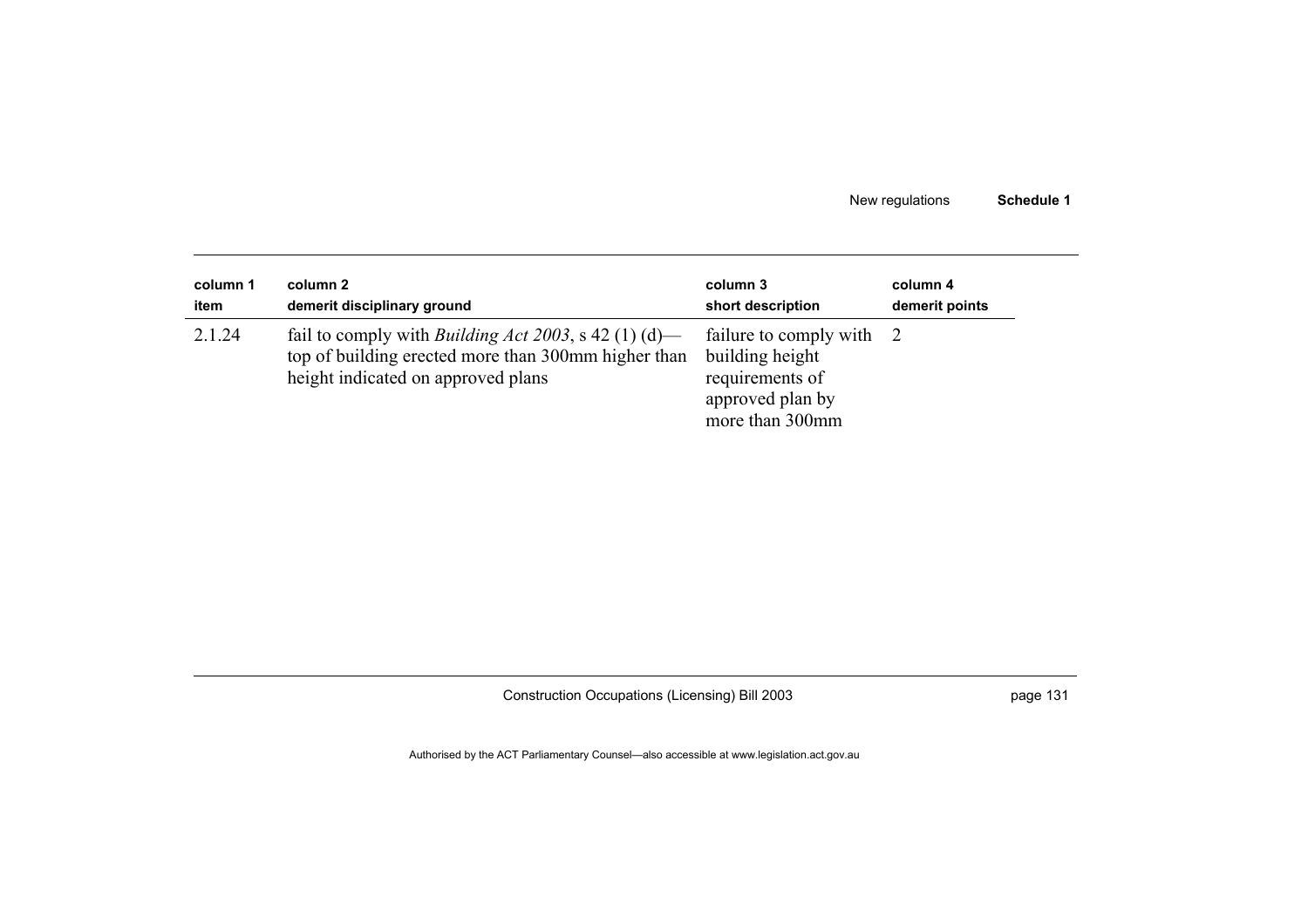| column 1 | column 2                                                                                                                                                                                                                                                                                                  | column 3                                                                                                                                                                                                                    | column 4       |
|----------|-----------------------------------------------------------------------------------------------------------------------------------------------------------------------------------------------------------------------------------------------------------------------------------------------------------|-----------------------------------------------------------------------------------------------------------------------------------------------------------------------------------------------------------------------------|----------------|
| item     | demerit disciplinary ground                                                                                                                                                                                                                                                                               | short description                                                                                                                                                                                                           | demerit points |
| 2.1.25   | fail to comply with <i>Building Act 2003</i> , s 42 (1) (d)—<br>location of structural element, wall, window or door,<br>relative to building erected more than 100mm away<br>from position on building indicated on approved<br>plans or in position where plans indicate other<br>element to be erected | failure to comply with<br>set out requirements<br>of approved plan for<br>structural element,<br>wall, window or door<br>by more than 100mm,<br>or inclusion of<br>unplanned structural<br>element, wall,<br>window or door |                |

page 132 Construction Occupations (Licensing) Bill 2003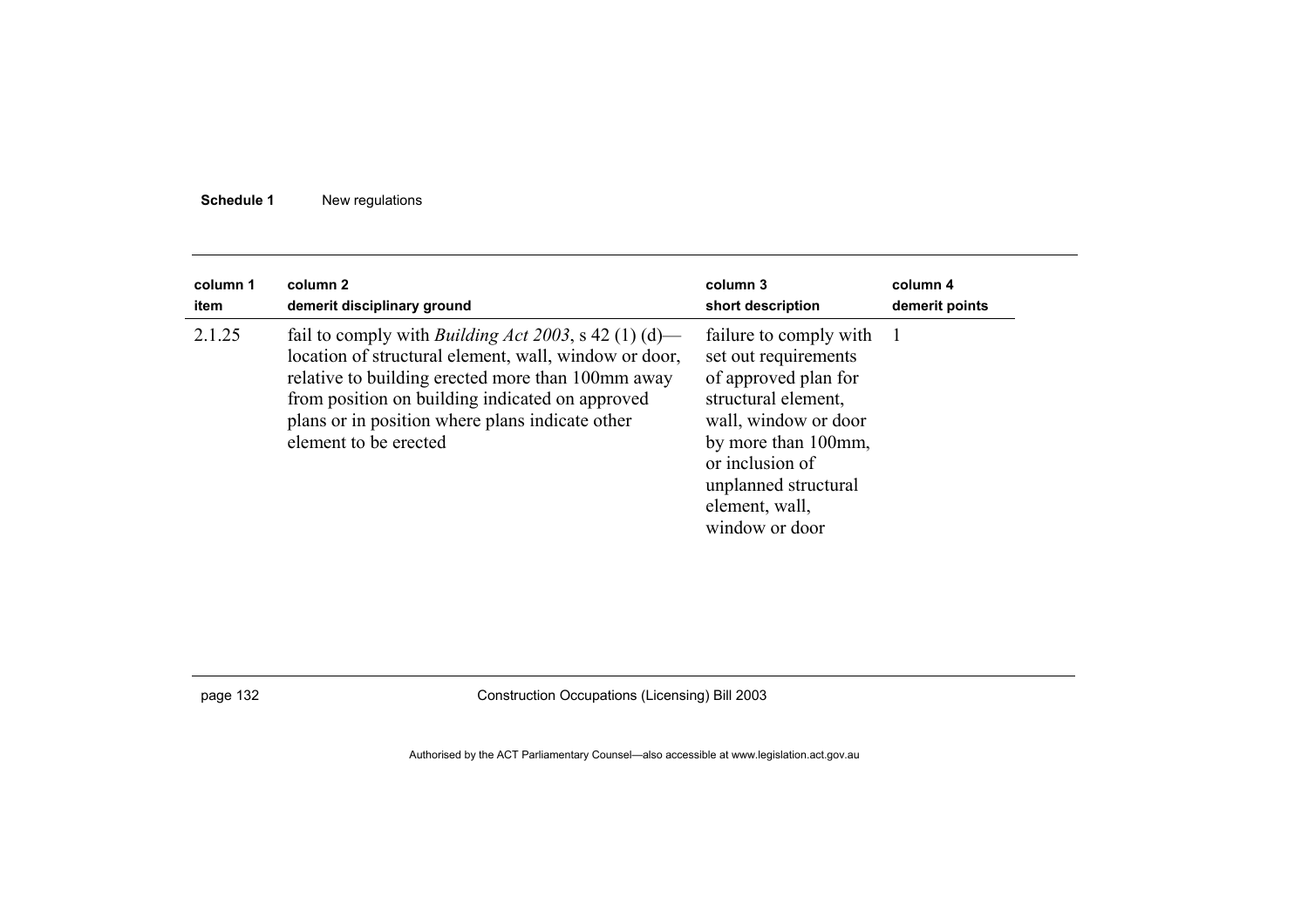| column 1<br>item | column 2<br>demerit disciplinary ground                                                                                                                                                                                                      | column 3<br>short description                                                                                                        | column 4<br>demerit points |
|------------------|----------------------------------------------------------------------------------------------------------------------------------------------------------------------------------------------------------------------------------------------|--------------------------------------------------------------------------------------------------------------------------------------|----------------------------|
| 2.1.26           | fail to comply with <i>Building Act 2003</i> , s 42 (1) (d)—<br>lineal dimensions of window, door or doorway<br>erected more than 100mm larger or smaller than<br>lineal dimension of window, door or doorway<br>indicated on approved plans | failure to comply with<br>dimensional<br>requirements of<br>approved plan for<br>window, door or<br>doorway by more than<br>$100$ mm |                            |
| 2.1.27           | fail to comply with <i>Building Act 2003</i> , s 42 (1) (d)—<br>beam, doorway, window, wall, column, post or truss<br>in approved plan not erected                                                                                           | failure to include<br>significant building<br>element from<br>approved plan                                                          | 2                          |

Construction Occupations (Licensing) Bill 2003 **page 133** page 133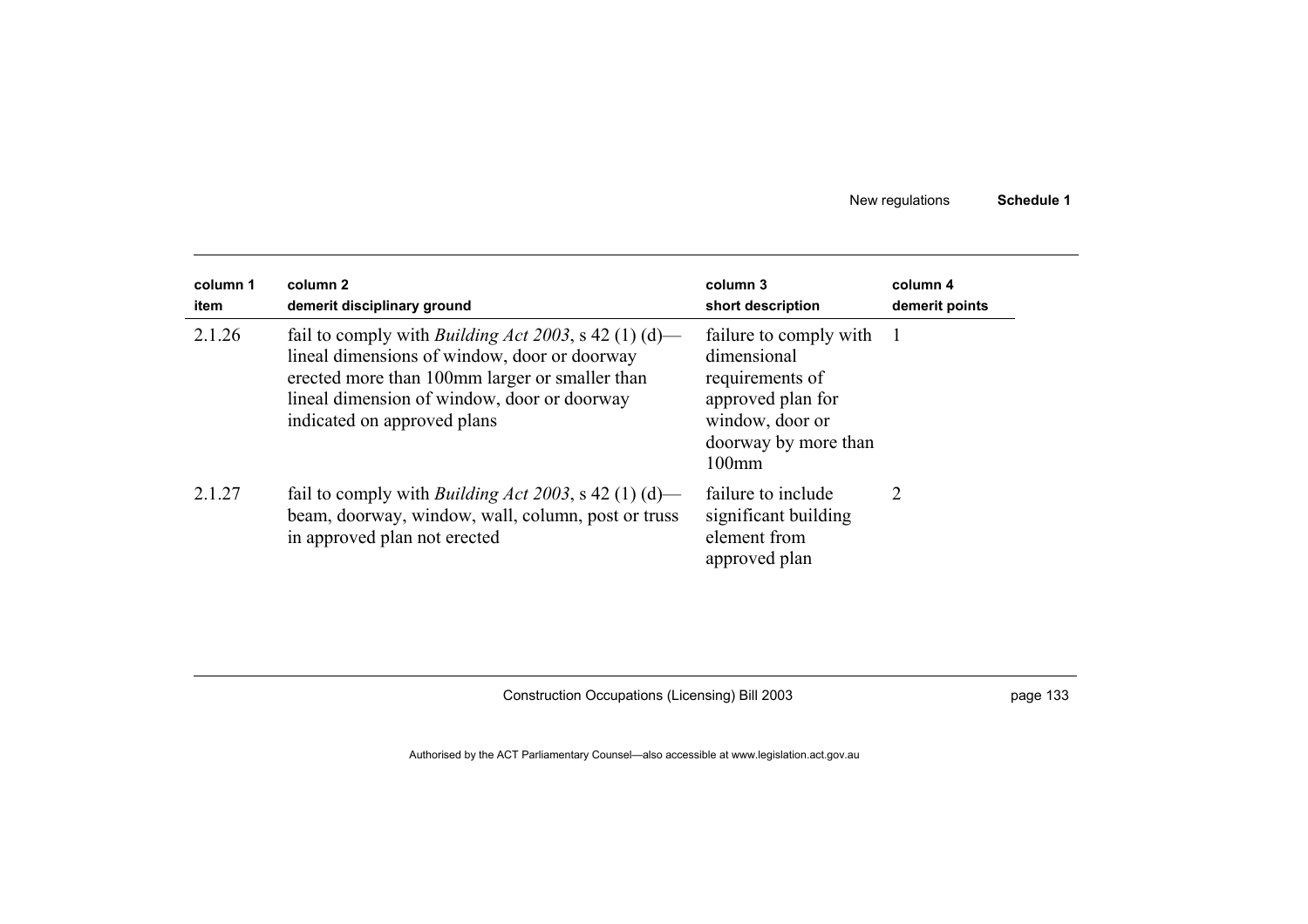| column 1<br>item | column 2<br>demerit disciplinary ground                                                                                                                                                                                                                                                            | column 3<br>short description                                                                                                           | column 4<br>demerit points |
|------------------|----------------------------------------------------------------------------------------------------------------------------------------------------------------------------------------------------------------------------------------------------------------------------------------------------|-----------------------------------------------------------------------------------------------------------------------------------------|----------------------------|
| 2.1.28           | fail to comply with <i>Building Act 2003</i> , s 42 (1) (e)—<br>carried out building work when not builder in<br>commencement notice and not under supervision of<br>builder in notice                                                                                                             | carrying out building<br>work when not in<br>commencement notice<br>or supervised by<br>notice builder                                  | 2                          |
| 2.1.29           | fail to comply with <i>Building Act 2003</i> , s 43 (2)—<br>proceeded with building work above dampcourse<br>level although certifier has not received required<br>document or is not satisfied that position of building<br>or level of all floors comply with approved plan and<br>any condition | failure to provide<br>survey plan or<br>document or comply<br>with approved plan or<br>condition before<br>building above<br>dampcourse | 2                          |

page 134 Construction Occupations (Licensing) Bill 2003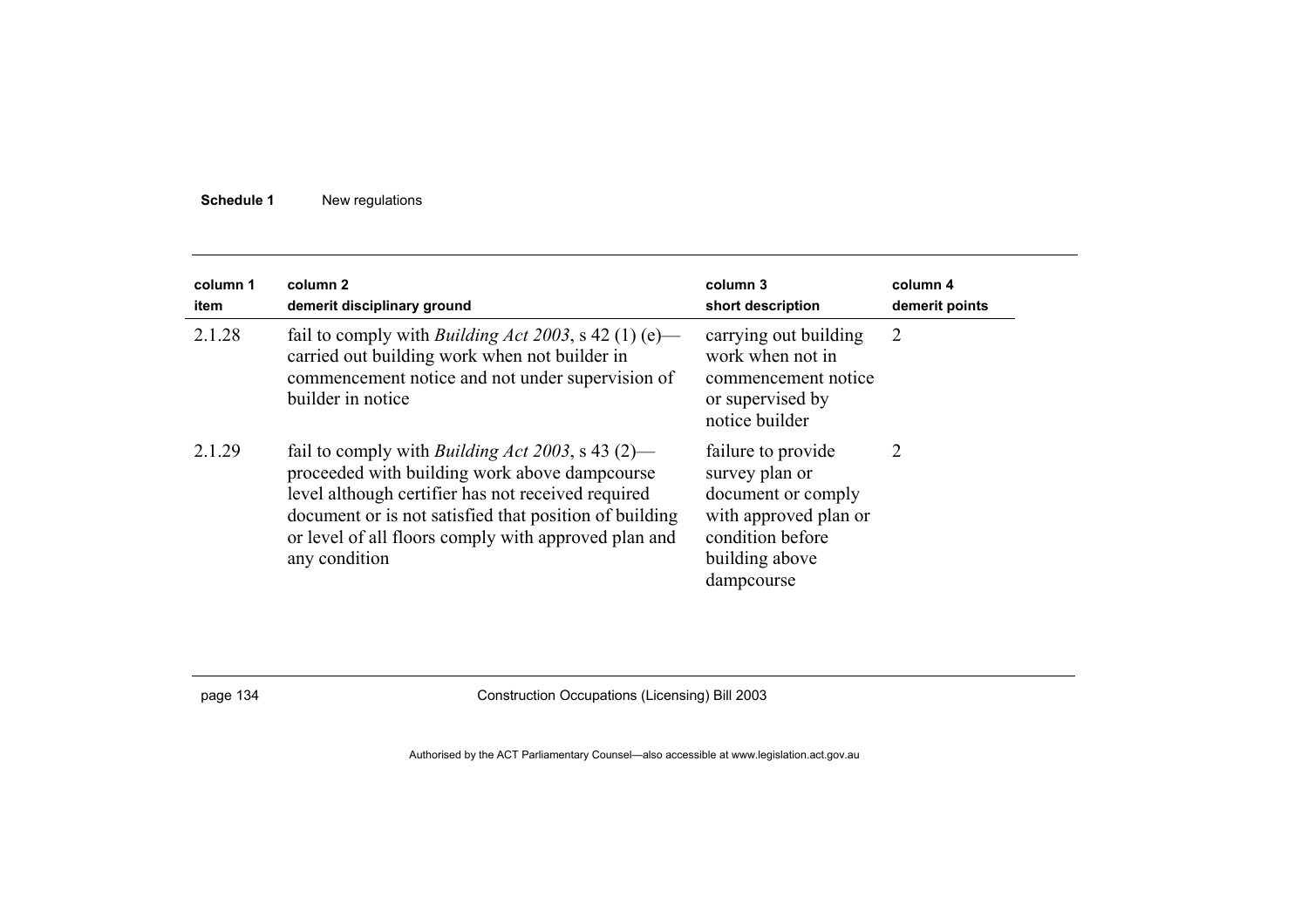| column 1<br>item | column 2<br>demerit disciplinary ground                                                                                                                                                    | column 3<br>short description                                                                                             | column 4<br>demerit points |
|------------------|--------------------------------------------------------------------------------------------------------------------------------------------------------------------------------------------|---------------------------------------------------------------------------------------------------------------------------|----------------------------|
| 2.1.30           | fail to comply with <i>Building Act 2003</i> , s 43 (3)—<br>proceeded beyond stage of building work without<br>notifying certifier or without certifier's written<br>permission to proceed | failure to notify<br>certifier about<br>reaching inspection<br>stage or obtain written<br>permission before<br>proceeding | 2                          |
| 2.1.31           | fail to comply with <i>Building Act 2003</i> , s 64—did not<br>comply with stop notice                                                                                                     | failure to comply with 2<br>stop notice                                                                                   |                            |
| 2.1.32           | fail to comply with <i>Building Act 2003</i> , s 64—did not<br>comply with notice to produce survey plan                                                                                   | failure to comply with 2<br>notice to provide<br>survey plan                                                              |                            |

Construction Occupations (Licensing) Bill 2003 **page 135** page 135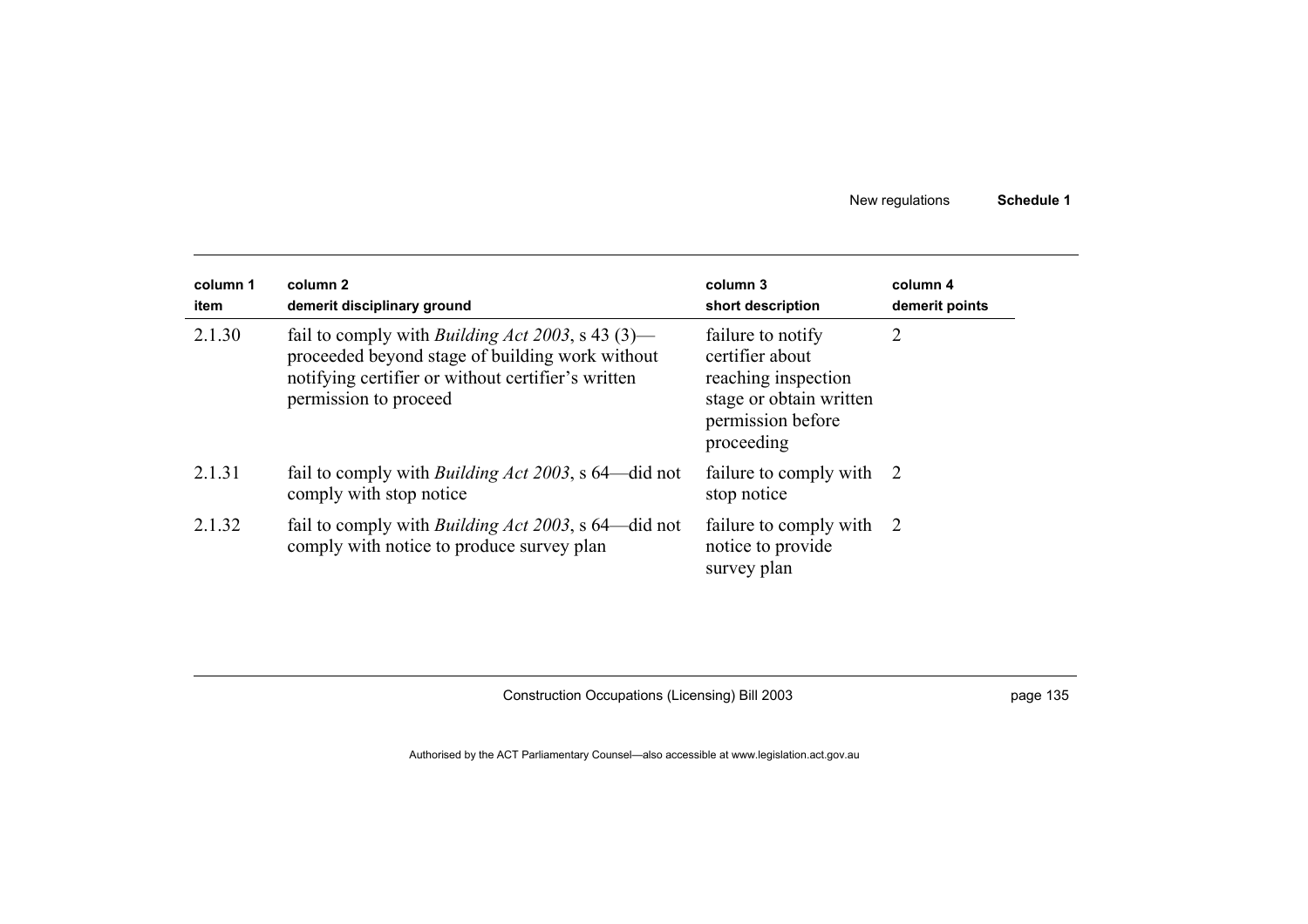## **Part 2.2 Building surveyors licence demerit disciplinary grounds under Act, s 53 (1) (a)**

| column 1<br>item | column 2<br>demerit disciplinary ground                                                                                                                                      | column 3<br>short description                                                                    | column 4<br>demerit points |
|------------------|------------------------------------------------------------------------------------------------------------------------------------------------------------------------------|--------------------------------------------------------------------------------------------------|----------------------------|
| 2.2.1            | fail to comply with <i>Building Act 2003</i> , s 24, s 28 (5)<br>or s $37(5)$ —certifier failed to give registrar required<br>notice                                         | failure to notify<br>registrar as required<br>under <i>Building</i><br>Act 2003                  |                            |
| 2.2.2            | fail to comply with <i>Building Act 2003</i> , s 28—certifier<br>failed to issue building approval when should have,<br>or issued building approval when no grounds to issue | failure to issue required<br>building approval, or<br>issue of unauthorised<br>building approval | - 2                        |

page 136 Construction Occupations (Licensing) Bill 2003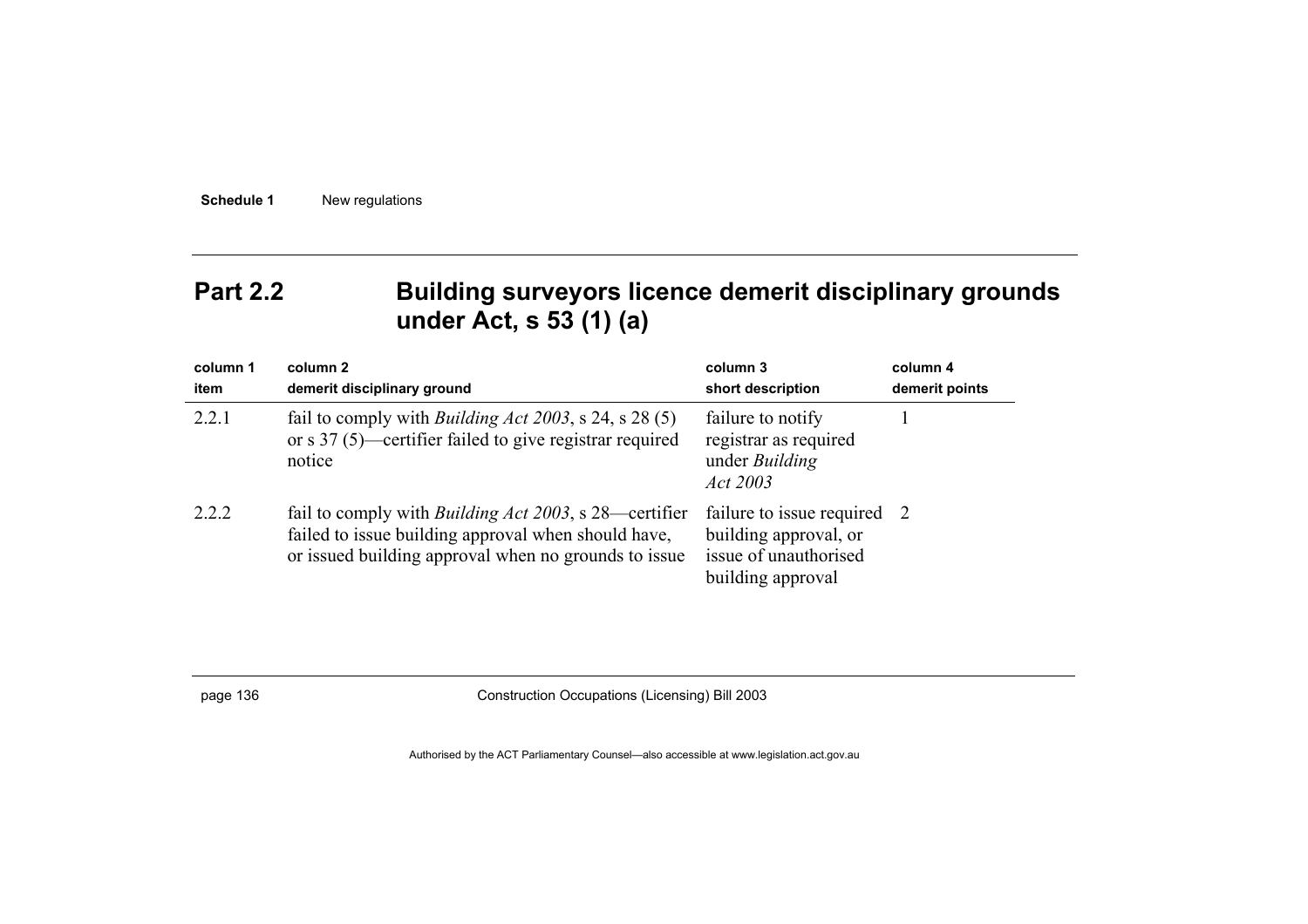| column 1 | column 2                                                                                                                                                                                                                                                                                                                                                                                                       | column 3                                                                                        | column 4       |
|----------|----------------------------------------------------------------------------------------------------------------------------------------------------------------------------------------------------------------------------------------------------------------------------------------------------------------------------------------------------------------------------------------------------------------|-------------------------------------------------------------------------------------------------|----------------|
| item     | demerit disciplinary ground                                                                                                                                                                                                                                                                                                                                                                                    | short description                                                                               | demerit points |
| 2.2.3    | fail to comply with <i>Building Act 2003</i> , s 28 (3) or<br>(4)—certifier issued building approval that was not,<br>or not entirely—<br>marked on, attached to, or partly marked on<br>(a)<br>and partly attached to, plans in relation to<br>which approval was issued; or<br>marked on plans and certifier did not indicate<br>(b)<br>on plans that approval, or part of approval, in<br>separate document | failure to mark, attach<br>or annotate building<br>approval required<br>detail on approved plan |                |

Construction Occupations (Licensing) Bill 2003 **page 137** page 137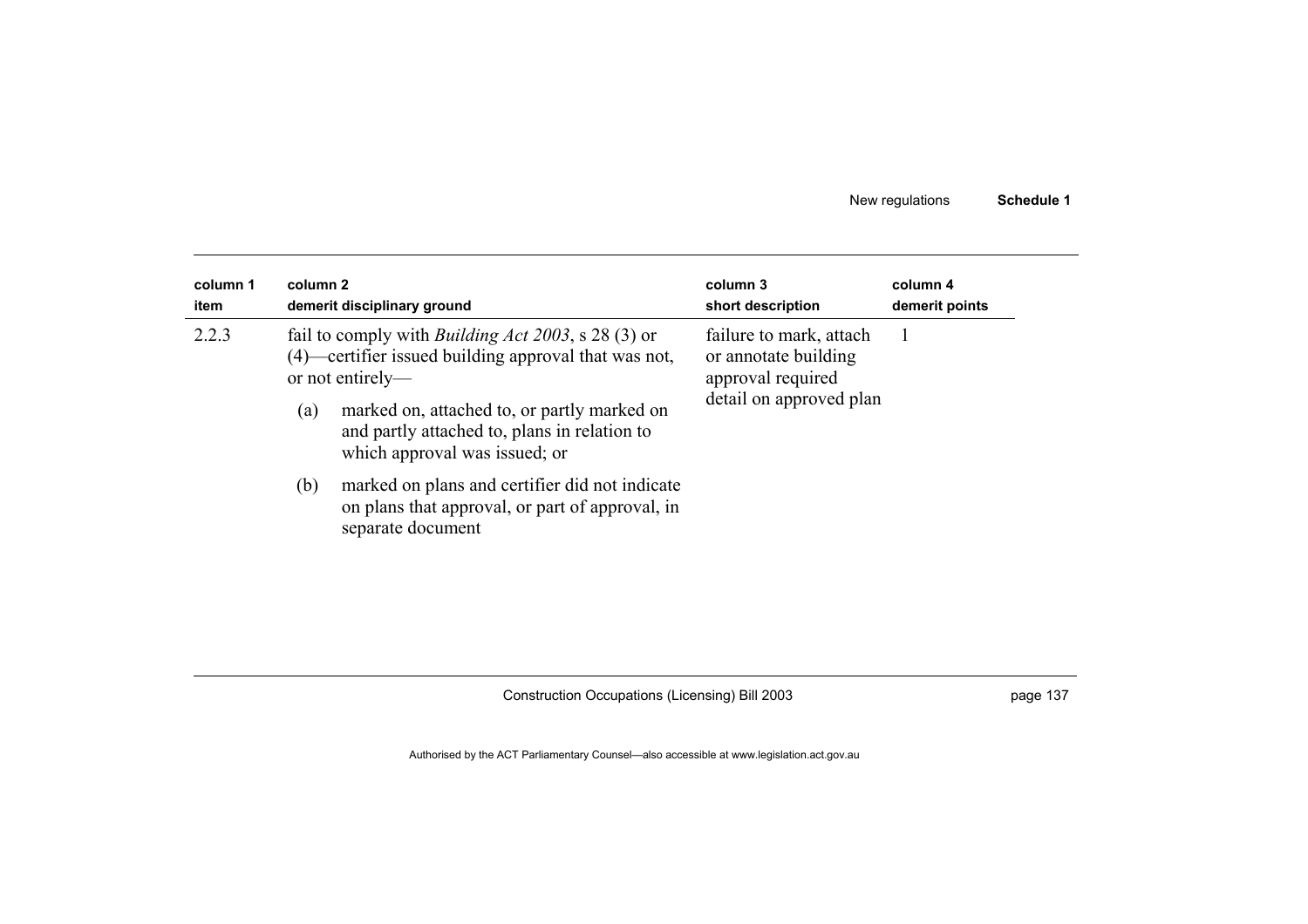| column 1<br>item | column 2<br>demerit disciplinary ground                                                                                                                                                               | column 3<br>short description                                                                                              | column 4<br>demerit points |
|------------------|-------------------------------------------------------------------------------------------------------------------------------------------------------------------------------------------------------|----------------------------------------------------------------------------------------------------------------------------|----------------------------|
| 2.2.4            | fail to comply with <i>Building Act 2003</i> , s 30—certifier<br>issued building approval that allowed building work<br>that would contravene law because of external design<br>or siting of building | issuing improper<br>building approval—<br>building work would<br>contravene law because<br>of external design or<br>siting | 3                          |
| 2.2.5            | fail to comply with <i>Building Act 2003</i> , s 37 (4)—<br>certifier failed to issue building commencement<br>notice as required                                                                     | failure to issue building 2<br>commencement notice<br>as required                                                          |                            |
| 2.2.6            | fail to comply with <i>Building Act 2003</i> , s 44 (1)—<br>received notice that licensee reached stage of<br>building work but did not inspect the building work<br>as soon as practicable           | failure to do required<br>inspection as soon as<br>practicable after<br>receiving notification<br>about it                 | $\overline{2}$             |

page 138 Construction Occupations (Licensing) Bill 2003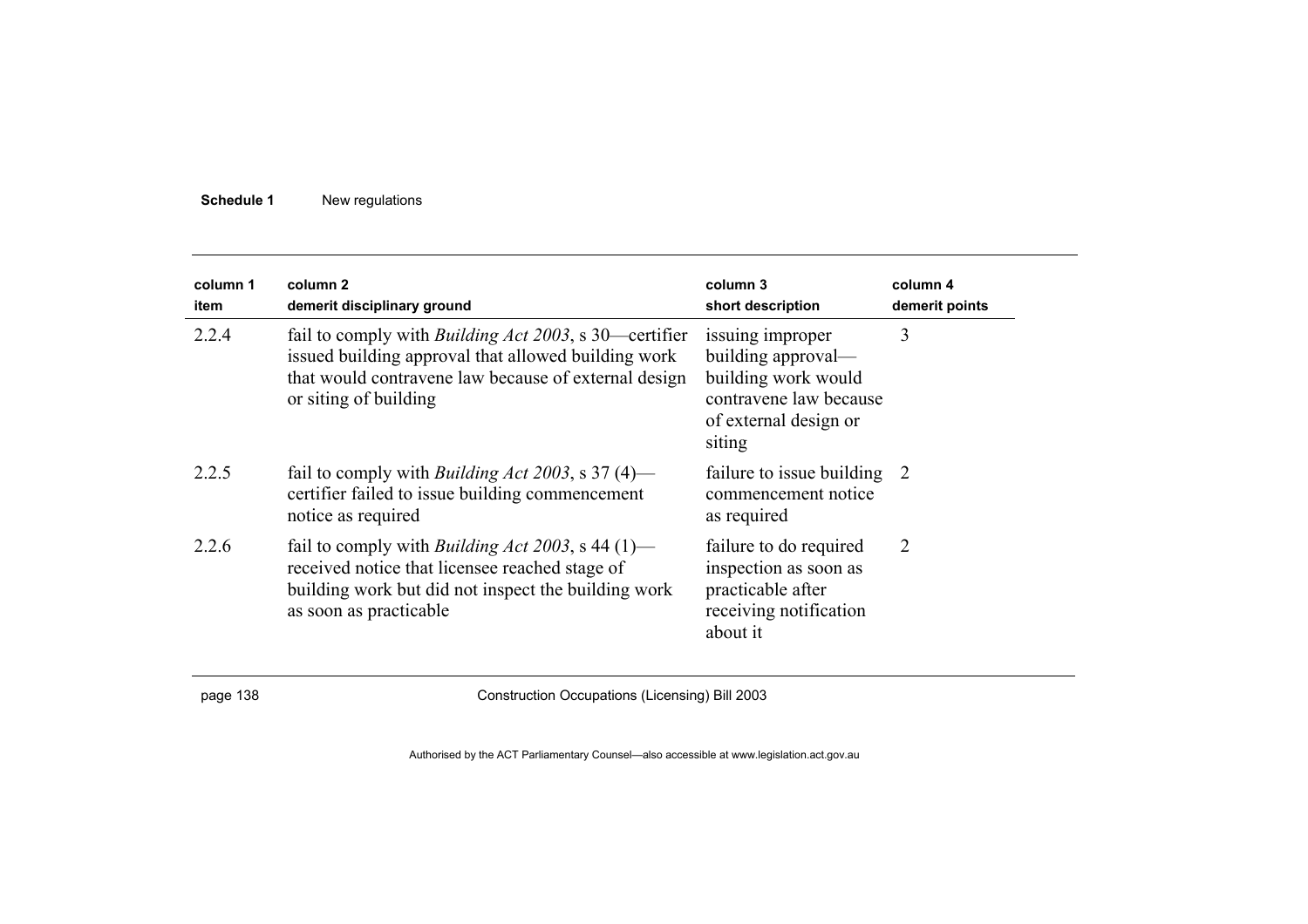| column 1<br>item | column 2<br>demerit disciplinary ground                                                                                                                                                                                                                            | column 3<br>short description                                                                                              | column 4<br>demerit points |
|------------------|--------------------------------------------------------------------------------------------------------------------------------------------------------------------------------------------------------------------------------------------------------------------|----------------------------------------------------------------------------------------------------------------------------|----------------------------|
| 2.2.7            | fail to comply with <i>Building Act 2003</i> , s 44 (2)—<br>certifier satisfied that building work not compliant<br>with Building Act, s 37, but did not give licensee in<br>charge of building work reasonable, appropriate,<br>written directions for compliance | failure to give<br>directions about how to<br>resolve noncompliant<br>building work found<br>during required<br>inspection | 2                          |
| 2.2.8            | fail to comply with <i>Building Act 2003</i> , s 44 (3)—<br>building work complied with Building Act, s 42, but<br>certifier did not certify compliant or give certificate<br>of compliance to licensee in charge of work                                          | failure to give<br>certificate of<br>compliance after<br>finding compliant work<br>during required<br>inspection           | 2                          |

Construction Occupations (Licensing) Bill 2003 **page 139** page 139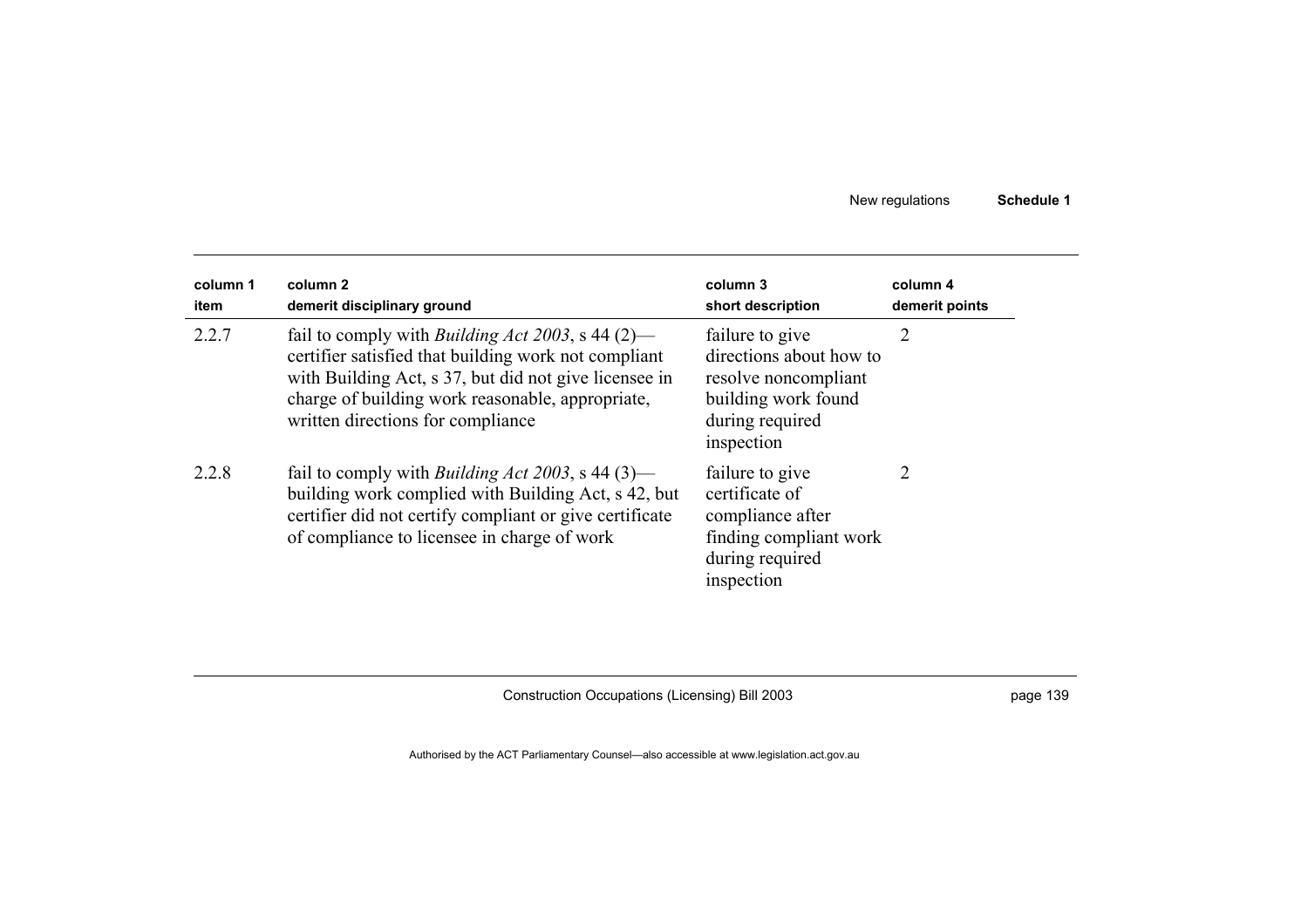| column 1 | column 2                                                                                                                                                                                                | column 3                                                                                                   | column 4       |
|----------|---------------------------------------------------------------------------------------------------------------------------------------------------------------------------------------------------------|------------------------------------------------------------------------------------------------------------|----------------|
| item     | demerit disciplinary ground                                                                                                                                                                             | short description                                                                                          | demerit points |
| 2.2.9    | fail to comply with <i>Building Act 2003</i> , s 50 $(1)$ —<br>certifier failed to notify registrar of contravention of<br>Building Act as soon as practicable after becoming<br>aware of contravention | failure to notify<br>registrar as soon as<br>practicable of known<br>contravention of<br>Building Act 2003 |                |

page 140 Construction Occupations (Licensing) Bill 2003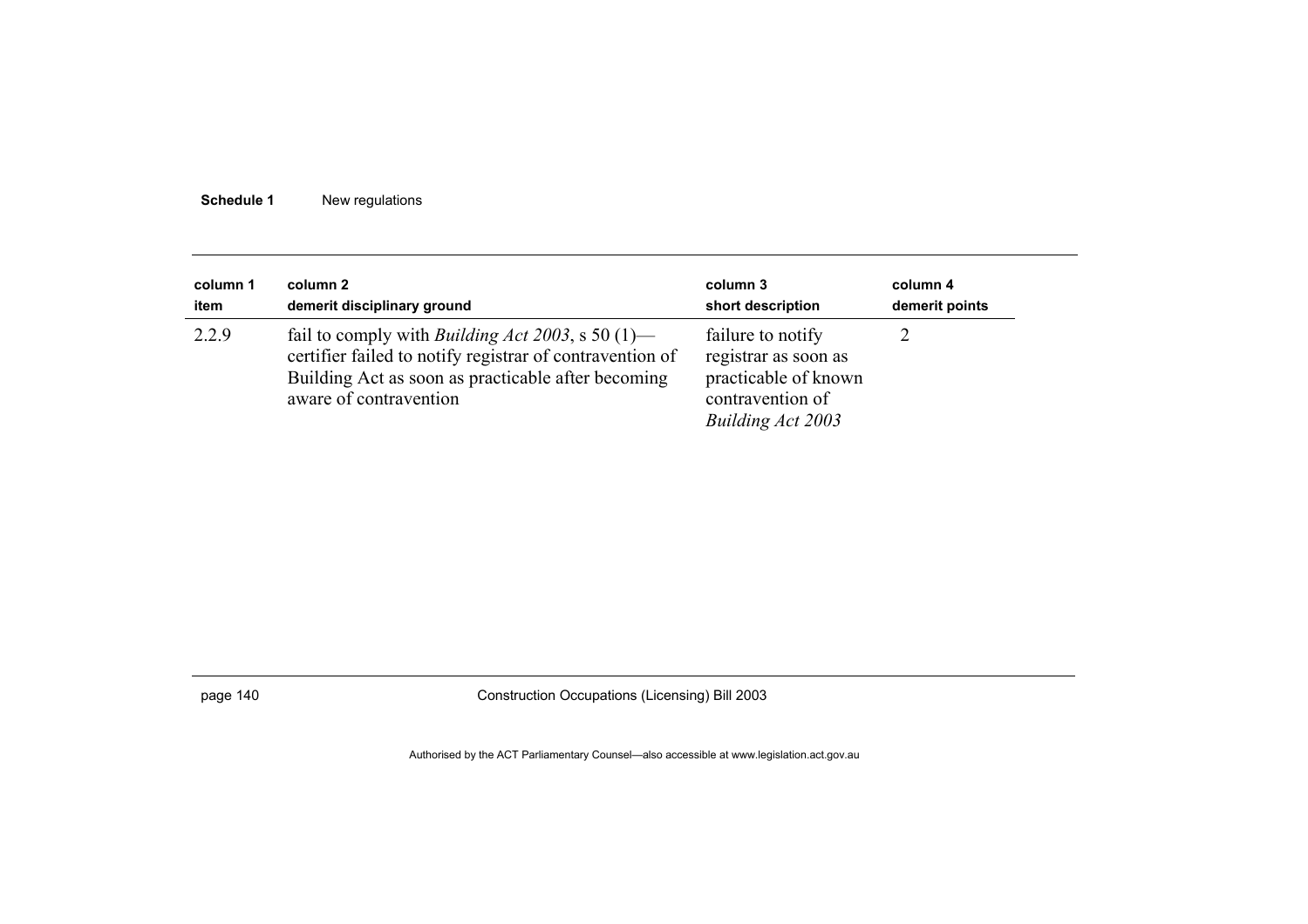# **Part 2.3 Drainers licence demerit disciplinary grounds under Act, s 53 (1) (a)**

| column 1 | column 2                                                                                                                                                                                                                                                                                                                     | column 3                                                                                                                                 | column 4       |
|----------|------------------------------------------------------------------------------------------------------------------------------------------------------------------------------------------------------------------------------------------------------------------------------------------------------------------------------|------------------------------------------------------------------------------------------------------------------------------------------|----------------|
| item     | demerit disciplinary ground                                                                                                                                                                                                                                                                                                  | short description                                                                                                                        | demerit points |
| 2.3.1    | fail to comply with <i>Water and Sewerage Regulations</i><br>2001, reg 6 (1), performance requirement under<br>AS 3500.2.1, cl 7.2 (a)—sanitary drainage system<br>using water-borne waste disposal designed or<br>constructed so that does not carry sewage from<br>sanitary plumbing system to approved disposal<br>system | creation of sanitary<br>drainage system that<br>does not carry sewage<br>from sanitary plumbing<br>system to approved<br>disposal system |                |

Construction Occupations (Licensing) Bill 2003 page 141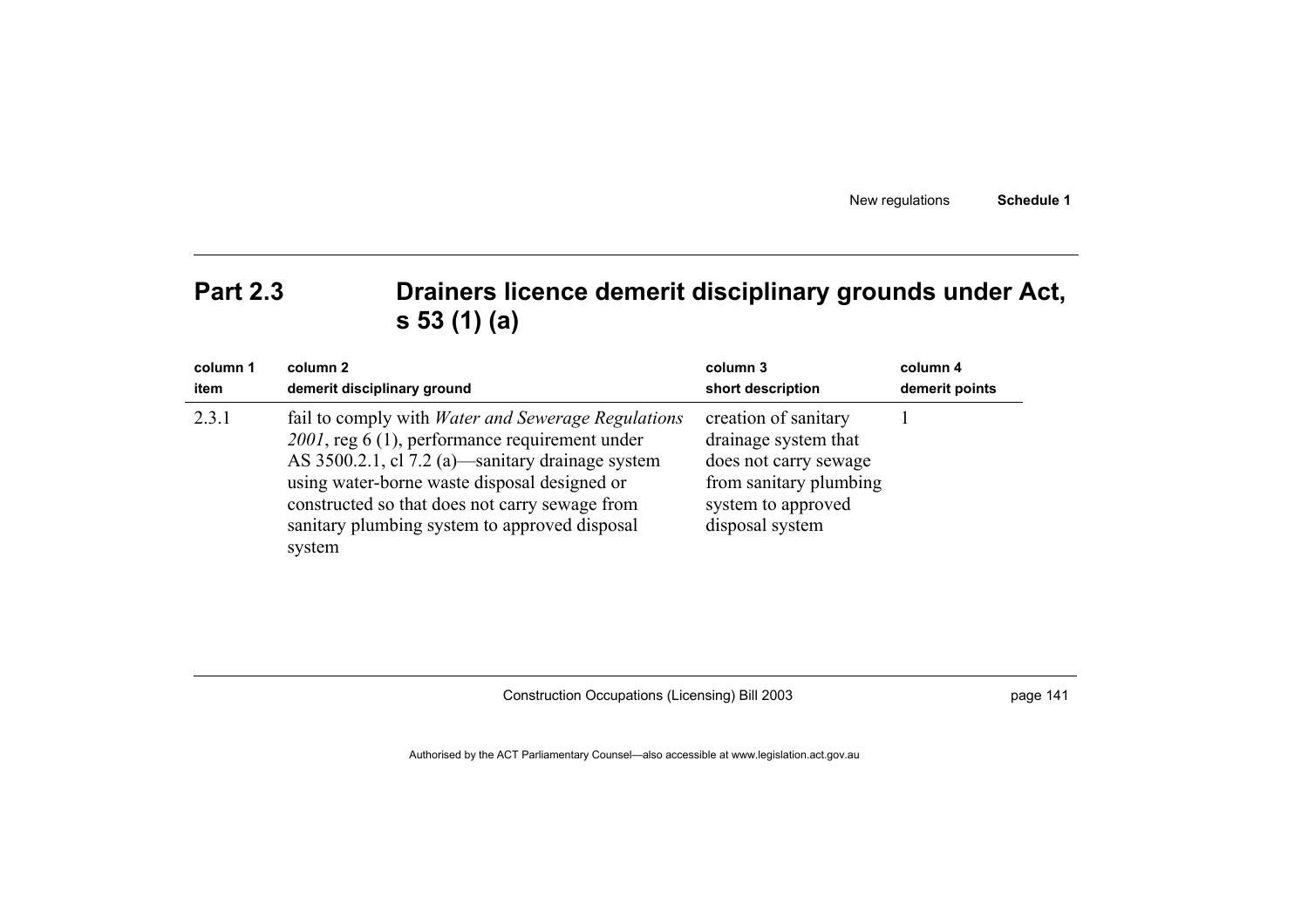| column 1<br>item | column <sub>2</sub><br>demerit disciplinary ground                                                                                                                                                                                                                                                                                                                   | column 3<br>short description                                                                                     | column 4<br>demerit points |
|------------------|----------------------------------------------------------------------------------------------------------------------------------------------------------------------------------------------------------------------------------------------------------------------------------------------------------------------------------------------------------------------|-------------------------------------------------------------------------------------------------------------------|----------------------------|
| 2.3.2            | fail to comply with <i>Water and Sewerage Regulations</i><br>2001, reg 6 (1), performance requirement under<br>AS 3500.2.1, cl 7.2 (b) sanitary drainage system<br>using water-borne waste disposal designed or<br>constructed so that supported, jointed or protected in<br>way that failed to avoid likelihood of blockages and<br>leakages                        | creation of sanitary<br>drainage system with<br>likelihood of blockages<br>or leakages                            |                            |
| 2.3.3            | fail to comply with <i>Water and Sewerage Regulations</i><br>2001, reg 6 (1), performance requirement under<br>AS 3500.2.1, cl 7.2 (c)—sanitary drainage system<br>using water-borne waste disposal designed or<br>constructed so that supported, jointed or protected in<br>way that failed to avoid likelihood of penetration of<br>roots or entry of ground water | creation of sanitary<br>drainage system with<br>likelihood of<br>penetration of roots or<br>entry of ground water |                            |

page 142 Construction Occupations (Licensing) Bill 2003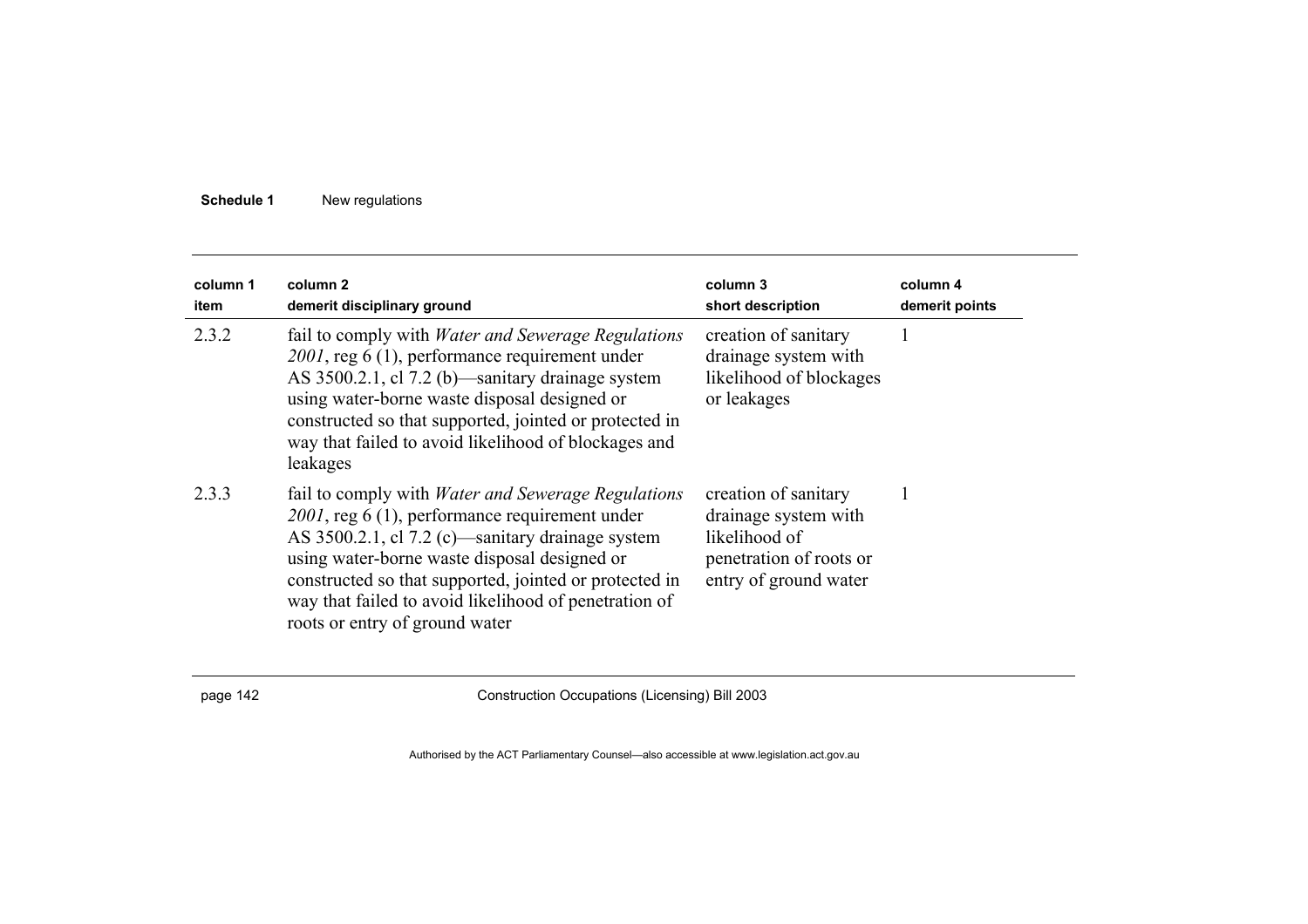| column 1<br>item | column 2<br>demerit disciplinary ground                                                                                                                                                                                                                                                                                                       | column 3<br>short description                                                                         | column 4<br>demerit points |
|------------------|-----------------------------------------------------------------------------------------------------------------------------------------------------------------------------------------------------------------------------------------------------------------------------------------------------------------------------------------------|-------------------------------------------------------------------------------------------------------|----------------------------|
| 2.3.4            | fail to comply with <i>Water and Sewerage Regulations</i><br>$2001$ , reg 6 (1), performance requirement under<br>AS 3500.2.1, cl 7.2 (d)—sanitary drainage system<br>using water-borne waste disposal designed or<br>constructed in way that failed to provide access for<br>maintenance and for clearing blockages                          | creation of sanitary<br>drainage system<br>without access for<br>maintenance or<br>clearing blockages |                            |
| 2.3.5            | fail to comply with <i>Water and Sewerage Regulations</i><br>$2001$ , reg 6 (1), performance requirement under<br>AS 3500.2.1, cl 7.2 (e)—sanitary drainage system<br>using water-borne waste disposal designed or<br>constructed without ventilation adequate to avoid<br>foul air and gases accumulating in the sanitary<br>drainage system | creation of sanitary<br>drainage system<br>without adequate<br>ventilation of foul air<br>and gases   |                            |

Construction Occupations (Licensing) Bill 2003 **page 143** page 143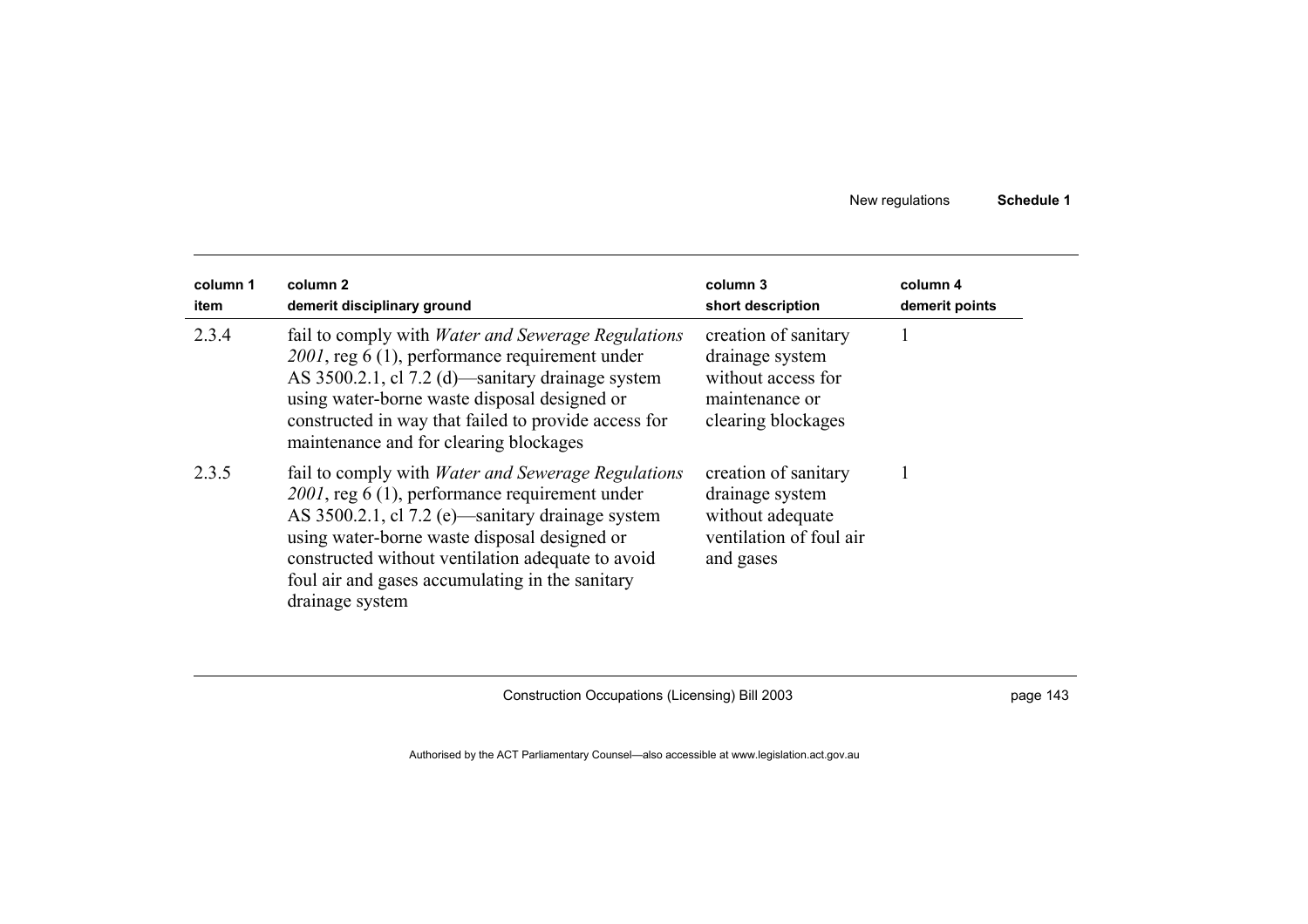| column 1<br>item | column 2<br>demerit disciplinary ground                                                                                                                                                                                                                                                                                                    | column 3<br>short description                                                                            | column 4<br>demerit points |
|------------------|--------------------------------------------------------------------------------------------------------------------------------------------------------------------------------------------------------------------------------------------------------------------------------------------------------------------------------------------|----------------------------------------------------------------------------------------------------------|----------------------------|
| 2.3.6            | fail to comply with <i>Water and Sewerage Regulations</i><br>$2001$ , reg 6 (1), performance requirement under<br>AS 3500.2.1, cl 7.2 (f)—sanitary drainage system<br>using water-borne waste disposal designed or<br>constructed in way that failed to avoid likelihood of<br>damage from superimposed loads or normal ground<br>movement | creation of sanitary<br>drainage system with<br>likelihood of damage<br>from loads or ground<br>movement |                            |
| 2.3.7            | fail to comply with <i>Water and Sewerage Regulations</i><br>$2001$ , reg 6 (1), performance requirement under<br>AS 3500.2.1, cl 7.2 (g)—sanitary drainage system<br>using water-borne waste disposal designed or<br>constructed in way that failed to protect system from<br>entry of contaminants                                       | creation of sanitary<br>drainage system<br>without protection<br>from contamination                      |                            |

page 144 Construction Occupations (Licensing) Bill 2003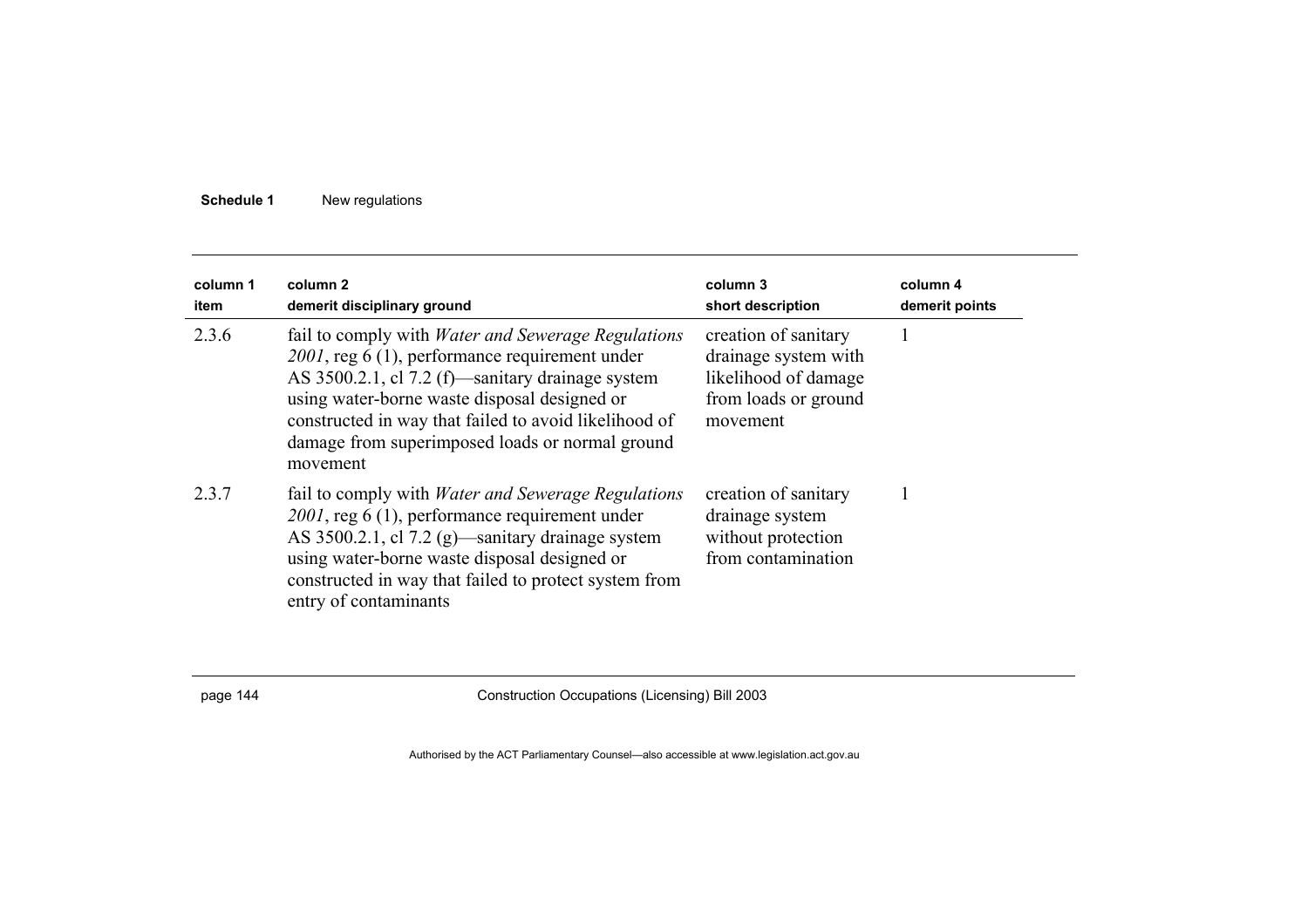| column 1<br>item | column 2<br>demerit disciplinary ground                                                                                                                                                                                                                                                                                                                  | column 3<br>short description                                                                                                  | column 4<br>demerit points |
|------------------|----------------------------------------------------------------------------------------------------------------------------------------------------------------------------------------------------------------------------------------------------------------------------------------------------------------------------------------------------------|--------------------------------------------------------------------------------------------------------------------------------|----------------------------|
| 2.3.8            | fail to comply with <i>Water and Sewerage Regulations</i><br>$2001$ , reg 6 (1), performance requirement under<br>AS 3500.2.1, cl 7.2 (h) sanitary drainage system<br>using water-borne waste disposal designed or<br>constructed in way that failed to prevent stormwater<br>entering sewerage system                                                   | creation of sanitary<br>drainage system that<br>allowed entry of<br>stormwater                                                 |                            |
| 2.3.9            | fail to comply with <i>Water and Sewerage Regulations</i><br>$2001$ , reg 6 (1), performance requirement under<br>AS $3500.2.1$ , cl $7.2$ (i) or (j)—sanitary drainage<br>system using water-borne waste disposal designed or<br>constructed in way that failed to avoid likelihood of<br>damage to existing building or sitework or sewerage<br>system | creation of sanitary<br>drainage system with<br>likelihood of damaging<br>existing building,<br>sitework or sewerage<br>system |                            |

Construction Occupations (Licensing) Bill 2003 **page 145**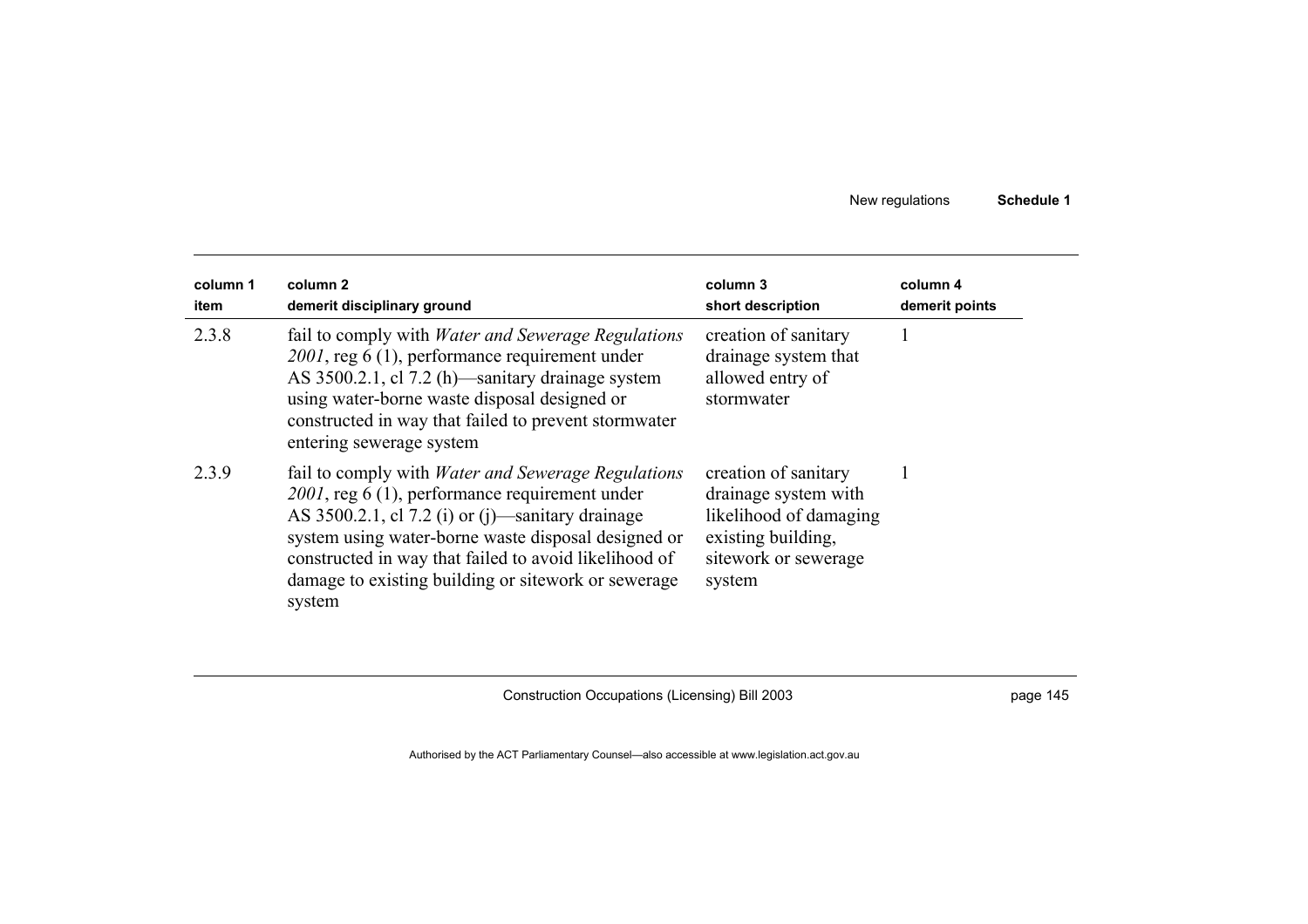| column 1<br>item | column 2<br>demerit disciplinary ground                                                                                                                          | column 3<br>short description                                                            | column 4<br>demerit points |
|------------------|------------------------------------------------------------------------------------------------------------------------------------------------------------------|------------------------------------------------------------------------------------------|----------------------------|
| 2.3.10           | fail to comply with <i>Water and Sewerage Act 2000</i> ,<br>s 16—altered, removed or interfered with sanitary<br>drain without giving required notice            | failure to give required<br>notice of intention to<br>start or complete<br>drainage work |                            |
| 2.3.11           | fail to comply with <i>Water and Sewerage Regulations</i><br>2001, reg 7 (1)—did work on sanitary drainage<br>system other than in accordance with approved plan | creation of sanitary<br>drainage work other<br>than in accordance with<br>approved plan  |                            |

page 146 Construction Occupations (Licensing) Bill 2003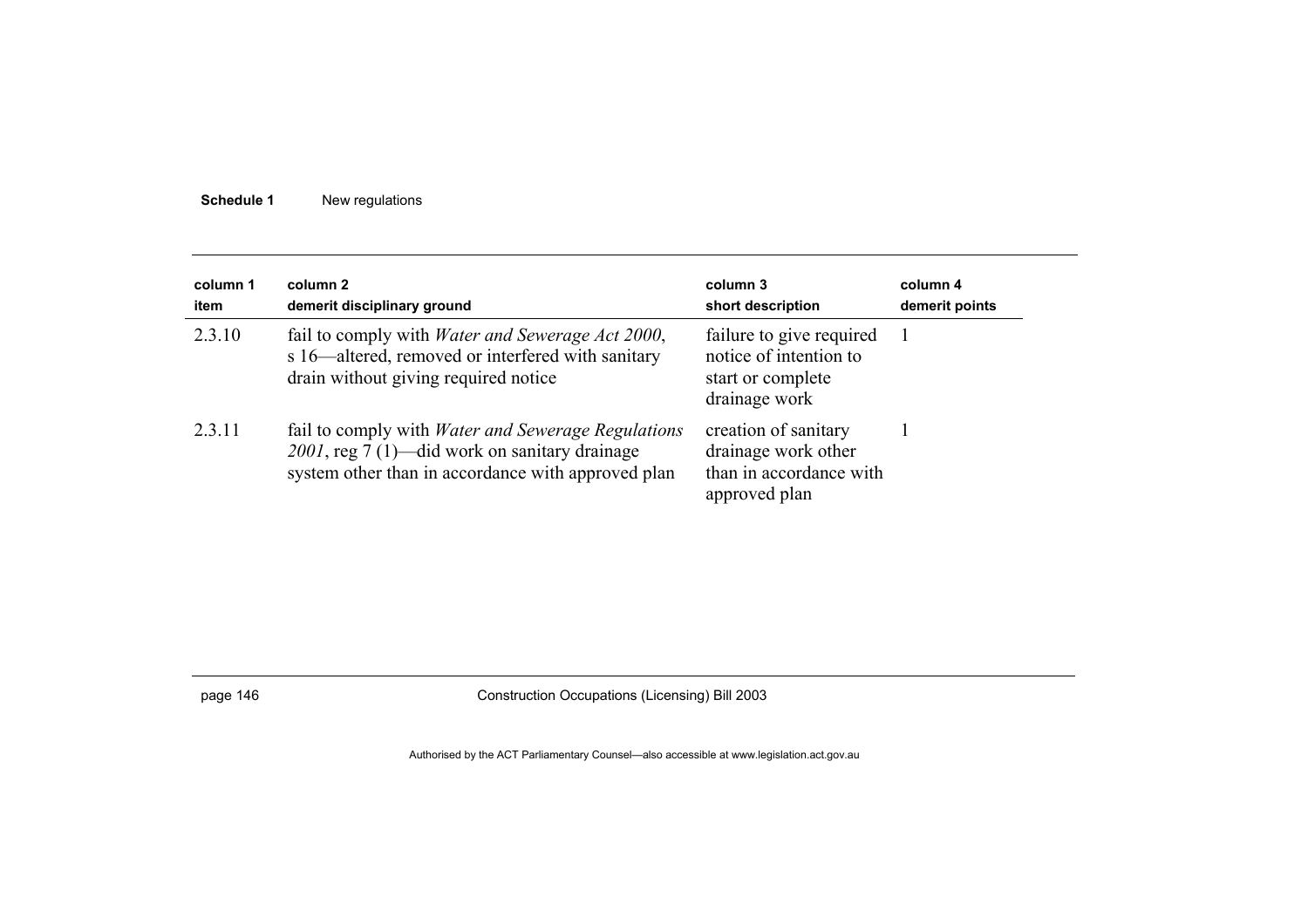| column 1<br>item | column 2<br>demerit disciplinary ground                                                                                                                                                                                                                                                           | column 3<br>short description                                                  | column 4<br>demerit points |
|------------------|---------------------------------------------------------------------------------------------------------------------------------------------------------------------------------------------------------------------------------------------------------------------------------------------------|--------------------------------------------------------------------------------|----------------------------|
| 2.3.12           | fail to comply with <i>Water and Sewerage Regulations</i><br>$2001$ , reg 8—                                                                                                                                                                                                                      | failure to tell registrar<br>sanitary drainage work<br>ready for inspection or |                            |
|                  | did not tell registrar when sanitary drainage<br>(a)<br>work ready for inspection; or                                                                                                                                                                                                             | to leave work<br>uncovered for test                                            |                            |
|                  | did not leave sanitary drainage work ready for<br>(b)<br>inspection as required                                                                                                                                                                                                                   |                                                                                |                            |
| 2.3.13           | fail to comply with <i>Water and Sewerage Regulations</i><br>$2001$ , reg 9 (1)—did not test sanitary drain in<br>accordance with AS 3500 before it was to be passed<br>by an inspector or, if the sanitary drain was altered or<br>repaired, before the alteration or repair was to be<br>passed | failure to test sanitary<br>drain before inspection                            |                            |

Construction Occupations (Licensing) Bill 2003 **page 147** page 147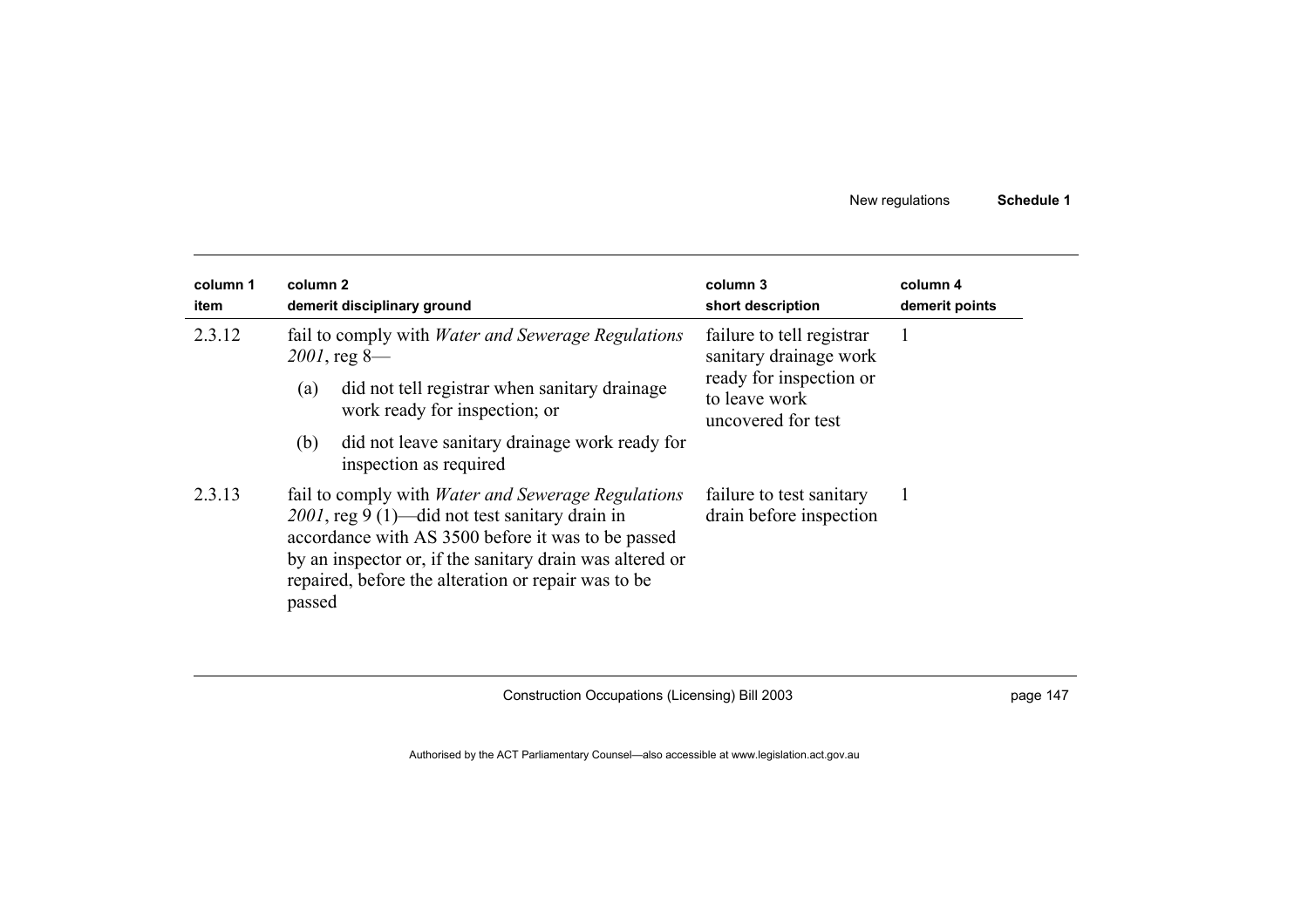| column 1<br>item | column 2<br>demerit disciplinary ground                                                                                                                                                                                           | column 3<br>short description                                                                    | column 4<br>demerit points |
|------------------|-----------------------------------------------------------------------------------------------------------------------------------------------------------------------------------------------------------------------------------|--------------------------------------------------------------------------------------------------|----------------------------|
| 2.3.14           | fail to comply with <i>Water and Sewerage Regulations</i><br>$2001$ , reg 9 (3)—did not rectify sanitary drainage<br>work found to be defective.                                                                                  | failure to rectify<br>defective sanitary<br>drainage work found<br>by test                       | 2                          |
| 2.3.15           | fail to comply with <i>Water and Sewerage Regulations</i><br>2001, reg 10—did not give registrar required<br>information, fee and plan within required time for<br>sanitary drainage work completed in accordance with<br>AS 3500 | failure to give required<br>information, fee and<br>plan for completed<br>sanitary drainage work |                            |

page 148 Construction Occupations (Licensing) Bill 2003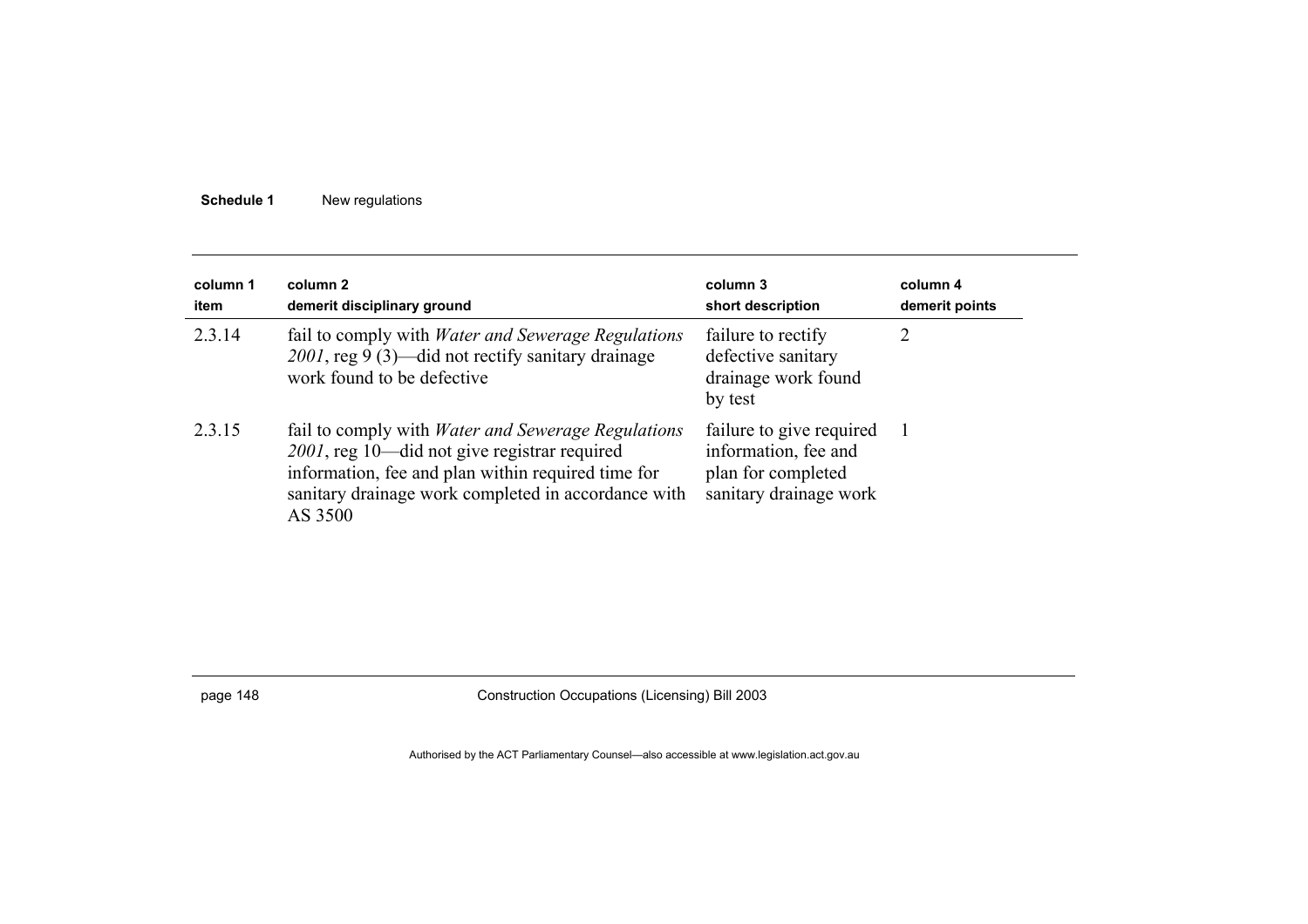| New regulations | Schedule 1 |
|-----------------|------------|
|-----------------|------------|

## **Part 2.4 Electricians licence demerit disciplinary grounds under Act, s 53 (1) (a)**

| column 1<br>item | column <sub>2</sub><br>demerit disciplinary ground                                                                                                                                                                                                                                                 | column 3<br>short description                                                                  | column 4<br>demerit points |
|------------------|----------------------------------------------------------------------------------------------------------------------------------------------------------------------------------------------------------------------------------------------------------------------------------------------------|------------------------------------------------------------------------------------------------|----------------------------|
| 2.4.1            | fail to comply with <i>Electricity Safety Act 1971</i> , s 33,<br>compliance with AS 3000, as indicated by testing<br>under AS 3017, cl 2.2 (a) (i)—inadequate or no<br>protection (eg insulation and enclosure) against direct<br>contact with live parts                                         | inadequate or no<br>protection against<br>direct contact with live<br>parts                    | 3                          |
| 2.4.2            | fail to comply with <i>Electricity Safety Act 1971</i> , s 33,<br>compliance with AS 3000, as indicated by testing<br>under AS 3017, cl 2.2 (a) (ii)—inadequate or no<br>protection (eg double insulation or isolating)<br>transformers) against indirect contact with exposed<br>conductive parts | inadequate or no<br>protection against<br>indirect contact with<br>exposed conductive<br>parts | 2                          |

Construction Occupations (Licensing) Bill 2003 page 149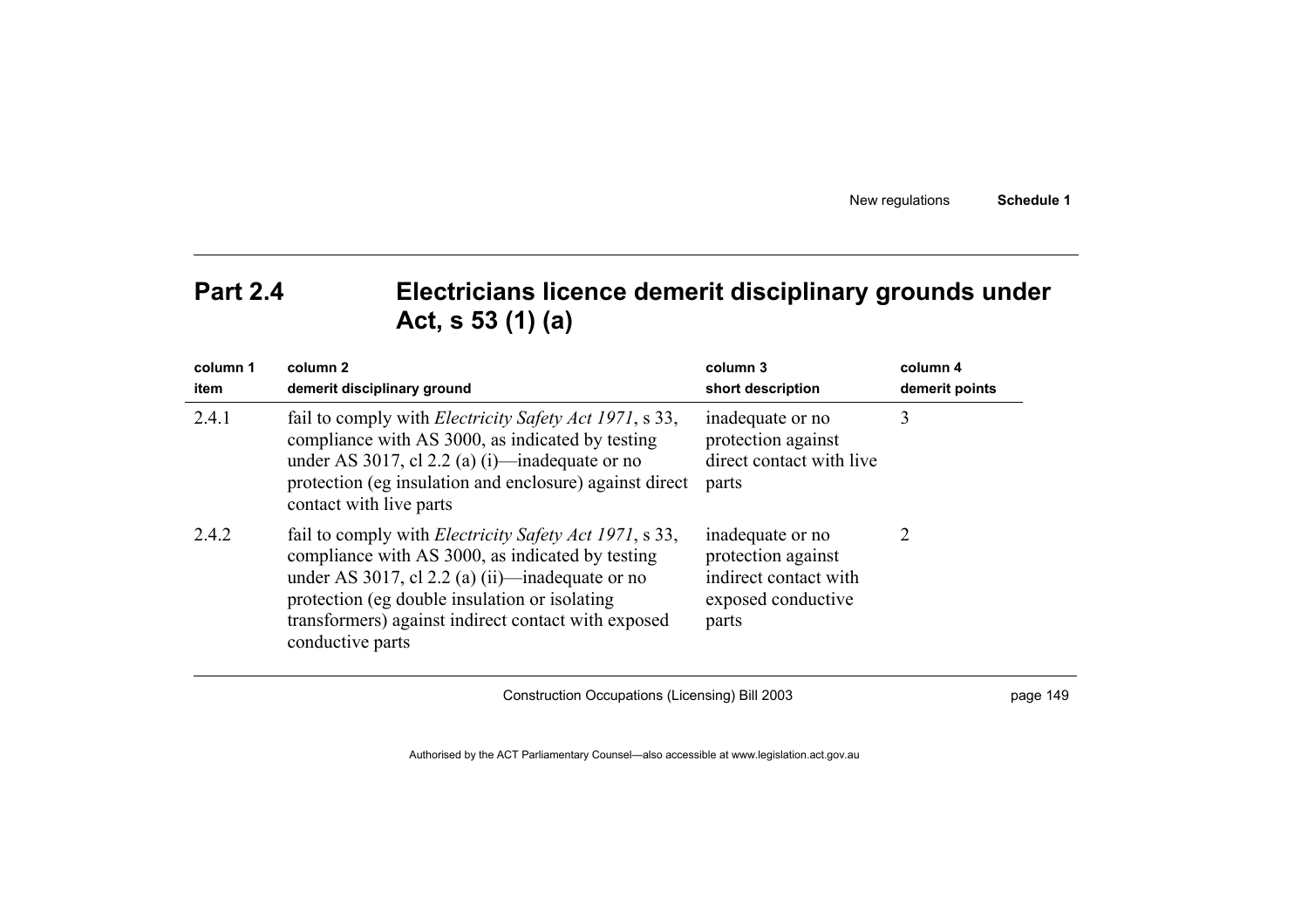| column 1<br>item | column 2<br>demerit disciplinary ground                                                                                                                                                                                                                                                                                                    | column 3<br>short description                             | column 4<br>demerit points |
|------------------|--------------------------------------------------------------------------------------------------------------------------------------------------------------------------------------------------------------------------------------------------------------------------------------------------------------------------------------------|-----------------------------------------------------------|----------------------------|
| 2.4.3            | fail to comply with <i>Electricity Safety Act 1971</i> , s 33,<br>compliance with AS 3000, as indicated by testing<br>under AS 3017, cl 2.2 (a) $(iii)$ —inadequate or no<br>protection (eg enclosure, guarding or screening)<br>against hazardous parts (eg flammable materials, hot<br>surfaces or parts that may cause physical injury) | inadequate or no<br>protection against<br>hazardous parts | 3                          |
| 2.4.4            | fail to comply with <i>Electricity Safety Act 1971</i> , s 33,<br>compliance with AS 3000, as indicated by testing<br>under AS 3017, cl 2.2 (a) (iv)—inadequate or no<br>protection (eg unimpaired fire barriers) against<br>spread of fire                                                                                                | inadequate or no<br>protection against fire.<br>spread    |                            |

page 150 Construction Occupations (Licensing) Bill 2003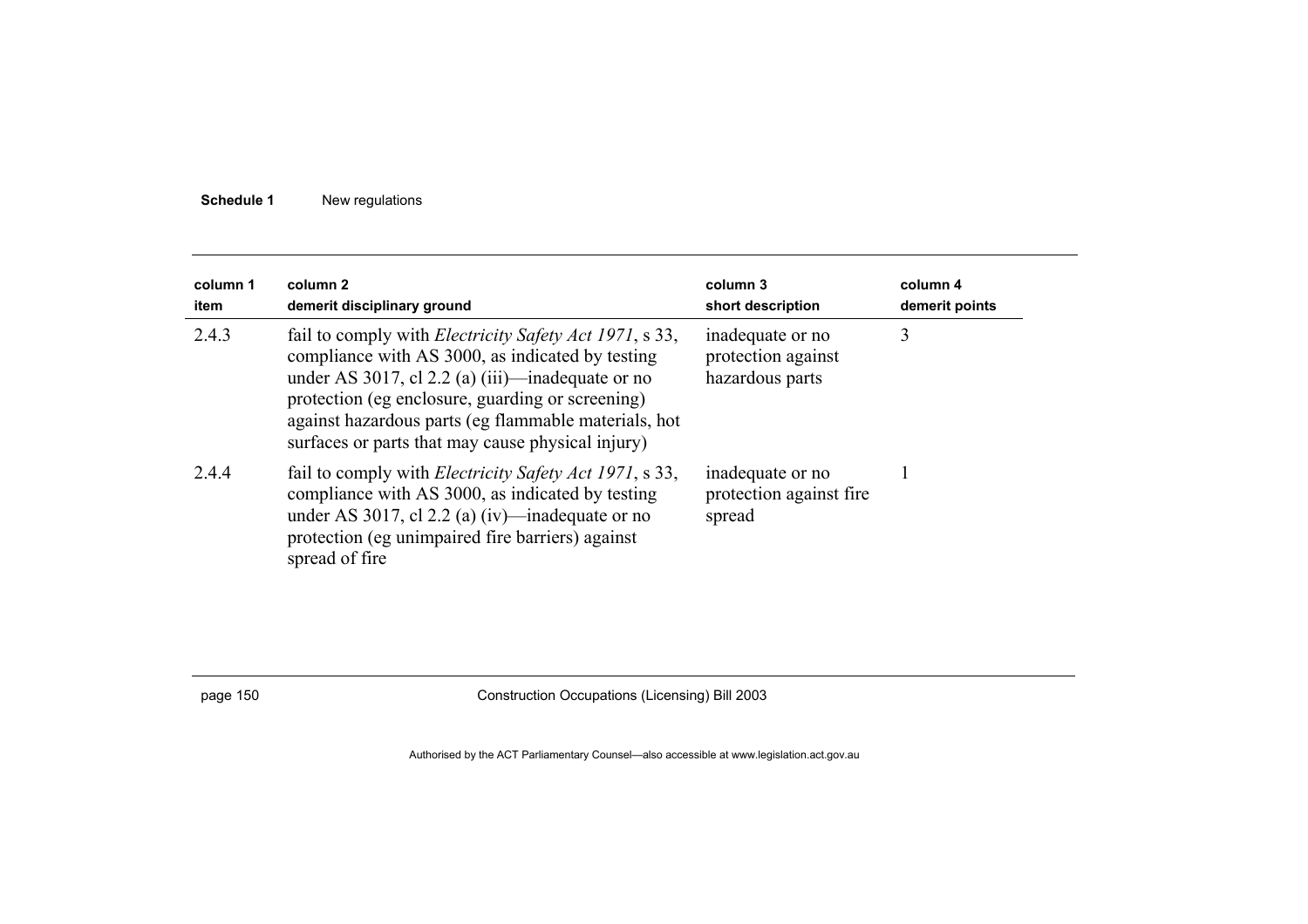| column 1<br>item | column 2<br>demerit disciplinary ground                                                                                                                                                                                                                                                                              | column 3<br>short description                                                   | column 4<br>demerit points |
|------------------|----------------------------------------------------------------------------------------------------------------------------------------------------------------------------------------------------------------------------------------------------------------------------------------------------------------------|---------------------------------------------------------------------------------|----------------------------|
| 2.4.5            | fail to comply with <i>Electricity Safety Act 1971</i> , s 33,<br>compliance with AS 3000, as indicated by testing<br>under AS 3017, cl 2.2 (a) (v)—electrical equipment<br>in poor general condition (eg signs of damage that<br>could impair safe operation, failure to disconnect<br>unused electrical equipment) | creation of electrical<br>equipment in poor<br>general condition                |                            |
| 2.4.6            | fail to comply with <i>Electricity Safety Act 1971</i> , s 33,<br>compliance with AS 3000, as indicated by testing<br>under AS 3017, cl 2.2 (b) (i)—noncompliant<br>consumer mains current carrying capacity                                                                                                         | creation of consumer<br>mains with<br>noncompliant current<br>carrying capacity | 2                          |
| 2.4.7            | fail to comply with <i>Electricity Safety Act 1971</i> , s 33,<br>compliance with AS 3000, as indicated by testing<br>under AS 3017, cl 2.2 (b) (ii)—noncompliant<br>consumer mains voltage drop                                                                                                                     | creation of consumer<br>mains with<br>noncompliant voltage<br>drop              |                            |

Construction Occupations (Licensing) Bill 2003 **page 151** page 151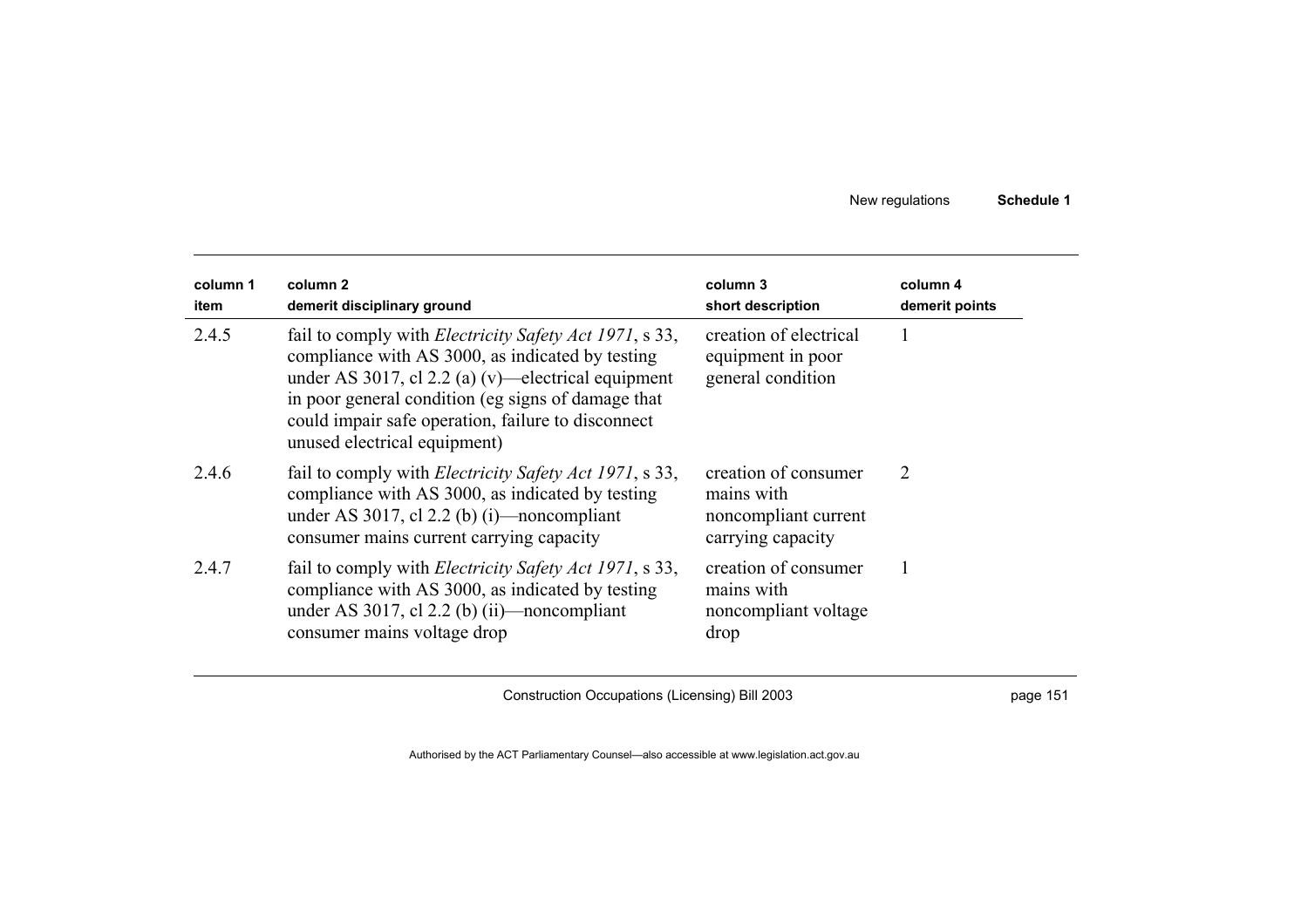| column 1<br>item | column <sub>2</sub><br>demerit disciplinary ground                                                                                                                                                                         | column 3<br>short description                                                               | column 4<br>demerit points |
|------------------|----------------------------------------------------------------------------------------------------------------------------------------------------------------------------------------------------------------------------|---------------------------------------------------------------------------------------------|----------------------------|
| 2.4.8            | fail to comply with <i>Electricity Safety Act 1971</i> , s 33,<br>compliance with AS 3000, as indicated by testing<br>under AS 3017, cl 2.2 (b) $(iii)$ —noncompliant<br>consumer mains underground installation condition | creation of consumer<br>mains with<br>noncompliant<br>underground<br>installation condition | 3                          |
| 2.4.9            | fail to comply with <i>Electricity Safety Act 1971</i> , s 33,<br>compliance with AS 3000, as indicated by testing<br>under AS 3017, cl 2.2 (b) (iv)—noncompliant<br>consumer mains aerial installation condition          | creation of consumer<br>mains with<br>noncompliant aerial<br>installation condition         | 3                          |
| 2.4.10           | fail to comply with <i>Electricity Safety Act 1971</i> , s 33,<br>compliance with AS 3000, as indicated by testing<br>under AS 3017, cl 2.2 (b) (v)—noncompliant<br>consumer mains wiring connection                       | creation of consumer<br>mains with<br>noncompliant wiring<br>connection                     | 3                          |

page 152 Construction Occupations (Licensing) Bill 2003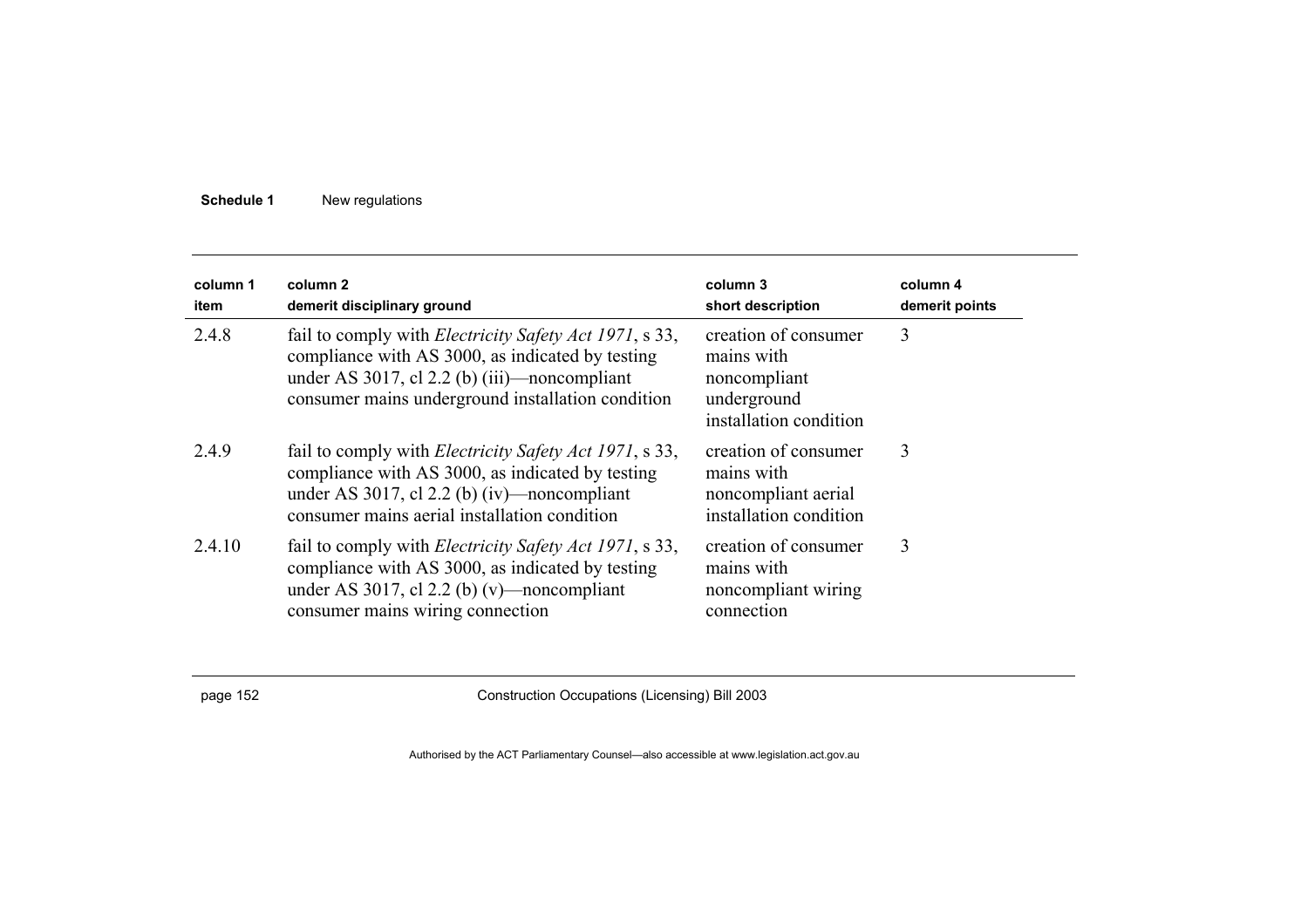| column 1<br>item | column <sub>2</sub><br>demerit disciplinary ground                                                                                                                                                                                                                | column 3<br>short description                                         | column 4<br>demerit points |
|------------------|-------------------------------------------------------------------------------------------------------------------------------------------------------------------------------------------------------------------------------------------------------------------|-----------------------------------------------------------------------|----------------------------|
| 2.4.11           | fail to comply with <i>Electricity Safety Act 1971</i> , s 33,<br>compliance with AS 3000, as indicated by testing<br>under AS 3017, cl 2.2 (b) (vi)—inadequate or no<br>protection of consumer mains against external<br>influences                              | failure to protect<br>consumer mains<br>against external<br>influence |                            |
| 2.4.12           | fail to comply with <i>Electricity Safety Act 1971</i> , s 33,<br>compliance with AS 3000, as indicated by testing<br>under AS 3017, cl 2.2 (c) (i)—noncompliant<br>switchboard location (eg access or egress)                                                    | creation of switchboard 2<br>in noncompliant<br>location              |                            |
| 2.4.13           | fail to comply with <i>Electricity Safety Act 1971</i> , s 33,<br>compliance with AS 3000, as indicated by testing<br>under AS 3017, cl $2.2$ (c) (ii)—switchboard<br>protective device defect (eg overload and residual<br>current rating, fault current rating) | creation of switchboard 3<br>with protective device<br>defect         |                            |

Construction Occupations (Licensing) Bill 2003 **page 153** page 153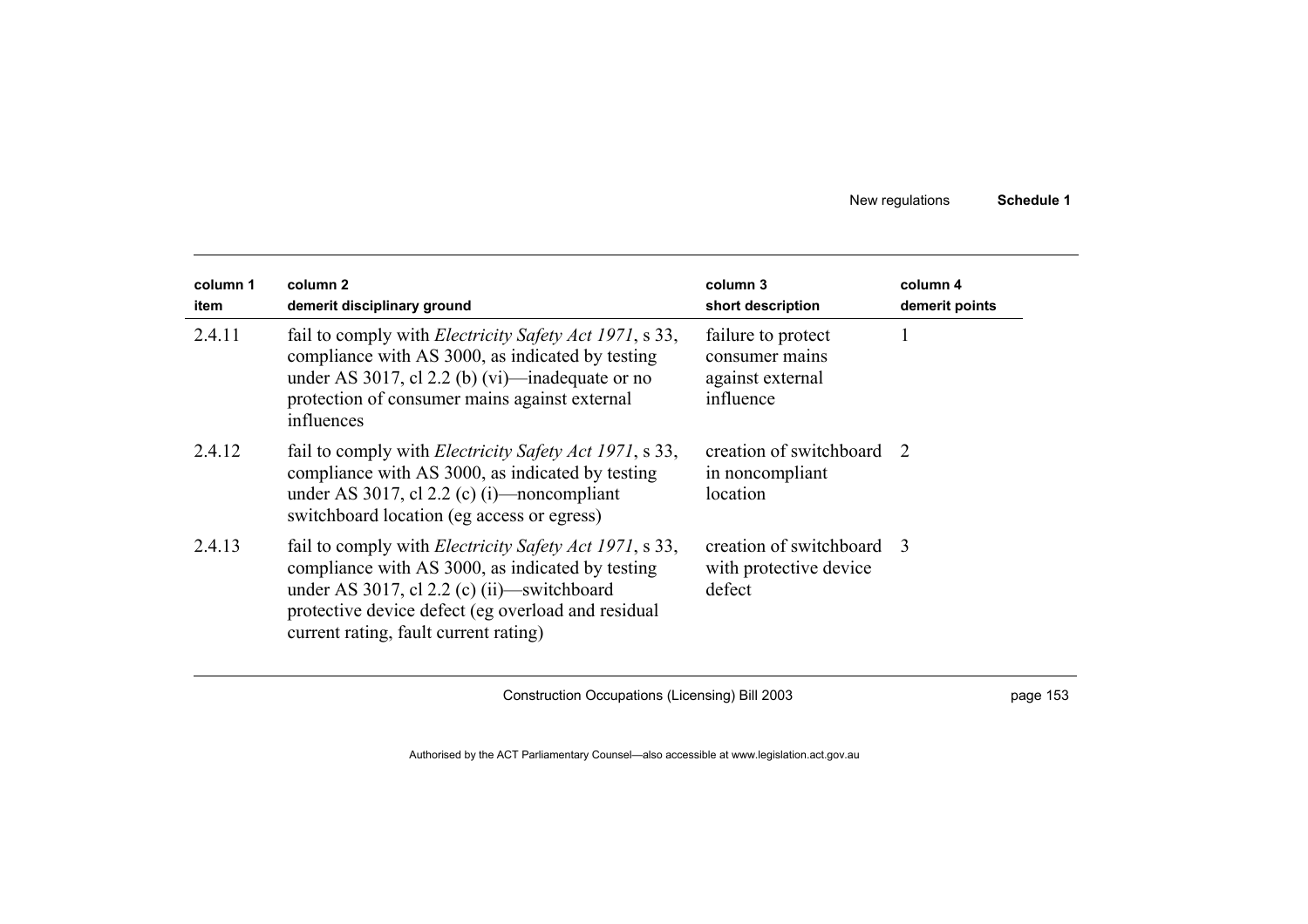| column 1<br>item | column <sub>2</sub><br>demerit disciplinary ground                                                                                                                                                                                             | column 3<br>short description                                                                      | column 4<br>demerit points |
|------------------|------------------------------------------------------------------------------------------------------------------------------------------------------------------------------------------------------------------------------------------------|----------------------------------------------------------------------------------------------------|----------------------------|
| 2.4.14           | fail to comply with <i>Electricity Safety Act 1971</i> , s 33,<br>compliance with AS 3000, as indicated by testing<br>under AS 3017, cl 2.2 (c) (iii)—switchboard isolating<br>device defect (eg main switch)                                  | creation of switchboard 3<br>with isolating device<br>defect                                       |                            |
| 2.4.15           | fail to comply with <i>Electricity Safety Act 1971</i> , s 33,<br>compliance with AS 3000, as indicated by testing<br>under AS 3017, cl $2.2$ (c) (iv)—switchboard<br>connecting device defect (eg neutral bars, earth bars<br>or active link) | creation of switchboard 3<br>with connective device<br>defect                                      |                            |
| 2.4.16           | fail to comply with <i>Electricity Safety Act 1971</i> , s 33,<br>compliance with AS 3000, as indicated by testing<br>under AS 3017, cl 2.2 (c) (v)—switchboard<br>connection defect or fixing of switchboard wiring<br>and switchgear defect  | creation of switchboard 3<br>with connection defect<br>or fixing of wiring or<br>switchgear defect |                            |

page 154 Construction Occupations (Licensing) Bill 2003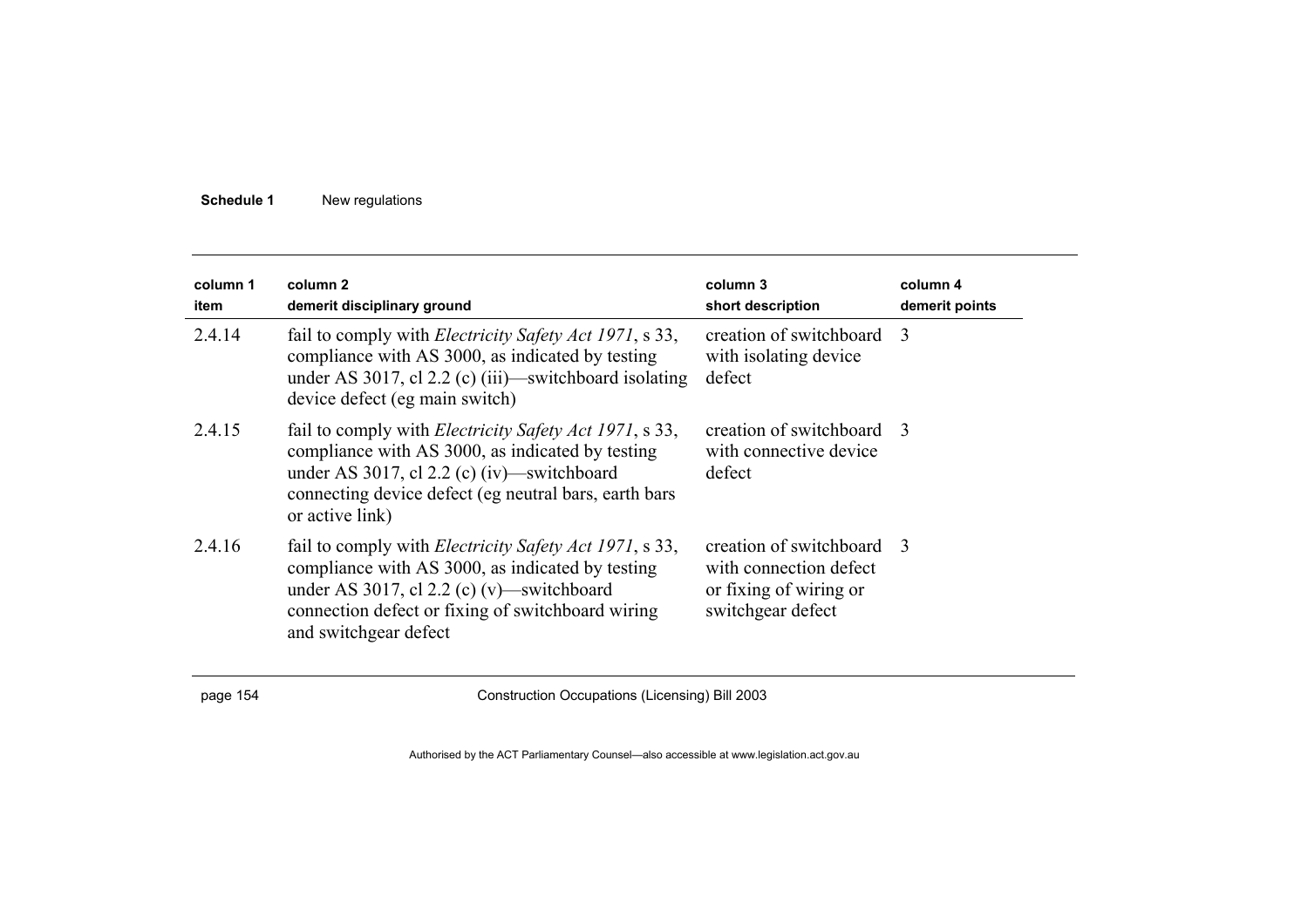| column 1<br>item | column 2<br>demerit disciplinary ground                                                                                                                                                                                                              | column 3<br>short description                                                                                     | column 4<br>demerit points |
|------------------|------------------------------------------------------------------------------------------------------------------------------------------------------------------------------------------------------------------------------------------------------|-------------------------------------------------------------------------------------------------------------------|----------------------------|
| 2.4.17           | fail to comply with <i>Electricity Safety Act 1971</i> , s 33,<br>compliance with AS 3000, as indicated by testing<br>under AS 3017, cl 2.2 (c) (vi)—switchboard<br>identification defect or labelling of switchboard<br>electrical equipment defect | creation of switchboard<br>with labelling<br>identification defect or<br>labelling electrical<br>equipment defect |                            |
| 2.4.18           | fail to comply with <i>Electricity Safety Act 1971</i> , s 33,<br>compliance with AS 3000, as indicated by testing<br>under AS 3017, cl 2.2 (c) (vii)—inadequate or no<br>protection of switchboard against external influences                      | failure to protect<br>switchboard against<br>external influences                                                  | 3                          |
| 2.4.19           | fail to comply with <i>Electricity Safety Act 1971</i> , s 33,<br>compliance with AS 3000, as indicated by testing<br>under AS 3017, cl 2.2 (d) (i)—conductor size of<br>wiring systems defect (eg current-carrying capacity<br>or voltage drop)     | creation of wiring<br>system with conductor<br>size defect                                                        | 3                          |

Construction Occupations (Licensing) Bill 2003 **page 155**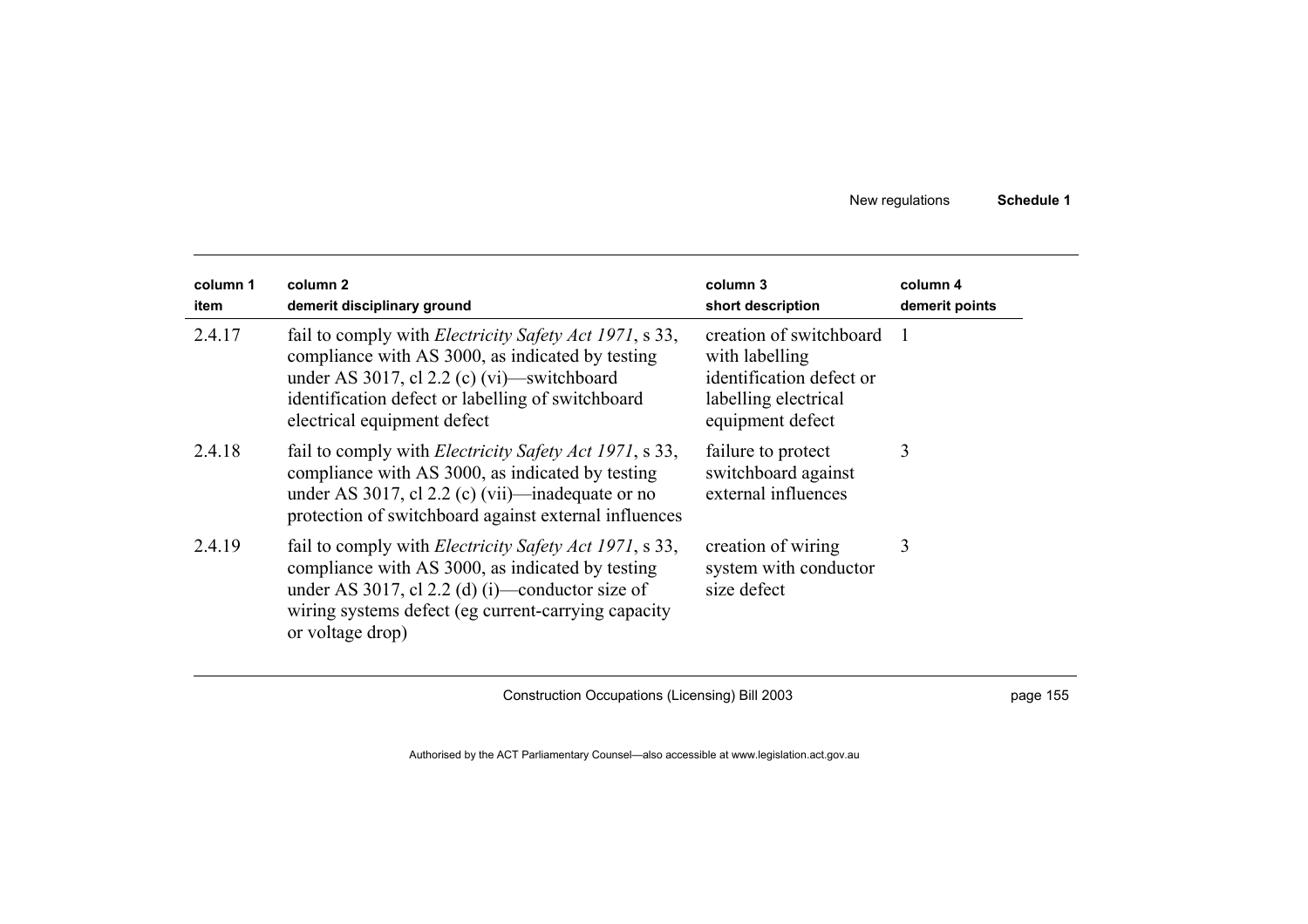| column 1<br>item | column 2<br>demerit disciplinary ground                                                                                                                                                                       | column 3<br>short description                                           | column 4<br>demerit points |
|------------------|---------------------------------------------------------------------------------------------------------------------------------------------------------------------------------------------------------------|-------------------------------------------------------------------------|----------------------------|
| 2.4.20           | fail to comply with <i>Electricity Safety Act 1971</i> , s 33,<br>compliance with AS 3000, as indicated by testing<br>under AS 3017, cl 2.2 (d) (ii)—inadequate or no<br>identification of cable core         | creation of wiring<br>system with cable core<br>identification defect   |                            |
| 2.4.21           | fail to comply with <i>Electricity Safety Act 1971</i> , s 33,<br>compliance with AS 3000, as indicated by testing<br>under AS 3017, cl 2.2 (d) (iii)—inadequate or no<br>support or fixing of wiring systems | creation of wiring<br>system with inadequate<br>or no support or fixing |                            |
| 2.4.22           | fail to comply with <i>Electricity Safety Act 1971</i> , s 33,<br>compliance with AS 3000, as indicated by testing<br>under AS 3017, cl 2.2 (d) (iv)—connection or<br>enclosure of wiring system defective    | creation of wiring<br>system with connection<br>or enclosure defect     | 2                          |

page 156 Construction Occupations (Licensing) Bill 2003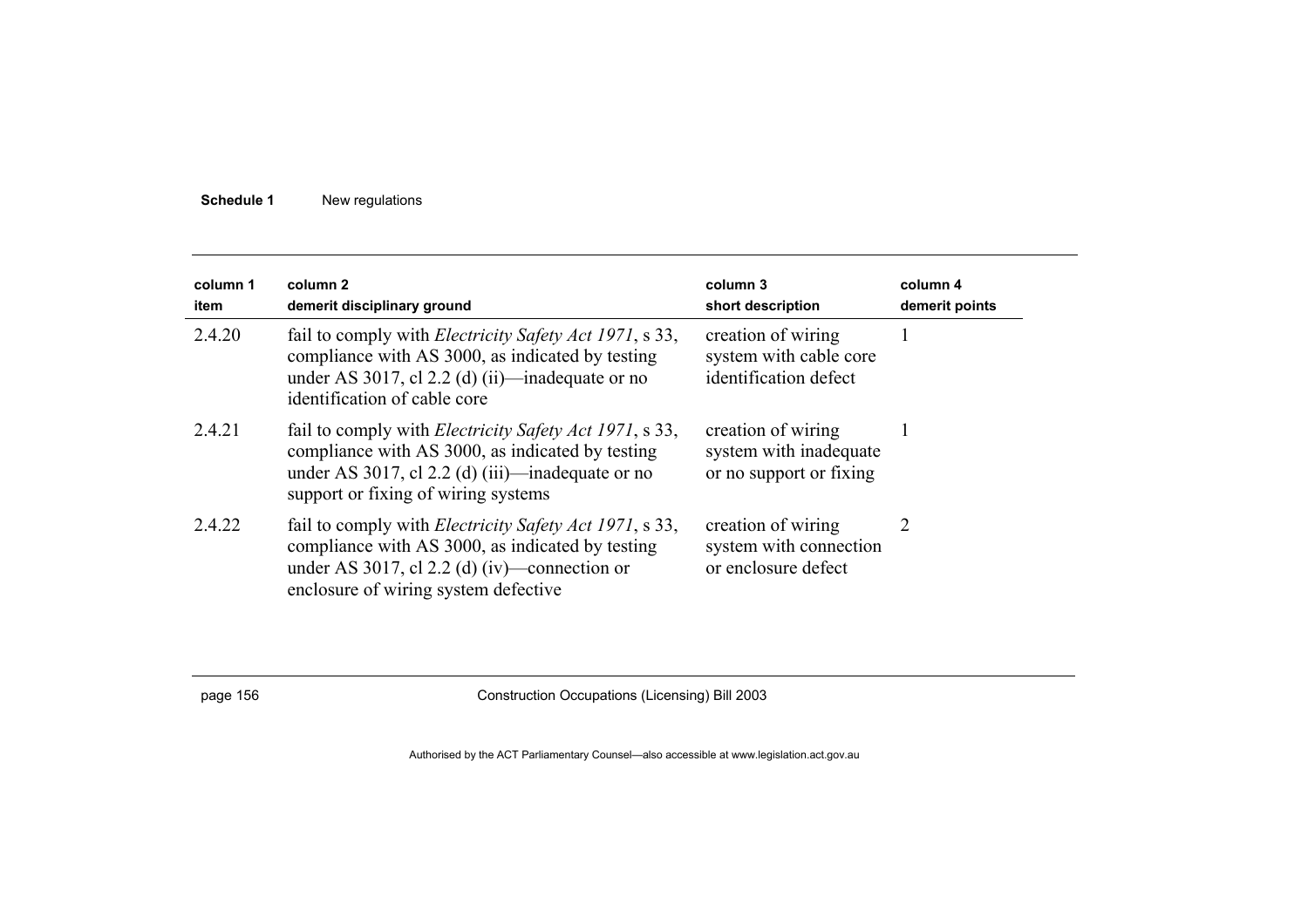| column 1<br>item | column 2<br>demerit disciplinary ground                                                                                                                                                                                                                                        | column 3<br>short description                                                                                    | column 4<br>demerit points |
|------------------|--------------------------------------------------------------------------------------------------------------------------------------------------------------------------------------------------------------------------------------------------------------------------------|------------------------------------------------------------------------------------------------------------------|----------------------------|
| 2.4.23           | fail to comply with <i>Electricity Safety Act 1971</i> , s 33,<br>compliance with AS 3000, as indicated by testing<br>under AS 3017, cl 2.2 (d) (v)—noncompliant<br>installation of wiring system with installation<br>condition (eg underground, aerial, emergency<br>system) | creation of wiring<br>system with installation<br>condition in<br>noncompliant way                               | 3                          |
| 2.4.24           | fail to comply with <i>Electricity Safety Act 1971</i> , s 33,<br>compliance with AS 3000, as indicated by testing<br>under AS 3017, cl 2.2 (d) (vi)—inadequate or no<br>segregation of wiring system from other services and<br>electrical installations                      | creation of wiring<br>system with defective<br>segregation from<br>another service or<br>electrical installation | 3                          |

Construction Occupations (Licensing) Bill 2003 **page 157** page 157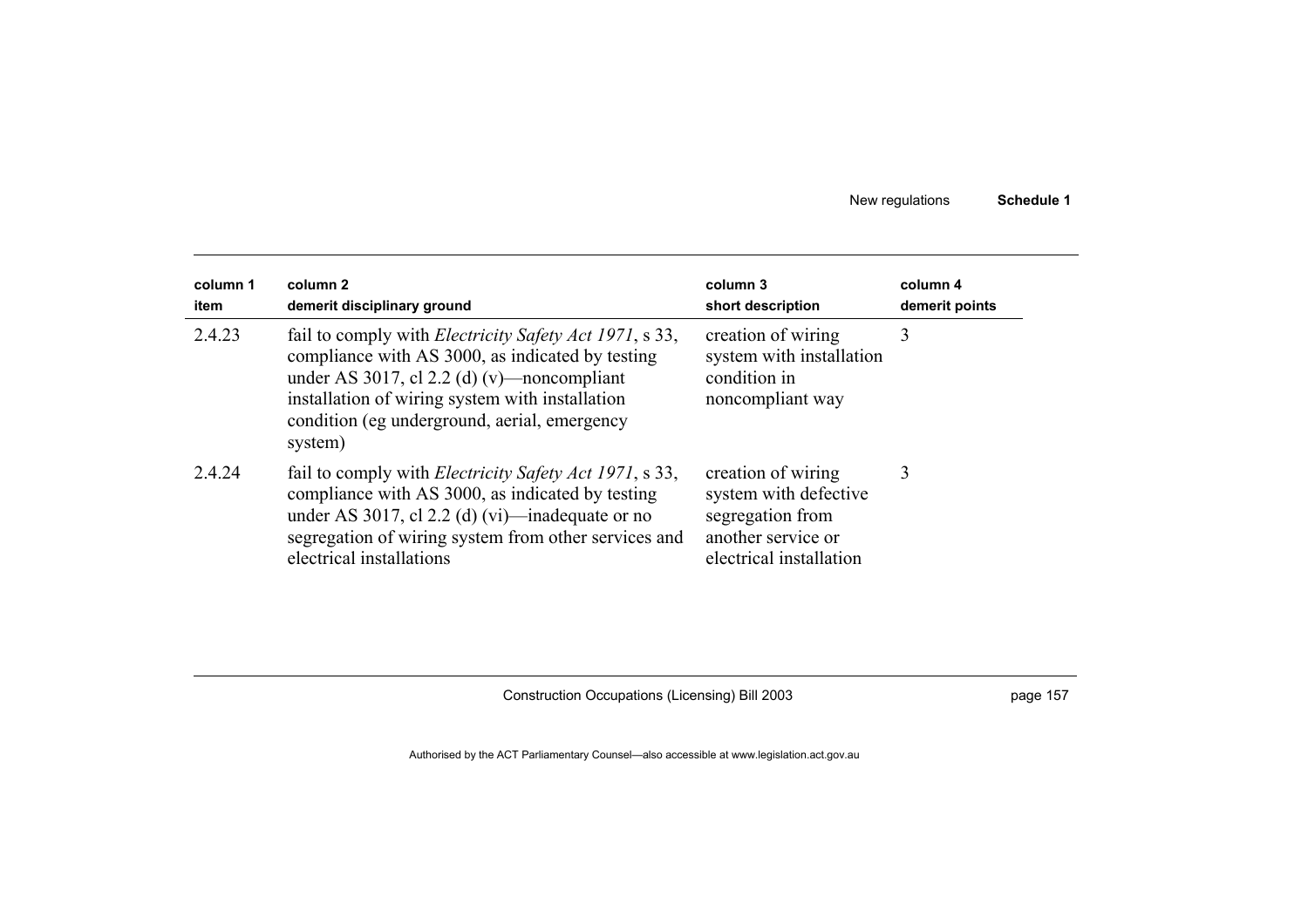| column 1<br>item | column 2<br>demerit disciplinary ground                                                                                                                                                                                                                                                       | column 3<br>short description                                                                                                                                             | column 4<br>demerit points |
|------------------|-----------------------------------------------------------------------------------------------------------------------------------------------------------------------------------------------------------------------------------------------------------------------------------------------|---------------------------------------------------------------------------------------------------------------------------------------------------------------------------|----------------------------|
| 2.4.25           | fail to comply with <i>Electricity Safety Act 1971</i> , s 33,<br>compliance with AS 3000, as indicated by testing<br>under AS 3017, cl 2.2 (d) (vii)—inadequate or no<br>protection of wiring system against external<br>influences (eg enclosure)                                           | failure to protect wiring 1<br>system against external<br>influence                                                                                                       |                            |
| 2.4.26           | fail to comply with <i>Electricity Safety Act 1971</i> , s 33,<br>compliance with AS 3000, as indicated by testing<br>under AS 3017, cl 2.2 (e) (i)—electrical equipment<br>with isolation or switching devices not protected<br>against injury from mechanical movement devices or<br>motors | creation of electrical<br>equipment with defect<br>in isolation or<br>switching device for<br>protection against<br>injury from mechanical<br>movement device or<br>motor | 3                          |

page 158 Construction Occupations (Licensing) Bill 2003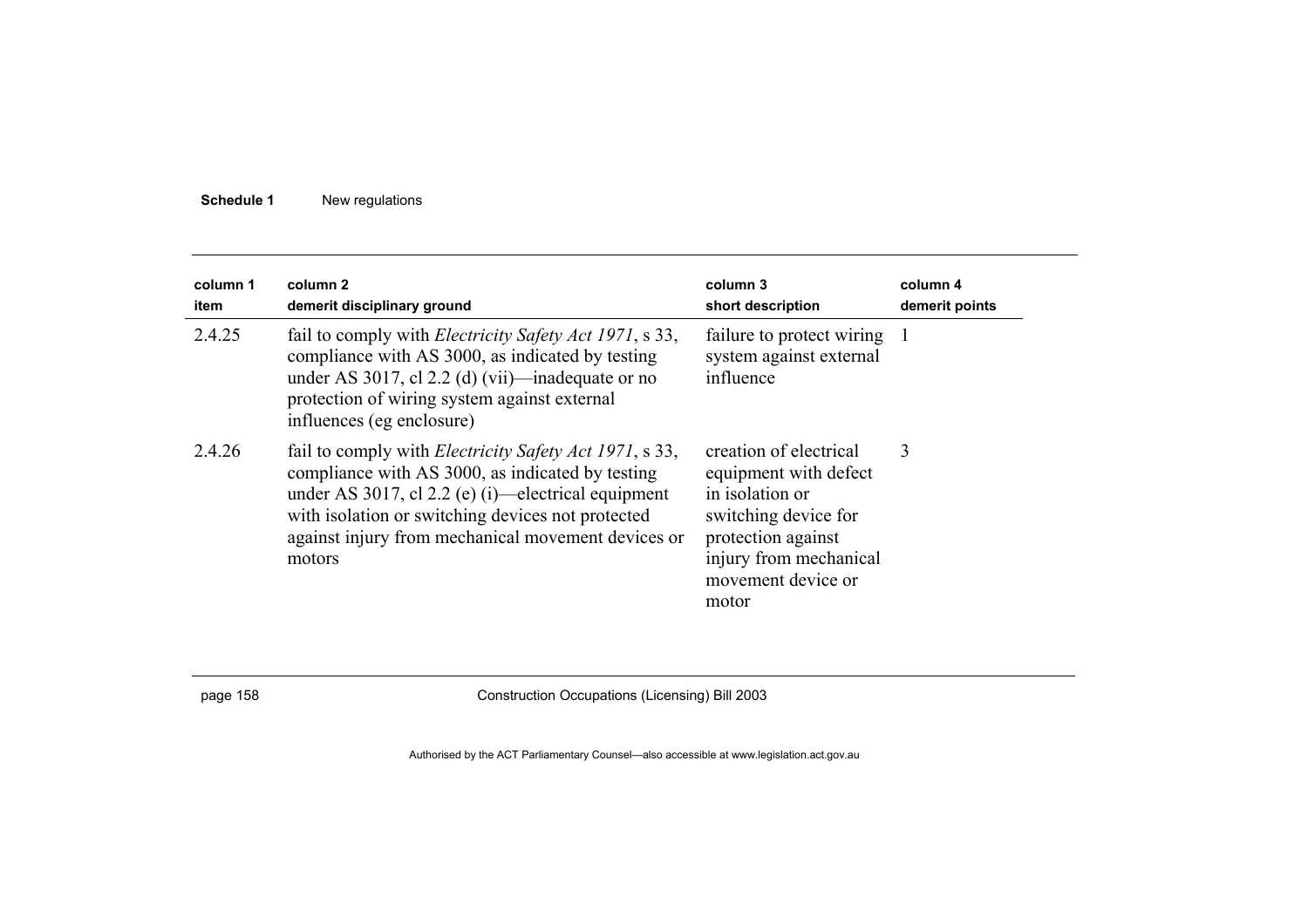| column 1<br>item | column 2<br>demerit disciplinary ground                                                                                                                                                                                                                                                                 | column 3<br>short description                                                                                                                     | column 4<br>demerit points  |
|------------------|---------------------------------------------------------------------------------------------------------------------------------------------------------------------------------------------------------------------------------------------------------------------------------------------------------|---------------------------------------------------------------------------------------------------------------------------------------------------|-----------------------------|
| 2.4.27           | fail to comply with <i>Electricity Safety Act 1971</i> , s 33,<br>compliance with AS 3000, as indicated by testing<br>under AS 3017, cl $2.2$ (e) (ii)—electrical equipment<br>with isolation or switching devices not protected<br>against thermal effects (eg motors, room heaters,<br>water heaters) | creation of electrical<br>equipment with defect<br>in isolation or<br>switching device for<br>protection against<br>injury from thermal<br>effect | 2                           |
| 2.4.28           | fail to comply with <i>Electricity Safety Act 1971</i> , s 33,<br>compliance with AS 3000, as indicated by testing<br>under AS 3017, cl 2.2 (e) (iii)—particular electrical<br>equipment switching devices noncompliant (eg<br>socket-outlets, cooking appliances)                                      | creation of electrical<br>equipment switching<br>device noncompliant<br>for particular electrical<br>equipment                                    | $\mathcal{D}_{\mathcal{L}}$ |

Construction Occupations (Licensing) Bill 2003 **page 159** page 159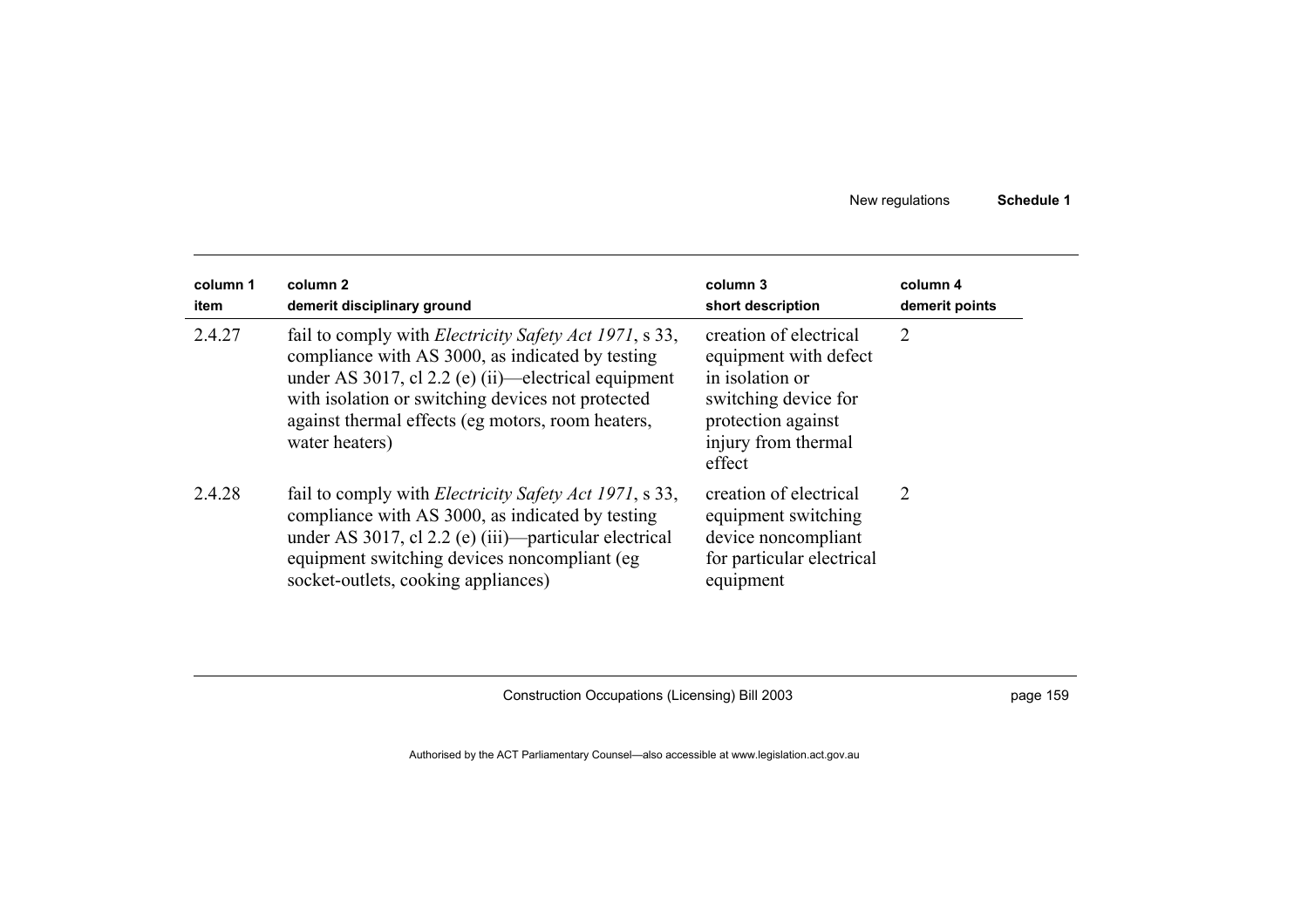| column 1<br>item | column 2<br>demerit disciplinary ground                                                                                                                                                                                                                                                                                                            | column 3<br>short description                                                         | column 4<br>demerit points |
|------------------|----------------------------------------------------------------------------------------------------------------------------------------------------------------------------------------------------------------------------------------------------------------------------------------------------------------------------------------------------|---------------------------------------------------------------------------------------|----------------------------|
| 2.4.29           | fail to comply with <i>Electricity Safety Act 1971</i> , s 33,<br>compliance with AS 3000, as indicated by testing<br>under AS 3017, cl $2.2$ (e) (iv)—electrical equipment<br>switching devices noncompliant for use in<br>installation conditions (eg locations affected by<br>water, explosive atmospheres, extra-low voltage,<br>high voltage) | creation of electrical<br>equipment switching<br>device noncompliant in<br>conditions | 3                          |
| 2.4.30           | fail to comply with <i>Electricity Safety Act 1971</i> , s 33,<br>compliance with AS 3000, as indicated by testing<br>under AS 3017, cl 2.2 (e) (v)—electrical equipment<br>noncompliant with required Australian Standard                                                                                                                         | creation of electrical<br>equipment<br>noncompliant with<br>Australian Standard       | 3                          |

page 160 Construction Occupations (Licensing) Bill 2003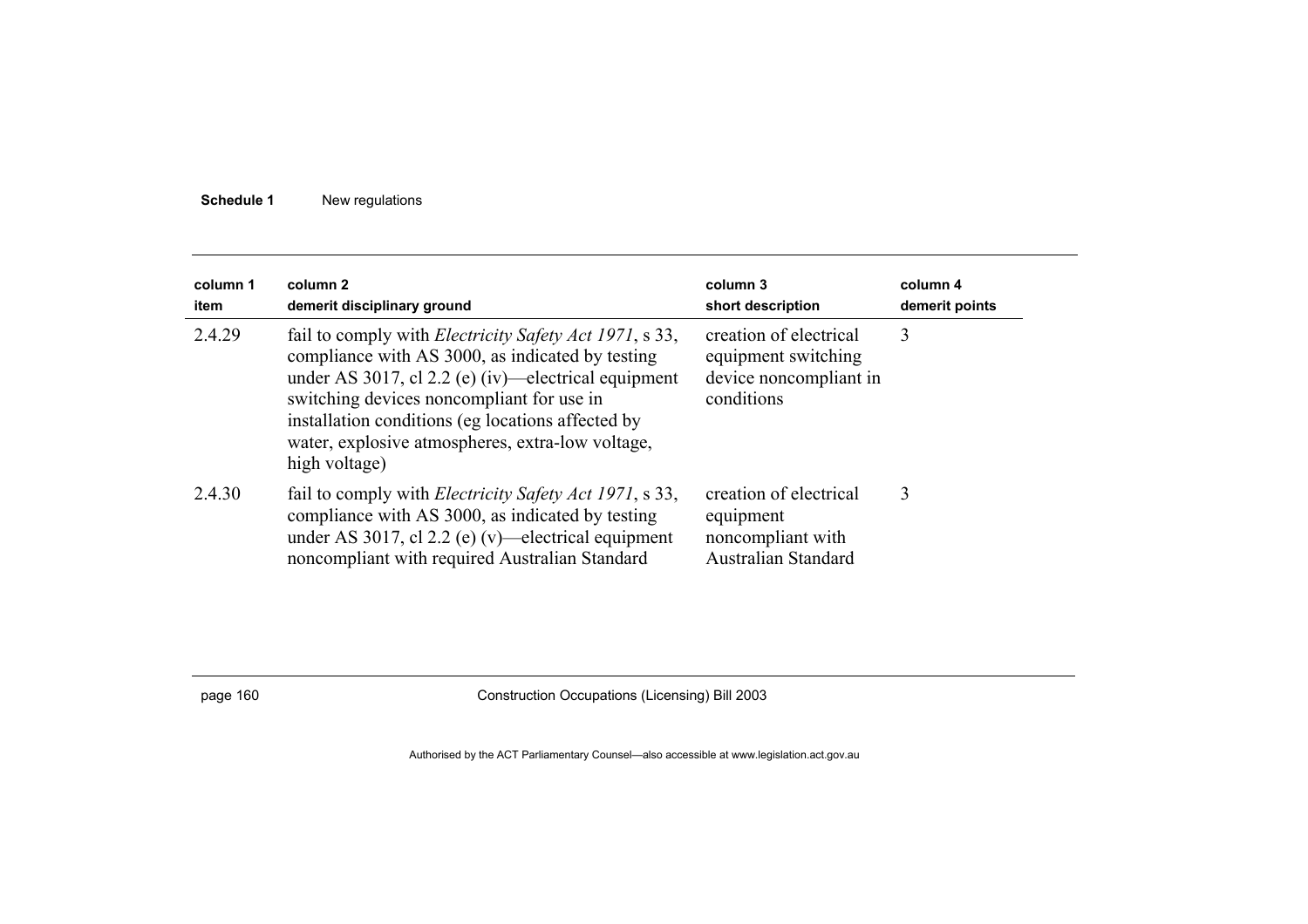| column 1<br>item | column 2<br>demerit disciplinary ground                                                                                                                                                                                                     | column 3<br>short description                                                       | column 4<br>demerit points |
|------------------|---------------------------------------------------------------------------------------------------------------------------------------------------------------------------------------------------------------------------------------------|-------------------------------------------------------------------------------------|----------------------------|
| 2.4.31           | fail to comply with <i>Electricity Safety Act 1971</i> , s 33,<br>compliance with AS 3000, as indicated by testing<br>under AS 3017, cl $2.2$ (e) (vi)—electrical equipment<br>connection, support or fixing defect                         | creation of electrical<br>equipment with<br>connection, support or<br>fixing defect | 2                          |
| 2.4.32           | fail to comply with <i>Electricity Safety Act 1971</i> , s 33,<br>compliance with AS 3000, as indicated by testing<br>under AS 3017, cl 2.2 (e) (vii)—inadequate or no<br>protection of electrical equipment against external<br>influences | failure to protect<br>electrical equipment<br>against external<br>influence         | $\overline{2}$             |
| 2.4.33           | fail to comply with <i>Electricity Safety Act 1971</i> , s 33,<br>compliance with AS 3000, as indicated by testing<br>under AS 3017, cl 2.2 (f) (i)—MEN connection<br>defect                                                                | creation of defective<br>MEN connection                                             | 3                          |

Construction Occupations (Licensing) Bill 2003 **page 161** page 161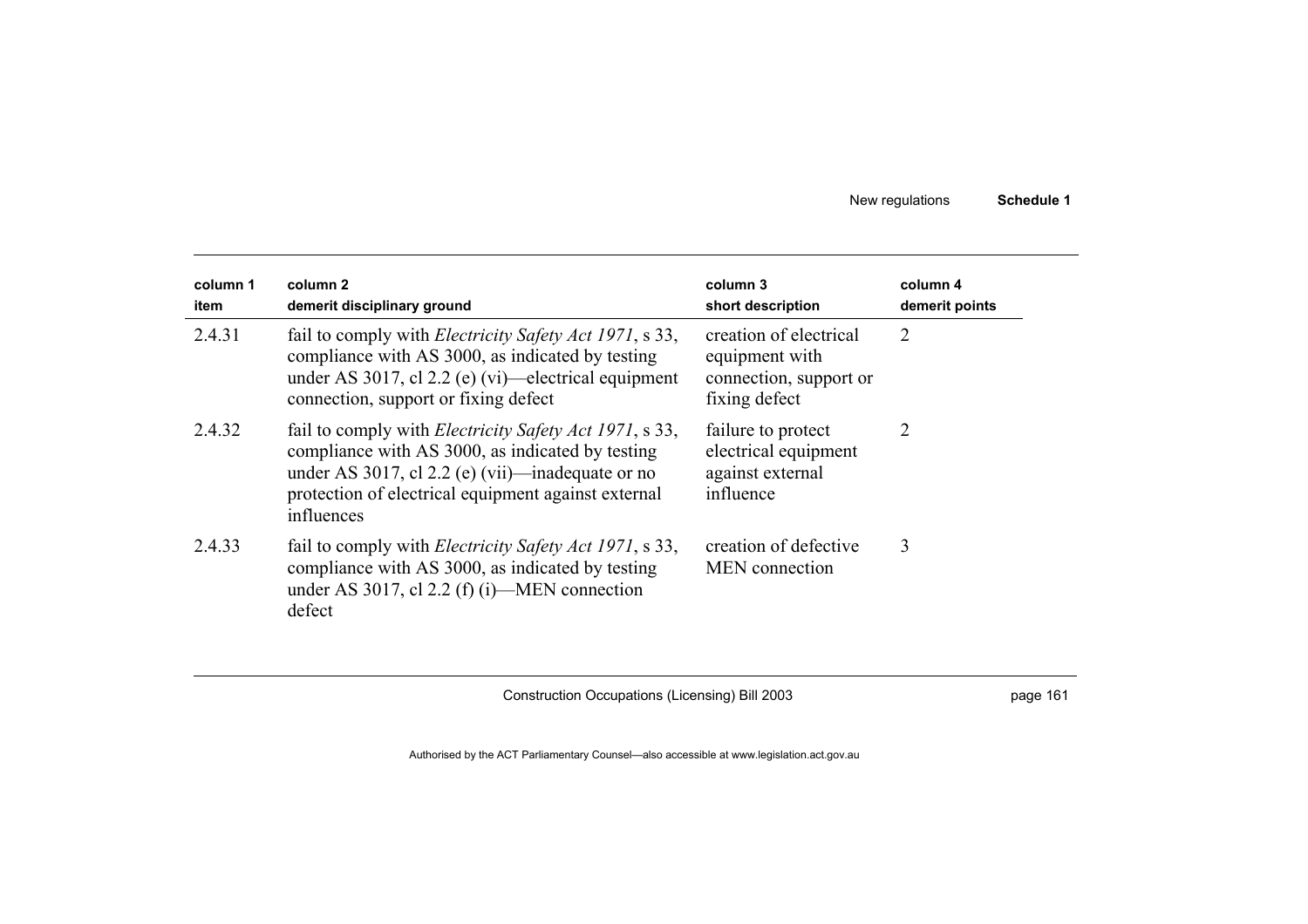| column 1<br>item | column 2<br>demerit disciplinary ground                                                                                                                                                                                  | column 3<br>short description                               | column 4<br>demerit points |
|------------------|--------------------------------------------------------------------------------------------------------------------------------------------------------------------------------------------------------------------------|-------------------------------------------------------------|----------------------------|
| 2.4.34           | fail to comply with <i>Electricity Safety Act 1971</i> , s 33,<br>compliance with AS 3000, as indicated by testing<br>under AS 3017, cl 2.2 (f) (ii)—earth electrode defect                                              | creation of defective<br>earth electrode                    | 3                          |
| 2.4.35           | fail to comply with <i>Electricity Safety Act 1971</i> , s 33,<br>compliance with AS 3000, as indicated by testing<br>under AS 3017, cl 2.2 (f) (iii)—earthing conductor<br>defect (eg size, identification)             | creation of defective<br>earthing conductor                 | 3                          |
| 2.4.36           | fail to comply with <i>Electricity Safety Act 1971</i> , s 33,<br>compliance with AS 3000, as indicated by testing<br>under AS 3017, cl 2.2 (f) (iv)—equipotential bonding<br>conductor defect (eg size, identification) | creation of defective<br>equipotential bonding<br>conductor | 3                          |

page 162 Construction Occupations (Licensing) Bill 2003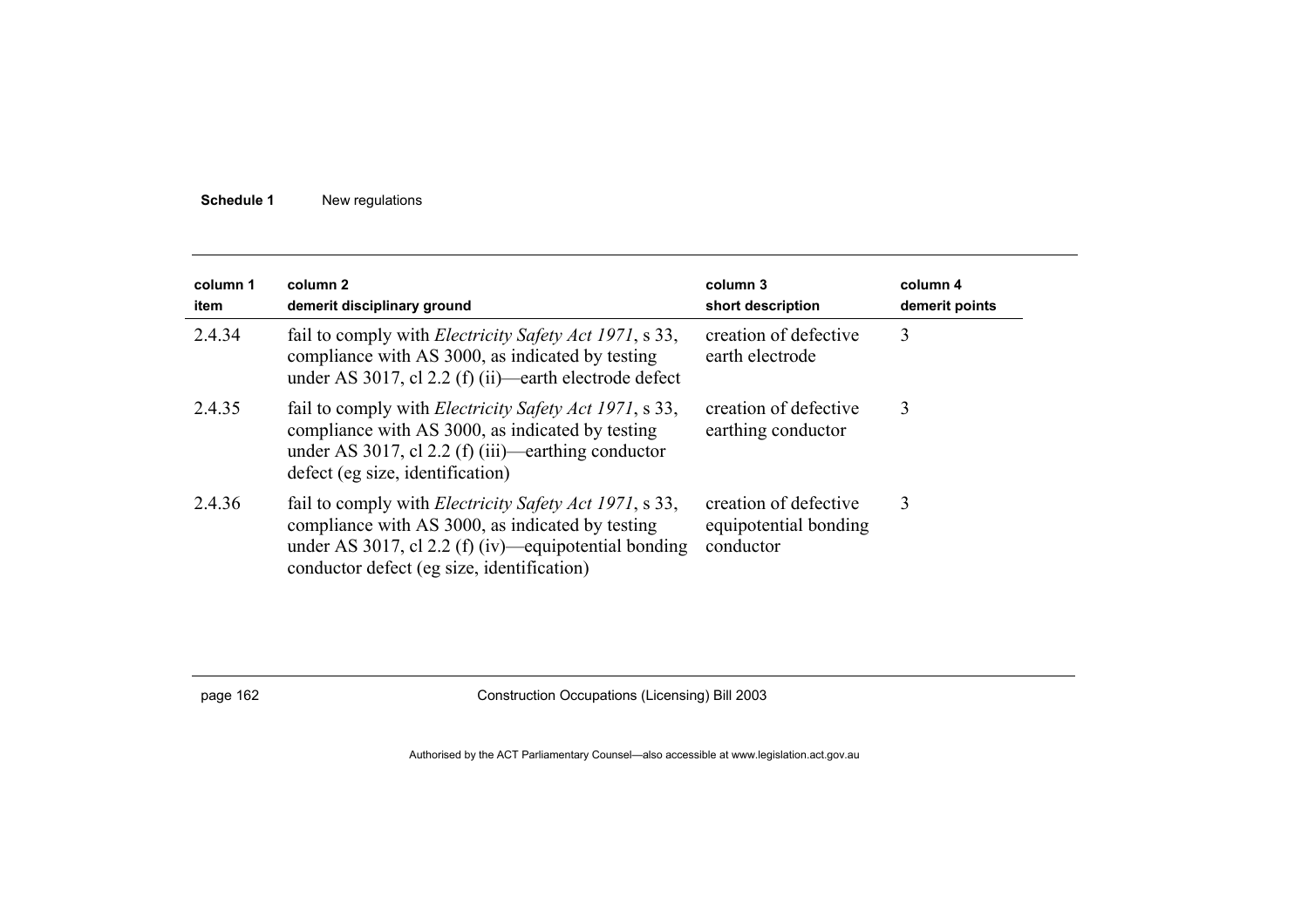| column 1<br>item | column 2<br>demerit disciplinary ground                                                                                                                                                                                                     | column 3<br>short description                                                                            | column 4<br>demerit points |
|------------------|---------------------------------------------------------------------------------------------------------------------------------------------------------------------------------------------------------------------------------------------|----------------------------------------------------------------------------------------------------------|----------------------------|
| 2.4.37           | fail to comply with <i>Electricity Safety Act 1971</i> , s 33,<br>compliance with AS 3000, as indicated by testing<br>under AS 3017, cl 2.2 (f) (v)—earthing connection,<br>joint or termination defect                                     | creation of defective<br>earthing connection,<br>joint or termination                                    | 3                          |
| 2.4.38           | fail to comply with <i>Electricity Safety Act 1971</i> , s 33,<br>compliance with AS 3000, as indicated by testing<br>under AS 3017, cl 2.2 (f) (vi)—inadequate or no<br>protection of earthing connection against external<br>influences   | failure to adequately<br>protect earthing<br>connection against<br>external influence                    | 2                          |
| 2.4.39           | fail to comply with <i>Electricity Safety Act 1971</i> , s 33,<br>compliance with AS 3000, as indicated by testing<br>under AS 3017, cl 2.2 (f) (vii)—noncompliant<br>connection of earthing to earthing arrangements for<br>another system | creation of earthing<br>with noncompliant<br>connection to earthing<br>arrangements of<br>another system | 3                          |

Construction Occupations (Licensing) Bill 2003 **page 163** page 163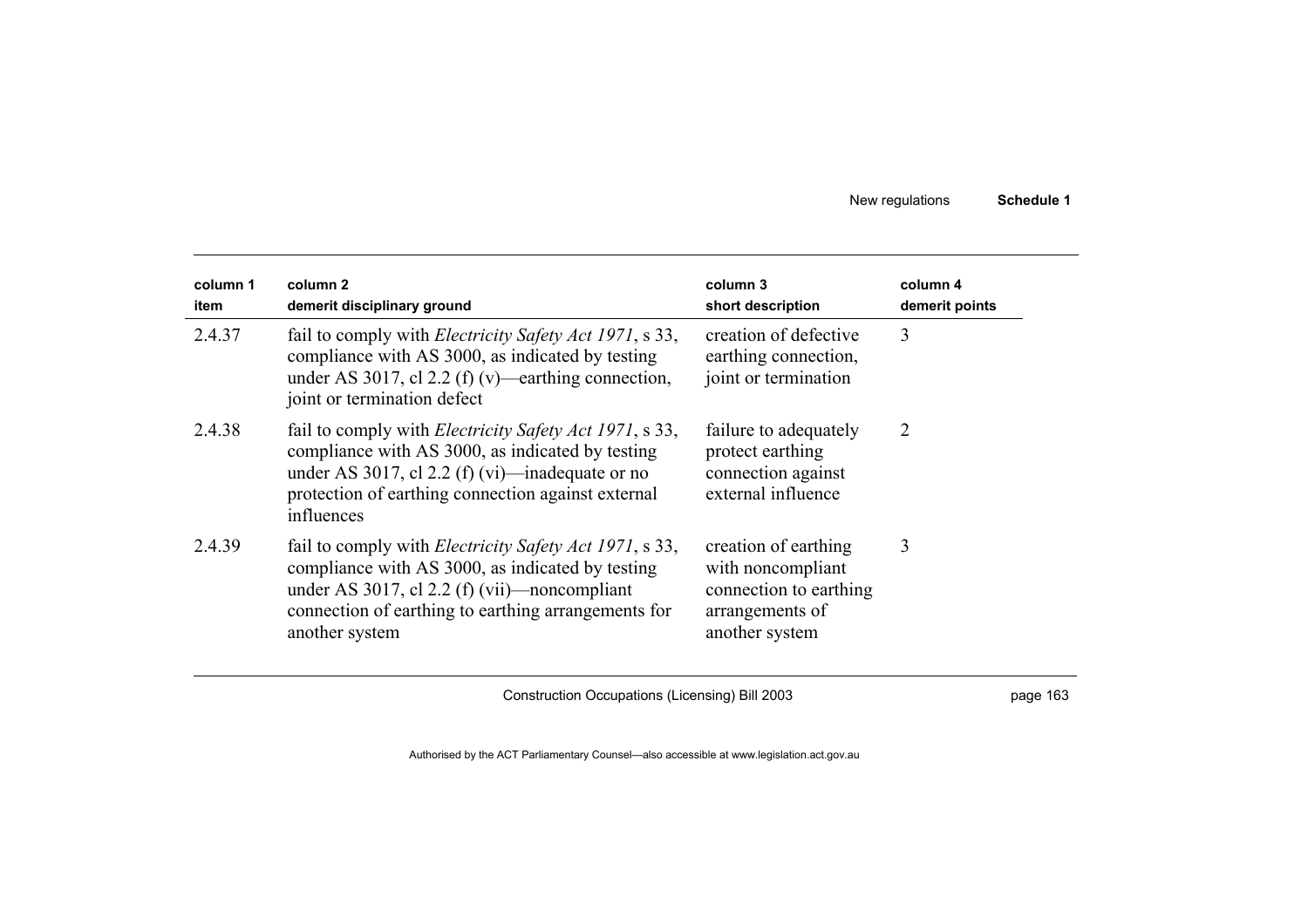| column 1<br>item | column 2<br>demerit disciplinary ground                                                                                                                                                                                           | column 3<br>short description                                                                          | column 4<br>demerit points |
|------------------|-----------------------------------------------------------------------------------------------------------------------------------------------------------------------------------------------------------------------------------|--------------------------------------------------------------------------------------------------------|----------------------------|
| 2.4.40           | fail to comply with <i>Electricity Safety Act 1971</i> , s 33,<br>compliance with AS 3000, as indicated by testing<br>under AS 3017, cl 2.2 (f) (viii)—earthing situation<br>required earthing of additional electrical equipment | creation of<br>noncompliant earthing<br>requiring earthing of<br>additional electrical<br>equipment    | 3                          |
| 2.4.41           | fail to comply with <i>Electricity Safety Act 1971</i> , s 33,<br>compliance with AS 3000, as indicated by testing<br>under AS 3017, cl 3.1—earthing system failed earth<br>continuity and resistance test under AS 3017          | creation of earthing<br>system that failed earth<br>continuity and<br>resistance test under<br>AS 3017 | 3                          |

page 164 Construction Occupations (Licensing) Bill 2003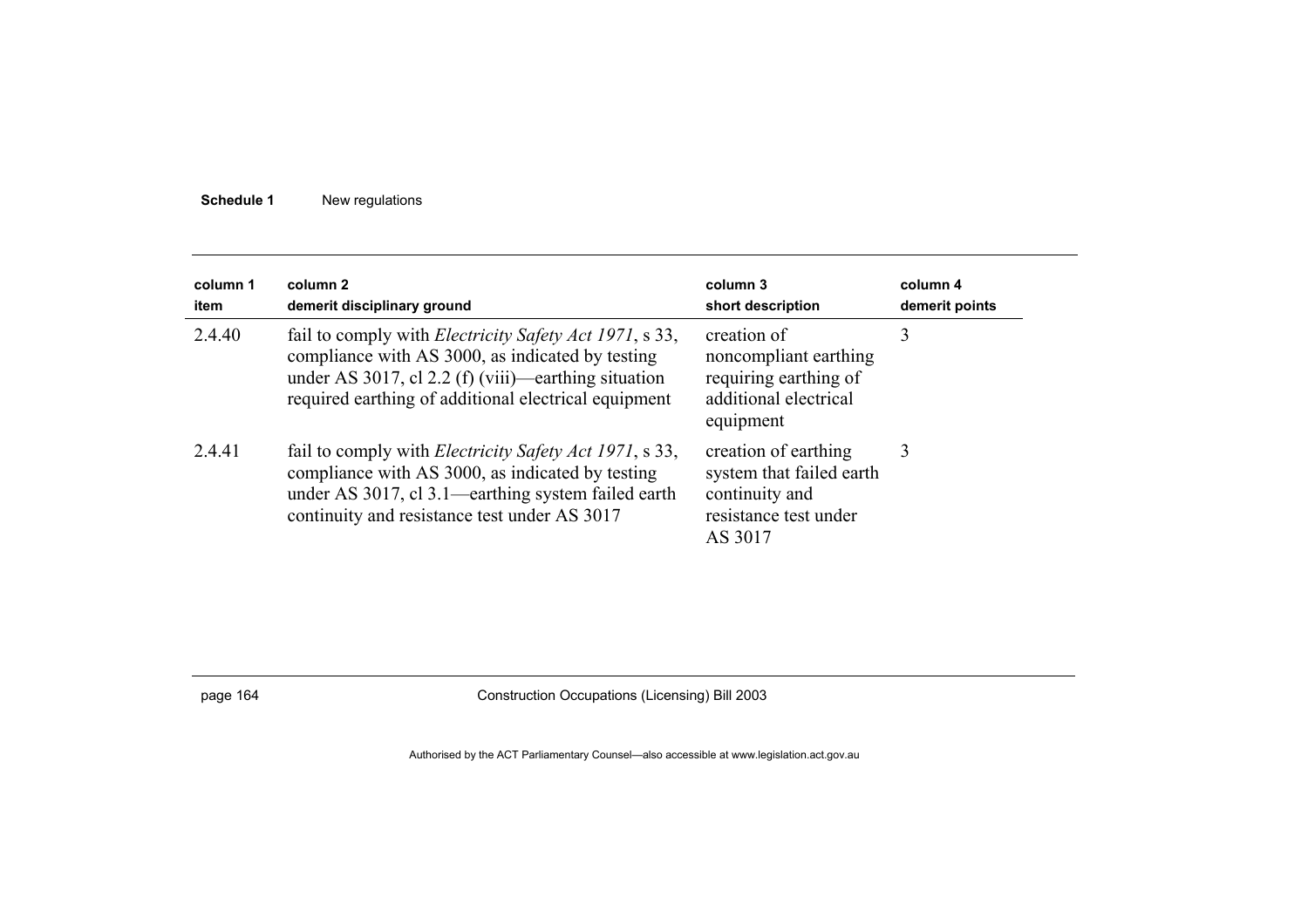| column 1<br>item | column 2<br>demerit disciplinary ground                                                                                                                                                                                                                                                                                                                                    | column 3<br>short description                                                                    | column 4<br>demerit points |
|------------------|----------------------------------------------------------------------------------------------------------------------------------------------------------------------------------------------------------------------------------------------------------------------------------------------------------------------------------------------------------------------------|--------------------------------------------------------------------------------------------------|----------------------------|
| 2.4.42           | fail to comply with <i>Electricity Safety Act 1971</i> , s 33,<br>compliance with AS 3000, as indicated by testing<br>under AS 3017, cl 3.2—wiring or installation with<br>inadequate or no insulation resistance between all<br>live parts, including live conductors and the electrical<br>installation earth, and each live conductor of<br>consumer mains and submains | creation of wiring or<br>installation that failed<br>insulation resistance<br>test under AS 3017 | 3                          |
| 2.4.43           | fail to comply with <i>Electricity Safety Act 1971</i> , s 33,<br>compliance with AS 3000, as indicated by testing<br>under AS 3017, cl 3.3—wiring or installation with<br>defective polarity of active, neutral or earthing<br>conductors                                                                                                                                 | creation of wiring or<br>installation that failed<br>polarity test under<br>AS 3017              | 3                          |

Construction Occupations (Licensing) Bill 2003 **page 165** page 165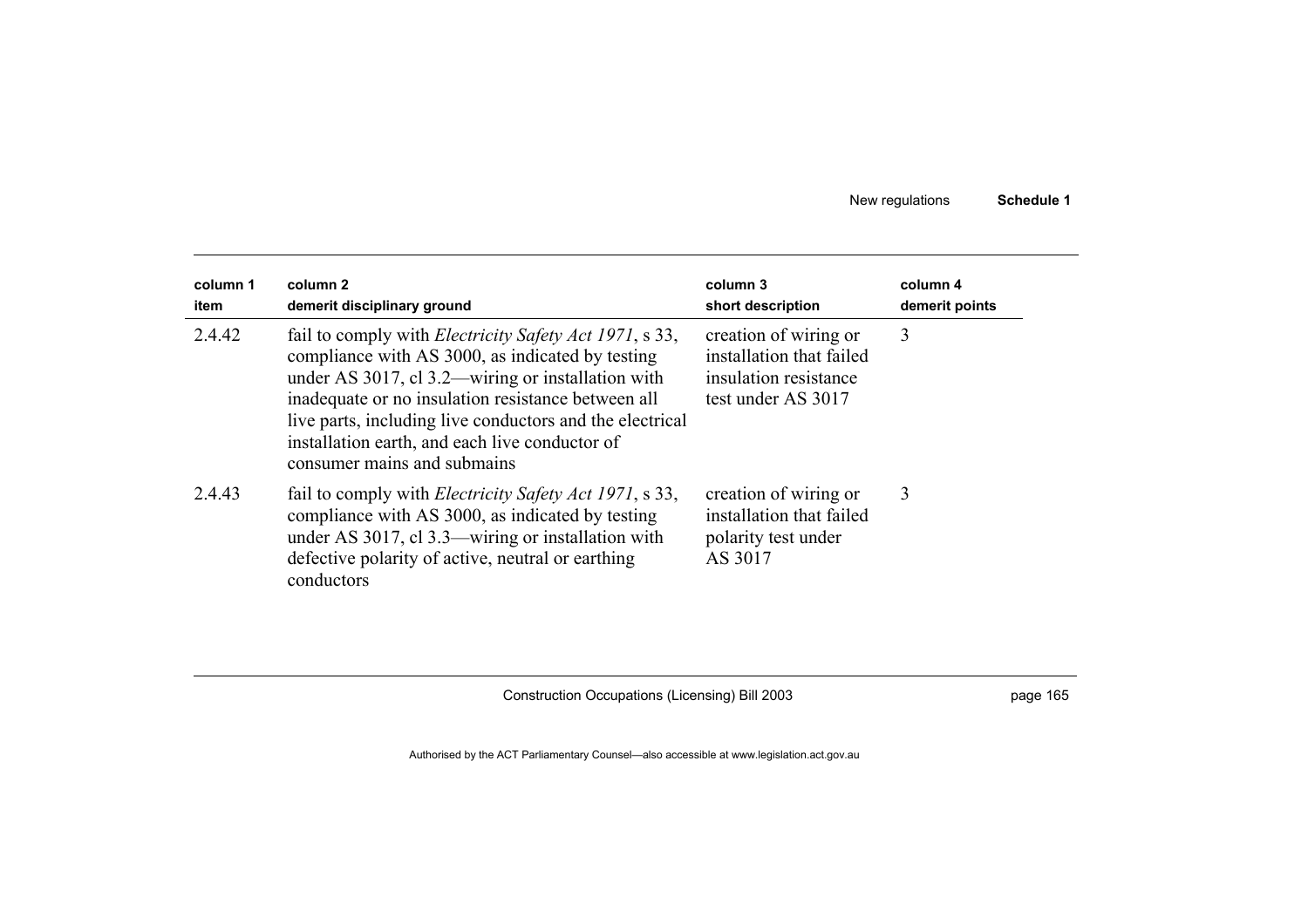| column 1<br>item | column <sub>2</sub><br>demerit disciplinary ground                                                                                                                                                                           | column 3<br>short description                                                                             | column 4<br>demerit points |
|------------------|------------------------------------------------------------------------------------------------------------------------------------------------------------------------------------------------------------------------------|-----------------------------------------------------------------------------------------------------------|----------------------------|
| 2.4.44           | fail to comply with <i>Electricity Safety Act 1971</i> , s 33,<br>compliance with AS 3000, as indicated by testing<br>under AS 3017, cl 3.4—wiring or installation with<br>defective circuit connections                     | creation of wiring or<br>installation that failed<br>correct circuit<br>connections test under<br>AS 3017 | 3                          |
| 2.4.45           | fail to comply with <i>Electricity Safety Act 1971</i> , s 33,<br>compliance with AS 3000, as indicated by testing<br>under AS 3017, cl 3.5—wiring or installation with<br>defective fault-loop impedance                    | creation of wiring or<br>installation that failed<br>fault-loop impedance<br>test under AS 3017           | 3                          |
| 2.4.46           | fail to comply with <i>Electricity Safety Act 1971</i> , s 33,<br>compliance with AS 3000, as indicated by testing<br>under AS 3017, cl 3.6—wiring or installation with<br>defective residual current device (RCD) operation | creation of wiring or<br>installation that failed<br>RCD test under<br>AS 3017                            | 3                          |

page 166 Construction Occupations (Licensing) Bill 2003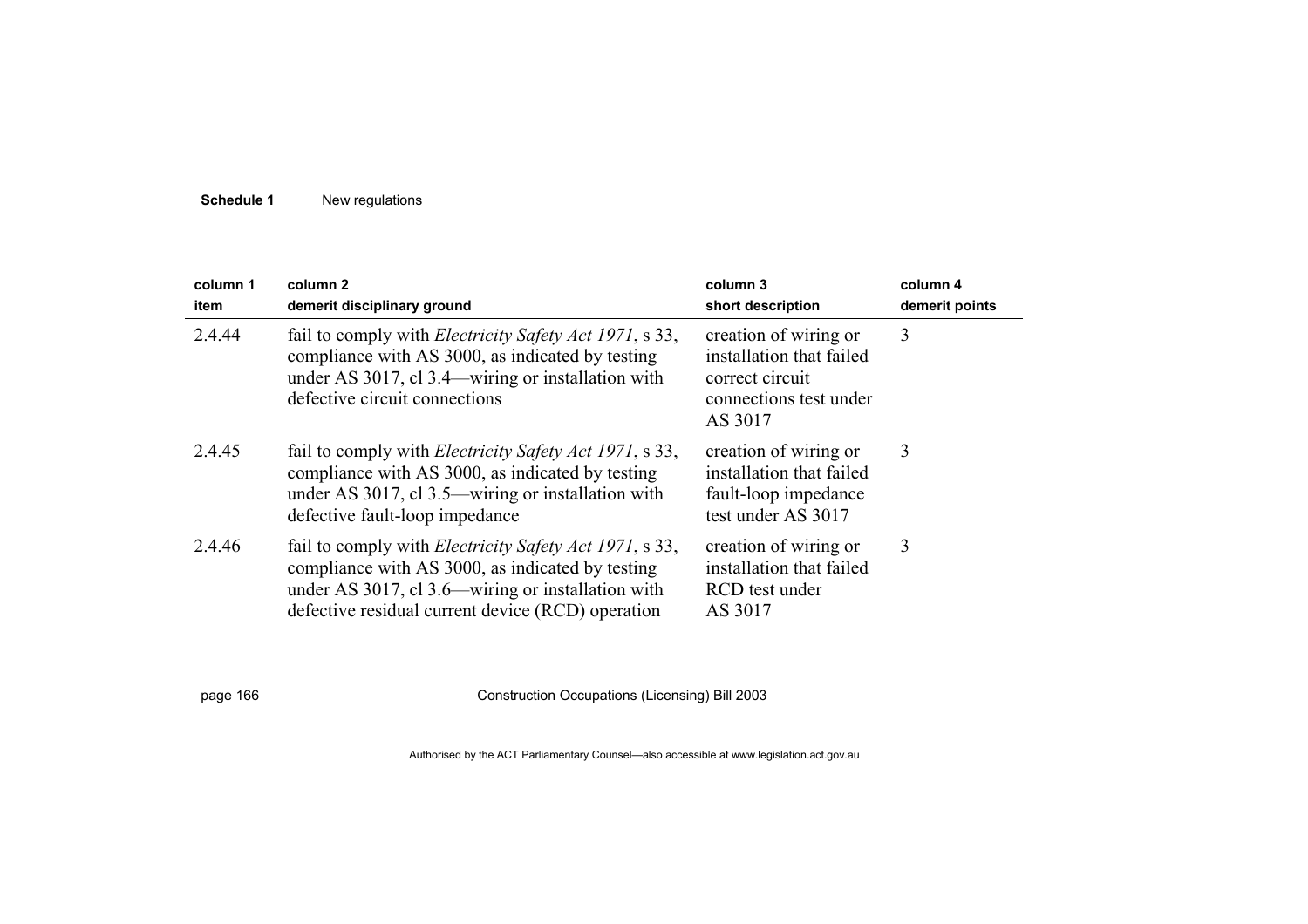| column 1<br>item | column 2<br>demerit disciplinary ground                                                                                                                                                                              | column 3<br>short description                                               | column 4<br>demerit points |
|------------------|----------------------------------------------------------------------------------------------------------------------------------------------------------------------------------------------------------------------|-----------------------------------------------------------------------------|----------------------------|
| 2.4.47           | fail to comply with <i>Electricity Safety Act 1971</i> ,<br>s 34—did not ensure electrical wiring work tested<br>under AS 3017 or did not give registrar or owner of<br>installation required report about test      | failure to test<br>installation or give<br>required test report             | 2                          |
| 2.4.48           | fail to comply with <i>Electricity Safety Act 1971</i> ,<br>s 36 (4)—contravention of direction under Electricity<br>Safety Act, $s$ 36 (2) to take stated action to make<br>installation or work safe and compliant | failure to comply with<br>direction to make<br>installation or work<br>safe | 3                          |
| 2.4.49           | fail to comply with <i>Electricity Safety Act 1971</i> , s 66<br>or s 67—prescribed article of electrical equipment<br>installed in, or connected to, electrical installation in<br>stated circumstances             | creation of connection<br>to unapproved<br>electrical appliance             | 3                          |

Construction Occupations (Licensing) Bill 2003 **page 167** page 167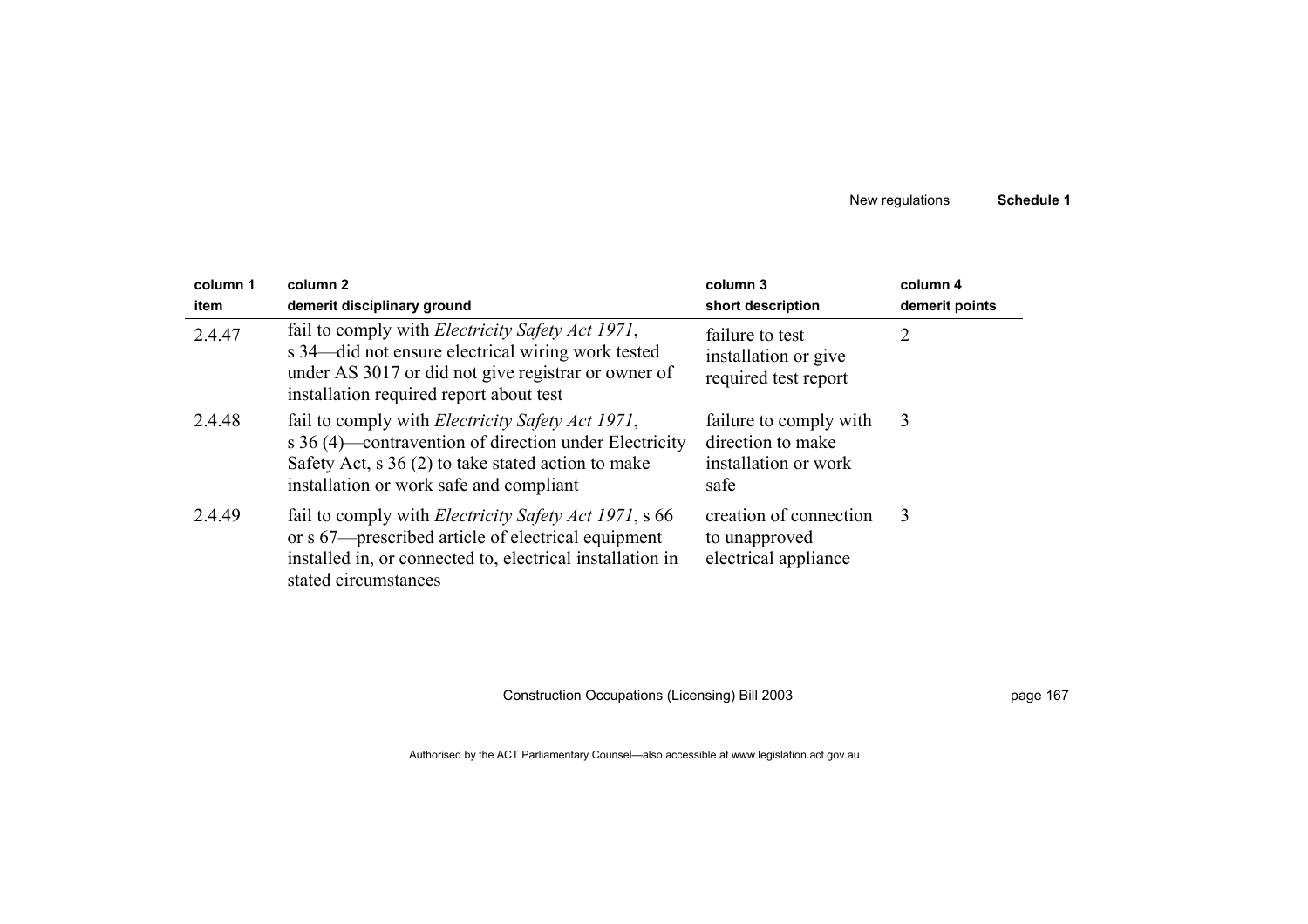## **Part 2.5 Gasfitters licence demerit disciplinary grounds under Act, s 53 (1) (a)**

| column 1<br>item | column 2<br>demerit disciplinary ground                                                                                                                                                                                                                                                              | column 3<br>short description                                                             | column 4<br>demerit points |
|------------------|------------------------------------------------------------------------------------------------------------------------------------------------------------------------------------------------------------------------------------------------------------------------------------------------------|-------------------------------------------------------------------------------------------|----------------------------|
| 2.5.1            | fail to comply with <i>Gas Safety Act 2000</i> , s 8<br>requiring work to be done under AS 5601, cl 2.5.2—<br>provided outlet not connected to appliance and not<br>sealed with plug, cap or blank flange                                                                                            | failure to appropriately<br>seal surplus gas outlet                                       | 3                          |
| 2.5.2            | fail to comply with <i>Gas Safety Act 2000</i> , s 8,<br>requiring work to be done under AS 5601, cls 3.2.1<br>and 3.3.6—material used to join components of<br>consumer piping system, or to connect to consumer<br>piping system, with incompatible mating screw<br>threads or non-compliant joint | creation of non-<br>compliant joint in, or<br>connection to,<br>consumer piping<br>system |                            |

page 168 Construction Occupations (Licensing) Bill 2003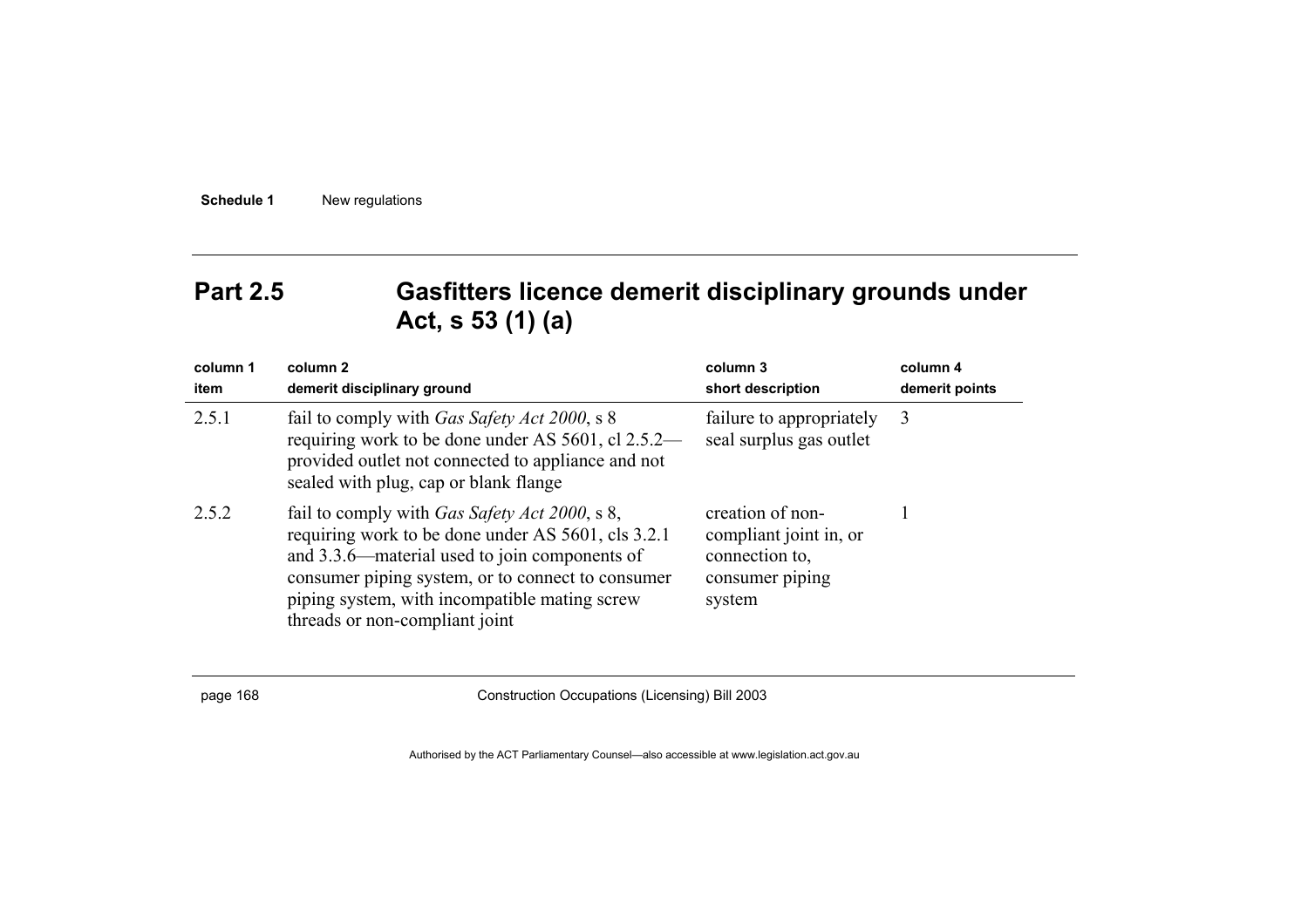| column 1<br>item | column 2<br>demerit disciplinary ground                                                                                                                                                                                                                                                                | column 3<br>short description                                                                                                                                        | column 4<br>demerit points |
|------------------|--------------------------------------------------------------------------------------------------------------------------------------------------------------------------------------------------------------------------------------------------------------------------------------------------------|----------------------------------------------------------------------------------------------------------------------------------------------------------------------|----------------------------|
| 2.5.3            | fail to comply with <i>Gas Safety Act 2000</i> , s 8,<br>requiring work to be done under AS 5601, cls 4.1.3,<br>4.3.1 (c) and 4.4—material of consumer piping<br>system, or connecting to consumer piping system, not<br>adequately protected from corrosion or isolated from<br>incompatible material | creation of part of<br>consumer piping<br>system, or connection<br>to it, without compliant<br>corrosion protection or<br>isolation between<br>incompatible material | 2                          |
| 2.5.4            | fail to comply with <i>Gas Safety Act 2000</i> , s 8,<br>requiring work to be done under AS 5601,<br>cl 4.1.12—pipework forming part of consumer<br>piping system required to have compliant markings<br>and did not have them                                                                         | failure to adequately<br>identify gas pipework                                                                                                                       |                            |

Construction Occupations (Licensing) Bill 2003 **page 169** page 169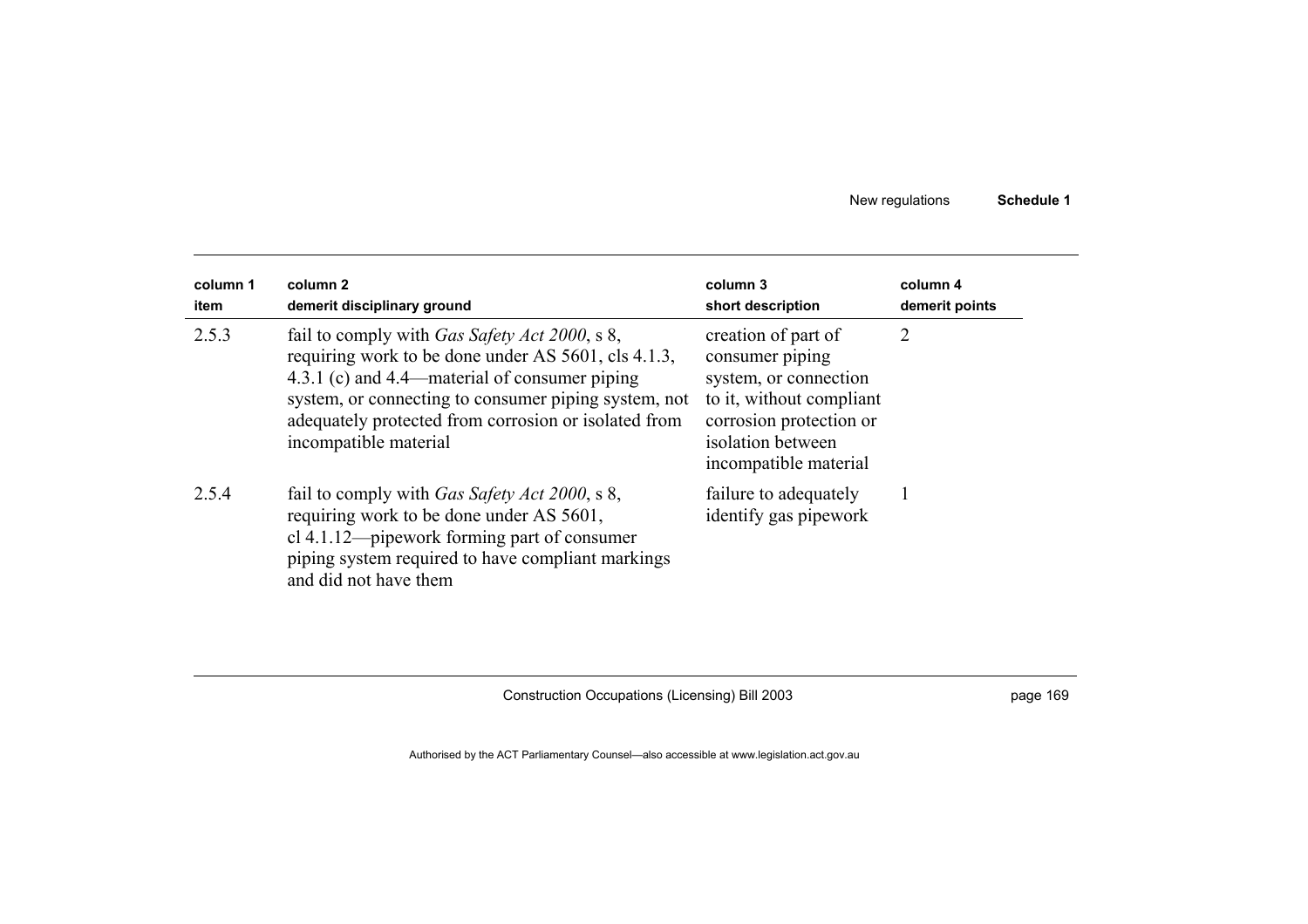| column 1<br>item | column 2<br>demerit disciplinary ground                                                                                                                                                                                                            | column 3<br>short description                                                          | column 4<br>demerit points |
|------------------|----------------------------------------------------------------------------------------------------------------------------------------------------------------------------------------------------------------------------------------------------|----------------------------------------------------------------------------------------|----------------------------|
| 2.5.5            | fail to comply with <i>Gas Safety Act 2000</i> , s 8,<br>requiring work to be done under AS 5601, cl 4.2.4—<br>pipework forming part of consumer piping system<br>with diameter too small to achieve required available<br>gas pressure            | creation of part of<br>consumer piping<br>system with<br>noncompliant pipework<br>size | 3                          |
| 2.5.6            | fail to comply with <i>Gas Safety Act 2000</i> , s 8,<br>requiring work to be done under AS 5601, cl 4.3—<br>inadequate spacing or strength of devices supporting<br>or restraining, or intended to support or restrain,<br>consumer piping system | failure to adequately<br>support or restrain gas<br>pipework                           |                            |
| 2.5.7            | fail to comply with <i>Gas Safety Act 2000</i> , s 8,<br>requiring work to be done under AS 5601, cl 4.6—<br>part of piping system required to have adequate<br>pressure protection device                                                         | creation of consumer<br>piping system with<br>defective gas pressure<br>protection     | 3                          |

page 170 Construction Occupations (Licensing) Bill 2003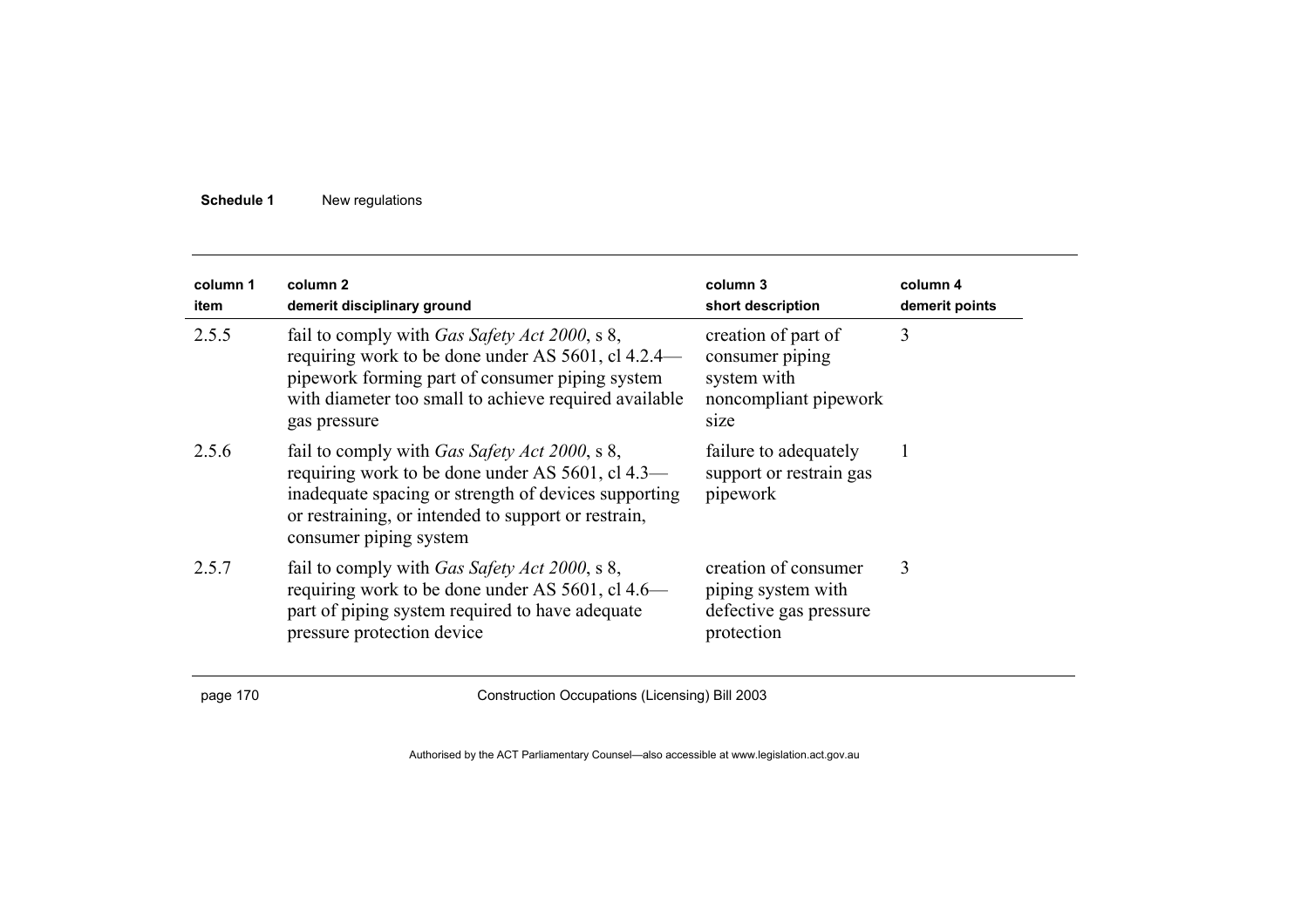| column 1 | column 2                                                                                                                                                                                                                                    | column 3                                                                                              | column 4       |
|----------|---------------------------------------------------------------------------------------------------------------------------------------------------------------------------------------------------------------------------------------------|-------------------------------------------------------------------------------------------------------|----------------|
| item     | demerit disciplinary ground                                                                                                                                                                                                                 | short description                                                                                     | demerit points |
| 2.5.8    | fail to comply with <i>Gas Safety Act 2000</i> , s 8,<br>requiring work to be done under AS 5601, cl 4.7—<br>gas vent located in noncompliant position, or so<br>could discharge gas in prohibited way, or no required<br>gas vent provided | creation of<br>noncompliant gas vent<br>discharge point or<br>failure to provide<br>required gas vent |                |

Construction Occupations (Licensing) Bill 2003 **page 171** page 171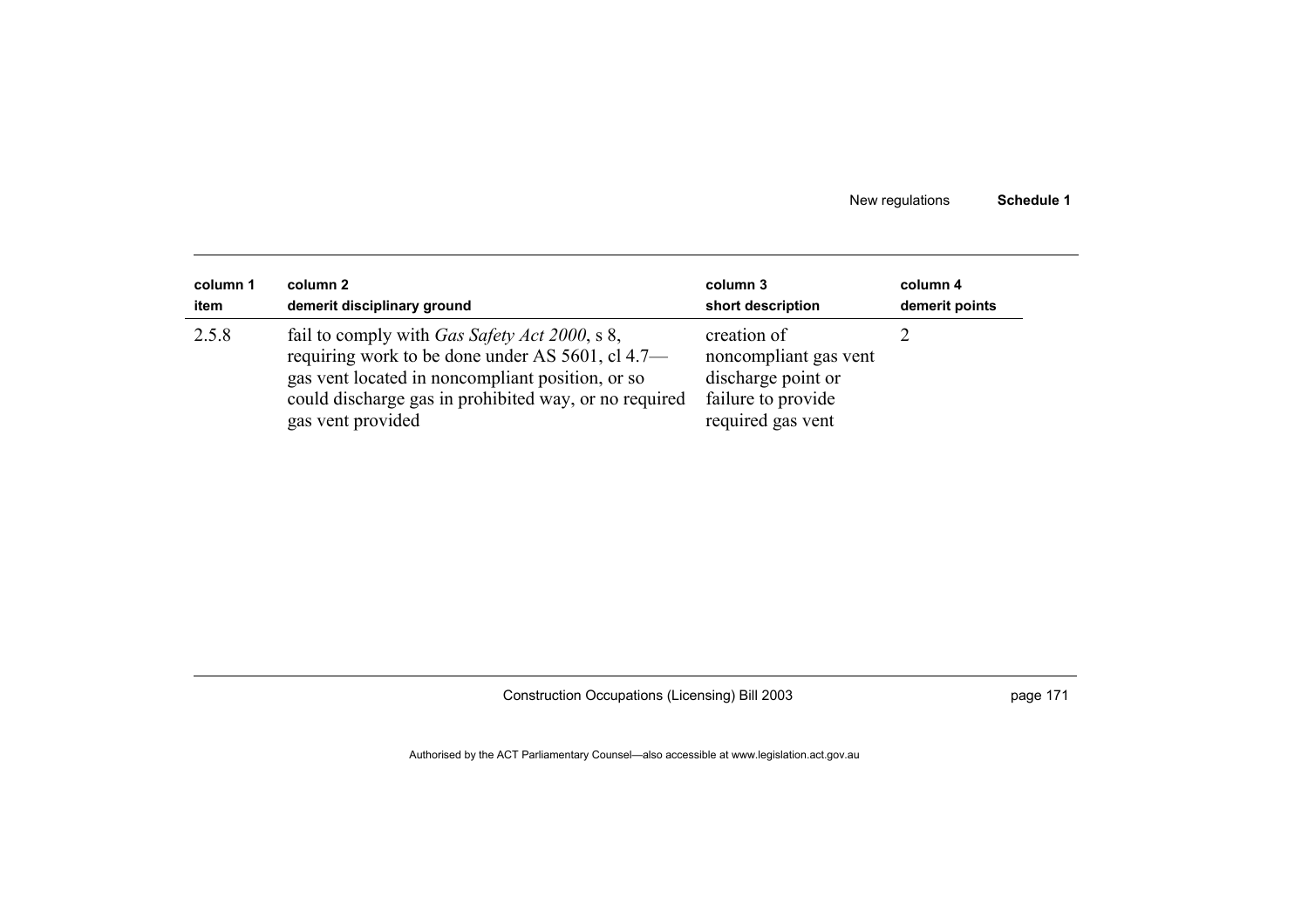| column 1<br>column 2<br>demerit disciplinary ground<br>item<br>2.5.9<br>fail to comply with <i>Gas Safety Act 2000</i> , s 8,<br>requiring work to be done under AS 5601, cls 4.8.2<br>and 4.8.3—gas hose assembly connection point<br>$located-$ |                                                     | column 3<br>short description<br>creation of gas hose<br>assembly connection in<br>noncompliant location | column 4<br>demerit points |
|---------------------------------------------------------------------------------------------------------------------------------------------------------------------------------------------------------------------------------------------------|-----------------------------------------------------|----------------------------------------------------------------------------------------------------------|----------------------------|
|                                                                                                                                                                                                                                                   |                                                     |                                                                                                          |                            |
| (b)                                                                                                                                                                                                                                               | in place where traffic across hose; or              |                                                                                                          |                            |
| (c)                                                                                                                                                                                                                                               | if used for space heater—1m or less from<br>doorway |                                                                                                          |                            |
|                                                                                                                                                                                                                                                   |                                                     |                                                                                                          |                            |

page 172 Construction Occupations (Licensing) Bill 2003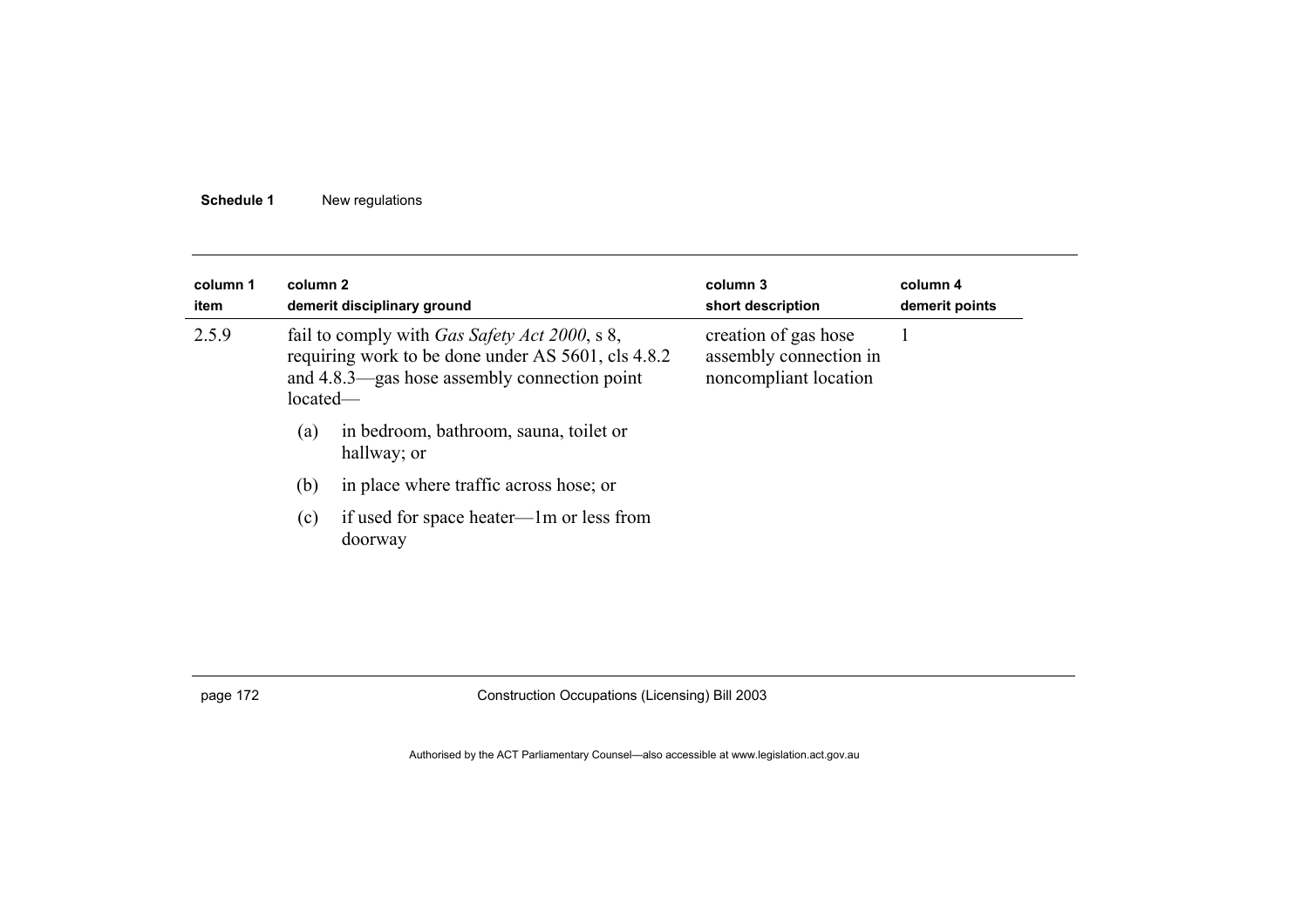| column 1<br>item | column 2<br>demerit disciplinary ground                                                                                                                                                                                                                                                                   | column 3<br>short description                                                                         | column 4<br>demerit points |  |
|------------------|-----------------------------------------------------------------------------------------------------------------------------------------------------------------------------------------------------------------------------------------------------------------------------------------------------------|-------------------------------------------------------------------------------------------------------|----------------------------|--|
| 2.5.10           | fail to comply with Gas Safety Act 2000, s 8,<br>requiring work to be done under AS 5601, cl 4.9.2—<br>quick-connect type gas connection point installed<br>outside in way that possible for rainwater and debris<br>to enter it                                                                          | creation of quick-<br>connect gas device<br>outside with likelihood<br>of entry of water or<br>debris |                            |  |
| 2.5.11           | fail to comply with <i>Gas Safety Act 2000</i> , s 8,<br>requiring work to be done under AS 5601,<br>cl 4.11.3—part of consumer piping system located<br>less than 25mm from metal electrical conduit, metal-<br>armoured or metal-sheathed electrical wire or cable,<br>or electrical earthing electrode | creation of part of gas<br>pipework less than<br>25mm from electrical<br>installation                 |                            |  |

Construction Occupations (Licensing) Bill 2003 **page 173** page 173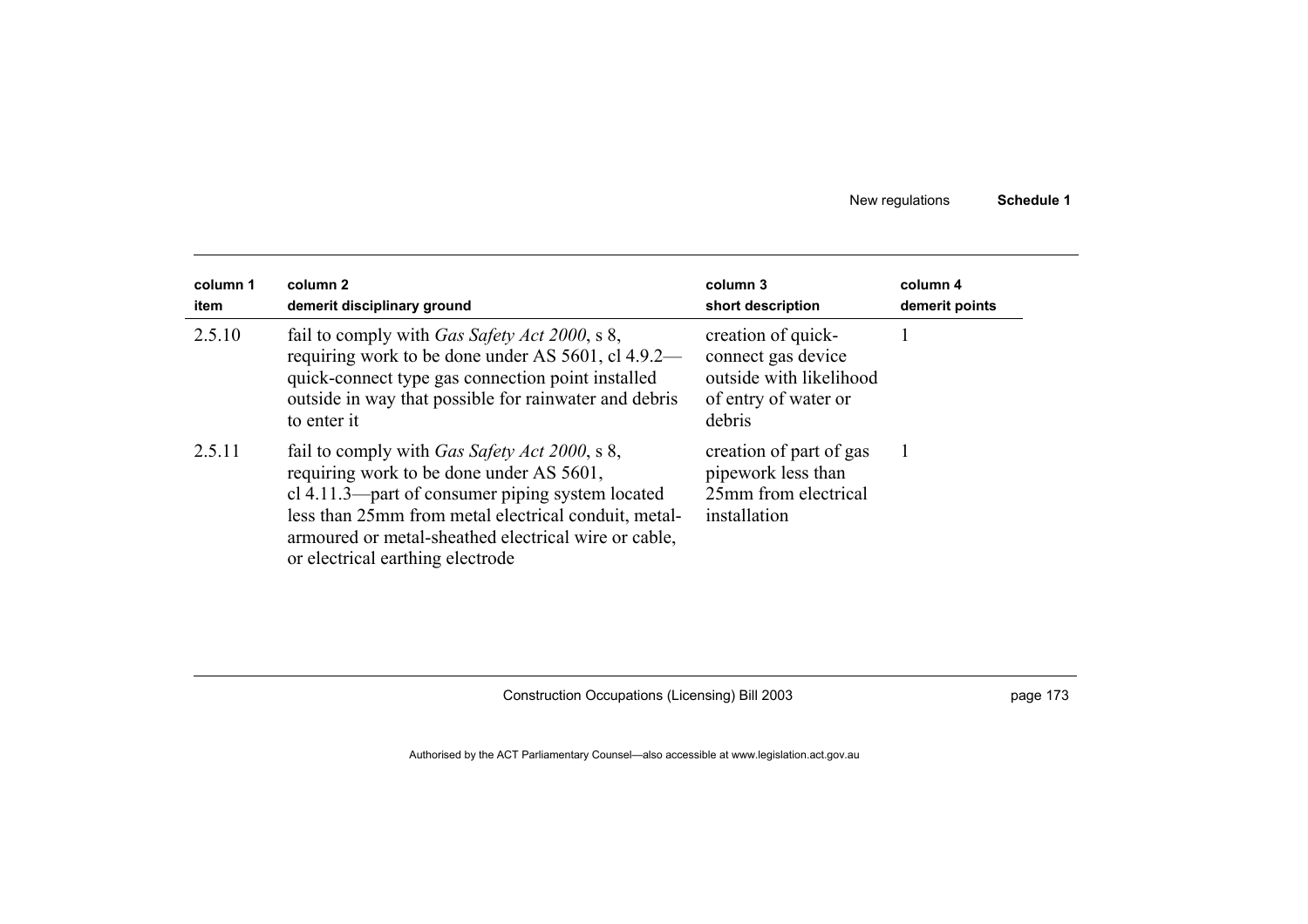| column 1<br>item | column 2                                                                                                                                                                                                                                           | demerit disciplinary ground                                                                                                                                                                   | column 3<br>short description                                      | column 4<br>demerit points |
|------------------|----------------------------------------------------------------------------------------------------------------------------------------------------------------------------------------------------------------------------------------------------|-----------------------------------------------------------------------------------------------------------------------------------------------------------------------------------------------|--------------------------------------------------------------------|----------------------------|
| 2.5.12           | fail to comply with <i>Gas Safety Act 2000</i> , s 8,<br>requiring work to be done under AS 5601,<br>cl 4.11.11—part of consumer piping system exposed<br>to potential liquid discharge (eg from water heater<br>relief valve or condensate drain) |                                                                                                                                                                                               | creation of part of gas<br>pipework exposed to<br>liquid discharge | 1                          |
| 2.5.13           | fail to comply with <i>Gas Safety Act 2000</i> , s 8,<br>requiring work to be done under AS 5601, cls 5.2.4,<br>5.3.1 and $5.4-$                                                                                                                   |                                                                                                                                                                                               | failure to provide gas<br>appliance with<br>compliant air          | $\overline{2}$             |
|                  | (a)                                                                                                                                                                                                                                                | gas appliance's ventilation inadequate to<br>ensure appliance's safe operation; or                                                                                                            | ventilation or adequate<br>combustion air supply                   |                            |
|                  | (b)                                                                                                                                                                                                                                                | possibility that operation of ventilation<br>system, air distribution system or air blower<br>could deprive gas appliance of air required for<br>combustion or caused air pressure to be less |                                                                    |                            |

page 174 Construction Occupations (Licensing) Bill 2003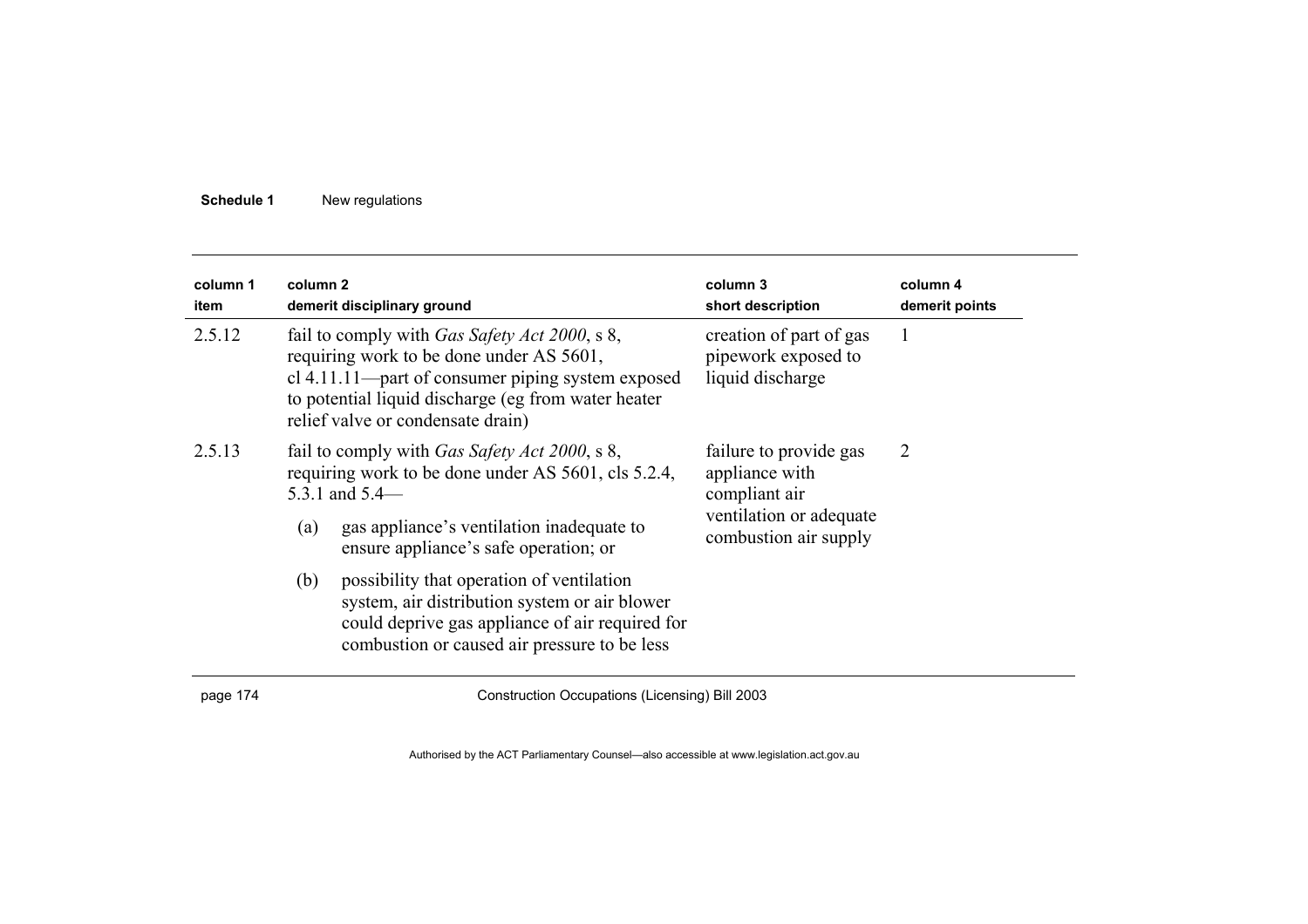| column 1<br>item | column 2 | demerit disciplinary ground                                                                                                                                                                                                                     | column 3<br>short description | column 4<br>demerit points |
|------------------|----------|-------------------------------------------------------------------------------------------------------------------------------------------------------------------------------------------------------------------------------------------------|-------------------------------|----------------------------|
|                  |          | than atmospheric pressure at appliance or<br>otherwise adversely affected appliance's<br>operation; or                                                                                                                                          |                               |                            |
|                  | (c)      | gas appliance installed at location without<br>adequate ventilation for complete combustion<br>of gas, proper fluing or maintenance of<br>ambient temperature of immediate surrounds<br>at safe level, under normal operating<br>conditions; or |                               |                            |
|                  | (d)      | air supply to gas appliance contaminated with<br>gases produced by fuel combustion, or<br>contained chemicals or flammable vapours<br>that could have affected combustion; or                                                                   |                               |                            |
|                  | (e)      | gas appliance in room or enclosure required to                                                                                                                                                                                                  |                               |                            |

Construction Occupations (Licensing) Bill 2003 **page 175**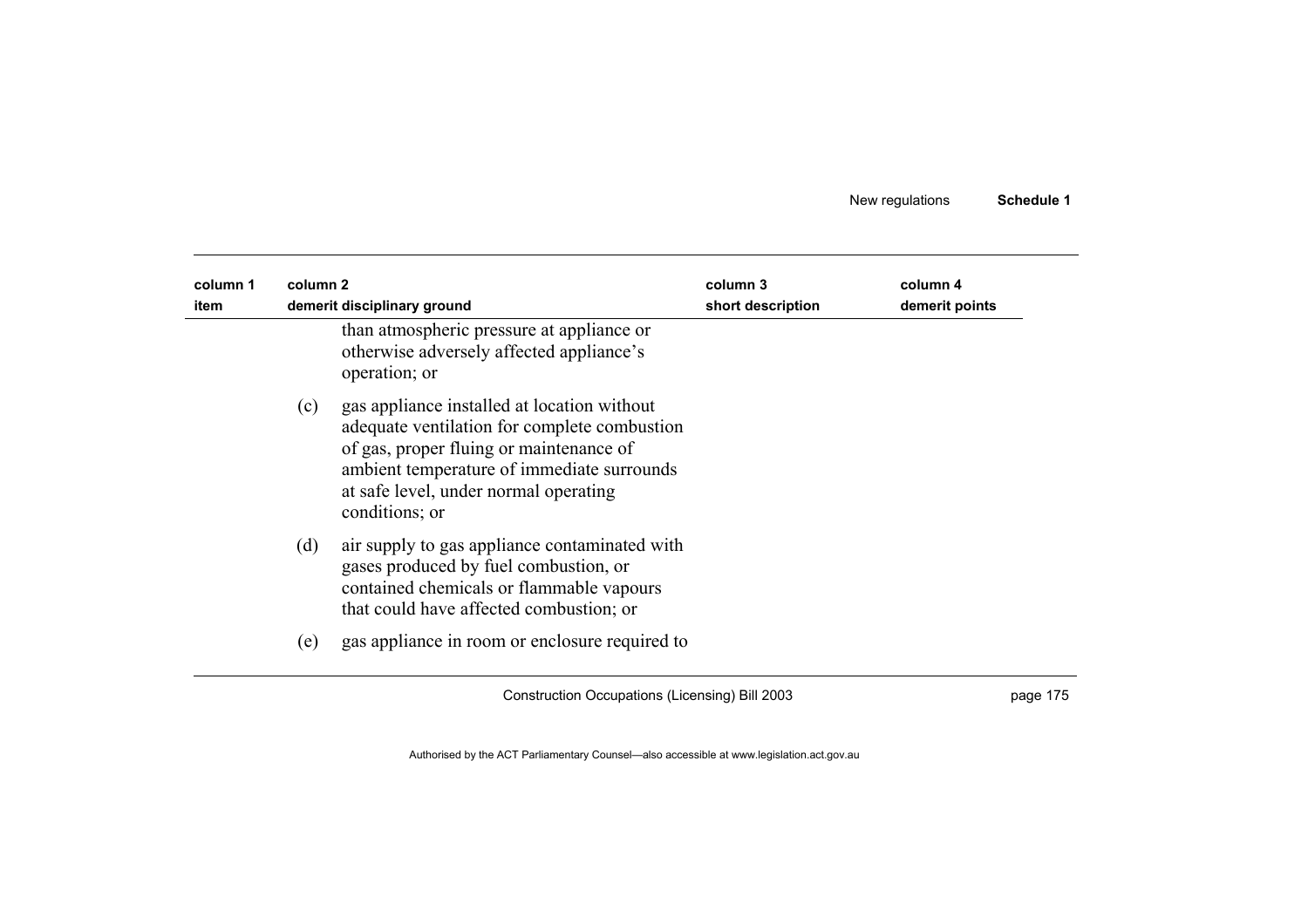| column 1<br>item | column 2<br>demerit disciplinary ground                                                                                                                                                             | column 3<br>short description                                                                         | column 4<br>demerit points |
|------------------|-----------------------------------------------------------------------------------------------------------------------------------------------------------------------------------------------------|-------------------------------------------------------------------------------------------------------|----------------------------|
|                  | have 1 or more of following, but did not:                                                                                                                                                           |                                                                                                       |                            |
|                  | natural ventilation direct from outside<br>(i)<br>the room or enclosure;                                                                                                                            |                                                                                                       |                            |
|                  | natural ventilation from nearby room<br>(i)<br>or enclosure;                                                                                                                                        |                                                                                                       |                            |
|                  | mechanical ventilation<br>(iii)                                                                                                                                                                     |                                                                                                       |                            |
| 2.5.14           | fail to comply with <i>Gas Safety Act 2000</i> , s 8,<br>requiring work to be done under AS 5601, cl 5.2.5—<br>gas appliance installed other than in accordance with<br>manufacturer's instructions | creation of gas<br>appliance installation<br>not in accordance with<br>manufacturer's<br>instructions | 2                          |

page 176 Construction Occupations (Licensing) Bill 2003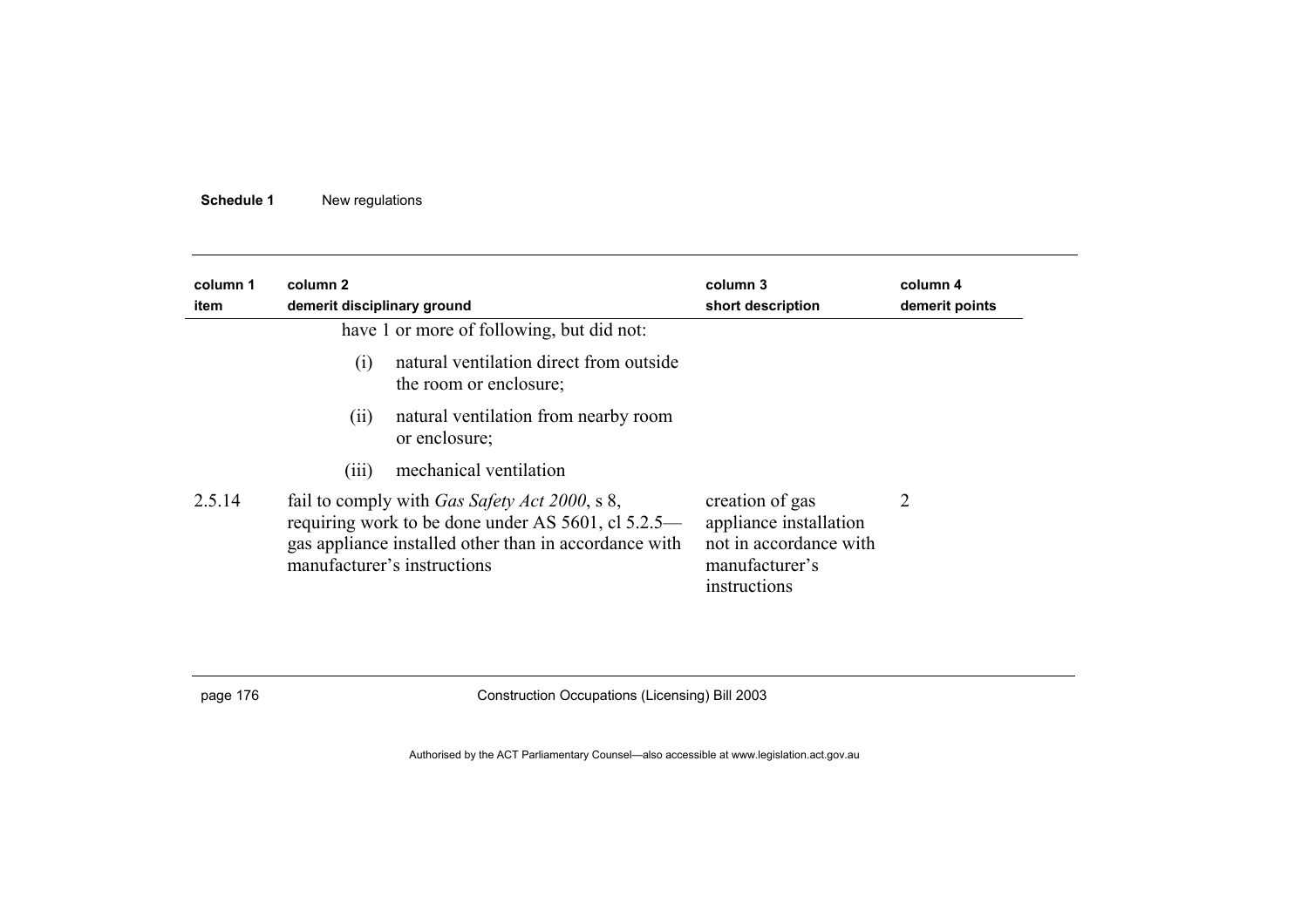| column 1 | column 2                                                                                                                                                                                                                                   | column 3                                                        | column 4       |
|----------|--------------------------------------------------------------------------------------------------------------------------------------------------------------------------------------------------------------------------------------------|-----------------------------------------------------------------|----------------|
| item     | demerit disciplinary ground                                                                                                                                                                                                                | short description                                               | demerit points |
| 2.5.15   | fail to comply with <i>Gas Safety Act 2000</i> , s 8,<br>requiring work to be done under AS 5601, cl 5.2.6—<br>gas appliance installed but failure to install<br>component or install in compliant way may have<br>affected safe operation | creation of potentially<br>unsafe gas appliance<br>installation |                |

Construction Occupations (Licensing) Bill 2003 **page 177** page 177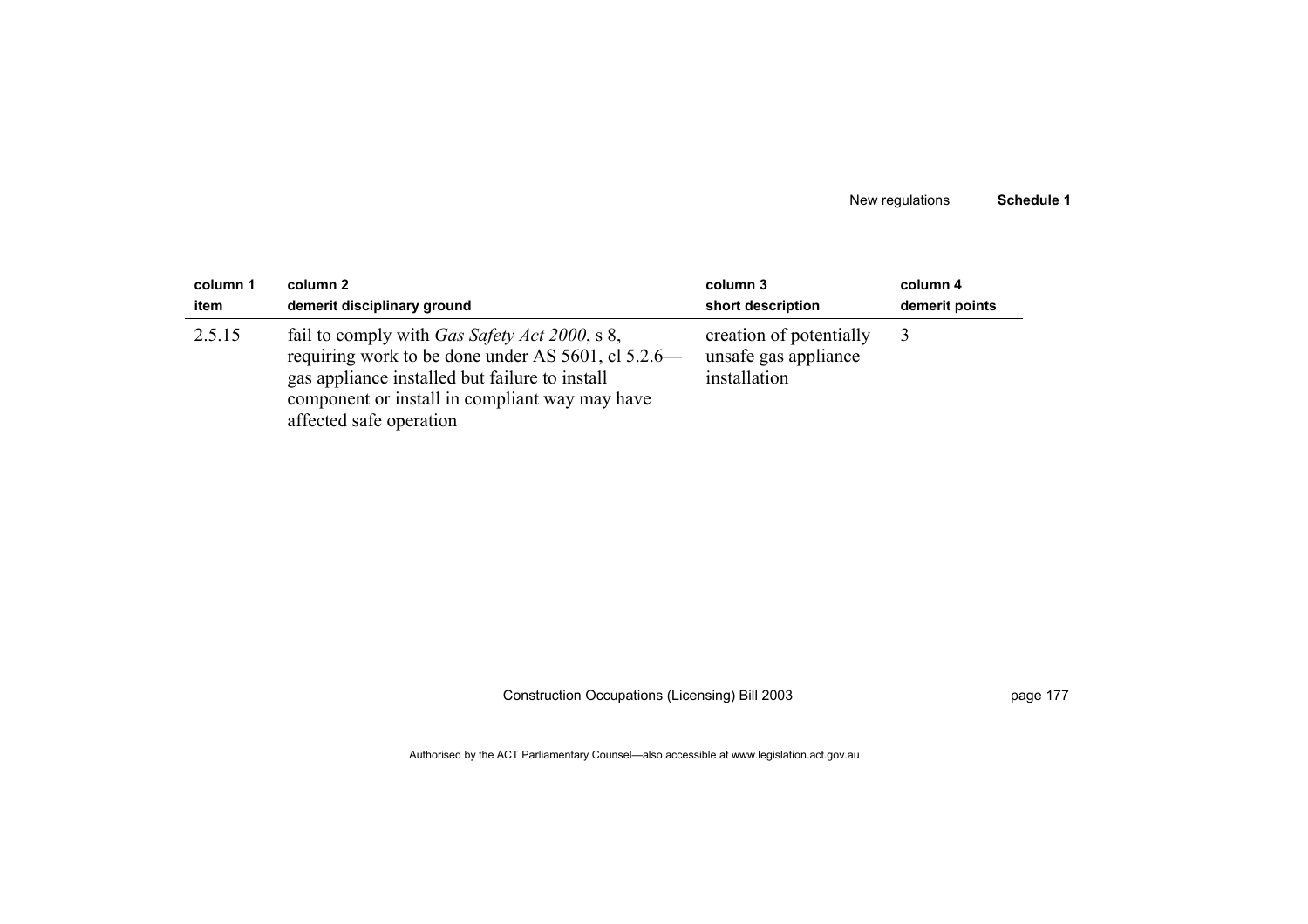| column 1<br>item | column 2 | demerit disciplinary ground                                                                                                                                     | column 3<br>short description                             | column 4<br>demerit points |
|------------------|----------|-----------------------------------------------------------------------------------------------------------------------------------------------------------------|-----------------------------------------------------------|----------------------------|
| 2.5.16           |          | fail to comply with <i>Gas Safety Act 2000</i> , s 8,<br>requiring work to be done under AS 5601, cls 5.2.7,<br>5.3.4 and 5.12—gas appliance installed so that— | creation of gas<br>appliance installation<br>too close to | 3                          |
|                  | (a)      | surface temperature of nearby combustible<br>surface could exceed 65°C above ambient<br>temperature because of use of appliance; or                             | combustible surface or<br>other hazardous thing           |                            |
|                  | (b)      | appliance is hazard to walls, nearby surfaces,<br>curtains, furniture or opened door; or                                                                        |                                                           |                            |
|                  | (c)      | clearance from appliance, including any flue,<br>to anything else less than required                                                                            |                                                           |                            |

page 178 Construction Occupations (Licensing) Bill 2003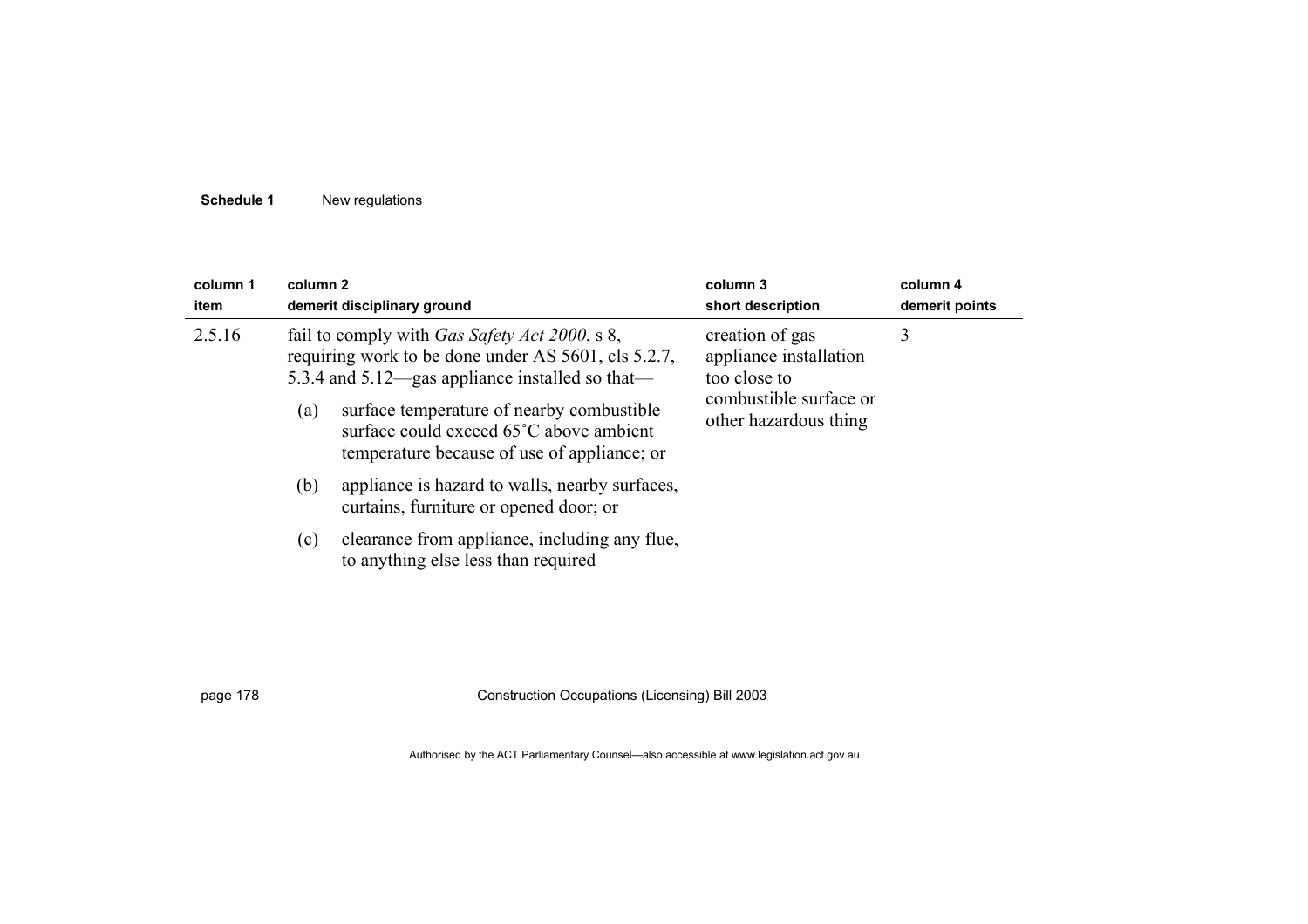| column 1<br>item | column <sub>2</sub> | demerit disciplinary ground                                                                                                                                                                                                                                                                      | column 3<br>short description                                                                     | column 4<br>demerit points |          |
|------------------|---------------------|--------------------------------------------------------------------------------------------------------------------------------------------------------------------------------------------------------------------------------------------------------------------------------------------------|---------------------------------------------------------------------------------------------------|----------------------------|----------|
| 2.5.17           | (a)                 | fail to comply with <i>Gas Safety Act 2000</i> , s 8,<br>requiring work to be done under AS 5601, cls 5.2.13,<br>5.2.15, 5.2.18, 5.2.19 and 5.12—gas appliance<br>installed—<br>so that supported on, or secured to, structure<br>that not durable, or otherwise inappropriate;<br><sub>or</sub> | creation of gas<br>appliance with<br>noncompliant support,<br>security, restraint or<br>stability | $\overline{2}$             |          |
|                  | (b)                 | so that supported or secured in way that does<br>not minimise strain on any gas pipe<br>connection; or                                                                                                                                                                                           |                                                                                                   |                            |          |
|                  | (c)                 | so that not secured or stabilised in way<br>suitable for its conditions of use or in<br>accordance with manufacturer's instruction<br>(eg upright stove not prevented from tilting)<br>when oven door open and lent on; or                                                                       |                                                                                                   |                            |          |
|                  | (d)                 | but not restrained, or festphystem in coupations (Licensing) Bill 2003<br>noncompliant way if required to be restrained<br>against rolling on wheels, rollers or castors<br>Authorised by the ACT Parliamentary Counsel—also accessible at www.legislation.act.gov.au                            |                                                                                                   |                            | page 179 |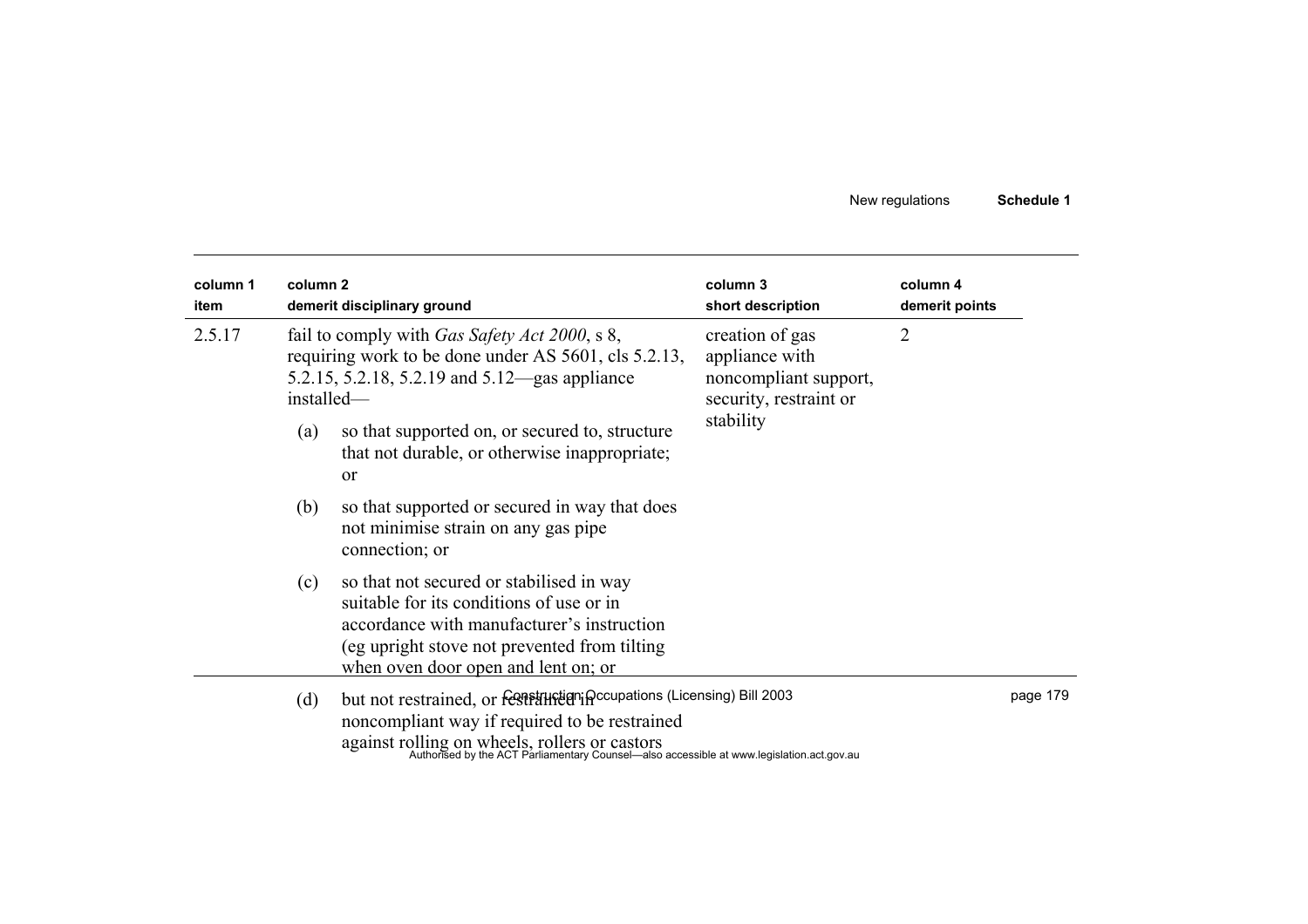| column 1<br>item | column 2 | demerit disciplinary ground                                                                                                                                                                                                                                                        | column 3<br>short description | column 4<br>demerit points |
|------------------|----------|------------------------------------------------------------------------------------------------------------------------------------------------------------------------------------------------------------------------------------------------------------------------------------|-------------------------------|----------------------------|
| 2.5.18           |          | fail to comply with <i>Gas Safety Act 2000</i> , s 8,<br>failure to provide<br>requiring work to be done under AS 5601, cl 5.3.11<br>compliant walkway to<br>(c) and (d)—gas appliance in roof space not provided<br>roof space gas<br>with compliant access walkway—<br>appliance |                               | 3                          |
|                  | (a)      | of required dimensions from point of access<br>into roof space to gas appliance and around<br>appliance; and                                                                                                                                                                       |                               |                            |
|                  | (b)      | with no duct intruding on it; and                                                                                                                                                                                                                                                  |                               |                            |
|                  | (c)      | capable of supporting person's weight; and                                                                                                                                                                                                                                         |                               |                            |
|                  | (d)      | permanently fixed to building                                                                                                                                                                                                                                                      |                               |                            |

page 180 Construction Occupations (Licensing) Bill 2003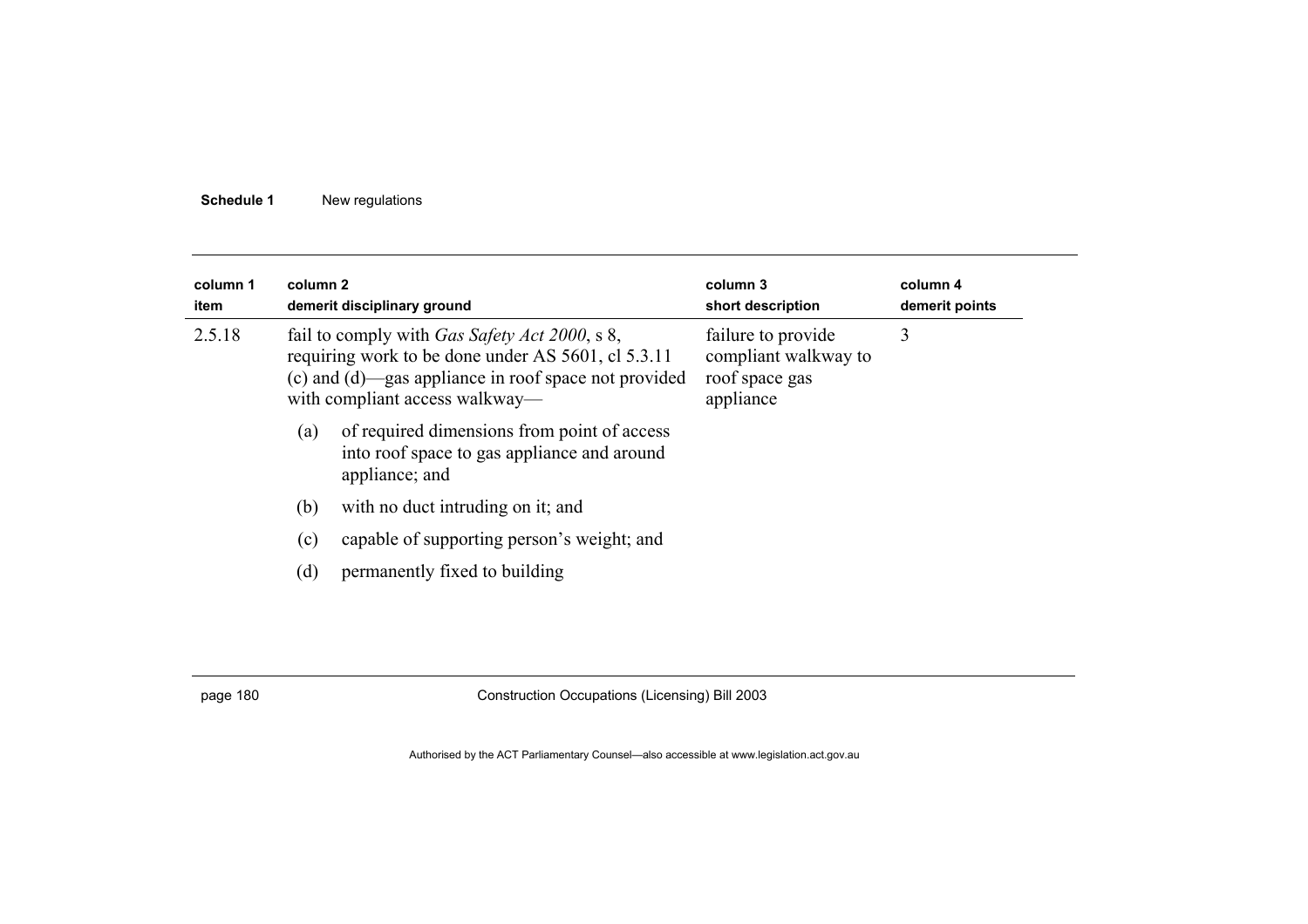| column 1<br>item | column 2<br>demerit disciplinary ground                                                                                                                                                                                                                                                                    | column 3<br>short description                                                                                                    | column 4<br>demerit points |  |
|------------------|------------------------------------------------------------------------------------------------------------------------------------------------------------------------------------------------------------------------------------------------------------------------------------------------------------|----------------------------------------------------------------------------------------------------------------------------------|----------------------------|--|
| 2.5.19           | fail to comply with <i>Gas Safety Act 2000</i> , s 8,<br>requiring work to be done under AS 5601,<br>cl 5.3.11 (f)—gas appliance in roof space without<br>required artificial lighting or lighting switch located<br>adjacent to, and within 600mm from closest edge of,<br>access opening into roof space | failure to provide<br>required compliant<br>artificial light to roof-<br>space gas appliance                                     | 2                          |  |
| 2.5.20           | fail to comply with <i>Gas Safety Act 2000</i> , s 8,<br>requiring work to be done under AS 5601, cl 5.3.11<br>(c) and $(g)$ —roof-space gas appliance located so that<br>cannot be readily lit or serviced, or so that<br>components cannot be removed                                                    | creation of defective<br>roof-space gas<br>appliance installation—<br>not readily lit or<br>serviced, parts cannot<br>be removed | 2                          |  |

Construction Occupations (Licensing) Bill 2003 **page 181** page 181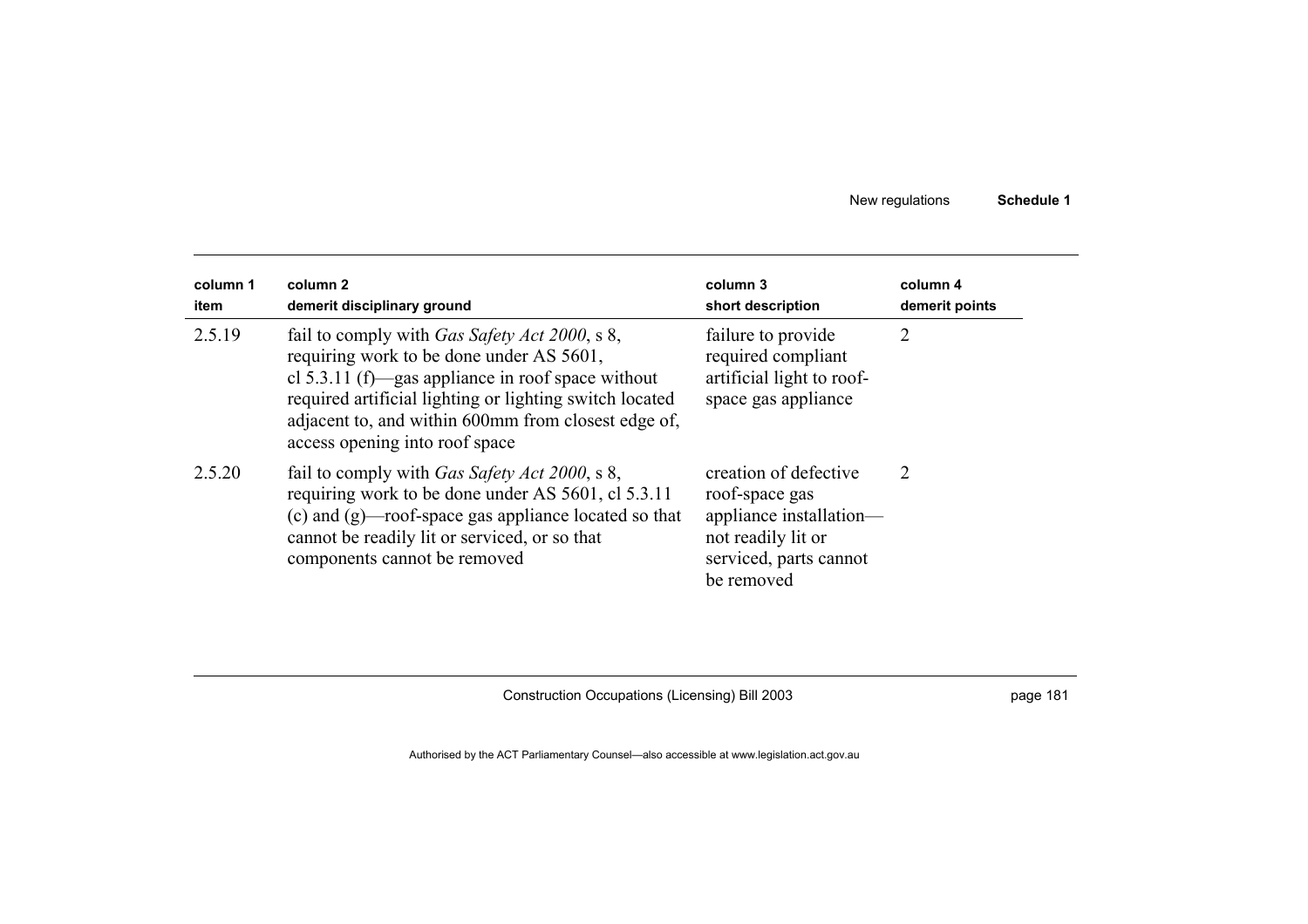| column 1<br>item | column 2<br>demerit disciplinary ground                                                                                                                                                                                                                                                                       | column 3<br>short description                                                                         | column 4<br>demerit points |
|------------------|---------------------------------------------------------------------------------------------------------------------------------------------------------------------------------------------------------------------------------------------------------------------------------------------------------------|-------------------------------------------------------------------------------------------------------|----------------------------|
| 2.5.21           | fail to comply with <i>Gas Safety Act 2000</i> , s 8,<br>requiring work to be done under AS 5601,<br>cl $5.3.11$ (e)—roof-space gas appliance required to be<br>installed in stated way on non-combustible platform<br>or on combustible platform with compliant heat<br>shielding was not installed that way | creation of roof-space<br>gas appliance with<br>platform inadequately<br>protected from<br>combustion | 3                          |
| 2.5.22           | fail to comply with <i>Gas Safety Act 2000</i> , s 8,<br>requiring work to be done under AS 5601, cl 5.6—<br>thing connected to consumer piping system did not<br>have required compliant device to allow thing to be<br>isolated or disconnected from gas supply                                             | failure to provide<br>required compliant way<br>to disconnect or isolate<br>gas supply                |                            |

page 182 Construction Occupations (Licensing) Bill 2003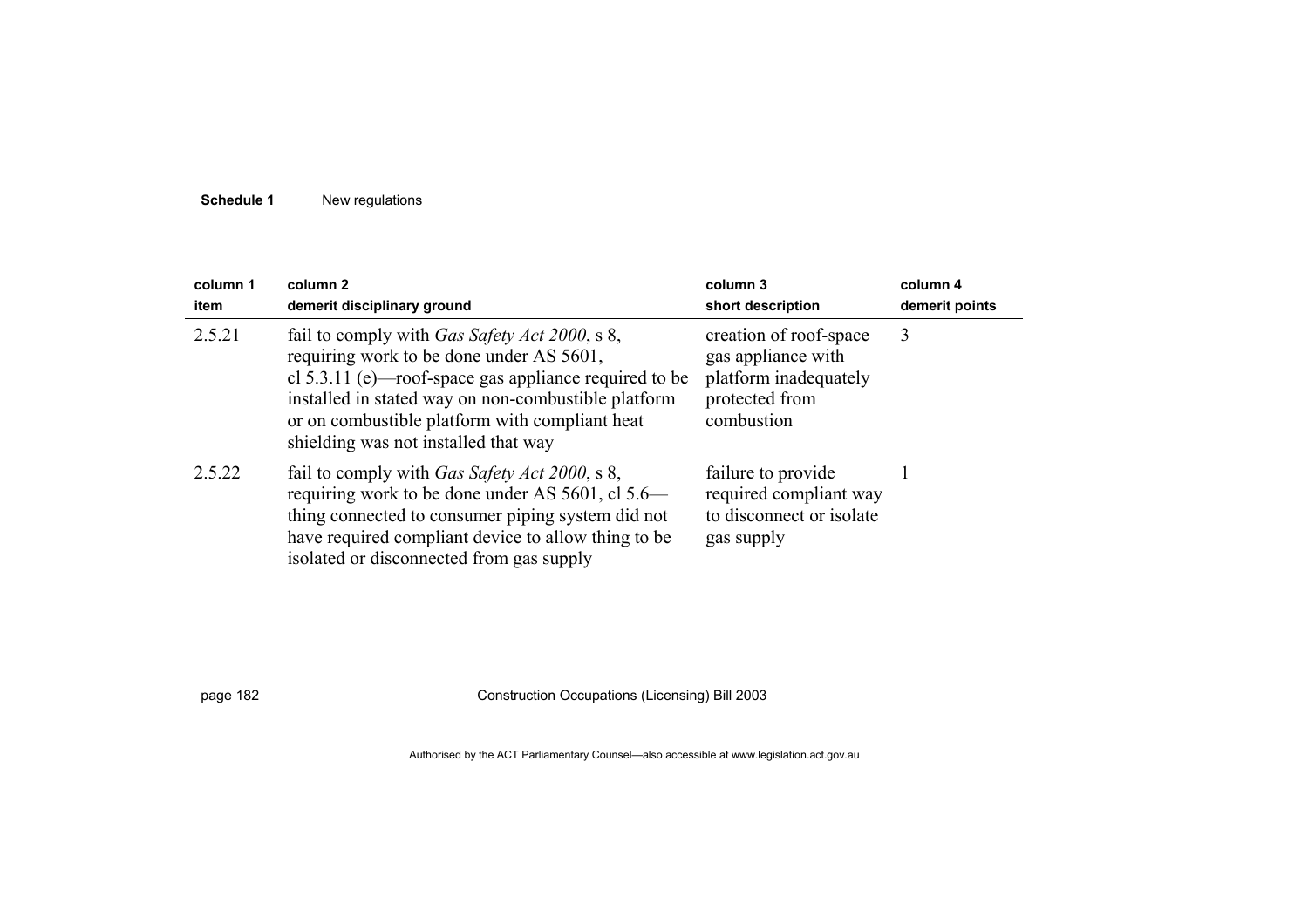| column 1<br>item | column 2<br>demerit disciplinary ground                                                                                                                                                                                                                                                   | column 3<br>short description                                                                                     | column 4<br>demerit points |
|------------------|-------------------------------------------------------------------------------------------------------------------------------------------------------------------------------------------------------------------------------------------------------------------------------------------|-------------------------------------------------------------------------------------------------------------------|----------------------------|
| 2.5.23           | fail to comply with <i>Gas Safety Act 2000</i> , s 8,<br>requiring work to be done under AS 5601, cl 5.11—<br>gas appliance installed without required automatic<br>gas shut-off if operation of overhead automatic fire<br>extinguishing equipment might extinguish<br>appliance's flame | creation of gas<br>appliance installation<br>without automatic gas<br>shut-off on automatic<br>fire extinguishing | 3                          |
| 2.5.24           | fail to comply with <i>Gas Safety Act 2000</i> , s 8,<br>requiring work to be done under AS 5601, cl 5.13—<br>gas appliance with flue made of noncompliant<br>material or configured, located or supported in<br>noncompliant way                                                         | creation of gas<br>appliance installation<br>with noncompliant flue                                               | 3                          |

Construction Occupations (Licensing) Bill 2003 **page 183** page 183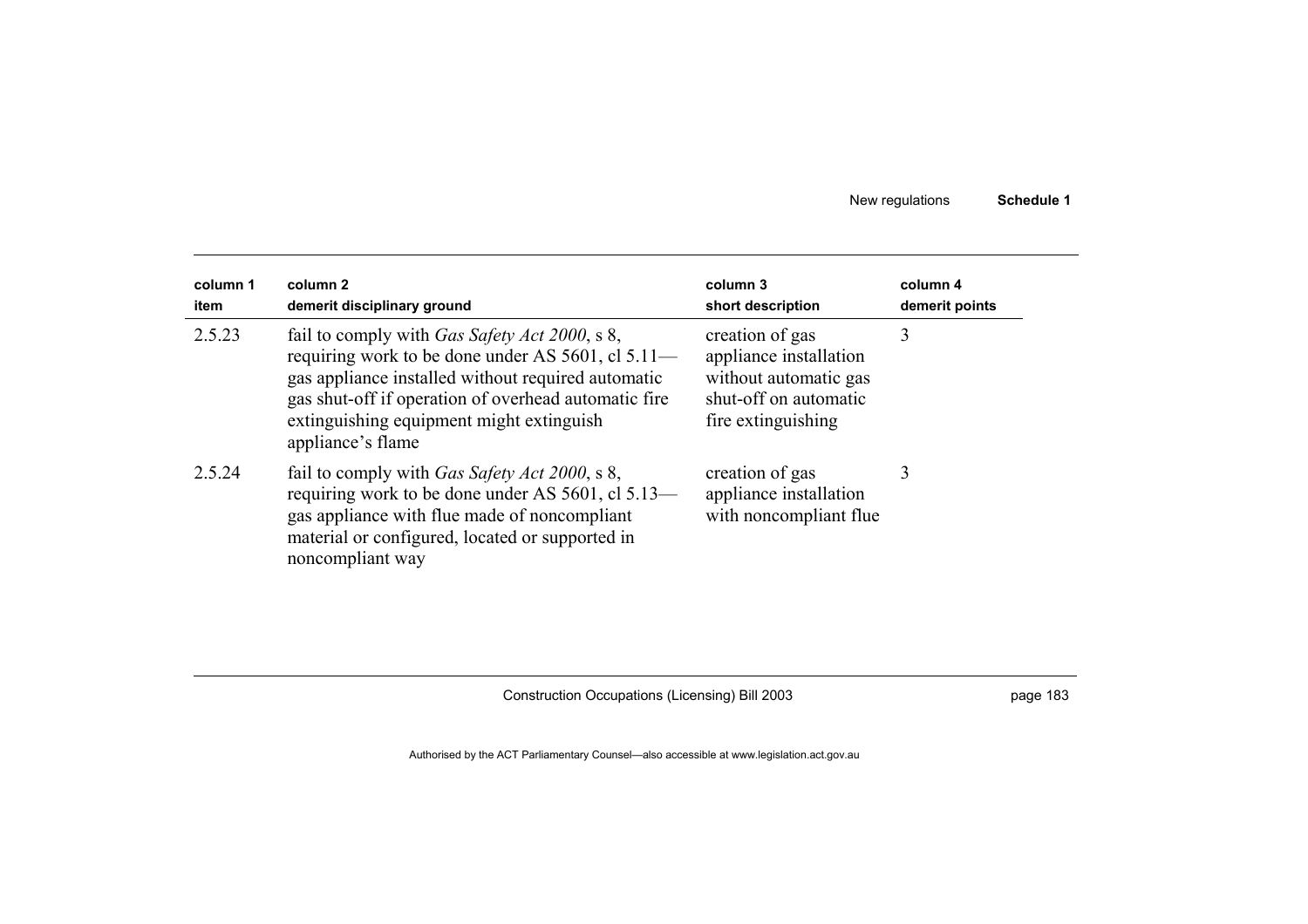| column 1<br>item | column 2                                                                                                                                                                                      | demerit disciplinary ground                                                                                                                                                                      | column 3<br>short description                                                                        | column 4<br>demerit points |
|------------------|-----------------------------------------------------------------------------------------------------------------------------------------------------------------------------------------------|--------------------------------------------------------------------------------------------------------------------------------------------------------------------------------------------------|------------------------------------------------------------------------------------------------------|----------------------------|
| 2.5.25           | fail to comply with <i>Gas Safety Act 2000</i> , s 8,<br>requiring work to be done under AS 5601,<br>cl E3.2.1—consumer piping system gas pressure<br>dropped or gas leaked more than allowed |                                                                                                                                                                                                  | creation of consumer<br>piping system or<br>connection that leaked<br>gas or dropped gas<br>pressure | 3                          |
| 2.5.26           |                                                                                                                                                                                               | fail to comply with Gas Safety Act 2000, s 9 (1)—<br>failure to attach<br>gasfitting work completed in accordance with Gas<br>appropriate indicator to<br>Safety Act, s 9, but—<br>completed gas |                                                                                                      | 3                          |
|                  | (a)                                                                                                                                                                                           | compliance indicator not attached to the<br>consumer piping in accordance with Gas<br>Safety Act; or                                                                                             | pipework or to give<br>appropriate certificate<br>of compliance for<br>pipework                      |                            |
|                  | (b)                                                                                                                                                                                           | certificate of compliance for work not given<br>in accordance with Gas Safety Act                                                                                                                |                                                                                                      |                            |

page 184 Construction Occupations (Licensing) Bill 2003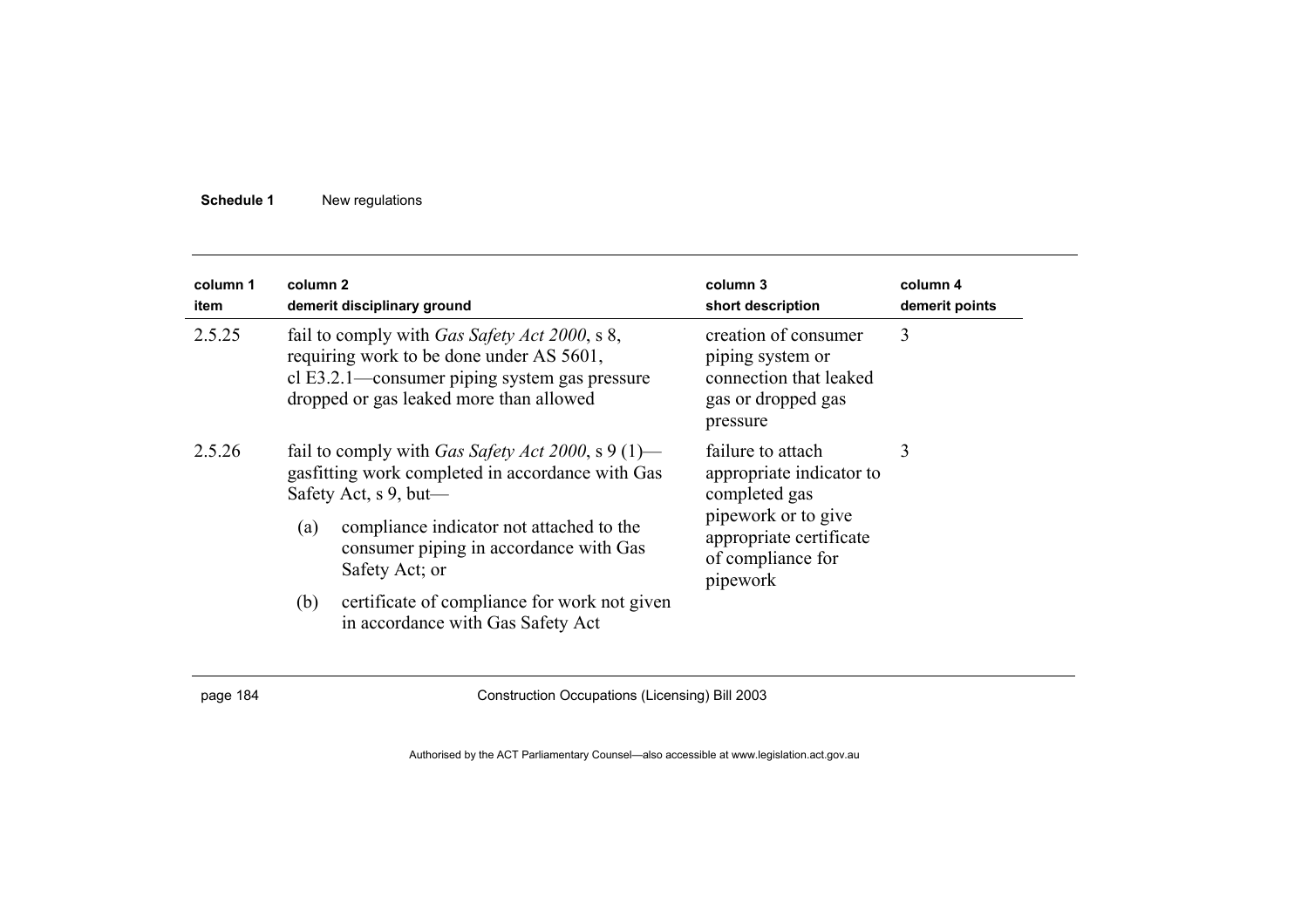| column 1 | column 2                                                                                                                     | column 3                                                              | column 4       |
|----------|------------------------------------------------------------------------------------------------------------------------------|-----------------------------------------------------------------------|----------------|
| item     | demerit disciplinary ground                                                                                                  | short description                                                     | demerit points |
| 2.5.27   | fail to comply with Gas Safety Act 2000, s 24 (2)—<br>gas appliance that not approved connected to<br>consumer piping system | connection of<br>unapproved appliance<br>to consumer piping<br>system |                |

Construction Occupations (Licensing) Bill 2003 **page 185**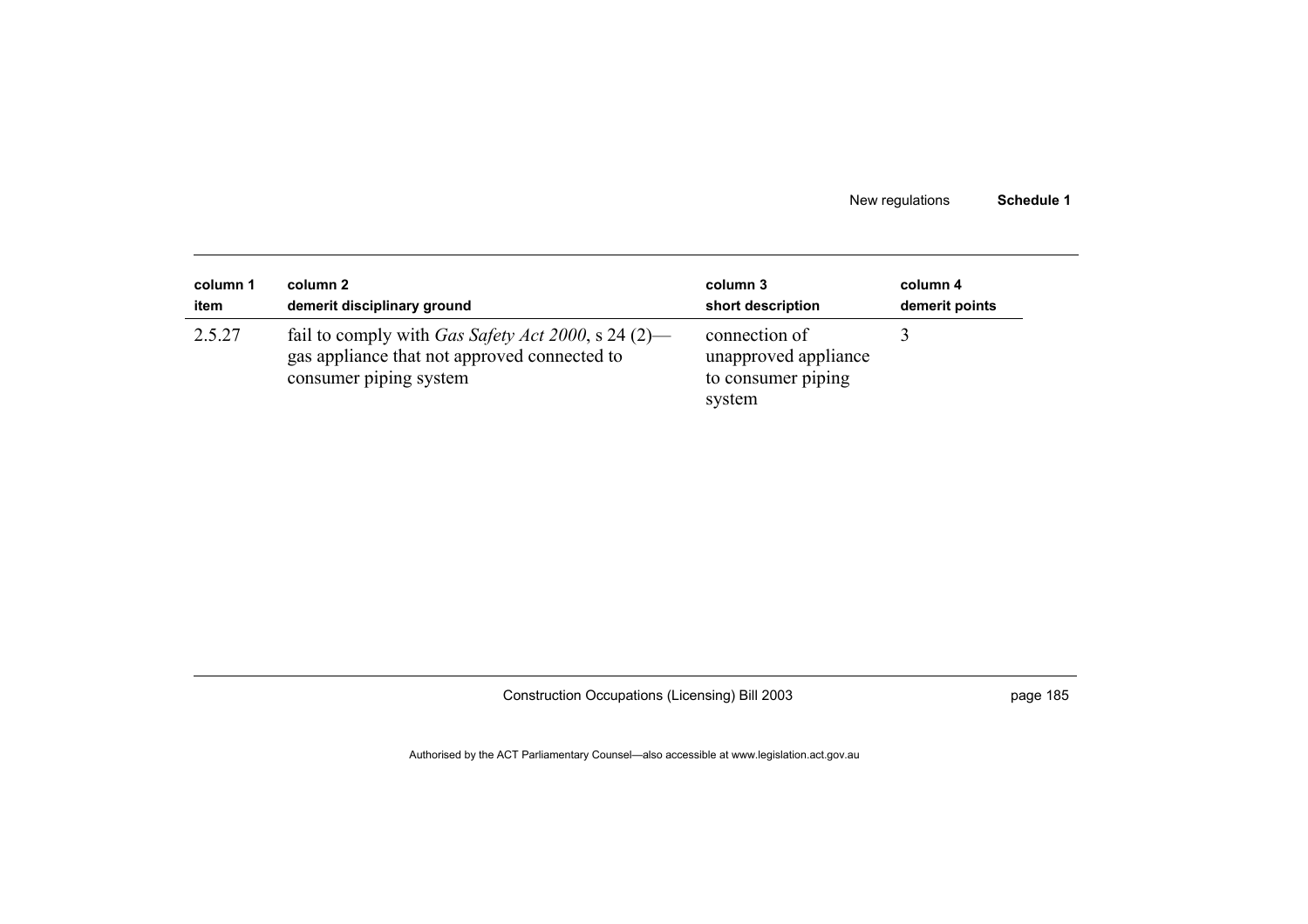# Part 2.6 Plumbers licence demerit disciplinary grounds under **Act, s 53 (1) (a)**

| column 1 | column 2                                                                                                                                                                                                                                                                                          | column 3                                                                             | column 4       |
|----------|---------------------------------------------------------------------------------------------------------------------------------------------------------------------------------------------------------------------------------------------------------------------------------------------------|--------------------------------------------------------------------------------------|----------------|
| item     | demerit disciplinary ground                                                                                                                                                                                                                                                                       | short description                                                                    | demerit points |
| 2.6.1    | fail to comply with <i>Water and Sewerage Regulations</i><br>2001, reg 6 (1), performance requirement under<br>AS 3500.2.1, cl 7.1 (b)—sanitary plumbing system<br>using water-borne waste disposal designed or<br>constructed in a way that failed to avoid likelihood of<br>blockage or leakage | creation of sanitary<br>plumbing system with<br>likelihood of blockage<br>or leakage |                |

page 186 Construction Occupations (Licensing) Bill 2003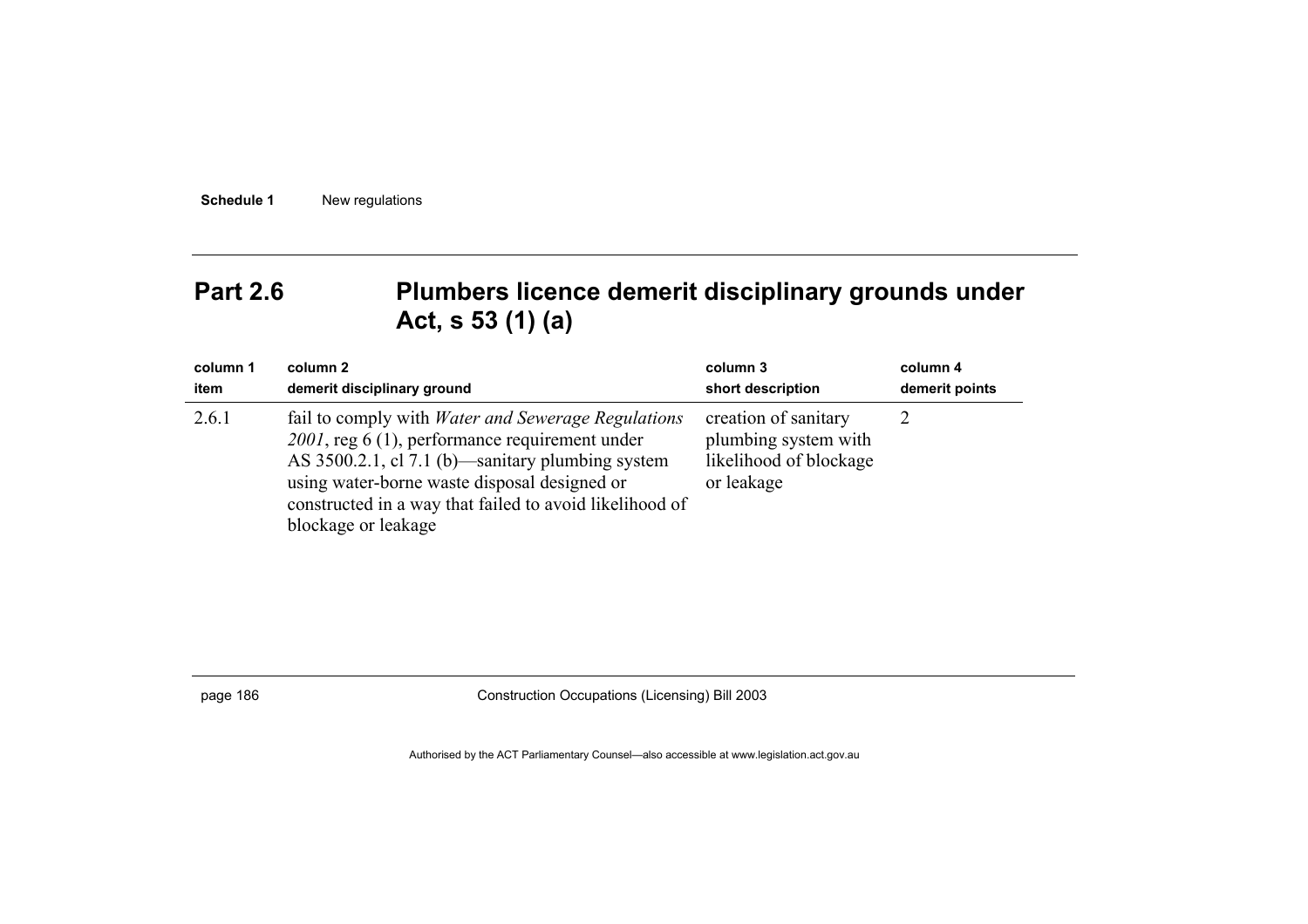| column 1<br>item | column 2<br>demerit disciplinary ground                                                                                                                                                                                                                                                                                      | column 3<br>short description                                                                                  | column 4<br>demerit points |
|------------------|------------------------------------------------------------------------------------------------------------------------------------------------------------------------------------------------------------------------------------------------------------------------------------------------------------------------------|----------------------------------------------------------------------------------------------------------------|----------------------------|
| 2.6.2            | fail to comply with <i>Water and Sewerage Regulations</i><br>2001, reg 6 (1), performance requirement under<br>AS 3500.2.1, cl 7.1 (c)—sanitary plumbing system<br>using water-borne waste disposal designed or<br>constructed in way that failed to avoid the likelihood<br>of water, foul air or gases entering a building | creation of sanitary<br>plumbing system with<br>likelihood of water,<br>foul air or gas entering<br>a building | 2                          |
| 2.6.3            | fail to comply with <i>Water and Sewerage Regulations</i><br>$2001$ , reg 6 (1), performance requirement under<br>AS 3500.2.1, cl 7.1 (d)—sanitary plumbing system<br>using water-borne waste disposal designed or<br>constructed in a way that failed to provide access for<br>maintenance and clearing blockages           | creation of sanitary<br>plumbing system<br>without access for<br>maintenance and<br>clearing blockages         |                            |

Construction Occupations (Licensing) Bill 2003 **page 187** page 187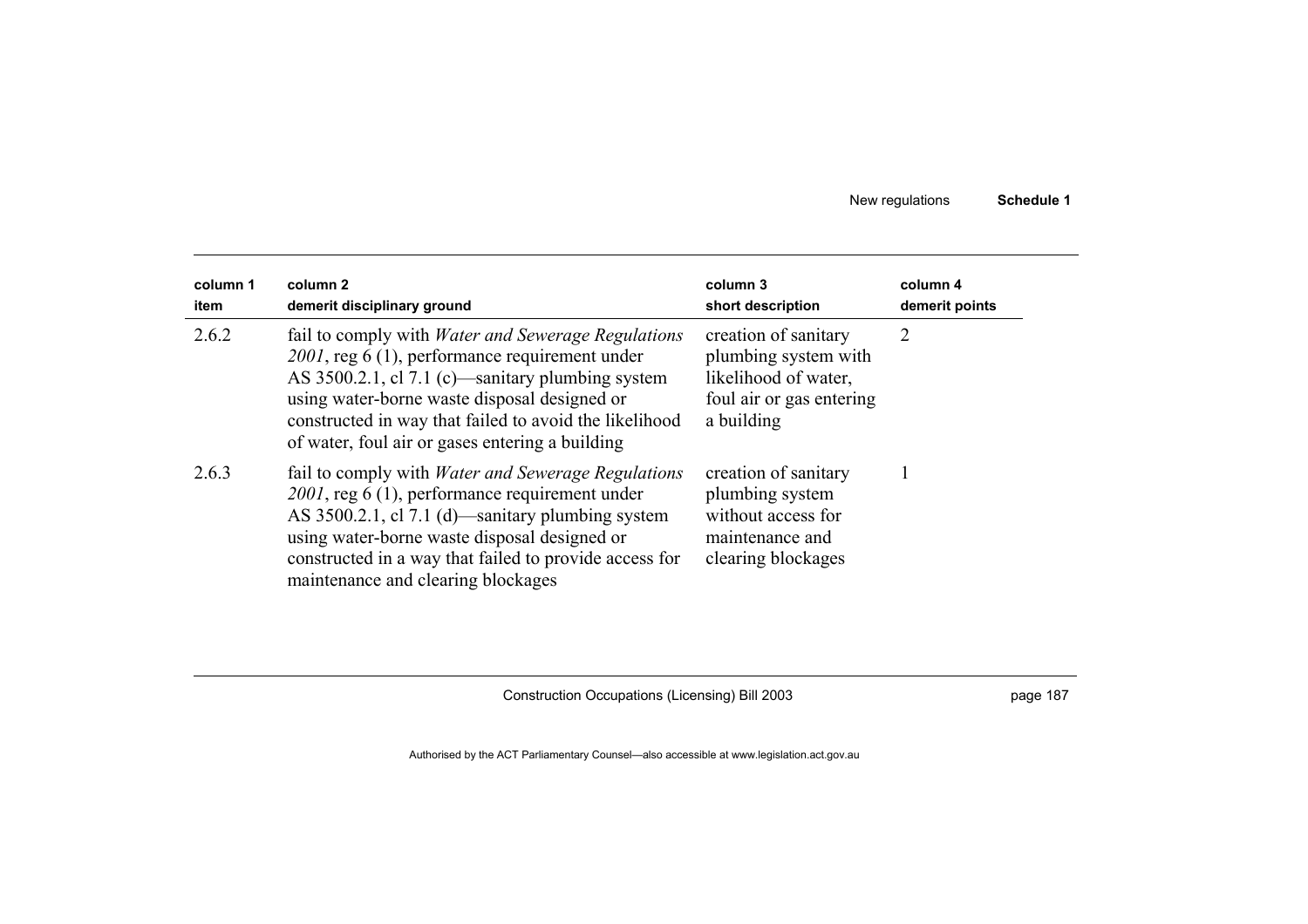| column 1<br>item | column 2<br>demerit disciplinary ground                                                                                                                                                                                                                                                                                                     | column 3<br>short description                                                                                          | column 4<br>demerit points |
|------------------|---------------------------------------------------------------------------------------------------------------------------------------------------------------------------------------------------------------------------------------------------------------------------------------------------------------------------------------------|------------------------------------------------------------------------------------------------------------------------|----------------------------|
| 2.6.4            | fail to comply with <i>Water and Sewerage Regulations</i><br>2001, reg 6 (1), performance requirement under<br>AS 3500.2.1, cl 7.1 (e)—sanitary plumbing system<br>using water-borne waste disposal designed or<br>constructed in a way that failed to avoid likelihood of<br>damage from superimposed loads or normal building<br>movement | creation of sanitary<br>plumbing system with<br>likelihood of damage<br>from loads or building<br>movement             |                            |
| 2.6.5            | fail to comply with <i>Water and Sewerage Regulations</i><br>2001, reg 6 (1), performance requirement under<br>AS $3500.1.1$ , cl 5 (a) and (e)—did not safeguard<br>people from illness because of consumption of, or<br>contact with, contaminated water, throughout design<br>life of cold water supply installation                     | failure to safeguard<br>people from illness<br>because of<br>consumption of, or<br>contact with,<br>contaminated water | $\overline{2}$             |

page 188 Construction Occupations (Licensing) Bill 2003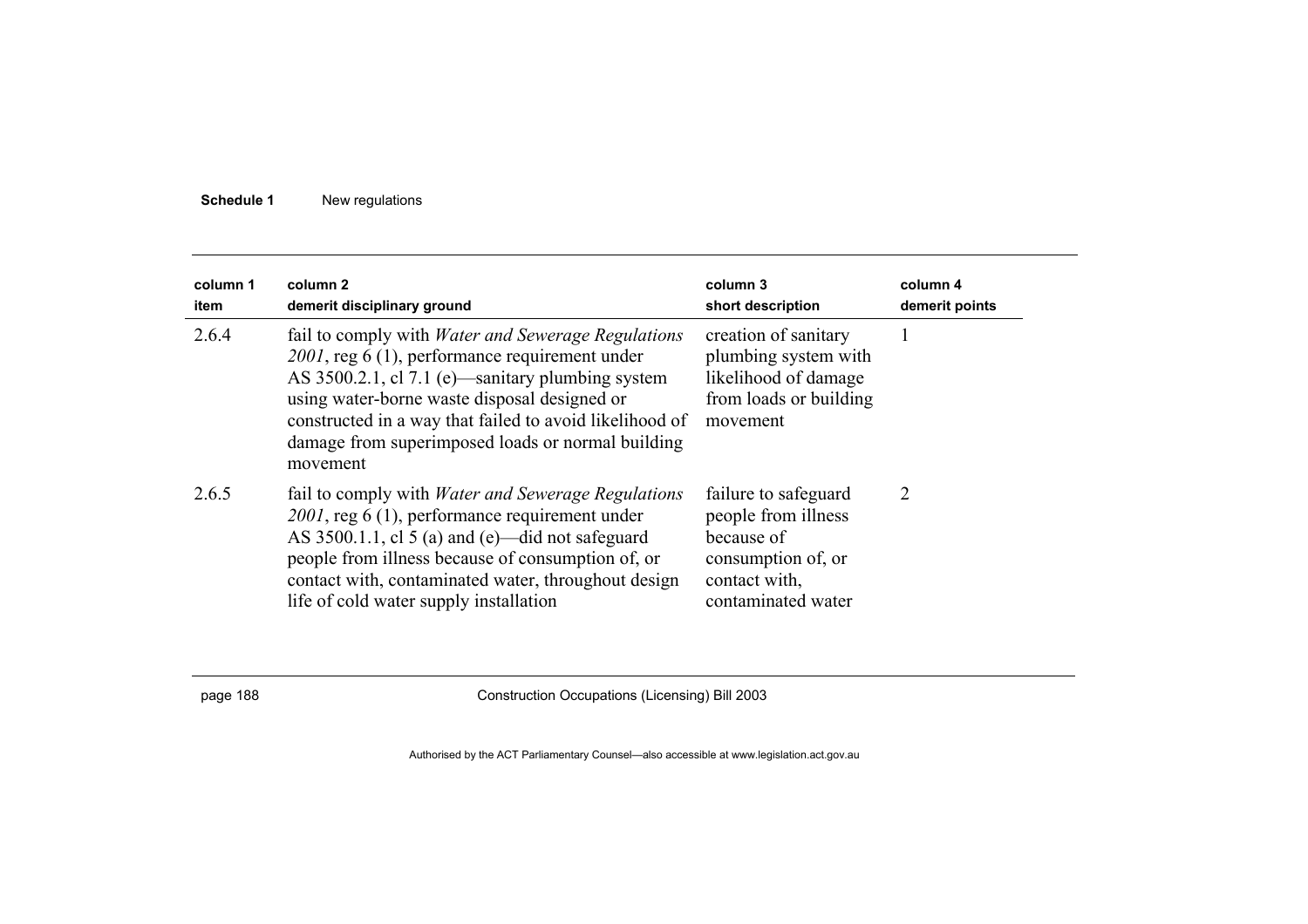| column 1<br>item | column 2<br>demerit disciplinary ground                                                                                                                                                                                                                                                                                                                          | column 3<br>short description                                                                                          | column 4<br>demerit points |
|------------------|------------------------------------------------------------------------------------------------------------------------------------------------------------------------------------------------------------------------------------------------------------------------------------------------------------------------------------------------------------------|------------------------------------------------------------------------------------------------------------------------|----------------------------|
| 2.6.6            | fail to comply with <i>Water and Sewerage Regulations</i><br>$2001$ , reg 6 (1), performance requirement under<br>AS $3500.1.1$ , cl 5 (b) and (e)—did not safeguard<br>people from injury or loss of amenity because of<br>failure of water supply installation throughout design<br>life of cold water supply installation.                                    | failure to safeguard<br>people from injury or<br>loss of amenity because<br>of failure of water<br>supply installation | 2                          |
| 2.6.7            | fail to comply with <i>Water and Sewerage Regulations</i><br>$2001$ , reg 6 (1), performance requirement under<br>AS 3500.1.1, cl 5 (c) and (e)—did not safeguard<br>people from water supply that is offensive in<br>appearance, taste or odour because of failure of water<br>supply installation throughout design life of cold<br>water supply installation. | failure to safeguard<br>people from water<br>supply with offensive<br>appearance, taste or<br>odour                    |                            |

Construction Occupations (Licensing) Bill 2003 **page 189** page 189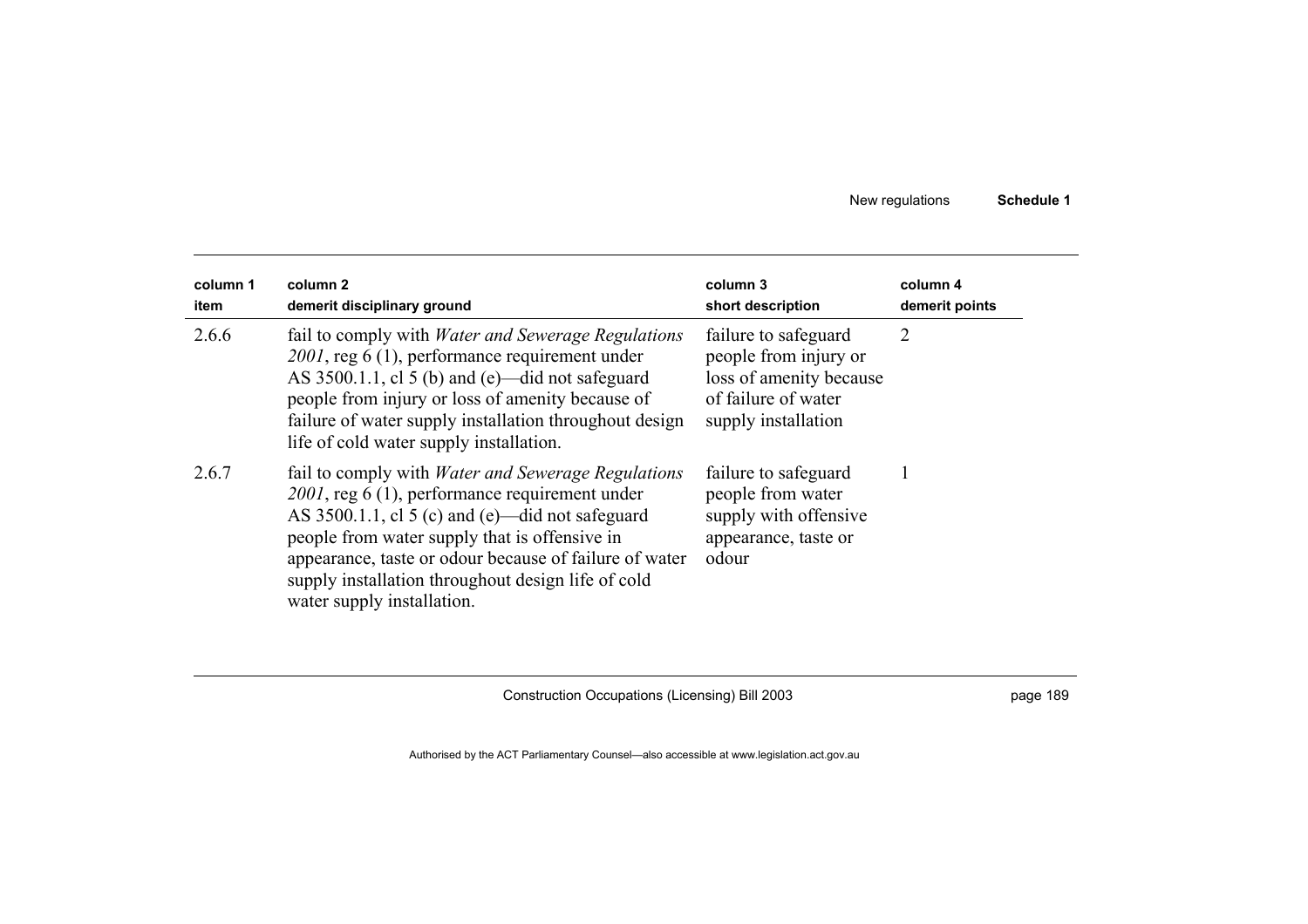| column 1<br>item | column 2   | demerit disciplinary ground                                                                                                                                                                                                                                                                                                                                                                                                                                                                                       | column 3<br>short description                                                                                                                                     | column 4<br>demerit points |
|------------------|------------|-------------------------------------------------------------------------------------------------------------------------------------------------------------------------------------------------------------------------------------------------------------------------------------------------------------------------------------------------------------------------------------------------------------------------------------------------------------------------------------------------------------------|-------------------------------------------------------------------------------------------------------------------------------------------------------------------|----------------------------|
| 2.6.8            | (a)<br>(b) | fail to comply with <i>Water and Sewerage Act 2000</i> ,<br>s 11 $(2)$ or s 15 $(1)$ $(a)$ and <i>Water and Sewerage</i><br>Regulations 2001, reg 17-<br>installed or fitted sprinkler system or part of<br>fire sprinkler service without giving required<br>notice of start to registrar; or<br>altered, repaired or replaced pipe or fitting<br>communicating with water network without<br>giving required notice (including required<br>plumbing plan) of start to registrar or without<br>required approval | failure to give required<br>notice of intention to<br>start sprinkler or fire<br>sprinkler work or<br>interfere with pipes<br>communicating with<br>water network |                            |

page 190 Construction Occupations (Licensing) Bill 2003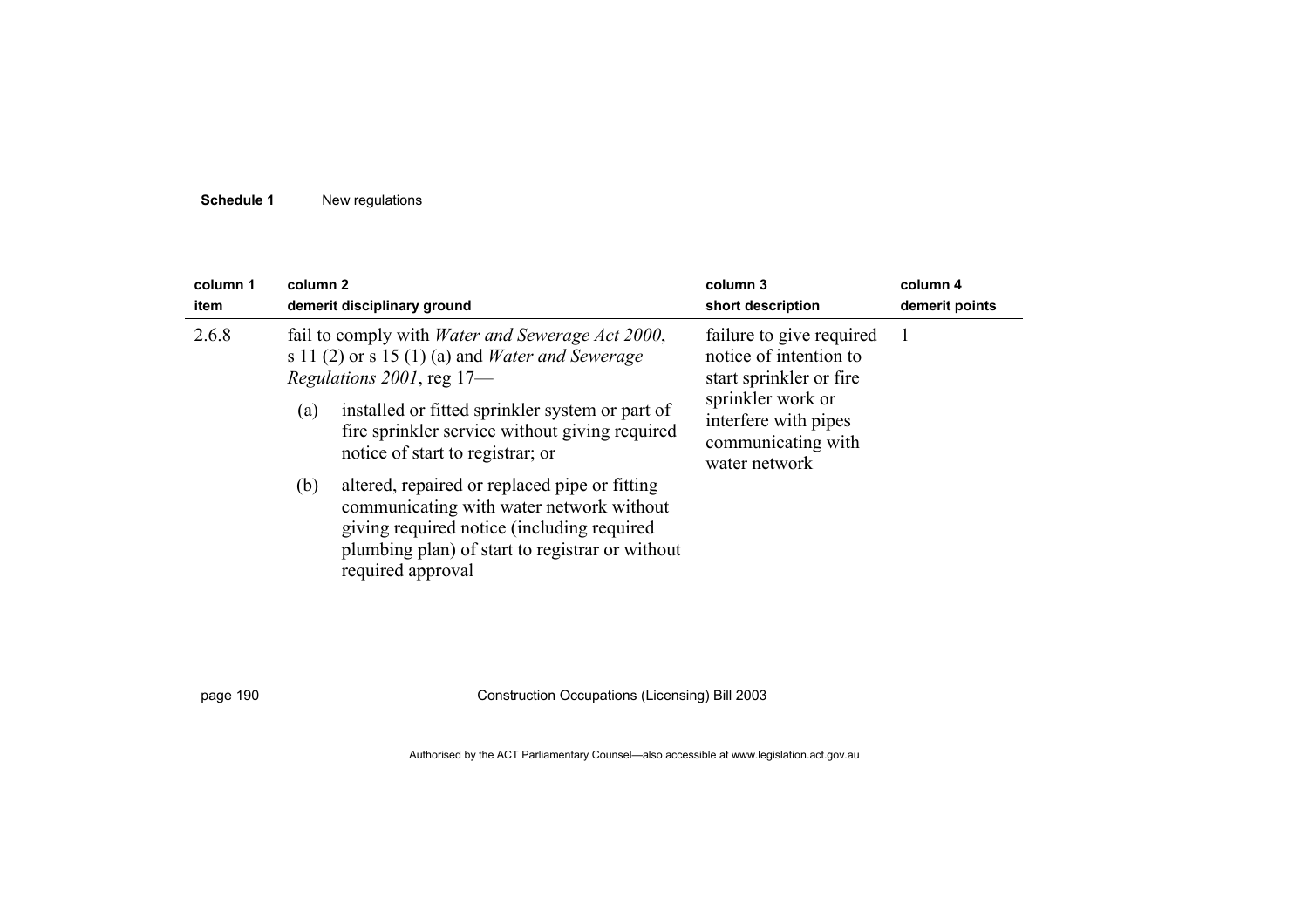| column 1<br>item | column 2 | demerit disciplinary ground                                                                                                                                                                  | column 3<br>short description                                                                               | column 4<br>demerit points |
|------------------|----------|----------------------------------------------------------------------------------------------------------------------------------------------------------------------------------------------|-------------------------------------------------------------------------------------------------------------|----------------------------|
| 2.6.9            | (a)      | fail to comply with <i>Water and Sewerage Act 2000</i> ,<br>s 15 (1) (b) and (c)—<br>contravened direction of registrar about<br>alteration, repair or replacement of pipe or<br>fitting; or | failure to do work<br>connecting to water<br>network in accordance<br>with registrar's<br>direction or MP52 | 2                          |
|                  | (b)      | laid pipe communicating with water network<br>other than as authorised under MP52                                                                                                            |                                                                                                             |                            |

Construction Occupations (Licensing) Bill 2003 **page 191** page 191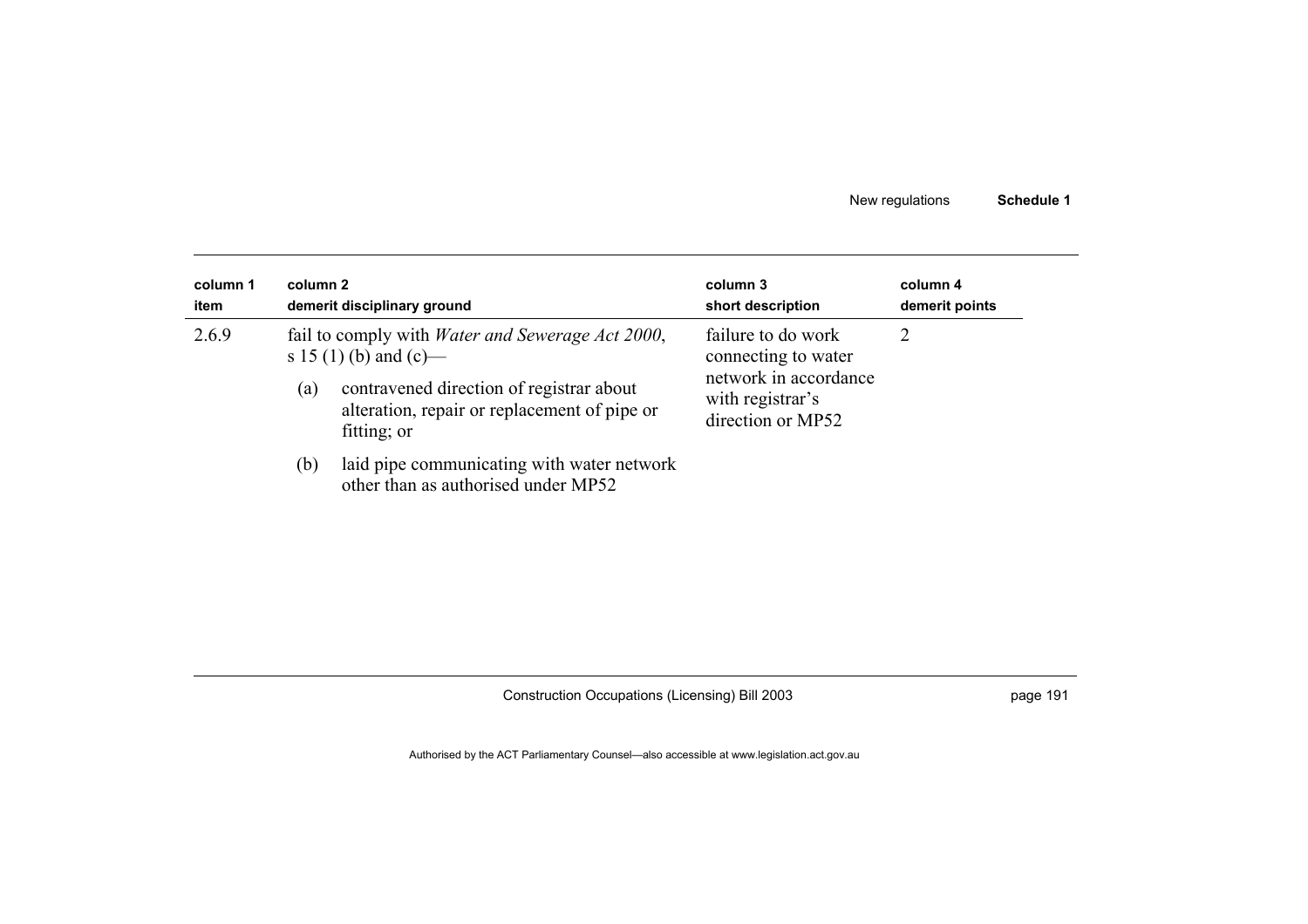| column 1<br>item | column 2<br>demerit disciplinary ground                                                                                                                                                                                                                                                                       | column 3<br>short description                                       | column 4<br>demerit points |
|------------------|---------------------------------------------------------------------------------------------------------------------------------------------------------------------------------------------------------------------------------------------------------------------------------------------------------------|---------------------------------------------------------------------|----------------------------|
| 2.6.10           | fail to comply with <i>Water and Sewerage Regulations</i><br>$2001$ , reg 19-                                                                                                                                                                                                                                 | failure to tell registrar<br>water supply plumbing                  |                            |
|                  | did not tell registrar when water supply<br>(a)<br>plumbing work ready for inspection; or                                                                                                                                                                                                                     | work ready for<br>inspection or to leave<br>work uncovered for test |                            |
|                  | (b)<br>did not leave water supply plumbing work<br>ready for inspection as required                                                                                                                                                                                                                           |                                                                     |                            |
| 2.6.11           | fail to comply with <i>Water and Sewerage Regulations</i><br>2001, reg 20 (1)—did not test water supply plumbing<br>in accordance with AS 3500 before it was to be<br>passed by an inspector or, if the water supply<br>plumbing was altered or repaired, before the<br>alteration or repair was to be passed | failure to test water<br>supply plumbing<br>before inspection       |                            |

page 192 Construction Occupations (Licensing) Bill 2003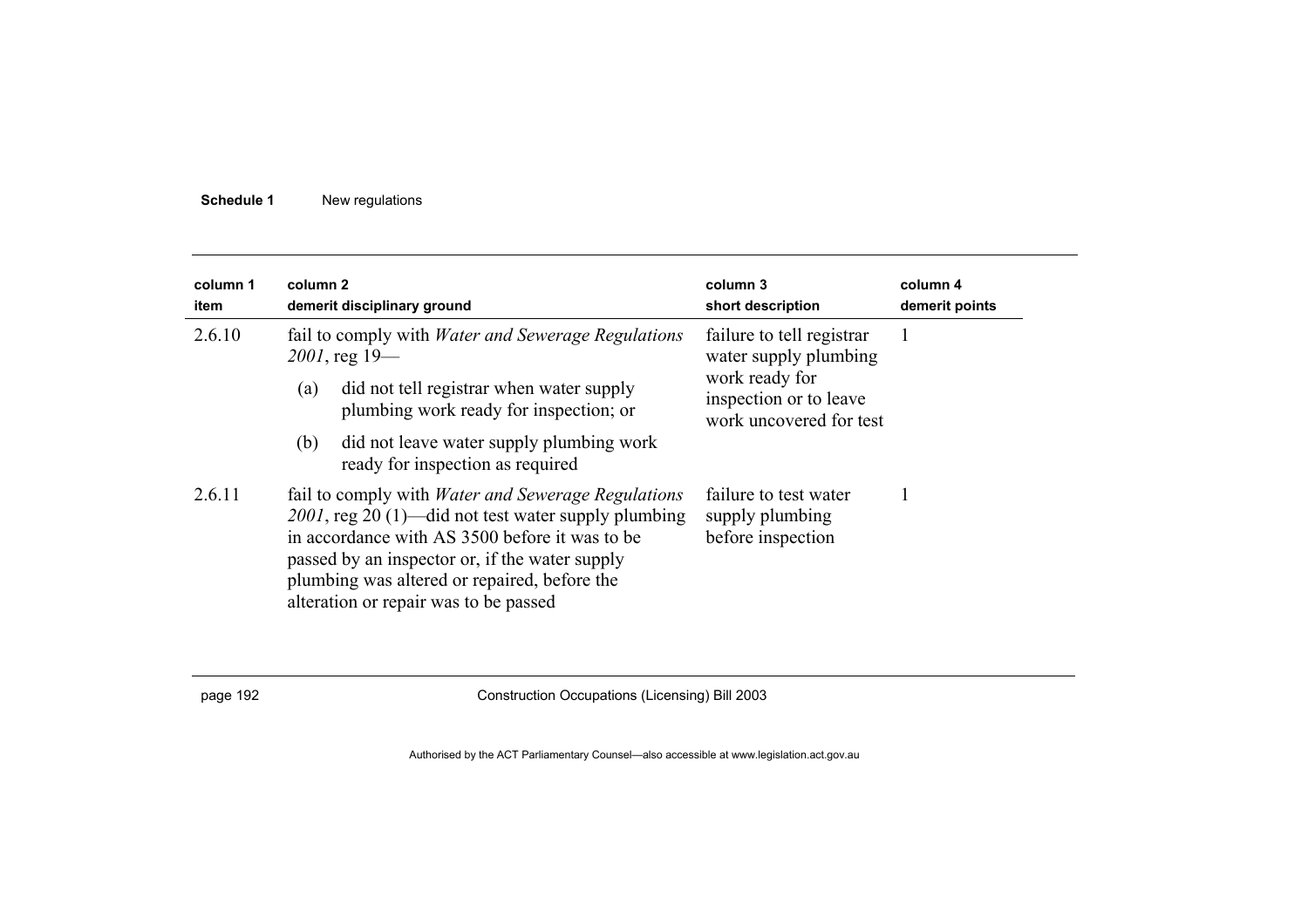| column 1<br>item | column 2<br>demerit disciplinary ground                                                                                                                                                                                                       | column 3<br>short description                                                                           | column 4<br>demerit points |
|------------------|-----------------------------------------------------------------------------------------------------------------------------------------------------------------------------------------------------------------------------------------------|---------------------------------------------------------------------------------------------------------|----------------------------|
| 2.6.12           | fail to comply with <i>Water and Sewerage Regulations</i><br>$2001$ , reg 20 (3)—did not rectify water supply<br>plumbing work found to be defective                                                                                          | failure to rectify<br>defective water supply<br>plumbing work found<br>by test                          | $\overline{2}$             |
| 2.6.13           | fail to comply with <i>Water and Sewerage Regulations</i><br>2001, reg 21—did not give registrar required<br>information, fee and plan within required time for<br>water supply plumbing work completed in<br>accordance with AS 3500         | failure to give required<br>information, fee and<br>plan for completed<br>water supply plumbing<br>work | -1                         |
| 2.6.14           | fail to comply with <i>Water and Sewerage Regulations</i><br>2001, reg 22 (5)—installed testable backflow<br>prevention device but did not tell registrar about<br>installation or ensure device tested as required as<br>soon as practicable | installation of testable<br>backflow prevention<br>device without<br>notifying or testing               |                            |

Construction Occupations (Licensing) Bill 2003 **page 193** page 193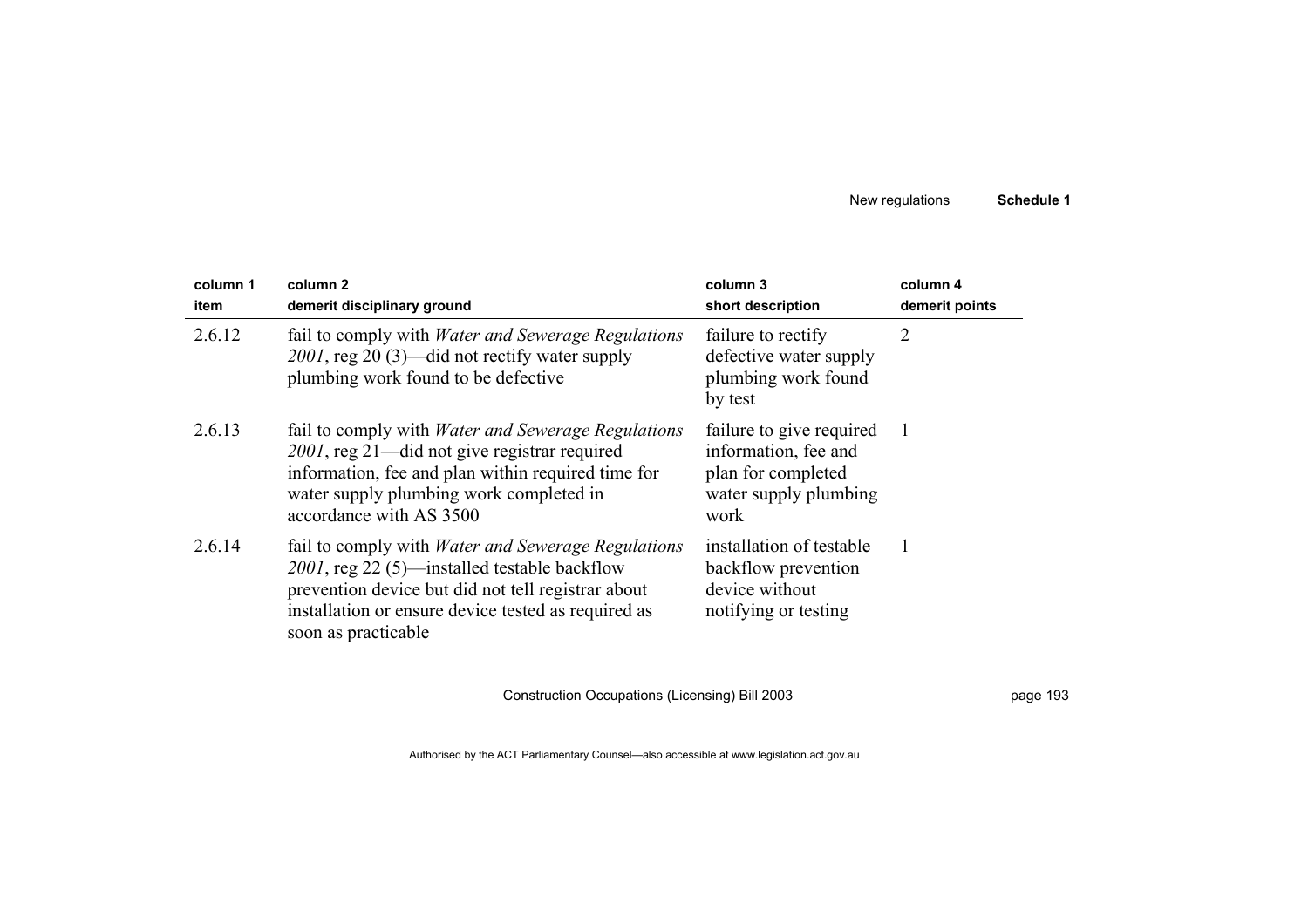| column 1<br>item | column 2<br>demerit disciplinary ground                                                                                                                          | column 3<br>short description                                                                        | column 4<br>demerit points |
|------------------|------------------------------------------------------------------------------------------------------------------------------------------------------------------|------------------------------------------------------------------------------------------------------|----------------------------|
| 2.6.15           | fail to comply with <i>Water and Sewerage Act 2000</i> ,<br>s 16—altered, removed or interfered with sanitary<br>plumbing without giving required notice         | failure to give required<br>notice of intention to<br>start or complete<br>sanitary plumbing<br>work |                            |
| 2.6.16           | fail to comply with <i>Water and Sewerage Regulations</i><br>2001, reg 7 (1)—did work on sanitary plumbing<br>system other than in accordance with approved plan | creation of sanitary<br>plumbing work other<br>than in accordance with<br>approved plan              |                            |

page 194 Construction Occupations (Licensing) Bill 2003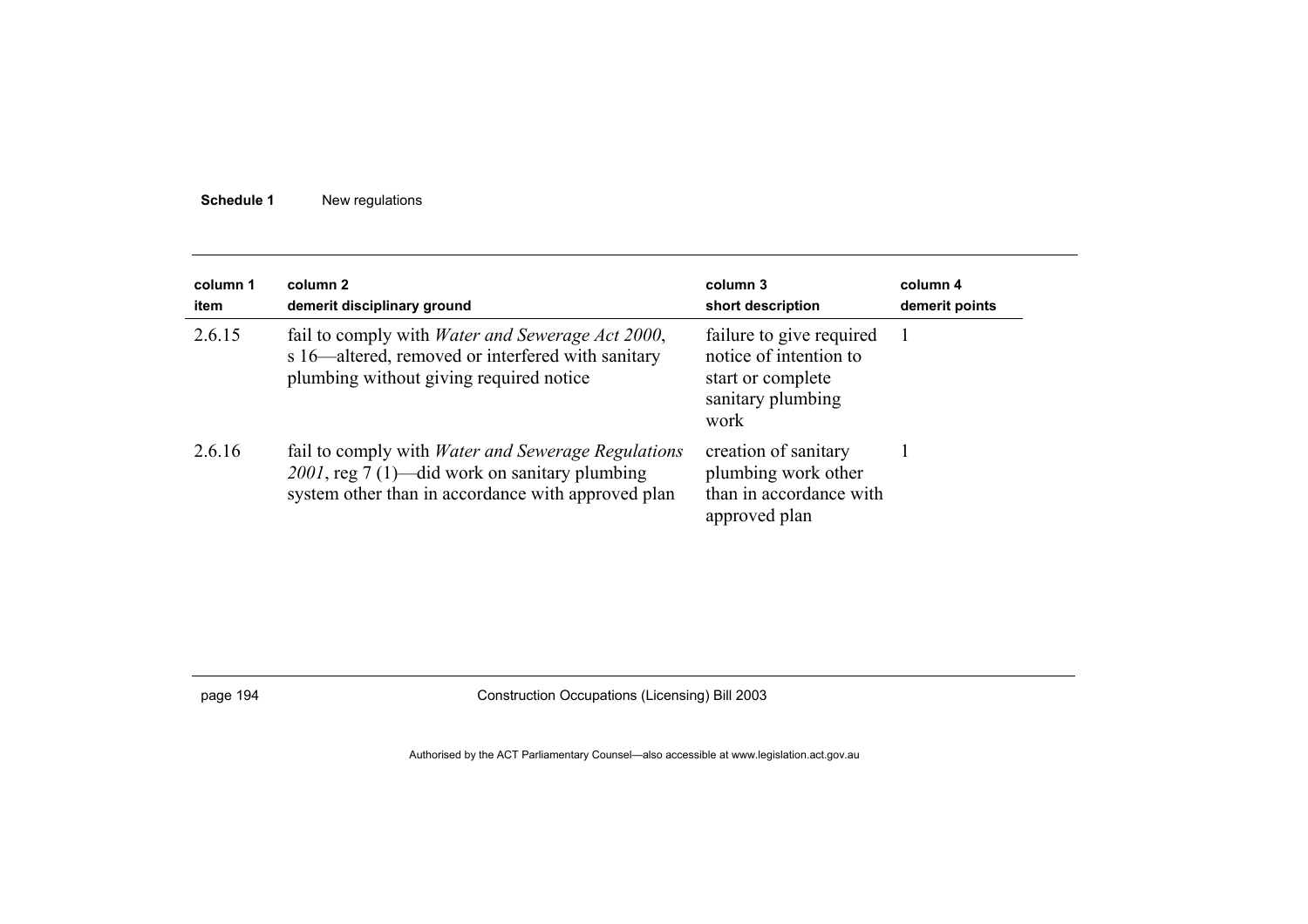| column 1<br>item | column 2<br>demerit disciplinary ground                                                                                                                                                                                                                                                              | column 3<br>short description                                                                                         | column 4<br>demerit points |
|------------------|------------------------------------------------------------------------------------------------------------------------------------------------------------------------------------------------------------------------------------------------------------------------------------------------------|-----------------------------------------------------------------------------------------------------------------------|----------------------------|
| 2.6.17           | fail to comply with <i>Water and Sewerage Regulations</i><br>$2001$ , reg 8—<br>did not tell registrar when sanitary plumbing<br>(a)<br>work ready for inspection; or                                                                                                                                | failure to tell registrar<br>sanitary plumbing<br>work ready for<br>inspection or to leave<br>work uncovered for test |                            |
|                  | did not leave sanitary plumbing work ready<br>(b)<br>for inspection as required                                                                                                                                                                                                                      |                                                                                                                       |                            |
| 2.6.18           | fail to comply with <i>Water and Sewerage Regulations</i><br>2001, reg 9 (1)—did not test sanitary plumbing in<br>accordance with AS 3500 before it was to be passed<br>by an inspector or, if the sanitary plumbing was<br>altered or repaired, before the alteration or repair was<br>to be passed | failure to test sanitary<br>plumbing before<br>inspection                                                             |                            |

Construction Occupations (Licensing) Bill 2003 **page 195** page 195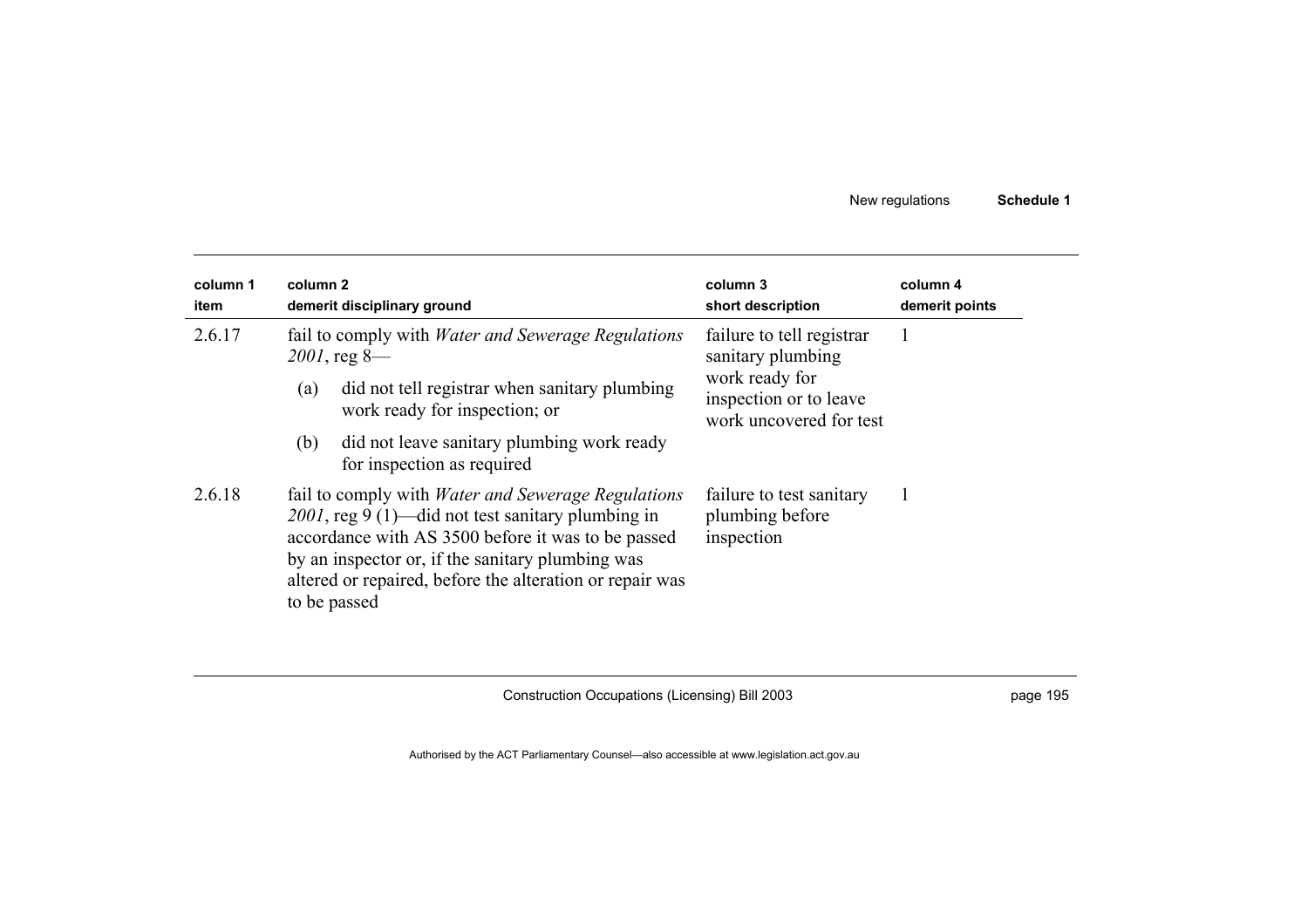| column 1<br>item | column 2<br>demerit disciplinary ground                                                                                                                                                                                           | column 3<br>short description                                                                       | column 4<br>demerit points |
|------------------|-----------------------------------------------------------------------------------------------------------------------------------------------------------------------------------------------------------------------------------|-----------------------------------------------------------------------------------------------------|----------------------------|
| 2.6.19           | fail to comply with <i>Water and Sewerage Regulations</i><br>2001, reg 9 (3)—did not rectify sanitary plumbing<br>work found to be defective                                                                                      | failure to rectify<br>defective sanitary<br>plumbing work found<br>by test                          | 2                          |
| 2.6.20           | fail to comply with <i>Water and Sewerage Regulations</i><br>2001, reg 10—did not give registrar required<br>information, fee and plan within required time for<br>sanitary plumbing work completed in accordance<br>with AS 3500 | failure to give required<br>information, fee and<br>plan for completed<br>sanitary plumbing<br>work |                            |

page 196 Construction Occupations (Licensing) Bill 2003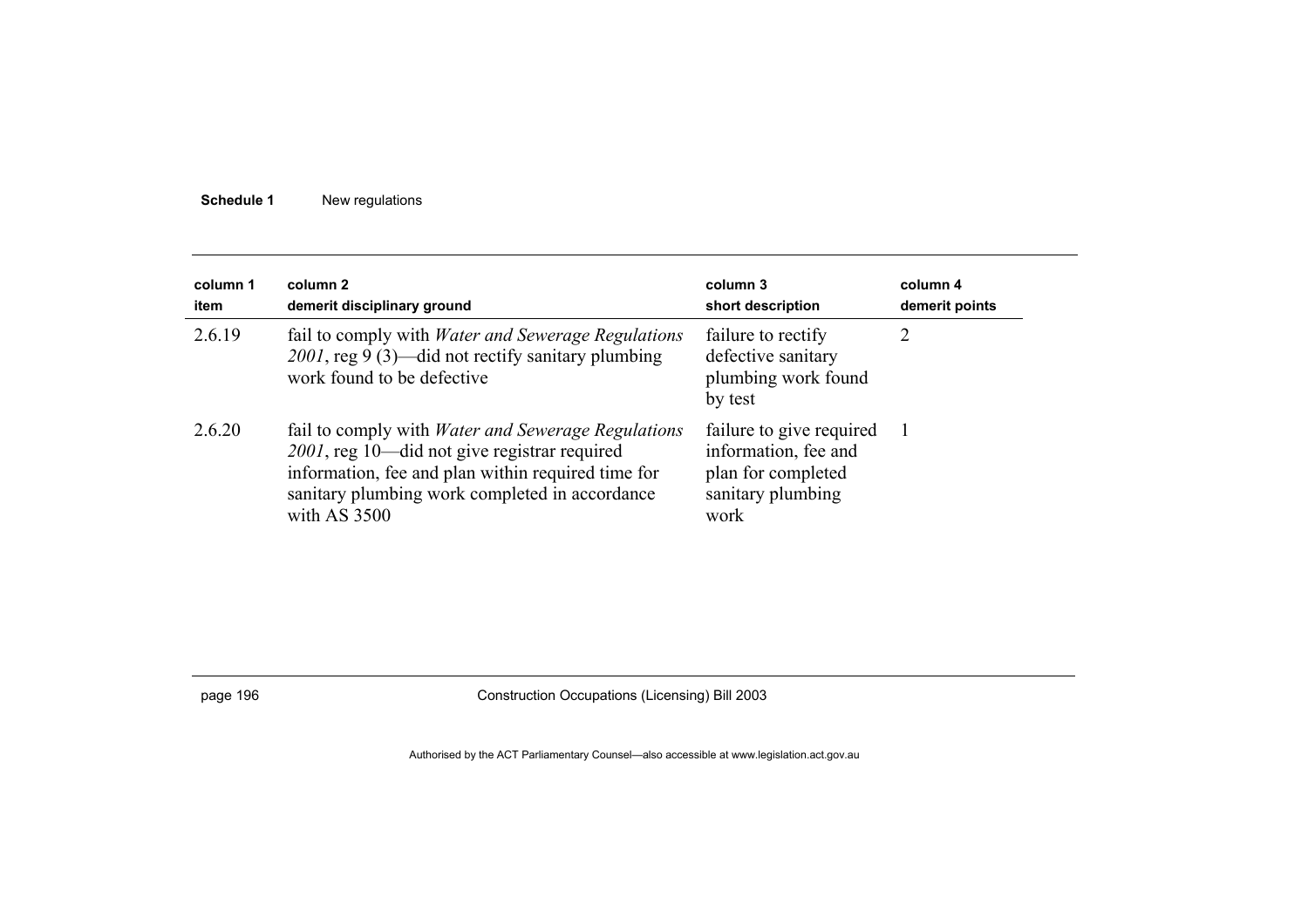## Part 2.7 **Plumbing plan certifiers licence demerit disciplinary grounds under Act, s 53 (1) (a)**

| column 1<br>item | column 2<br>demerit disciplinary ground                                                                                                                                                                                                        | column 3<br>short description                                                                 | column 4<br>demerit points |
|------------------|------------------------------------------------------------------------------------------------------------------------------------------------------------------------------------------------------------------------------------------------|-----------------------------------------------------------------------------------------------|----------------------------|
| 2.7.1            | fail to comply with <i>Water and Sewerage Act 2000</i> ,<br>s 8 (1)—approved plumbing or sanitary drainage<br>work plan without required approvals                                                                                             | failure to obtain<br>required approval<br>before approving<br>plumbing or drainage<br>plan    | 3                          |
| 2.7.2            | fail to comply with <i>Water and Sewerage Act 2000</i> ,<br>s $8(2)$ (d)—certifier issued plan approval for<br>proposed plumbing or sanitary drainage work, or<br>approved amendment plan, where design of work did<br>not comply with AS 3500 | creation of plan<br>approval or amendment<br>for noncompliant<br>plumbing or drainage<br>work | 2                          |

Construction Occupations (Licensing) Bill 2003 **page 197**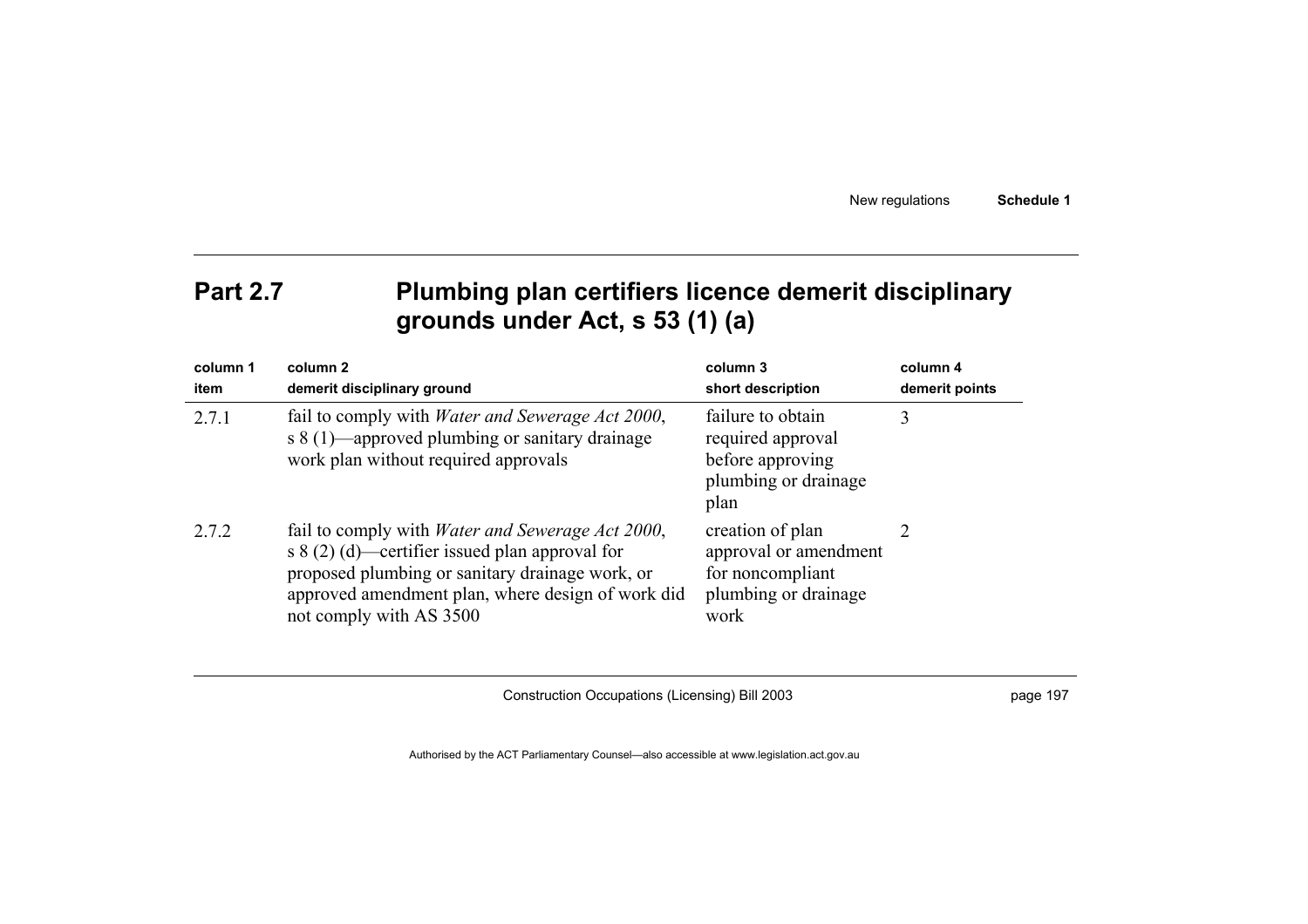| column 1<br>item | column 2<br>demerit disciplinary ground                                                                                                                                                                | column 3<br>short description                                                     | column 4<br>demerit points |
|------------------|--------------------------------------------------------------------------------------------------------------------------------------------------------------------------------------------------------|-----------------------------------------------------------------------------------|----------------------------|
| 2.7.3            | fail to comply with <i>Water and Sewerage Act 2000</i> ,<br>s 9 (2)—certifier approved amendment to plan<br>approval for proposed plumbing or sanitary drainage<br>work where reconsideration required | approved amended<br>plan that required<br>reconsideration                         |                            |
| 2.7.4            | fail to comply with <i>Water and Sewerage Act 2000</i> ,<br>s 9 (3)—certifier did not keep all documents relating<br>to approved plumbing or drainage plan for at least<br>1 year                      | failure to keep plan<br>approval records for<br>1 year                            |                            |
| 2.7.5            | fail to comply with <i>Water and Sewerage Act 2000</i> ,<br>s 10—certifier did not notify registrar within 7 days<br>after end of appointment under Water and Sewerage<br>Act, s $5(3)$ or $(4)$       | failure to notify loss of<br>appointment as certifier<br>within 7 days after loss |                            |

page 198 Construction Occupations (Licensing) Bill 2003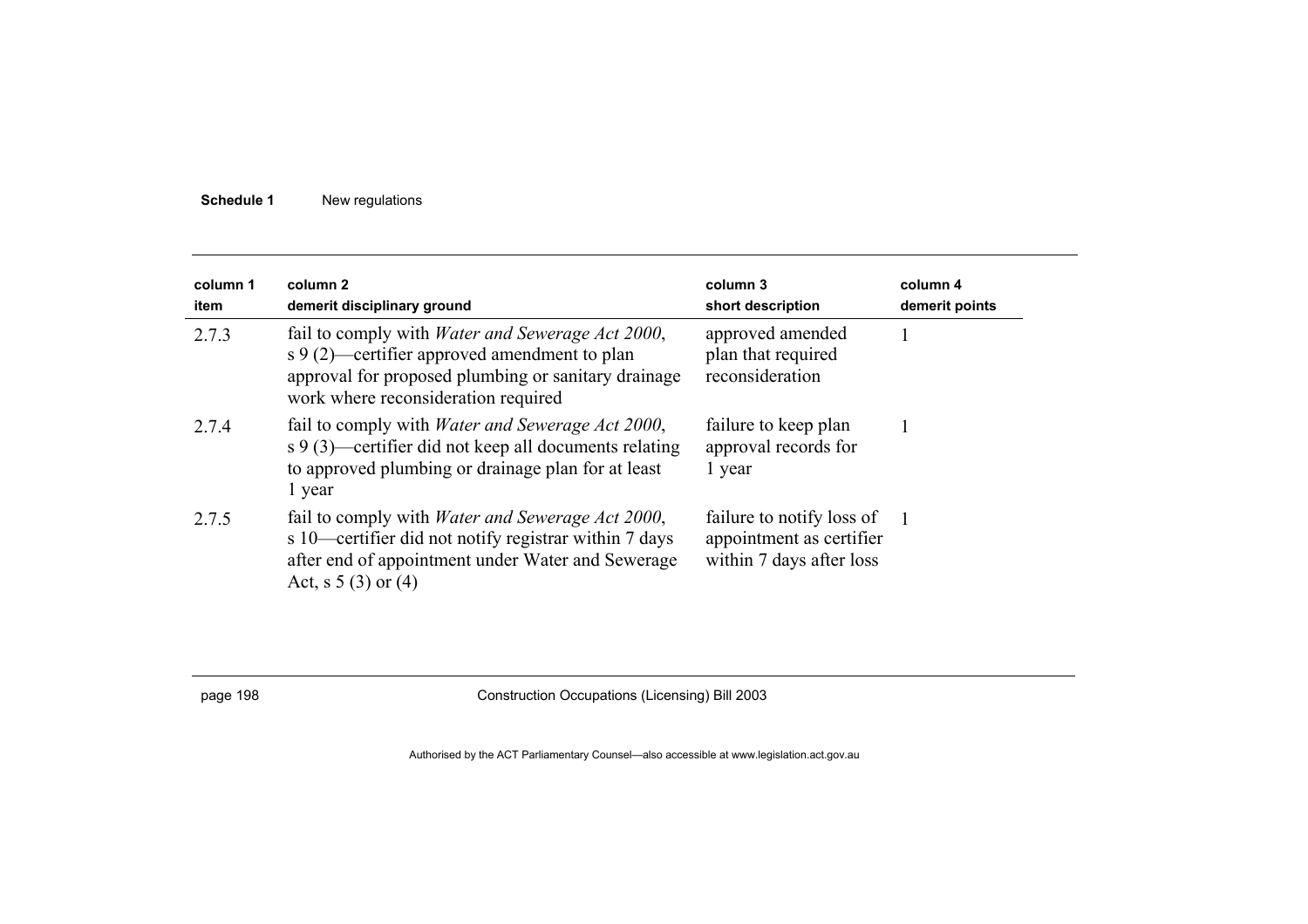# **Part 2.8 All licences demerit disciplinary grounds under Act, s 53 (1) (a)**

| column 1<br>item | column 2<br>demerit disciplinary ground                                                                                      | column 3<br>short description                             | column 4<br>demerit points |
|------------------|------------------------------------------------------------------------------------------------------------------------------|-----------------------------------------------------------|----------------------------|
| 2.8.1            | fail to comply with Act, s 39—contravention of<br>rectification order other than emergency rectification<br>order            | contravention of non-<br>emergency rectification<br>order | $\mathcal{L}$              |
| 2.8.2            | fail to comply with Act, s 39—contravention of<br>emergency rectification order                                              | contravention of<br>emergency rectification<br>order      | 4                          |
| 2.8.3            | fail to comply with Act, s 46—did not give client<br>evidence of relevant insurance before providing<br>construction service | failure to give client<br>insurance evidence              |                            |

Construction Occupations (Licensing) Bill 2003 **page 199** page 199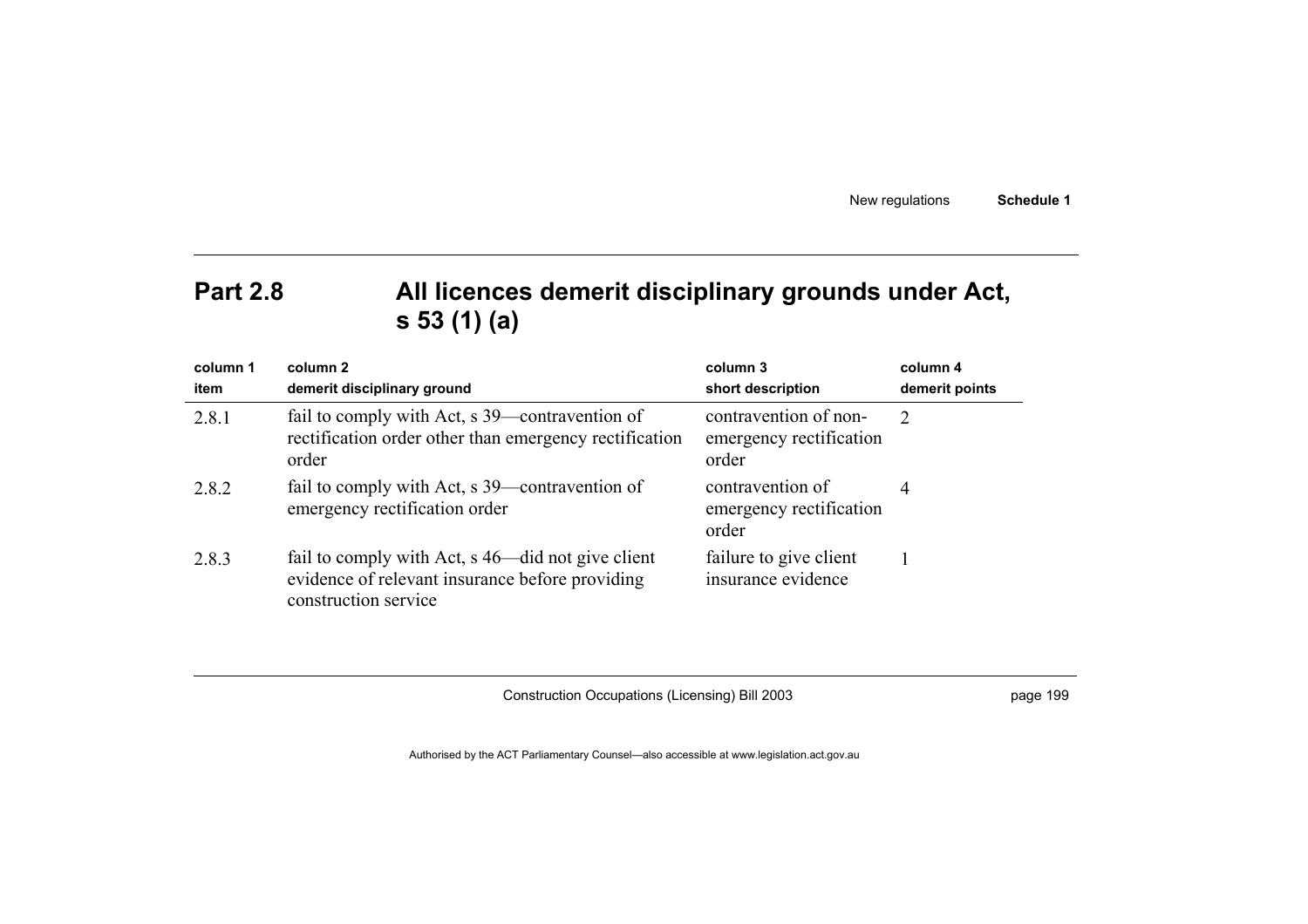| column 1<br>item | column 2 | demerit disciplinary ground                                                                                          | column 3<br>short description                            | column 4<br>demerit points |
|------------------|----------|----------------------------------------------------------------------------------------------------------------------|----------------------------------------------------------|----------------------------|
| 2.8.4            |          | fail to comply with Act, $s 85 (1)$ —contravention of<br>licence condition that—                                     | failure to comply with<br>licence condition              | 2                          |
|                  | (a)      | limited number or cost of construction<br>services provided under licence; or                                        |                                                          |                            |
|                  | (b)      | required licensee to do something in a stated<br>way in connection with the performance of a<br>construction service |                                                          |                            |
| 2.8.5            |          | fail to comply with Act, $s 85 (3)$ —contravention of<br>applicable code of practice                                 | failure to comply with<br>applicable code of<br>practice |                            |

page 200 Construction Occupations (Licensing) Bill 2003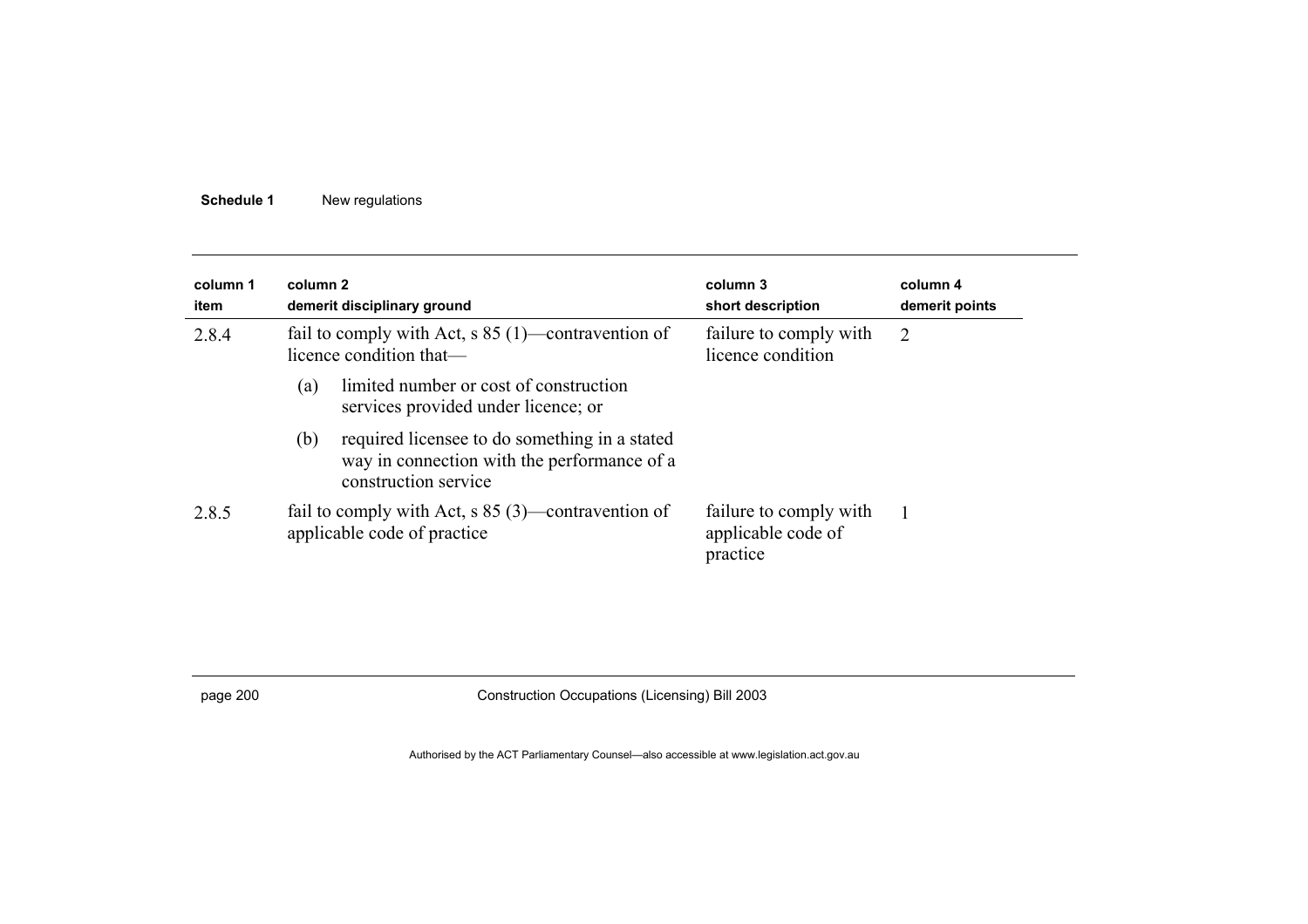# **Schedule 3 Licence demerit disciplinary grounds under Act, s 53 (1) (other than par (a))**

(see reg 42)

| column 1 | column 2       | column 3                                  | column 4       |
|----------|----------------|-------------------------------------------|----------------|
| item     | provision      | short description                         | demerit points |
| 3.1      | s 53 $(1)$ (b) | giving false or<br>misleading information |                |

# **Dictionary**

| 6 | (see reg 2) |  |
|---|-------------|--|
|   |             |  |

| 7<br>8               | Note 1 | The Legislation Act contains definitions and other provisions relevant to<br>these regulations.                                                                                                                                                                             |
|----------------------|--------|-----------------------------------------------------------------------------------------------------------------------------------------------------------------------------------------------------------------------------------------------------------------------------|
| 9                    | Note 2 | For example, the Legislation Act, dict, pt 1, defines the following terms:                                                                                                                                                                                                  |
| 10                   |        | Act.<br>$\bullet$                                                                                                                                                                                                                                                           |
| 11<br>12<br>13<br>14 | Note 3 | Terms used in these regulations have the same meaning that they have<br>in the Construction Occupations (Licensing) Act 2003 (see Legislation<br>Act, s 148). In particular, the following terms are defined in the<br>Construction Occupations (Licensing) Act 2003, dict: |
| 15                   |        | AS 3500<br>$\bullet$                                                                                                                                                                                                                                                        |
| 16                   |        | building certifier<br>٠                                                                                                                                                                                                                                                     |
| 17                   |        | disciplinary action<br>$\bullet$                                                                                                                                                                                                                                            |
| 18                   |        | demerit disciplinary ground<br>٠                                                                                                                                                                                                                                            |
| 19                   |        | endorsement<br>$\bullet$                                                                                                                                                                                                                                                    |
| 20                   |        | nominee                                                                                                                                                                                                                                                                     |
| 21                   |        | registrar.                                                                                                                                                                                                                                                                  |
| 22<br>23             |        | <b>AS 3000</b> means Australian Standard 3000 (Wiring Rules), as in<br>force from time to time.                                                                                                                                                                             |
|                      |        |                                                                                                                                                                                                                                                                             |

Construction Occupations (Licensing) Bill 2003

page 201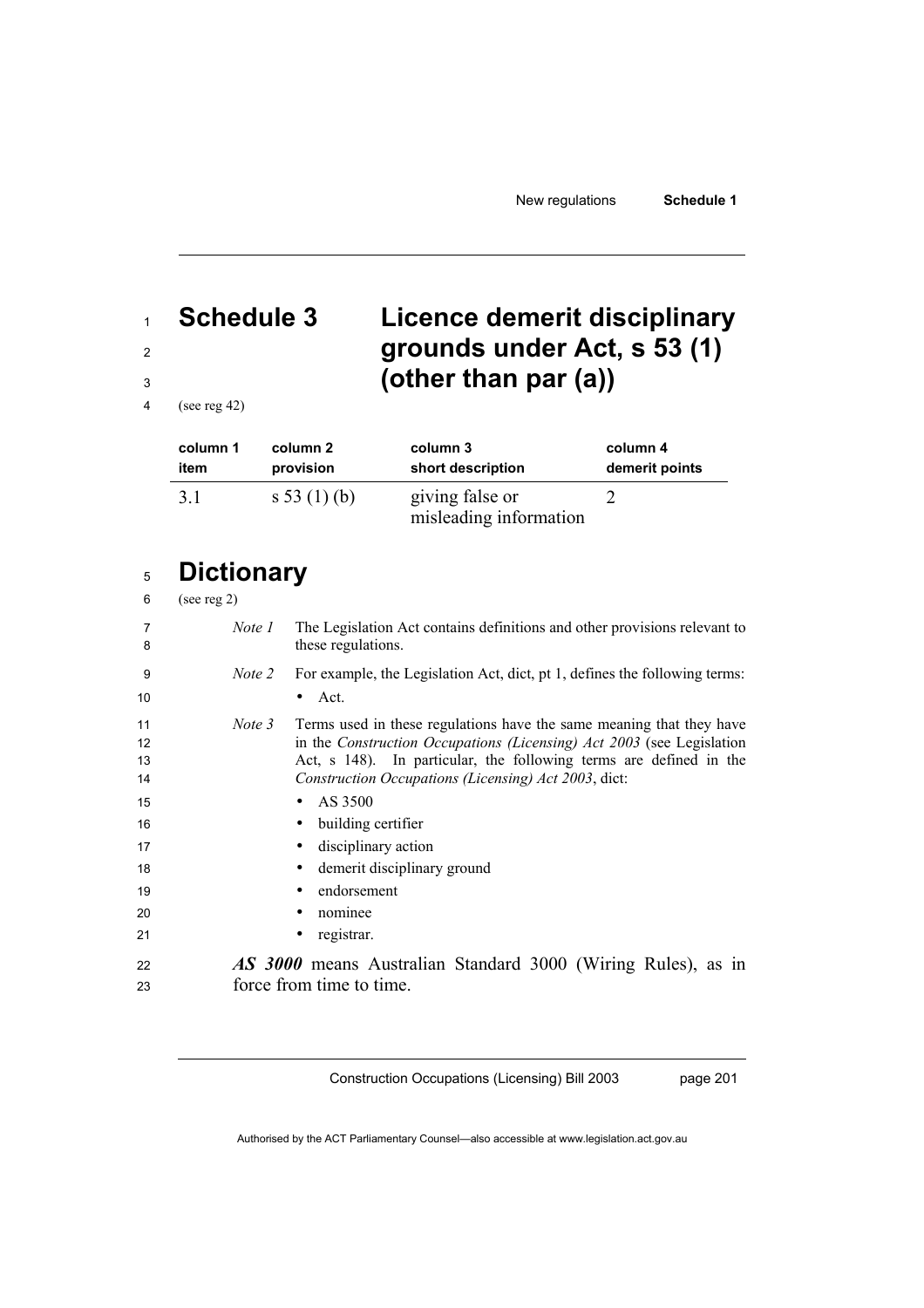| 1                    | <b>AS 3017</b> means Australian Standard 3017 (Electrical Installations—                                                                                                                                                 |
|----------------------|--------------------------------------------------------------------------------------------------------------------------------------------------------------------------------------------------------------------------|
| $\overline{2}$       | Testing and Inspection Guidelines), as in force from time to time.                                                                                                                                                       |
| 3                    | AS 5601 means Australian Standard 5601 (Gas Installations), as in                                                                                                                                                        |
| 4                    | force from time to time.                                                                                                                                                                                                 |
| 5                    | <b>basic building work—see the Building Act 2003, section 10.</b>                                                                                                                                                        |
| 6                    | <b>building certification work—see the Act, section 9 (3) (What is a</b>                                                                                                                                                 |
| 7                    | building surveyor?).                                                                                                                                                                                                     |
| 8                    | <i>electrical wiring work</i> —see the Act, section 11 (3) (What is an                                                                                                                                                   |
| 9                    | electrician?).                                                                                                                                                                                                           |
| 10                   | <i>fire sprinkler work</i> —see the Act, section 13 (3) (What is a                                                                                                                                                       |
| 11                   | plumber?).                                                                                                                                                                                                               |
| 12                   | <b>gasfitting work—see the Act, section 12 (3) (What is a gasfitter?).</b>                                                                                                                                               |
| 13                   | <b>incidental electrical work—see the Electricity Safety Act 1971,</b>                                                                                                                                                   |
| 14                   | section $3(1)$ .                                                                                                                                                                                                         |
| 15                   | <i>sanitary drainage work—see the Act, section 10 (3)</i> (What is a                                                                                                                                                     |
| 16                   | drainer?).                                                                                                                                                                                                               |
| 17                   | sanitary plumbing work—see the Act, section 13 (3) (What is a                                                                                                                                                            |
| 18                   | plumber?).                                                                                                                                                                                                               |
| 19                   | specialist building work—see the Building Act 2003, section 9.                                                                                                                                                           |
| 20                   | <i>type B gas appliance</i> means a gas appliance that—                                                                                                                                                                  |
| 21                   | (a) consumes more than 10MJ/h of gas; and                                                                                                                                                                                |
| 22<br>23<br>24<br>25 | is not covered by an approval scheme for gas appliances<br>(b)<br>recognised by an entity appointed by the government of a State<br>or Territory to administer the gas safety legislation for the State<br>or Territory. |
| 26                   | <i>water supply plumbing work</i> —see the Act, section 13 (3) (What is a                                                                                                                                                |
| 27                   | plumber?).                                                                                                                                                                                                               |
|                      |                                                                                                                                                                                                                          |

page 202 Construction Occupations (Licensing) Bill 2003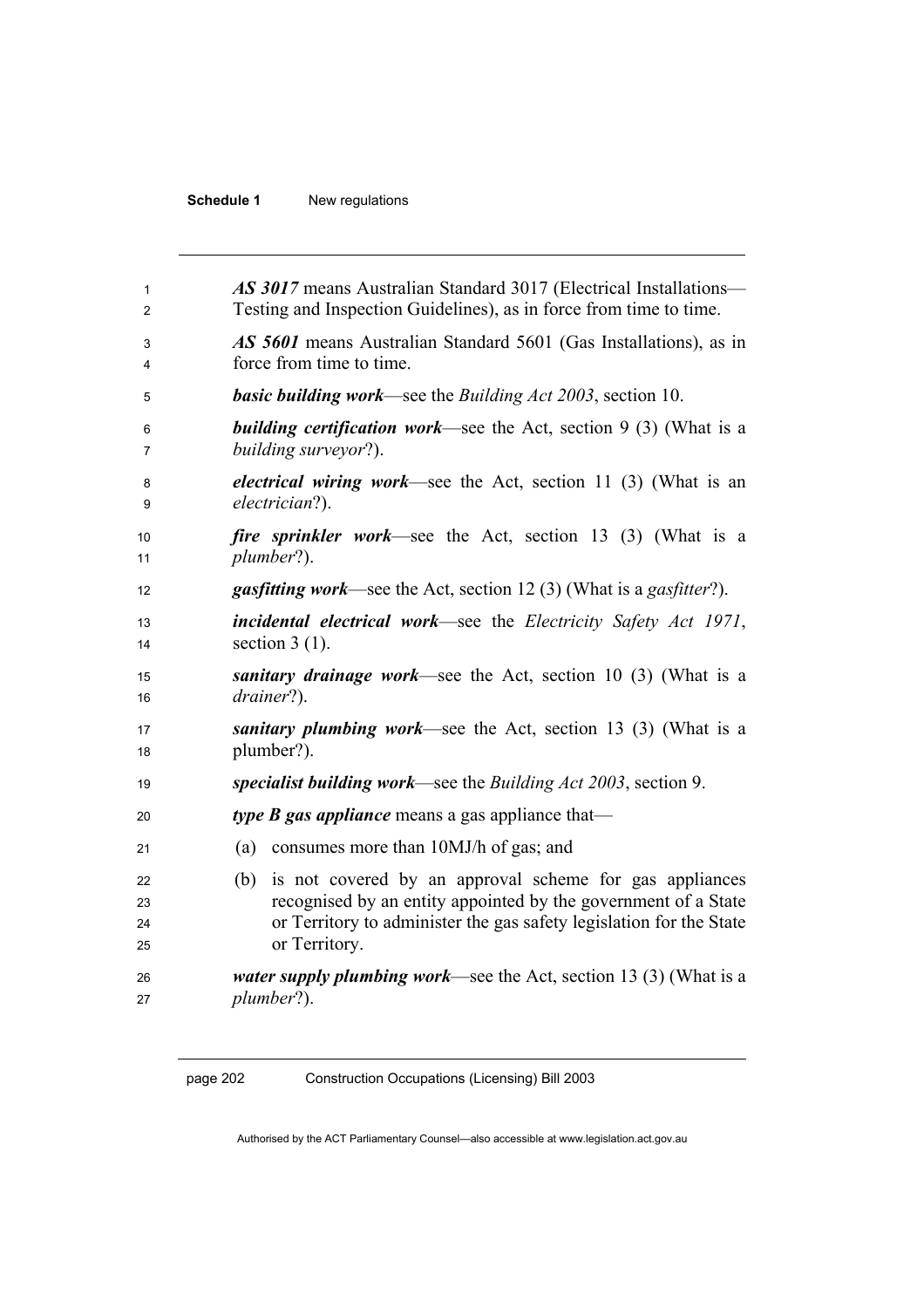| $\mathbf{1}$ | <b>Dictionary</b>                                                                                |
|--------------|--------------------------------------------------------------------------------------------------|
| 2            | (see s 3)                                                                                        |
| 3<br>4       | Note 1<br>The Legislation Act contains definitions and other provisions relevant to<br>this Act. |
| 5            | For example, the Legislation Act, dict, pt 1, defines the following terms:<br>Note 2             |
| 6            | entity                                                                                           |
| 7            | Legislation Act                                                                                  |
| 8            | under                                                                                            |
| 9            | working day.                                                                                     |
| 10           | $AS\,3500-$                                                                                      |
| 11           | means Australian Standard 3500 (National Plumbing and<br>(a)                                     |
| 12           | Draining Code), as in force from time to time; and                                               |
| 13           | (b) includes AS/NZS 3500.1.2:1998 and AS/NZS 3500.4.2:1997.                                      |
| 14           | <b><i>authorised action</i></b> , for part 4 (Rectification orders and other                     |
| 15           | obligations on licensees)—see section 33.                                                        |
| 16           | <i>authorised licensee</i> , for part 4 (Rectification orders and other                          |
| 17           | obligations on licensees)—see section 33.                                                        |
| 18           | <b>builder</b> —see section 8.                                                                   |
| 19           | <b>building certifier</b> —see the Building Act 2003, dictionary, definition                     |
| 20           | of <i>certifier</i> .                                                                            |
| 21           | <b>building surveyor</b> —see section 9.                                                         |
| 22           | <b>building work—see the Building Act 2003, section 6.</b>                                       |
| 23           | class, of a construction occupation, means a class into which the                                |
| 24           | occupation is divided under the regulations (see section 15).                                    |
| 25           | <i>compliance auditor</i> , for part 6 (Enforcement)—see section 74.                             |
| 26           | <i>construction occupation</i> —see section 7.                                                   |

Construction Occupations (Licensing) Bill 2003

page 203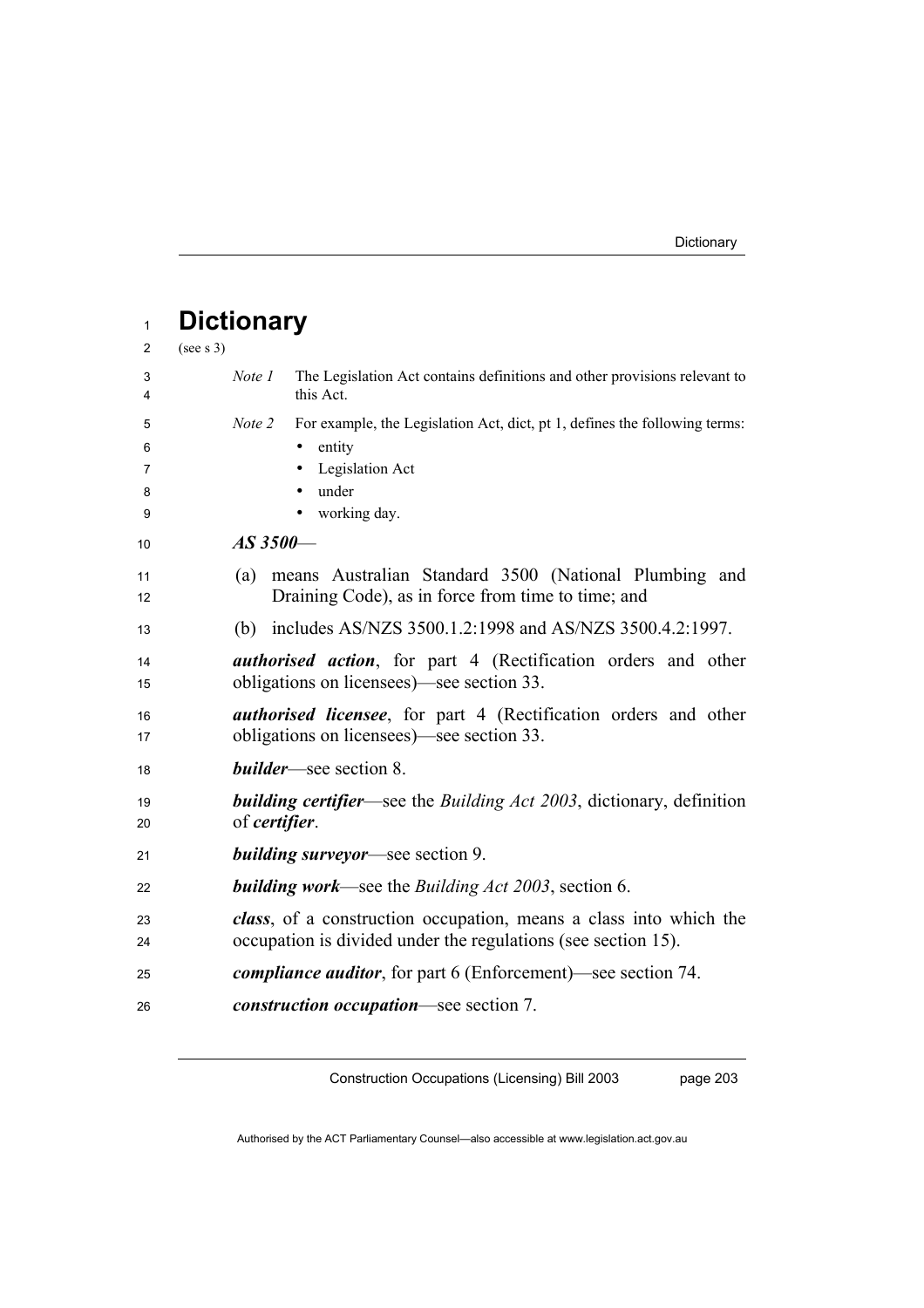### Dictionary

| 1                  | <i>construction practitioner</i> —see section 6.                                            |
|--------------------|---------------------------------------------------------------------------------------------|
| $\mathcal{P}$<br>3 | <i>daily ACT newspaper</i> means a daily newspaper published and<br>circulating in the ACT. |
| 4<br>5             | <i>demerit disciplinary ground</i> , for part 8 (Demerit points system)—<br>see section 87. |
| 6<br>7             | <i>demerit points register</i> , for part 8 (Demerit points system)—see<br>section 87.      |
| 8<br>9             | disciplinary action means action the registrar may take under<br>section $60(1)$ .          |
| 10                 | <i>disciplinary ground</i> —see section 53.                                                 |
| 11<br>12           | <i>disciplinary incident</i> , for part 8 (Demerit points system)—see<br>section 87.        |
| 13                 | <i>disciplinary notice</i> —see section 55.                                                 |
| 14                 | <i>drainer</i> —see section 10.                                                             |
| 15                 | <i>electrician</i> —see section 11.                                                         |
| 16                 | <i>emergency rectification order</i> —see section 38.                                       |
| 17                 | <i>endorsement</i> means an endorsement under section 22.                                   |
| 18                 | <i>former licensee</i> means a person who has been a licensee.                              |
| 19                 | <i>gasfitter</i> —see section 12.                                                           |
| 20                 | <b>infringement notice—see</b> Magistrates Court Act 1930, section 117.                     |
| 21                 | <i>inquiry</i> means an inquiry under division 5.3 (Disciplinary inquiries).                |
| 22                 | <i>licence</i> means a licence under this Act.                                              |
| 23                 | <i>licensee</i> , for part 8 (Demerit points system)—see section 87.                        |
| 24                 | <i>licence number</i> , for a licence—see section 23 (1) (c).                               |
| 25<br>26           | <i>requirements</i> , for division 3.2 (Nominees) see<br>mandatory<br>section 27.           |

page 204 Construction Occupations (Licensing) Bill 2003